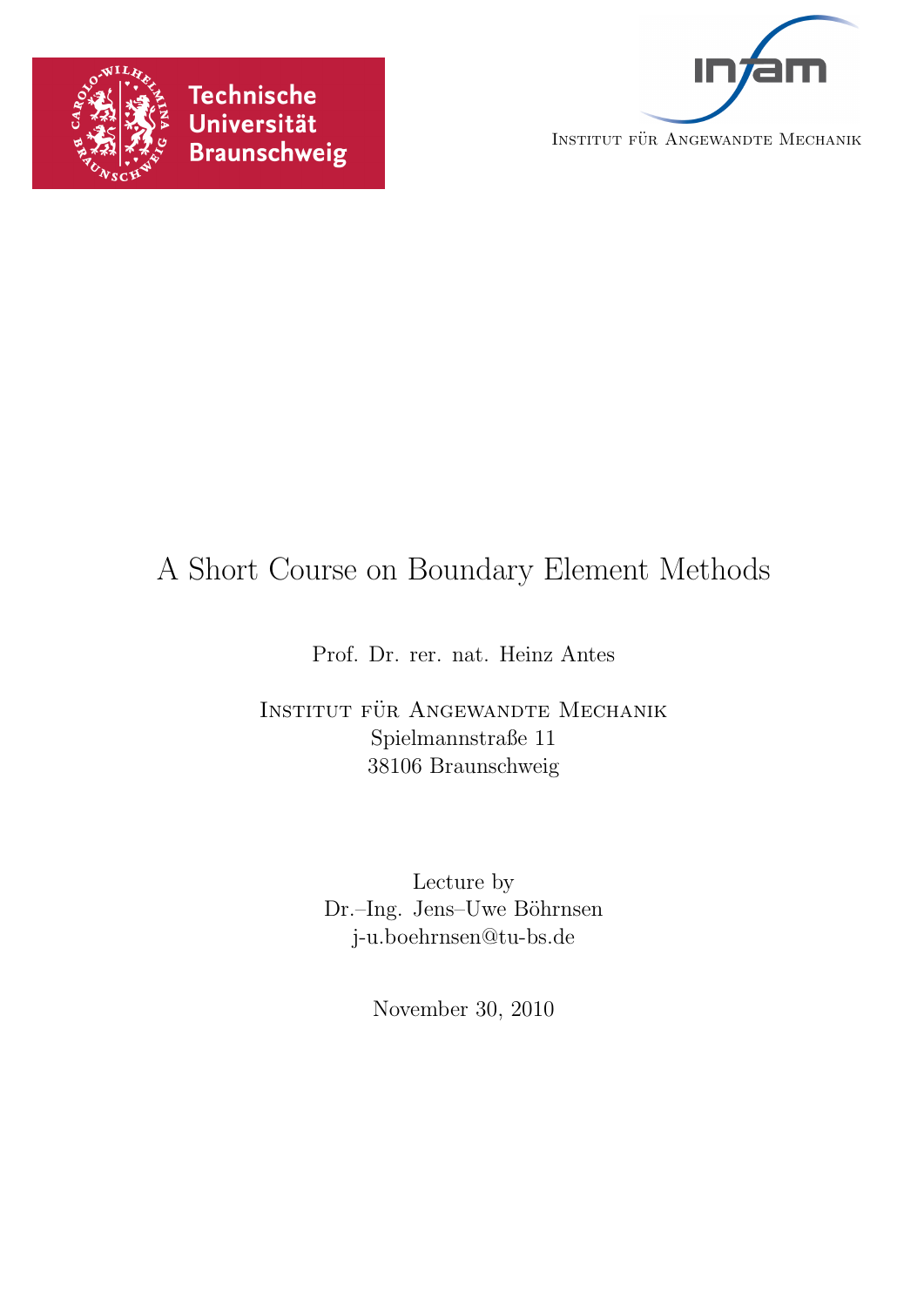# **Contents**

| $\mathbf{1}$ |     | Introduction                                                 |                                                                                                   | $\mathbf{1}$   |  |  |  |  |  |
|--------------|-----|--------------------------------------------------------------|---------------------------------------------------------------------------------------------------|----------------|--|--|--|--|--|
|              | 1.1 |                                                              | Advantages of the Boundary Element Method                                                         | $\mathbf{1}$   |  |  |  |  |  |
|              | 1.2 |                                                              |                                                                                                   | $\overline{2}$ |  |  |  |  |  |
|              | 1.3 |                                                              |                                                                                                   | $\overline{2}$ |  |  |  |  |  |
| $\mathbf{2}$ |     | <b>Mathematical Preliminaries</b><br>$\overline{\mathbf{4}}$ |                                                                                                   |                |  |  |  |  |  |
|              | 2.1 |                                                              |                                                                                                   | $\overline{4}$ |  |  |  |  |  |
|              |     | 2.1.1                                                        |                                                                                                   | $\overline{4}$ |  |  |  |  |  |
|              |     | 2.1.2                                                        | Contraction and different products of tensors                                                     | $\overline{5}$ |  |  |  |  |  |
|              |     | 2.1.3                                                        | The Euclidian distance $r$ and its derivatives $\ldots \ldots \ldots \ldots$                      | 6              |  |  |  |  |  |
|              | 2.2 |                                                              | The Gauss theorems                                                                                | $8\,$          |  |  |  |  |  |
|              |     | 2.2.1                                                        | The gradient theorem $\ldots \ldots \ldots \ldots \ldots \ldots \ldots \ldots \ldots$             | 8              |  |  |  |  |  |
|              |     | 2.2.2                                                        |                                                                                                   | 8              |  |  |  |  |  |
|              |     | 2.2.3                                                        |                                                                                                   | 8              |  |  |  |  |  |
|              | 2.3 |                                                              |                                                                                                   | 9              |  |  |  |  |  |
|              | 2.4 |                                                              | Fundamental solutions of differential equations                                                   | 11             |  |  |  |  |  |
|              |     | 2.4.1                                                        |                                                                                                   | 11             |  |  |  |  |  |
|              |     | 2.4.2                                                        |                                                                                                   | 12             |  |  |  |  |  |
|              |     | 2.4.3                                                        | Green's functions of boundary value problems                                                      | 17             |  |  |  |  |  |
|              |     | 2.4.4                                                        | Ordinary differential equations with constant coefficients                                        | 18             |  |  |  |  |  |
|              |     | 2.4.5                                                        | Scalar partial differential equations with constant coefficients                                  | 20             |  |  |  |  |  |
|              | 2.5 |                                                              | Singular integrals $\ldots \ldots \ldots \ldots \ldots \ldots \ldots \ldots \ldots \ldots \ldots$ | 23             |  |  |  |  |  |
|              |     | 2.5.1                                                        | Weak singularities - improper integrals                                                           | 23             |  |  |  |  |  |
|              |     | 2.5.2                                                        | The Cauchy Principal Value of strongly singular integrals $\ldots \ldots$                         | 24             |  |  |  |  |  |
|              |     | 2.5.3                                                        | Cauchy Principal Value integrals in boundary integral equations                                   | 25             |  |  |  |  |  |
| 3            |     |                                                              | Transformation of Differential Equations to Integral Equations                                    | 29             |  |  |  |  |  |
|              | 3.1 |                                                              | Introductary 1-d problems: Transformation of ordinary differential equations                      | 29             |  |  |  |  |  |
|              |     | 3.1.1                                                        | Integral equations by direct integration                                                          | 29             |  |  |  |  |  |
|              |     | 3.1.2                                                        | Direct integral equations by the method of weighted residuals                                     | 32             |  |  |  |  |  |
|              |     | 3.1.3                                                        |                                                                                                   | 47             |  |  |  |  |  |
|              |     | 3.1.4                                                        | Indirect integral formulations: the singularity method $\ldots \ldots$                            | 53             |  |  |  |  |  |
|              | 3.2 |                                                              | 2-d and 3-d problems: Transformation of partial differential equations                            | 57             |  |  |  |  |  |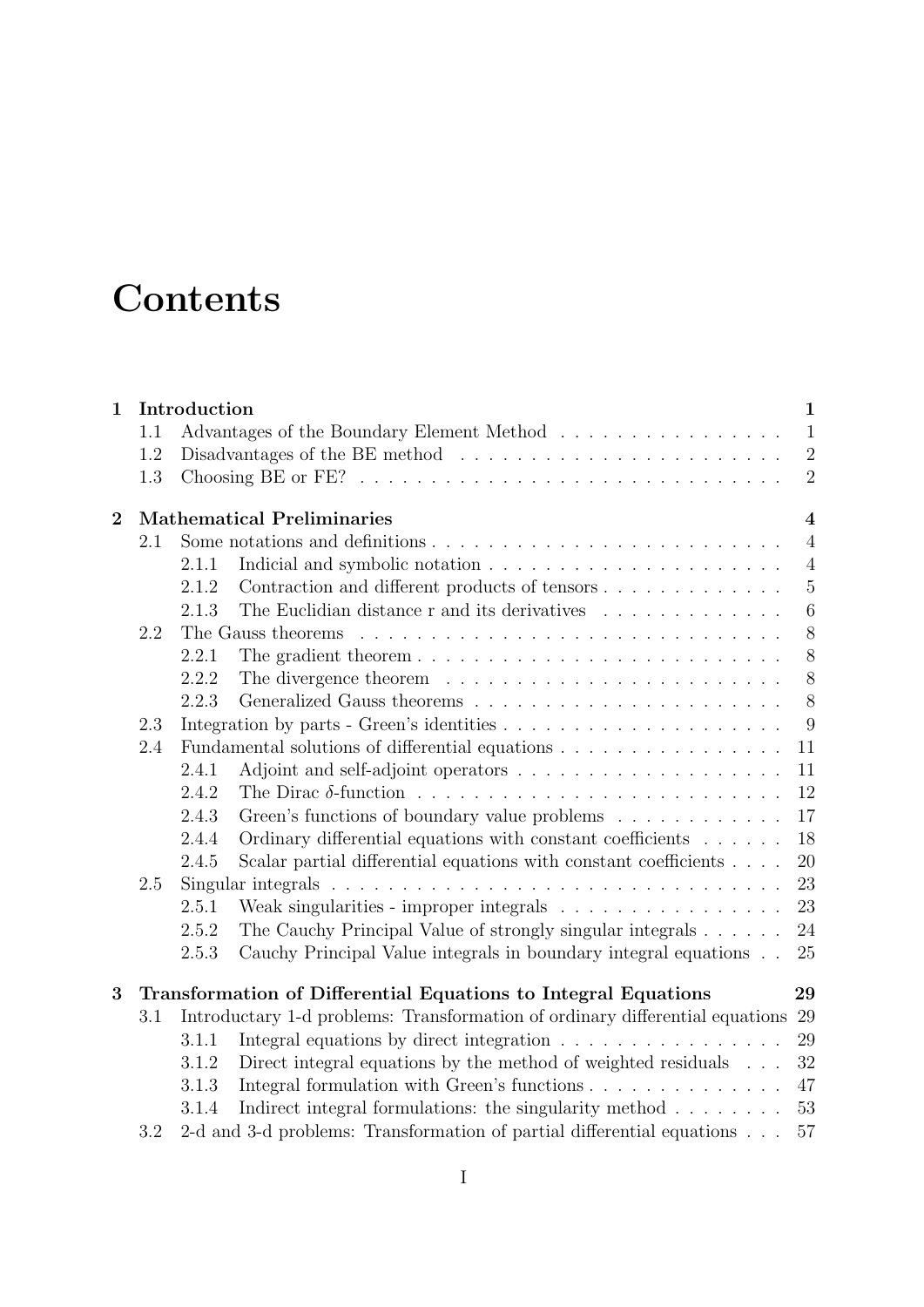|                                                                   |                  | 3.2.1 | Direct integral equations by the method of weighted residuals $\ldots$ 57           |    |  |  |
|-------------------------------------------------------------------|------------------|-------|-------------------------------------------------------------------------------------|----|--|--|
|                                                                   |                  | 3.2.2 | Indirect integral formulations: the singularity method $\ldots \ldots \ldots$ 67    |    |  |  |
|                                                                   |                  | 3.2.3 | Integral formulation with Green's functions $\ldots \ldots \ldots \ldots \ldots$ 74 |    |  |  |
| 4                                                                 |                  |       | Numerical solution of boundary integral equations: The boundary ele-                |    |  |  |
|                                                                   | ment method      |       |                                                                                     |    |  |  |
| 4.1                                                               |                  |       | Approximation of the boundary and of boundary states $\dots \dots \dots$            | 77 |  |  |
|                                                                   |                  | 4.1.1 |                                                                                     | 77 |  |  |
|                                                                   |                  | 4.1.2 |                                                                                     | 79 |  |  |
|                                                                   | 4.2              |       |                                                                                     | 81 |  |  |
|                                                                   |                  | 4.2.1 |                                                                                     | 82 |  |  |
|                                                                   |                  | 4.2.2 |                                                                                     | 84 |  |  |
|                                                                   | 4.3              |       | Boundary element equations by point collocation                                     | 86 |  |  |
|                                                                   |                  | 4.3.1 | Approximation by constant shape functions                                           | 87 |  |  |
|                                                                   |                  | 4.3.2 | Approximation by linear and higher grade shape functions $\ldots$ .                 | 90 |  |  |
| $5\overline{)}$                                                   | Appendices<br>96 |       |                                                                                     |    |  |  |
|                                                                   | 5.1              |       |                                                                                     |    |  |  |
| B: Analytic integration of singular boundary integrals 110<br>5.2 |                  |       |                                                                                     |    |  |  |
|                                                                   |                  | 5.2.1 | Analytic integration in the case of logarithmic kernels 110                         |    |  |  |
|                                                                   |                  | 5.2.2 | Analytic integration in the case of $(1/r)$ - kernels 112                           |    |  |  |
|                                                                   |                  |       |                                                                                     |    |  |  |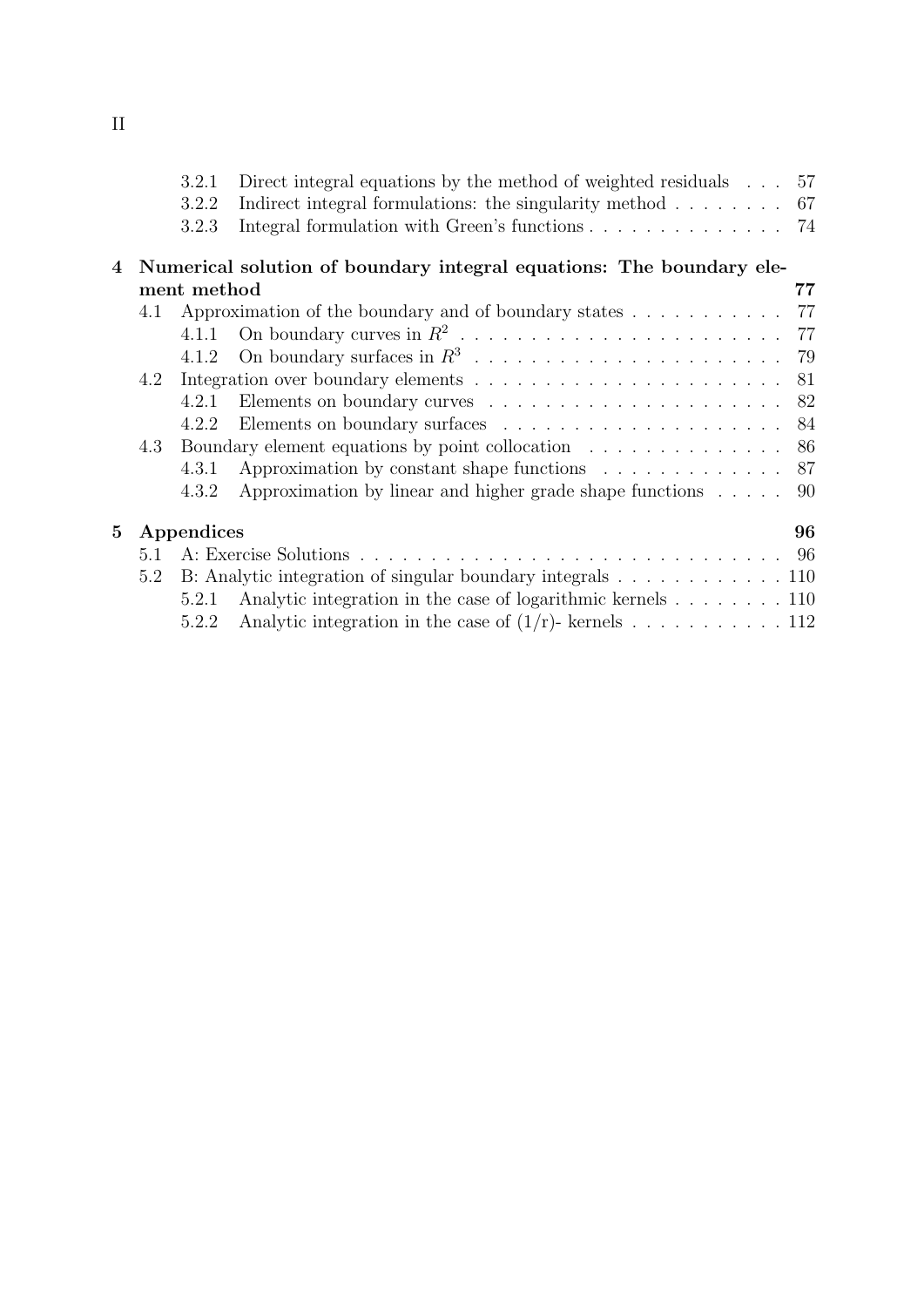## 1 Introduction

Engineers who are familiar with finite elements very often ask why it is necessary to develop yet another computational technique. The answer is that finite elements have been proved to be inadequate or inefficient in many engineering applications and what is perhaps more important is in many cases cumbersome to use and hence difficult to implement in Computer Aided Engineering systems. Finite Element (FE) analysis is still a comparatively slow process due to the need to define and redefine meshes in the piece or domain under study.

Boundary elements (BE) have emerged as a powerful alternative to finite elements particularly in cases where better accuracy is required due to problems such as stress concentration or where the domain extends to infinity. The most important feature of boundary elements, however, is that different to the finite domain methods as, e.g., the finite difference method or the finite element method, the methodology of formulating boundary value problems as boundary integral equations describes problems only by equations with known and unknown boundary states.Hence, it only requires discretization of the surface rather than the volume, i.e., the dimension of problems is reduced by one. Consequently, the necessary discretization effort is mostly much smaller and , moreover, meshes can easily be generated and design changes do not require a complete remeshing.

The BE method is especially advantageous in the case of problems with infinite or semi-infinite domains, e.g., so-called exterior domain problems: there, although only the finite surface of the infinite domain has to be discretized, the solution at any arbitrary point of the domain can be found after determining the unknown boundary data.

To be objective, the features of the BE method should be compared to its main rival, the FE method. Its advantages and disadvantages can be summarized as follows

## 1.1 Advantages of the Boundary Element Method

1. Less data preparation time: This is adirect result of the 'surface-only' modelling. Thus, the analyst's time required for data preparation and data checking for a given problem should be greatly reduced. Furthermore, subsequent changes in meshes are made easier.

2. High resolution of stress: Stresses are accurate because no further approximation is imposed on the solution at interior points, i.e., solution is exact and fully continuous inside the domain.

3. Less computer time and storage: For the same level of accuracy, the BE method uses a lesser number of nodes and elements (but a fully populated matrix), i.e., to achieve comparable accuracy in stress values, FE meshes would need more boundary divisions than the equivalent BE meshes.

4. Less unwanted information: In most engineering problems, the 'worst' situation (such as fracture, stress concentration, thermal shocks a.s.o.) usually occur on the surface.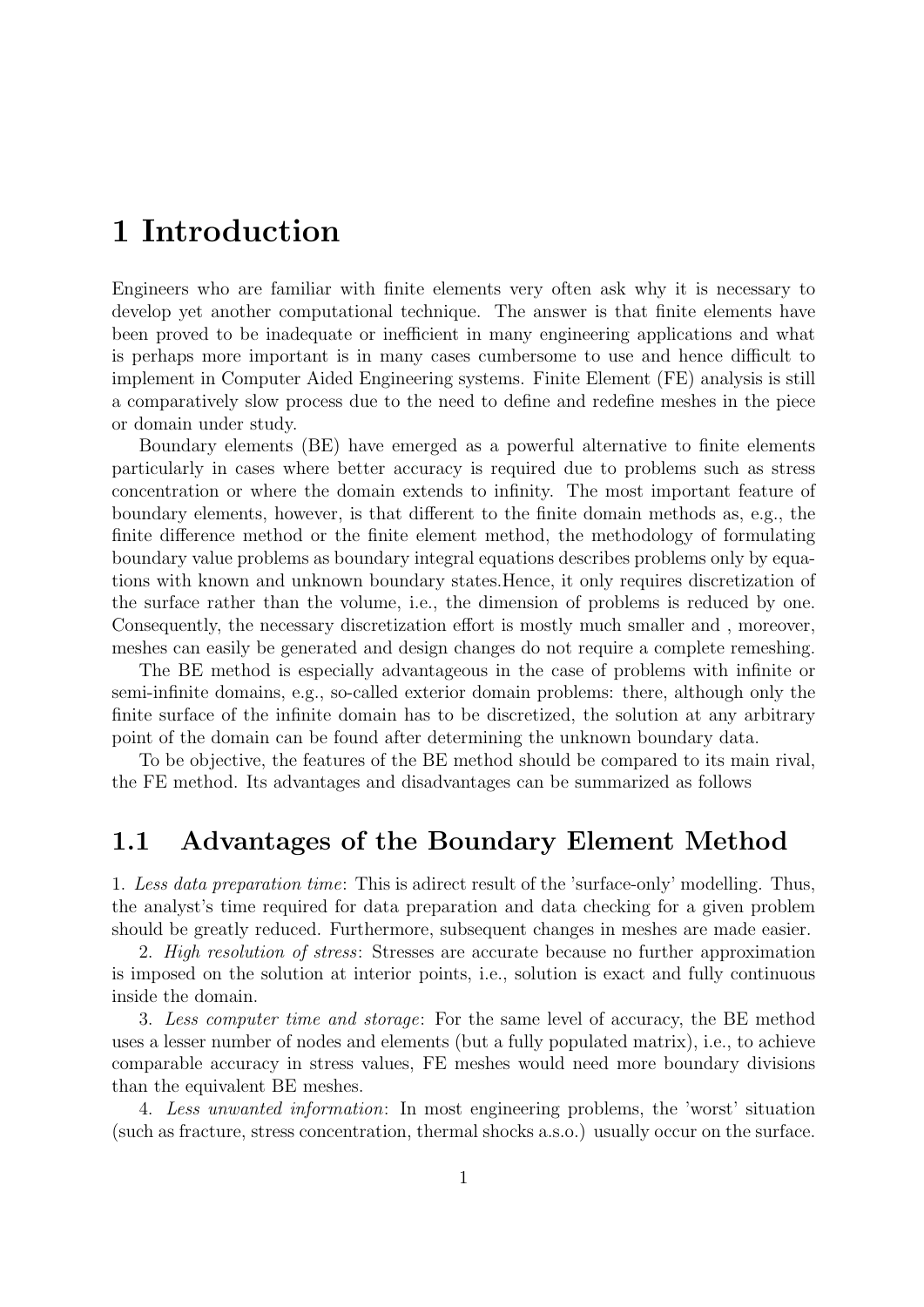Thus, modelling an entire three-dimensional body with finite elements and calculating stress (or other states) at every nodal point is very inefficient because only a few of these values will be incorporated in the design analysis. Therefore, using boundary elements is a very effective use of computing resources, and, furthermore, since internal points in BE solutions are optional, the user can focus on a particular interior region rather than the whole interior.

## 1.2 Disadvantages of the BE method

1. Unfamiliar mathematics: The mathematics used in BE formulations may seem unfamiliar to engineers (but not difficult to learn). However, many FE numerical procedures are directly applicable to BE solutions (such as numerical integration, surface approximation, treatment of boundary conditions).

2. In non-linear problems, the interior must be modelled: Interior modelling is unavoidable in non-linear material problems. However, in many non-linear cases (such as elastoplasticity) interior modelling can be restricted to selected areas such as the region around a crack tip.

3. Fully populated and unsymmetric solution matrix : The solution matrix resulting from the BE formulation is unsymmetric and fully populated with non-zero coefficients, whereas the FE solution matrices are usually much larger but sparsely populated. This means that the entire BE solution matrix must be saved in the computer core memory. However, this is not a serious disadvantage because to obtain the same level of accuracy as the FE solution, the BE method needs only a relatively modest number of nodes and elements.

4. Poor for thin structures (shell) three-dimensional analyses: This is because of the large surface/volume ratio and the close proximity of nodal points on either side of the structure thickness. This causes inaccuracies in the numerical integrations.

## 1.3 Choosing BE or FE?

To decide whether BE or FE solutions are more suitable for a particular problem, three factors must be taken into consideration:

- 1. The type of problem (linear, non-linear, shell-like analysis, etc.)
- 2. The degree of accuracy required
- 3. The amount of time to be spent in preparing and interpreting data.

Both techniques should be made available to engineers, because in certain types of applications one of them may display a distinct advantage over the other. Considering the advantages and disadvantages of the BE method listed above, the following points may help in deciding which technique to use:

a) The BE method is suitabable and more accurate for linear problems, particularly for three-dimensional problems with rapidly changing variables such as fracture or contact problems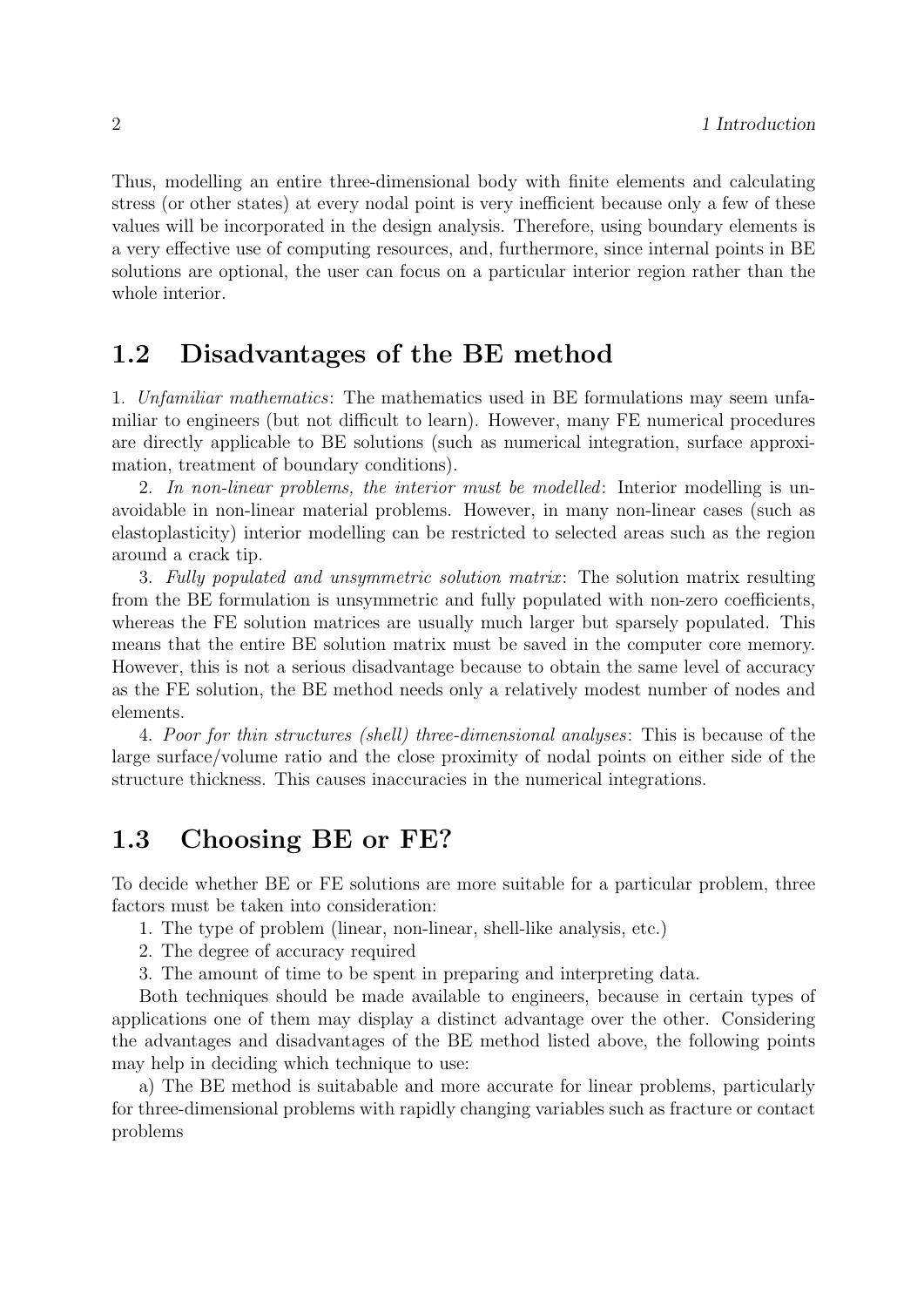#### 1.3 Choosing BE or FE? 3

b) Because of the much reduced time needed to model a particular problem, the BE method is suitable for preliminary design analyses where geometry and loads can be subsequently modified with minimal effort. This gives designers more freedom in experimenting with new shapes and geometries.

c) The FE method is more established and more commercially developed, particularly for complex non-linear problems where thorough tests to establish its reliability have been performed. The temptatipn for engineers is to use a well-established computer program rather than venture into new methods.

d) Mesh generators and plotting routines developed for FE applications are directly applicable to BE problems. It should not be a difficult task to write 'translator' programs to interface with commercial FE packages. Furthermore, many load incrementation and iterative routines developed for FE applications in non-linear problems are also directly applicable in BE algorithms.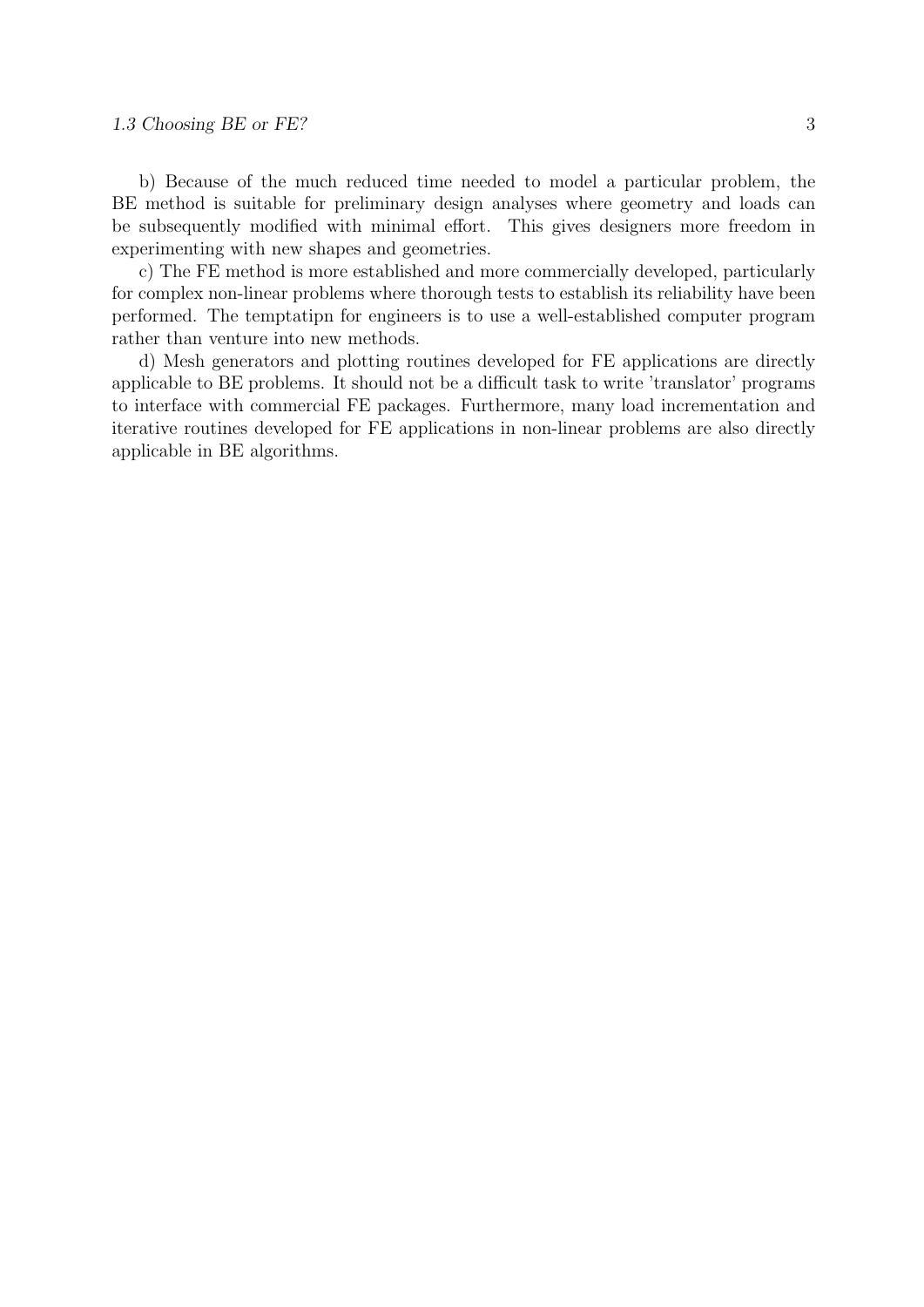## 2 Mathematical Preliminaries

For an easy understanding of the boundary integral equation derivation, some mathematical techniques are important. They will be used time and time again to transform the differential equations governing continuum mechanic problems into equivalent boundary integral equations. Moreover, some notations, definitions and useful formulas should be familiar to the reader in order to feel confident about their subsequent use. Proofs for these formulas and results can be found in textbooks on calculus and analysis.

## 2.1 Some notations and definitions

Here, the notations used in the following text are introduced and some definitions are given.

#### 2.1.1 Indicial and symbolic notation

The components of a tensor of any order may be represented clearly by the use of the indicial notation, i.e., letter indices as subscripts are appended to the *generic* letter representing the tensor quantity of interest. Dependent on the number these indices, a tensor of first order, mostly called vector, bears one free index, a second-order tensor, sometimes called *dyadic*, has two free indices, a.s.o. Hence, a symbol such as  $\lambda$  which has no indices attached, represents a scalar or tensor of zero order.

When an index appears *twice* in a term, that index is understood to take on all the values of its range, and the resulting terms summed. In this so-called Einstein summation convention, repeated indices are often referred to as dummy indices, since their replacement by any other letter not appearing as a free index does not change the meaning of the term in which they occur. In ordinary physical space, the range of the indices is 1, 2, 3.

The representation of a vector and a tensor in the *symbolic notation* is designated by bold-faced letters, e.g., **a** and **D**, respectively, where unit vectors  $\hat{\mathbf{e}}_i$  are further distinguished by a caret placed over the bold-faced letter. There, the summation convention is often also employed in connection with indexed base vectors  $\hat{\mathbf{e}}_i$ , i.e., for a vector

$$
\mathbf{v} = v_i \hat{\mathbf{e}}_i = v_1 \hat{\mathbf{e}}_1 + v_2 \hat{\mathbf{e}}_2 + v_3 \hat{\mathbf{e}}_3 \tag{2.1}
$$

and similarly for an arbitrary dyadic

$$
\mathbf{D} = D_{ij}\hat{\mathbf{e}}_i\hat{\mathbf{e}}_j \tag{2.2}
$$

A special operational vector is  $\nabla$ , the so-called *Nabla vector*, containing differentiations with respect to all coordinate axis, e.g., for Cartesian coordinates  $x_1, x_2, x_3$ 

$$
\nabla = \frac{\partial}{\partial x_1} \hat{\mathbf{e}}_1 + \frac{\partial}{\partial x_2} \hat{\mathbf{e}}_2 + \frac{\partial}{\partial x_3} \hat{\mathbf{e}}_3 = \frac{\partial}{\partial x_i} \hat{\mathbf{e}}_i \triangleq \partial_i
$$
 (2.3)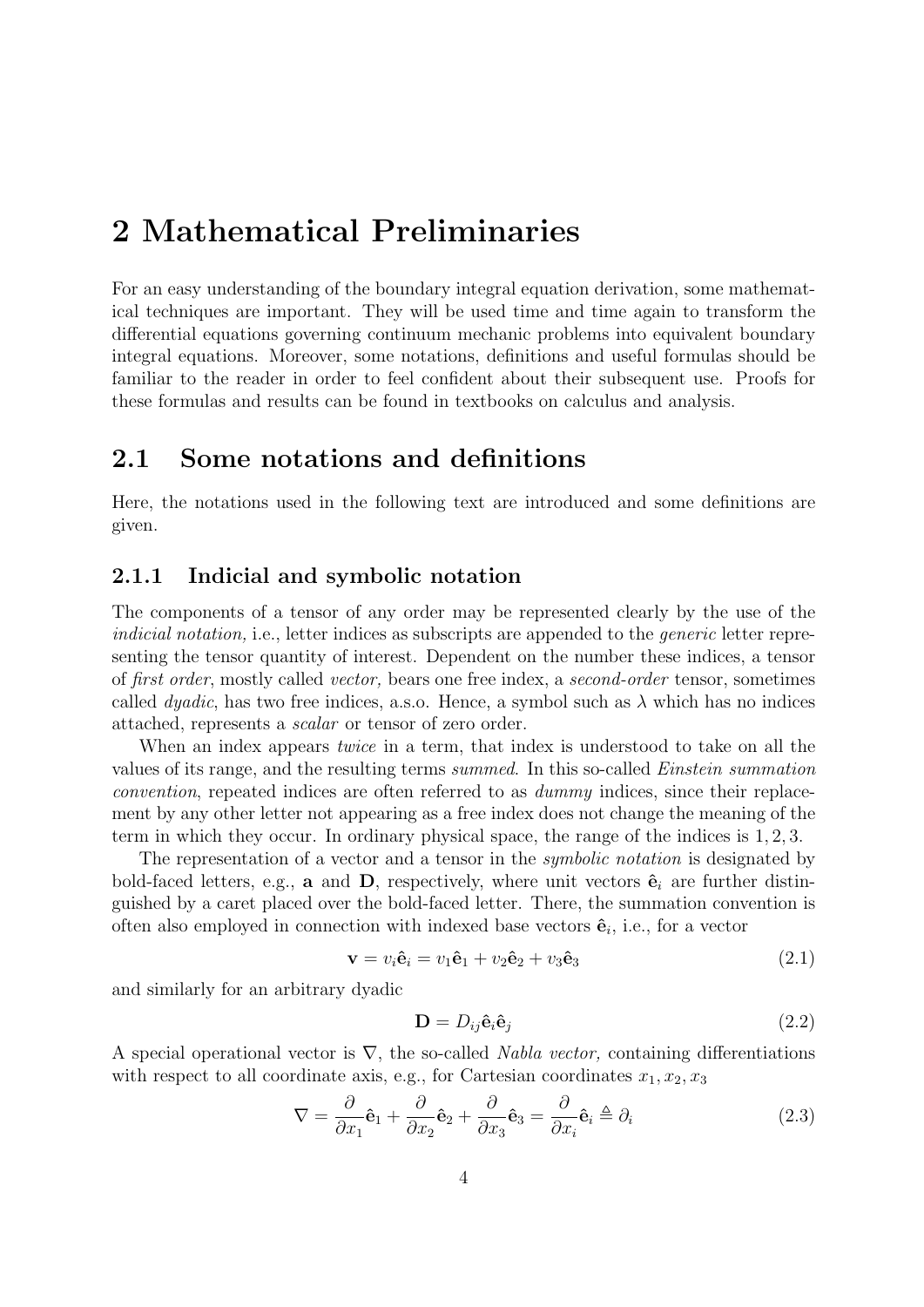#### 2.1.1.1 Exercise 1: Nabla vector

Derive the Nabla vector for the Polar coordinates r and  $\varphi$  where the relations between the unit vectors  $\hat{\mathbf{e}}_r$  and  $\hat{\mathbf{e}}_\varphi$  of the Polar coordinate system and the unit vecors  $\hat{\mathbf{e}}_1$  and  $\hat{\mathbf{e}}_2$ of theCartesian coordinate system are

$$
\begin{array}{rcl}\n\hat{\mathbf{e}}_1 &=& \hat{\mathbf{e}}_r \cos \varphi - \hat{\mathbf{e}}_\varphi \sin \varphi \\
\hat{\mathbf{e}}_2 &=& \hat{\mathbf{e}}_r \sin \varphi + \hat{\mathbf{e}}_\varphi \cos \varphi\n\end{array}
$$

#### 2.1.2 Contraction and different products of tensors

The *outer product* of two tensors is the tensor whose components are formed by multiplying each component of one of the tensors by every component of the other, i.e., a dyad is formed from two vectors by this very product

$$
\begin{array}{ll}\n\text{Indicial Notation} & \text{Symbolic Notation} \\
a_i b_j = T_{ij} & \text{ab} = \mathbf{T}\n\end{array} \tag{2.4}
$$

where the symbols  $a_i$  and  $b_j$ can be in any order. Also, one obtains, e.g.,

$$
\sigma_{ij} n_k = s_{ijk}, \quad \sigma_{ij} \varepsilon_{kl} = E_{ijkl}
$$

Contraction of a tensor with respect to two free indices is the operation of assigning to both indices the same letter subscript, i.e., changing them to dummy indices, and, hence, performing the summation convention, e.g.,

$$
T_{ii} = T_{11} + T_{22} + T_{33} = a_1b_1 + a_2b_2 + a_3b_3 = a_ib_i
$$

$$
\sigma_{ij}n_j = p_i
$$

An *inner product* or *scalar product* of two tensors of arbitrary order is the result of a contraction, involving one index from each tensor, performed on the outer product of the two tensors, e.g.,

$$
\begin{array}{ll}\n\text{Indicial Notation} & \text{Symbolic Notation} \\
a_i b_i = \lambda & \mathbf{a} \cdot \mathbf{b} = \lambda \\
D_{ij} n_j = p_i & \mathbf{D} \cdot \mathbf{n} = \mathbf{p} \\
D_{ij} n_i = f_j & \mathbf{n} \cdot \mathbf{D} = \mathbf{f}\n\end{array} \tag{2.5}
$$

**Example:** The *directional derivative* of a scalar function  $f(x_1, x_2, x_3)$  in the direction of a unit vector, e.g., the unit normal vector n is defined by the scalar product of this unit vector **n** with grad $f = \nabla f$ :

$$
\frac{\partial f}{\partial n} = \nabla f \cdot \mathbf{n} = \frac{\partial f}{\partial x_i} n_i \tag{2.6}
$$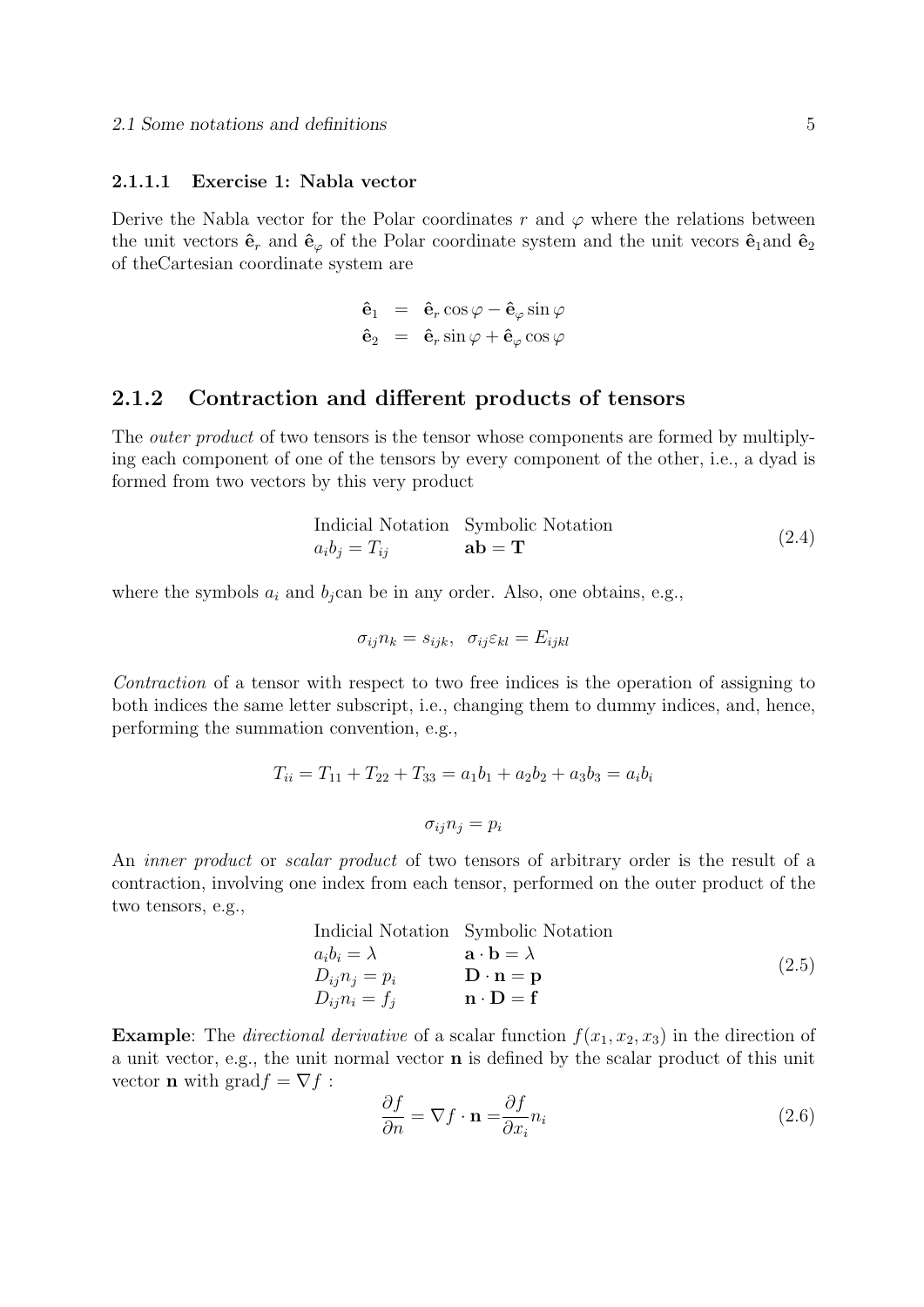#### 2.1.2.1 Exercise 2: Laplace operator

Determine the Laplace operator, i.e., the scalar product of the nabla vector with itself in Polar coordinates.

In order to express the *cross products* in the indicial notation, the third order tensor  $\epsilon_{ijk}$ , known as the *permutation symbol*, must be introduced:

|                       |                | if the values of i, j, k are an even permutation of $1, 2, 3$<br>(i.e. if they appear in sequence as in the arrangement $12312$ )                                                                                                                                |       |
|-----------------------|----------------|------------------------------------------------------------------------------------------------------------------------------------------------------------------------------------------------------------------------------------------------------------------|-------|
| $\epsilon_{ijk} = -1$ | $\overline{0}$ | if the values of i, j, k are an odd permutation of $1, 2, 3$<br>(i.e. if they appear in sequence as in the arrangement $32132$ )<br>if the values of i, j, k are not a permutation of $1, 2, 3$<br>(i.e. if two or all three of the indices have the same value) | (2.7) |
|                       |                |                                                                                                                                                                                                                                                                  |       |

From this definition, the indicial notation of cross products is written by, e.g.

$$
\mathbf{a} \times \mathbf{b} = \mathbf{c}, \ \epsilon_{ijk} a_j b_k = c_i \tag{2.8}
$$

$$
\nabla \times \mathbf{E} = \mathbf{D}, \ \epsilon_{ijk} \partial_j E_{kl} = D_{il} \tag{2.9}
$$

$$
\mathbf{D} \times \nabla = \mathbf{N}, \ D_{il} \partial_m \epsilon_{nlm} = N_{in} \tag{2.10}
$$

Example: The coss product of of two vectors a and b may also be expanded as

$$
\mathbf{a} \times \mathbf{b} = \begin{vmatrix} \hat{\mathbf{e}}_1 & \hat{\mathbf{e}}_2 & \hat{\mathbf{e}}_3 \\ a_1 & a_2 & a_3 \\ b_1 & b_2 & b_3 \end{vmatrix}
$$
  
=  $\hat{\mathbf{e}}_1 \begin{vmatrix} a_2 & a_3 \\ b_2 & b_3 \end{vmatrix} - \hat{\mathbf{e}}_2 \begin{vmatrix} a_1 & a_3 \\ b_1 & b_3 \end{vmatrix} + \hat{\mathbf{e}}_3 \begin{vmatrix} a_1 & a_2 \\ b_1 & b_2 \end{vmatrix}$  (2.11)

### 2.1.3 The Euclidian distance r and its derivatives

Considering two points **x** and  $\xi$  with its Cartesian coordinates  $(x_1, x_2, x_3)$  and  $(\xi_1, \xi_2, \xi_3)$ , respectively, their Euclidian distance  $r$  is defined as

$$
r = |\mathbf{x} - \xi| = \sqrt{(x_1 - \xi_1)^2 + (x_2 - \xi_2)^2 + (x_3 - \xi_3)^2}
$$
 (2.12)

Using the summation convention,  $r$  may be written in the indicial notation form as

$$
r = \sqrt{\delta_{ij}(x_i - \xi_i)(x_j - \xi_j)} = \sqrt{(x_i - \xi_i)(x_i - \xi_i)} = [(x_i - \xi_i)(x_i - \xi_i)]^{1/2}
$$
(2.13)

where  $\delta_{ij}$  is the so-called Kronecker delta meaning

$$
\delta_{ij} = \begin{cases} 0 & \text{for } i \neq j \\ 1 & \text{for } i = j \end{cases}
$$
 (2.14)

The first derivative of r with respect to  $x_j$  follows from (2.13) to be

$$
\frac{\partial r}{\partial x_j} = r_{,j} = \frac{1}{2} \left[ (x_i - \xi_i)(x_i - \xi_i) \right]^{-1/2} 2(x_j - \xi_j) = \frac{(x_j - \xi_j)}{r}
$$
(2.15)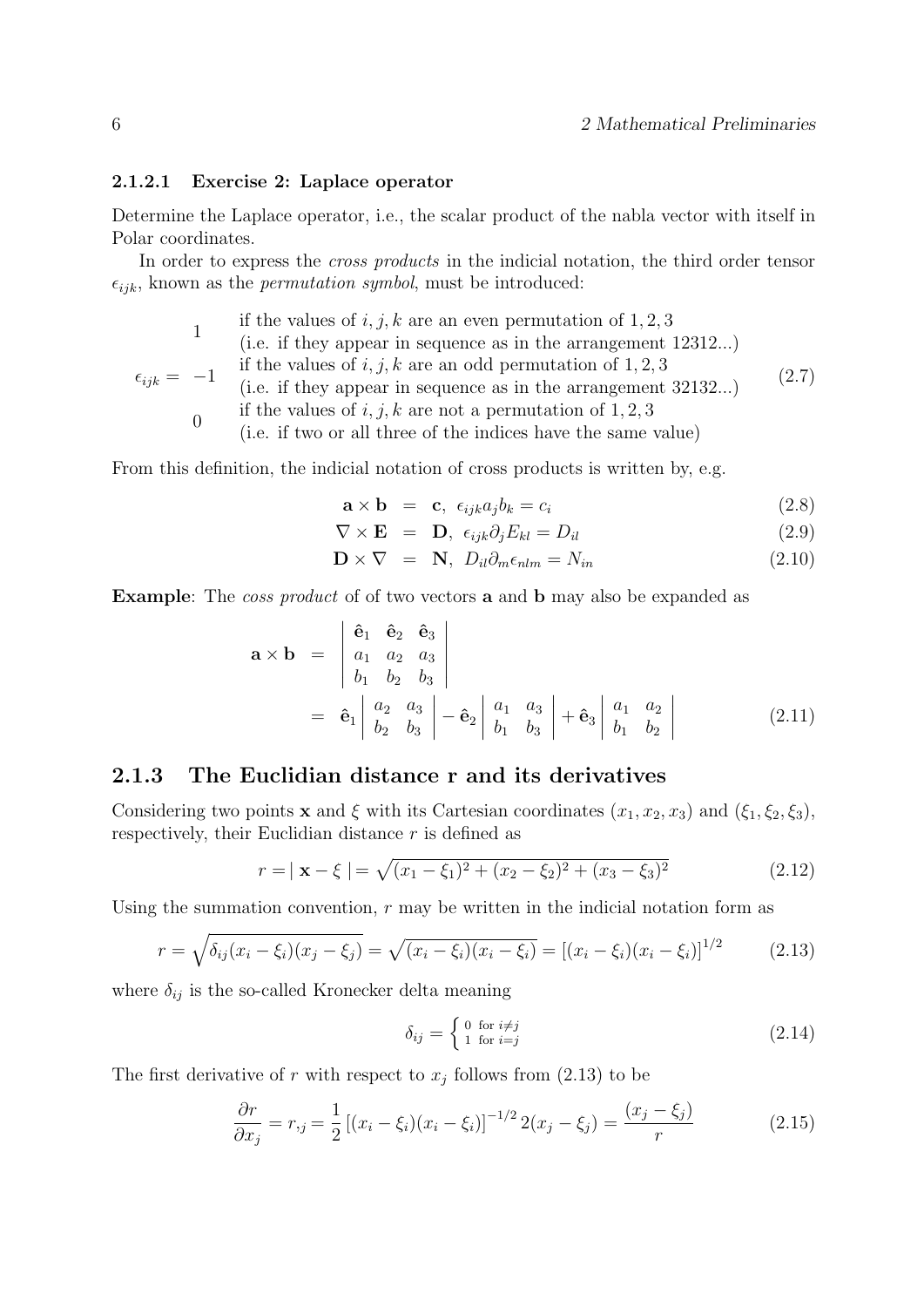where, here, the comma is used to denote partial derivatives with respect to the coordinates of the point  $x$ . The first derivative of  $r$  in special directions, e.g., in the direction of a normal vector  $n_i$  or a tangential vector  $t_i$  is simply

$$
r_{,n} = r_{,i} n_i \quad \text{and} \quad r_{,t} = r_{,i} t_i \tag{2.16}
$$

In  $R<sup>1</sup>$ , this first derivatives of r may also be expressed as

$$
r_{,1} = \frac{(x_1 - \xi_1)}{|x_1 - \xi_1|} = \text{sign}(x_1 - \xi_1) = 2H(x_1 - \xi_1) - 1
$$
\n(2.17)

where sign(x<sub>1</sub>−ξ<sub>1</sub>) gives the sign of (x<sub>1</sub>−ξ<sub>1</sub>) and  $H(x_1-ξ_1)$  means the Heaviside function. Hence, as shown above, in  $R^1$ , the second derivative of r is

$$
r_{,11} = 2\delta(x_1 - \xi_1) \tag{2.18}
$$

This is different in  $R^2$  and  $R^3$ . There, since  $\partial (x_j - \xi_j)/\partial x_k = \delta_{jk}$ , the second derivative is obtained to be  $(j, k = 1, 2 \text{ and } j, k = 1, 2, 3 \text{ in } R^2 \text{ and } R^3$ , respectively)

$$
r_{ijk} = \frac{\partial^2 r}{\partial x_j \partial x_k} = \frac{\delta_{jk}}{r} - \frac{(x_j - \xi_j)}{r^2} \frac{\partial r}{\partial x_k} = \frac{\delta_{jk} - r_{,j} r_{,k}}{r}
$$
(2.19)

Examples: If the summation rule is applied, one obtains

$$
\delta_{ii} = \begin{cases} 2 \text{ in } R^2 \\ 3 \text{ in } R^3 \end{cases}
$$

and, in  $R^1, R^2$ , and in  $R^3$ 

$$
r_{,j} \, r_{,j} = 1
$$

whereas

$$
r_{,11} = 2\delta(x_1 - \xi_1) \text{ in } R^1
$$
  
\n
$$
r_{,jj} = r_{,11} + r_{,22} = \frac{1}{r} \text{ in } R^2
$$
  
\n
$$
r_{,jj} = r_{,11} + r_{,22} + r_{,33} = \frac{2}{r} \text{ in } R^3
$$

**Remark:** In general, i.e., when the normal vector  $n_i$  is defined at a curved boundary, it holds

$$
r_{,in} = r_{,ij}n_j \neq r_{,ni} = (r_{,j}n_j)_{,i} = r_{,ji}n_j + r_{,j}n_{j,i}
$$

Since with the curvature radius  $\rho$  of the boundary

$$
n_{j,t} = \frac{1}{\rho} t_j \quad \text{and} \quad n_{j,n} = 0
$$

one finds

$$
n_{j,i} = n_{j,t}t_i + n_{j,n}n_i
$$
  
= 
$$
\frac{1}{\rho}t_jt_i
$$

it holds

$$
r_{,ni} = (r_{,j}n_{j})_{,i} = r_{,ji}n_{j} + r_{,j}n_{j,i} = r_{,ji}n_{j} + \frac{1}{\rho}t_{j}t_{i}
$$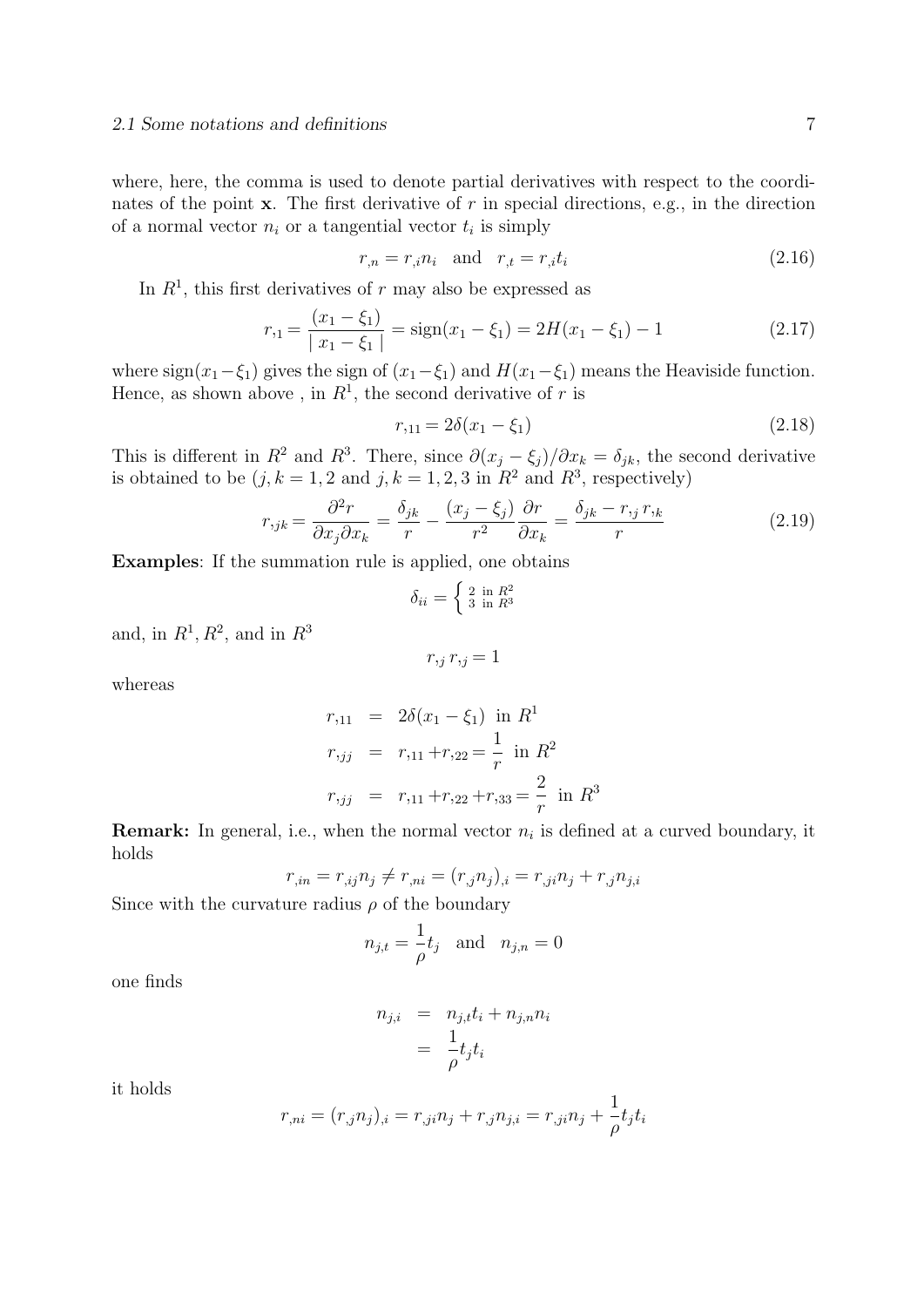## 2.2 The Gauss theorems

The Gauss-Green theorem is a fundamental identity that relates a domain integral of a derivative of a tensorial function to an integral of that function around the boundary of that domain. The only requirement is that the integrand of the domain integral is a derivative, i.e., may be expressed as a product (inner, outer or cross) of the Nabla-vector  $\nabla$  with a tensorial function.

Let  $\Omega$  be a finite domain in  $\mathbb{R}^n$  bounded by a piecewise smooth orientable surface Γ with the outward normal vector **n** at a point on  $\Gamma$ . Dependent on the order of the tensorial function, following special theorems are known.

#### 2.2.1 The gradient theorem

When  $F$  is a scalar function, the following identity holds

$$
\int_{\Omega} \nabla F \, d\Omega = \oint_{\Gamma} \mathbf{n} F \, d\Gamma \tag{2.20}
$$

where, obviously, the integrand of the surface integral is obtained by simply exchanging the Nabla-vector  $\nabla$  by the normal vector **n**.

#### 2.2.2 The divergence theorem

When **a** is a vector function and the Nabla-vector  $\nabla$  is multiplied via the inner product with this function, the divergence theorem holds

$$
\int_{\Omega} \nabla \cdot \mathbf{a} \, d\Omega = \oint_{\Gamma} \mathbf{n} \cdot \mathbf{a} \, d\Gamma \quad \text{or} \quad \int_{\Omega} \partial_i a_i \, d\Omega = \oint_{\Gamma} n_i a_i \, d\Gamma = \oint_{\Gamma} a_n \, d\Gamma \tag{2.21}
$$

which is also known as Gauss theorem. Similarly, when S is a dyadic function, one obtains

$$
\int_{\Omega} \nabla \cdot \mathbf{S} \, d\Omega = \oint_{\Gamma} \mathbf{n} \cdot \mathbf{S} \, d\Gamma \quad \text{or} \quad \int_{\Omega} \partial_i S_{ij} \, d\Omega = \oint_{\Gamma} n_i S_{ij} \, d\Gamma = \oint_{\Gamma} t_j \, d\Gamma \tag{2.22}
$$

#### 2.2.3 Generalized Gauss theorems

Not often used, but nevertheless valid are generalizations where the cross product or the outer product is applied for multiplication:

$$
\int_{\Omega} \nabla \times \mathbf{a} \, d\Omega = \oint_{\Gamma} \mathbf{n} \times \mathbf{a} \, d\Gamma \quad \text{or} \quad \int_{\Omega} \epsilon_{ijk} \partial_j a_k \, d\Omega = \oint_{\Gamma} \epsilon_{ijk} n_j a_k \, d\Gamma \tag{2.23}
$$

$$
\int_{\Omega} \nabla \mathbf{u} \, d\Omega = \oint_{\Gamma} \mathbf{n} \mathbf{u} \, d\Gamma \quad \text{or} \quad \int_{\Omega} \partial_i u_j \, d\Omega = \oint_{\Gamma} n_i u_j \, d\Gamma \tag{2.24}
$$

#### Example 1.1

The realization of formula (2.20) in  $R<sup>1</sup>$  gives a well known result, when one notices that in this special case the domain  $\Omega$  is simply an intervall [a, b], the boundary  $\Gamma$  means here only the two points  $x_1 = a$  and  $x_1 = b$  and, hence, boundary integration is summation at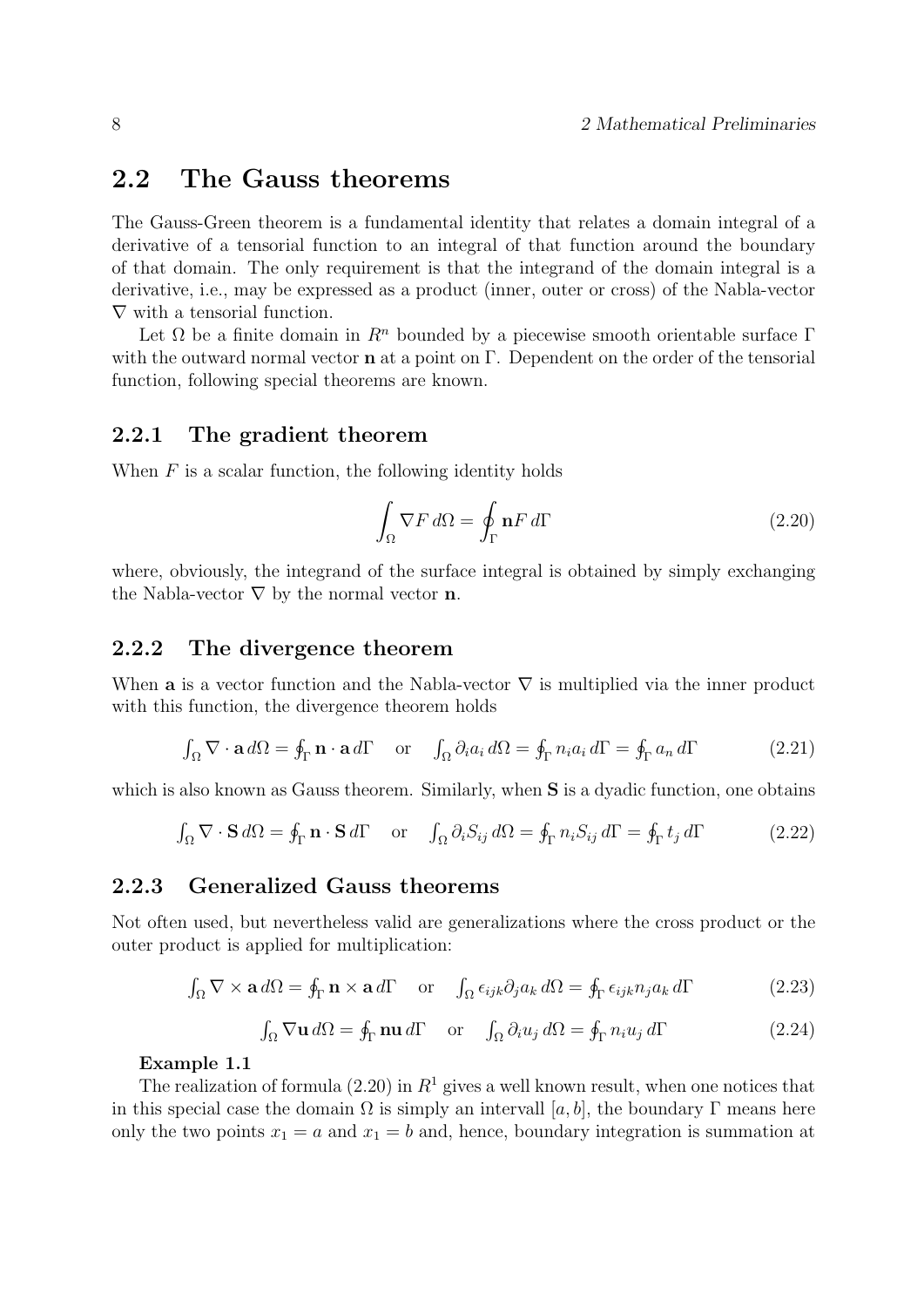these two points. Since, moreover, the outward normal vector at these points is  $n_1(a) = -1$ and  $n_1(b) = 1$ , respectively, one obtains

$$
\int_{\Omega} \nabla F d\Omega = \oint_{\Gamma} \mathbf{n} F d\Gamma
$$
\n
$$
\int_{a}^{b} \frac{d}{dx_{1}} F(x_{1}) dx_{1} = n_{1}(a) F(a) + n_{1}(b) F(b) = [F(x_{1})]_{x_{1}=a}^{x_{1}=b} \qquad (2.25)
$$

exactly as one knows it from basic calculus.

## 2.3 Integration by parts - Green's identities

By applying the above Gauss theorems, one can easily perform integrations by part. When the Laplace operator  $\Delta = \nabla^2 = \nabla \cdot \nabla$  acts on the scalar function v and this result is multiplied with the scalar function  $u$ , one obtains in symbolic notation

$$
\int_{\Omega} (\nabla \cdot \nabla v) u \, d\Omega = \int_{\Omega} [\nabla \cdot ((\nabla v)u) - (\nabla v) \cdot (\nabla u)] \, d\Omega
$$
\n
$$
= \oint_{\Gamma} \mathbf{n} \cdot (\nabla v) u d\Gamma - \int_{\Omega} (\nabla v) \cdot (\nabla u) \, d\Omega \tag{2.26}
$$

or in indicial notation

$$
\int_{\Omega} \frac{\partial^2 v}{\partial x_i \partial x_i} u \, d\Omega = \int_{\Omega} \left[ \frac{\partial}{\partial x_i} \left( \frac{\partial v}{\partial x_i} u \right) - \frac{\partial v}{\partial x_i} \frac{\partial u}{\partial x_i} \right] \, d\Omega
$$
\n
$$
= \oint_{\Gamma} n_i \frac{\partial v}{\partial x_i} u d\Gamma - \int_{\Omega} \frac{\partial v}{\partial x_i} \frac{\partial u}{\partial x_i} \, d\Omega \tag{2.27}
$$

Changing the sequence of these terms, this is the so-called Green's first identity

$$
\int_{\Omega} [(\nabla \cdot \nabla v) u + (\nabla v) \cdot (\nabla u)] d\Omega = \oint_{\Gamma} \mathbf{n} \cdot (\nabla v) u d\Gamma \qquad (2.28)
$$

When the remaining domain integral in (2.26) is integrated by parts a second time

$$
\int_{\Omega} (\nabla v) \cdot (\nabla u) \, d\Omega = \int_{\Omega} [\nabla \cdot (v (\nabla u)) - v (\nabla \cdot \nabla u)] \, d\Omega
$$
\n
$$
= \oint_{\Gamma} \mathbf{n} \cdot (v (\nabla u)) \, d\Gamma - \int_{\Omega} v (\nabla \cdot \nabla u) \, d\Omega \tag{2.29}
$$

the final result is an additional boundary integral and a domain integral where all diffentiations are shifted from  $v$  to  $u$ :

$$
\int_{\Omega} (\nabla \cdot \nabla v) u \, d\Omega = \oint_{\Gamma} [\mathbf{n} \cdot (\nabla v) u - v \mathbf{n} \cdot (\nabla u)] d\Gamma + \int_{\Omega} v (\nabla \cdot \nabla u) \, d\Omega
$$
\n
$$
\int_{\Omega} \frac{\partial^2 v}{\partial x_i \partial x_i} u \, d\Omega = \oint_{\Gamma} \left[ \frac{\partial v}{\partial n} u - v \frac{\partial u}{\partial n} \right] d\Gamma + \int_{\Omega} v \frac{\partial^2 u}{\partial x_i \partial x_i} \, d\Omega \tag{2.30}
$$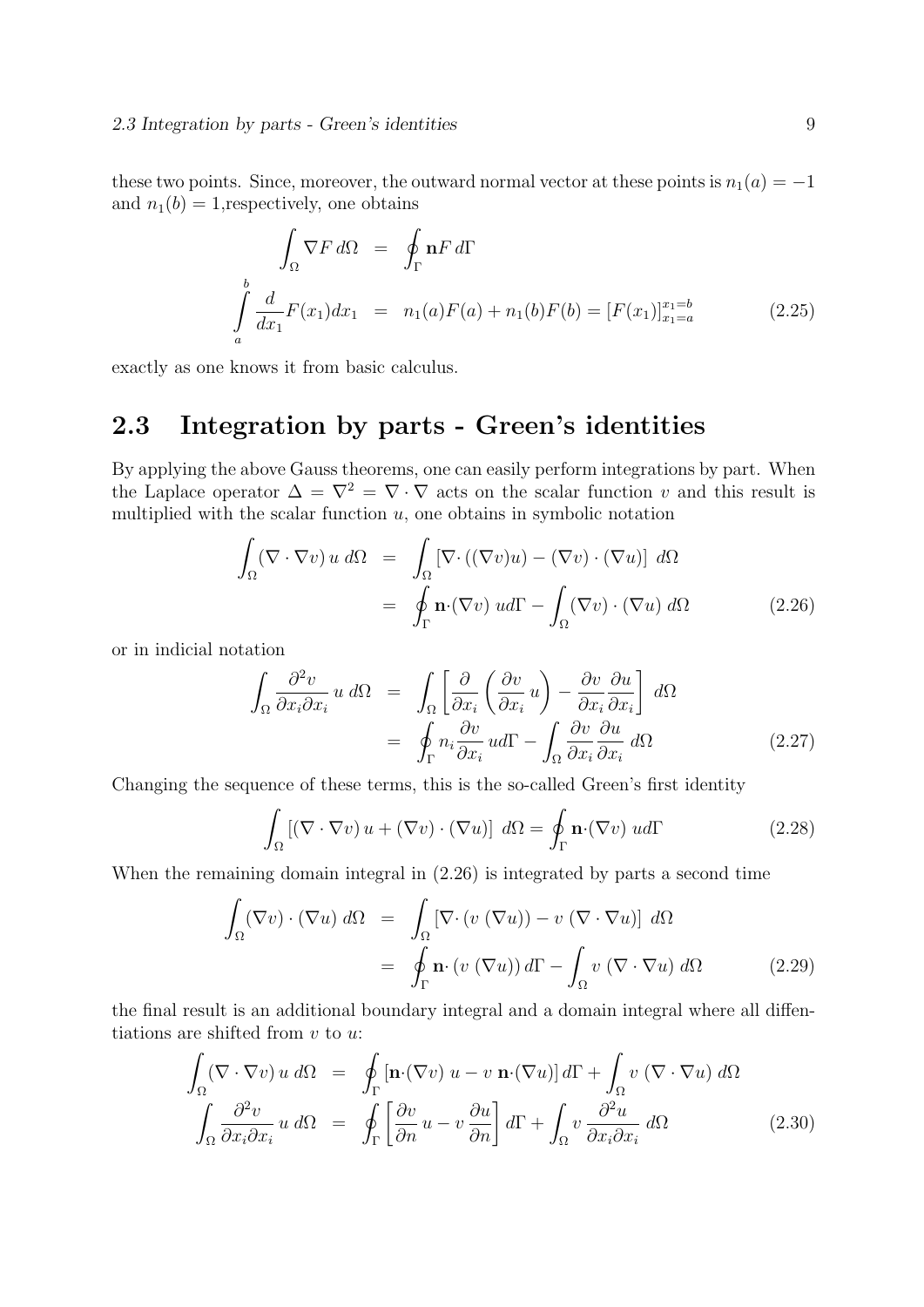This is exactly the transformation which one needs for deriving an integral representation of the Laplace equation. In the form

$$
\int_{\Omega} \left[ (\nabla^2 v) u - v (\nabla^2 u) \right] d\Omega = \oint_{\Gamma} \left[ \mathbf{n} \cdot (\nabla v) u - v \mathbf{n} \cdot (\nabla u) \right] d\Gamma \tag{2.31}
$$

the relation (2.30) is known as Green's second identity.

The above demonstrated steps of integration by parts are naturally possible also for vectorial and tensorial states, e.g. with  $\nabla u \triangleq \partial_i u_j = u_{j,i}$  and  $\sigma \triangleq \sigma_{ij}$ 

$$
\int_{\Omega} (\nabla u) \cdot \sigma \, d\Omega \triangleq \int_{\Omega} u_{j,i} \, \sigma_{ij} \, d\Omega
$$
\n
$$
= \int_{\Omega} [(u_j \, \sigma_{ij})_{,i} - u_j \, \sigma_{ij,i}] \, d\Omega
$$
\n
$$
= \oint_{\Gamma} u_j \, \sigma_{ij} n_i \, d\Gamma - \int_{\Omega} u_j \, \sigma_{ij,i} \, d\Omega
$$
\n
$$
= \oint_{\Gamma} (\mathbf{n} \cdot \sigma) \cdot \mathbf{u} \, d\Gamma - \int_{\Omega} (\nabla \cdot \sigma) \cdot \mathbf{u} \, d\Omega \qquad (2.32)
$$

#### Example 1.2

Again, the realization in  $R<sup>1</sup>$ , here of formula (2.27), gives a well known result, when one notices that in this special case the domain  $\Omega$  is simply an intervall [a, b], the boundary Γ means here only the two points  $x_1 = a$  and  $x_1 = b$  and, hence, boundary integration is summation at these two points. Since, moreover, the outward normal vector at these points is  $n_1(a) = -1$  and  $n_1(b) = 1$ , respectively, one obtains from (2.27)  $\left(\frac{df}{dx} = f'\right)$ 

$$
\int_{a}^{b} f''(x_1)g(x_1)dx_1 = [n_1(a)f'(a)g(a) + n_1(b)f'(b)g(b)] - \int_{a}^{b} f'(x_1)g'(x_1)dx_1
$$
\n
$$
= [f'(x_1)g(x_1)]_{x_1=a}^{x_1=b} - \int_{a}^{b} f'(x_1)g'(x_1)dx_1 \qquad (2.33)
$$

exactly what one knows from basic calculus.

#### 2.3.0.1 Exercise 3: Integration by parts

Evaluate by integrations by parts the following integrals

a) in  $R^1$  on the intervall  $a < x < b$ :

$$
\int_{a}^{b} x^{n} \ln(x) dx
$$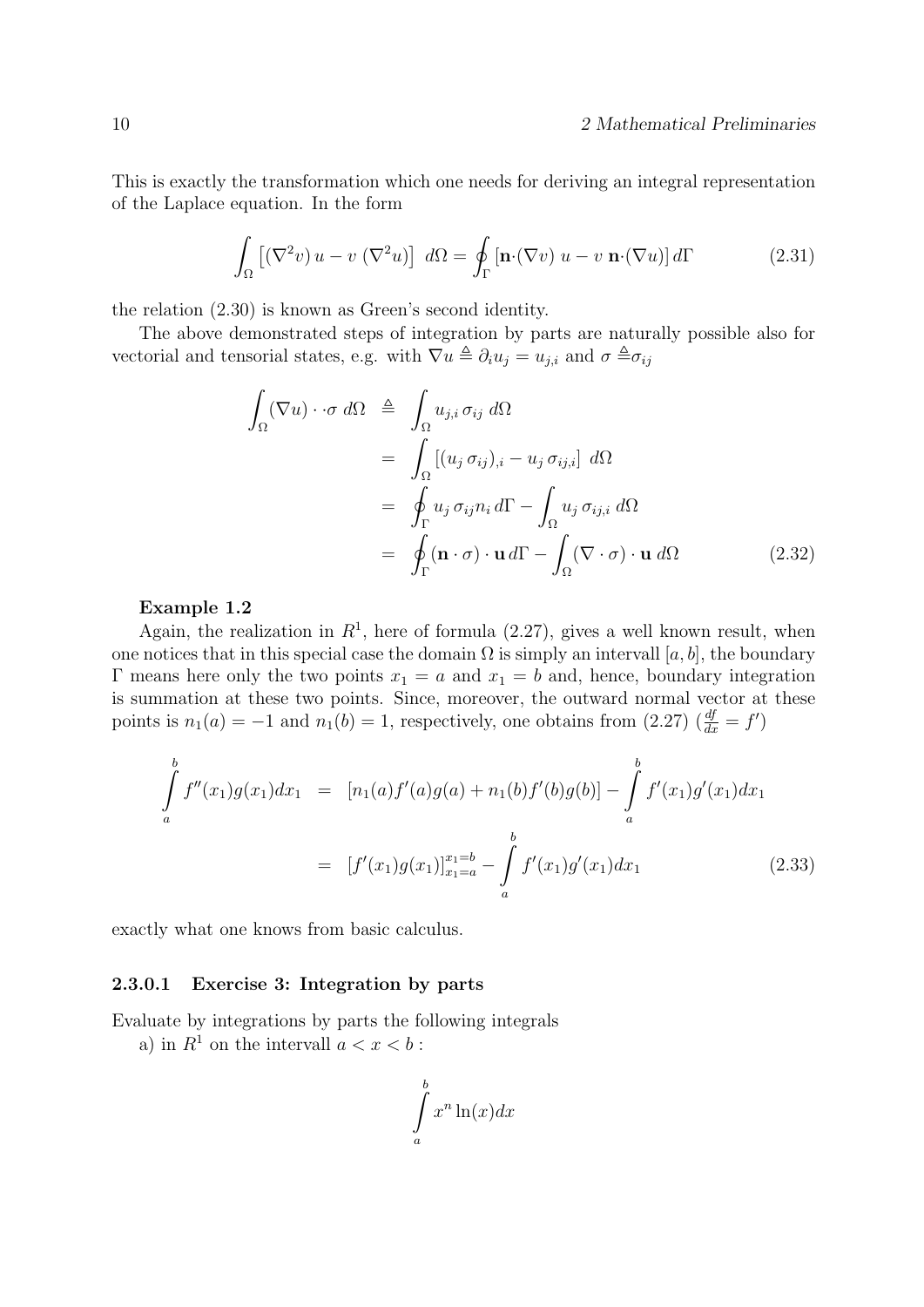b) in  $R^2$  on the circular domain  $\Omega = \{(x_1, x_2) | r = \sqrt{x_1^2 + x_2^2} \le R\}$ :

$$
\int\limits_0^R r^n \ln(r) d\Omega
$$

## 2.4 Fundamental solutions of differential equations

Let  $R^n$  denote the the Euclidian *n*-space and the ordered *n*-tuple  $k = (k_1, k_2, ..., k_n)$  with non-negative integers  $k_1, ..., k_n$  be a *multi-index* of dimension n. If we let  $|k| = k_1 + ... + k_n$ , then the  $k$ -th (partial) differential operator is defined by

$$
D^{k} = \frac{\partial^{|k|}}{\partial x_1^{k_1} \cdots \partial x_n^{k_n}} = \frac{\partial^{k_1 + \dots + k_n}}{\partial x_1^{k_1} \cdots \partial x_n^{k_n}}, \quad \mathbf{x} = (x_1, \dots, x_n) \in R^n \tag{2.34}
$$

such that if any component of  $k$  is zero, the partial derivative with respect to that variable is omitted. Moreover,

$$
D^{k}u(\mathbf{x}) = \frac{\partial^{|k|}u(x_1,...,x_n)}{\partial x_1^{k_1}\cdots\partial x_n^{k_n}}, \quad D^{0}u(\mathbf{x}) = u(\mathbf{x})
$$
\n(2.35)

$$
\mathbf{D} = (D_1, D_2, ..., D_n) \text{ with } D_i = \partial_i = \frac{\partial}{\partial x_i}, \ i = 1, 2, ..., n. \tag{2.36}
$$

An arbitrary linear differential operator L of order p in n independent variables  $x_1, ..., x_n$ is denoted by

$$
L \equiv L(D) = \sum_{|k| \le p} a_k(\mathbf{x}) D^k \tag{2.37}
$$

where the coefficients  $a_k(\mathbf{x}) = a_{(k_1,k_2,...,k_n)}(x_1,...,x_n)$  are arbitrary functions.

#### 2.4.1 Adjoint and self-adjoint operators

For the arbitrary linear differential operator  $L(2.37)$ , the so-called *adjoint* operator  $L^*$  is formally defined by

$$
L^*v = \sum_{|k| \le p} (-1)^k D^k(a_k v). \tag{2.38}
$$

If  $a_k(\mathbf{x}) = a_k$  are constant, then  $L^*(D) = L(-D)$ . An operator is said to be self-adjoint if  $L=L^*$ .

Considering the boundary value problem

$$
L(D)u(\mathbf{x}) = f(\mathbf{x}) \text{ in } \Omega \subset R^n,
$$
\n(2.39)

$$
B(u) = 0 \text{ on } \partial\Omega = \Gamma \tag{2.40}
$$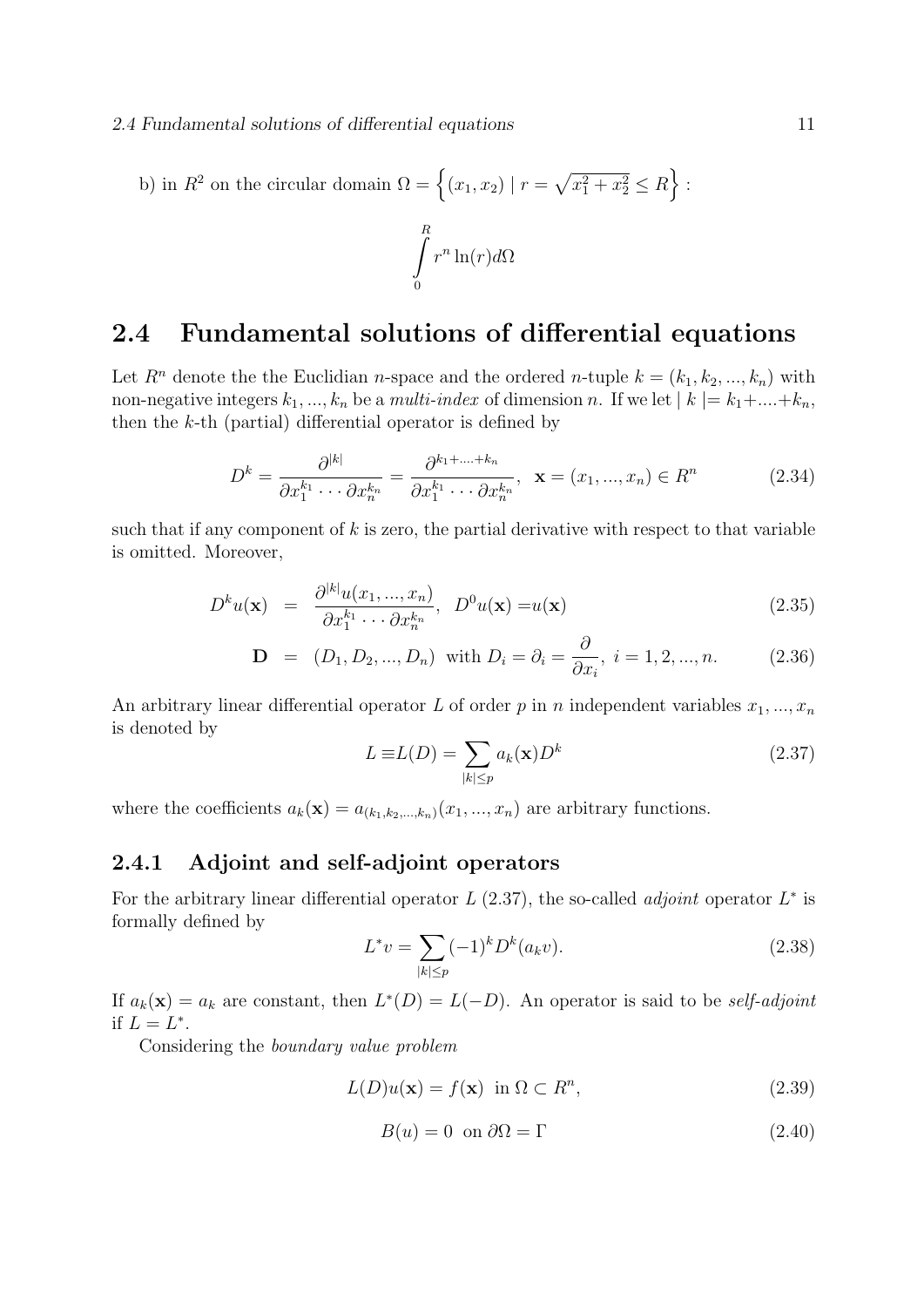where the Eq  $(2.40)$  represents linear boundary conditions, and introducing the *inner* product  $\langle f_1, f_2 \rangle$  of two functions  $f_1$  and  $f_2$  in the euclidean space  $\Omega \subset \mathbb{R}^n$  as

$$
\langle f_1, f_2 \rangle = \int_{\Omega} f_1(\mathbf{x}) f_1(\mathbf{x}) d\Omega_{\mathbf{x}} \tag{2.41}
$$

are more specific definition of  $L^*$  can be formulated:

Through integrations by part, i.e., by shifting all differentiations acting in  $\Omega$  on the functions  $u$  to the functions  $w$ , one obtains

$$
\langle Lu, w \rangle = \langle u, L^*w \rangle + \int_{\Gamma} \{ E(w)N(u) - N(u)E(w) \} d\Gamma \tag{2.42}
$$

Here, again, the operator  $L^*$  is *adjoint* to L, and, if  $L^* = L$ , then L is said to be *self*adjoint.

The formula  $(2.42)$  represents the *variational formulation* for the equation  $(2.39)$ , where  $E(u)$  generates *essential boundary conditions* (which must be enforced at some points so as to have a unique solution), while  $N(u)$  generates non-essential boundary conditions, also called the natural boundary conditions, depending on the degree of derivatives that appear in the operators  $E$  and  $N$  that respectively define them.

Then, the fundamental solution  $u^*(\mathbf{x}, \xi)$  is the solution of (2.39) for the special case when  $f(\mathbf{x})$  is replace by  $\delta(\mathbf{x}, \xi)$ , the so-called *Dirac*  $\delta$ -function (whose exact mathematical definition is only possible considering the theory of distributions, see, e.g., [4])

$$
L(D)u^*(\mathbf{x}, \xi) = \delta(\mathbf{x}, \xi)
$$
\n(2.43)

The function  $u^*(\mathbf{x}, \xi)$  is unique only up to a function  $w^*(\mathbf{x}, \xi)$  which is the solution of the homogeneous equation  $L(D)w^* = 0$ , i.e., the function  $u^* + w^*$  is also a fundamental solution for the operator  $L(D)$ :

$$
L(D)(u^*(\mathbf{x}, \xi) + w^*(\mathbf{x}, \xi)) = L(D)u^*(\mathbf{x}, \xi) + L(D)w^*(\mathbf{x}, \xi) = \delta(\mathbf{x}, \xi)
$$
(2.44)

#### 2.4.2 The Dirac  $\delta$ -function

This symbolic function or distribution has the following basic properties:

$$
\delta(\mathbf{x}, \xi) = 0 \quad \text{for } \mathbf{x} \neq \xi \tag{2.45}
$$

where, in general, it is only a function of the distance between the two points  $x$  and  $\xi$ , i.e.,

$$
\delta(\mathbf{x}, \xi) = \delta(\mathbf{x} - \xi) = \delta(x_1 - \xi_1)\delta(x_2 - \xi_2)\cdots\delta(x_n - \xi_n)
$$
\n(2.46)

$$
\int_{\Omega} \Phi(\mathbf{x}) \delta(\mathbf{x}, \xi) \, d\Omega_{\mathbf{x}} = \Phi(\xi) \quad \text{for } \xi \in \Omega \tag{2.47}
$$

for all sufficiently 'smooth', i.e., continous functions  $\Phi(\mathbf{x})$ . (2.47) is the selection property which means that the  $\delta$ -function, when involved in an integration process with another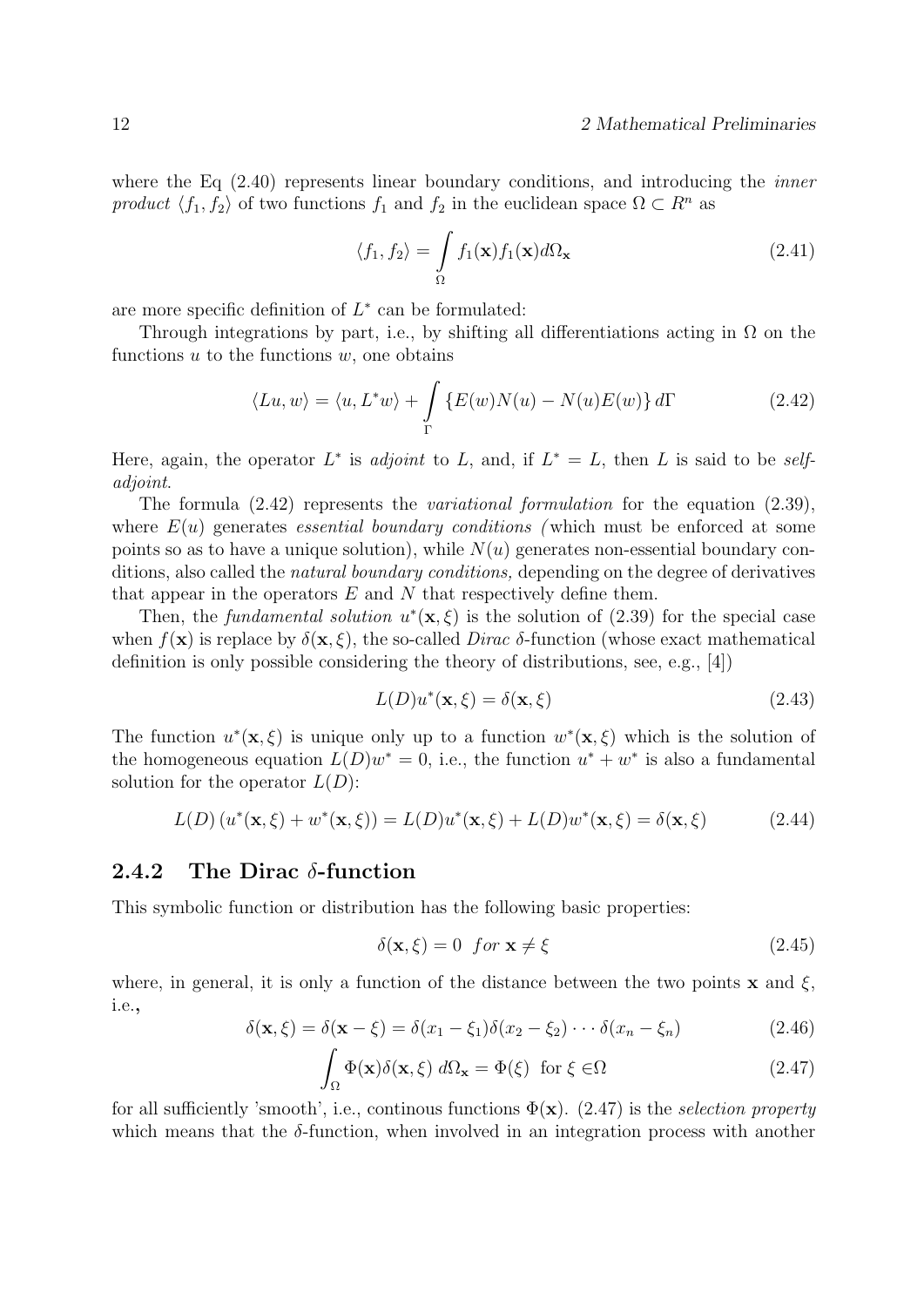function, selects the value of the other function at the point where the  $\delta$ -function  $\delta(\mathbf{x} - \xi)$ has a zero argument, i.e., at  $\mathbf{x} = \xi$ . For the special case  $\Phi(\mathbf{x}) \equiv 1$ , (2.47) gives

$$
\int_{\Omega} \delta(\mathbf{x}, \xi) d\Omega_{\mathbf{x}} = \int_{\Omega} \delta(\mathbf{x} - \xi) d\Omega_{\mathbf{x}} = 1 \text{ for } \xi \in \Omega
$$
\n(2.48)

#### Example 1.3

For a rectangular plane domain  $\Omega$ , i.e.,  $x_1 \in [a_1, b_1], x_2 \in [a_2, b_2]$ , the postulate (2.47) gives with (2.46)

$$
\int_{\Omega} \delta(\mathbf{x} - \xi) d\Omega_{\mathbf{x}} = \int_{\Omega} \delta(x_1 - \xi_1) \delta(x_2 - \xi_2) d\Omega_{\mathbf{x}}
$$
\n
$$
= \int_{a_1}^{b_1} \delta(x_1 - \xi_1) dx_1 \int_{a_2}^{b_2} \delta(x_2 - \xi_2) dx_2 = 1 \text{ for } \xi \in \Omega
$$
\nor\n
$$
\int_{a_i}^{b_i} \delta(x_i - \xi_i) dx_i = 1 \text{ for } \xi_i \in [a_i, b_i], \ i = 1, 2
$$
\n(2.49)

The expression for the  $\delta$ -function becomes more complicated when one introduces curvilinear co-ordinates, i.e., the considered differential equations are formulated using curvilinear co-ordinates.

#### Example 1.4

The transformation from rectangular Cartesian  $x_1, x_2$  to plane polar co-ordinates  $r, \varphi$ . The transformation is given by

$$
x_1 = u(r, \varphi) = r \cos \varphi, \ \ x_2 = v(r, \varphi) = r \sin \varphi
$$

and the Jacobian J of the transformation is  $J = r$  which yields

$$
d\Omega_{\mathbf{x}} \triangleq r dr d\varphi
$$

Then, the integral statement  $(2.48)$ , e.g., for a circular domain with radius R around  $\xi = 0$ , becomes due to the fact that the δ-function is only a function of the distance  $r = |\mathbf{x} - \xi|$  and not of the angle  $\varphi$ 

$$
\int_{\Omega} \delta(\mathbf{x}) d\Omega_{\mathbf{x}} = \int_{\Omega} \delta(x_1) \delta(x_2) d\Omega_{\mathbf{x}} = \int_{0}^{R} \int_{0}^{2\pi} \delta(r, \varphi) r dr d\varphi
$$

$$
= \int_{0}^{R} \delta(r, \varphi) r dr \int_{0}^{2\pi} d\varphi = \int_{0}^{R} \delta(r, \varphi) r dr 2\pi = 1
$$

and postulates

$$
\delta(r,\varphi) = \frac{\delta(r)}{2\pi r} \tag{2.50}
$$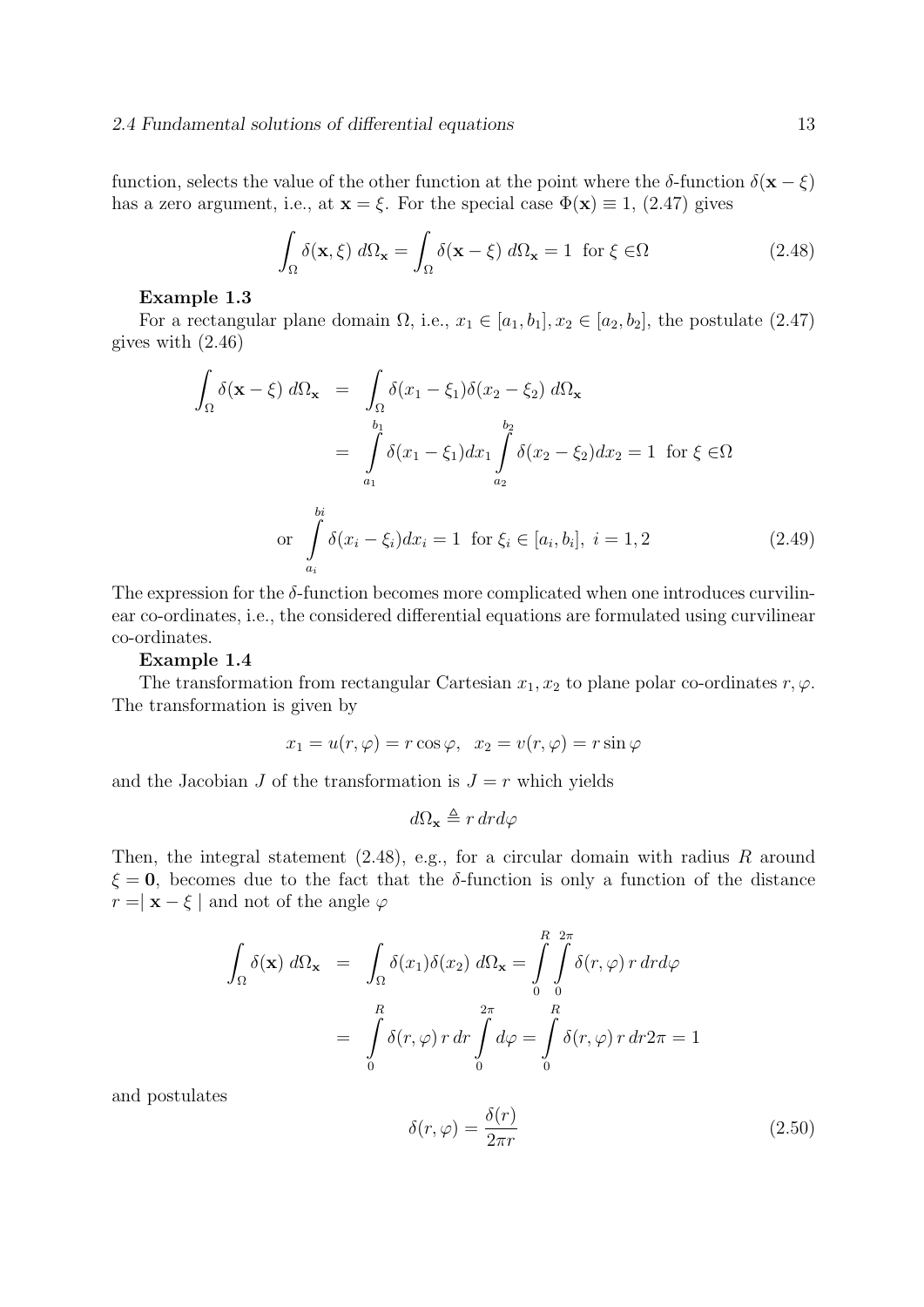Hence, if a partial differential equation is formulated in polar co-ordinates, the adequate fundamental solution has to satisfy

$$
L(D)u^*(r,\varphi) = \frac{\delta(r)}{2\pi r}
$$

and, correspondingly, using in  $R^3$  spherical co-ordinates  $r, \varphi$  and  $\vartheta$ 

$$
L(D)u^*(r, \varphi, \vartheta) = \frac{\delta(r)}{4\pi r^2}
$$
\n(2.51)

#### 2.4.2.1 The  $\delta$ -function in  $\mathbb{R}^1$  and the Heaviside function

In  $R<sup>1</sup>$ , it can be shown that the  $\delta$ -function can be handled algebraically as if it were an ordinary function, but one must always interpret any equation involving  $\delta(x)$  as follows: if the equation is multiplied throughout by an arbitrary continuous function  $f(x)$ , and integrated over an intervall [a, b] by using the  $\delta$ -function's selection property, i.e.

$$
\int_{a}^{b} \delta(x - \xi) f(x) dx = f(\xi) \text{ for } \xi \in [a, b]
$$
\n
$$
= 0 \text{ for } \xi \notin [a, b]
$$
\n(2.52)

then the resulting equation is correct and involves only ordinary functions.

For example

$$
(x - \xi)\delta(x - \xi) = 0\tag{2.53}
$$

because for any arbitrary continuous function  $f(x)$  one obtains with  $g(x) = (x - \xi)f(x)$ 

$$
\int_{a}^{b} \delta(x - \xi)g(x)dx = g(\xi) = 0 \text{ for } \xi \in [a, b]
$$

Similarly, one can state

$$
w(x)\delta(x - \xi) = 0 \text{ if } w(x = \xi) = 0 \tag{2.54}
$$

Moreover, the familiar techniques of integration, such as integration by parts and substitution, can be shown to apply to integrals involving δ-functions. As an example, consider the integral

$$
I = \int_{-\infty}^{\infty} \delta(g(x)) f(x) dx
$$

where  $f(x)$  is an arbitrary continuous function and  $g(x)$  is a monotonic function of x which vanishes when  $x = \xi$ . Write  $y = g(x)$  and it follows that  $dy = g'(x)dx$ . The integral then becomes

$$
I = \int_{-\infty}^{\infty} \delta(g(x)) f(x) dx = \int_{-\infty}^{\infty} \delta(y) \psi(y) dy = \psi(0) = \frac{f(\xi)}{|g'(\xi)|}
$$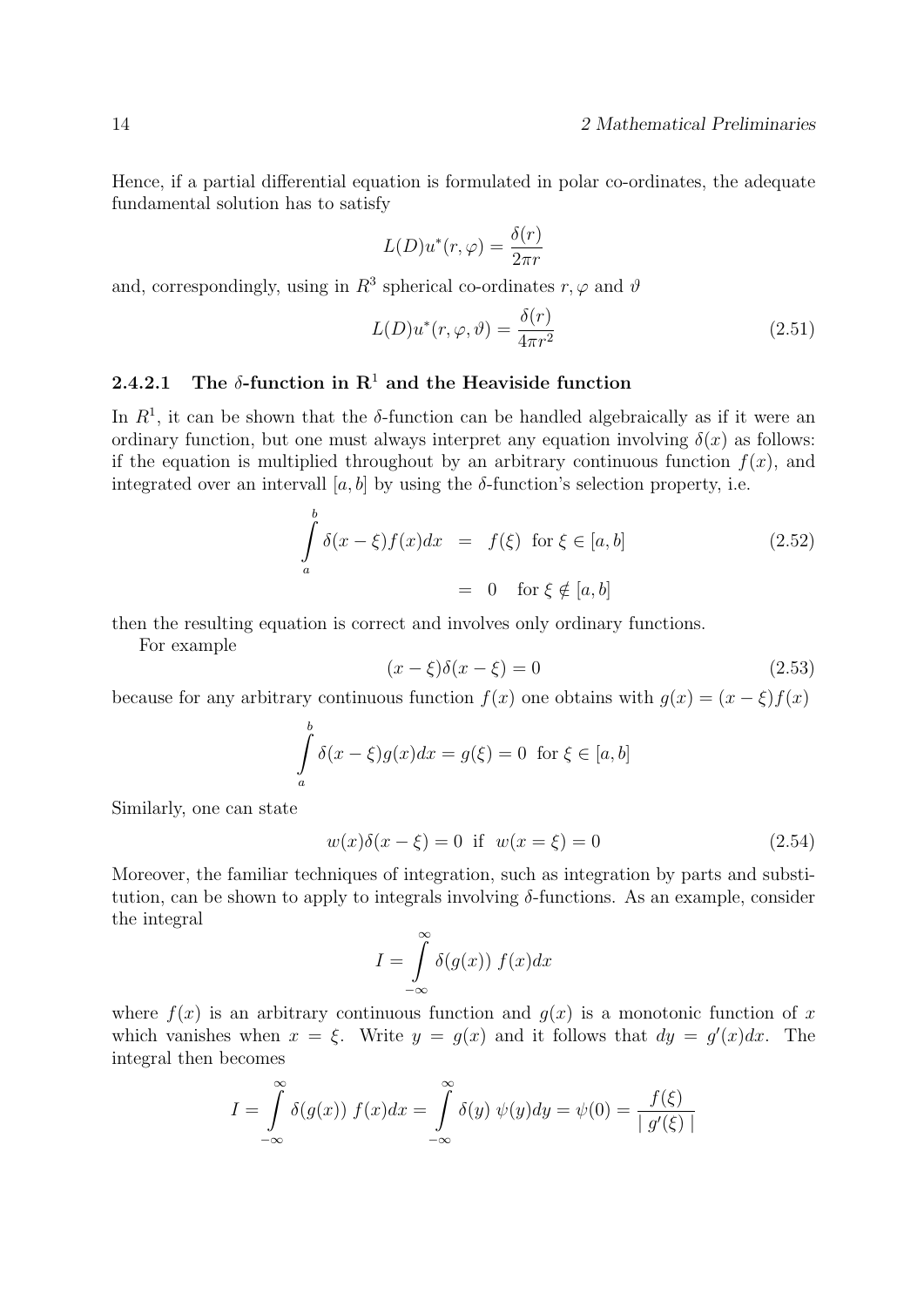with  $\psi(y) = f(x) / |g'(x)|$ , where the modulus sign is to ensure that the integration is always from  $-\infty$  to  $\infty$ . Consequently, it follows if  $g(x = \xi) = 0$  that

$$
\delta(g(x)) = \frac{\delta(x - \xi)}{|g'(\xi)|} \tag{2.55}
$$

As a special case of (2.55) one obtains

$$
\int_{-\infty}^{\infty} \delta(ax - b) f(x) dx = \frac{f(\frac{b}{a})}{|a|}
$$
\n(2.56)

And, again by integration by parts, one obtains

$$
\int_{a}^{b} \frac{\partial \delta(x - \xi)}{\partial x} f(x) dx = -\int_{a}^{b} \delta(x - \xi) f'(x) dx = -f'(\xi) \text{ for } \xi \in [a, b]
$$
 (2.57)

Besides, in  $R<sup>1</sup>$ , the Dirac function can be considered to be the derivative of the Heaviside unit function  $H$  defined as (see, e.g., [3], p. 147)

$$
H(x - \xi) = 1 \text{ for } x > \xi
$$
  
= 0 for  $x < \xi$  (2.58)

To see this, we integrate by parts  $(a < \xi < b)$ 

$$
\int_{a}^{b} \frac{\partial H(x-\xi)}{\partial x} f(x) dx = [H(x-\xi)f(x)]_{x=a}^{x=b} - \int_{a}^{b} H(x-\xi)f'(x) dx
$$

$$
= f(b) - \int_{\xi}^{b} f'(x) dx
$$

$$
= f(b) - (f(b) - f(\xi)) = f(\xi)
$$

which yields by comparison with (2.52)

$$
\frac{\partial H(x-\xi)}{\partial x} = \delta(x-\xi) \tag{2.59}
$$

### 2.4.2.2 The  $\delta$ -function in  $R^n$  with  $n \geq 2$

In Cartesian co-ordinates, the  $\delta$ -function in a *n*-dimensional geometric space is the product of *n* one-dimensional  $\delta$ -functions, e.g., in  $R^3$ 

$$
\delta(\mathbf{x} - \xi) = \delta(x_1 - \xi_1)\delta(x_2 - \xi_2)\delta(x_3 - \xi_3). \tag{2.60}
$$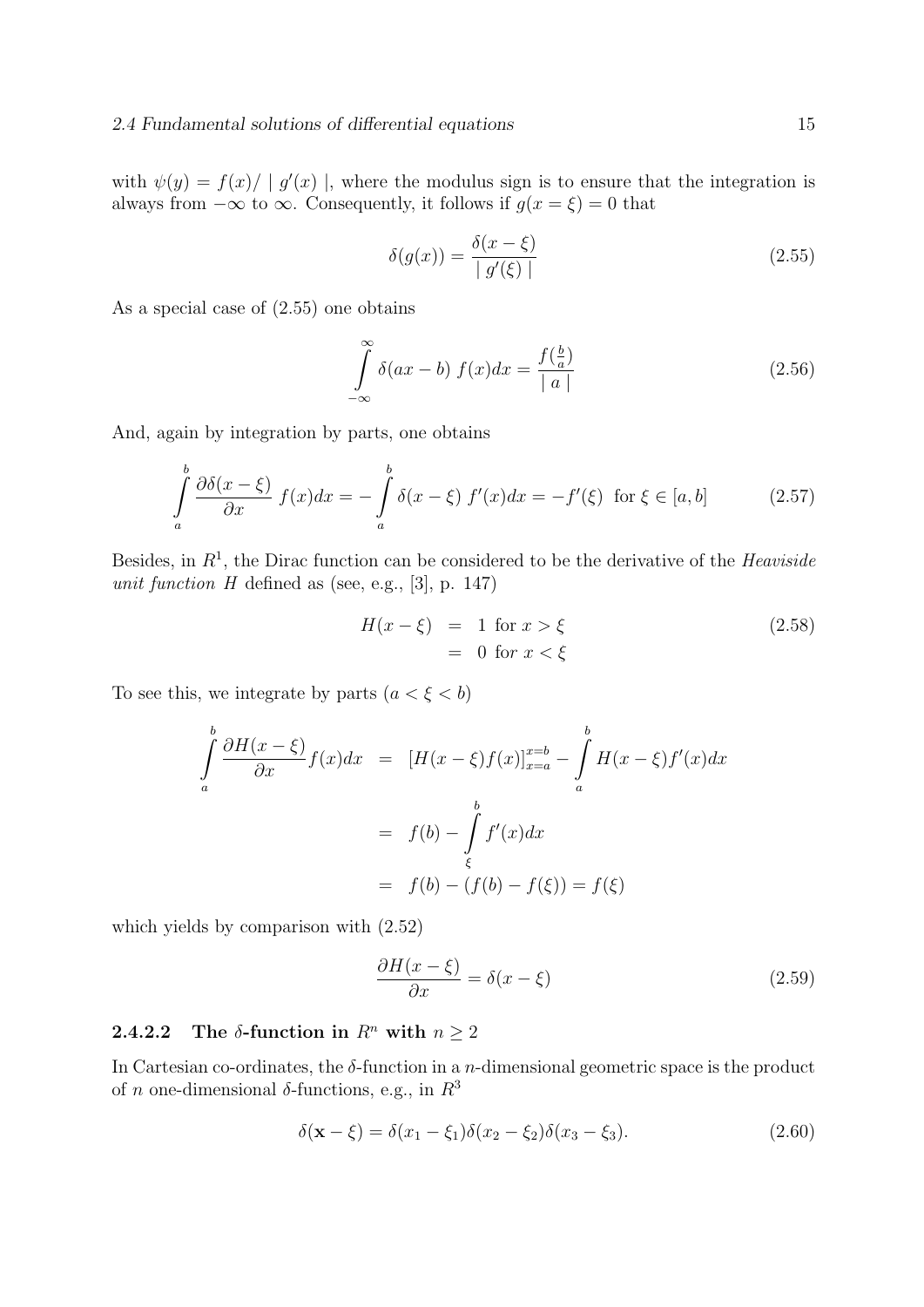The expressions for the  $\delta$ -functions become much more complicated when one introduces curvilinear coordinates. To find corresponding forms, we will, for simplicity, confine ourselves to two-dimensional space. Suppose that we transform from Cartesian co-ordinates  $x_1, x_2$  to curvilinear co-ordinates  $\xi_1, \xi_2$  by means of the relations

$$
x_1 = u(\xi_1, \xi_2), \ x_2 = v(\xi_1, \xi_2) \tag{2.61}
$$

where u and v are single-valued, continuously differentable functions of their arguments. Supposing that under this transformation  $\xi_1 = \beta_1$  and  $\xi_2 = \beta_2$  correspond to  $x_1 = \alpha_1$  and  $x_2 = \alpha_2$ , respectively.

If one changes the co-ordinates according to (2.61), the equation

$$
\int \int \Phi(x_1, x_2) \delta(x_1 - \alpha_1) \delta(x_2 - \alpha_2) dx_1 dx_2 = \Phi(\alpha_1, \alpha_2)
$$

becomes

$$
\int \int \Phi(u,v)\delta[u(\xi_1,\xi_2)-\alpha_1)] \delta[v(\xi_1,\xi_2)-\alpha_2)] |J| d\xi_1 d\xi_2 = \Phi(\alpha_1,\alpha_2)
$$

where  $J = \partial(u, v)/\partial(\xi_1, \xi_2)$  is the *Jacobian* of (2.61).

Correspondingly, we may write

$$
\delta [u(\xi_1, \xi_2) - \alpha_1)] \delta [v(\xi_1, \xi_2) - \alpha_2)] |J| = \delta(\xi_1 - \beta_1) \delta(\xi_2 - \beta_2)
$$

or, provided  $J \neq 0$ 

$$
\delta(x_1 - \alpha_1)\delta(x_2 - \alpha_2) = \frac{\delta(\xi_1 - \beta_1)\delta(\xi_2 - \beta_2)}{|J|}
$$
\n(2.62)

**Example:** Transformation from rectangular Cartesian co-ordinates  $x, y$  to plane polar co-ordinates  $r, \theta$ :

$$
x = r\cos\theta, \ y = r\sin\theta
$$

Since the Jacobian of this transformation is

$$
J = \begin{vmatrix} \frac{\partial x}{\partial r} & \frac{\partial x}{\partial \theta} \\ \frac{\partial y}{\partial r} & \frac{\partial y}{\partial \theta} \end{vmatrix} = \begin{vmatrix} \cos \theta & -r \sin \theta \\ \sin \theta & r \cos \theta \end{vmatrix} = r \left( \cos^2 \theta + \sin^2 \theta \right) = r
$$

one obtains the relation

$$
\delta(x - x_0)\delta(y - y_0) = \frac{\delta(r - r_0)\delta(\theta - \theta_0)}{r}
$$

if  $x_0 = r_0 \cos \theta_0$  and  $y_0 = r_0 \sin \theta_0$ .

For the event that  $J = 0$  at some so-called *singular point*, the considered transformation is no longer one-to-one and, moreover, some co-ordinate , then called ignorable co-ordinate, is either many-valued or has no determinate value at such a singular point of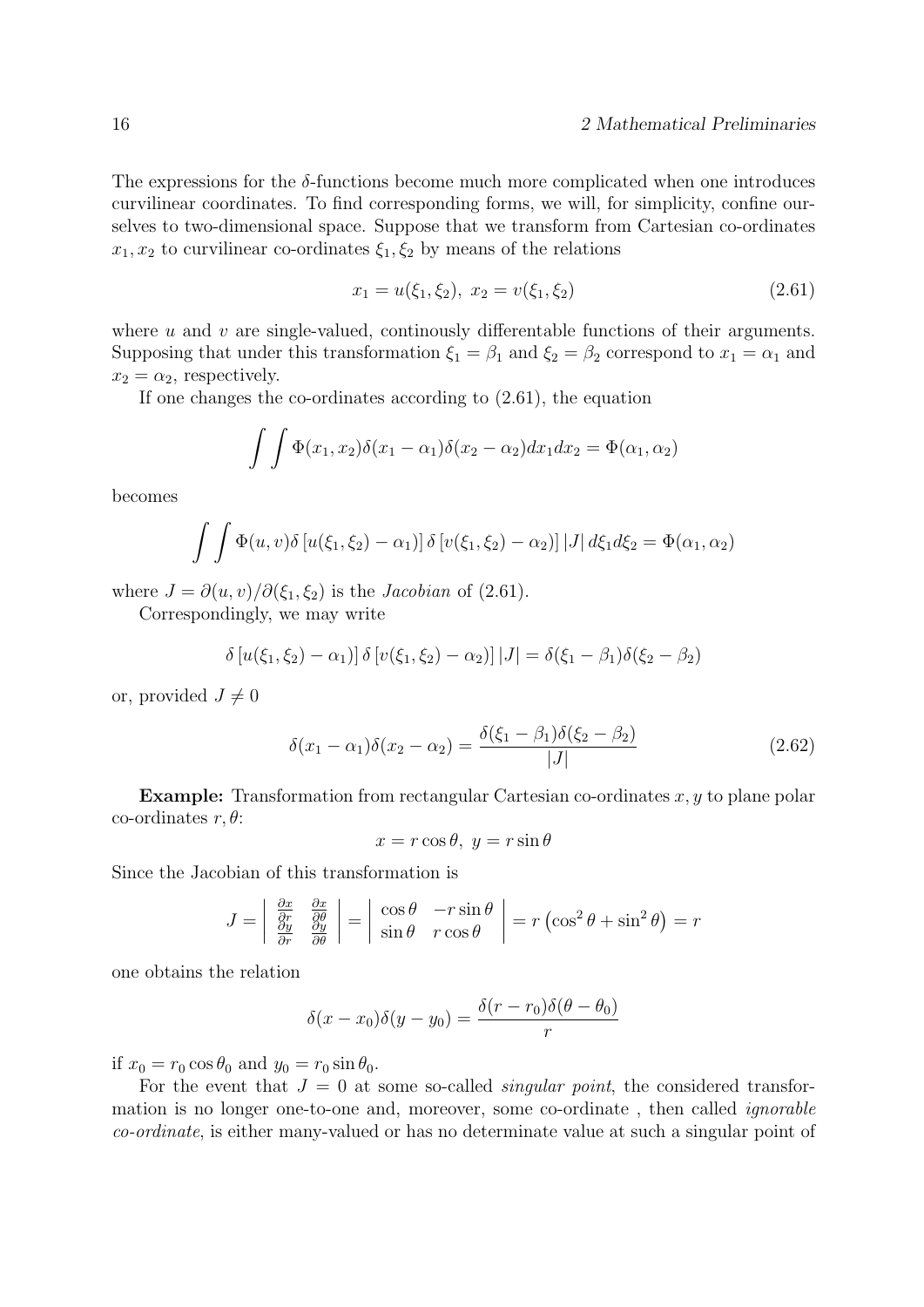the transformation. When, for example, the co-ordinate  $\xi_2$  is ignorable, the Jacobian has to be integrated with respect to this co-ordinate (see, [3], p.219)

$$
J_1=\int \left|J\right|d\xi_2
$$

and, consequently, in this case when  $J = 0$  for  $x_1 = \alpha_1$ , we have the relation, e.g., in  $R^2$ 

$$
\delta(x_1 - \alpha_1)\delta(x_2 - \alpha_2) = \frac{\delta(\xi_1 - \beta_1)}{|J_1|}
$$

**Example** (see also Example 1.4): In the case of the transformation  $x = r \cos \theta$ ,  $y =$ r sin θ, the Jacobian  $J = r$  vanishes at  $x = 0, y = 0$  or  $r = 0$  which means that θ may take on any value at this point, i.e., is ignorable. It follows that

$$
J_1 = \int\limits_0^{2\pi} r d\theta = 2\pi r
$$

and, hence,

$$
\delta(x)\delta(y) = \frac{\delta(r)}{2\pi r}
$$

#### 2.4.3 Green's functions of boundary value problems

As explained above, a boundary value problem is described by a differential equation

$$
L(D)u(\mathbf{x}) = f(\mathbf{x}) \text{ in } \Omega \subset R^n,
$$
\n(2.63)

and associated prescribed boundary conditions, e.g., on  $\Gamma = \Gamma_1 \cup \Gamma_2$ 

$$
E(u(\mathbf{x})) = \bar{u}(\mathbf{x}) \text{ for } \mathbf{x} \in \Gamma_1 \tag{2.64}
$$

$$
N(u(\mathbf{x})) = \bar{q}(\mathbf{x}) \text{ for } \mathbf{x} \in \Gamma_2 \tag{2.65}
$$

Consequently, besides the unknown solution  $u(\mathbf{x})$  in the interior  $\Omega$ , there are also unknown boundary reactions  $E(u(\mathbf{x})) = u(\mathbf{x})$  on  $\Gamma_2$  and  $N(u(\mathbf{x})) = q(\mathbf{x})$  on  $\Gamma_1$  which are, in general, not zero along the respective boundary.

The so-called *Green's function*  $G^*(\mathbf{x}, \xi)$  of such a boundary value problem is defined as being a special fundamental solution, i.e.,

$$
L(D)G^*(\mathbf{x}, \xi) = \delta(\mathbf{x}, \xi)
$$
\n(2.66)

which satisfies homogeneous conditions for those boundary states which are prescribed in the actual problem, i.e.,

$$
E(G^*(\mathbf{x}, \xi)) = 0 \text{ for } \mathbf{x} \in \Gamma_1 \tag{2.67}
$$

$$
N(G^*(\mathbf{x}, \xi)) = 0 \text{ for } \mathbf{x} \in \Gamma_2 \tag{2.68}
$$

When such Green's function of a boundary value problem is available - in general, it is difficult to construct it -the problem's solution can be formulated in an integral form which contains no unknown terms (see, section 3.1.3).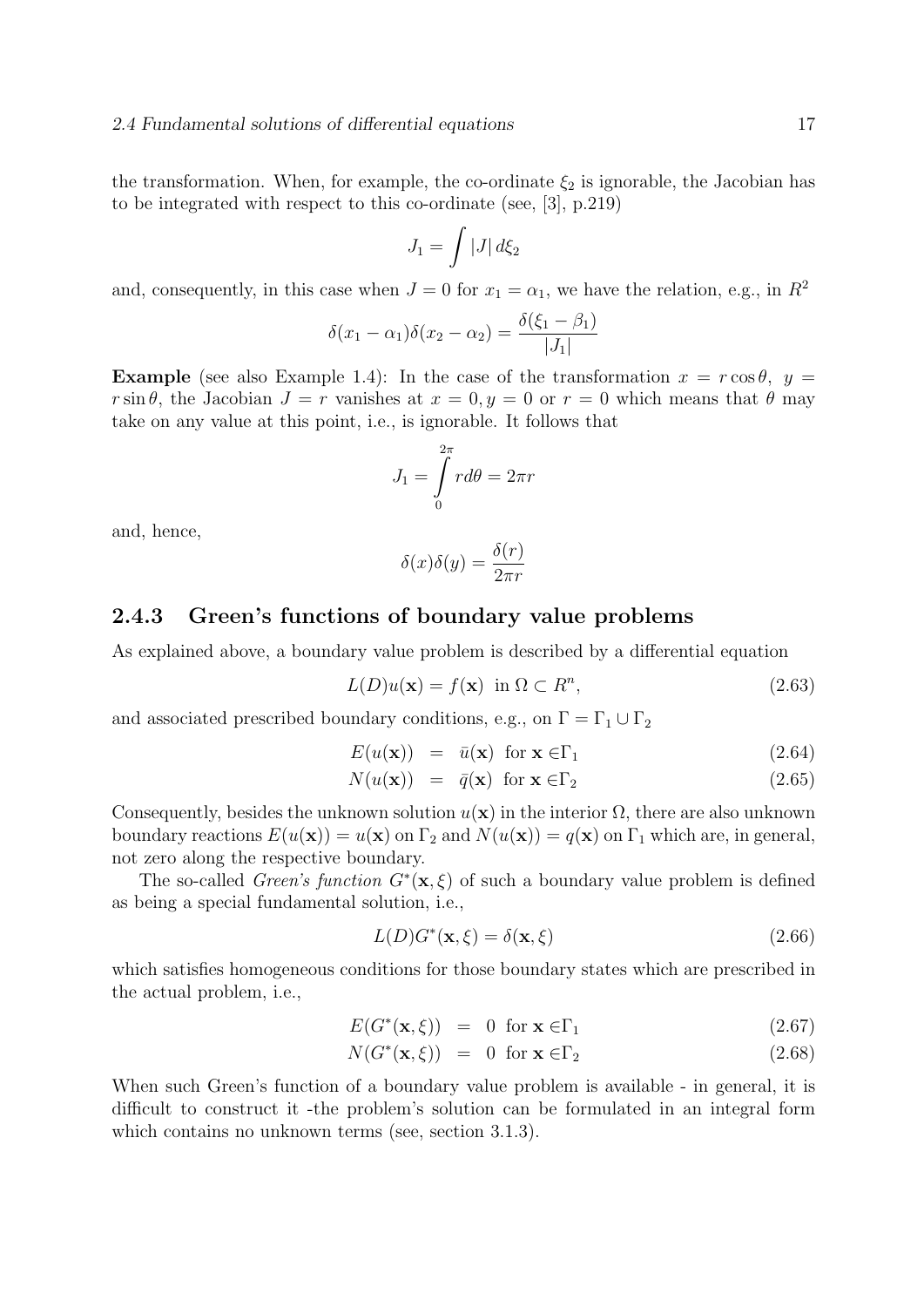#### 2.4.4 Ordinary differential equations with constant coefficients

The fundamental solution of an ordinary differential equation of n-th order with constant coefficients satisfies

$$
L(D)u^*(x,\xi) = \frac{d^n u^*}{dx^n} + a_1 \frac{d^{n-1} u^*}{dx^{n-1}} + \dots + a_{n-1} \frac{d u^*}{dx} + a_n u^* = \delta(x,\xi)
$$
 (2.69)

and is given by

$$
u^*(x,\xi) = H(x-\xi)w(x,\xi)
$$
\n(2.70)

where  $w(x,\xi) \in C^n(R^1)$  satisfies the homogeneous equation  $L(D)w(x,\xi) = 0$  with the conditions

$$
w(x=\xi) = \frac{dw}{dx}\bigg|_{x=\xi} = \dots = \frac{d^{n-2}w}{dx^{n-2}}\bigg|_{x=\xi} = 0, \quad \frac{d^{n-1}w}{dx^{n-1}}\bigg|_{x=\xi} = 1 \tag{2.71}
$$

Since, in view of  $(2.59)$  and  $(2.54)$ ,

$$
\frac{du^*(x,\xi)}{dx} = H(x-\xi)w'(x,\xi), \dots, \frac{d^{n-1}u^*(x,\xi)}{dx^{n-1}} = H(x-\xi)w^{(n-1)}(x,\xi)
$$

and

$$
\frac{d^n u^*(x,\xi)}{dx^n} = \delta(x-\xi) + H(x-\xi)w^{(n)}(x,\xi),
$$

one finds with  $L(D)w(x, \xi) = 0$  that

$$
L(D)u^*(x,\xi) = \delta(x-\xi) \n+H(x-\xi) [w^{(n)}(x,\xi) + a_1 w^{(n-1)}(x,\xi) + \cdots + a_n w(x,\xi)] \n= \delta(x-\xi) + H(x-\xi)L(D)w(x,\xi) \n= \delta(x-\xi)
$$

#### Example 1.5

From the above rule (2.70) with the conditions (2.71) follows that the fundamental solutions for the operators  $L_1 = \frac{d}{dx} + a$ ,  $L_2 = \frac{d^2}{dx^2} + a^2$ , and  $L_3 = \frac{d^2}{dx^2} - a^2$  are given by (see, [4], p.40)

$$
u_1^*(x,\xi) = H(x-\xi)e^{-a(x-\xi)}
$$
\n(2.72)

where, here for  $n = 1$ ,  $w_1(x,\xi) = e^{-a(x-\xi)}$  and satisfies the homogeneous differential equation  $\frac{dw}{dx} + aw = 0$  and the condition  $\frac{d^0w}{dx^0}$  $dx^0$  $\Big|_{x=\xi} = w(x=\xi) = 1$ , while for  $n=2$  the fundamental solutions are

$$
u_2^*(x,\xi) = H(x-\xi)\frac{\sin a(x-\xi)}{a}
$$
 (2.73)

$$
u_3^*(x,\xi) = H(x-\xi) \frac{\sinh a(x-\xi)}{a}
$$
 (2.74)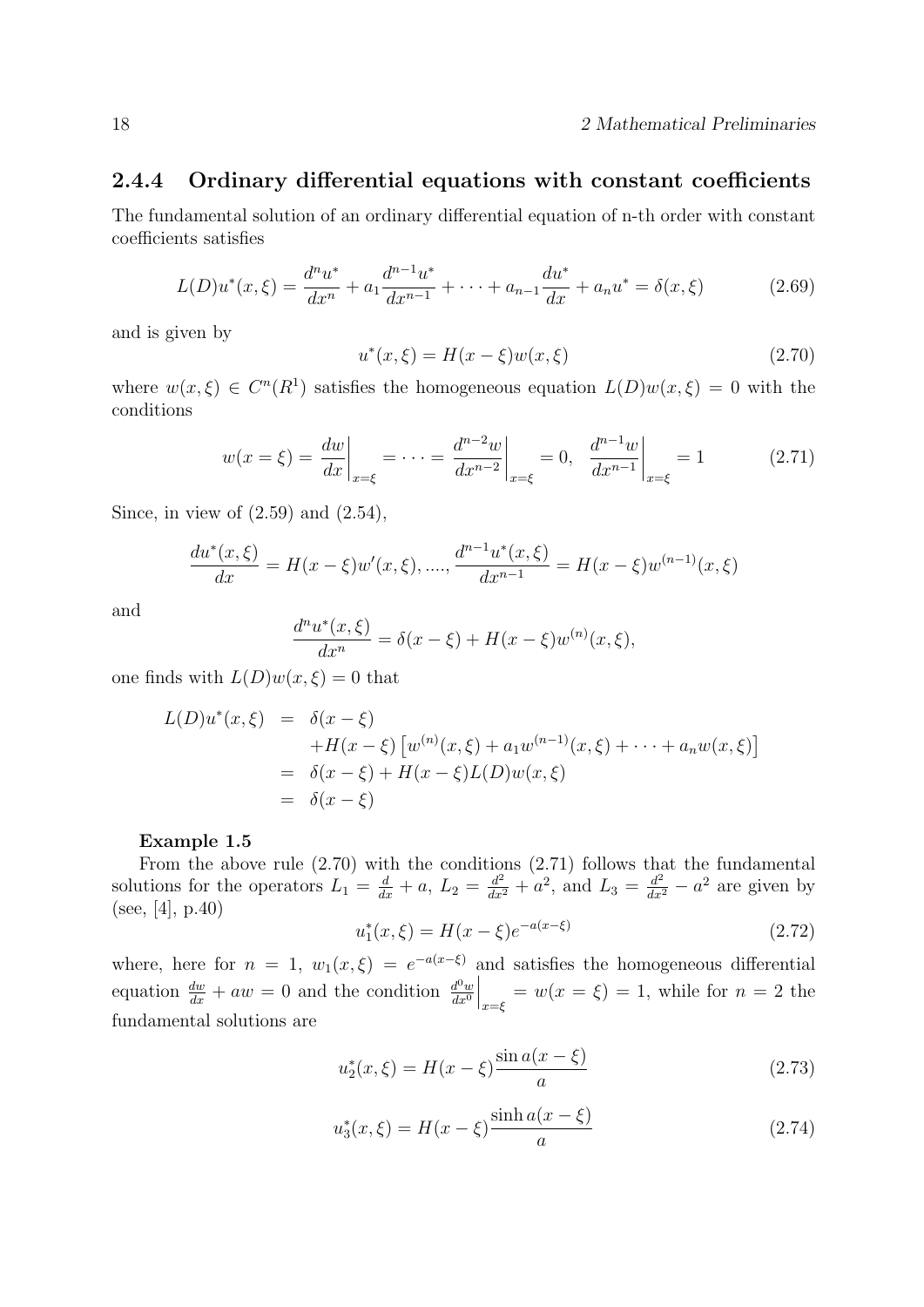where the function  $w_2(x,\xi) = \frac{1}{a} \sin a(x - \xi)$  and  $w_3(x,\xi) = \frac{1}{a} \sinh a(x - \xi)$ , respectively, satisfies again the related homogeneous differential equation and the conditions  $w(x)$  $\xi$ ) = 0 and  $\frac{dw}{dx}\big|_{x=\xi} = 1$ .

When the constant  $a$  in the operator  $L_2$  and  $L_3$  tends to zero, one obtains the operator  $L_{bar}$  of the *bar equation* for constant stiffness  $EA$  (which also represents the potential equation in  $R^1$ )

$$
L_{bar}u(x) = \frac{d^2u(x)}{dx^2} = \frac{p(x)}{EA} = f(x)
$$
\n(2.75)

whose fundamental solution, i.e., the solution for  $f(x) = \delta(x - \xi)$  is found by considering the limit of (2.73) for  $a \to 0$ :

$$
u^*(x,\xi) = H(x-\xi) \lim_{a \to 0} \frac{\sin a(x-\xi)}{a} = (x-\xi)H(x-\xi)
$$
 (2.76)

But, as expressed in (2.44), this function  $u^*(x,\xi)$  is unique only up to a function  $w^*(x,\xi)$ which is the solution of the homogeneous equation  $L_{bar}w^* = 0$ , i.e., the function  $u^* + w^*$ with  $w^* = -\frac{1}{2}$  $\frac{1}{2}(x-\xi)$  is also a fundamental solution for the operator  $L_{Bar}$ 

$$
u_{bar}^*(x,\xi) = (x-\xi)H(x-\xi) - \frac{1}{2}(x-\xi) = \frac{1}{2}(x-\xi)\left[2H(x-\xi) - 1\right]
$$

$$
= \frac{1}{2}(x-\xi)\text{sign}(x-\xi) = \frac{|x-\xi|}{2} = \frac{r}{2}
$$
(2.77)

where  $sign(x - \xi) = 1$  for  $x > \xi$  and  $sign(x - \xi) = -1$  for  $x < \xi$ . This is obviously correct since  $(x - \xi)\delta(x - \xi) = 0$  and

$$
\frac{\partial}{\partial x} u_{bar}^*(x,\xi) = \frac{1}{2} \frac{\partial r}{\partial x} = H(x-\xi) - \frac{1}{2} + \frac{1}{2} (x-\xi) [2\delta(x-\xi)]
$$

$$
= H(x-\xi) - \frac{1}{2} = \frac{1}{2} sign(x-\xi)
$$
(2.78)

$$
\frac{\partial^2}{\partial x^2} u^*(x,\xi) = \delta(x-\xi) \tag{2.79}
$$

Correspondingly, a fundamental solution of the basic differential equation for an elastic beam with constant flexural rigidity EI

$$
L_{beam}u(x) = \frac{d^4u(x)}{dx^4} = \frac{q(x)}{EI} = f(x)
$$
\n(2.80)

can easily found by integrating the solution (2.77)of (2.75) twice:

$$
u_{beam}^*(x,\xi) = \frac{r^3}{12}
$$
 (2.81)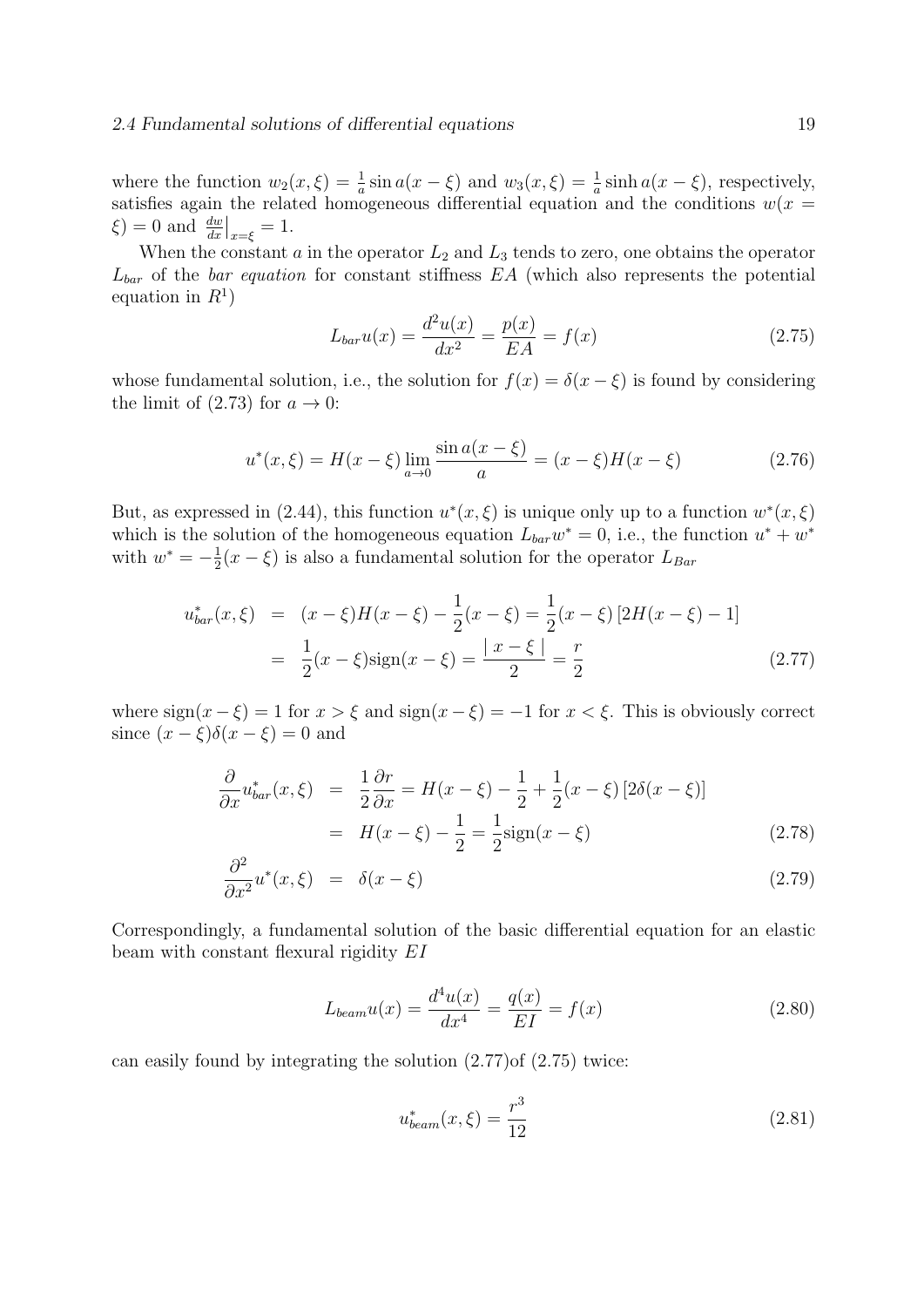## 2.4.5 Scalar partial differential equations with constant coefficients

The fundamental solution for the three-dimensional Laplace equation

$$
-\Delta u^*(\mathbf{x}, \xi) = \delta(\mathbf{x}, \xi)
$$
\n(2.82)

can be obtained directly as follows ([4], page 79):

Since the operator  $\Delta = \nabla \cdot \nabla$  is invariant under a rotation of coordinate axes, we shall seek a solution that depends only on the distance  $r = |\mathbf{x} - \xi|$ . For  $r > 0$ ,  $u^*(\mathbf{x}, \xi) = u^*(r)$ will satisfy the homogeneous equation  $\Delta u^* = 0$ , i.e., in spherical coordinates

$$
\frac{1}{r}\frac{\partial}{\partial r}\left(r^2\frac{\partial u^*}{\partial r}\right) = 0,\tag{2.83}
$$

which has a solution  $u^* = \frac{A}{r} + B$ . If one requires the solution  $u^*$  to vanish at infinity, then  $B = 0$ . In order to determine A, one has to take into account the magnitude of the source at  $\mathbf{x} = \xi$ . Integrating (2.82) over a small sphere  $\Omega_{\varepsilon}$  of radius  $\varepsilon$  and center at  $\mathbf{x} = \xi$ , one obtains

$$
-\int_{\Omega_{\varepsilon}} \nabla \cdot \nabla u^*(\mathbf{x}, \xi) d\Omega_{\mathbf{x}} = \int_{\Omega_{\varepsilon}} \delta(\mathbf{x}, \xi) d\Omega_{\mathbf{x}} = 1
$$
\n(2.84)

which, by using the divergence theorem  $(2.21)$ , gives

$$
-\int_{\Gamma_{\varepsilon}} \mathbf{n} \cdot \nabla u^*(\mathbf{x}, \xi) d\Gamma_{\mathbf{x}} = -\int_{\Gamma_{\varepsilon}} \frac{\partial u^*(\mathbf{x}, \xi)}{\partial n} d\Gamma_{\mathbf{x}} = -\int_{\Gamma_{\varepsilon}} \frac{\partial u^*(\mathbf{x}, \xi)}{\partial r} d\Gamma_{\mathbf{x}} = 1 \tag{2.85}
$$

where  $\Gamma_{\varepsilon} = \partial \Omega_{\varepsilon}$  is the surface of the sphere  $\Omega_{\varepsilon}$  and  $d\Gamma_{\mathbf{x}} = r^2 \sin \theta d\theta d\varphi$  with  $0 \le \theta \le \pi$ and  $-\pi \leq \varphi \leq \pi$ . Now, substituting  $u^* = A/r$ , i.e.,  $\partial u^*/\partial r = -A/r^2$  in (2.85) yields

$$
\int_{-\pi}^{\pi} \int_{0}^{\pi} \frac{A}{r^2} r^2 \sin \theta \, d\theta d\varphi = A \int_{-\pi}^{\pi} d\varphi \int_{0}^{\pi} \sin \theta \, d\theta = A 2\pi \left[ -\cos \theta \right]_{0}^{\pi} = 4\pi A = 1
$$

i.e.,  $A = 1/(4\pi)$ . Hence, the fundamental solution for the three-dimensional Laplace equation is

$$
u^*(\mathbf{x}, \xi) = u^*(r) = \frac{1}{4\pi r}
$$
\n(2.86)

Correspondingly, the homogeneous two-dimensional Laplace equation in polar coordinates

$$
\frac{1}{r}\frac{\partial}{\partial r}\left(r\frac{\partial u^*}{\partial r}\right) = 0,\tag{2.87}
$$

has for  $r > 0$  the solution  $u^* = C \ln(r/a) + D$ . Arbitrarily setting  $D = 0$  and applying the same steps as above in (2.84) and (2.85), determines  $C = -1/(2\pi)$ , and hence the fundamental solution of the two-dimensional Laplace equation is

$$
u^*(\mathbf{x}, \xi) = u^*(r) = \frac{-1}{2\pi} \ln(\frac{r}{a}) = \frac{1}{2\pi} \ln(\frac{a}{r})
$$
\n(2.88)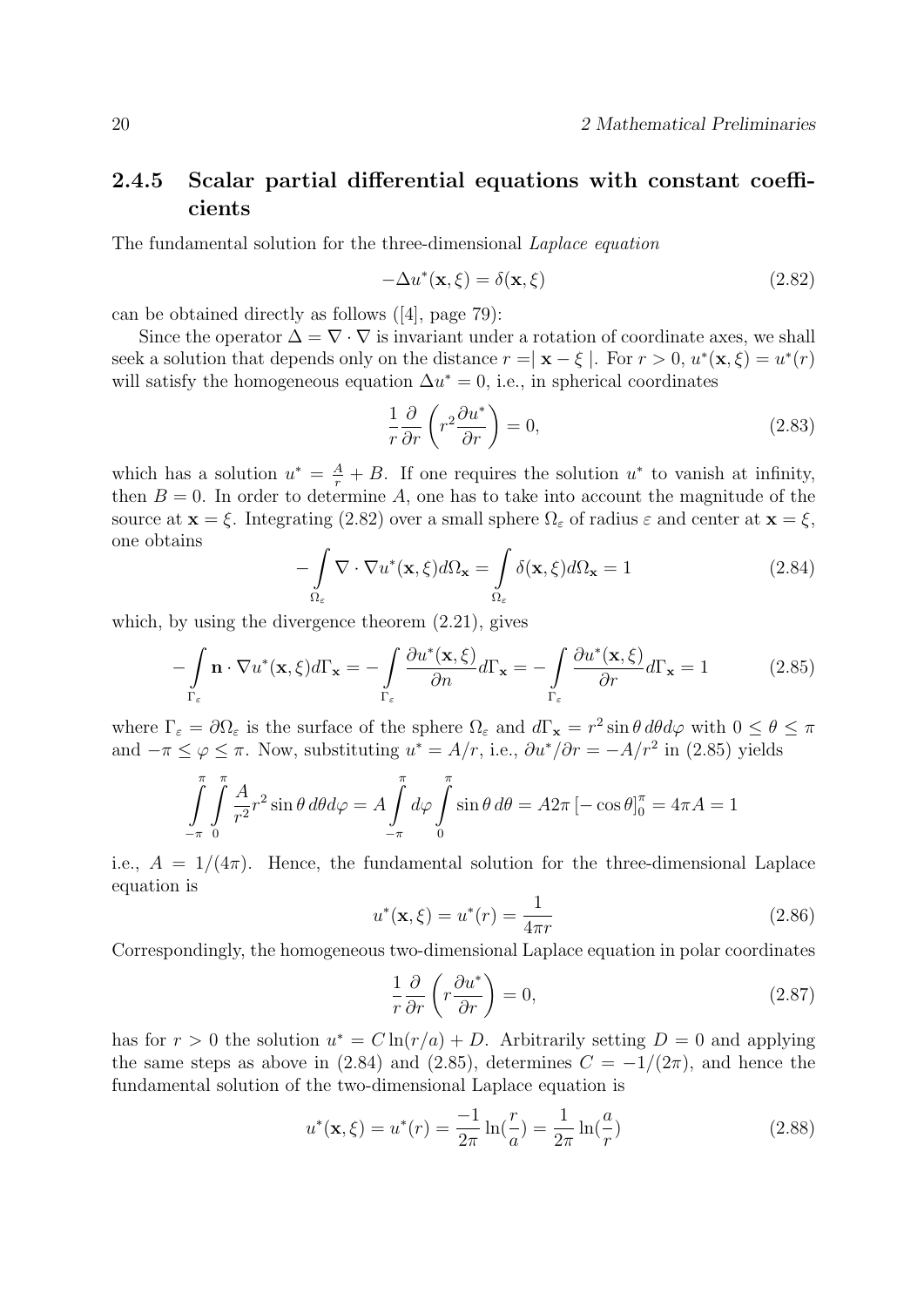#### 2.4 Fundamental solutions of differential equations 21

where  $a > 0$  is an arbitrary real constant making the ratio  $r/a$  dimensionless.

Similarly (see, e.g., [5] or [4]), one can determine the fundamental solutions for the Helmholtz equations in  $R<sup>n</sup>$ ,  $n = 1, 2, 3$ 

$$
(\Delta + k^2)u^*(\mathbf{x}, \xi) = \delta(\mathbf{x}, \xi)
$$
\n(2.89)

where  $k \neq 0$ , real, is the so-called wave number. One gets

for 
$$
n = 3
$$
:  $u^*(\mathbf{x}, \xi) = u^*(r) = -\frac{1}{4\pi r} e^{-ikr}$  (2.90)

for 
$$
n = 2
$$
:  $u^*(\mathbf{x}, \xi) = u^*(r) = \frac{i}{4} H_0^{(2)}(kr)$  (2.91)

for 
$$
n = 1
$$
:  $u^*(x, \xi) = u^*(r) = \frac{1}{2k} \sin(kr)$  (2.92)

where  $H_0^{(2)}$  $\int_0^{(2)} (kr)$  is a Hankel function. With  $h = -ik$  or  $k = ih$ , the operator (2.89) changes to

$$
(\Delta - h^2)u^*(\mathbf{x}, \xi) = \delta(\mathbf{x}, \xi)
$$
\n(2.93)

and the fundamental solutions become

for 
$$
n = 3
$$
:  $u^*(\mathbf{x}, \xi) = u^*(r) = -\frac{1}{4\pi r} e^{ihr}$  (2.94)

for 
$$
n = 2
$$
:  $u^*(\mathbf{x}, \xi) = u^*(r) = -\frac{1}{2\pi} K_0(hr)$  (2.95)

for 
$$
n = 1
$$
:  $u^*(x, \xi) = u^*(r) = -\frac{1}{2h} \sinh(hr)$  (2.96)

where  $K_0(hr)$  is a modified Bessel function. Note that here  $\lim_{r\to\infty} u^*(r) = \infty$ , i.e., these fundamental solutions represent wave forms that diverge to infinity.

**Remark 1**: The  $R<sup>1</sup>$  fundamental solutions given in (2.92) and (2.73) for the operator  $(2.89)$  as well as in  $(2.96)$  and  $(2.74)$  for the operator  $(2.93)$  are different, but, as one can easily check, both versions are correct, i.e., give the typical filtering effect of the Dirac  $\delta$ function. For example, gives the fundamental solution (2.92)  $u^*(x,\xi) = u^*(r) = \frac{1}{2k} \sin(kr)$ of the equation  $(2.89)($ note that  $r_{,x} = \partial r / \partial x = 2H(x - \xi) - 1$  and  $(r_{,x})^2 = 1$ 

$$
\int_{a}^{b} (\Delta + k^2) u^*(x, \xi) dx = \int_{a}^{b} \cos(kr) \delta(x, \xi) dx = 1 \text{ for } \xi \in [a, b]
$$

while the fundamental solution (2.74)  $u_2^*(x,\xi) = H(x-\xi) \frac{\sin k(x-\xi)}{k}$  $\frac{(x-\xi)}{k}$  for the same equation results in

$$
\int_{a}^{b} (\Delta + k^2) u_2^*(x, \xi) dx = \int_{a}^{b} \cos(k(x - \xi)) \delta(x, \xi) dx = 1 \text{ for } \xi \in [a, b]
$$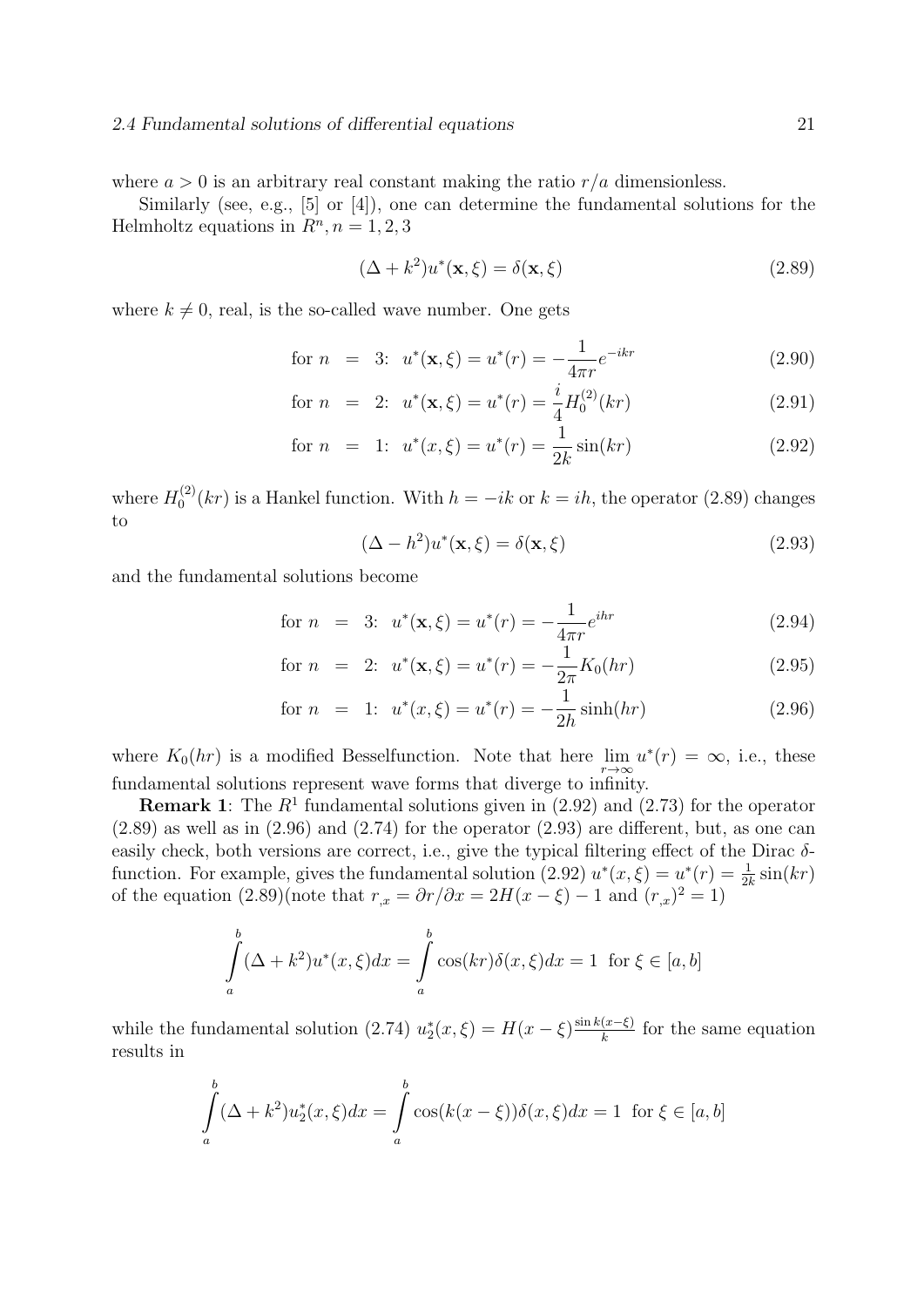The essential difference of both versions is that the forms (2.73) and (2.73) contain the Heaviside function  $H(x - \xi)$  and, therefore, are cut off (zero) for  $x < \xi$ , while the other versions (2.92) and (2.96) are due to their dependence on  $r = |x - \xi|$  symmetric to  $x = \xi$ .

**Remark 2:** In  $R^1$ , it is also possible to use instead of the divergent form  $(2.96)$ 

$$
u^*(x,\xi) = u^*(r) = -\frac{1}{2h}e^{-hr}
$$
\n(2.97)

This form is convergent, i.e.,  $\lim_{r \to \infty} u^*(r) = 0$ , and has, as easily can be checked, the essential behaviour of a fundamental solution:

$$
\int_{a}^{b} (\Delta - h^2) u^*(x, \xi) dx = \int_{a}^{b} e^{-hr} \delta(x, \xi) dx = 1 \text{ for } \xi \in [a, b]
$$
 (2.98)

**Remark 3:** When taking into account that  $u^*(r) = 1/4\pi r$  is the fundamental solution of the Laplace operator in  $R^3$ , i.e.,

$$
\Delta(\frac{1}{r}) = \nabla^2(\frac{1}{r}) = -4\pi\delta(\mathbf{x}, \xi)
$$

the check that  $u^* = -\frac{1}{4\pi}$  $\frac{1}{4\pi r}e^{-ikr}$  is really the fundamental solution of the Helmholtz equation (2.89) in  $R^3$  is straight-forward by applying the Leibniz formula  $\nabla^2(af) = f\nabla^2(a)+2\nabla(a)$ .  $\nabla(f) + a\nabla^2(f)$ , i.e. here,

$$
(\Delta + k^2)u^* = -\frac{1}{4\pi} \left\{ e^{-ikr} \nabla^2(\frac{1}{r}) + 2\nabla(\frac{1}{r}) \cdot \nabla(e^{-ikr}) + \frac{1}{r} \nabla^2(e^{-ikr}) \right\} + k^2 u^*
$$

Since differentiations give  $\left(\frac{\partial}{\partial x_i} = 0\right)$ 

$$
\nabla(\frac{1}{r}) = \frac{\partial}{\partial x_i}(\frac{1}{r}) = -\frac{1}{r^2}r_{,i} = -\frac{(x_i - \xi_i)}{r^3}
$$
  

$$
\nabla(e^{-ikr}) = \frac{\partial}{\partial x_i}(e^{-ikr}) = -ikr_{,i}e^{-ikr} = -ik\frac{(x_i - \xi_i)}{r}e^{-ikr}
$$
  

$$
\nabla^2(e^{-ikr}) = \frac{\partial}{\partial x_i}(-ik\frac{(x_i - \xi_i)}{r}e^{-ikr}) = -(\frac{2ik}{r} + k^2)e^{-ikr}
$$

one obtains finally

$$
(\Delta + k^2)u^* = -\frac{1}{4\pi} \left\{ \begin{array}{l} -e^{-ikr}4\pi\delta(\mathbf{x}, \xi) + 2\frac{(x_i - \xi_i)}{r^3}ik\frac{(x_i - \xi_i)}{r}e^{-ikr} \\ -\frac{1}{r}(\frac{2ik}{r} + k^2)e^{-ikr} \end{array} \right\} - \frac{k^2}{4\pi r}e^{-ikr}
$$
  
=  $e^{-ikr}\delta(\mathbf{x}, \xi) = \delta(\mathbf{x}, \xi)$ 

Certainly, one should know that

$$
\frac{\partial^2}{\partial x_i \partial x_j} (e^{-ikr}) = \frac{\partial}{\partial x_j} (-ikr_{,i}e^{-ikr}) = -ik (r_{,ij}e^{-ikr} + r_{,i}(-ikr_{,j})e^{-ikr})
$$

$$
= -ik (r_{,ij} - ikr_{,i}r_{,j})) e^{-ikr}
$$

with

$$
r_{,ij} = \frac{\partial}{\partial x_j} \left( \frac{(x_i - \xi_i)}{r} \right) = \frac{\delta_{ij}}{r} - \frac{(x_i - \xi_i)r_{,j}}{r^2} = \frac{1}{r} \left( \delta_{ij} - r_{,i}r_{,j} \right)
$$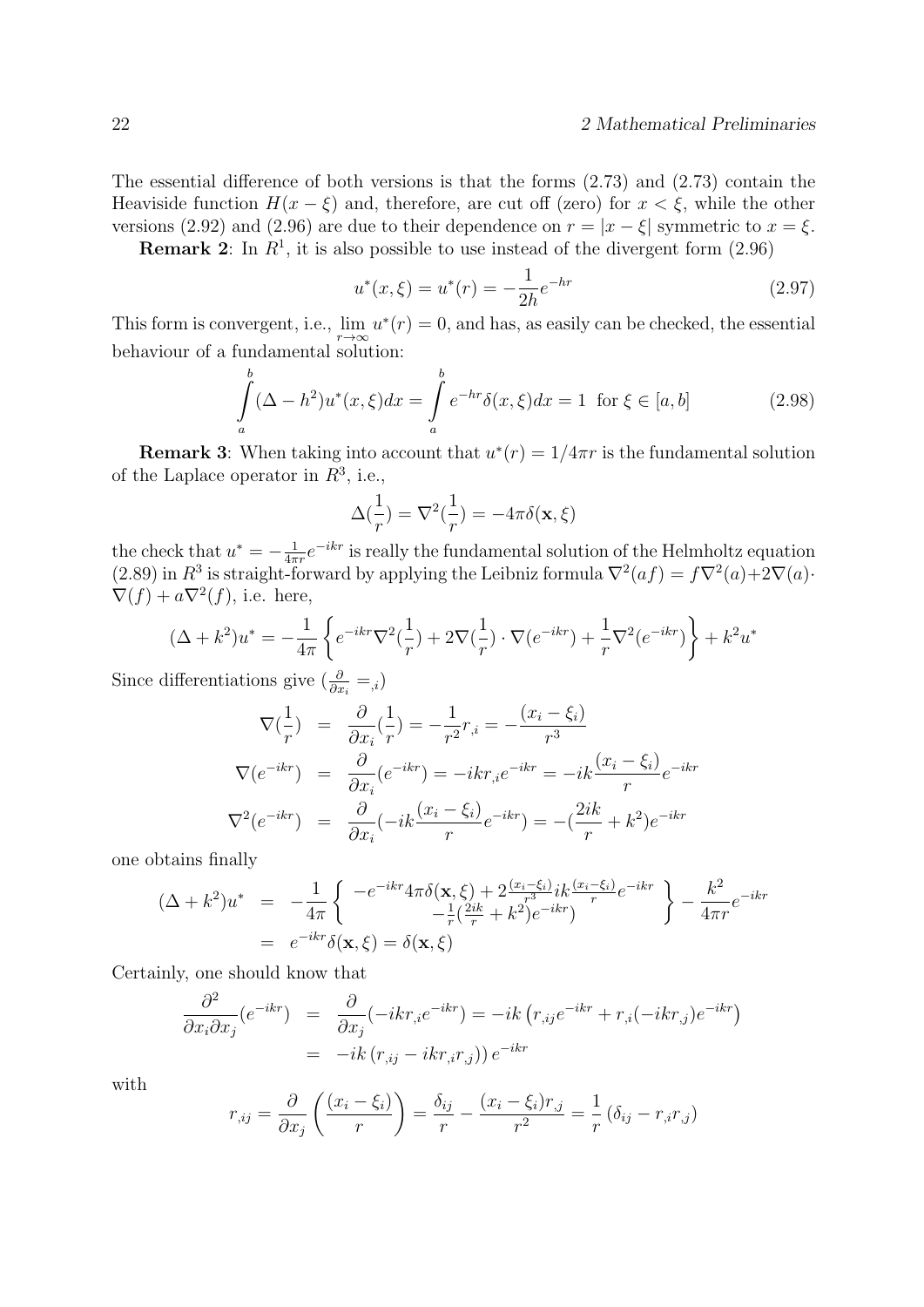## 2.5 Singular integrals

Singular integrals are those whose integrands reach an infinite value at some points on the integration domain  $\Omega$ . They are, in general, defined by eliminating a small space (initially arbitrary) including the singular point, and obtaining the limit when this small space tends to disappear

$$
\int_{\Omega} f(x,\xi)d\Omega_x = \lim_{\varepsilon \to 0} \int_{\Omega - \Omega_{\varepsilon}} f(x,\xi)d\Omega_x \text{ with } \xi \in \Omega_{\varepsilon}
$$
\n(2.99)

 $\Omega_{\varepsilon}$  can be a ball of radius  $\varepsilon$  in 3D, a circle of radius  $\varepsilon$  in 2D, and in 1D, i.e. on a line a segment of dimension  $\varepsilon$  at each side of the point where the singularity is located.

#### 2.5.1 Weak singularities - improper integrals

If the limit of (2.99) exists independently of how  $\varepsilon$  tends to zero, it is said that this integral exists as improper and the singularity is said to be weak.

In  $R<sup>1</sup>$ , a representative example is the integral

$$
\int_{a}^{b} \ln|x-\xi| dx, \quad a < \xi < b \tag{2.100}
$$

which can evaluated as

$$
\int_{a}^{b} \ln |x - \xi| dx = \lim_{\varepsilon_{1} \to 0, \varepsilon_{2} \to 0} \left( \int_{a}^{\xi - \varepsilon_{1}} \ln(\xi - x) dx + \int_{\xi + \varepsilon_{2}}^{b} \ln(x - \xi) dx \right)
$$
\n
$$
= \lim_{\varepsilon_{1} \to 0} \left[ -(\xi - x) [\ln(\xi - x) - 1] \right]_{a}^{\xi - \varepsilon_{1}} + \lim_{\varepsilon_{2} \to 0} \left[ (x - \xi) [\ln(x - \xi) - 1] \right]_{\xi + \varepsilon_{2}}^{b}
$$
\n
$$
= \lim_{\varepsilon_{1} \to 0} \left( -\varepsilon_{1} [\ln(\varepsilon_{1}) - 1] \right) + (\xi - a) [\ln(\xi - a) - 1]
$$
\n
$$
+ (b - \xi) [\ln(b - \xi) - 1] - \lim_{\varepsilon_{2} \to 0} (\varepsilon_{2} [\ln(\varepsilon_{2}) - 1])
$$
\n
$$
= (a - b) + (\xi - a) \ln(\xi - a) + (b - \xi) \ln(b - \xi) \tag{2.101}
$$

obviously exists, since from the rule of Bernoulli-de l'Hospital

$$
\lim_{\varepsilon \to 0} (\varepsilon \ln(\varepsilon)) = \lim_{\varepsilon \to 0} \left( \frac{\ln(\varepsilon)}{\varepsilon^{-1}} \right) = \lim_{\varepsilon \to 0} \left( \frac{\varepsilon^{-1}}{-\varepsilon^{-2}} \right) = \lim_{\varepsilon \to 0} (-\varepsilon) = 0 \tag{2.102}
$$

follows that all  $\varepsilon$ -terms disappear independently from each other.

Physically, this fact implies that the area under the function at any side if the singular point has a finite value.

Remark: The following integrals also exist as improper integrals

$$
I = \int_{a}^{b} \frac{dx}{|x - \xi|^k} \quad \text{for } 0 < k < 1
$$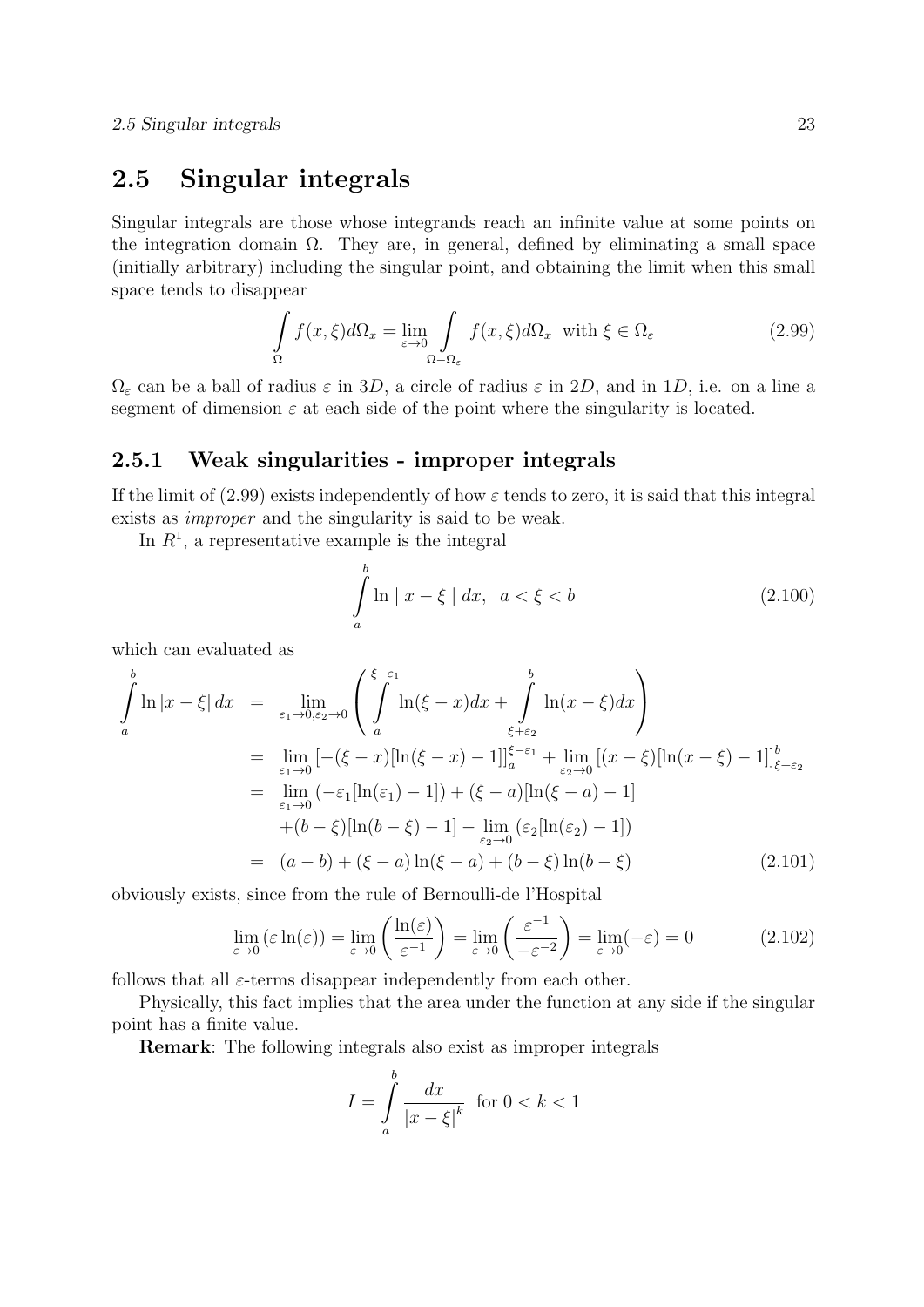### 2.5.2 The Cauchy Principal Value of strongly singular integrals

When one evaluates the integral

$$
\int_{a}^{b} \frac{dx}{x - \xi}, \quad a < \xi < b \tag{2.103}
$$

as an improper integral

$$
\int_{a}^{b} \frac{dx}{x - \xi} = \lim_{\varepsilon_1 \to 0, \varepsilon_2 \to 0} \left( -\int_{a}^{\xi - \varepsilon_1} \frac{dx}{\xi - x} + \int_{\xi + \varepsilon_2}^{b} \frac{dx}{x - \xi} \right) = \ln \frac{b - \xi}{\xi - a} + \lim_{\varepsilon_1 \to 0, \varepsilon_2 \to 0} \ln \frac{\varepsilon_1}{\varepsilon_2} \tag{2.104}
$$

the limit of the last expression obviously depends on the way in which  $\varepsilon_1$  and  $\varepsilon_2$  tend to zero. Hence, the improper integral does not exist. This integral is called a strongly singular integral. However, this integral can be assigned a meaning if we assume that there is some relationship between  $\varepsilon_1$  and  $\varepsilon_2$ , e.g., if the deleted intervall is symmetric with respect to the point  $\xi$ , i.e.,  $\varepsilon_1 = \varepsilon_2 = \varepsilon$ . Then, one obtains

$$
\int_{a}^{b} \frac{dx}{x - \xi} = \lim_{\varepsilon \to 0} \left( -\int_{a}^{\xi - \varepsilon} \frac{dx}{\xi - x} + \int_{\xi + \varepsilon}^{b} \frac{dx}{x - \xi} \right) = \ln \frac{b - \xi}{\xi - a}
$$
\n(2.105)

the so-called Cauchy principal value (CPV) of a singular integral.

Remark: Evaluating weakly singular integrals as Cauchy principal value gives obviously the same result.

Now, consider the more general integral

$$
\int_{a}^{b} \frac{\varphi(x)}{x - \xi} dx, \quad a < \xi < b \tag{2.106}
$$

where  $\varphi(x), x \in [a, b]$  is a function satisfying the *Hölder condition*, i.e., for any two points  $t_1$  and  $t_2$  on a smooth curve L and for positive constants A and  $\lambda$  with  $0 < \lambda \leq 1$  holds

$$
|\varphi(t_2) - \varphi(t_1)| < A \, | \, t_2 - t_1 \, |^{\lambda} \tag{2.107}
$$

which means that  $\varphi(t)$  is differentiable and has a bounded derivative. The Hölder condition is sometimes referred to as an intermediate situation between continuity and derivability, establishing in fact a division in the set of continuous non-derivable functions (see, Paris and Canas [6], p. 14)

Let us understand this integral  $(2.106)$  in the sense of the Cauchy principal value (CPV) as

$$
\int_{a}^{b} \frac{\varphi(x)}{x - \xi} dx = \lim_{\varepsilon \to 0} \left( \int_{a}^{\xi - \varepsilon} \frac{\varphi(x)}{x - \xi} dx + \int_{\xi + \varepsilon}^{b} \frac{\varphi(x)}{x - \xi} dx \right)
$$
(2.108)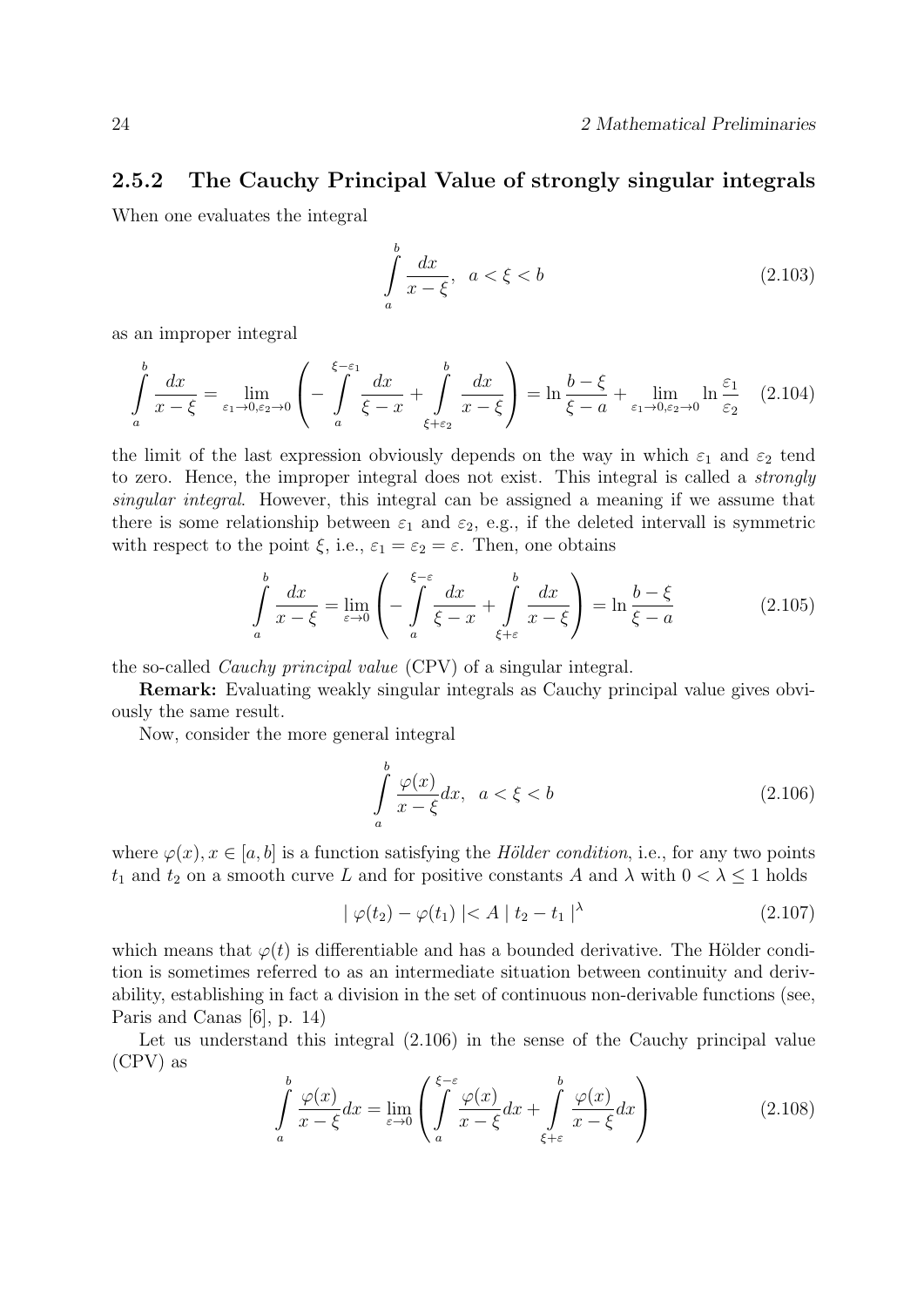#### 2.5 Singular integrals 25

and take the identity

$$
\int_{a}^{b} \frac{\varphi(x)}{x - \xi} dx = \int_{a}^{b} \frac{\varphi(x) - \varphi(\xi)}{x - \xi} dx + \varphi(\xi) \int_{a}^{b} \frac{dx}{x - \xi}
$$
\n(2.109)

Now, one can see that the first integral on the right-hand side of (2.109) is convergent as an improper integral, because it follows from the Hölder condition that

$$
|\frac{\varphi(x) - \varphi(\xi)}{x - \xi}| < \frac{A}{|x - \xi|^{1 - \lambda}}, \ 0 < \lambda \le 1 \tag{2.110}
$$

and the second integral coincides with (2.105). Thus, if  $\varphi(x)$  satisfies the Hölder condition, the singular integral (2.106) exists in the sense of the Cauchy principle value (CVP)and is equal to

$$
\int_{a}^{b} \frac{\varphi(x)}{x - \xi} dx = \int_{a}^{b} \frac{\varphi(x) - \varphi(\xi)}{x - \xi} dx + \varphi(\xi) \ln \frac{b - \xi}{\xi - a}
$$
\n(2.111)

Remark: The following integral does not exist, neither as improper integral nor as Cauchy Principal Value:

$$
I = \int_{a}^{b} \frac{dx}{|x - \xi|}
$$

**Example:** Determine the CVP of the following integral  $(a < \xi < b)$ :

$$
\int_{a}^{b} \frac{dx}{\sin(x-\xi)} = \int_{a}^{\xi-\varepsilon} \frac{dx}{-\sin(\xi-x)} + \int_{\xi+\varepsilon}^{b} \frac{dx}{\sin(x-\xi)}
$$
\n
$$
= \int_{y=\xi-a}^{\varepsilon} \frac{dy}{\sin(y)} + \int_{\varepsilon}^{b-\xi} \frac{dy}{\sin(y)}
$$
\n
$$
= \left[ \ln \left( \tan \left( \frac{y}{2} \right) \right) \right]_{\xi-a}^{\varepsilon} + \left[ \ln \left( \tan \left( \frac{y}{2} \right) \right) \right]_{\varepsilon}^{b-\xi}
$$
\n
$$
= \ln \left( \frac{\tan \left( \frac{b-\xi}{2} \right)}{\tan \left( \frac{\xi-a}{2} \right)} \right)
$$

## 2.5.3 Cauchy Principal Value integrals in boundary integral equations

In boundary integral equations, the integrands contain often singularities of inverse powers of  $r = \vert \mathbf{x} - \xi \vert$  multiplied by certain bounded functions, i.e., have the general structure

$$
I = \int_{\Gamma} \frac{\varphi(\mathbf{x}, \xi)}{|\mathbf{x} - \xi|^{k}} u(\mathbf{x}) d\Gamma_{\mathbf{x}}
$$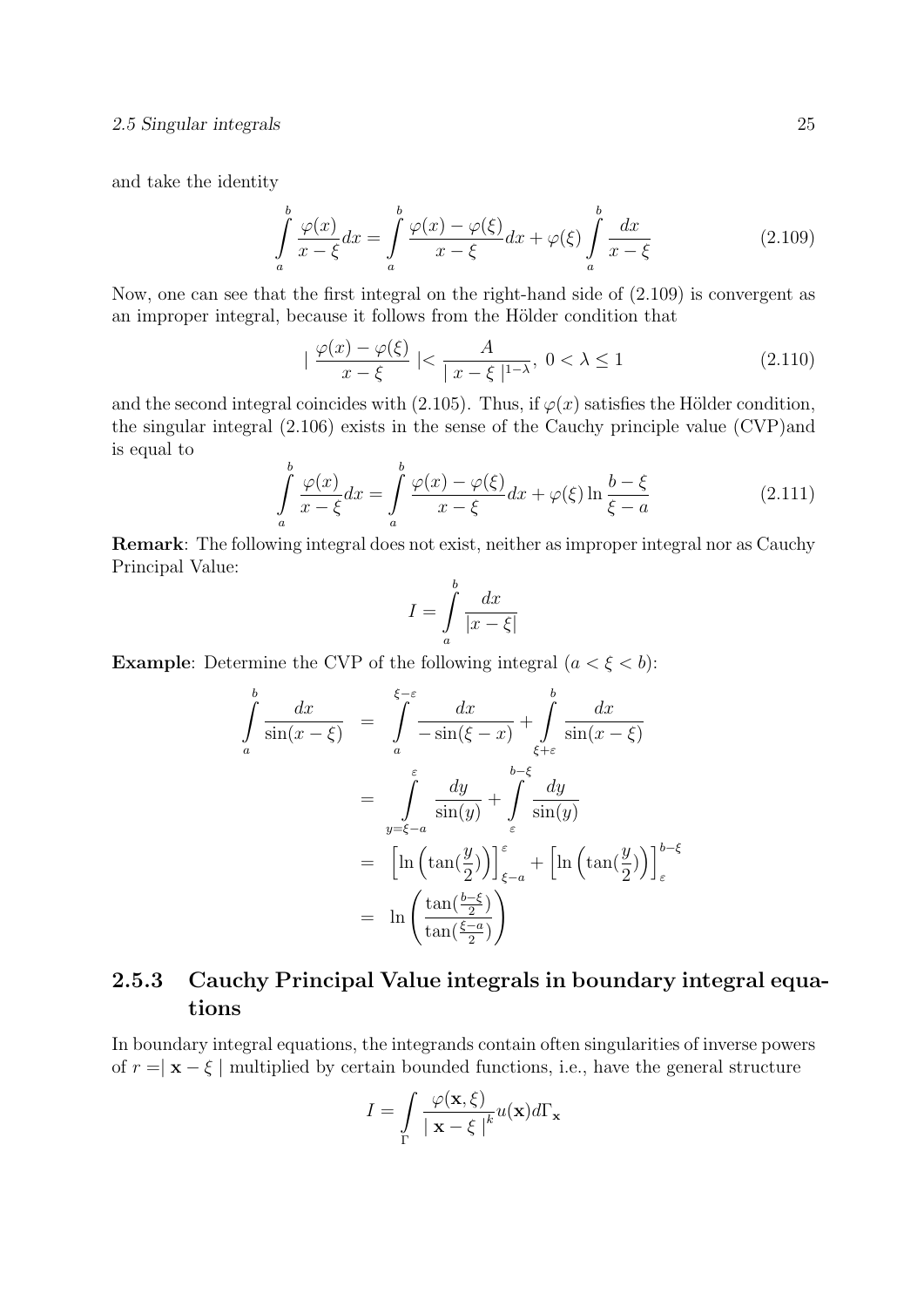where the so-called *characteristic*  $\varphi(\mathbf{x}, \xi)$  does not include any singularity, the singular kernel  $\varphi(\mathbf{x}, \xi)/r^k$  results from the fundamental solution while the so-called *density*  $u(\mathbf{x})$ usually represents boundary values of the considered problem.

#### 2.5.3.1 Conditions for the existence of a CPV of a singular curvilinear line integral

Let  $\Gamma$  be a smooth contour, **x** and  $\xi$  be coordinates of its points, and  $\mathbf{x}_a$  and  $\mathbf{x}_b$  be the endpoints of Γ. Consider the singular curvilinear integral where the contour points are expressed in terms of a parameter, e.g., the arc length s, so that  $\mathbf{x} = \mathbf{x}(s)$  and  $s_a$ ,  $s_b$  are the values of the parameter s corresponding to the endpoints of  $\Gamma$ :

$$
\int_{\Gamma} \frac{\varphi(\mathbf{x}, \xi)}{|\mathbf{x} - \xi|} u(\mathbf{x}) d\Gamma_{\mathbf{x}} = \int_{s_a}^{s_b} \frac{\varphi(\mathbf{x}(s), \xi)}{|\mathbf{x}(s) - \xi|} u(\mathbf{x}(s)) \frac{d\Gamma_{\mathbf{x}}}{ds} ds = \int_{s_a}^{s_b} \frac{\varphi(\mathbf{x}(s), \xi)}{|\mathbf{x}(s) - \xi|} u(\mathbf{x}(s)) J(s) ds
$$
\n(2.112)

where  $J(s)$  is a Jacobian associated with the change of variable from  $\mathbf{x} = (x_1, x_2)$  to s

$$
J(s) = \frac{d\Gamma_{\mathbf{x}}}{ds} = \sqrt{\left(\frac{dx_1}{ds}\right)^2 + \left(\frac{dx_2}{ds}\right)^2}
$$
(2.113)

Let us take a circle of some radius  $\varepsilon$  centered at the point  $\xi$  on the contour,  $\xi_+ = \xi + \mathbf{x}_{\varepsilon}$ and  $\xi = \xi - \mathbf{x}_{\epsilon}$  be the points of intersection of this circle with the curve, and assume that the radius is so small that the circle has no other points of intersection with Γ. Let Γ<sup>ε</sup> be the part of the contour Γ cut out by the circle and consider the integral over the remaining arc. Then, its limit for  $\varepsilon \to 0$  is the principal value of the singular integral  $(2.112).$ 

$$
\int_{\Gamma} \frac{\varphi(\mathbf{x}, \xi)}{|\mathbf{x} - \xi|} u(\mathbf{x}) d\Gamma_{\mathbf{x}} = \lim_{\varepsilon \to 0} \int_{\Gamma - \Gamma_{\varepsilon}} \frac{\varphi(\mathbf{x}, \xi)}{|\mathbf{x} - \xi|} u(\mathbf{x}) d\Gamma_{\mathbf{x}}
$$
\n
$$
= \int_{\Gamma} \frac{\varphi(\mathbf{x}, \xi)}{|\mathbf{x} - \xi|} [u(\mathbf{x}) - u(\xi)] d\Gamma_{\mathbf{x}} + u(\xi) \int_{\Gamma} \frac{\varphi(\mathbf{x}, \xi)}{|\mathbf{x} - \xi|} d\Gamma_{\mathbf{x}} (2.114)
$$

where, if  $u(\mathbf{x})$  satisfies the Hölder condition for points x being placed in the neighbourhood of  $\xi$ , the first integral exists. The second integral is, e.g., along a straight line contour of length  $\Delta s = s_b - s_a$  where with  $\mathbf{x} = \mathbf{x}(s)$  and  $\xi = \mathbf{x}(\bar{s})$  the distance  $r = |\mathbf{x} - \xi|$  is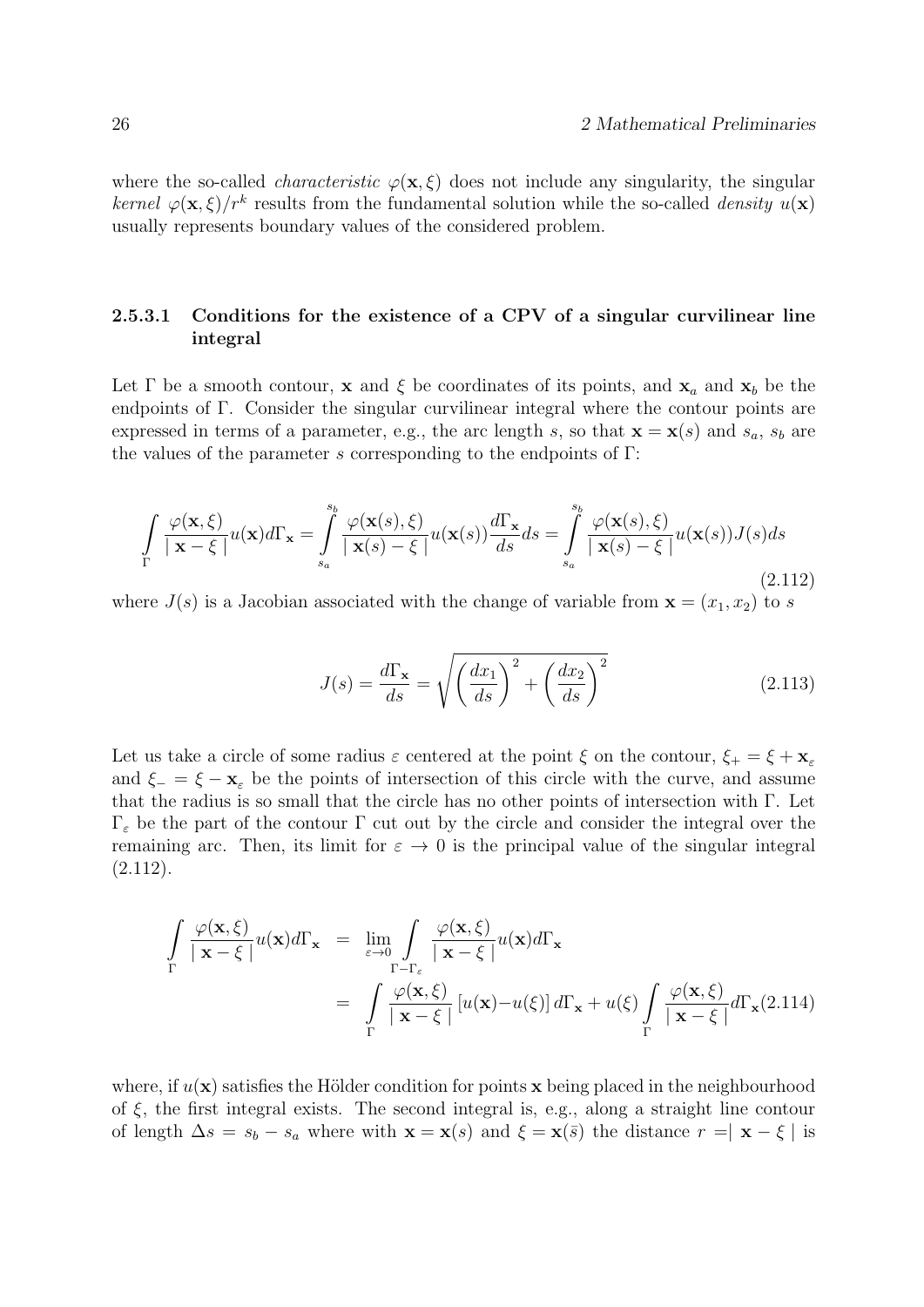$$
r = |s - \bar{s}| \text{ and } J(s) = 1
$$
\n
$$
\int_{\mathbf{x}_a}^{\mathbf{s}_b} \frac{\varphi(\mathbf{x}, \xi)}{|\mathbf{x} - \xi|} d\Gamma_{\mathbf{x}} = \lim_{\varepsilon \to 0} \left[ \int_{s_a}^{\bar{s} - \varepsilon} \frac{\varphi(\mathbf{x}(s), \mathbf{x}(\bar{s}))}{|s - \bar{s}|} ds + \int_{\bar{s} + \varepsilon}^{\bar{s}_b} \frac{\varphi(\mathbf{x}(s), \mathbf{x}(\bar{s}))}{|s - \bar{s}|} ds \right]
$$
\n
$$
= \lim_{\varepsilon \to 0} \left[ \int_{s_a}^{\bar{s} - \varepsilon} \frac{\varphi(\mathbf{x}(s), \mathbf{x}(\bar{s}))}{\bar{s} - s} ds + \int_{\bar{s} + \varepsilon}^{\bar{s}_b} \frac{\varphi(\mathbf{x}(s), \mathbf{x}(\bar{s}))}{s - \bar{s}} ds \right]
$$
\n
$$
= \lim_{\varepsilon \to 0} \left[ \int_{\bar{s} - \varepsilon}^{\bar{s}_a} \frac{\varphi(\mathbf{x}(s), \mathbf{x}(\bar{s}))}{s - \bar{s}} ds + \int_{\bar{s} + \varepsilon}^{\bar{s}_b} \frac{\varphi(\mathbf{x}(s), \mathbf{x}(\bar{s}))}{s - \bar{s}} ds \right]
$$
\n
$$
= I_1 + I_2
$$
\n(2.115)

Remark: In many discretizations, the boundary line of a domain is approximated by a polygon, i.e., by elementwise straight lines.

Evaluating  $I_1$  by integration by parts gives

$$
I_{1} = \lim_{\varepsilon \to 0} \int_{\bar{s}-\varepsilon}^{s_{a}} \frac{\varphi(\mathbf{x}(s), \mathbf{x}(\bar{s}))}{s-\bar{s}} ds
$$
  
\n
$$
= \lim_{\varepsilon \to 0} \left[ \ln(|s-\bar{s}|) \varphi(\mathbf{x}(s), \mathbf{x}(\bar{s}))|_{\bar{s}-\varepsilon}^{s_{a}} - \int_{\bar{s}-\varepsilon}^{s_{a}} \ln(|s-\bar{s}|) \frac{d\varphi(\mathbf{x}(s), \mathbf{x}(\bar{s}))}{ds} ds \right]
$$
  
\n
$$
= \lim_{\varepsilon \to 0} [\ln(|s_{a}-\bar{s}|) \varphi(\mathbf{x}(s_{a}), \mathbf{x}(\bar{s})) - \ln(\varepsilon) \varphi(\mathbf{x}(\bar{s}-\varepsilon), \mathbf{x}(\bar{s})) - I_{12}]
$$

The integral  $I_{12}$  and the corresponding integral from  $I_2$  exists if  $d\varphi/dx$  takes finite values along the integration zone outside  $r = 0$  while the first evaluated terms of  $I_1$  and the corresponding ones from  $I_2$  lead to

$$
\lim_{\varepsilon \to 0} \left[ \begin{array}{c} \ln(|s_a - \bar{s}|) \varphi(\mathbf{x}(s_a), \mathbf{x}(\bar{s})) - \ln(\varepsilon) \varphi(\mathbf{x}(\bar{s} - \varepsilon), \mathbf{x}(\bar{s})) \\ + \ln(|s_b - \bar{s}|) \varphi(\mathbf{x}(s_b), \mathbf{x}(\bar{s})) - \ln(\varepsilon) \varphi(\mathbf{x}(\bar{s} + \varepsilon), \mathbf{x}(\bar{s})) \end{array} \right]
$$

Hence, if

$$
\lim_{\varepsilon \to 0} \left\{ \ln(\varepsilon) \left[ \varphi(\mathbf{x}(\bar{s}-\varepsilon),\mathbf{x}(\bar{s})) + \varphi(\mathbf{x}(\bar{s}+\varepsilon),\mathbf{x}(\bar{s})) \right] \right\} = 0
$$

and  $d\varphi/dx$  takes finite values along the integration zone outside  $r = 0$ , the integral  $I_1 + I_2$ would have a finite value:

$$
\lim_{\varepsilon \to 0} \left[ \int_{s_a}^{\overline{s}-\varepsilon} \frac{\varphi(\mathbf{x}(s), \mathbf{x}(\overline{s}))}{|s-\overline{s}|} ds + \int_{\overline{s}+\varepsilon}^{s_b} \frac{\varphi(\mathbf{x}(s), \mathbf{x}(\overline{s}))}{|s-\overline{s}|} ds \right] = \ln(|s_a - \overline{s}|) \varphi(\mathbf{x}(s_a), \mathbf{x}(\overline{s})) \n+ \ln(|s_b - \overline{s}|) \varphi(\mathbf{x}(s_b), \mathbf{x}(\overline{s})) \n- \left[ \int_{\overline{s}-\varepsilon}^{s_a} + \int_{\overline{s}+\varepsilon}^{s_b} \right] \ln(|s_b - \overline{s}|) \frac{d\varphi(\mathbf{x}(s), \mathbf{x}(\overline{s}))}{ds} ds (2.116)
$$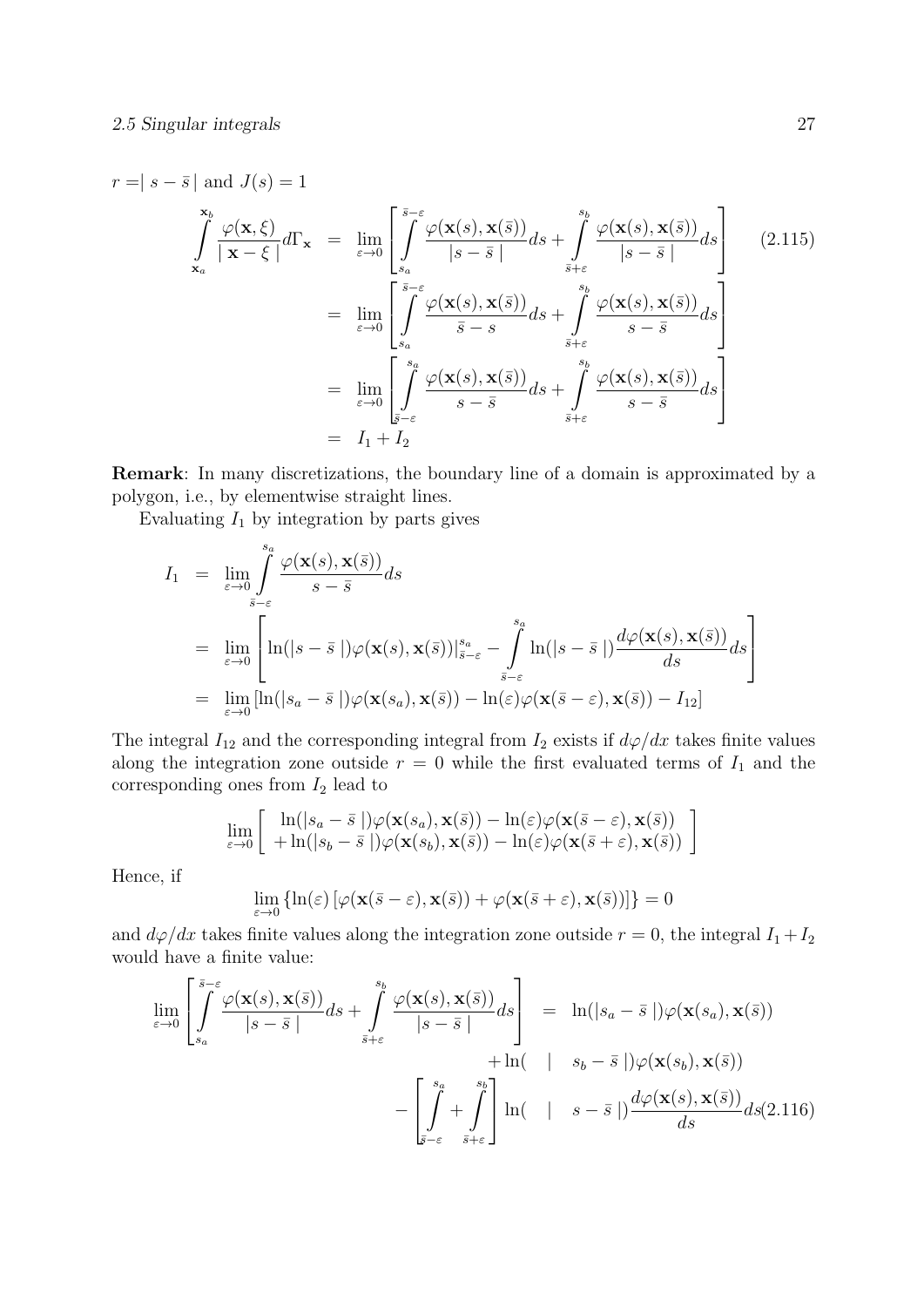This condition is satisfied by a function  $\varphi$  if in the neighbourhood of  $\xi = \mathbf{x}(\bar{s})$  it holds that

$$
|\varphi(\mathbf{x}(\bar{s}-\varepsilon),\mathbf{x}(\bar{s})) + \varphi(\mathbf{x}(\bar{s}+\varepsilon),\mathbf{x}(\bar{s}))| \le A\varepsilon^{\alpha};\ A > 0;\ 0 < \alpha \le 1;\ \varepsilon > 0 \tag{2.117}
$$

#### 2.5.3.2 Conditions for the existence of a CPV of a singular surface integral

For a study of singular integrals in  $R^2$  where singularities of order two  $(1/r^2)$  can have a Cauchy Principal Value, let us consider the integral on a domain  $\Omega_2$  in  $R^2$ , here, in general, a surface domain of three-dimensional areas

$$
I(\xi) = \int_{\Omega_2} \frac{\varphi(\xi, \theta)}{r^2} u(\mathbf{x}) d\Omega_\mathbf{x}
$$
 (2.118)

where  $r = |x - \xi|$  and  $\theta$  represents the angle formed by r with respect to the coordinate axes. This integral can be divided in the following manner:

$$
\int_{\Omega_2} \frac{\varphi(\xi,\theta)}{r^2} u(\mathbf{x}) d\Omega_{\mathbf{x}} = \int_{\Omega_2 \cap (r \ge \rho)} \frac{\varphi(\xi,\theta)}{r^2} u(\mathbf{x}) d\Omega_{\mathbf{x}} + \int_{\Gamma \le \rho} \frac{\varphi(\xi,\theta)}{r^2} [u(\mathbf{x}) - u(\xi)] d\Omega_{\mathbf{x}} + u(\xi) \int_{r < \rho} \frac{\varphi(\xi,\theta)}{r^2} d\Omega_{\mathbf{x}} (2.119)
$$

where  $\rho$  is a fixed distance sufficiently small to guarantee that the points  $\mathbf{x} : |\mathbf{x} - \xi| < \rho$ belong to  $\Omega_2$ .

The first integral of  $(2.119)$  is defined and the second exists if the Hölder condition is satisfied:

$$
|u(\mathbf{x}) - u(\xi)| \le Ar^{\alpha}(\mathbf{x}, \xi); \ A > 0; \ 0 < \alpha \le 1.
$$
 (2.120)

The third integral of (2.119) is specified as

$$
\int_{r<\rho} \frac{\varphi(\xi,\theta)}{r^2} d\Omega_{\mathbf{x}} = \lim_{\varepsilon \to 0} \int_{\varepsilon < r<\rho} \frac{\varphi(\xi,\theta)}{r^2} d\Omega_{\mathbf{x}}
$$
\n(2.121)

and polar coordinates, i.e.,  $d\Omega_{\mathbf{x}} = r d\theta dr$  are introduced which yields

$$
\lim_{\varepsilon \to 0} \int_{\varepsilon < r < \rho} \frac{\varphi(\xi, \theta)}{r^2} r d\theta dr = \lim_{\varepsilon \to 0} \int_{\varepsilon}^{\rho} \frac{1}{r} dr \int_{0}^{2\pi} \varphi(\xi, \theta) d\theta = \lim_{\varepsilon \to 0} \ln(\frac{\rho}{\varepsilon}) \int_{0}^{2\pi} \varphi(\xi, \theta) d\theta
$$

The condition for this integral to exist is then:

$$
\int_{0}^{2\pi} \varphi(\xi, \theta) d\theta = 0
$$
\n(2.122)

Hence, if the integral of the characteristic  $\varphi(\xi, \theta)$  on the surface around the pole  $\mathbf{x} = \xi$ is zero and the density  $u(\mathbf{x})$  satisfies the Hölder condition, the integral (2.118) with a singularity of order two in the two-dimensional space has a Cauchy Principal value.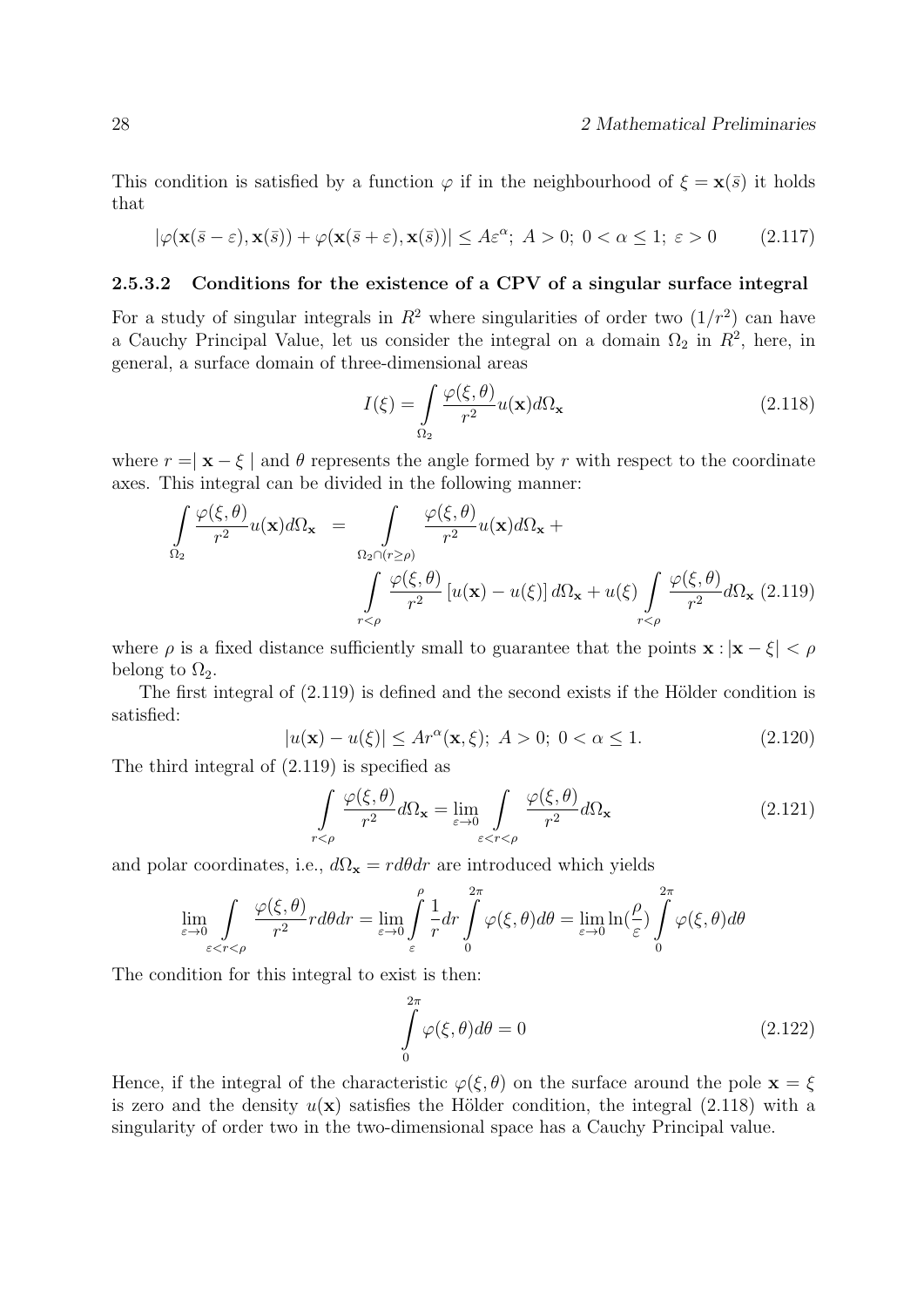## 3 Transformation of Differential Equations to Integral Equations

There exist several methods for transforming differential equations decribing a boundary value problem or an initial/boundary value problem to an equivalent representation by integral equations. Two are essentially different when regarding their basic ideas and result also in quite different formulations: the so-called direct boundary integral equation method and the indirect boundary integral equation method. Both derivations will be described by some representative examples.

## 3.1 Introductary 1-d problems: Transformation of ordinary differential equations

In  $R<sup>1</sup>$ , not only the transformation of the considered differential equations to an integral equation representation, but also their solution can be found in many cases analytically exact. Hence, it makes sense to consider some typical examples in order to clarify some essentials, e.g., the importance of the fundamental solution of the analysed basic differential equations.

#### 3.1.1 Integral equations by direct integration

Here, some simple integral equations are derived by performing straightforward integrations in order to show the equivalence of the formulations and to point-out the importance of the respective fundamental solution for these integral equation representations.

#### 3.1.1.1 First order ordinary differential equation.

The most simple differential equation is certainly

$$
\frac{d}{dx}y(x) = f(x) \tag{3.1}
$$

where  $f(x)$  is given, and the solution is unique by the initial condition  $y(a) = y_0$  in an arbitrary point  $x = a$  and shall be considered to be defined in a certain intervall [a, b]. Integrating of both sides of the equation (3.1) gives

$$
y(x) = \left[ \int f(\bar{x}) d\bar{x} \right]_{\bar{x}=x} + c \tag{3.2}
$$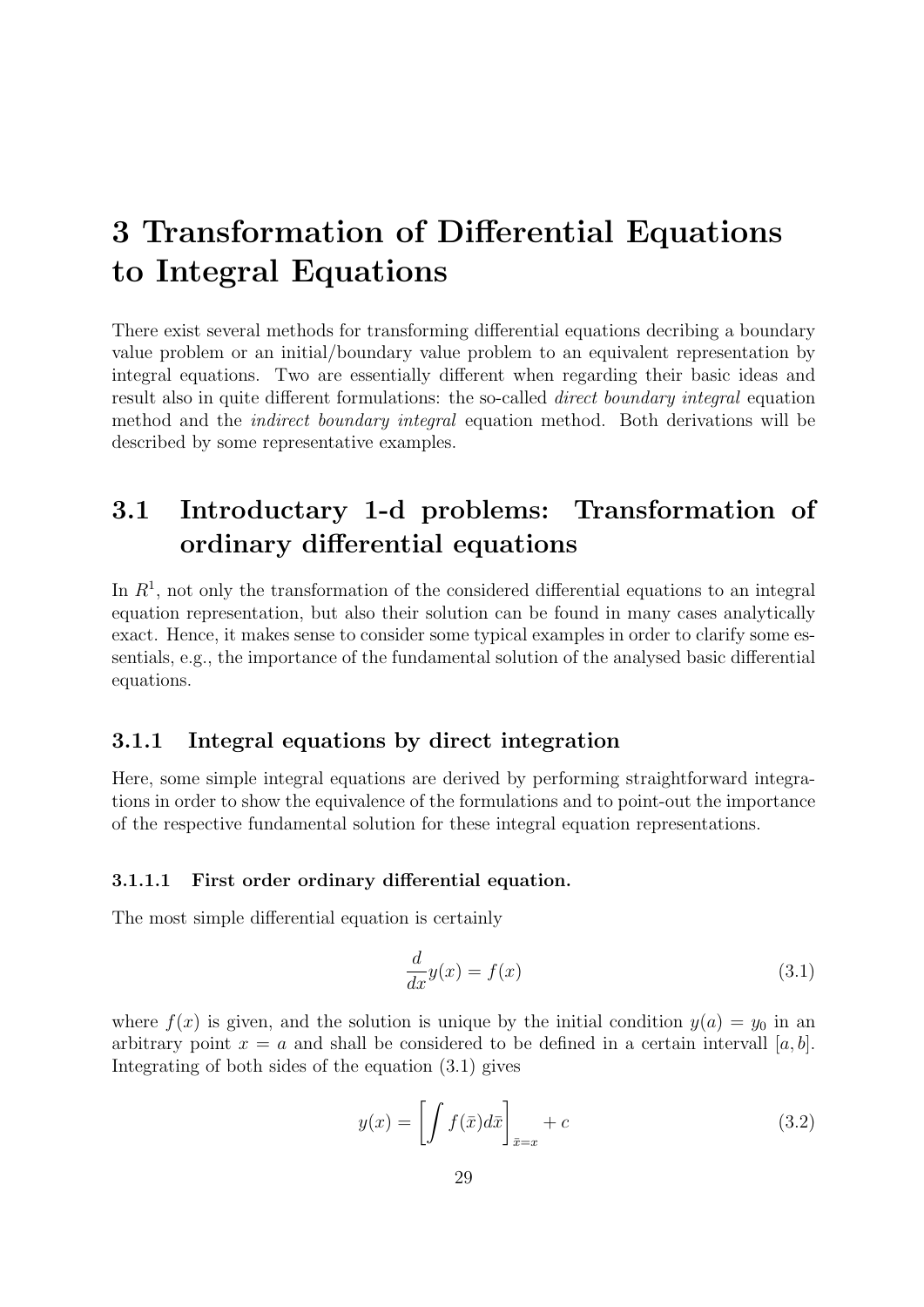When one satisfies the prescribed initial condition, i.e.,

$$
y(a) = y_0 = \left[ \int f(\bar{x}) d\bar{x} \right]_{\bar{x}=a} + c \tag{3.3}
$$

one finds the constant c as

$$
c = y_0 - \left[ \int f(\bar{x}) d\bar{x} \right]_{\bar{x}=a} \tag{3.4}
$$

and the 'solution' of the first order ordinary differential equation (3.1) with the initial condition  $y(a) = y_0$  to be

$$
y(x) = \int_{a}^{x} f(\bar{x})d\bar{x} + y_0
$$
\n(3.5)

This example looks trivial. But, taking additionally into account that  $x$  is restricted to a one-dimensional domain whose boundary consists of the two endpoints of the closed intervall [a, b], and introducing the Heaviside function  $H(x - \bar{x})$  (see (2.58))

$$
H(x - \xi) = \begin{cases} 1 & \text{für } x > \bar{x} \\ 0 & x < \bar{x} \end{cases}
$$
 (3.6)

the solution (3.5) may also be written as an integral over the whole definition domain  $\Omega = [a, b]$ :

$$
y(x) = \int_{a}^{b} H(x - \bar{x}) f(\bar{x}) d\bar{x} + y_0
$$
 (3.7)

The kernel  $H(x-\bar{x})$  of the above integral operator is obviously (see (2.59)) the fundamental solution  $y^*(x, \bar{x})$  of the considered differential equation (3.1).

#### 3.1.1.2 Second order ordinary differential equations.

Transfering the idea of the integral equation formulation (3.7) to the differential equation of second order

$$
\frac{d^2}{dx^2}y(x) = f(x) \tag{3.8}
$$

with the two initial conditions

$$
y(a) = y_0
$$
 and  $\frac{d}{dx}y(x)\Big|_{x=a} = y'(a) = y'_0$  (3.9)

and defined on the domain  $\Omega = [a, b]$ , its solution should be given with its fundamental solution  $y^*(x, \bar{x})$  and the initial conditions (3.9) as

$$
y(x) = \int_{a}^{b} y^*(x, \bar{x}) f(\bar{x}) d\bar{x} + y_0 + y'_0(x - a)
$$
 (3.10)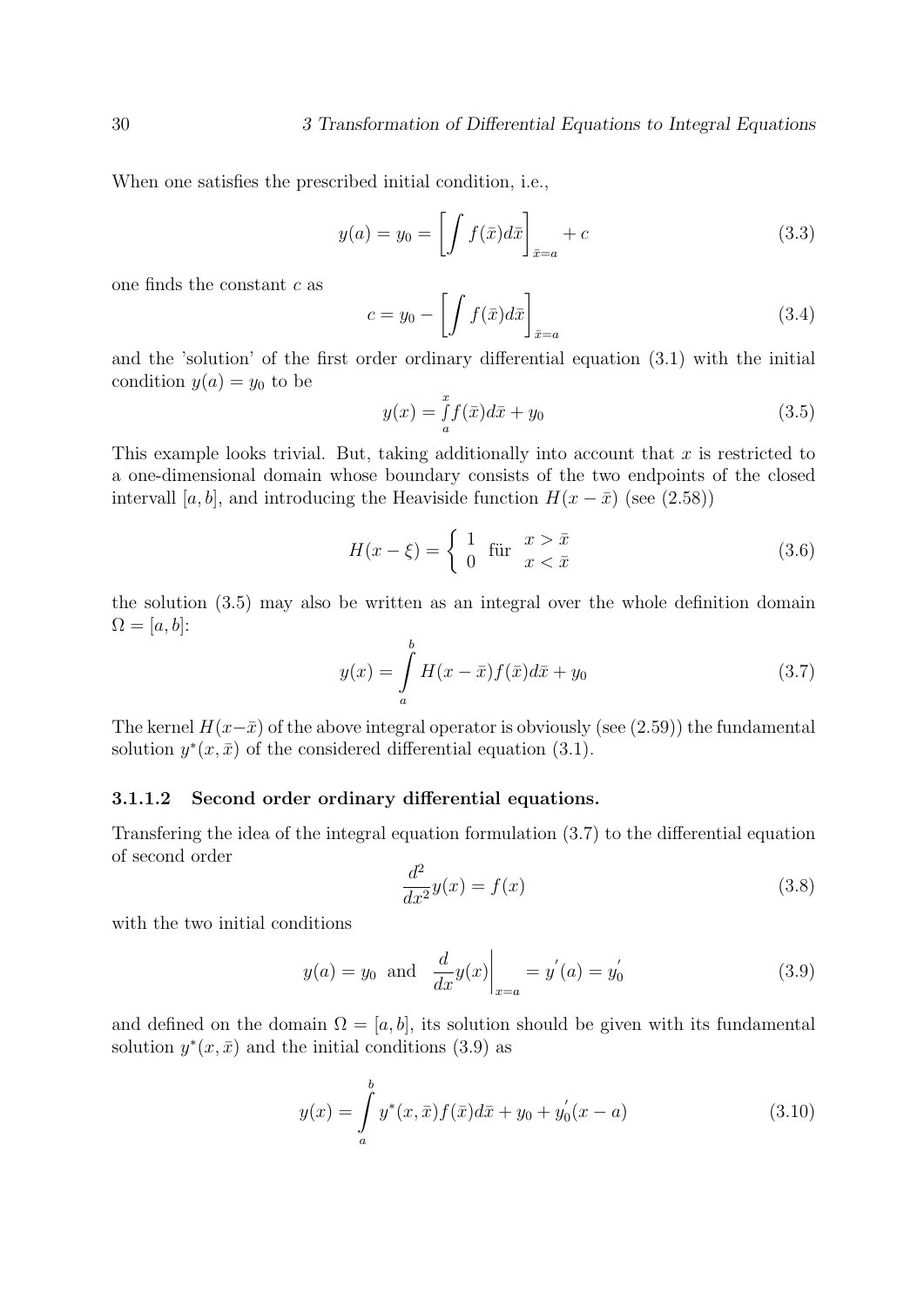Certainly, one has to know the adequate fundamental solution of the differential equation (3.8). Since the fundamental solution of the first order differential equation (3.1) is the Heaviside function  $H(x - \bar{x})$ , one has only to know what is the result of integrating  $H(x - \bar{x})$ . For this purpose, it advantageous to represent the Heaviside function as 'cut polynomial' of zero degree:

$$
H(x - \bar{x}) = [x - \bar{x}]_+^0
$$
\n(3.11)

In this form, it is easy to integrate the Heaviside function and to find the fundamental solution of (3.8):

$$
y^*(x, \bar{x}) = [x - \bar{x}]_+^1 = (x - \bar{x})H(x - \bar{x})
$$
\n(3.12)

This is known as fundamental solution of the bar equation (2.75). Another possible fundamental solution is (2.77)

$$
y^*(x, \bar{x}) = \frac{r}{2} = \frac{|x - \bar{x}|}{2} = \frac{1}{2}(x - \bar{x})\text{sign}(x - \bar{x})
$$
  
= 
$$
\frac{1}{2}(x - \bar{x})[2H(x - \bar{x}) - 1] = (x - \bar{x})H(x - \bar{x}) - \frac{1}{2}(x - \bar{x})
$$
 (3.13)

because the additional linear term  $-\frac{1}{2}$  $\frac{1}{2}(x-\bar{x})$  is only a trivial solution of the homogeneous differential equation (3.8).

It is not easy to recognize that the expression (3.10) is really the solution of the differential equation (3.8), but this can be shown by two straightforward integrations and a little more trickery transformation of the double integral into a single integral.

One integration of both sides of the differential equation (3.8) gives

$$
\frac{dy(x)}{dx} = y'_0 + \int_a^x f(\bar{x})d\bar{x}
$$
\n(3.14)

satisfying the initial condition  $y'(a) = y'_0$  $\zeta_0$ , and a second produces

$$
y(x) = y_0 + (x - a)y_0' + \int_a^x \left[ \int_a^s f(\bar{x}) d\bar{x} \right] ds
$$
 (3.15)

the further constant of integration having been taken so that  $y(a) = y_0$ .

Simplification of the double integral in (3.15) follows on using the result of the more general formula

$$
\int_{a}^{x} \left[ \int_{a}^{s} G(\bar{x}, s) d\bar{x} \right] ds = \int_{a}^{x} \left[ \int_{\bar{x}}^{x} G(\bar{x}, s) ds \right] d\bar{x}
$$
\n(3.16)

for which it is sufficient that  $G(\bar{x}, s)$  be a continous function of both variables. To establish (3.16) note that the repeated integral on the left hand side is evaluated over a triangular region of the  $\bar{x} - s$  plane, first the inner integral at a fixed s from  $\bar{x} = a$  to  $\bar{x} = s$  and the outer integral then runs from  $s = a$  to  $s = x$ . On reversing the integration order, the same triangular region must be covered. This is achieved by integrating from  $s = \bar{x}$  to  $s = x$  at a fixed  $\bar{x}$ , followed by integration with respect to  $\bar{x}$  from  $\bar{x} = a$  to  $\bar{x} = x$ .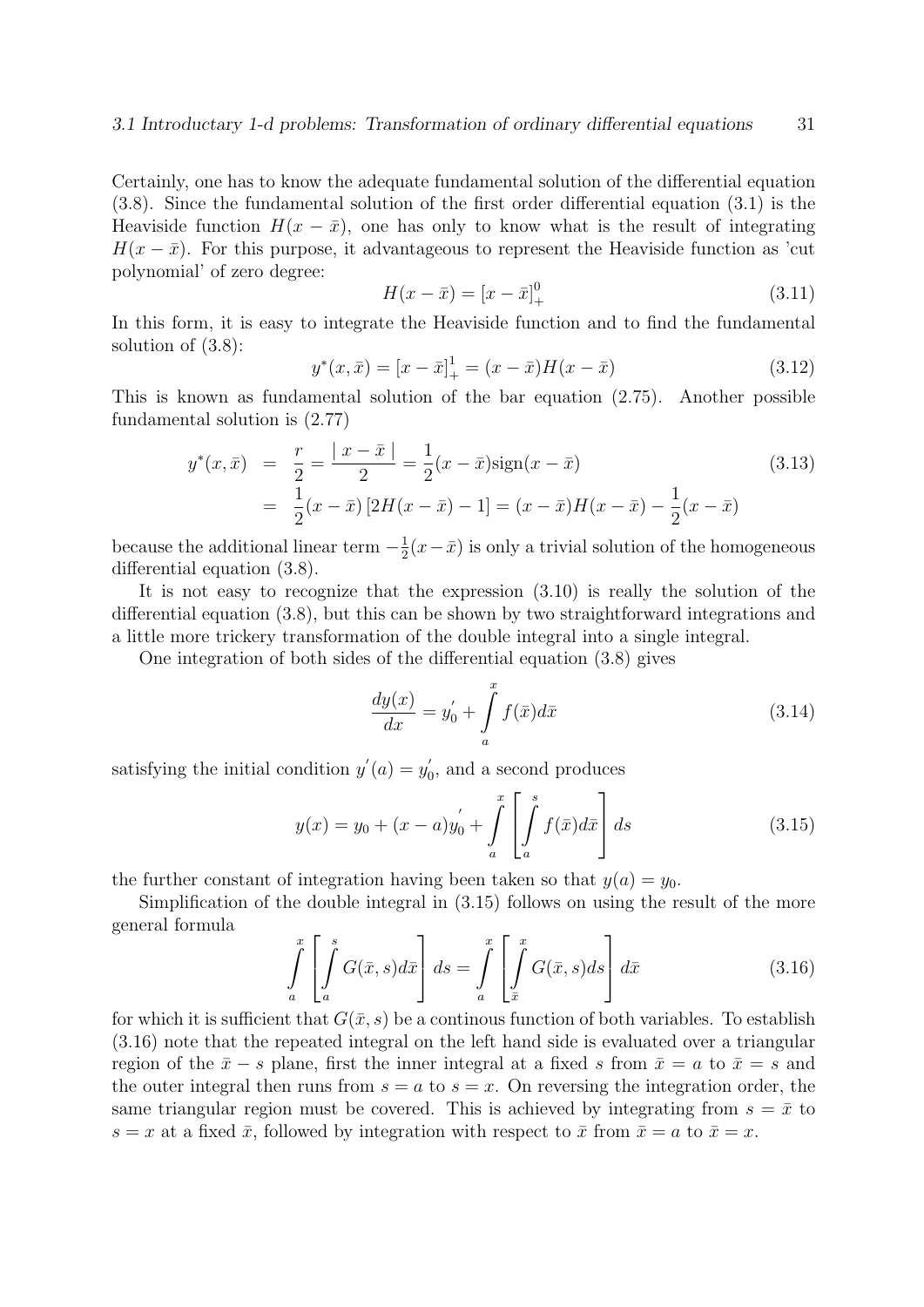#### 3.1.1.3 Exercise 4: Reversed order integrations

a) Check the formula (3.16) for the integrand  $G(\bar{x}, s) = \bar{x}^{3} s$ .

b) Derive a reversed order integration form for the double integral

$$
\int_{a}^{x} \left[ \int_{s}^{b} G(\bar{x}, s) d\bar{x} \right] ds, \quad x \in [a, b],
$$

and check it for the integrand  $G(\bar{x}, s) = \bar{x}^3 s$ .

Applying the formula (3.16) to the double integral in (3.15) gives

$$
\int_{a}^{x} \left[ \int_{a}^{s} f(\bar{x}) d\bar{x} \right] ds = \int_{a}^{x} \left[ \int_{\bar{x}}^{x} f(\bar{x}) ds \right] d\bar{x} = \int_{a}^{x} f(\bar{x}) \left[ \int_{\bar{x}}^{x} ds \right] d\bar{x} = \int_{a}^{x} f(\bar{x}) (x - \bar{x}) d\bar{x}
$$

and the integral representation (3.15) is simplified to

$$
y(x) = y_0 + (x - a)y_0' + \int_a^x (x - \bar{x}) f(\bar{x}) d\bar{x}
$$
 (3.17)

or, by introducing the Heaviside function to correctly perform the integration over the whole intervall

$$
y(x) = y_0 + (x - a)y_0' + \int_a^b (x - \bar{x})H(x - \bar{x})f(\bar{x})d\bar{x}
$$
 (3.18)

This is obviously the same solution as given in (3.10).

#### 3.1.1.4 Exercise 5: Integral equation by straightforward integrations

The second order differential equation (3.8) has to satisfy the two boundary conditions

$$
y(a) = y_0
$$
 and  $\frac{d}{dx}y(x)\Big|_{x=b} = y'(b) = y'_1$ 

Derive the solution of the boundary value problem by straightforward integrations and transform the resulting double integral into single integrals applying the formula derived in Exercise 2.

## 3.1.2 Direct integral equations by the method of weighted residuals

In general, the above described proceeding of transforming differential equations into integral equations by straightforward integrations is not applicable. Therefore, a general methodology - the method of weighted residuals - is now introduced where, for a better understanding, the same simple second order ordinary differential equation (3.8) is considered again first.

The idea of this method is as follows: One considers the residual which remains when an approximative solution is inserted in the differential equation, multiplies this residual with certain (known) weighting functions, and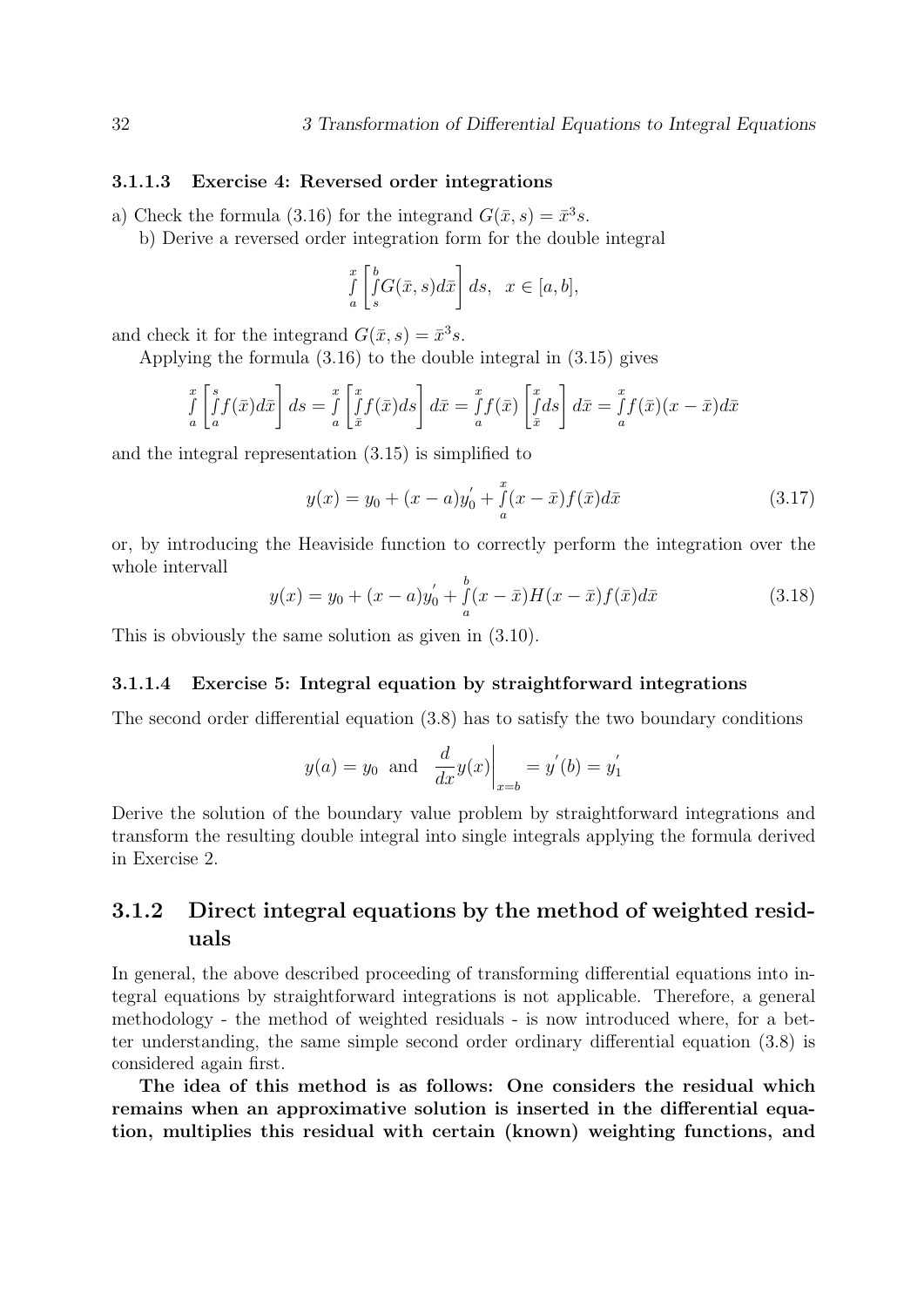demands that the integral of this product over the problem domain disappears, i.e., is zero.

Then, all differentiations acting on the unknown states of the differential equation are shifted through integration by parts to act on the known weighting functions. If the chosen weighting function is the fundamental solution of the actually considered differential equation, one obtains an equivalent integral equation formulation of the boundary value problem.

It can be used to determine the unknown boundary reactions of the problem, and, when these are found, also the sought solution of the considered differential equation at any arbitrary interior point.

#### 3.1.2.1 Transformation of Poisson or Laplace equations

The second order ordinary differential equation (3.8) is the one-dimensional representation of the so-called Poisson's or Laplace equation which has, as shown above (see (3.12) and (3.13)), the fundamental solution  $(\xi - x)H(\xi - x)$  or equivalently  $\frac{1}{2}r = \frac{1}{2}$  $\frac{1}{2}$  |  $x - \xi$  |. As physically meaningful examples, the equations from Euler-Bernoulli' theory of elastic beams are considered.

**3.1.2.1.1** Bending deflection of elastic beams The deflection  $w(x)$  of an elastic beam under a prescribed bending moment distribution  $M(x)$  has to satisfy the inhomogeneous differential equation of second order:

$$
\frac{d^2}{dx^2}w(x) = -\frac{M(x)}{EI}, \ \Omega = \{ \ x \, | x \in [a, b], \ a - b = l \}
$$
\n(3.19)

Following the above advices, this equation is multiplied with the fundamental solution  $w^*(x,\xi) = \frac{1}{2}r$  as adequate weighting function, integrated over the problem domain, i.e., over the beam length l from  $x = a$  to  $x = b$ , and the result is demanded to be zero:

$$
\int_{a}^{b} \left( \frac{d^2 w(x)}{dx^2} + \frac{M(x)}{EI} \right) w^*(x, \xi) dx = 0
$$
\n(3.20)

or

$$
\int_{a}^{b} \frac{d^{2}w(x)}{dx^{2}} w^{*}(x,\xi) dx = -\int_{a}^{b} \frac{M(x)}{EI} w^{*}(x,\xi) dx
$$
\n(3.21)

Now, the left hand side of (3.21) has to be integrated by parts twice in order to shift the two differentiation in the 'domain' integral from the unknown  $w(x)$  to the known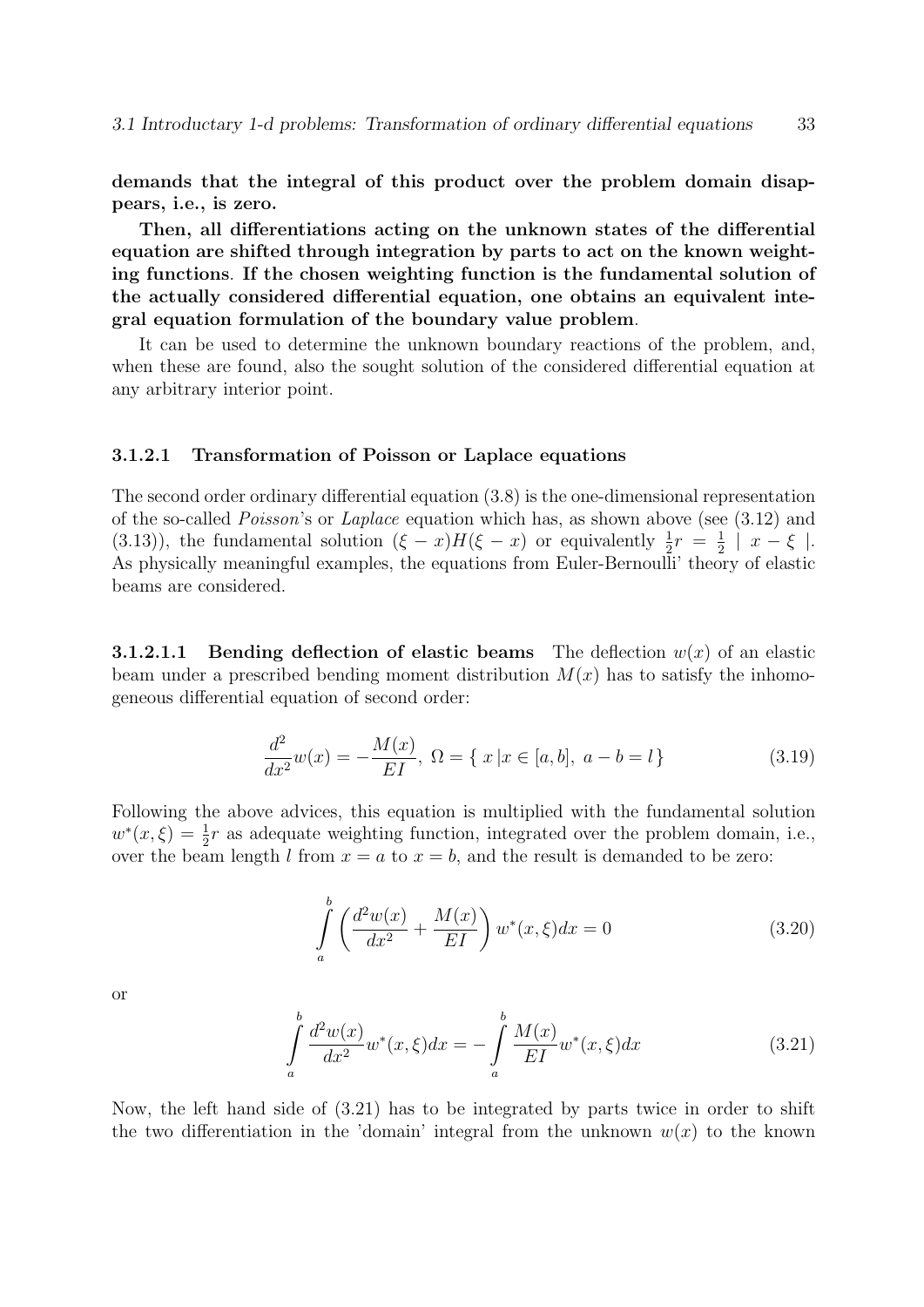fundamental solution  $w^*(x,\xi)$ :

$$
\int_{a}^{b} \frac{d^{2}w(x)}{dx^{2}} w^{*}(x,\xi) dx = \left[\frac{dw(x)}{dx} w^{*}(x,\xi)\right]_{a}^{b} - \int_{a}^{b} \frac{dw(x)}{dx} \frac{\partial w^{*}(x,\xi)}{\partial x} dx
$$

$$
= \left[\frac{dw(x)}{dx} w^{*}(x,\xi) - w(x) \frac{\partial w^{*}(x,\xi)}{\partial x}\right]_{a}^{b}
$$

$$
+ \int_{a}^{b} w(x) \frac{\partial^{2}w^{*}(x,\xi)}{\partial x^{2}} dx
$$
(3.22)

Since the second derivative of the fundamental solution (2.77)  $w^*(x,\xi) = \frac{1}{2}r = \frac{1}{2}$  $\frac{1}{2} \mid x - \xi \mid$ gives the Dirac function  $\delta(x,\xi)$ , the result of the respective domain integral is with  $\xi \in$ [a, b] simply the value of w at  $\xi$  (see (2.52)):

$$
\int_{a}^{b} w(x) \frac{\partial^2 w^*(x,\xi)}{\partial x^2} dx = \int_{a}^{b} w(x) \delta(x,\xi) dx = w(\xi)
$$
\n(3.23)

Hence, with (3.23) and (3.22), the equation (3.21) is transformed into the boundary integral representation

$$
w(\xi) = -\left[\frac{dw(x)}{dx}w^*(x,\xi) - w(x)\frac{\partial w^*(x,\xi)}{\partial x}\right]_a^b - \int_a^b \frac{M(x)}{EI}w^*(x,\xi)dx\tag{3.24}
$$

Explicitly, with (2.78), i.e.,

$$
\frac{\partial w^*(x,\xi)}{\partial x} = H(x-\xi) - \frac{1}{2} = \frac{1}{2}\text{sign}(x-\xi)
$$
 (3.25)

the evaluation of (3.22) gives:

$$
\int_{0}^{l} \frac{d^{2}w(x)}{dx^{2}} w^{*}(x,\xi) dx = w^{'}(b) \frac{|b-\xi|}{2} - w(b) \frac{1}{2} \text{sign}(b-\xi)
$$

$$
-w^{'}(a) \frac{|a-\xi|}{2} + w(a) \frac{1}{2} \text{sign}(a-\xi) + w(\xi)
$$

$$
= w^{'}(b) \frac{(b-\xi)}{2} - w(b) \frac{1}{2} - w^{'}(a) \frac{\xi-a}{2} - w(a) \frac{1}{2} + w(\xi)(3.26)
$$

Hence, the equation (3.24), the integral representation of the differential equation (3.19), can also be expressed as:

$$
w(\xi) = \frac{1}{2}w(a) + \frac{\xi - a}{2}w'(a) + \frac{1}{2}w(b) - \frac{(b - \xi)}{2}w'(b) - \int_{0}^{l} \frac{M(x)}{EI} \frac{1}{2} |x - \xi| dx \quad (3.27)
$$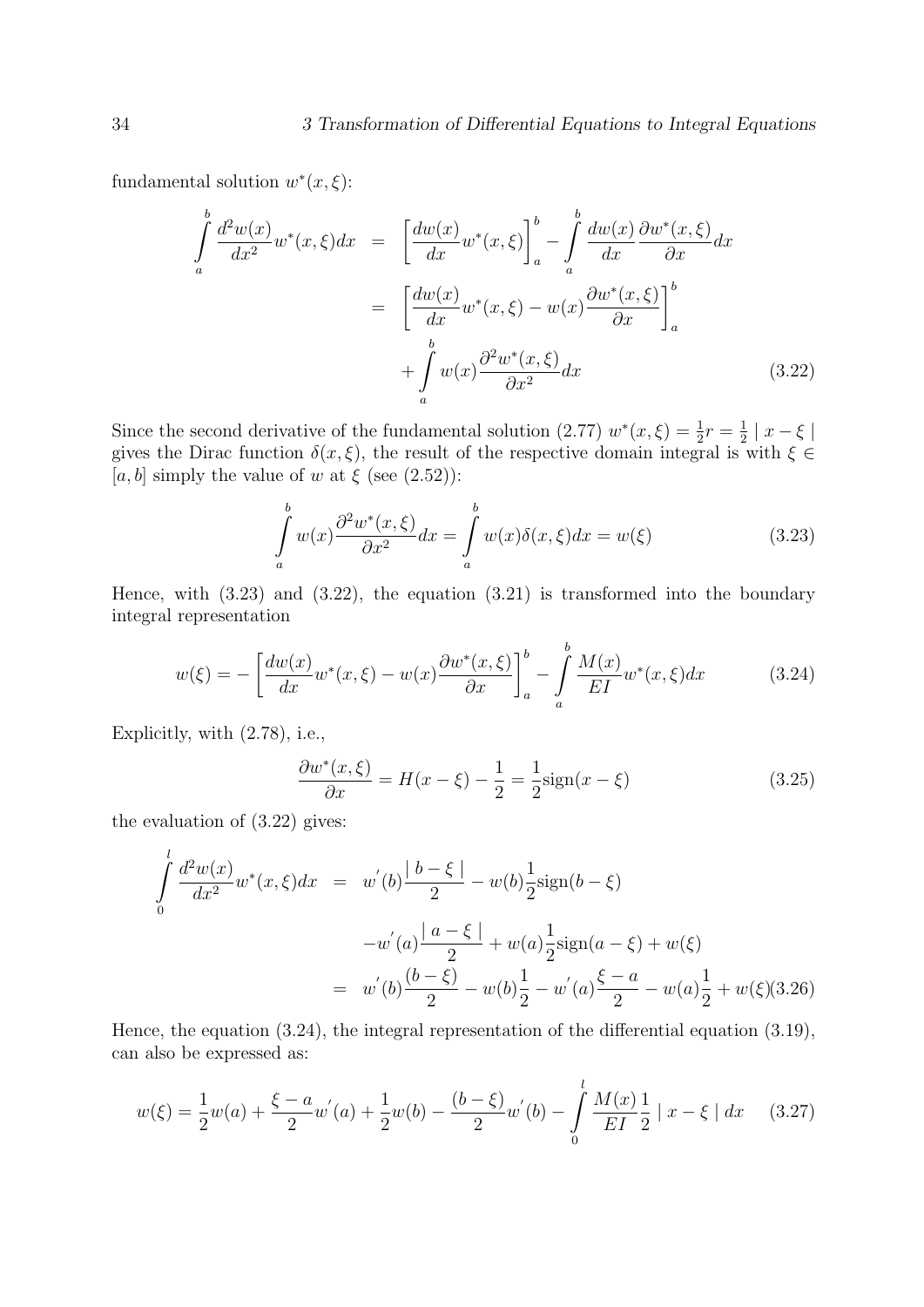It is valid for all interior points  $\xi \in [a, b]$  and all combinations of boundary conditions, but, before it is possible to evaluate this expression, all unknown boundary reactions must be determined.

For this purpose, the point  $\xi$  has to be shifted on the boundary, i.e. here, at the two boundary points  $\xi = a$  and  $\xi = b$ , to obtain two equations for the two unknown boundary values. This gives the following equation system  $(b - a = l)$ :

$$
\frac{1}{2}\begin{bmatrix} 1 & 0 & -1 & l \\ -1 & -l & 1 & 0 \end{bmatrix}\begin{bmatrix} w(a) \\ w'(a) \\ w(b) \\ w'(b) \end{bmatrix} = -\frac{1}{2EI} \int_a^b \begin{bmatrix} (x-a)M(x) \\ (b-x)M(x) \end{bmatrix} dx \tag{3.28}
$$

Dependent on the actually prescribed boundary conditions, the corresponding colums have to be multiplied with the respective known values and transfered to the right hand side. The solution of the resulting system delivers the unknown boundary reactions which are necessary for the evaluation of the integral representation (3.27).

In order to compare with the already solved problem, the initial value problem with the conditions (3.9)

$$
w(a) = w_0 \text{ and } w^{'}(a) = w_0^{'} \tag{3.29}
$$

and  $f(x) = -M(x)/EI$  is considered here again. Then, the actual algebraic equation system is

$$
\begin{bmatrix} -1 & l \\ 1 & 0 \end{bmatrix} \begin{bmatrix} w(b) \\ w'(b) \end{bmatrix} = \int_{0}^{l} \begin{bmatrix} (x-a)f(x) \\ (b-x)f(x) \end{bmatrix} dx - \begin{bmatrix} 1 & 0 \\ -1 & -l \end{bmatrix} \begin{bmatrix} w_0 \\ w'_0 \end{bmatrix}
$$
(3.30)

from which one obtains

$$
w(b) = \int_{a}^{b} (b-x)f(x)dx + w_0 + lw'_0
$$
\n
$$
w'(b) = \frac{1}{l} \left( \int_{a}^{b} (x-a)f(x)dx - w_0 + w(b) \right)
$$
\n
$$
= \int_{a}^{b} f(x)dx + w'_0
$$
\n(3.32)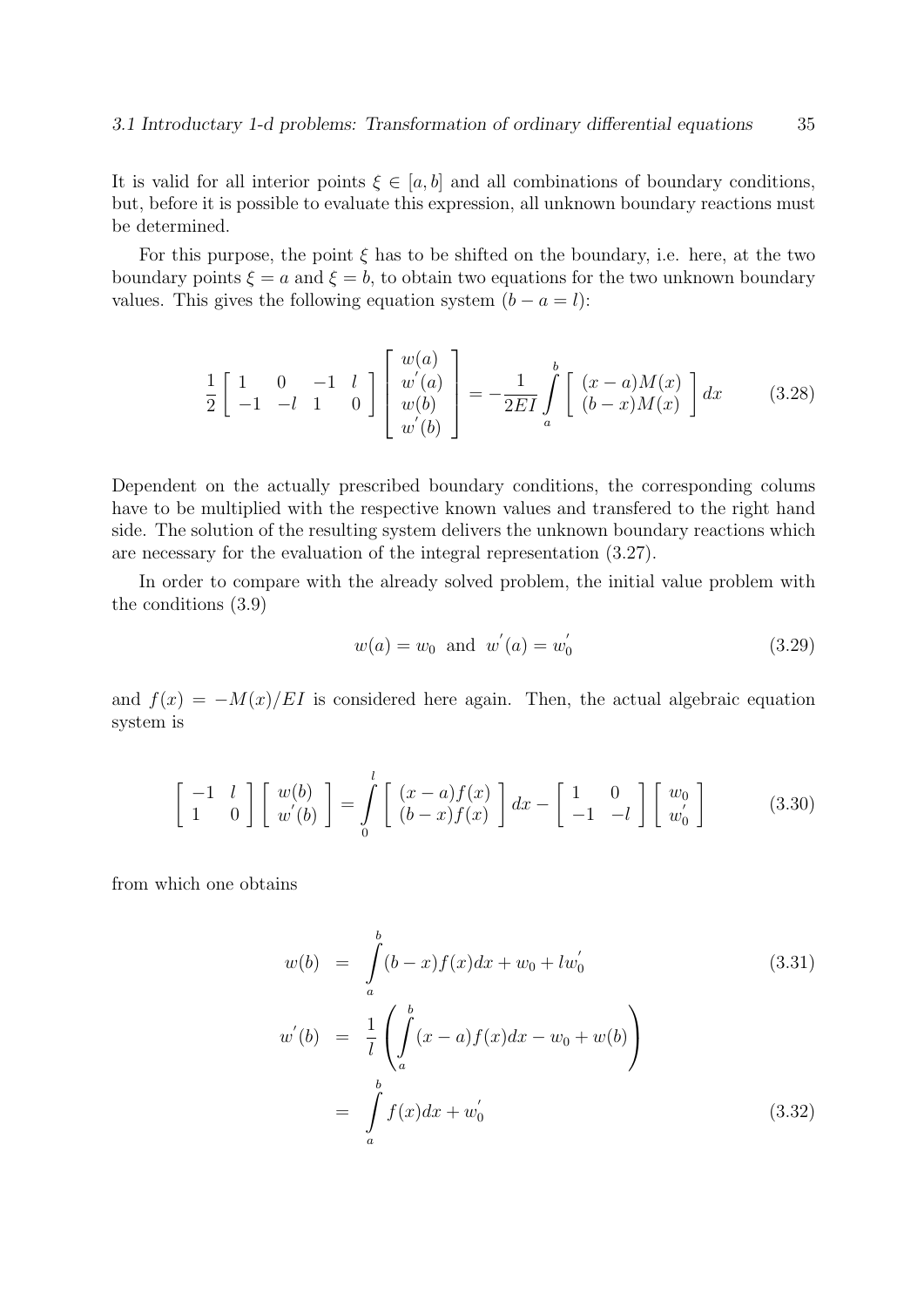Inserting these boundary reactions in the integral representation (3.27) of the solution

$$
w(\xi) = \frac{1}{2}w_0 + \frac{\xi - a}{2}w'_0 + \frac{1}{2}w(b) - \frac{(b - \xi)}{2}w'(b) + \int_0^l f(x)\frac{|x - \xi|}{2}dx
$$
  
\n
$$
= \frac{1}{2}w_0 + \frac{\xi - a}{2}w'_0 + \frac{1}{2}\left(\int_0^l (b - x)f(x)dx + w_0 + lw'_0\right)
$$
  
\n
$$
- \frac{(b - \xi)}{2}\left(\int_0^l f(x)dx + w'_0\right) + \int_0^l f(x)\frac{|x - \xi|}{2}dx
$$
  
\n
$$
= w_0 + (\xi - a)w'_0 + \int_0^l f(x)\frac{1}{2}(\xi - x + |x - \xi|)dx
$$
  
\n
$$
= w_0 + (\xi - a)w'_0 + \int_0^l f(x)(\xi - x)H(\xi - x)dx
$$
\n(3.33)

where the equality of  $\frac{1}{2}(\xi - x + |x - \xi|)$  and  $(\xi - x)H(\xi - x)$  has been taken into account. The final line in (3.33) is exactly the same expression for the solution of the initial value problem as given in (3.18) when one recognizes that  $\xi$  and x are there x and  $\bar{x}$ , respectively.

Remark: An essential difference of the direct boundary integral formulation obtain via the method of weighted residuals in comparison to the integral solution by straightforward integrations is that one has to determine first the unknown boundary reactions before one can evaluate the expression for the solution at arbitrary interior points.

3.1.2.1.2 Exercise 6: Beam deflection under prescribed moments Use the above system (3.28) to solve the boundary value problem with the prescribed conditions  $w(a) = w_0$  and  $w'(b) = w'_1$  which corresponds with  $y \triangleq w$  and  $f(x) = -M(x)/E I$  to the problem of Exercise 3.

3.1.2.1.3 Exercise 7: Bending moment of an elastic beams under transversal loading Transfer the above solution (3.27) and the system (3.28) for determining the boundary reactions to the differential equation for the bending moment  $M(x)$  of an elastic beam under the prescribed transversal loading  $q(x)$ :

$$
\frac{d^2M(x)}{dx^2} = -q(x) \tag{3.34}
$$

Note that the shear force  $Q(x)$  is the first derivative of the bending moment, i.e.,  $Q(x)$  =  $M'(x) = dM(x)/dx.$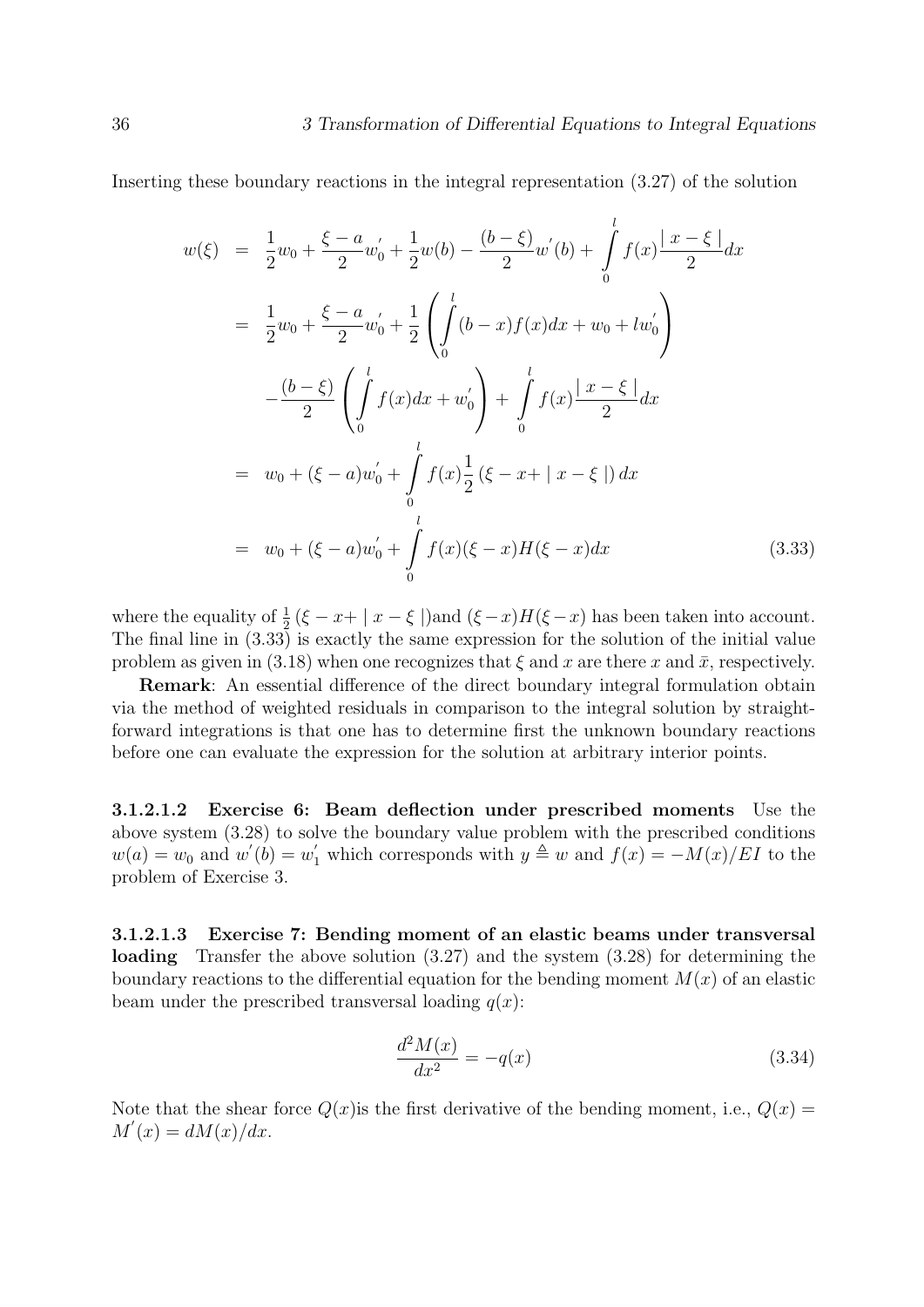3.1.2.1.4 Exercise 8: Axial displacement of an elastic bar Transfer the above solution (3.27) and the system (3.28) for determining the boundary reactions to the differential equation for the axial displacement  $u(x)$  of an elastic bar of length l with sectional area A and Young's modulus E under the prescribed axial loading  $p(x)$ :

$$
\frac{d^2u(x)}{dx^2} = -\frac{p(x)}{EA}
$$
 (3.35)

Note that the resultant axial force  $N(x)$  is related to the axial displacement  $u(x)$  via  $N(x) = E A u'(x)$ .

3.1.2.1.5 Exercise 9: Bar stretching under axial loadings Solve the stretching problem of an elastic bar, which is fixed at  $x = a = 0$ , i.e,  $u(0) = 0$  and has a free ending at  $x = b = l$ , i.e.,  $N(l) = 0$ , with the integral equation system and the solution expression determined in Exercise 8. The prescribed axial loading is  $p(x) = p_0 \frac{x}{l}$  $\frac{x}{l}$ .

### 3.1.2.2 Transformation of Helmholtz equations

The till now considered differential equations contained only first or second order derivatives of the sought solution. When the sought solution function multiplied by a constant factor is added to or substracted from the second derivative term, e.g.,

$$
\frac{d^2w(x)}{dx^2} + k^2w(x) = f(x) \text{ or } \frac{d^2w(x)}{dx^2} - h^2w(x) = f(x)
$$
 (3.36)

this differential equation is called of Helmholtz type. When one prefers symmetric forms, the respective fundamental solutions are (see, (2.89) and (2.93), respectively, and corresponding Remark 1 there)

$$
w^*(x,\xi) = w^*(r) = \frac{1}{2k}\sin(kr) \text{ with } k \neq 0 \text{, real, } r = |x - \xi| \tag{3.37}
$$

$$
w^*(x,\xi) = w^*(r) = \frac{1}{2h}\sinh(hr) \text{ with } h \neq 0 \text{, real, } r = |x - \xi| \tag{3.38}
$$

or, instead of the for  $r \to \infty$  divergent form (3.38), the convergent one (2.97)

$$
u^*(x,\xi) = u^*(r) = \frac{-1}{2h}e^{-hr}
$$
\n(3.39)

3.1.2.2.1 Stationary longitudinal waves in an elastic bar The dynamic equilibrium of a bar element with the cross section A and material density  $\rho$  under an axial loading  $p(x, t)$  and a londitudinal accelleration  $\ddot{u}(x) = \frac{\partial^2 u(x, t)}{\partial t^2}$  is described by

$$
\frac{\partial N(x,t)}{\partial x} = -p(x,t) + \rho A \frac{\partial^2 u(x,t)}{\partial t^2}
$$
\n(3.40)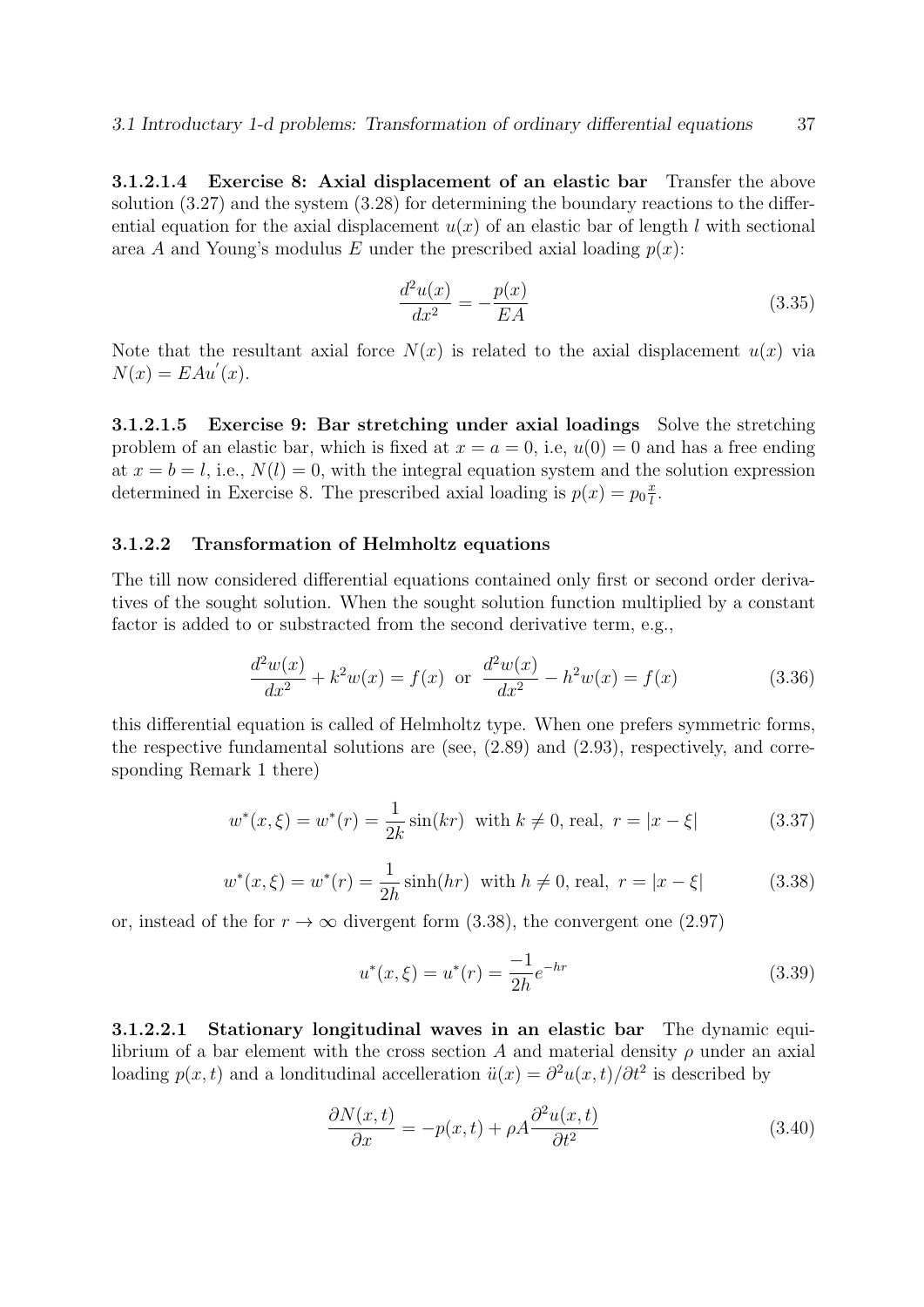where the axial resultant force  $N(x, t)$  is related to the longitudinal displacement  $u(x, t)$ by

$$
N(x,t) = EA \frac{\partial u(x,t)}{\partial x} = EA u'(x,t)
$$
\n(3.41)

Connecting both equations and assuming constant cross section A and modulus of elasticity  $E$  yields the basic differential equation

$$
EA\frac{\partial^2 u(x,t)}{\partial x^2} = -p(x,t) + \rho A \frac{\partial^2 u(x,t)}{\partial t^2}
$$
\n(3.42)

or, introducing the longitudinal wave speed  $c_L = \sqrt{E/\rho}$ ,

$$
\frac{\partial^2 u(x,t)}{\partial x^2} - \frac{1}{c_L^2} \frac{\partial^2 u(x,t)}{\partial t^2} = -\frac{p(x,t)}{EA}
$$
(3.43)

For time-harmonic loadings with the excitation frequency  $\omega$ 

$$
p(x,t) = p(x)e^{i\omega t}
$$
\n(3.44)

the response can also be assumed to be time-harmonic:

$$
u(x,t) = u(x)e^{i\omega t}
$$
\n(3.45)

The result is an equation which is not longer time-dependent and is of Helmholtz type

$$
\frac{d^2u(x)}{dx^2} + \kappa^2 u(x) = -\frac{p(x)}{EA}
$$
\n(3.46)

The ratio  $\kappa = \omega/c_L$  is the so-called *wave number*.

As we already know, the transformation of this differential equation (3.46) to an equivalent integral equation may be performed by integrations by parts of the integral of the weighted residual over the problem domain, i.e. here, over the bar length l:

$$
\int_{0}^{l} \left[ \frac{d^{2}u(x)}{dx^{2}} + \kappa^{2}u(x) + \frac{p(x)}{EA} \right] u^{*}(x,\xi) dx = 0
$$
\n(3.47)

where the fundamental solution  $u^*(x,\xi)$  of the differential equation is taken as special weigthing function.

The two integrations by parts of the first term in (3.47) gives

$$
\int_{0}^{l} \frac{d^{2}u(x)}{dx^{2}} u^{*}(x,\xi) dx = [u'(x)u^{*}(x,\xi)]_{0}^{l} - \int_{0}^{l} u'(x) \frac{\partial u^{*}(x,\xi)}{\partial x} dx
$$
\n
$$
= \left[u'(x)u^{*}(x,\xi) - u(x) \frac{\partial u^{*}(x,\xi)}{\partial x}\right]_{0}^{l} + \int_{0}^{l} u(x) \frac{\partial^{2}u^{*}(x,\xi)}{\partial x^{2}} d\theta^{2}.
$$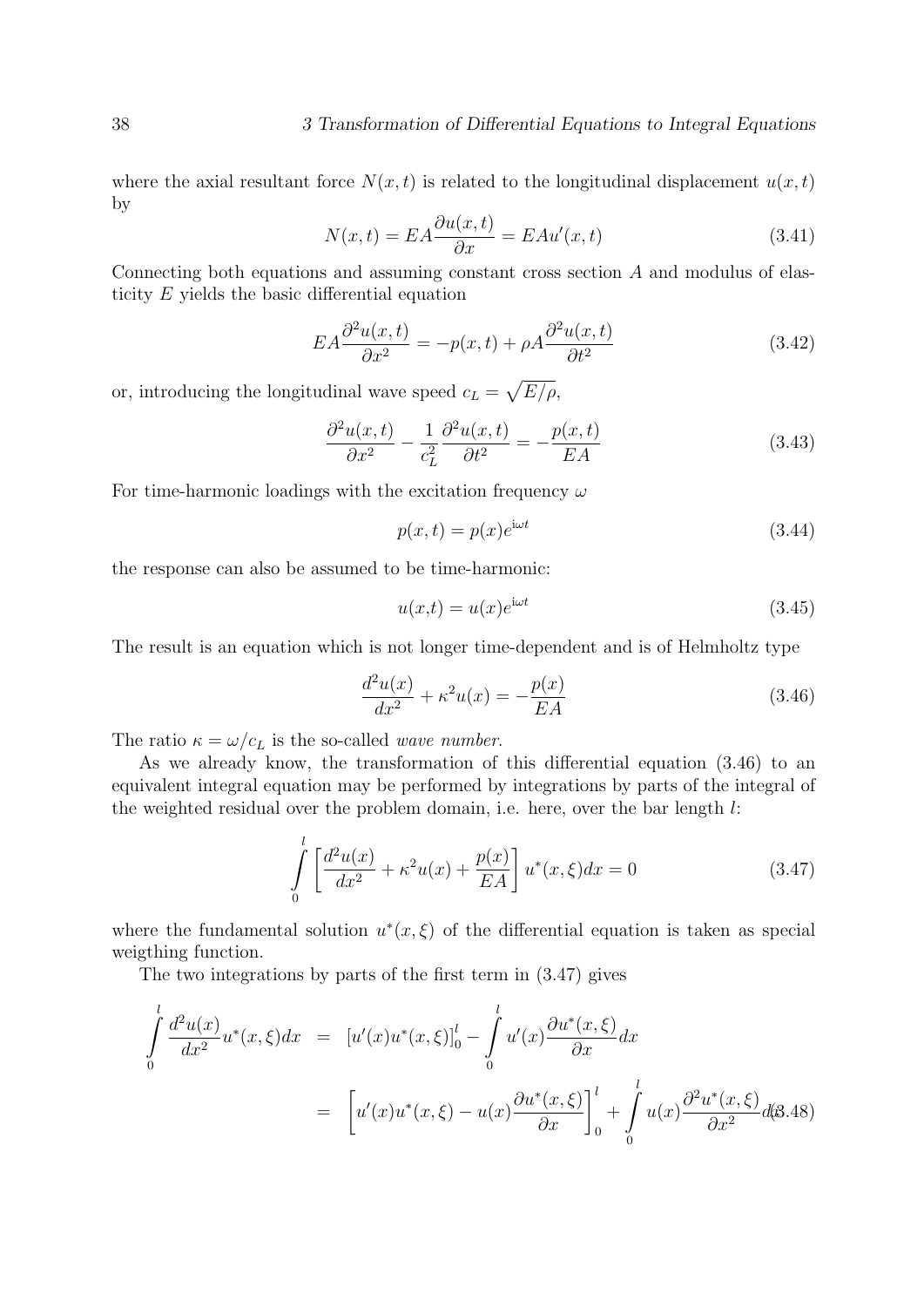### 3.1 Introductary 1-d problems: Transformation of ordinary differential equations 39

such that the complete transformation of (3.47) becomes

$$
\left[u'(x)u^*(x,\xi) - u(x)\frac{\partial u^*(x,\xi)}{\partial x}\right]_0^l + \int_0^l \left[\frac{\partial^2 u^*(x,\xi)}{\partial x^2} + \kappa^2 u^*(x,\xi)\right]u(x)dx = -\int_0^l \frac{p(x)}{EA}u^*(x,\xi)dx
$$
\n(3.49)

Here, the adequate fundamental solution is (see (3.38)

$$
u^*(x,\xi) = u^*(r) = \frac{1}{2k}\sin(kr)
$$
\n(3.50)

Its first and second derivative, respectively, is  $(2H(x - \xi) - 1) = \text{sign}(x - \xi)$ 

$$
\frac{\partial u^*(x,\xi)}{\partial x} = \frac{1}{2}\cos(kr)\frac{\partial r}{\partial x} = \frac{1}{2}\cos(kr)[2H(x-\xi)-1] \tag{3.51}
$$

$$
\frac{\partial^2 u^*(x,\xi)}{\partial x^2} = -\frac{k}{2}\sin(kr) + \cos(kr)\delta(x-\xi)
$$
\n(3.52)

such that

$$
\int_{0}^{l} \left[ \frac{\partial^2 u^*(x,\xi)}{\partial x^2} + \kappa^2 u^*(x,\xi) \right] u(x) dx = \int_{0}^{l} \cos(kr) \delta(x-\xi) u(x) dx = u(\xi) \text{ for } \xi \in [0,l]
$$

Thus, the final result of (3.49) is the following integral expression for the axial displacement at an arbitrary point  $\xi \in [0, l]$ :

$$
u(\xi) = -\left[u'(x)u^*(x,\xi) - u(x)\frac{\partial u^*(x,\xi)}{\partial x}\right]_0^l - \int_0^l \frac{p(x)}{EA}u^*(x,\xi)dx
$$
  
\n
$$
= -\frac{1}{2k}\sin k(l-\xi)u'(l) + \frac{1}{2}\cos k(l-\xi)\sin(l-\xi)u(l)
$$
  
\n
$$
+ \frac{1}{2k}\sin(k\xi)u'(0) - \frac{1}{2}\cos(k\xi)\sin(-\xi)u(0) - \int_0^l \frac{p(x)}{EA}u^*(x,\xi)dx
$$
  
\n
$$
= -\frac{1}{2EAk}\sin k(l-\xi)N(l) + \frac{1}{2}\cos k(l-\xi)u(l)
$$
  
\n
$$
+ \frac{1}{2EAk}\sin(k\xi)N(0) + \frac{1}{2}\cos(k\xi)u(0) - \int_0^l \frac{p(x)}{EA} \frac{1}{2k}\sin(kr)dx
$$
 (3.53)

where the relation  $N(x) = E A u'(x)$  was applied in order to introduce the adequate boundary state  $N(x)$ .

Since two of the four boundary values are unknown, one needs two equation to determine their values. They are obtain by collocation, i.e., evaluation of the equation (3.53)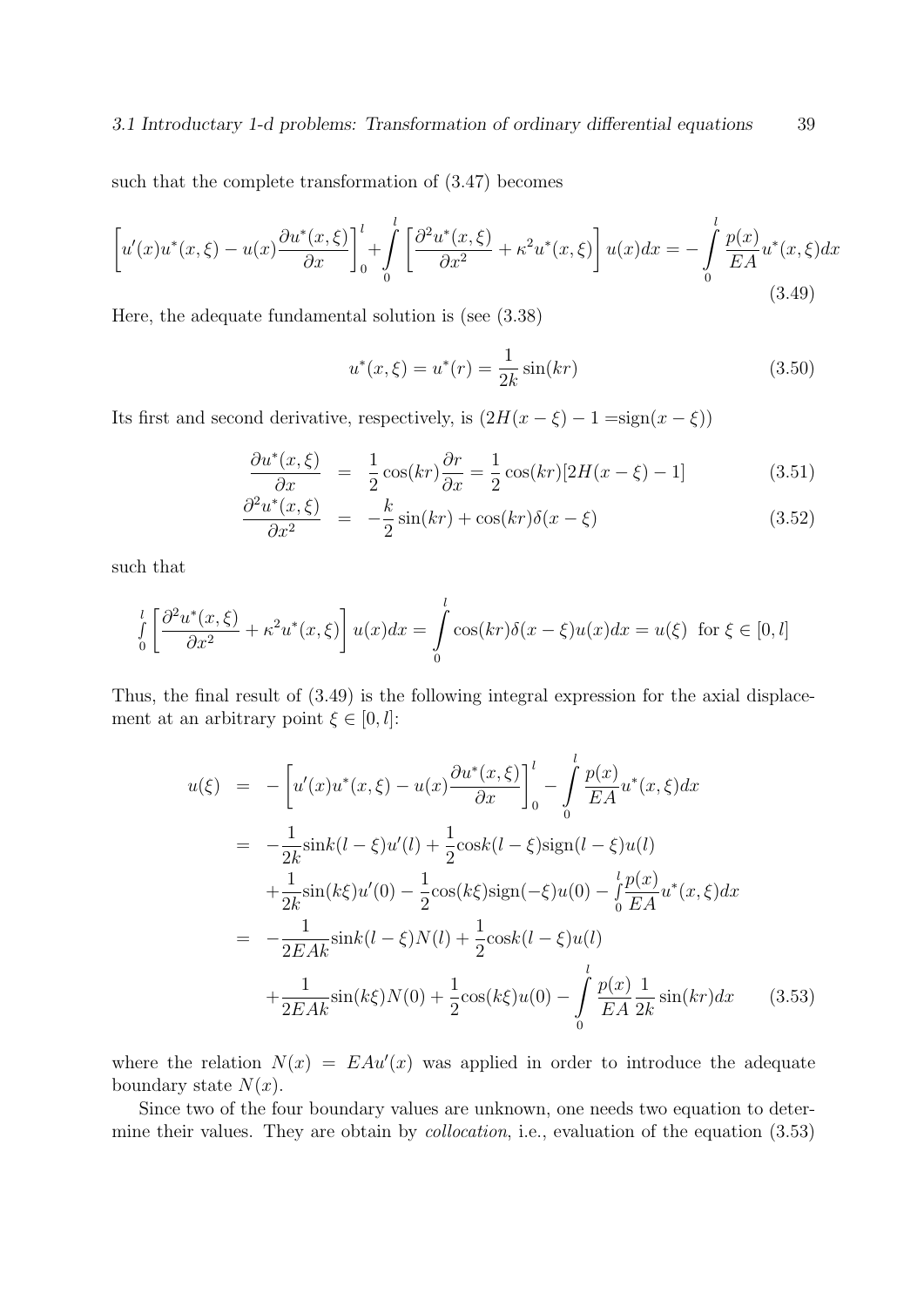at the two boundary points (both equations have been multiplied by 2):

$$
\xi = 0: u(0) - \cos(kl) u(l) + \frac{1}{EAk} \sin(kl) N(l) = -\int_{0}^{l} \frac{p(x)}{EAk} \sin(kx) dx
$$
  

$$
\xi = l: -\cos(kl) u(0) + u(l) - \frac{1}{EAk} \sin(kl) N(0) = -\int_{0}^{l} \frac{p(x)}{EAk} \sin(kl - x) dx (3.54)
$$

or in matrix notation

$$
\begin{bmatrix}\n1 & 0 & -\cos(kl) & \sin(kl) \\
-\cos(kl) & -\sin(kl) & 1 & 0\n\end{bmatrix}\n\begin{bmatrix}\nu(0) \\
\frac{N(0)}{EAk} \\
u(l) \\
\frac{N(l)}{EAk}\n\end{bmatrix} = -\frac{1}{EAk}\n\int_{0}^{l} \begin{bmatrix}\np(x)\sin(kx) \\
p(x)\sin(k(l-x)\n\end{bmatrix} dx
$$
\n(3.55)

3.1.2.2.2 Exercise 10: Torsional twist of an elastic bar Transfer the above integral form (3.53) of the solution and the equation system (3.54) for determining the boundary reactions to the differential equation for the angular twist change  $\vartheta(x) = d\theta/dx$ of an elastic bar of length l under a torsional moment  $M_T(x)$ :

$$
\frac{d^2\vartheta(x)}{dx^2} - h^2\vartheta(x) = -\frac{M_T(x)}{EC_T}
$$
\n(3.56)

The constant factor  $h^2 = \frac{GI_T}{E G}$  $rac{GI_T}{EC_T}$  is the ratio of the torsional stiffness  $GI_T$  and the warping resistance  $EC_T$ .

### 3.1.2.3 Transformation of a Bilaplacian equation

When the 1-d form of the Laplace operator  $\Delta = d^2/dx^2$  is applied twice to a sought function  $w(x)$ , the so-called Bilaplacian or Biharmonic equation is obtained:

$$
\mathcal{L}(w) = \frac{d^2}{dx^2} \left( \frac{d^2}{dx^2} w(x) \right) = f(x)
$$
\n(3.57)

Its fundamental solution is found by integrating two times the fundamental solution  $w^*(x,\xi) = \frac{1}{2}r$  of the Poisson equation (2.76) which gives

$$
w^*(x,\xi) = \frac{1}{12}r^3\tag{3.58}
$$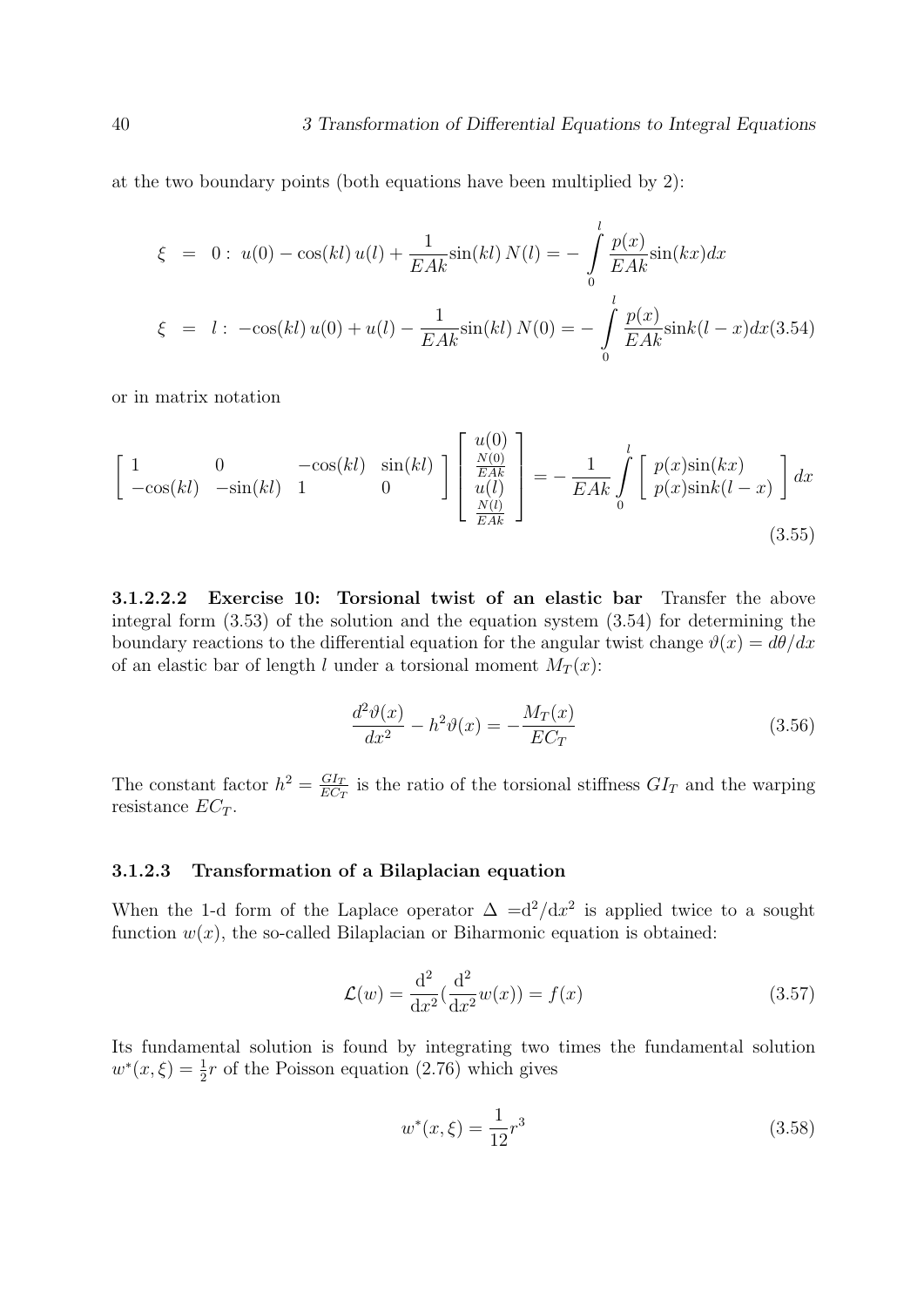This can easily be checked by straight-forward differentiations

$$
\frac{\partial w^*(x,\xi)}{\partial x} = \frac{1}{4}r^2 \frac{\partial r}{\partial x} = \frac{1}{4}r^2 \left(2H(x-\xi) - 1\right) \tag{3.59}
$$

$$
\frac{\partial^2 w^*(x,\xi)}{\partial x^2} = \frac{1}{2}r\left(\frac{\partial r}{\partial x}\right)^2 + \frac{1}{2}r^2\delta(x-\xi) = \frac{1}{2}r\tag{3.60}
$$

$$
\frac{\partial^3 w^*(x,\xi)}{\partial x^3} = \frac{1}{2} \frac{\partial r}{\partial x} = H(x-\xi) - \frac{1}{2}
$$
\n(3.61)

$$
\frac{\partial^4 w^*(x,\xi)}{\partial x^4} = \delta(x-\xi) \tag{3.62}
$$

**Remark**: The term  $\frac{1}{2}r^2\delta(x-\xi)$  in the second derivative can be neglected since it is zero due to  $r = 0$  for  $x = \xi$ .

Now, this most simple form of a 4th order differential equation will be tranformed into an integral formulation for its solution  $w(x)$  and for other related states, e.g.,  $w'(x)$ .

3.1.2.3.1 The Euler-Bernoulli beam In the Euler-Bernoulli theory for the bending of elastic beams, the deflection  $w(x)$  is described by the 4th order differential equation

$$
EI\frac{d^4w(x)}{dx^4} = q(x) \tag{3.63}
$$

where  $EI$  means its bending stiffness. For a unique solution, four boundary conditions have to be prescribed where at each boundary point two boundary values are known corresponding to the actual support while the other two are unknown reactions, e.g.,

for clamped ending 
$$
w = 0
$$
  $w' = 0$   
for a free ending  $M = 0$   $Q = 0$  (3.64)  
for a simple support  $w = 0$   $M = 0$ 

Integral equation for the beam deflection The method of weighted residual postulates

$$
\int_{0}^{l} \left( EI \frac{d^4 w(x)}{dx^4} - q(x) \right) w^*(x, \xi) dx = 0
$$
\n(3.65)

or

$$
\int_{0}^{l} EI \frac{d^4 w(x)}{dx^4} w^*(x, \xi) dx = \int_{0}^{l} q(x) w^*(x, \xi) dx
$$
\n(3.66)

where the weighting function  $w^*(x, \xi)$  has to be the fundamental solution of the differential equation (3.63). This is obviously obtained from  $(3.58)$  by simply dividing by EI

$$
w^*(x,\xi) = \frac{r^3}{12EI} \tag{3.67}
$$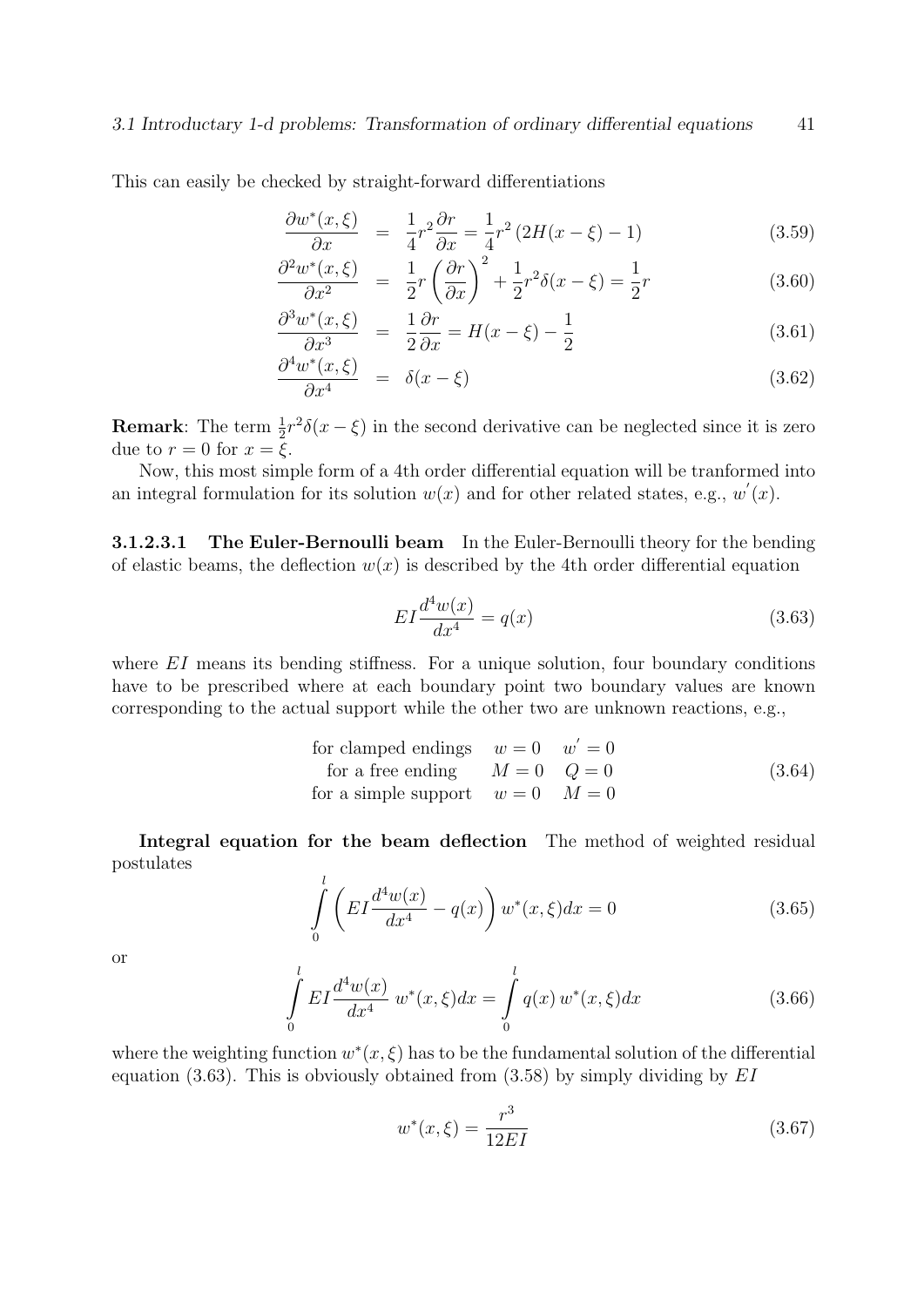Its derivatives differ from  $(3.59)$  to  $(3.62)$  only by the factor  $1/EL$ , e.g.,

$$
\frac{\partial^3 w^*(x,\xi)}{\partial x^3} = \frac{1}{2EI} \frac{\partial r}{\partial x} = \frac{1}{2EI} [2H(x-\xi) - 1] \tag{3.68}
$$

The procedure for deriving the boundary integral form is analogous to that in the case of the differential equations of second order: one has only to integrate by parts four times instead of two times. Having in mind that

$$
EI\frac{d^2w(x)}{dx^2} = -M(x), \quad EI\frac{d^3w(x)}{dx^3} = -Q(x)
$$
\n(3.69)

one obtains by the first integration by parts

$$
\int_{0}^{l} EI \frac{d^4 w(x)}{dx^4} w^*(x, \xi) dx = \left[ EI \frac{d^3 w(x)}{dx^3} w^*(x, \xi) \right]_{0}^{l} - \int_{0}^{l} EI \frac{d^3 w(x)}{dx^3} \frac{\partial w^*(x, \xi)}{\partial x} dx
$$

by two integrations by parts

l

$$
\int_{0}^{l} EI \frac{d^4 w(x)}{dx^4} w^*(x, \xi) dx = \left[ -Q(x)w^*(x, \xi) - EI \frac{d^2 w(x)}{dx^2} \frac{\partial w^*(x, \xi)}{\partial x} \right]_{0}^{l}
$$

$$
+ \int_{0}^{l} EI \frac{d^2 w(x)}{dx^2} \frac{\partial^2 w^*(x, \xi)}{\partial x^2} dx
$$

by three integrations by parts

$$
\int_{0}^{l} EI \frac{d^{4}w(x)}{dx^{4}} w^{*}(x,\xi) dx = \left[ -Q(x)w^{*}(x,\xi) + M(x)w^{*'}(x,\xi) - w^{'}(x)M^{*}(x,\xi) \right]_{0}^{l}
$$

$$
- \int_{0}^{l} EI \frac{dw(x)}{dx} \frac{\partial^{3}w^{*}(x,\xi)}{\partial x^{3}} dx
$$

and by the last forth integration by parts

$$
\int_{0}^{l} EI \frac{d^{4}w(x)}{dx^{4}} w^{*}(x,\xi) dx = \left[ -Q(x)w^{*}(x,\xi) + M(x)w^{*'}(x,\xi) - w'(x)M^{*}(x,\xi) \right]_{0}^{l}
$$

$$
- \left[ EIw(x) \frac{\partial^{3}w^{*}(x,\xi)}{\partial x^{3}} \right]_{0}^{l} + \int_{0}^{l} EIw(x) \frac{\partial^{4}w^{*}(x,\xi)}{\partial x^{4}} dx
$$

$$
= \left[ -Q(x)w^{*}(x,\xi) + M(x)w^{*'}(x,\xi) \right]_{0}^{l}
$$

$$
+ \int_{0}^{l} EIw(x) \frac{\delta(x-\xi)}{EI} dx
$$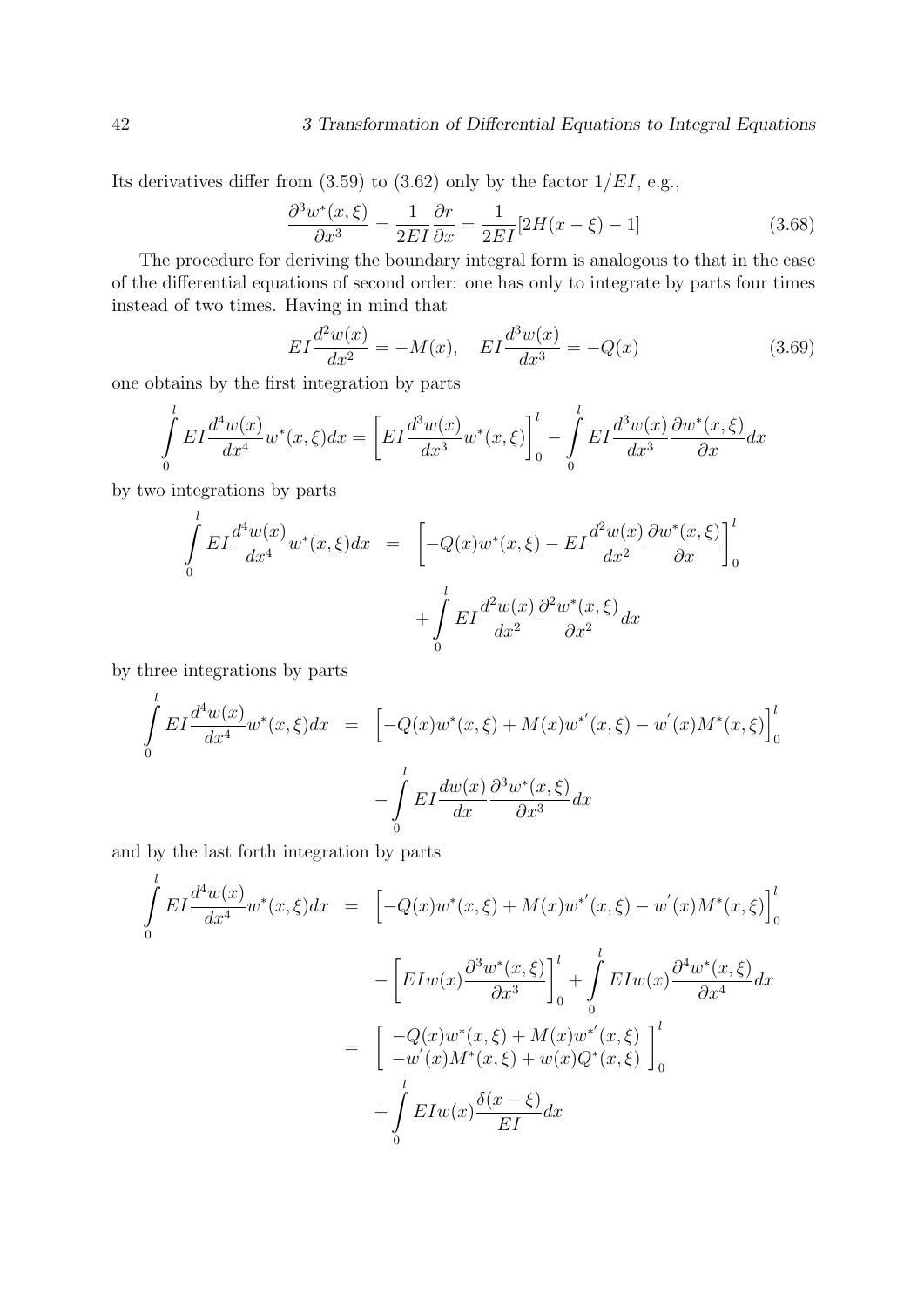Hence, taking the 'filtering' effect of the Dirac function into account, one gets

$$
w(\xi) = \left[ Q(x)w^*(x,\xi) - M(x)w^{*'}(x,\xi) + w^{'}(x)M^*(x,\xi) - w(x)Q^*(x,\xi) \right]_0^l
$$
  
 
$$
+ \int_0^l q(x) w^*(x,\xi) dx
$$
 (3.70)

or explicitly

$$
w(\xi) = Q(l)w^*(l, \xi) - Q(0)w^*(0, \xi) - w(l)Q^*(l, \xi) + w(0)Q^*(0, \xi)
$$
  
-M(l)w^\*(l, \xi) + w'(l)M^\*(l, \xi) + M(0)w^\*(0, \xi) - w'(0)M^\*(0, \xi)  
+ 
$$
\int_0^l q(x) w^*(x, \xi) dx
$$
 (3.71)

In this equation, four of the eight boundary values are known and the other four are unknown reactions. Evaluating this equation at the two boundary points, i.e., at  $\xi = 0 + \varepsilon$ and  $\xi = l - \varepsilon$  gives the two boundary 'integral' equations

$$
\frac{1}{2}w(0) - \frac{1}{2}w(l) - Q(l)\frac{l^3}{12EI} + M(l)\frac{l^2}{4EI} + w'(l)\frac{l}{2} = \int_{0}^{l} q(x) \frac{x^3}{12EI} dx
$$
 (3.72)

$$
-\frac{1}{2}w(0) + \frac{1}{2}w(l) + Q(0)\frac{l^3}{12EI} + M(0)\frac{l^2}{4EI} - w'(0)\frac{l}{2} = -\int_{0}^{l} q(x)\frac{(x-l)^3}{12EI}dx
$$
 (3.73)

where the evaluation of the fundamental solution has given  $(\varepsilon\to 0)$ 

$$
w^*(l,0) = \frac{l^3}{12EI}, w^*(0,0) = 0, w^*(l,l) = 0, w^*(0,l) = \frac{l^3}{12EI}
$$
(3.74)

and for the related fundamental states

$$
w^{*'}(l,0) = \frac{l^2}{4EI}, w^{*'}(0,0) = 0, w^{*'}(l,l) = 0, w^{*'}(0,l) = -\frac{l^2}{4EI}
$$
(3.75)

$$
M^*(l,0) = -EIw^{*''}(l,0) = -\frac{l}{2}, M^*(0,0) = 0, M^*(l,l) = 0, M^*(0,l) = -\frac{l}{2}
$$
(3.76)

$$
Q^*(l,0) = -\frac{1}{2}, \ Q^*(0,0) = \frac{1}{2}, \ Q^*(l,l) = -\frac{1}{2}, \ Q^*(0,l) = \frac{1}{2}
$$
(3.77)

Now, we obtained two boundary integral equations but one needs two equations more.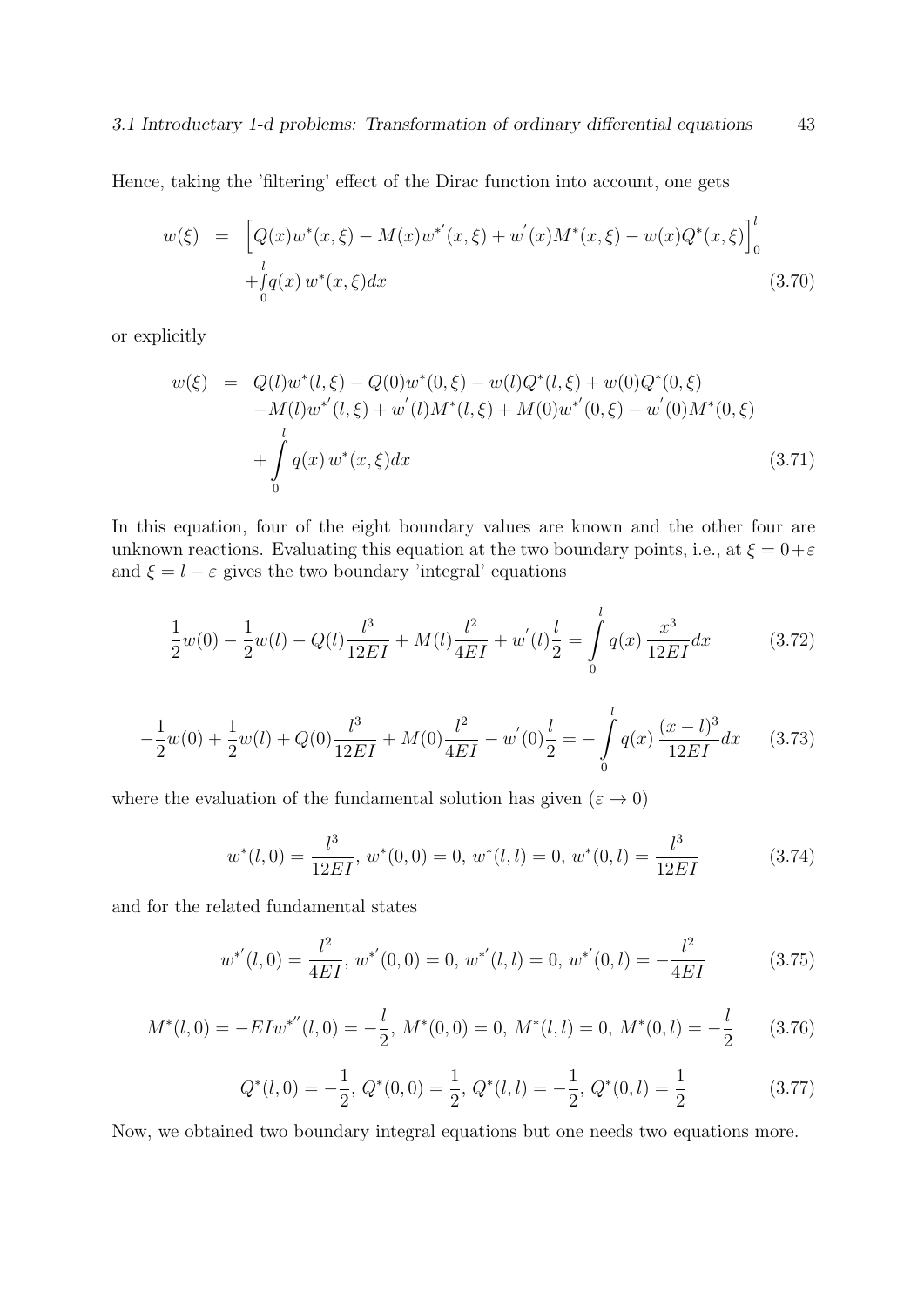Integral equation for the beam slope Obviously, one gets a new integral equation for the beam slope  $w'(\xi)$ , which means a rotation about the y-axis, when one differentiates the integral equation (3.70) with respect to the variable  $\xi$ . Since the equation (3.70) was obtained by integration by parts of the weighted residual (3.66) of the differential equation (3.63), it is clear that one can perform the differentiation with respect to  $\xi$  also directly to the weighted residual:

$$
\int_{0}^{l} EI \frac{d^4 w(x)}{dx^4} \frac{\partial w^*(x,\xi)}{\partial \xi} dx = \int_{0}^{l} q(x) \frac{\partial w^*(x,\xi)}{\partial \xi} dx
$$
\n(3.78)

Hence, the relation (3.78) is also a weighted residual form of the beam equation (3.63) where only another weighting function is applied, namely

$$
w_2^*(x,\xi) = \frac{\partial w^*(x,\xi)}{\partial \xi} = -\frac{\partial w^*(x,\xi)}{\partial x} = -\frac{1}{4EI}(x-\xi)^2 \text{sgn}(x-\xi) \tag{3.79}
$$

with

$$
\frac{\partial w_2^*(x,\xi)}{\partial x} = -\frac{\partial^2 w^*(x,\xi)}{\partial x^2} = -\frac{r}{2EI}
$$

$$
\frac{\partial^2}{\partial x^2} w_2^*(x,\xi) = \frac{-1}{2EI} \frac{\partial r}{\partial x} = \frac{-1}{2EI} [2H(x-\xi) - 1]
$$

$$
\frac{\partial^3}{\partial x^3} w_2^*(x,\xi) = \frac{-1}{EI} \delta(x-\xi)
$$

Then, integration by parts yields at first

$$
\int_{0}^{l} EI \frac{d^4 w(x)}{dx^4} w_2^*(x, \xi) dx = \left[ EI \frac{d^3 w(x)}{dx^3} w_2^*(x, \xi) \right]_{0}^{l} - \int_{0}^{l} EI \frac{d^3 w(x)}{dx^3} \frac{\partial w_2^*(x, \xi)}{\partial x} dx
$$

$$
= [-Q(x)w_2^*(x, \xi)]_{0}^{l} - \int_{0}^{l} EI \frac{d^3 w(x)}{dx^3} \frac{\partial w_2^*(x, \xi)}{\partial x} dx \qquad (3.80)
$$

by the second integration

$$
\int_{0}^{l} EI \frac{d^{4}w(x)}{dx^{4}} w_{2}^{*}(x,\xi) dx = \left[ -Q(x)w_{2}^{*}(x,\xi) - EI \frac{d^{2}w(x)}{dx^{2}} \frac{\partial w_{2}^{*}(x,\xi)}{\partial x} \right]_{0}^{l} \n+ \int_{0}^{l} EI \frac{d^{2}w(x)}{dx^{2}} \frac{\partial^{2}w_{2}^{*}(x,\xi)}{\partial x^{2}} dx \n= \left[ -Q(x)w_{2}^{*}(x,\xi) + M(x) \frac{\partial w_{2}^{*}(x,\xi)}{\partial x} \right]_{0}^{l} + \int_{0}^{l} EI \frac{d^{2}w(x)}{dx^{2}} \frac{\partial^{2}w_{2}^{*}(x,\xi)}{\partial x^{2}} dx
$$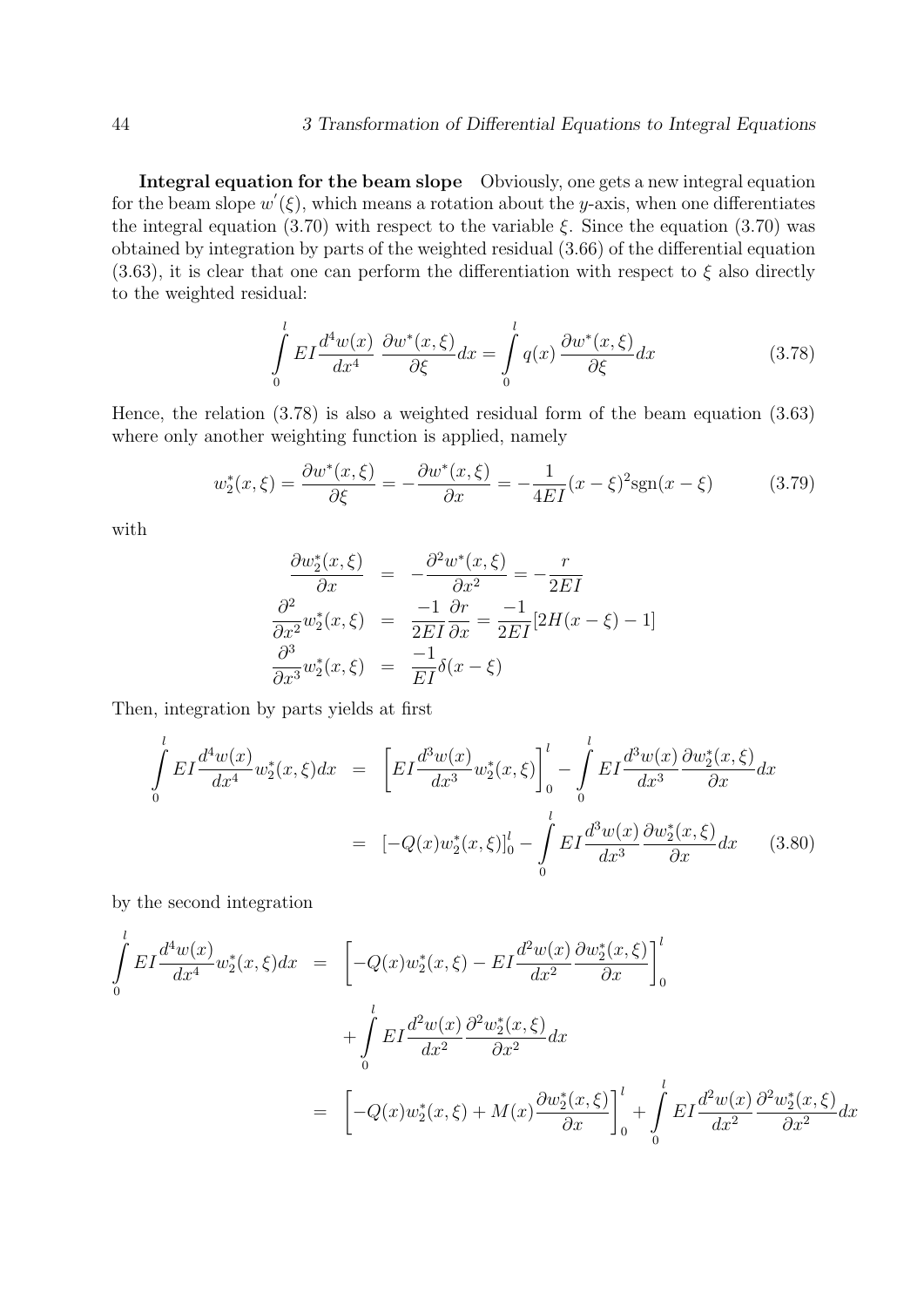and finally already by the third integration by parts  $(M_2^*(x, \xi) = -EI\partial^2 w_2^*(x, \xi)/\partial x^2)$ 

$$
\int_{0}^{l} EI \frac{d^4 w(x)}{dx^4} w_2^*(x, \xi) dx = \left[ -Q(x) w_2^*(x, \xi) + M(x) \frac{\partial w_2^*(x, \xi)}{\partial x} + EI \frac{dw(x)}{dx} \frac{\partial^2 w_2^*(x, \xi)}{\partial x^2} \right]_0^l
$$

$$
- \int_{0}^{l} EI \frac{dw(x)}{dx} \frac{\partial^3 w_2^*(x, \xi)}{\partial x^3} dx
$$

$$
= \left[ -Q(x) w_2^*(x, \xi) + M(x) \frac{\partial w_2^*(x, \xi)}{\partial x} - \frac{dw(x)}{dx} M_2^*(x, \xi) \right]_0^l
$$

$$
+ \int_{0}^{l} \frac{dw(x)}{dx} \delta(x, \xi) dx
$$

$$
= \left[ -Q(x) w_2^*(x, \xi) + M(x) \frac{\partial w_2^*(x, \xi)}{\partial x} - \frac{dw(x)}{dx} M_2^*(x, \xi) \right]_0^l
$$

$$
+ \frac{dw(x)}{dx} \Big|_{x = \xi}
$$

Consequentyl, the integral equation for  $w'(\xi)$  at interior points  $\xi \in (0, l)$  reads as

$$
w'(\xi) = \left[Q(x)w_2^*(x,\xi) - M(x)\frac{\partial w_2^*(x,\xi)}{\partial x} + \frac{dw(x)}{dx}M_2^*(x,\xi)\right]_0^l + \int_0^l q(x) w_2^*(x,\xi)dx \tag{3.81}
$$

The evaluation of this equation at the two boundary points gives the two extra equations for the determination of the four unknown boundary reactions:

for  $\xi = 0 + \varepsilon (\varepsilon \to 0)$ :

$$
w^{'}(0) - \left[Q(x)w_{2}^{*}(x,\varepsilon) - M(x)\frac{\partial w_{2}^{*}(x,\varepsilon)}{\partial x} + \frac{dw(x)}{dx}M_{2}^{*}(x,\varepsilon)\right]_{0}^{l} = \int_{0}^{l} q(x) w_{2}^{*}(x,0)dx \tag{3.82}
$$

for 
$$
\xi = l - \varepsilon (\varepsilon \to 0)
$$
:

$$
w^{'}(l) - \left[Q(x)w_{2}^{*}(x,l-\varepsilon) - M(x)\frac{\partial w_{2}^{*}(x,l-\varepsilon)}{\partial x} + \frac{dw(x)}{dx}M_{2}^{*}(x,l-\varepsilon)\right]_{0}^{l} = \int_{0}^{l} q(x) w_{2}^{*}(x,l)dx
$$
\n(3.83)

When the respective function values (with  $\varepsilon \to 0$ ) of this weighting function and of its derivatives, respectively,

$$
w_2^*(l,\varepsilon) = -\frac{l^2}{4EI}, \ w_2^*(0,\varepsilon) = 0, \ w_2^*(l,l-\varepsilon) = 0, \ w_2^*(0,l-\varepsilon) = \frac{l^2}{4EI}
$$
(3.84)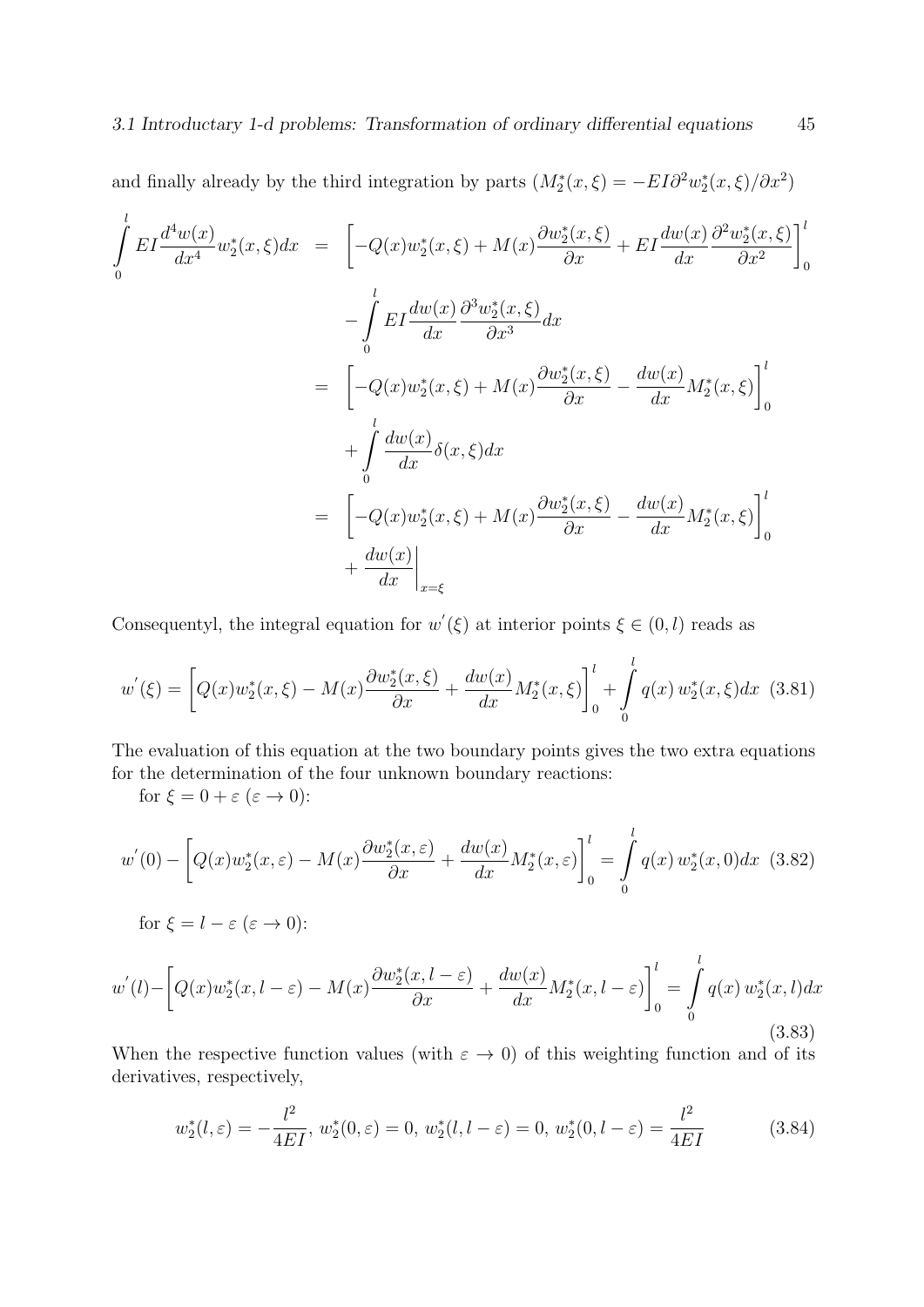$$
w_2^{*'}(l,\varepsilon) = -\frac{l}{2EI}, \, w_2^{*'}(0,\varepsilon) = 0, \, w_2^{*'}(l,l-\varepsilon) = 0, \, w_2^{*'}(0,l-\varepsilon) = -\frac{l}{2EI} \tag{3.85}
$$

$$
M_2^*(l,\varepsilon) = \frac{1}{2}, \ M_2^*(0,\varepsilon) = -\frac{1}{2}, \ M_2^*(l,l-\varepsilon) = \frac{1}{2}, \ M_2^*(0,l-\varepsilon) = -\frac{1}{2}
$$
(3.86)

are introduced, one obtains the two equations:

for  $\xi = 0$ :

$$
\frac{1}{2}[w'(0) - w'(l)] + Q(l)\frac{l^2}{4EI} - M(l)\frac{l}{2EI} = -\int_{0}^{l} q(x)\frac{x^2}{4EI}dx
$$
\n(3.87)

for  $\xi = l$ :

$$
\frac{1}{2}[w^{'}(l) - w^{'}(0)] + Q(0)\frac{l^{2}}{4EI} + M(0)\frac{l}{2EI} = \int_{0}^{l} q(x)\frac{(x-l)^{2}}{4EI}dx
$$
\n(3.88)

3.1.2.3.2 The complete system of integral equations for the deflection and the slope Althogether, the equations (3.72), (3.73), (3.87), and (3.88) result the following system (in matrix-vector notation)

$$
\begin{bmatrix}\n\frac{1}{2} & 0 & 0 & 0 & \frac{-1}{2} & \frac{l}{2} & \frac{l^2}{4EI} & \frac{-l^3}{12EI} \\
\frac{-1}{2} & \frac{-l}{2} & \frac{l^2}{4EI} & \frac{l^3}{12EI} & \frac{1}{2} & 0 & 0 & 0 \\
0 & \frac{1}{2} & 0 & 0 & 0 & \frac{-1}{2} & \frac{-l}{2EI} & \frac{l^2}{4EI} \\
0 & \frac{-1}{2} & \frac{l}{2EI} & \frac{l^2}{4EI} & 0 & \frac{1}{2} & 0 & 0\n\end{bmatrix}\n\begin{bmatrix}\nw(0) \\
w'(0) \\
M(0) \\
Q(0) \\
w(l) \\
w'(l) \\
w'(l) \\
Q(l)\n\end{bmatrix} = \int_{0}^{l} \begin{bmatrix}\nq(x) \frac{x^3}{12EI} \\
-q(x) \frac{(x-l)^3}{12EI} \\
-q(x) \frac{x^2}{4EI} \\
q(x) \frac{(x-l)^2}{4EI}\n\end{bmatrix} dx
$$
\n(3.89)

A rearrangement of these equations, i.e., an interchanging of the first and forth line, gives a more systematic order of the coefficient matrix::

$$
\begin{bmatrix}\n0 & \frac{-1}{2} & \frac{l}{2EI} & \frac{l^2}{4EI} & 0 & \frac{1}{2} & 0 & 0 \\
\frac{-1}{2} & \frac{-l}{2} & \frac{l^2}{4EI} & \frac{l^2}{12EI} & \frac{1}{2} & 0 & 0 & 0 \\
0 & \frac{1}{2} & 0 & 0 & 0 & \frac{-1}{2} & \frac{-l}{2EI} & \frac{l^2}{4EI} \\
\frac{1}{2} & 0 & 0 & 0 & \frac{-1}{2} & \frac{l}{2} & \frac{-l}{4EI} & \frac{l^2}{12EI} \\
\frac{1}{2} & 0 & 0 & 0 & \frac{-1}{2} & \frac{l}{2} & \frac{-l}{4EI} & \frac{-l^3}{12EI}\n\end{bmatrix}\n\begin{bmatrix}\nw(0) \\
w'(0) \\
Q(0) \\
w(l) \\
w'(l) \\
w'(l) \\
Q(l)\n\end{bmatrix} = \int_{0}^{l} \begin{bmatrix}\nq(x) \frac{(x-l)^2}{4EI} \\
-q(x) \frac{(x-l)^3}{12EI} \\
-q(x) \frac{x^2}{4EI} \\
q(x) \frac{x^3}{12EI}\n\end{bmatrix} dx
$$
\n(3.90)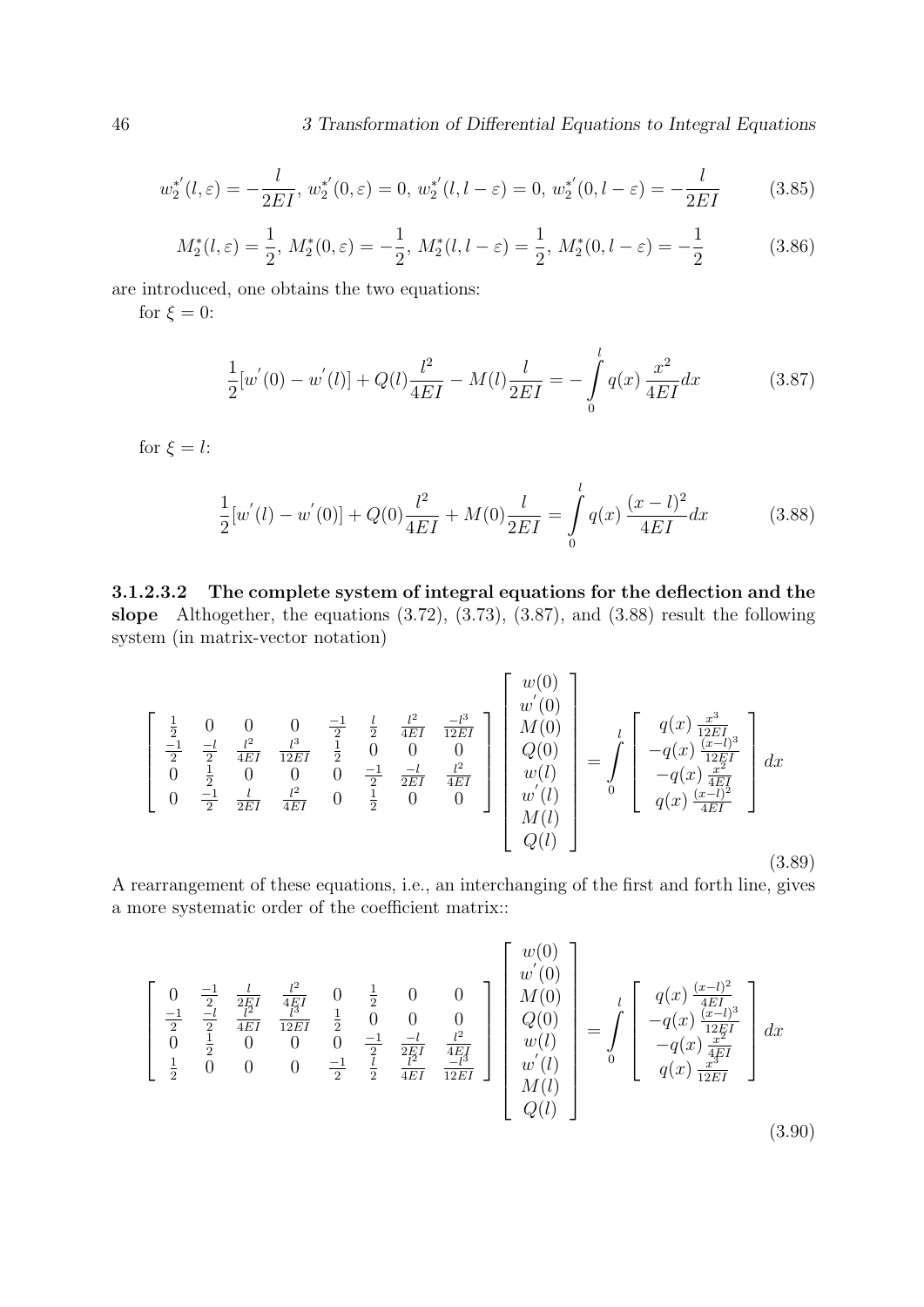# 3.1.3 Integral formulation with Green's functions

As described in section 2.4.3, Green's functions are special fundamental solutions which additionally satisfy certain homogeneous boundary conditions, or more exactly, those boundary states of the Green's function have to be zero which are prescribed in the actual problem.

### 3.1.3.1 Stretching of bars

As derived in section 3.1.1.2 for general Laplace equations and explicitly given for bars in the solution of Exercise 7, the direct form of the integral equation for the axial displacement of an elastic bar of length  $l = b - a$  is

$$
u(\xi) = -\left[\frac{N(x)}{EA}u^*(x,\xi) - u(x)\frac{N^*(x,\xi)}{EA}\right]_a^b - \int_a^b \frac{\bar{p}(x)}{EA}u^*(x,\xi)dx\tag{3.91}
$$

There, the fundamental solution is (see, (2.77))

$$
u^*(x,\xi) = \frac{1}{2}r = \frac{1}{2} |x-\xi|
$$
\n(3.92)

and satisfies the 1-dimensional Laplace equation

$$
\frac{d^2u^*(x,\xi)}{dx^2} = \delta(x,\xi) \tag{3.93}
$$

When an actual boundary value problem is, e.g.,

$$
\frac{d^2u(x)}{dx^2} = -\frac{\bar{p}(x)}{EA} \tag{3.94}
$$

with the boundary conditions

$$
u(x=a) = \bar{u}_0 \quad \text{and} \quad N(x=b) = EA \left. \frac{du(x)}{dx} \right|_{x=b} = \bar{N}_l \tag{3.95}
$$

the adequate Green's function  $G^{uN}(x,\xi)$  of this problem has to satisfy the equation (3.93), i.e., has to be a fundamental solution, but has additionally to fulfill the homogeneous conditions

$$
G^{uN}(x=a,\xi) = 0 \quad \text{and} \quad EA \left. \frac{\partial G^{uN}(x,\xi)}{\partial x} \right|_{x=b} = 0 \tag{3.96}
$$

Hence, as easily can be found, this special Green's function is given as

$$
G^{uN}(x,\xi) = u^*(x,\xi) - u^*(a,\xi) - \frac{\partial u^*(x,\xi)}{\partial x}\bigg|_{x=b} (x-a)
$$
\n(3.97)

Now, applying in the integral equation (3.91) instead of  $u^*(x,\xi)$  the adequate Green's function (3.97) and taking the actual boundary conditions (3.95) and the corresponding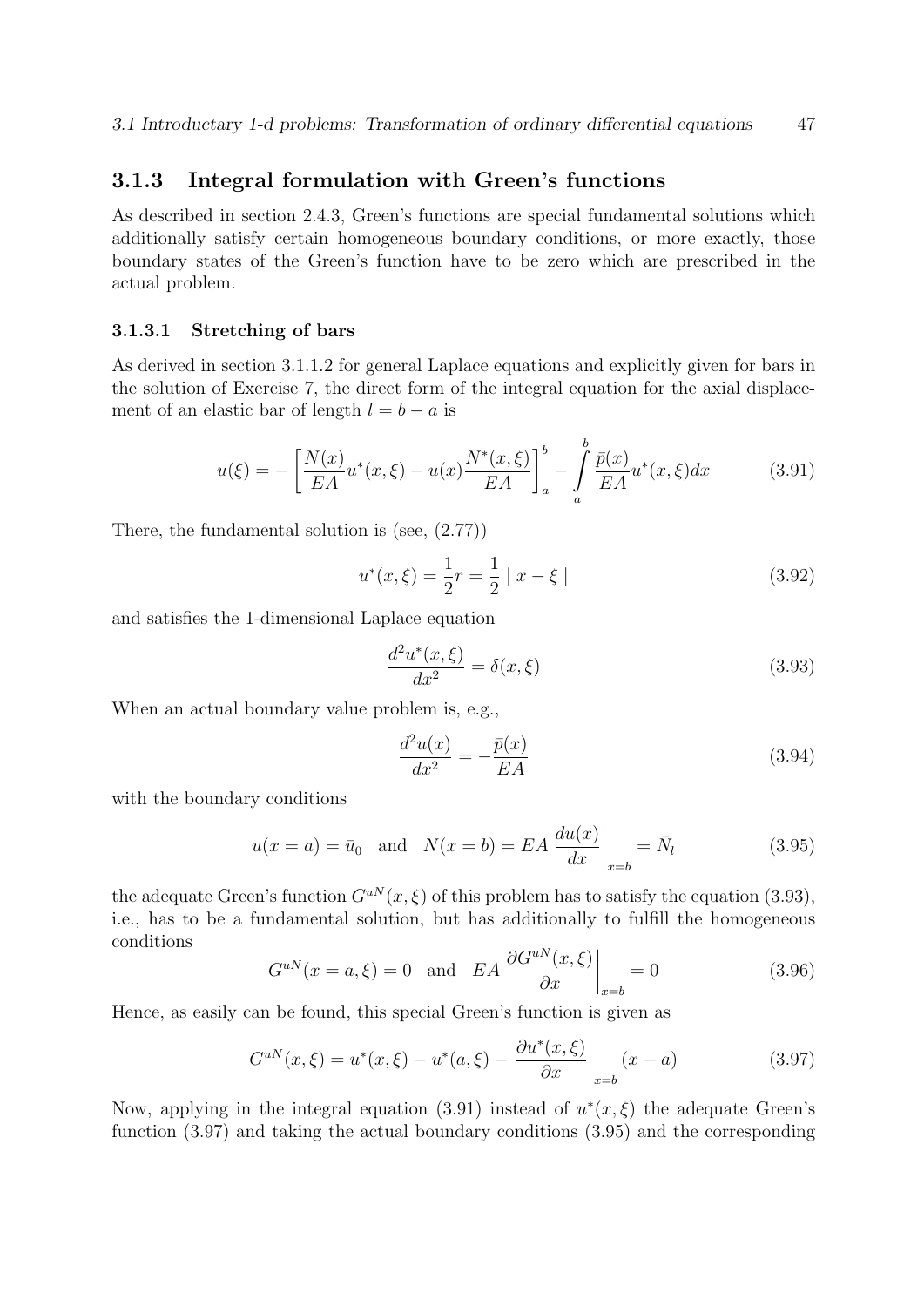homogeneous boundary conditions of the Green's function (3.96) into account, the solution of the boundary value problem, the axial displacement at any interior point  $\xi$  ( $a \le \xi \le b$ ) is directly found to be

$$
u(\xi) = -\frac{\bar{N}_l}{EA} G^{uN}(b,\xi) - \bar{u}_0 \left. \frac{\partial G^{uN}(x,\xi)}{\partial x} \right|_{x=a} - \int_a^b \frac{\bar{p}(x)}{EA} G^{uN}(x,\xi) dx \tag{3.98}
$$

Since with  $\mathbf{a} \leq \xi \leq b$ 

$$
G^{uN}(b,\xi) = u^*(b,\xi) - u^*(a,\xi) - \frac{\partial u^*(x,\xi)}{\partial x}\Big|_{x=b} (b-a)
$$
  
=  $\frac{1}{2} |b-\xi| - \frac{1}{2} |a-\xi| - \frac{1}{2} \text{sign}(b-\xi)l$   
=  $\frac{1}{2} (b-\xi-\xi+a-l)$   
=  $a-\xi$  (3.99)

and

$$
\frac{\partial G^{uN}(x,\xi)}{\partial x}\Big|_{x=a} = \frac{\partial u^*(x,\xi)}{\partial x}\Big|_{x=a} - \frac{\partial u^*(x,\xi)}{\partial x}\Big|_{x=b}
$$

$$
= \frac{1}{2}\text{sign}(a-\xi) - \frac{1}{2}\text{sign}(b-\xi)
$$

$$
= -1 \tag{3.100}
$$

the solution (3.98) is explicitly

$$
u(\xi) = -\frac{\bar{N}_l}{EA}(a - \xi) + \bar{u}_0 - \int_a^b \frac{\bar{p}(x)}{EA} \frac{1}{2} (|x - \xi| - |a - \xi| - \text{sign}(b - \xi)(x - a)) dx
$$
  
\n
$$
= \frac{\bar{N}_l}{EA}(\xi - a) + \bar{u}_0 - \int_a^b \frac{\bar{p}(x)}{EA} \frac{1}{2} (|x - \xi| - (\xi - a) - (x - a)) dx
$$
  
\n
$$
= \frac{\bar{N}_l}{EA}(\xi - a) + \bar{u}_0 - \int_a^b \frac{\bar{p}(x)}{EA} \frac{1}{2} (\xi - x - \xi + 2a - x) dx
$$
  
\n
$$
- \int_c^b \frac{\bar{p}(x)}{EA} \frac{1}{2} (x - \xi - \xi + 2a - x) dx
$$
  
\n
$$
= \frac{\bar{N}_l}{EA}(\xi - a) + \bar{u}_0 - \int_a^c \frac{\bar{p}(x)}{EA} (-x + a) dx - \int_c^b \frac{\bar{p}(x)}{EA} (-\xi + a) dx \qquad (3.101)
$$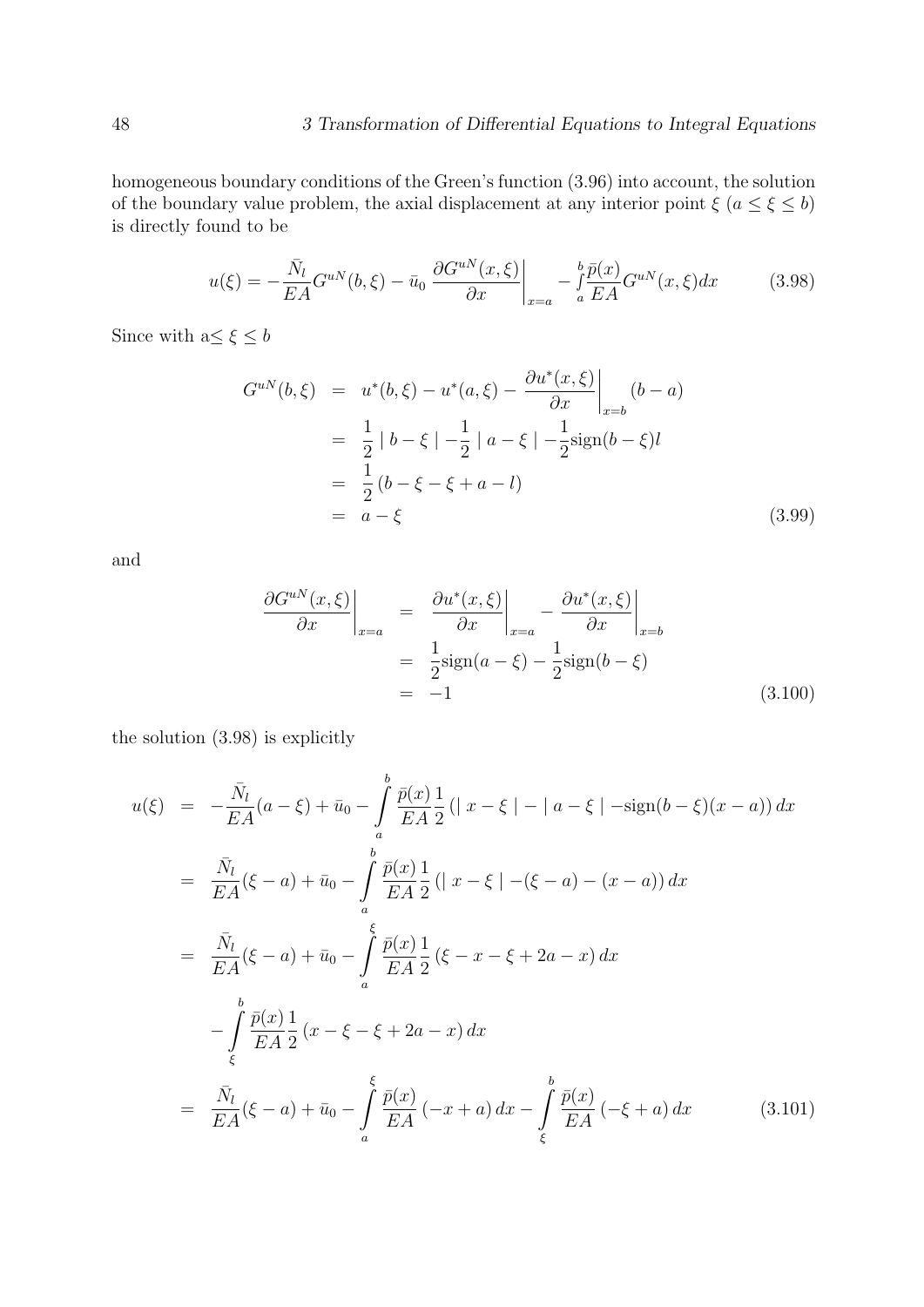e.g., for  $\bar{p}(x) = p_0 = \text{const.}$  and with  $a = 0$  and  $b = l$ 

$$
u(\xi) = \frac{\bar{N}_l}{EA}\xi + \bar{u}_0 - \frac{p_0}{EA} \left( \int_0^{\xi} (-x) dx + \int_{\xi}^l (-\xi) dx \right)
$$
  
\n
$$
= \frac{\bar{N}_l}{EA}\xi + \bar{u}_0 - \frac{p_0}{EA} \left( -\left[ \frac{x^2}{2} \right]_0^{\xi} - \xi(l - \xi) \right)
$$
  
\n
$$
= \frac{\bar{N}_l}{EA}\xi + \bar{u}_0 - \frac{p_0}{EA} \left( -\frac{\xi^2}{2} - \xi(l - \xi) \right)
$$
  
\n
$$
= \frac{\bar{N}_l}{EA}\xi + \bar{u}_0 + \frac{p_0}{EA} \left( -\frac{\xi^2}{2} + \xi l \right)
$$
(3.102)

As easily can be checked, this is the exact solution of the problem.

Remark: The Green's functions for bar problems where

a) at  $x = a$  a prescribed force  $\bar{N}_0$  is acting and at  $x = b$  the axial displacement is prescribed, i.e.,

$$
N(x=a) = EA \left. \frac{du(x)}{dx} \right|_{x=a} = \bar{N}_0 \quad \text{and} \quad u(x=b) = \bar{u}_l \tag{3.103}
$$

is given by

$$
G^{Nu}(x,\xi) = u^*(x,\xi) - u^*(b,\xi) - \frac{\partial u^*(x,\xi)}{\partial x}\bigg|_{x=a} (x-b)
$$
 (3.104)

b) at  $x = a$  and at  $x = b$  displacements are prescribed, i.e.,

$$
u(x = a) = \bar{u}_0
$$
 and  $u(x = b) = \bar{u}_l$  (3.105)

is given by

$$
G^{uu}(x,\xi) = u^*(x,\xi) - u^*(a,\xi)\frac{b-x}{b-a} - u^*(b,\xi)\frac{x-a}{b-a}
$$
(3.106)

### 3.1.3.2 Bending of beams

As given in (3.71), the direct form of the integral equation for the deflection of an elastic beam of length  $l$  is

$$
w(\xi) = Q(l)w^*(l, \xi) - Q(0)w^*(0, \xi) - w(l)Q^*(l, \xi) + w(0)Q^*(0, \xi)
$$
  
-M(l)w^\*(l, \xi) + w'(l)M^\*(l, \xi) + M(0)w^\*(0, \xi) - w'(0)M^\*(0, \xi)  
+ 
$$
\int_0^l \bar{q}(x) w^*(x, \xi) dx
$$
(3.107)

where, the fundamental solution (see, (3.67))

$$
w^*(x,\xi) = \frac{r^3}{12EI} \tag{3.108}
$$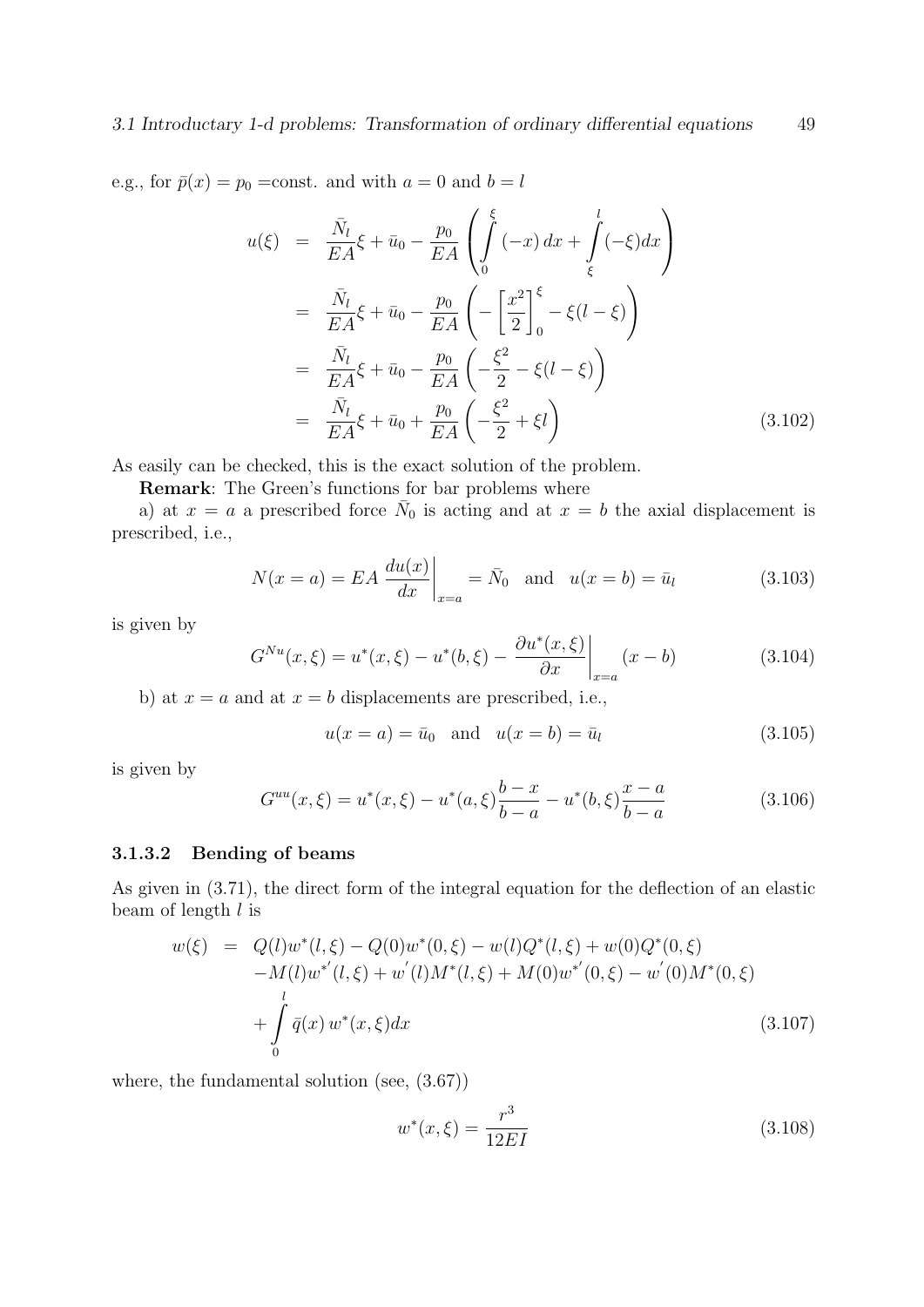satisfies the 1-dimensional Bi-potential equation

$$
\frac{\partial^4 w^*(x,\xi)}{\partial x^4} = \frac{\delta(x,\xi)}{EI}
$$
\n(3.109)

Considering as an actual problem

$$
\frac{d^4w(x)}{dx^4} = \frac{\bar{q}(x)}{EI} \tag{3.110}
$$

with the boundary conditions

$$
w(x = 0) = 0 \text{ and } w'(x = 0) = 0 \tag{3.111}
$$

$$
w(x = l) = \bar{w}_l
$$
 and  $M(x = l) = 0$  (3.112)

i.e., a beam with a clamped boundary at  $x = 0$  and with a pinned support at  $x = l$  which has suffered a vertical settlement of  $w(x = l) = \bar{w}_l$ , the above integral equation reads as

$$
w(\xi) = Q(l)w^*(l, \xi) - Q(0)w^*(0, \xi) + w'(l)M^*(l, \xi) + M(0)w^{*'}(0, \xi)
$$
  

$$
-\bar{w}_l Q^*(l, \xi) + \int_0^l \bar{q}(x) w^*(x, \xi) dx
$$
(3.113)

The adequate Green's function  $G^{cs}(x, \xi)$  of this problem has to satisfy the equation (3.109), i.e., has to be a fundamental solution, but has additionally to fulfill the homogeneous conditions

$$
G^{cs}(l,\xi) = 0 \text{ and } G^{cs}(0,\xi) = 0 \tag{3.114}
$$

$$
M^*(G^{cs}(x,\xi))|_{x=l} = -EI \left. \frac{\partial^2 G^{cs}(x,\xi)}{\partial x^2} \right|_{x=l} = 0 \tag{3.115}
$$

$$
\left. \frac{\partial G^{cs}(x,\xi)}{\partial x} \right|_{x=0} = 0 \tag{3.116}
$$

Then, the deflection  $w(\xi)$  at an arbitrary point solution  $\xi$  is simply

$$
w(\xi) = -\bar{w}_l \ Q^*(G^{cs}(x,\xi))|_{x=l} + \int_0^l \bar{q}(x) \ G^{cs}(x,\xi) dx \tag{3.117}
$$

The derivation of the Green's function  $G^{cs}(x, \xi)$  of the above defined problem can start with an 'ansatz' which combines the fundamental solution  $w^*(x, \xi)$  and its derivatives, respectively, with unknown polynomials  $h_1(x)$ ,  $h_2(x)$ ,  $h_3(x)$ , and  $h_4(x)$  adequately

$$
G^{cs}(x,\xi) = w^*(x,\xi) - w^*(0,\xi)h_1(x) - w^*(l,\xi)h_2(x)
$$
  
 
$$
- \frac{\partial w^*(x,\xi)}{\partial x}\bigg|_{x=0} h_3(x) - \frac{\partial^2 w^*(x,\xi)}{\partial x^2}\bigg|_{x=l} h_4(x) \tag{3.118}
$$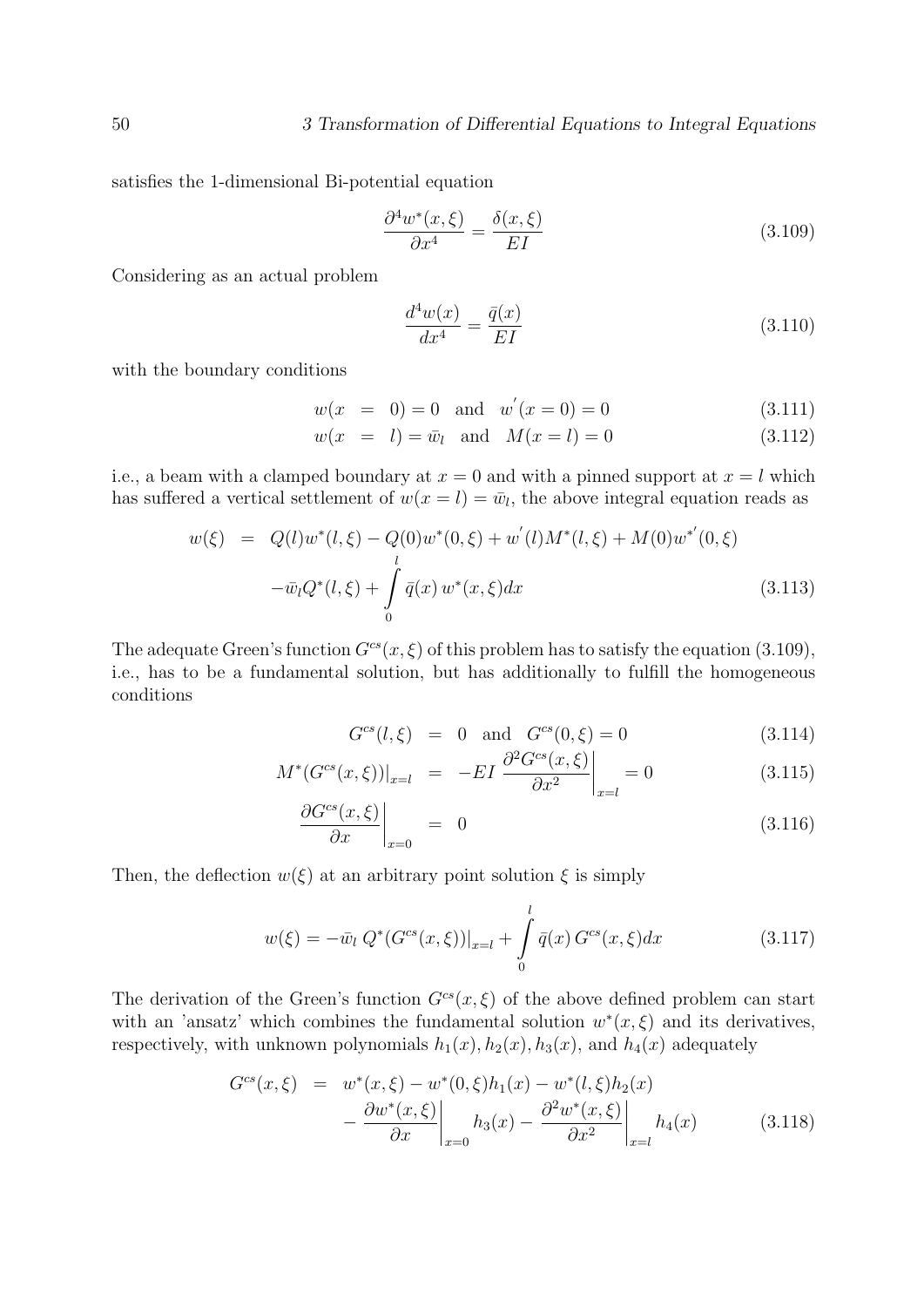These polynomials have to be cubic and, as follows from the conditions (3.114) to (3.116) must satisfy the conditions

$$
h_1(0) = 1, h_1(l) = 0, h'_1(0) = 0, h''_1(l) = 0
$$
  
\n
$$
h_2(0) = 0, h_2(l) = 1, h'_2(0) = 0, h''_2(l) = 0
$$
  
\n
$$
h_3(0) = 0, h_3(l) = 0, h'_3(0) = 1, h''_3(l) = 0
$$
  
\n
$$
h_4(0) = 0, h_4(l) = 0, h'_4(0) = 0, h''_4(l) = 1
$$
\n(3.119)

Some simple analysis gives

$$
h_1(x) = 1 - \frac{3}{2} \left(\frac{x}{l}\right)^2 + \frac{1}{2} \left(\frac{x}{l}\right)^3
$$
\n(3.120)

$$
h_2(x) = \frac{3}{2} \left(\frac{x}{l}\right)^2 - \frac{1}{2} \left(\frac{x}{l}\right)^3 \tag{3.121}
$$

$$
h_3(x) = l\left[\left(\frac{x}{l}\right) - \frac{3}{2}\left(\frac{x}{l}\right)^2 + \frac{1}{2}\left(\frac{x}{l}\right)^3\right] \tag{3.122}
$$

$$
h_3(x) = \frac{l^2}{4} \left[ -\left(\frac{x}{l}\right)^2 + \left(\frac{x}{l}\right)^3 \right] \tag{3.123}
$$

Then, introducing for  $0 \le \xi \le l$  with  $\frac{\partial r}{\partial x} = \text{sign}(x - \xi)$  and  $r^2 \delta(x - \xi) = 0$ 

$$
w^*(0,\xi) = \frac{\xi^3}{12EI}, w^*(l,\xi) = \frac{(l-\xi)^3}{12EI},
$$
  
\n
$$
\frac{\partial w^*(x,\xi)}{\partial x}\Big|_{x=0} = -\frac{\xi^2}{4EI}, \frac{\partial^2 w^*(x,\xi)}{\partial x^2}\Big|_{x=l} = \frac{(l-\xi)}{2EI}
$$
(3.124)

one obtains after some re-arrangements the Green's function explicitly as  $(r^3 = |x - \xi|^3 =$  $(x - \xi)^3$ sign $(x - \xi)$ 

$$
G^{cs}(x,\xi) = \frac{1}{12EI} \left\{ \begin{array}{c} r^3 + 3x\xi^2 - \xi^3 + 3(\xi^3 - 3\xi^2 l + \xi l^2) \left(\frac{x}{l}\right)^2 \\ -(\xi^3 - 3\xi^2 l + l^3) \left(\frac{x}{l}\right)^3 \end{array} \right\} \tag{3.125}
$$

Remark: It should be mentioned that the same result can be found by starting with the general polynomial 'ansatz'

$$
G^{cs}(x,\xi) = \frac{1}{12EI} \left\{ r^3 + c_1 x^3 + c_2 x^2 + c_3 x + c_4 \right\}
$$
 (3.126)

and determing the four constants  $c_1, c_2, c_3$ , and  $c_4$  via the four homogeneous boundary conditions (3.114) to (3.116).

**Example:** .By using the above Green's function, the deflection function  $w(\xi)$  of a beam with a clamped boundary at  $x = 0$  and with a pinned support at  $x = l$  which has a vertical settlement at  $x = l$  of  $w(x = l) = \bar{w}_l$  and is continuously loaded by  $\bar{q}(x) = q_0$  is given as (see,  $(3.117)$ )

$$
w(\xi) = -\bar{w}_l Q^*(G^{cs}(x,\xi))|_{x=l} + q_0 \int_0^l G^{cs}(x,\xi) dx
$$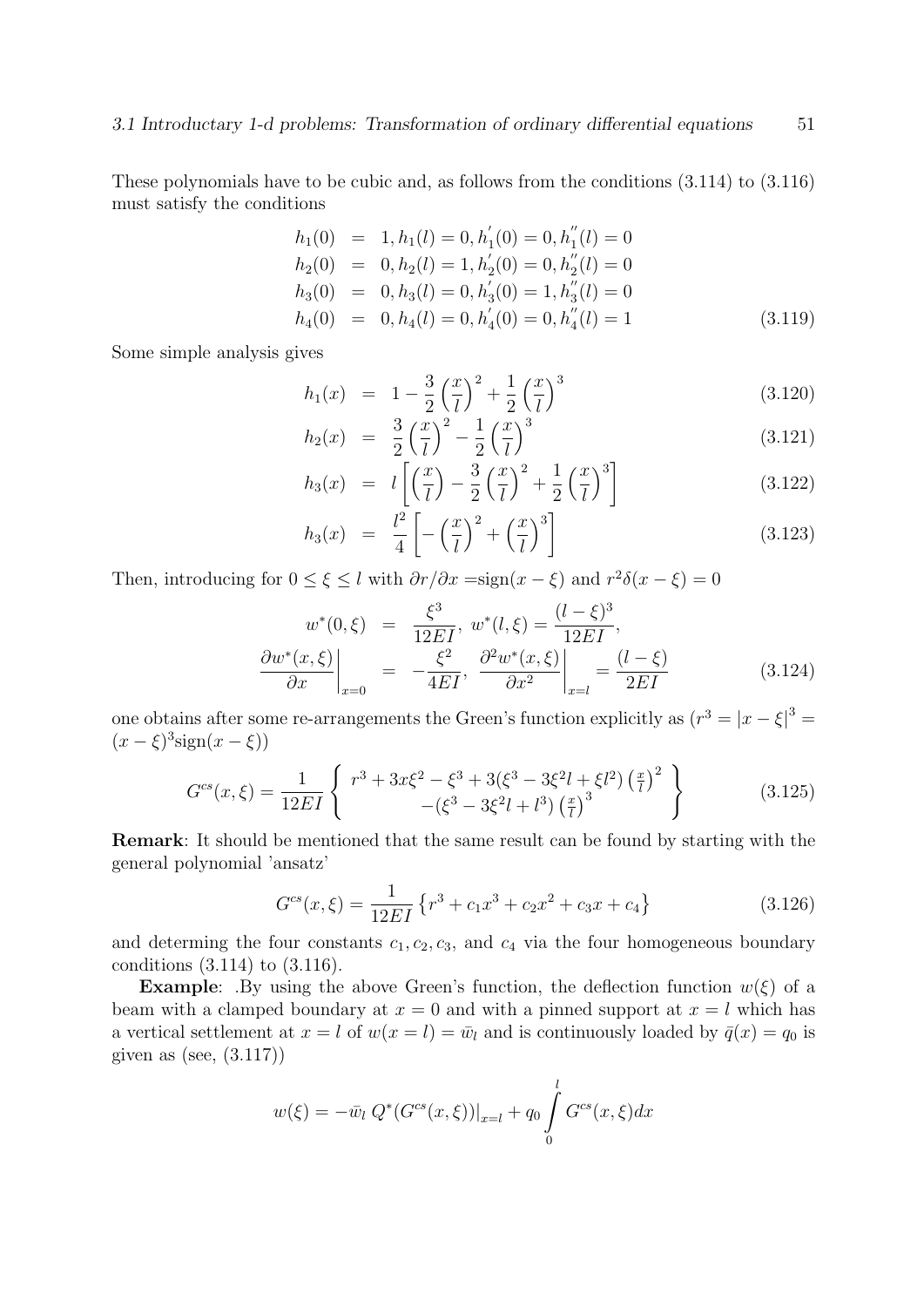i.e., one has to evaluate at  $x = l$   $(r_{,x} = sign(x - \xi))$ 

$$
Q^*(G^{cs}(x,\xi)) = -EI\frac{\partial^3}{x^3}G^{cs}(x,\xi)
$$
  
= 
$$
-\frac{1}{12}\left\{6r_{,x} - (\xi^3 - 3\xi^2l + l^3)\frac{6}{l^3}\right\},
$$

i.e.

$$
Q^*(G^{cs}(x,\xi))|_{x=l} = -\frac{1}{2}\left\{1-\left(\frac{\xi}{l}\right)^3+3\left(\frac{\xi}{l}\right)^2-1\right\}
$$

$$
=\frac{1}{2}\left(\frac{\xi}{l}\right)^2\left\{\frac{\xi}{l}-3\right\}
$$

and to integrate  $G^{cs}(x, \xi)$  along the beam

$$
\int_{0}^{l} G^{cs}(x,\xi) dx = \frac{1}{12EI} \int_{0}^{l} \left\{ \begin{array}{l} r^{3} + 3x\xi^{2} - \xi^{3} + 3(\xi^{3} - 3\xi^{2}l + \xi l^{2}) \left(\frac{x}{l}\right)^{2} \\ -(\xi^{3} - 3\xi^{2}l + l^{3}) \left(\frac{x}{l}\right)^{3} \end{array} \right\} dx
$$
\n
$$
= \frac{1}{12EI} \left\{ \begin{array}{l} \frac{1}{4} \left(\xi^{4} + (l - \xi)^{4}\right) + \left[3\frac{x^{2}}{2}\xi^{2} - x\xi^{3}\right]_{0}^{l} \\ + 3(\xi^{3} - 3\xi^{2}l + \xi l^{2}) \left[\frac{l}{3} \left(\frac{x}{l}\right)^{3}\right]_{0}^{l} \\ -(\xi^{3} - 3\xi^{2}l + l^{3}) \left[\frac{l}{4} \left(\frac{x}{l}\right)^{4}\right]_{0}^{l} \end{array} \right\}
$$
\n
$$
= \frac{1}{12EI} \left\{ \begin{array}{l} \frac{1}{4} \left(\xi^{4} + (l - \xi)^{4}\right) + \frac{3}{2}l^{2}\xi^{2} - l\xi^{3} \\ + (\xi^{3} - 3\xi^{2}l + \xi l^{2})l - (\xi^{3} - 3\xi^{2}l + l^{3})\frac{l}{4} \end{array} \right\}
$$
\n
$$
= \frac{1}{48EI} \left\{ 2\xi^{4} - 5l\xi^{3} + 3l^{2}\xi^{2} \right\}
$$

**Remark**: For  $0 \le \xi \le l$ , one has to integrate  $r^3 = |x - \xi|^3$  as follows

$$
\int_{0}^{l} r^{3} dx = \int_{0}^{l} |x - \xi|^{3} dx
$$
\n
$$
= \int_{0}^{\xi} (\xi - x)^{3} dx + \int_{\xi}^{l} (x - \xi)^{3} dx
$$
\n
$$
= \left[ -\frac{(\xi - x)^{4}}{4} \right]_{0}^{\xi} + \left[ \frac{(x - \xi)^{4}}{4} \right]_{\xi}^{l}
$$
\n
$$
= \frac{1}{4} (\xi^{4} + (l - \xi)^{4})
$$

Finally, one finds the deflection for any position  $\xi \in [0,l]$  <br>to be

$$
w(\xi) = -\bar{w}_l \frac{1}{2} \left(\frac{\xi}{l}\right)^2 \left\{\frac{\xi}{l} - 3\right\} + \frac{q_0}{48EI} \left\{2\xi^4 - 5l\xi^3 + 3l^2\xi^2\right\}
$$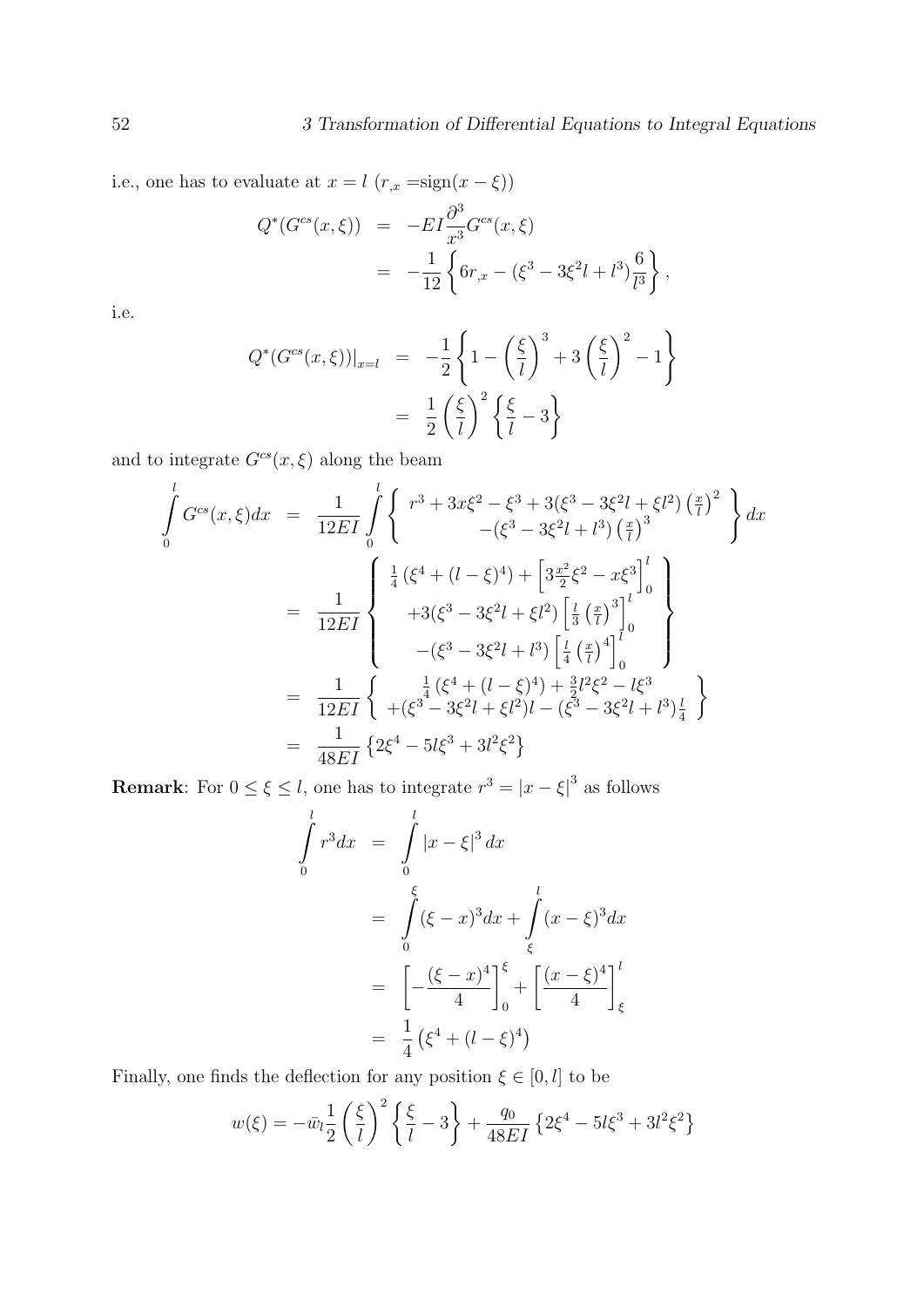which is, as easily can be checked, the exact solution for these boundary conditions and the constant loading.

### 3.1.3.3 Exercise 11: Green' functions for beam problems

Determine the adequate Green's function for a beam which has

- a) a clamped support at both endings
- b) a clamped support at  $x = 0$  while the other ending is free:

## 3.1.4 Indirect integral formulations: the singularity method

One important feature of the indirect method is that the physical variables of the boundary value problems, the unknown boundary reactions, do not remain the unknown quantities of the integral equation: Intermediary unknowns - unknown intensities of certain singularity layers - are introduced instead. For these singularities, so-called influence functions, i.e., the complete response to the action of a singularity (e.g., a unit point force) must be known everywhere in the considered material. Then, these singularity layers are distributed on a 'fictitious' boundary  $\Gamma^+$  in a certain small distance  $d_{\varepsilon}$  from the real boundary Γ outside the domain  $\Omega$ and their intensities have to be determined such that the integrated response is equal to the prescribed boundary values on the real boundary Γ.

Since it is difficult to choose an optimal size of this small distance  $d_{\varepsilon}$ , it is the best choice to use  $d_{\varepsilon} = 0$ , i.e., let the fictitious boundary  $\Gamma^+$  coincide (in the limit from outside) with the real boundary Γ.

#### 3.1.4.1 Representation of Poisson equation problems: Stretching of bars

The differential equation for the axial displacement  $u(x)$  of an elastic bar with sectional area A and modulus of elasticity E under the prescribed axial loading  $p(x)$  is by (see (3.35), Example 6):

$$
\frac{d^2u(x)}{dx^2} = -\frac{p(x)}{EA}
$$
 (3.127)

and we know (see (2.79)) the fundamental solution  $u^*(x,\xi) = r/2$  of the Poisson equation

$$
\frac{\partial^2 u^*(x,\xi)}{\partial x^2} = \delta(x,\xi)
$$

Comparing both equations, it is obvious that from its physical meaning

$$
(up)(x,\xi) = -\frac{u^*(x,\xi)}{EA} = -\frac{r}{2EA}
$$
\n(3.128)

gives the axial displacement at the point x due to a axial unit point force at point  $\xi$ , i.e., is the influence function of a point force with intensity 1 for the axial displacement in the bar stretching problem.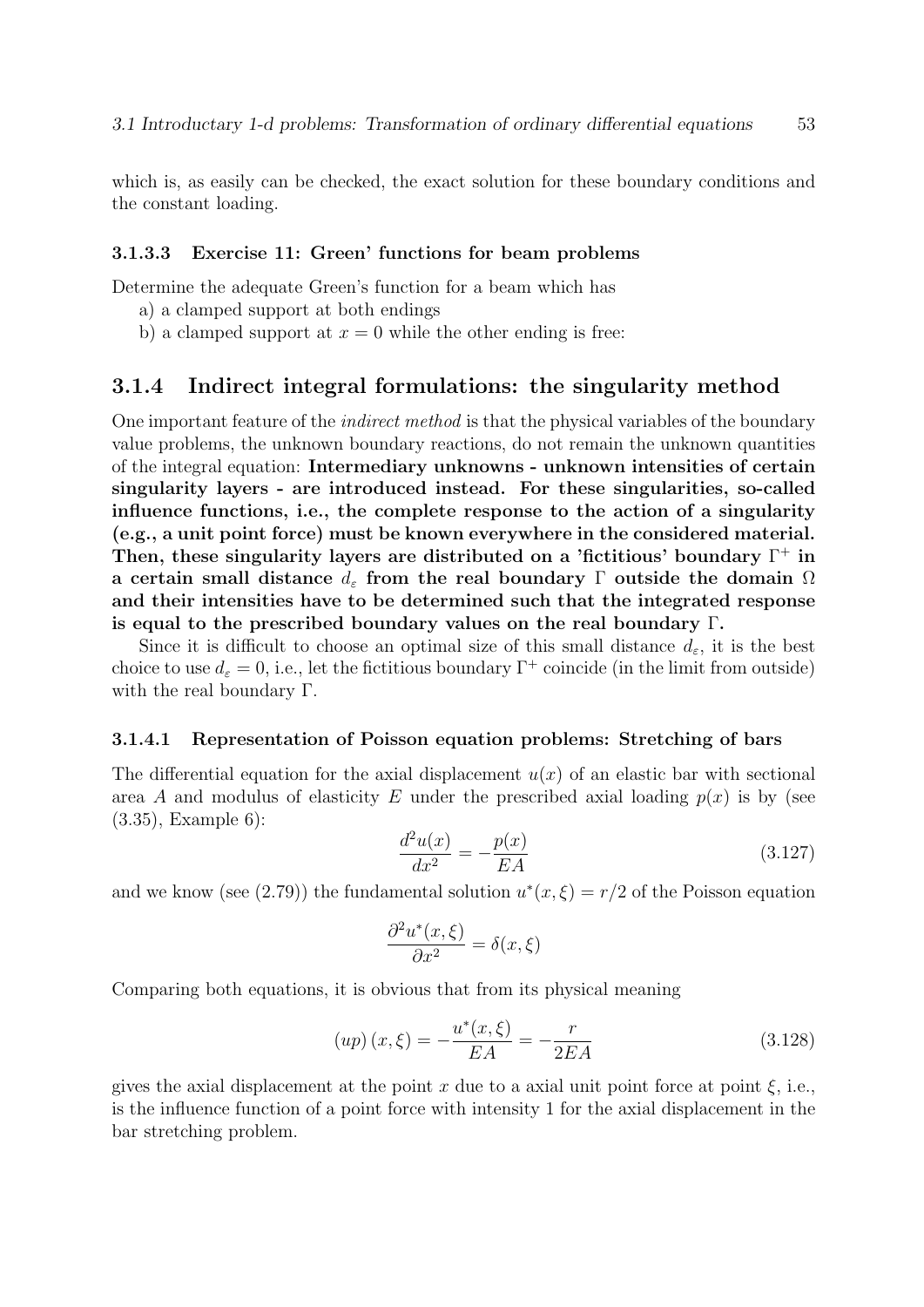Since the resultant axial force  $N(x)$  is related to the axial displacement  $u(x)$  via  $N(x) = E A u'(x)$ , the corresponding influence function for this state is obtained by applying this definition to (3.128) as

$$
(Np)(x,\xi) = EA \frac{\partial (up)(x,\xi)}{\partial x} = -\frac{1}{2} \frac{\partial r}{\partial x} = -\frac{1}{2} [2H(x-\xi) - 1] = -\frac{1}{2} \text{sgn}(x-\xi) \tag{3.129}
$$

Following the above described idea of the indirect method, one has to introduce at the points  $\xi$  on the fictitious boundary  $\Gamma^+$  (which is either enclosing the real boundary Γ with a certain distance  $d_{\varepsilon}$  or both boundaries coincide with each other) the intensity  $p^*(\xi)$  of an adequate singularity, here, of a point forces, as new unknown function. Then, this intensity  $p^*(\xi)$  of the singularity layers must take such a distribution that all prescribed boundary conditions on the real boundary  $\Gamma$  will be satisfied, either pointwise or in some other sense (certain norm).

For demonstrating this idea, the stretching of an elastic bar of length  $l = b - a$  with sectional area A and Young's modulus E under the prescribed axial loading  $\bar{p}(x)$  (see, Exercise 6) is considered with mixed boundary conditions: the bar shall be fixed at the boundary point  $x = a$ , i.e.,  $u(x = a) = 0$ , and shall have a free ending at the other boundary point  $x = b$ , i.e.,  $N(x = b) = 0$ .

The prescribed axial loading  $\bar{p}$  has to be considered as a point force singularity layer with prescribed intensity  $\bar{p}(\xi)$  in the interior of the bar's domain  $\Omega = (a, b).$ 

The axial displacement  $u$  at the point  $x$  caused by the point force distribution with unknown intensity  $p^*(\xi)$  on the fictitiuos boundary  $\Gamma^+$  with an arbitrary small distance  $d_{\varepsilon}$ from the boundary points  $x = a$  and  $x = b$ , i.e., at  $\xi = a - d_{\varepsilon}$  and at  $\xi = b + d_{\varepsilon}$ , and by the axial loading in the bar's interior  $(a, b)$  with the prescribed intensity  $\bar{p}(\xi)$  may be expressed applying the influence function  $(u p)(x, \xi)$  as

$$
u(x) = [(up)(x,\xi)p^*(\xi)]_{\xi=a-d_{\varepsilon}}^{\xi=b+d_{\varepsilon}} + \int_{a}^{b} (up)(x,\xi)\,\bar{p}(\xi)d\xi \tag{3.130}
$$

Correspondingly, using the influence function  $(Np)(x,\xi)$ , the resultant axial force  $N(x)$ may be expressed as:

$$
N(x) = [(Np)(x,\xi)p^*(\xi)]_{\xi=a-d_{\varepsilon}}^{\xi=b+d_{\varepsilon}} + \int_{a}^{b} (Np)(x,\xi)\bar{p}(\xi)d\xi
$$
 (3.131)

These two boundary 'integral' equations give the boundary value problem solution at all points x in the closed domain  $a \leq x \leq b$  if the intensities  $p^*(a - d_{\varepsilon})$  and  $p^*(b + d_{\varepsilon})$  are determined so that the prescribed boundary conditions are satisfied, i.e.:

$$
\bar{u}(a) = 0 = [(up)(a,\xi)p^*(\xi)]_{\xi=a-d_{\xi}}^{\xi=b+d_{\xi}} + \int_a^b (up)(a,\xi)\bar{p}(\xi)d\xi
$$
\n(3.132)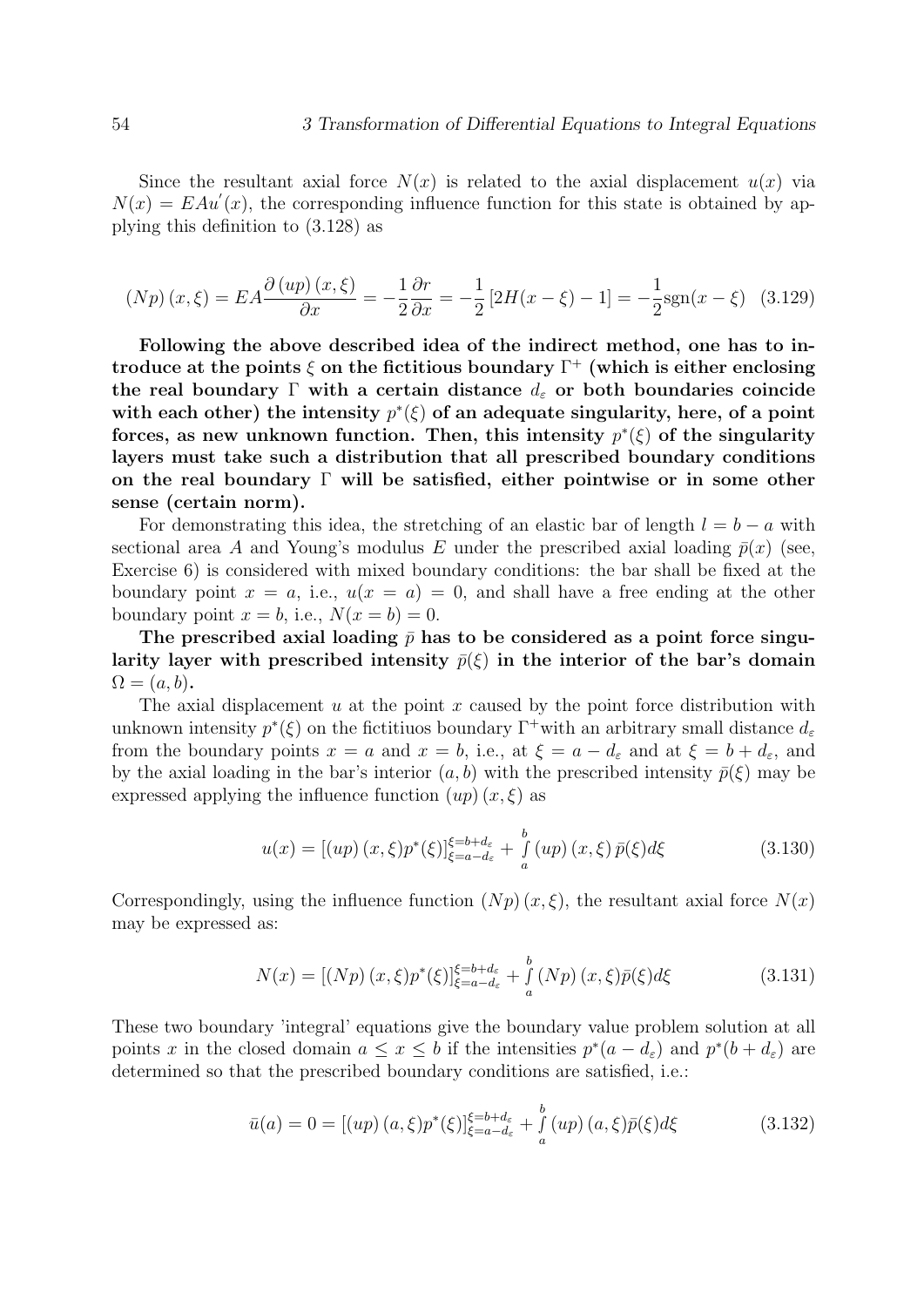3.1 Introductary 1-d problems: Transformation of ordinary differential equations 55

$$
\bar{N}(b) = 0 = [(Np) (b, \xi) p^*(\xi)]_{\xi = a - d_{\varepsilon}}^{\xi = b + d_{\varepsilon}} + \int_a^b (Np) (b, \xi) \bar{p}(\xi) d\xi
$$
\n(3.133)

or, more detailed, by inserting the above defined influence functions  $(r = |x - \xi|, l = b - a$ ,  $d_{\varepsilon} \geqslant 0$ 

$$
-\frac{|a-b-d_{\varepsilon}|}{2EA}p^*(b+d_{\varepsilon}) + \frac{|a-a+d_{\varepsilon}|}{2EA}p^*(a-d_{\varepsilon}) = \frac{\int_a^b |a-\xi|}{2EA}\bar{p}(\xi)d\xi
$$
  
 
$$
-(l+d_{\varepsilon})p^*(b+d_{\varepsilon}) + d_{\varepsilon}p^*(a-d_{\varepsilon}) = \frac{\int_a^b |(b-\xi)|}{a}p(\xi)d\xi \qquad (3.134)
$$

$$
-\frac{\operatorname{sgn}(b-b-d_{\varepsilon})}{2}p^*(b+d_{\varepsilon}) + \frac{\operatorname{sgn}(b-a+d_{\varepsilon})}{2}p^*(a-d_{\varepsilon}) = \int_a^b \frac{\operatorname{sgn}(b-\xi)}{2}\bar{p}(\xi)d\xi
$$

$$
p^*(b+d_{\varepsilon}) + p^*(a-d_{\varepsilon}) = \int_a^b \bar{p}(\xi)d\xi \qquad (3.135)
$$

For demonstrating the correctness of these two indirect boundary integral forms, an example shall be solved explicitly and compared with the exact analytical solution.

3.1.4.1.1 Example: Fixed-free bar under linear axial loading The above equations (3.134) and (3.135) are for a prescribed axial loading  $\bar{p}(x) = p_0 \frac{x-a}{l}$  $\frac{-a}{l}$  :

$$
-(l + d_{\varepsilon}) p^*(b + d_{\varepsilon}) + d_{\varepsilon} p^*(a - d_{\varepsilon}) = \int_a^b (\xi - a) p_0 \frac{\xi - a}{l} d\xi = \frac{p_0 l^2}{3}
$$
(3.136)

and

$$
p^*(b + d_{\varepsilon}) + p^*(a - d_{\varepsilon}) = \frac{b}{a} p_0 \frac{\xi - a}{l} d\xi = p_0 \frac{l}{2}
$$
 (3.137)

These two equations give the sought intensities

$$
p^*(a - d_{\varepsilon}) = \frac{p_0 l}{6} \frac{5l + 3d_{\varepsilon}}{l + 2d_{\varepsilon}} \text{ and } p^*(b + d_{\varepsilon}) = -\frac{p_0 l}{6} \frac{2l - 3d_{\varepsilon}}{l + 2d_{\varepsilon}}
$$
(3.138)

For the special case  $d_{\varepsilon} = 0$ , i.e., for choosing the fictitious boundary to be identic with the real boundary, i.e., for  $\Gamma^+ = \Gamma$ , the result is simplified to

$$
p^*(a) = \frac{5}{6}p_0l \text{ and } p^*(b) = -\frac{1}{3}p_0l \tag{3.139}
$$

With the intensities  $(3.138)$  the indirect integral equations  $(3.130)$  can be evaluated for any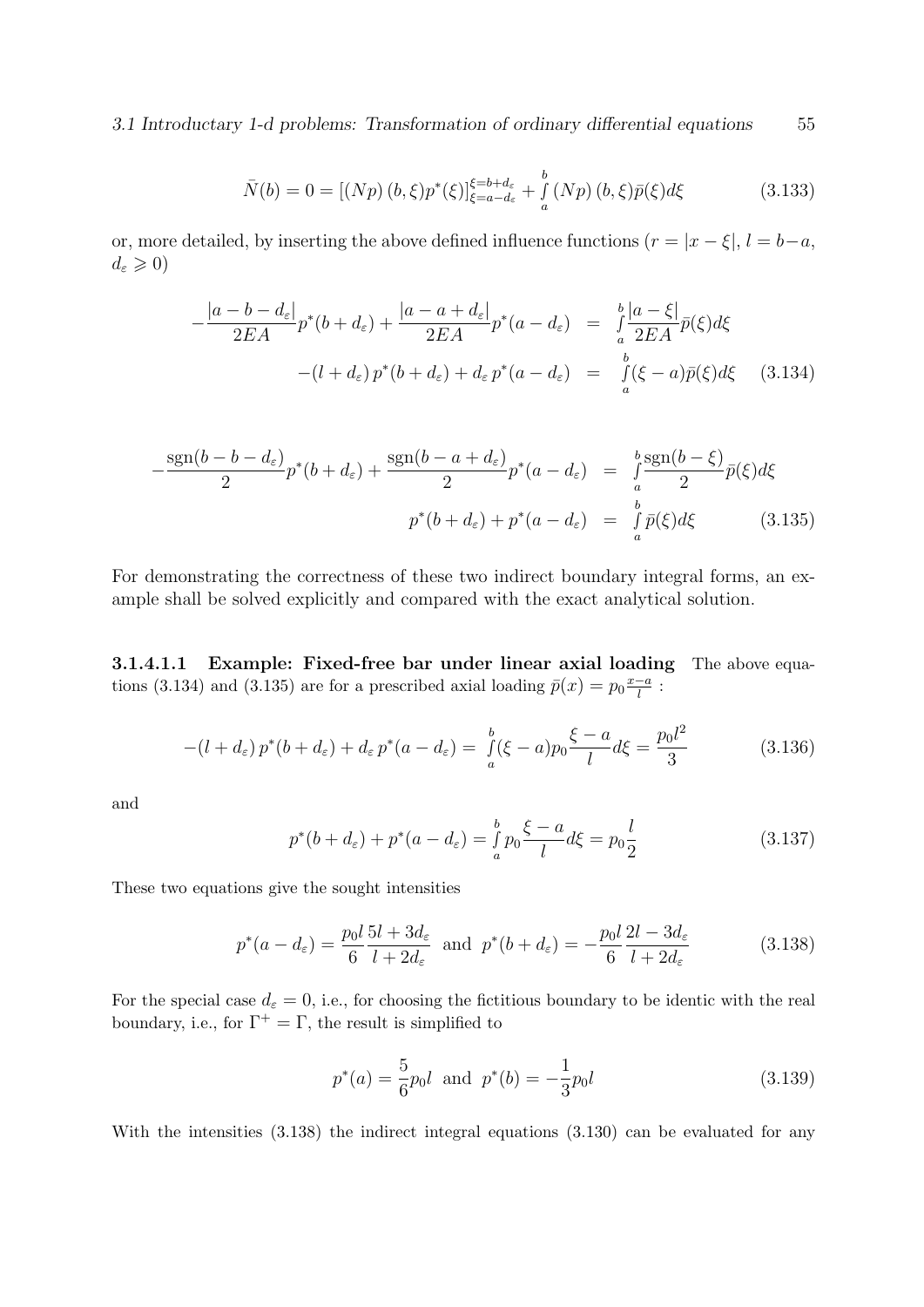arbitrary interior point  $x$  as

$$
u(x) = \left[ -\frac{|x-\xi|}{2EA} p^*(\xi) \right]_{\xi=a-d_{\varepsilon}}^{\xi=b+d_{\varepsilon}} - \frac{b}{a} \frac{|x-\xi|}{2EA} p_0 \frac{\xi-a}{l} d\xi
$$
  
\n
$$
= \frac{p_0 l}{12EA} \left( (b+d_{\varepsilon}-x) \frac{2l-3d_{\varepsilon}}{l+2d_{\varepsilon}} + (x-a+d_{\varepsilon}) \frac{5l+3d_{\varepsilon}}{l+2d_{\varepsilon}} \right)
$$
  
\n
$$
- \frac{1}{2EA} \frac{p_0}{l} \left( \int_a^x - \int_a^b \right) (x-\xi)(\xi-a) d\xi
$$
  
\n
$$
= \frac{p_0 l}{12EA(l+2d_{\varepsilon})} (3xl+2bl-5al+d_{\varepsilon}(6x-3a-3b+7l))
$$
  
\n
$$
- \frac{p_0}{2EAl} \left( \frac{(x-a)^3}{3} - \frac{(x-a)l^2}{2} + \frac{l^3}{3} \right)
$$
 (3.140)

At first, this solution does not look like the exact solution which easily can be determined by direct integrations to be

$$
u_{\text{exact}}(x) = -\frac{p_0}{EA} \frac{(x-a)}{6l} \left[ (x-a)^2 - 3l^2 \right] \tag{3.141}
$$

but eliminating b in (3.140) by  $b = a + l$  shows that one can cancel the term  $(l + 2d_{\varepsilon})$  in

$$
\frac{p_0 l \left(3xl + 2bl - 5al + d_{\varepsilon}(6x - 3a - 3b + 7l)\right)}{12EA(l + 2d_{\varepsilon})} = \frac{p_0 l \left(3l(x - a) + 2l^2 + d_{\varepsilon}(6(x - a) + 4l)\right)}{12EA(l + 2d_{\varepsilon})}
$$

$$
= \frac{p_0 l}{12EA(l + 2d_{\varepsilon})} \left(3(x - a) + 2l\right) (l + 2d_{\varepsilon})
$$

$$
= \frac{p_0 l}{12EA} \left(3(x - a) + 2l\right) \qquad (3.142)
$$

Obviously, this term, i.e., the result of the boundary 'integral' on the fictitious boundary  $\Gamma^+$ , is independent on the distance  $d_{\varepsilon}$ . Now, subtracting from (3.142) the result of the domain integral

$$
u(x) = \frac{p_0 l}{12EA} (3(x-a) + 2l) - \frac{p_0}{2EAl} \left( \frac{(x-a)^3}{3} - \frac{(x-a)l^2}{2} + \frac{l^3}{3} \right)
$$
  
= 
$$
\frac{p_0}{12EAl} (3l^2(x-a) + 2l^3 - 2(x-a)^3 + 3(x-a)l^2 - 2l^3)
$$
  
= 
$$
\frac{p_0(x-a)}{6EAl} (3l^2 - (x-a)^2)
$$

the exact solution (3.141) is obtained. Evaluating in the same way the indirect integral equation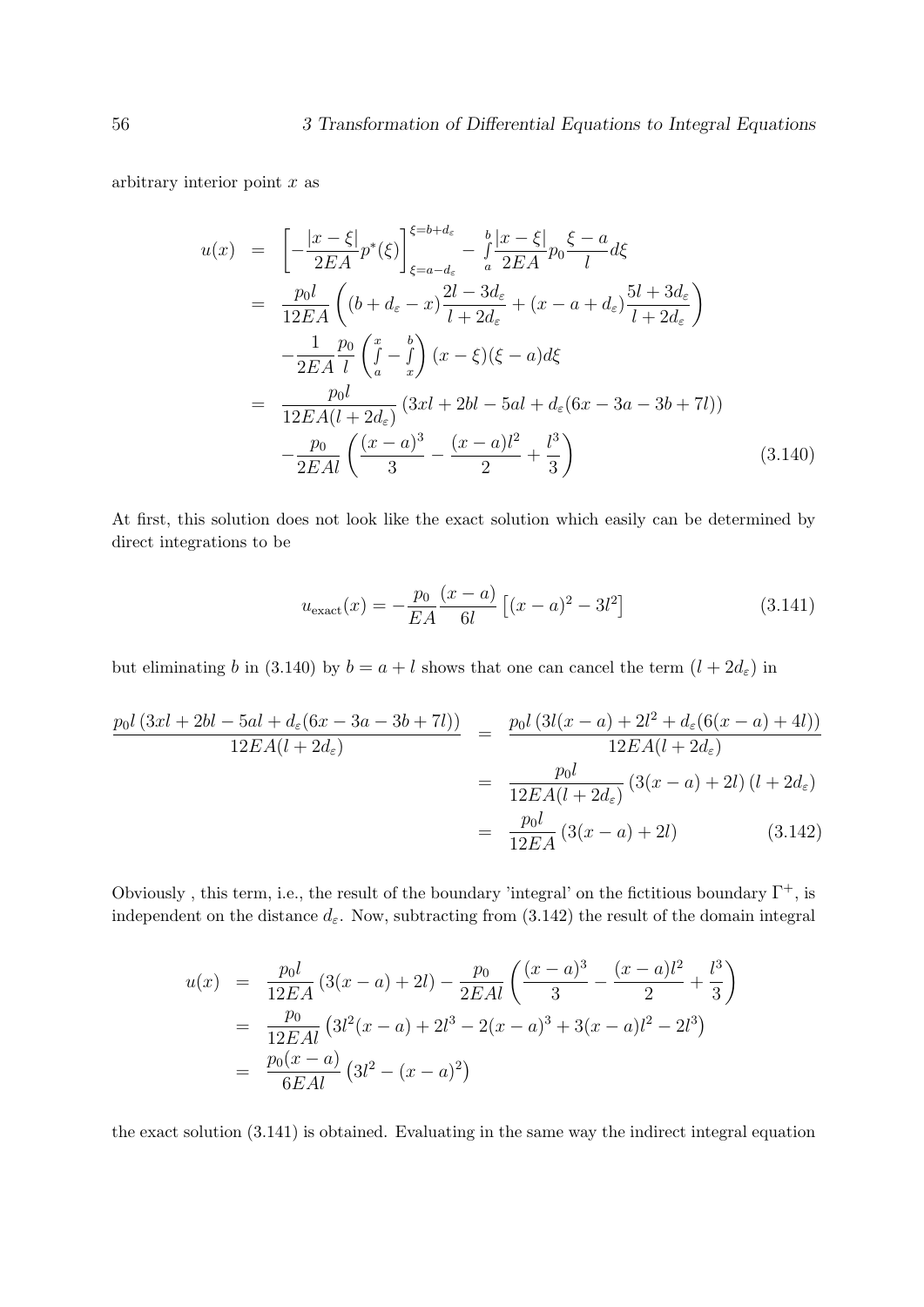(3.131) for the resultant axial force

$$
N(x) = \left[ -\frac{1}{2} \text{sgn}(x - \xi) p^*(\xi) \right]_{\xi = a - d_{\varepsilon}}^{\xi = b + d_{\varepsilon}} - \int_{a}^{b} \frac{1}{2} \text{sgn}(x - \xi) p_0 \frac{\xi - a}{l} d\xi
$$
  
\n
$$
= \left[ -\frac{1}{2} \frac{p_0 l}{6} \frac{2l - 3d_{\varepsilon}}{l + 2d_{\varepsilon}} + \frac{1}{2} \frac{p_0 l}{6} \frac{5l + 3d_{\varepsilon}}{l + 2d_{\varepsilon}} \right] - \frac{p_0}{2l} \left( \int_{a}^{x} - \int_{x}^{b} \right) (\xi - a) d\xi
$$
  
\n
$$
= \frac{p_0 l}{12} \frac{3l + 6d_{\varepsilon}}{l + 2d_{\varepsilon}} - \frac{p_0}{2l} \left( (x - a)^2 - \frac{l^2}{2} \right) = \frac{p_0 l}{12} 3 - \frac{p_0}{2l} \left( (x - a)^2 - \frac{l^2}{2} \right)
$$
  
\n
$$
= \frac{p_0}{2l} \left( l^2 - (x - a)^2 \right) \tag{3.143}
$$

gives again the exact solution.

Remark: Obviously, for one-dimensional problems where no approximation errors (no discretization of the boundary, no ansatz functions for the state functions, no numerical integration, no point collocation, and no numerical equation solver) occur, the exact solution is always obtained and the distance  $d_{\varepsilon}$  of the fictitious boundary  $\Gamma^+$  does not influence the solution.

# 3.2 2-d and 3-d problems: Transformation of partial differential equations

In the case of two- and three-dimensional problems, a direct analytical integration of the partial differential equations is not possible. It is necessary to transform the differential equation either by the method of weighted residuals or by the so-called singularity method in integral equations. Their solution is generally possible only by using discretization techniques.

# 3.2.1 Direct integral equations by the method of weighted residuals

The Poisson or Laplace equation is a partial differential equation for a scalar function and can, therefore, be handled relatively simple. Hence, the transformation of a partial differential equation to an integral equation shall be demonstrated for this case first. Problems governed by this equation appear in different fields. Without aiming to be exhaustive a certain number of them have been summarized in the following table.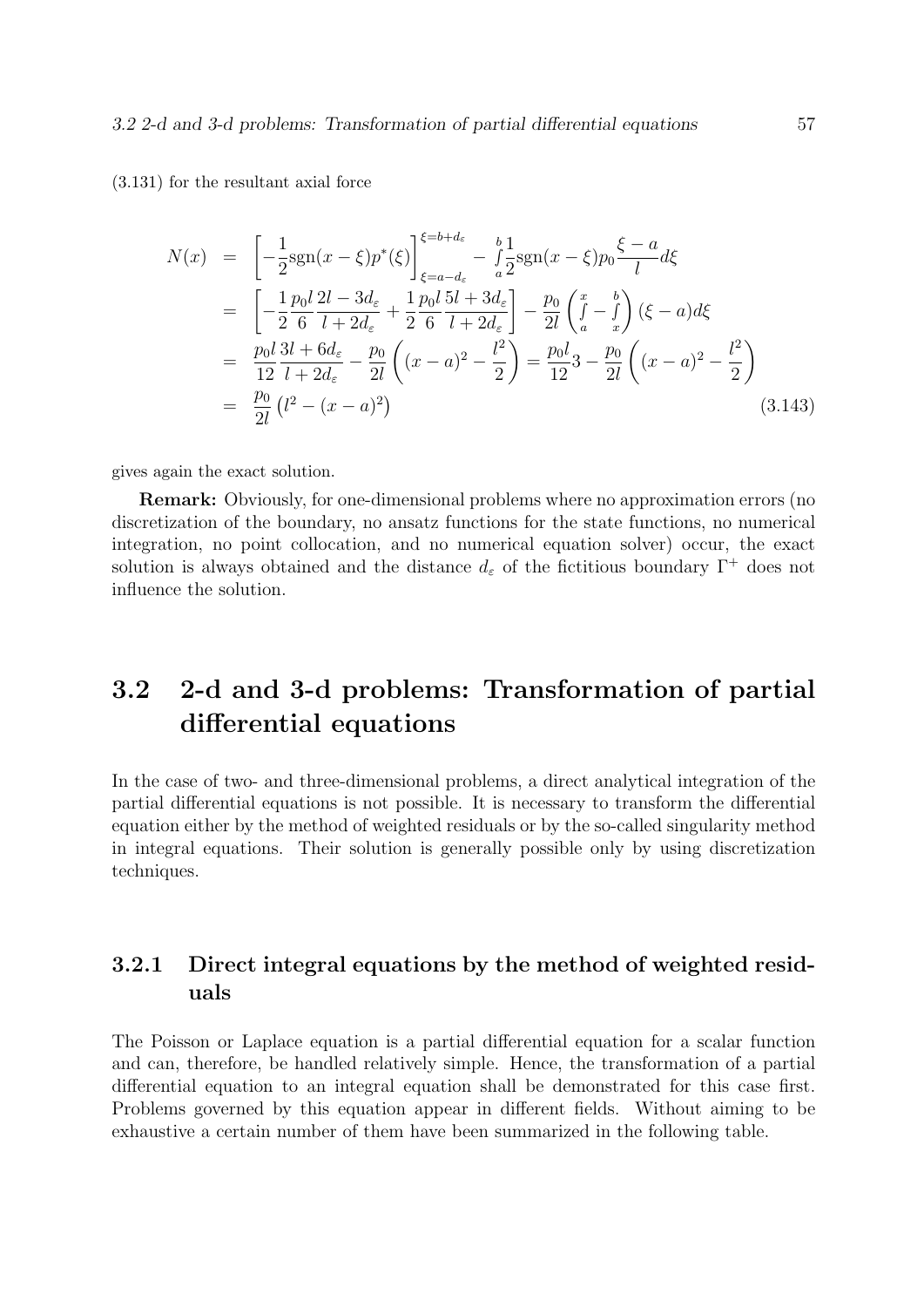| Problems<br>$\Delta \Phi = 0$                  | Scalar function<br>Φ                          | Boundary<br>$\Phi = \bar{\Phi}$         | conditions<br>$\bar{q} = K \frac{\partial \Phi}{\partial n}$    | Constants<br>(K)                       |
|------------------------------------------------|-----------------------------------------------|-----------------------------------------|-----------------------------------------------------------------|----------------------------------------|
| Heat transfer                                  | Temperature<br>$(T \equiv Deq.)$              | $T=\bar{T}$                             | Heat flow<br>$\bar{q} = -\lambda \frac{\partial T}{\partial n}$ | Thermal<br>conductivity<br>$(\lambda)$ |
| Ideal fluid flow                               | Stream function<br>$(\Phi \equiv m^2 s^{-1})$ | $\Phi = \bar{\Phi}$                     | $\bar{q} = \frac{\partial \Phi}{\partial n}$                    |                                        |
| Groundwater<br>flow                            | Hydraulic head<br>$(\Phi \equiv m)$           | $\Phi = \bar{\Phi}$                     | $\bar{q} = K \frac{\partial \Phi}{\partial n}$                  | Permeability<br>(K)                    |
| Hydrodynamic<br>pressure on<br>moving surfaces | Pressure<br>$(P \equiv Nm^{-2})$              | $P = \bar{P}$<br>free surface:<br>$P=0$ | $\bar{q} = -\rho a_n$<br>$(a_n \text{ normal accel.})$          | Density<br>$(\rho)$                    |
| Electrostatic                                  | Field potential<br>$(V \equiv \text{volt})$   | $V=\bar{V}$                             | $\bar{q} = -\varepsilon \frac{\partial V}{\partial n}$          | Permittivity<br>$(\varepsilon)$        |
| Electric<br>conduction                         | Electropotential<br>$(E \equiv \text{volt})$  | $E = \bar{E}$                           | $\bar{q} = \frac{1}{k} \frac{\partial E}{\partial n}$           | Resistivity<br>(k)                     |
| Magnetostatic                                  | Magnetic Potential<br>$(M \equiv \text{amp})$ | $M = \overline{M}$                      | $\bar{B}=-\mu\frac{\partial M}{\partial n}$                     | Magnetic<br>Permeability<br>$(\mu)$    |

### 3.2.1.1 Stationary heat conduction - a Poisson equation

In the case of a homogeneous isotropic body with constant thermal conductivity  $\lambda_0$ , the stationary (not longer changing with time) temperature field  $\Theta(\mathbf{x})$  is governed by the scalar Poisson equation

$$
\Delta\Theta(\mathbf{x}) = -\frac{1}{\lambda_0} W_q(\mathbf{x})
$$
\n(3.144)

where  $W_q(\mathbf{x})$  represents the heat source generation rate. Associated boundary conditions may involve either a fixed given temperature (a so-called Dirichlet boundary condition) at a part of the boundary Γ

$$
\Theta(\mathbf{x}) = \bar{\Theta}(\mathbf{x}) \quad \text{for } \mathbf{x} \in \Gamma \tag{3.145}
$$

or a prescribed heat flux through a boundary part (a so-called Neumann boundary condition):

$$
q_n(\mathbf{x}) = \lambda_0 \frac{\partial \Theta(\mathbf{x})}{\partial n(\mathbf{x})} = \bar{q}_n(\mathbf{x}) \quad \text{für } \mathbf{x} \in \Gamma \tag{3.146}
$$

where  $n(x)$  is the outward normal unit vector. This heat flux can be zero when the boundary is insulated.

Almost no real problems have purely temperature or flux specified boundary conditions, so it is necessary to consider mixed boundary conditions from the beginning, i.e., one has on one boundary part  $\Gamma_1$  the condition (3.145) and on the remaining part  $\Gamma_2$  the condition (3.146).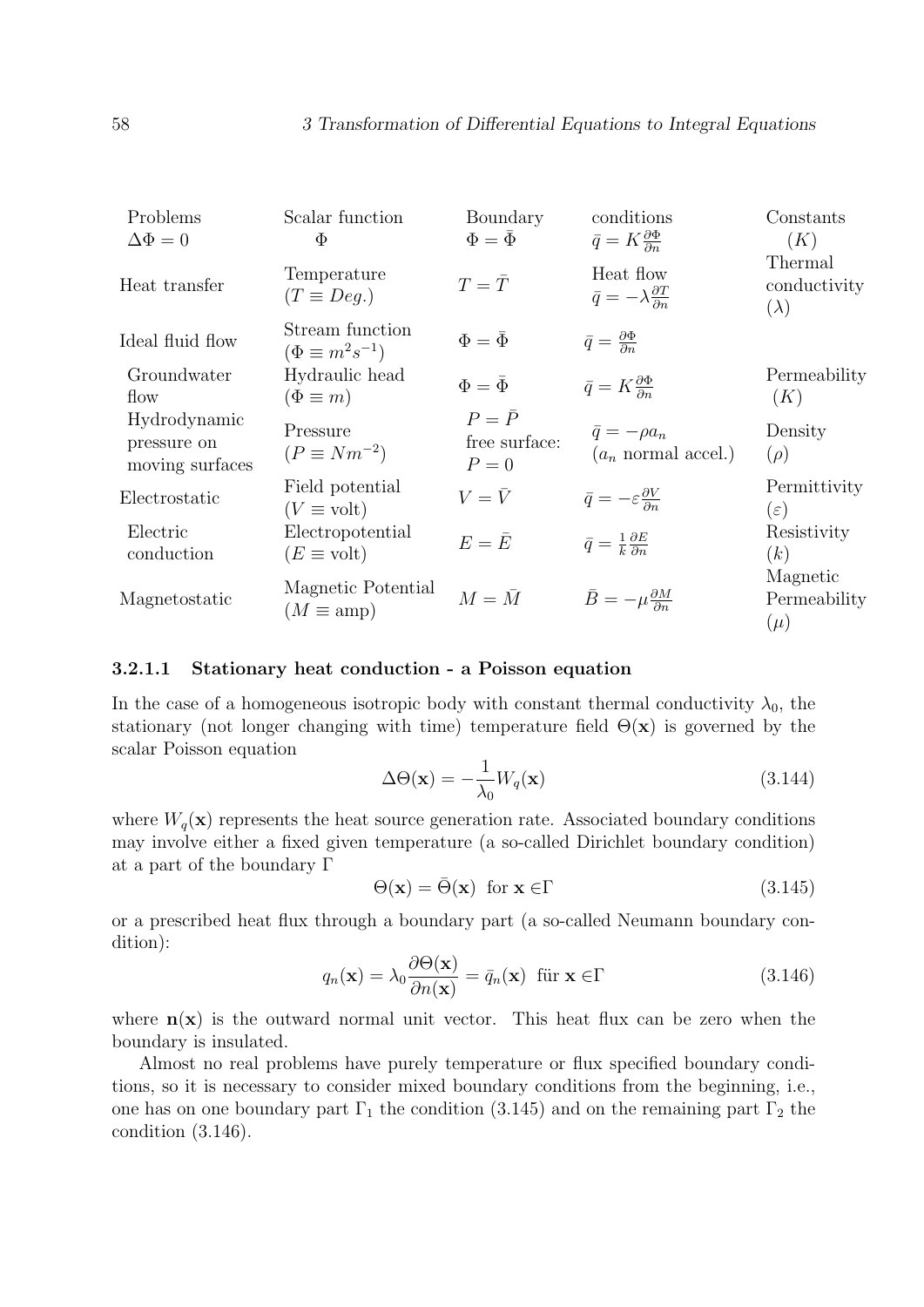Now, as in the above discussed one-dimensional problems, the weighted residual of the considered differential equation (3.144) is integrated over the domain  $\Omega$  of the problem and set to be zero:

$$
\int_{\Omega} \left[ \Delta \Theta(\mathbf{x}) + \frac{W_q(\mathbf{x})}{\lambda_0} \right] \Theta^*(\mathbf{x}, \xi) d\Omega_{\mathbf{x}} = 0 \tag{3.147}
$$

where the fundamental solution  $\Theta^*(\mathbf{x}, \xi)$  of the respective differential equation is taken as special weighting function.

The respective fundamental solutions are known (see,  $(2.88)$ ) and  $(2.86)$ ) to be  $(r =$  $\mathbf{x} - \xi$  |):

$$
\Theta^*(\mathbf{x}, \xi) = \frac{-1}{2\pi} \ln(\frac{r}{c}) = \frac{-1}{2\pi} [\ln(r) - \ln(c)] \text{ in } R^2 \tag{3.148}
$$

$$
\Theta^*(\mathbf{x}, \xi) = \Theta^*(r) = \frac{1}{4\pi r} \text{ in } R^3 \tag{3.149}
$$

where  $c > 0$  is an arbitrary real constant making the ratio  $r/a$  dimensionless, e.g., in the case of a numerical solution procedure, taken as the smallest geometrical dimension of the discretization.

Now, following the above introduced rules for deriving an equivalent integral equation representation by the method of weighted residuals, the first differential operator term in (3.147) has to integrated by parts till all differentiations are transfered from the unknown function  $\Theta(\mathbf{x})$  to the known weighting function, the fundamental solution  $\Theta^*(\mathbf{x}, \xi)$ . This gives  $\left(\frac{\partial}{\partial x_i} = 0\right)$  for  $\xi \in \Omega$ :

$$
\int_{\Omega} \Delta\Theta(\mathbf{x})\Theta^*(\mathbf{x},\xi)d\Omega_{\mathbf{x}} = \int_{\Omega} [\Theta(\mathbf{x})]_{,ii}\Theta^*(\mathbf{x},\xi)d\Omega_{\mathbf{x}} \n= \int_{\Omega} \left( \{ [\Theta(\mathbf{x})]_{,i}\Theta^*(\mathbf{x},\xi) \}_{,i} - [\Theta(\mathbf{x})]_{,i} [\Theta^*(\mathbf{x},\xi)]_{,i} \right) d\Omega_{\mathbf{x}} \n= \int_{\Gamma} [\Theta(\mathbf{x})]_{,i}\Theta^*(\mathbf{x},\xi)n_i(\mathbf{x})d\Gamma_{\mathbf{x}} - \int_{\Omega} [\Theta(\mathbf{x})]_{,i} [\Theta^*(\mathbf{x},\xi)]_{,i} d\Omega_{\mathbf{x}} \n= \int_{\Gamma} \frac{1}{\lambda_0} q_n(\mathbf{x})\Theta^*(\mathbf{x},\xi)d\Gamma_{\mathbf{x}} \n- \int_{\Omega} \left( \{\Theta(\mathbf{x})[\Theta^*(\mathbf{x},\xi)]_{,i} \}_{,i} - \Theta(\mathbf{x})[\Theta^*(\mathbf{x},\xi)]_{,ii} \right) d\Omega_{\mathbf{x}} \n= \int_{\Gamma} \frac{1}{\lambda_0} q_n(\mathbf{x})\Theta^*(\mathbf{x},\xi)d\Gamma_{\mathbf{x}} - \int_{\Gamma} \Theta(\mathbf{x})[\Theta^*(\mathbf{x},\xi)]_{,i} n_i(\mathbf{x})d\Gamma_{\mathbf{x}} \n+ \int_{\Omega} \Theta(\mathbf{x})\delta(\mathbf{x},\xi)d\Omega_{\mathbf{x}} \n= \int_{\Gamma} \frac{1}{\lambda_0} [q_n(\mathbf{x})\Theta^*(\mathbf{x},\xi) - \Theta(\mathbf{x})q_n^*(\mathbf{x},\xi)] d\Gamma_{\mathbf{x}} - \Theta(\xi)
$$
\n(3.150)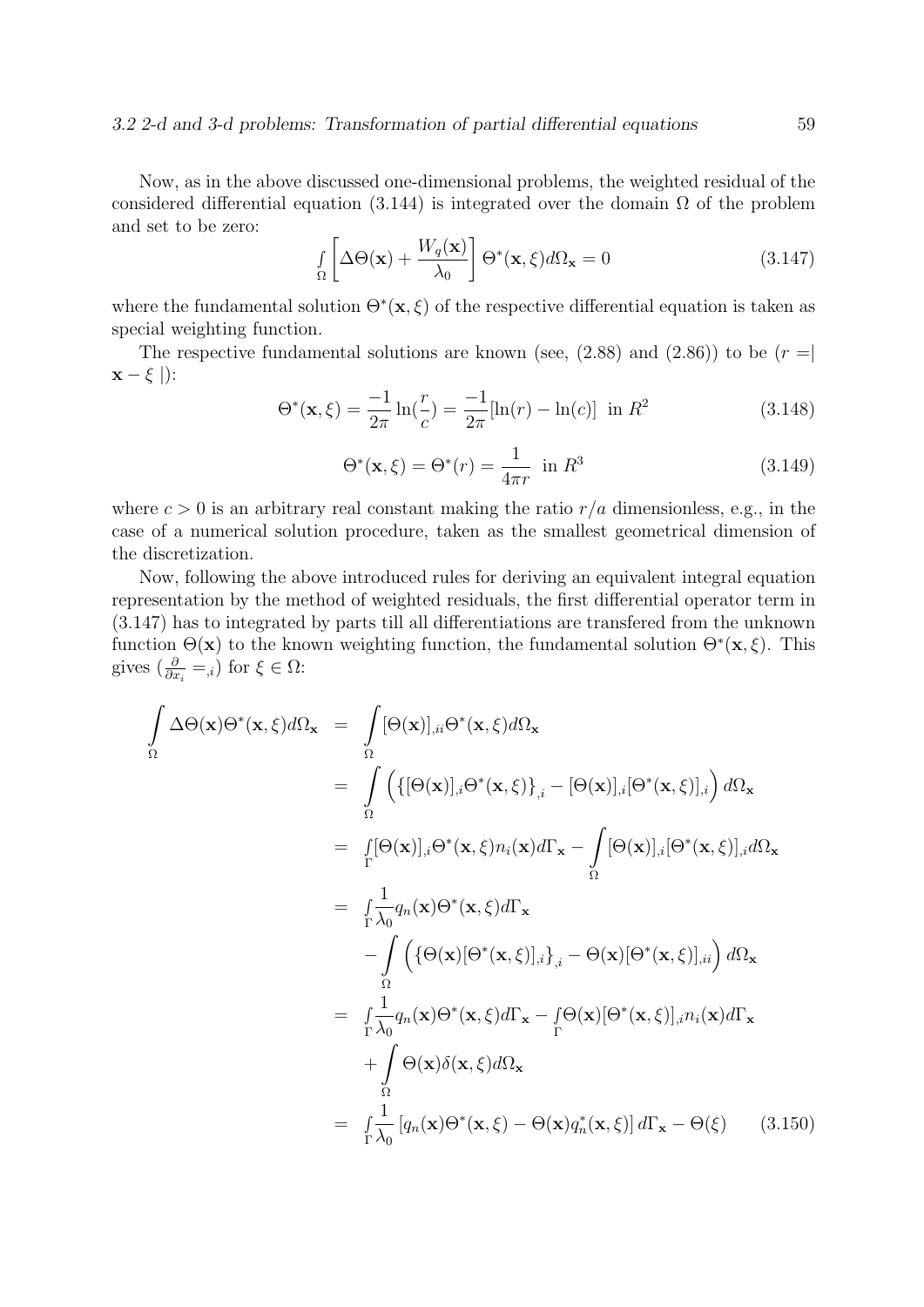where, as defined in (3.146), the heat flux  $q_n(\mathbf{x})$  was introduced as second boundary state. Combining this transformed expression with the other terms of (3.147) delivers the following integral equation for the temperature at an arbitrary interior point  $\xi \in \Omega$ :

$$
\Theta(\xi) = \int_{\Gamma} \frac{1}{\lambda_0} \left( q_n(\mathbf{x}) \Theta^*(\mathbf{x}, \xi) - \Theta(\mathbf{x}) q_n^*(\mathbf{x}, \xi) \right) d\Gamma_{\mathbf{x}} + \int_{\Omega} \frac{W_q(\mathbf{x})}{\lambda_0} \Theta^*(\mathbf{x}, \xi) d\Omega_{\mathbf{x}} \tag{3.151}
$$

where

$$
q_n^*(\mathbf{x}, \xi) = \lambda_0 [\Theta^*(\mathbf{x}, \xi)]_i n_i(\mathbf{x})
$$
  
= 
$$
\frac{-\lambda_0}{2\pi} \frac{1}{r} \frac{\partial r}{\partial x_i} n_i(\mathbf{x}) = \frac{-\lambda_0}{2\pi} \frac{(x_i - \xi_i)}{r^2} n_i(\mathbf{x}) \text{ in } R^2
$$
 (3.152)

$$
= \frac{-\lambda_0}{4\pi r^2} \frac{\partial r}{\partial x_i} n_i(\mathbf{x}) = \frac{-\lambda_0}{4\pi} \frac{(x_i - \xi_i)}{r^3} n_i(\mathbf{x}) \text{ in } R^3 \tag{3.153}
$$

This integral equation (3.151) contains unknown boundary terms: the heat flux, where the temperature is prescribed, and the temperature, where the flux is prescribed. In order to obtain equations which are only dependent on boundary values and can be used to determine the unknown boundary reactions, the point  $\xi$  has to be shifted from the interior to the boundary Γ.

Then, the kernel  $\Theta^*(\mathbf{x}, \xi)$  and  $q_n^*(\mathbf{x}, \xi)$  in the boundary integral becomes weakly and strongly singular, respectively, when integration points  $x$  coincide with  $\xi$ , and, hence, it is necessary to avoid this. For this purpose, in the two-(three-)dimensional case, a small ε-intervall Γ<sup>ε</sup> ahead and behind (circular region of radius ε around) ξ is cut out on the boundary line (surface) Γ, and the integration around  $\xi$  is performed along a circle line (on a spherical surface)  $\Gamma_{\varepsilon}^{*}$  with radius  $\varepsilon$  (with  $\lim \varepsilon \to 0$ ):

$$
\Theta(\xi) = \int_{\Gamma - \Gamma_{\varepsilon} + \Gamma_{\varepsilon}^*} \frac{1}{\lambda_0} \left[ q_n(\mathbf{x}) \Theta^*(\mathbf{x}, \xi) - \Theta(\mathbf{x}) q_n^*(\mathbf{x}, \xi) \right] d\Gamma_{\mathbf{x}} + \int_{\Omega'} \frac{W_q(\mathbf{x})}{\lambda_0} \Theta^*(\mathbf{x}, \xi) d\Omega_{\mathbf{x}} \quad (3.154)
$$

where  $\Omega' = \Omega - \Omega_{\varepsilon}$  with  $\Omega_{\varepsilon} = {\mathbf{x} \in \Omega : |\mathbf{x} - \xi| \leq \varepsilon}.$ 

The integrals with the weakly singular kernel  $\Theta^*(\mathbf{x}, \xi)$  can be evaluated as improper integrals, while those with the strongly singular kernel  $q_n^*(\mathbf{x}, \xi)$  can be determined on  $\Gamma-\Gamma_{\varepsilon}$  as Cauchy principal values (see, above the respective section), and on  $\Gamma_{\varepsilon}^{*}$ , one has to consider two integrals

$$
\int_{\Gamma-\Gamma_{\varepsilon}+\Gamma_{\varepsilon}^{*}}\frac{1}{\lambda_{0}}\Theta(\mathbf{x})q_{n}^{*}(\mathbf{x},\xi)d\Gamma_{\mathbf{x}} = \int_{\Gamma-\Gamma_{\varepsilon}}\frac{1}{\lambda_{0}}\Theta(\mathbf{x})q_{n}^{*}(\mathbf{x},\xi)d\Gamma_{\mathbf{x}} + \Theta(\xi)\frac{1}{\lambda_{0}}\int_{\Gamma_{\varepsilon}^{*}}q_{n}^{*}(\mathbf{x},\xi)d\Gamma_{\mathbf{x}} + \int_{\Gamma_{\varepsilon}^{*}}\frac{1}{\lambda_{0}}[\Theta(\mathbf{x})-\Theta(\xi)]q_{n}^{*}(\mathbf{x},\xi)d\Gamma_{\mathbf{x}}
$$
\n(3.155)

where the second exists as an improper integral delivering zero since the temperature field is continous while the first one can directly be evaluated. One obtains in  $R<sup>2</sup>$  with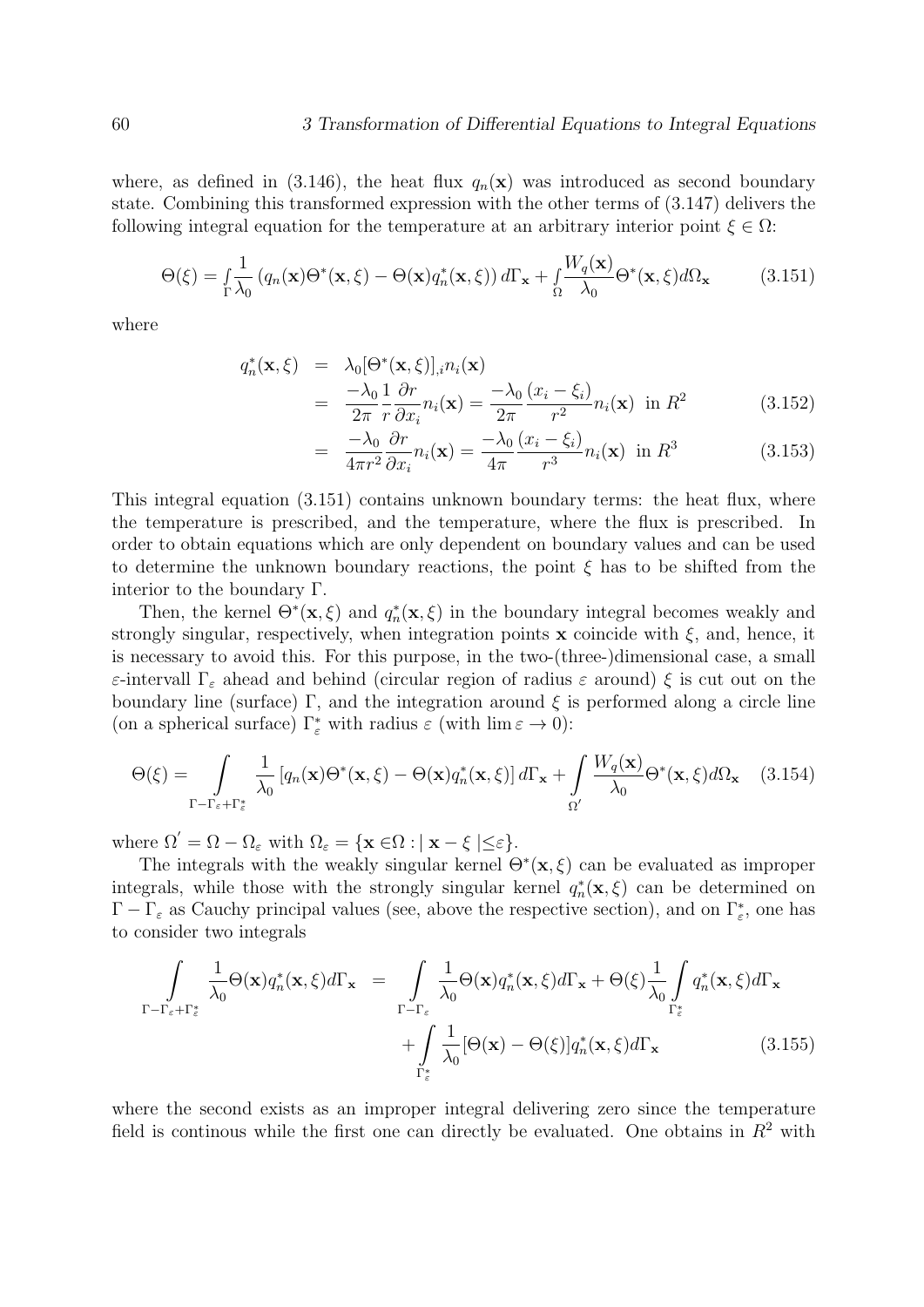$$
\partial r/\partial n = 1
$$
 and  $d\Gamma_x = r d\varphi$  and in  $R^3$  with  $n_i(x)d\Gamma_x = \mathbf{r}_{,\varphi} \times \mathbf{r}_{,\theta} d\varphi d\theta$  (see [1], p.37)

$$
\frac{1}{\lambda_0} \int\limits_{\Gamma_{\varepsilon}^*} q_n^*(\mathbf{x}, \xi) d\Gamma_{\mathbf{x}} = \frac{-1}{2\pi} \int\limits_{\varphi_1}^{\varphi_2} \frac{1}{r} \frac{\partial r}{\partial n} r d\varphi = -\frac{\varphi_2 - \varphi_1}{2\pi} \text{ in } R^2 \tag{3.156}
$$

$$
\frac{1}{\lambda_0} \int\limits_{\Gamma_{\varepsilon}^*} q_n^*(\mathbf{x}, \xi) d\Gamma_{\mathbf{x}} = \frac{-1}{4\pi} \int\limits_{\Gamma_{\varepsilon}^*} \frac{(x_i - \xi_i)}{r^3} n_i(\mathbf{x}) d\Gamma_{\mathbf{x}} = \frac{-1}{4\pi} \int\int \sin \varphi d\varphi d\theta \text{ in } R^3(3.157)
$$

where, in  $R^2$ ,  $\varphi_2 - \varphi_1$  means the 'external angle' of the boundary  $\Gamma$  at the point  $\xi$ , i.e., the difference of the outer normal direction at the beginning and at the end of  $\Gamma_{\varepsilon}^*$ . Finally, one obtains from (3.154) the following boundary integral equation:

$$
\frac{\Delta\Omega(\xi)}{2\pi}\Theta(\xi) = \int_{\Gamma-\Gamma_{\varepsilon}} \frac{1}{\lambda_0} \left[ q_n(\mathbf{x})\Theta^*(\mathbf{x},\xi) - \Theta(\mathbf{x}) q_n^*(\mathbf{x},\xi) \right] d\Gamma_{\mathbf{x}} + \int_{\Omega'} \frac{W_q(\mathbf{x})}{\lambda_0} \Theta^*(\mathbf{x},\xi) d\Omega_{\mathbf{x}} \tag{3.158}
$$

where for  $\Omega$  in  $R^2$ ,  $\Delta\Omega(\xi) = 2\pi - (\varphi_2 - \varphi_1)$  means the internal angle of  $\Gamma$  at the point  $\xi$ , i.e.,  $\Delta\Omega(\xi) = \pi$  for all points  $\xi$  besides for corner points while for  $\Omega$  in  $R^3$ ,  $\Delta\Omega(\xi)$  means the inner solid angle, i.e.,  $\Delta\Omega(\xi) = 2\pi$  for all points  $\xi$  besides for points at corners and edges.

### 3.2.1.2 Stationary sound radiation - a Helmholtz equation

Adding to (or subtracting from) the Laplace operator  $\Delta$  a constant factor  $\kappa^2$  gives the so-called Helmholtz operator, e.g., for the stationary sound radiation problem

$$
\Delta p(\mathbf{x}) + \kappa^2 p(\mathbf{x}) = -b(\mathbf{x}) = +\mathrm{i}c\kappa \rho_0 a(\mathbf{x}) \tag{3.159}
$$

where  $p(\mathbf{x})$  is the sound pressure distribution when considering time-harmonic processes, the so-called wave number  $\kappa = \omega/c$  with the excitation frequency  $\omega$  and the sound speed c in the considered medium (air, water, a.s.o) with the density  $\rho_0$ , and  $a(\mathbf{x})$  is the sound source intensity distribution.

Remark: In general, the Helmholtz equation is the result of a resolution in the Fourier domain or in the Laplace domain of a transient dynamical problem, or is decribing the response to steady-state excitations assuming that a permanent regime has been reached. In any case, the field variables are time-harmonic with a fixed angular frequency  $\omega$ , i.e., of the form

$$
p(\mathbf{x},t) = \Re[\hat{p}(\mathbf{x})e^{-i\omega t}]
$$
\n(3.160)

where  $\hat{p}(\mathbf{x})$  is a complex-valued function which encodes amplitude and phase information. In the sequel, following the traditional convention, the factor  $e^{i\omega t}$  is systematically omitted and the notation  $p(\mathbf{x})$  is used instead of  $\hat{p}(\mathbf{x})$ .

Associated boundary conditions may involve either a fixed given sound pressure (a so-called Dirichlet boundary condition) at a part of the boundary Γ

$$
p(\mathbf{x}) = \bar{p}(\mathbf{x}) \text{ for } \mathbf{x} \in \Gamma_1 \tag{3.161}
$$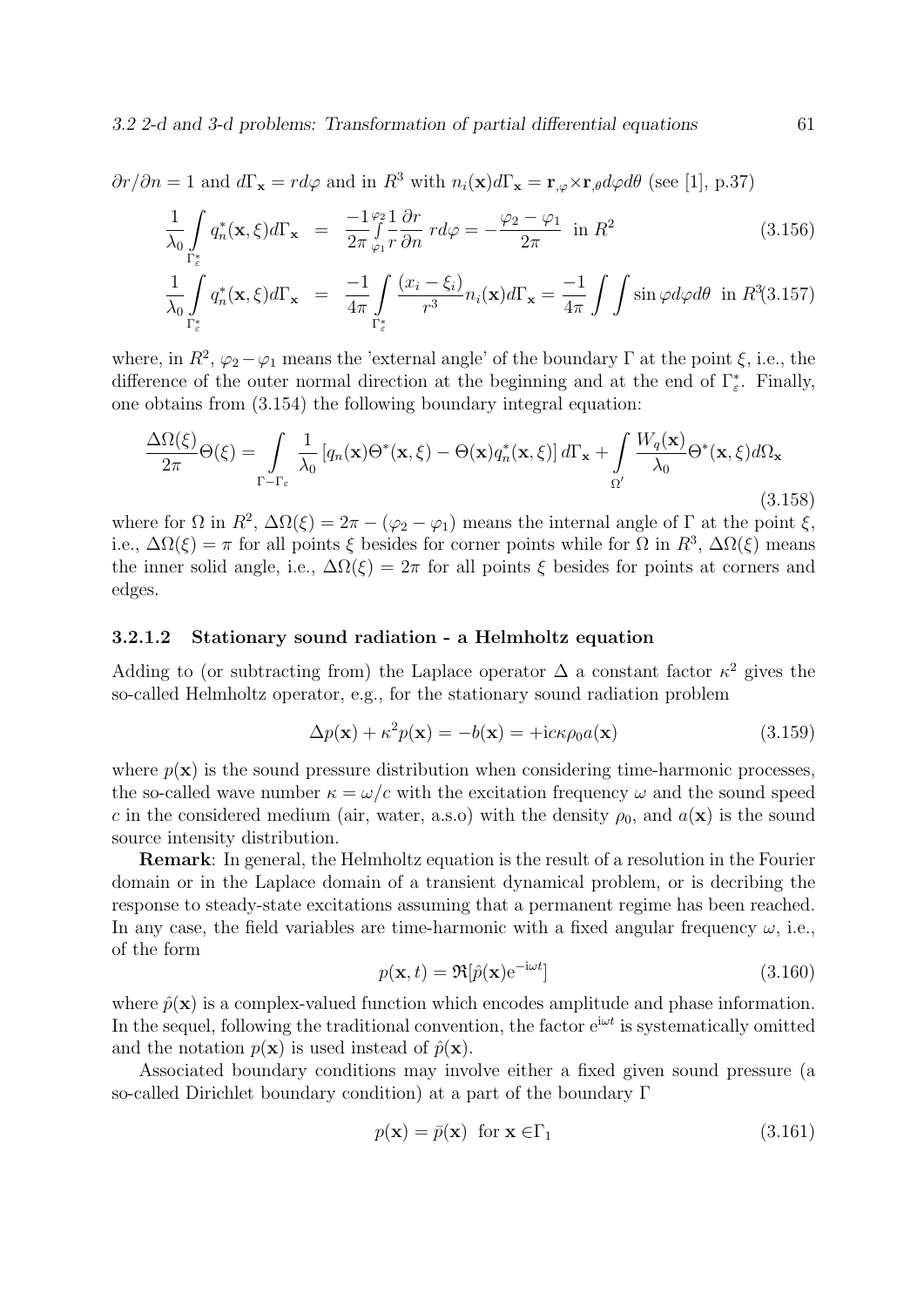or a prescribed sound flux through a boundary part (a so-called Neumann boundary condition):

$$
q(\mathbf{x}) = \frac{\partial p(\mathbf{x})}{\partial n(\mathbf{x})} = \bar{q}(\mathbf{x}) \quad \text{für } \mathbf{x} \in \Gamma_2 \tag{3.162}
$$

where  $n(x)$  is the outward normal unit vector, or a certain connexion between both can be described.

The boundary condition  $p = 0$  models a 'free' surface, e.g., the free surface of a water domain when gravity waves are neglected, while  $q = 0$  describes the complete reflexion of an incoming pressure wave. A boundary condition  $q(\mathbf{x}) = \bar{q}(\mathbf{x}) \neq 0$  means a 'sound production' with a prescribed spatial change of intensity.

A partial reflexion, i.e., a damped reflexion of waves may be described by  $(i^2 = -1)$ 

$$
q(\mathbf{x}) = i\omega A p(\mathbf{x}) = i\omega \frac{1-\alpha}{1+\alpha} \frac{1}{c} p(\mathbf{x})
$$
\n(3.163)

where the damping coefficient A depends on the reflexion coefficient  $-1 \leq \alpha \leq 1$ , who describes the ratio of reflected to incoming pressure wave, i.e.,  $\alpha = 0$  means no reflexion and  $| \alpha | = 1$  a complete reflexion, either symmetric or antimetric corresponding to the sign of  $\alpha$ .

The weighed residual of the Helmholtz equation (3.159) is similar to that of the Poisson equation (3.147)

$$
\int_{\Omega} \left[ \Delta p(\mathbf{x}) + \kappa^2 p(\mathbf{x}) + b(\mathbf{x}) \right] p^*(\mathbf{x}, \xi) d\Omega_{\mathbf{x}} = 0 \tag{3.164}
$$

The adequate fundamental soution  $p^*(\mathbf{x}, \xi)$  is for a real  $\kappa$  (see (2.90) and (2.91))

$$
p^*(\mathbf{x}, \xi) = p^*(r) = \frac{1}{4\pi r} e^{-i\kappa r} \text{ in } R^3
$$
 (3.165)

$$
p^*(\mathbf{x}, \xi) = p^*(r) = -\frac{i}{4} H_0^{(2)}(\kappa r) = \frac{1}{2\pi} K_0(i\kappa r) \text{ in } R^2
$$
 (3.166)

where  $H_0^{(2)}$  $\int_0^{(2)} (kr)$  is a Hankel function of second kind and order zero, while  $K_0(i\kappa r)$  is a modified Besselfunction of order zero (Macdonald function).

**Remarks:** The derivatives of this Besselfunction are obtained by the following rules ( $r_k =$  $\partial r/\partial x_k$ ):

$$
\frac{\partial K_0(i\kappa r)}{\partial x_k} = -i\kappa K_1(i\kappa r) \frac{\partial r}{\partial x_k} \tag{3.167}
$$

$$
\frac{\partial^2 K_0(i\kappa r)}{\partial x_k \partial x_j} = -\kappa^2 K_0(i\kappa r) r_{,k} r_{,j} + \frac{i\kappa}{r} K_1(i\kappa r) \left\{ 2r_{,k} r_{,j} - \delta_{kj} \right\} \tag{3.168}
$$

such that with  $(r_{,1})^2 + (r_{,2})^2 = 1$  and  $\delta_{11} + \delta_{22} = 2$  the homogeneous Helmholtz equation is shown to be satisfied for  $\mathbf{x} \neq \xi$ :

$$
\Delta K_0(i\kappa r) = \frac{\partial^2 K_0(i\kappa r)}{\partial x_1^2} + \frac{\partial^2 K_0(i\kappa r)}{\partial x_2^2} = -\kappa^2 K_0(i\kappa r)
$$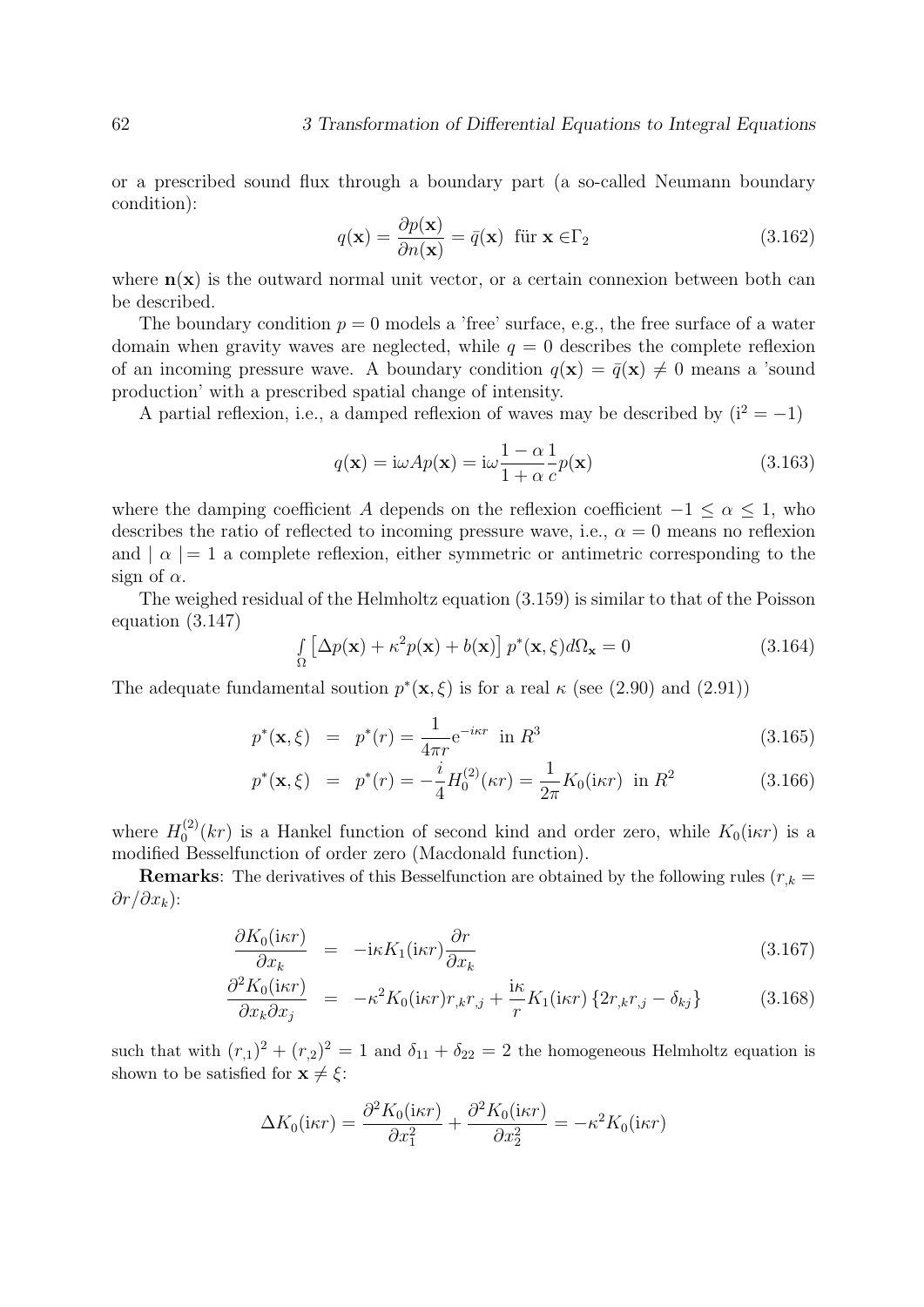For (3.168), the following recursion formula have been used:

$$
-2\frac{d}{dy}K_n(y) = K_{n-1}(y) + K_{n+1}(y)
$$
  

$$
\frac{-2n}{y}K_n(y) = K_{n-1}(y) - K_{n+1}(y)
$$

which gives by eliminating  $K_{n+1}(y)$ 

$$
\frac{d}{dy}K_n(y) = -K_{n-1}(y) - \frac{n}{y}K_n(y),
$$
  
i.e., 
$$
\frac{d}{dy}K_1(y) = -(K_0(y) + \frac{1}{y}K_1(y))
$$

Hence, one obtains with  $y = i \kappa r$ 

$$
\frac{\partial}{\partial x_k} K_1(i\kappa r) = \frac{d}{dy} K_1(y) \frac{\partial y}{\partial x_k}
$$
  
= -(K\_0(y) - \frac{1}{y} K\_1(y)) i\kappa r\_{,k}  
= -(i\kappa K\_0(i\kappa r) - \frac{1}{r} K\_1(i\kappa r)) r\_{,k}

The integration by parts of the first integral term in (3.164) is formally identic to that in the case of the Poisson equation in (3.150) and can, therefore, be transfered (only the constant factor  $\lambda_0$  has to be taken as 1). Hence, one obtains the following integral transformation of (3.164)

$$
\int_{\Omega} \left[ \Delta p(\mathbf{x}) + \kappa^2 p(\mathbf{x}) + b(\mathbf{x}) \right] p^*(\mathbf{x}, \xi) d\Omega_{\mathbf{x}} = \int_{\Gamma} \left[ q_n(\mathbf{x}) p^*(\mathbf{x}, \xi) - p(\mathbf{x}) q_n^*(\mathbf{x}, \xi) \right] d\Gamma_{\mathbf{x}} \n+ \int_{\Omega} p(\mathbf{x}) \left[ \Delta p^*(\mathbf{x}, \xi) + \kappa^2 p^*(\mathbf{x}, \xi) \right] d\Omega_{\mathbf{x}} \n+ \int_{\Omega} b(\mathbf{x}) p^*(\mathbf{x}, \xi) d\Omega_{\mathbf{x}} \qquad (3.169)
$$

or, since  $\Delta p^*(\mathbf{x}, \xi) + \kappa^2 p^*(\mathbf{x}, \xi) = -\delta(\mathbf{x}, \xi)$  due to the filtering effect of the δ-function

$$
p(\xi) = \int_{\Gamma} \left[ q_n(\mathbf{x}) p^*(\mathbf{x}, \xi) - p(\mathbf{x}) q_n^*(\mathbf{x}, \xi) \right] d\Gamma_{\mathbf{x}} + \int_{\Omega} b(\mathbf{x}) p^*(\mathbf{x}, \xi) d\Omega_{\mathbf{x}} \tag{3.170}
$$

where the normal derivative of the fundamental solution  $q_n^*(\mathbf{x}, \xi)$  is (see, for  $R^2$ , (3.167))

$$
q_n^*(\mathbf{x}, \xi) = \frac{\partial p^*(\mathbf{x}, \xi)}{\partial x_k} n_k(\mathbf{x}) = -\frac{r_{,k}}{4\pi r^2} \left[1 + i\kappa r\right] e^{-i\kappa r} \text{ in } R^3 \tag{3.171}
$$

$$
q_n^*(\mathbf{x}, \xi) = \frac{\partial p^*(\mathbf{x}, \xi)}{\partial x_k} n_k(\mathbf{x}) = -\frac{\mathrm{i}\kappa}{2\pi} K_1(\mathrm{i}\kappa r) r_{,k} n_k(\mathbf{x}) \text{ in } R^2 \tag{3.172}
$$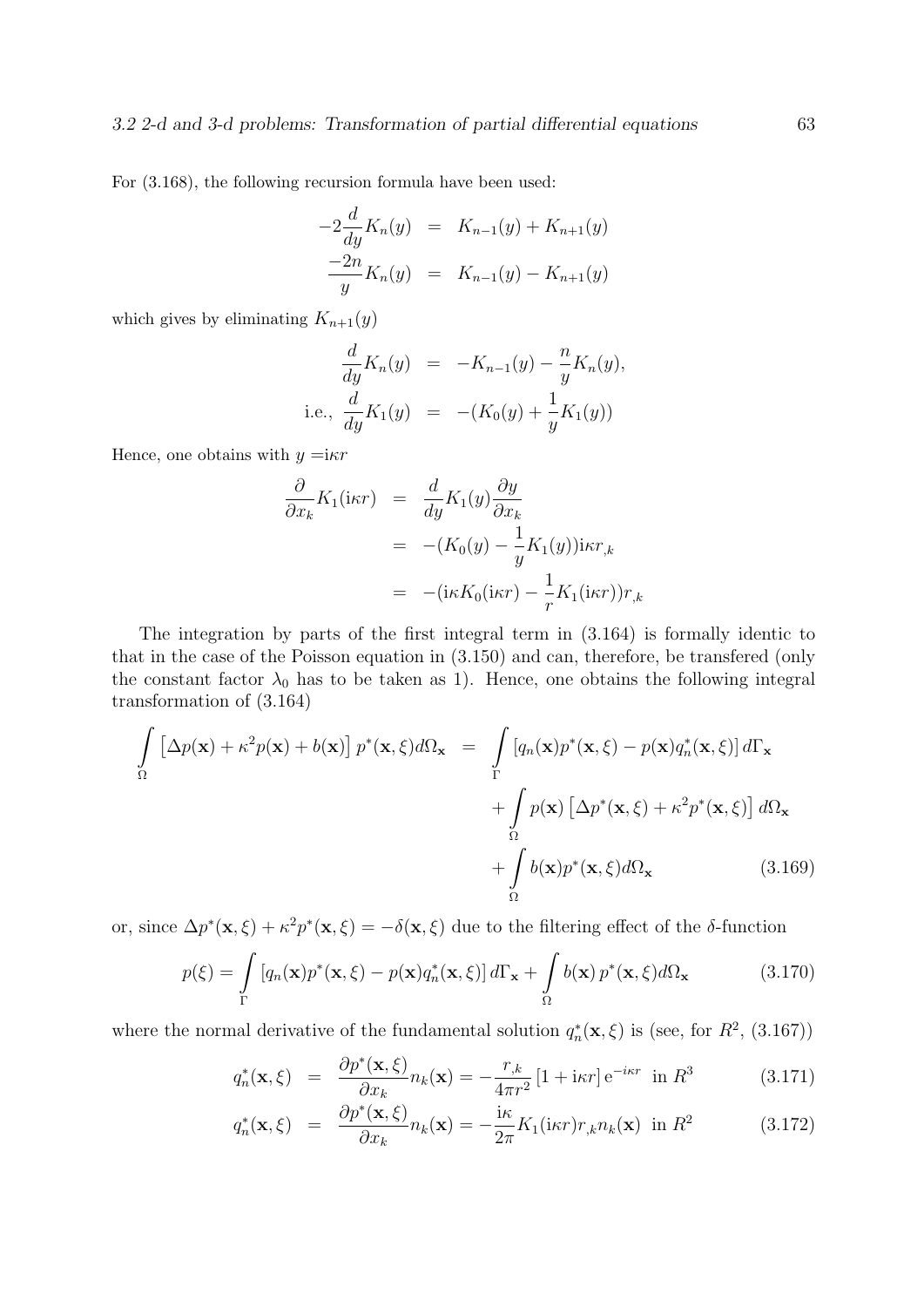Since the integral equation (3.170) for the sound pressure at interior points  $\xi \in \Omega$ contains unknown boundary reaction terms, one needs a boundary integral equation for their determination. Hence, as for the Poisson equation analysis,  $\xi$  has to be shifted on the boundary Γ, whereby the integral kernels  $p^*(\mathbf{x}, \xi)$  and  $q_n^*(\mathbf{x}, \xi)$  become weakly and strongly singular, respectively, for  $\mathbf{x} \to \xi$  as well in  $R^3$  due to the  $1/r$  and  $1/r^2$  behaviour as in  $R^2$  since  $K_0(z) \to -\ln(z)$  and  $K_1(z) \to 1/z$ .

As already explained in detail in the derivation of (3.158), the weakly singular integral in (3.170) exists as improper integral while the integral with the strongly singular kernel  $q_n^*(\mathbf{x}, \xi)$ 

$$
\int_{\Gamma-\Gamma_{\varepsilon}+\Gamma_{\varepsilon}^*} p(\mathbf{x}) q_n^*(\mathbf{x}, \xi) d\Gamma_{\mathbf{x}} = \int_{\Gamma-\Gamma_{\varepsilon}} p(\mathbf{x}) q_n^*(\mathbf{x}, \xi) d\Gamma_{\mathbf{x}} + p(\xi) \int_{\Gamma_{\varepsilon}^*} q_n^*(\mathbf{x}, \xi) d\Gamma_{\mathbf{x}} \tag{3.173}
$$

exists on  $\Gamma - \Gamma_{\varepsilon}$  as Cauchy principal value, and can be evaluated on  $\Gamma_{\varepsilon}^*$  explicitly giving the same factors as in the Poisson equation case, e.g.:

$$
\int_{\Gamma_{\varepsilon}^{*}} q_{n}^{*}(\mathbf{x}, \xi) d\Gamma_{\mathbf{x}} = -\int_{\Gamma_{\varepsilon}^{*}} \frac{i\kappa}{2\pi} K_{1}(i\kappa r) \frac{\partial r}{\partial n} d\Gamma_{\mathbf{x}} = -\frac{i\kappa}{2\pi} \int_{\varphi_{1}}^{\varphi_{2}} \frac{1}{i\kappa \varepsilon} \varepsilon d\varphi = -\frac{\varphi_{2} - \varphi_{1}}{2\pi} \text{ in } R^{2}
$$

Finally, one obtains from (3.170) with  $b(\mathbf{x}) = -i c \kappa \rho_0 a(\mathbf{x})$  the boundary integral equation

$$
c(\xi)p(\xi) = \int_{\Gamma-\Gamma_{\varepsilon}} [q_n(\mathbf{x})p^*(\mathbf{x}, \xi) - p(\mathbf{x})q_n^*(\mathbf{x}, \xi)] d\Gamma_{\mathbf{x}} - \int \underset{\Omega'}{i c \kappa \rho_0 a(\mathbf{x})} p^*(\mathbf{x}, \xi) d\Omega_{\mathbf{x}} \qquad (3.174)
$$

with

$$
c(\xi) = \frac{\Delta \varphi(\xi)}{2\pi} = 1 - \frac{\varphi_2 - \varphi_1}{2\pi} \text{ in } R^2
$$

which is, besides the use of different fundamental solutions, formally almost identic to(3.158). The main difference to the scalar integral equation for the Poisson equation is the necessity of calculating with complex numbers.

### 3.2.1.3 Linear elastostatics - the Navier equations

When the state variables are vectorial states, boundary value problems are described by systems of partial differential equations. As a representative example, the Navier equations describing the deformation displacements  $\mathbf{u}(\mathbf{x})$  of an linearly elastic body under body forces  $\mathbf{b}(\mathbf{x})$  are considered here:

$$
\mu \Delta \mathbf{u}(\mathbf{x}) + (\lambda + \mu) \nabla \nabla \cdot \mathbf{u}(\mathbf{x}) = -\mathbf{b}(\mathbf{x})
$$
\n(3.175)

where the Lamé constants  $\mu, \nu$  are related to the Young's modulus E and the Poisson's ratio  $\nu$  by  $\mu = G = \frac{E}{2(1+\nu)}$  $\frac{E}{2(1+\nu)}$  and  $\lambda = \frac{\nu E}{(1-2\nu)(1-\nu)}$  $\frac{\nu E}{(1-2\nu)(1+\nu)}$  for three-dimensional and plane strain states and  $\lambda = \frac{\nu E}{1 - \nu}$  $\frac{\nu E}{1-\nu^2}$  for plane stress states, respectively.

The weighted residual for (3.175) is in indicial notation

$$
\int_{\Omega} \left[ \mu \frac{\partial^2 u_i(\mathbf{x})}{\partial x_j \partial x_j} + (\lambda + \mu) \frac{\partial^2 u_j(\mathbf{x})}{\partial x_j \partial x_i} + b_i(\mathbf{x}) \right] u_i^{(k)}(\mathbf{x}, \xi) d\Omega_{\mathbf{x}} = 0 \tag{3.176}
$$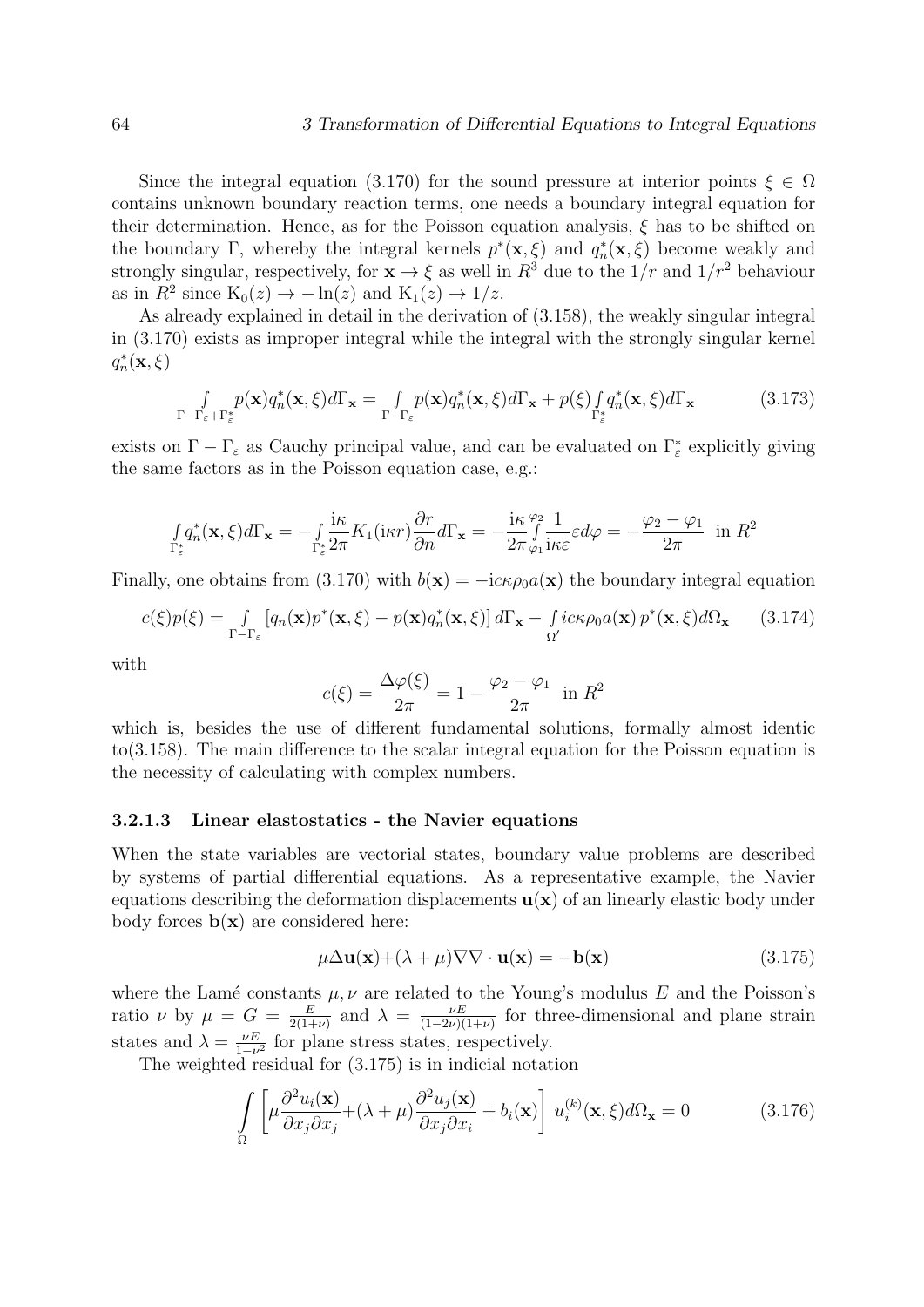where the adequate fundamental solution, the so-called Kelvin solution  $u_i^{(k)}$  $i^{(\kappa)}(\mathbf{x},\xi)$  representing the response to a unit point force  $b_i^*(\mathbf{x}) = \delta(\mathbf{x} - \xi)e_i^{(k)}$  $i^{(k)}$  applied at a given fixed point  $\xi \in \Omega$  along the k-direction, is given by (note the different definitions of  $\lambda$  in  $R^2$ and in  $R^3$ )

$$
u_i^{(k)}(\mathbf{x}, \xi) = \frac{1}{4\pi} \frac{1}{2\mu + \lambda} \left[ -(3 + \frac{\lambda}{\mu}) \delta_{ik} \ln r + (1 + \frac{\lambda}{\mu}) r_{,i} r_{,k} \right] \text{ in } R^2 \qquad (3.177)
$$

$$
= \frac{1}{8\pi} \frac{1}{2\mu + \lambda} \frac{1}{r} \left[ (3 + \frac{\lambda}{\mu}) \delta_{ik} + (1 + \frac{\lambda}{\mu}) r_{,i} r_{,k} \right] \text{ in } R^3 \tag{3.178}
$$

For the integration by parts, it is helpful to substitute the Navier equations, which are the displacement representation of the interior equilibrium to the body forces, by its original stress-based form

$$
\mu \frac{\partial^2 u_i(\mathbf{x})}{\partial x_j \partial x_j} + (\lambda + \mu) \frac{\partial^2 u_j(\mathbf{x})}{\partial x_j \partial x_i} = \frac{\partial \sigma_{ik}(\mathbf{x})}{\partial x_k} = -b_i(\mathbf{x})
$$
\n(3.179)

since, then, it is easy to perform the first integration by parts:

$$
\int_{\Omega} \frac{\partial \sigma_{ij}(\mathbf{x})}{\partial x_j} u_i^{(k)}(\mathbf{x}, \xi) d\Omega_{\mathbf{x}} = \int_{\Omega} \left[ [\sigma_{ij}(\mathbf{x}) u_i^{(k)}(\mathbf{x}, \xi)]_{,j} - \sigma_{ij}(\mathbf{x}) [u_i^{(k)}(\mathbf{x}, \xi)]_{,j} \right] d\Omega_{\mathbf{x}}
$$
\n
$$
= \int_{\Gamma} \sigma_{ij}(\mathbf{x}) u_i^{(k)}(\mathbf{x}, \xi) n_j(\mathbf{x}) d\Gamma_{\mathbf{x}} - \int_{\Omega} \sigma_{ij}(\mathbf{x}) \frac{\partial u_i^{(k)}(\mathbf{x}, \xi)}{\partial x_j} d\Omega_{\mathbf{x}}
$$
\n
$$
= \int_{\Gamma} T_i(\mathbf{x}) u_i^{(k)}(\mathbf{x}, \xi) d\Gamma_{\mathbf{x}} - \int_{\Omega} \sigma_{ij}(\mathbf{x}) \frac{\partial u_i^{(k)}(\mathbf{x}, \xi)}{\partial x_j} d\Omega_{\mathbf{x}} \quad (3.180)
$$

where  $T_i = \sigma_{ij} n_j$  is the so-called traction vector.

From the definition of the strain tensor  $\varepsilon_{ij} = 0.5(u_{i,j} + u_{j,i})$ , one obtains due to the symmetry of the stress tensor  $\sigma_{ij}$ , the symmetry of the elastic constitutive law for isotropic material  $\sigma_{ij} = 2\mu\varepsilon_{ij} + \lambda \delta_{ij}\varepsilon_{ll}$ , and the reciprocity with its inverse form  $\varepsilon_{ij} = (\sigma_{ij} - \sigma_{il})$  $\lambda \delta_{ij} \sigma_{ll}/(2\mu + 3\lambda)/2\mu$  and  $\varepsilon_{ij} = (\sigma_{ij} - \lambda \delta_{ij} \sigma_{ll}/(2\mu + 2\lambda))/2\mu$  in 3D and 2D, respectively, i.e.,  $\sigma_{ij}^* \varepsilon_{ij} = \varepsilon_{ij}^* \sigma_{ij}$ 

$$
\sigma_{ij}(\mathbf{x}) \frac{\partial u_i^{(k)}(\mathbf{x}, \xi)}{\partial x_j} = \sigma_{ij}(\mathbf{x}) \frac{1}{2} \left( \frac{\partial u_i^{(k)}(\mathbf{x}, \xi)}{\partial x_j} + \frac{\partial u_j^{(k)}(\mathbf{x}, \xi)}{\partial x_i} \right) = \sigma_{ij}(\mathbf{x}) \varepsilon_{ij}^{(k)}(\mathbf{x}, \xi)
$$

$$
= \varepsilon_{ij}(\mathbf{x}) \sigma_{ij}^{(k)}(\mathbf{x}, \xi) = \frac{\partial u_i(\mathbf{x})}{\partial x_j} \sigma_{ij}^{(k)}(\mathbf{x}, \xi)
$$
(3.181)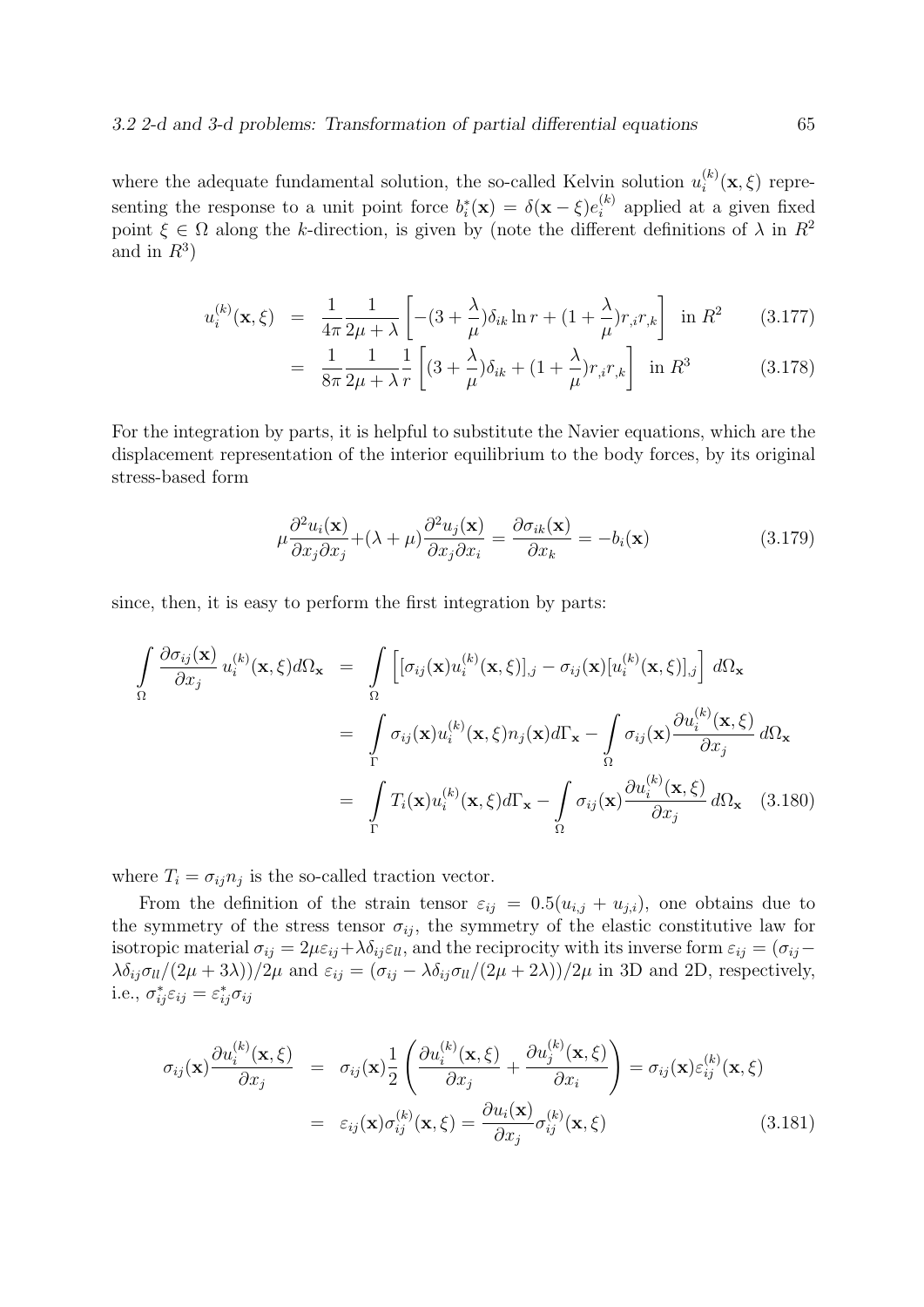which allows the second integration by parts of the remaining domain integral

$$
\int_{\Omega} \frac{\partial u_i(\mathbf{x})}{\partial x_j} \sigma_{ij}^{(k)}(\mathbf{x}, \xi) d\Omega_{\mathbf{x}} = \int_{\Omega} \left[ [u_i(\mathbf{x}) \sigma_{ij}^{(k)}(\mathbf{x}, \xi)]_{,j} - u_i(\mathbf{x}) [\sigma_{ij}^{(k)}(\mathbf{x}, \xi)]_{,j} \right] d\Omega_{\mathbf{x}}
$$
\n
$$
= \int_{\Gamma} u_i(\mathbf{x}) \sigma_{ij}^{(k)}(\mathbf{x}, \xi) n_j(\mathbf{x}) d\Gamma_{\mathbf{x}} - \int_{\Omega} u_i(\mathbf{x}) [\sigma_{ij}^{(k)}(\mathbf{x}, \xi)]_{,j} d\Omega_{\mathbf{x}}
$$
\n
$$
= \int_{\Gamma} u_i(\mathbf{x}) T_i^{(k)}(\mathbf{x}, \xi) d\Gamma_{\mathbf{x}} + \int_{\Omega} u_i(\mathbf{x}) \delta(\mathbf{x} - \xi) e_i^{(k)} d\Omega_{\mathbf{x}} \quad (3.182)
$$

Taking (3.181) into account when substituting (3.182) in (3.180) and in the equivalent weighted residual form  $(3.176)$ , respectively, yields with the filtering effect of the  $\delta$ -function the integral equation for the displacements at arbitrary interior points  $\xi \in \Omega$ :

$$
u_k(\xi) = \int\limits_{\Gamma} \left[ T_i(\mathbf{x}) u_i^{(k)}(\mathbf{x}, \xi) - u_i(\mathbf{x}) T_i^{(k)}(\mathbf{x}, \xi) \right] d\Gamma_{\mathbf{x}} + \int\limits_{\Omega} b_i(\mathbf{x}) u_i^{(k)}(\mathbf{x}, \xi) d\Omega_{\mathbf{x}} \tag{3.183}
$$

The boundary traction vector  $T_i^{(k)}$  $i^{(k)}(\mathbf{x}, \xi)$  of the fundamental solution may be determined by differentiating the fundamental solution (3.177) and (3.178), respectively, via the definition of the strain tensor and the constitutive relations as:

$$
T_i^{(k)} = \frac{1}{2\pi} \frac{1}{2\mu + \lambda} \frac{n_j}{r} \left( \mu(r_{,k}\delta_{ij} - r_{,i}\delta_{jk} - r_{,j}\delta_{ik}) - 2(\mu + \lambda)r_{,i}r_{,j}r_{,k} \right) \text{ in } R^2 \text{ (3.184)}
$$

$$
= \frac{1}{4\pi} \frac{1}{2\mu + \lambda} \frac{n_j}{r^2} \left( \mu(r_{,k}\delta_{ij} - r_{,i}\delta_{jk} - r_{,j}\delta_{ik}) - 3(\mu + \lambda)r_{,i}r_{,j}r_{,k} \right) \text{ in } R^3 \text{ (3.185)}
$$

### 3.2.1.4 Exercise 12: Strain tensor of the elastostatic fundamental solution

Determine the strain tensor  $\varepsilon_{ij}^{(k)}(\mathbf{x}, \xi)$  of the fundamental solution  $u_i^{(k)}$  $i_i^{(k)}(\mathbf{x}, \xi)$  (3.178) in  $R^3$ .

Since the displacement integral equations (3.183) contain unknown boundary reactions (at each boundary point two and three in  $R^2$  and  $R^3$ , respectively), the arbitrary source point  $\xi$  is placed on the boundary  $\Gamma$  to obtain equations which connects, besides the known body force domain integral, only boundary terms with each other. Then, the integral kernels  $u_i^{(k)}$  $i^{(k)}(\mathbf{x},\xi)$  and  $T_i^{(k)}$  $\mathbf{x}^{(k)}(\mathbf{x},\xi)$  become weakly and stronly singular for  $\mathbf{x} = \xi$ , respectively, and, similarly, but not identically (see [1], page 71) to the above considered scalar problems, the weakly singular integrals exists as improper integrals, while the those with the strongly singular kernel  $T_i^{(k)}$  $i^{(k)}(\mathbf{x}, \xi)$  produces two contributions: the first are their Cauchy principal values on  $\Gamma - \Gamma_{\varepsilon}$  (the remaining part of the boundary contour (surface) Γ from which the part  $\Gamma_{\varepsilon}$  was cut out by a circle (sphere) of some radius  $\varepsilon$ , centered at  $\xi$ ) and the second is an integral over the singular traction  $T_i^{(k)}$  $\Gamma_i^{(k)}(\mathbf{x},\xi)$  itself on  $\Gamma_{\varepsilon}^*$ , i.e., on the outer (outside the domain  $\Omega$ ) part of the contour (surface) of that circle (sphere) with radius  $\varepsilon$  which was used for the Cauchy principal value cut-out:

$$
\int_{\Gamma-\Gamma_{\varepsilon}+\Gamma_{\varepsilon}^*} u_i(\mathbf{x}) T_i^{(k)}(\mathbf{x},\xi) d\Gamma_{\mathbf{x}} = \int_{\Gamma-\Gamma_{\varepsilon}} u_i(\mathbf{x}) T_i^{(k)}(\mathbf{x},\xi) d\Gamma_{\mathbf{x}} + u_i(\xi) \int_{\Gamma_{\varepsilon}^*} T_i^{(k)}(\mathbf{x},\xi) d\Gamma_{\mathbf{x}} \tag{3.186}
$$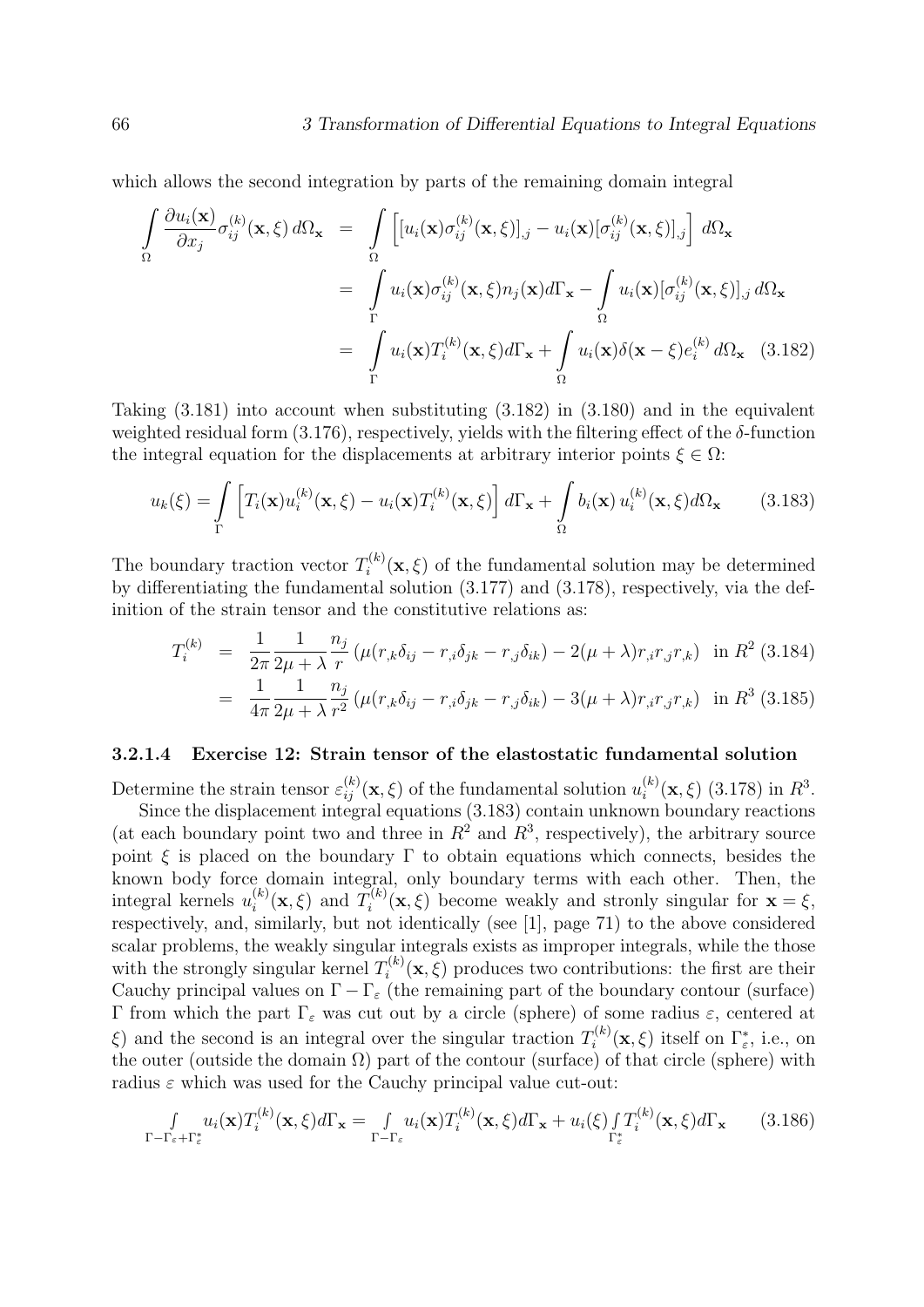Since on  $\Gamma_{\varepsilon}^*$  the components  $n_i$  of the outward normal unit vector and those of the derivative of r are identic, i.e.,  $n_i = r_{i}$  and, therefore,  $\partial r / \partial n = 1$ , one obtains in R<sup>2</sup> where  $(r_{.1}, r_{.2}) = (\cos \varphi, \sin \varphi)$  and  $d\Gamma_{\mathbf{x}} = r d\varphi$ 

$$
c_{ki}(\xi) = \int_{\Gamma_{\varepsilon}^{*}} T_{i}^{(k)}(\mathbf{x}, \xi) d\Gamma_{\mathbf{x}} = \frac{-1}{2\pi} \frac{1}{2\mu + \lambda} \int_{\Gamma_{\varepsilon}^{*}}^{1} [\mu \delta_{ik} + 2(\mu + \lambda) r_{,i} r_{,k}] d\Gamma_{\mathbf{x}}
$$
  
\n
$$
= \frac{-1}{2\pi} \frac{1}{2\mu + \lambda} \int_{\varphi_{1}}^{\varphi_{2}} \left[ \mu + 2(\mu + \lambda) \cos^{2} \varphi \quad 2(\mu + \lambda) \sin \varphi \cos \varphi \right] d\varphi
$$
  
\n
$$
= \frac{-1}{2\pi} \left\{ \begin{array}{c} (\varphi_{2} - \varphi_{1}) \delta_{ki} \\ + \frac{\mu + \lambda}{2\mu + \lambda} \frac{1}{2} \left[ \sin 2\varphi_{2} - \sin 2\varphi_{1} \quad -\cos 2\varphi_{2} + \cos 2\varphi_{1} \\ -\cos 2\varphi_{2} + \cos 2\varphi_{1} \quad -\sin 2\varphi_{2} + \sin 2\varphi_{1} \end{array} \right] \right\} (3.187)
$$

while in  $R^3$  with  $(r_{,1}, r_{,2}, r_{,3}) = (\cos \varphi \sin \vartheta, \sin \varphi \sin \vartheta, \cos \vartheta)$  and  $d\Gamma_x = r^2 \sin \vartheta d\vartheta d\varphi$ 

$$
c_{ki}(\xi) = \int_{\Gamma_{\varepsilon}^{*}} T_{i}^{(k)}(\mathbf{x}, \xi) d\Gamma_{\mathbf{x}} = \frac{-1}{2\pi} \frac{1}{2\mu + \lambda} \int_{\Gamma_{\varepsilon}^{*}} \frac{1}{r^{2}} \left[ \mu \delta_{ik} + 3(\mu + \lambda) r_{,i} r_{,k} \right] d\Gamma_{\mathbf{x}}
$$
  

$$
= \frac{-1}{2\pi} \frac{1}{2\mu + \lambda} \int_{\varphi_{1}}^{\varphi_{2}} \int_{\vartheta_{1}}^{\vartheta_{2}} \left[ \mu \delta_{ik} + 3(\mu + \lambda) r_{,i} r_{,k} \right] \sin \vartheta d\vartheta d\varphi
$$
(3.188)

In general, the actual values of these factors dependent on the shape of the actually considered boundary. But, when the position of  $\xi$  is on a smooth boundary region, i.e.,  $\varphi_2 - \varphi_1 = \pi$  in  $R^2$  and  $\varphi_2 - \varphi_1 = 2\pi$  with  $\vartheta_2 - \vartheta_1 = \frac{\pi}{2}$  $\frac{\pi}{2}$  in  $R^3$ , both above integrals (3.187) and (3.188) become simply

$$
c_{ki}(\xi) = \frac{-1}{2} \delta_{ki} \tag{3.189}
$$

Finally, the boundary integral equations for determining unknown boundary reactions read as  $(k = 1, 2 \text{ in } R^2 \text{ and } k = 1, 2, 3 \text{ in } R^3)$ 

$$
[\delta_{ki} + c_{ki}(\xi)]u_i(\xi) = \int_{\Gamma - \Gamma_{\varepsilon}} \left[ T_i(\mathbf{x})u_i^{(k)}(\mathbf{x}, \xi) - u_i(\mathbf{x})T_i^{(k)}(\mathbf{x}, \xi) \right] d\Gamma_{\mathbf{x}} + \int_{\Omega'} b_i(\mathbf{x}) u_i^{(k)}(\mathbf{x}, \xi) d\Omega_{\mathbf{x}} \tag{3.190}
$$

# 3.2.2 Indirect integral formulations: the singularity method

As already explain for one-dimensional problems, the basic idea of this indirect method is to introduce intermediary unknowns - unknown intensities of certain singularity layers. For these singularities, so-called influence functions, i.e., the complete response to the action of a singularity (e.g., a unit point force) must be known everywhere in the considered material. Then, these singularity layers are distributed on a 'fictitious' boundary  $\Gamma^+$  in a certain small distance  $d_{\varepsilon}$  from the real boundary  $\Gamma$  outside the domain  $\Omega$  and their intensities have to be determined such that the integrated response is equal to the prescribed boundary values on the real boundary Γ.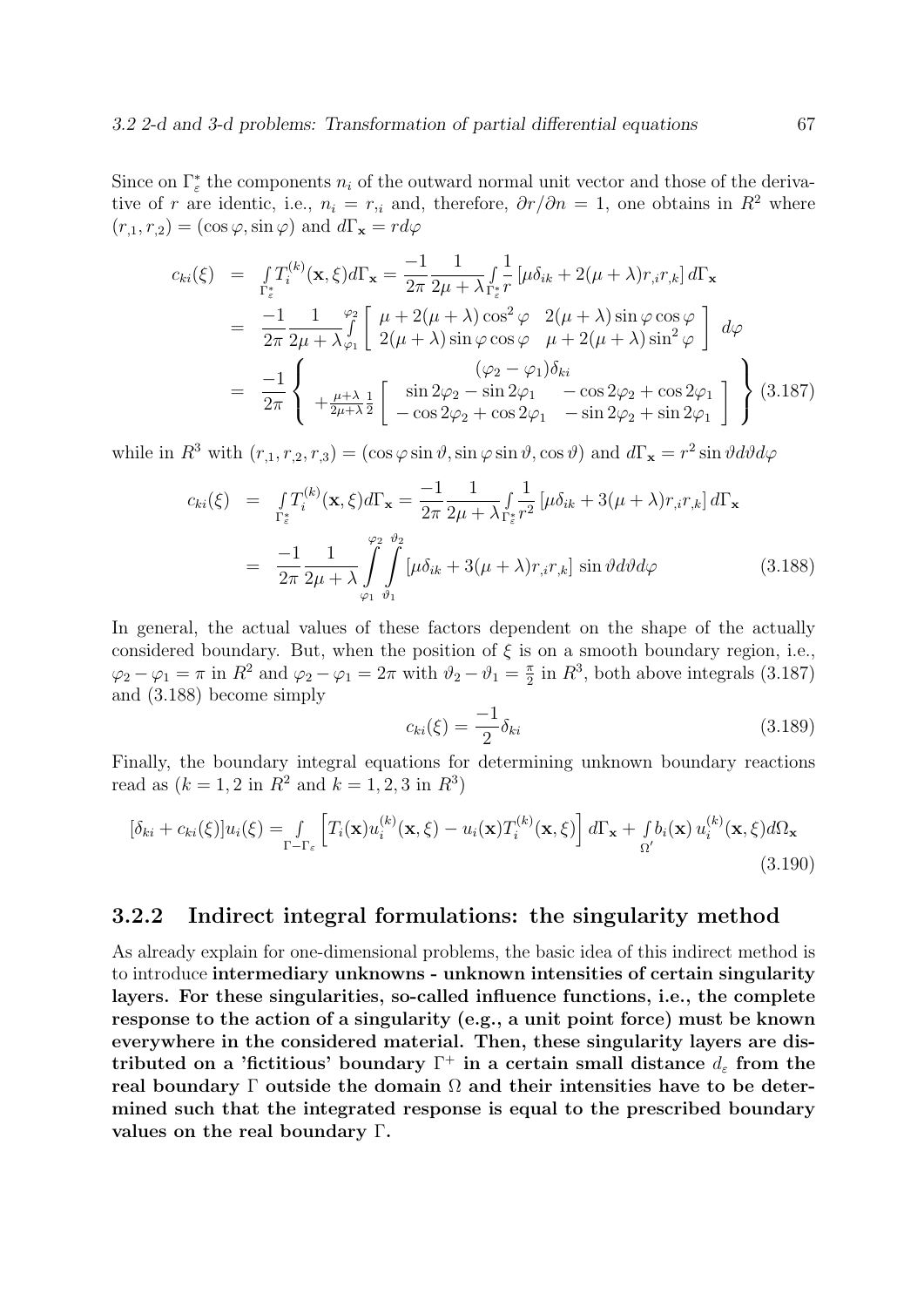In a second step, when these intensities of the singularities are determined, the unknown physical boundary reaction as well as corresponding interior states can easily be found by the same integral equation used in the first step to find the singularity intensities.

# 3.2.2.1 Sound pressure and sound flux in stationary acoustics (Helmholtz equation)

As known, the stationary sound radiation problem is described by the Helmholtz equation (see (3.159))

$$
\Delta p(\mathbf{x}) + \kappa^2 p(\mathbf{x}) = -b(\mathbf{x}) = +\mathrm{i}c\kappa \rho_0 a(\mathbf{x})
$$
\n(3.191)

for the sound pressure distribution  $p(x)$  and the fundamental solution solving the equation

$$
\Delta p^*(\mathbf{x}, \xi) + \kappa^2 p^*(\mathbf{x}, \xi) = -\delta(\mathbf{x}, \xi)
$$

is in  $R^2$  (siehe  $(3.166)$ )

$$
p^*(\mathbf{x}, \xi) = \frac{1}{2\pi} K_0(i\kappa r) \tag{3.192}
$$

Hence, the influence function decribing the sound pressure at a point  $x$  due to a unit point sound source  $a(\mathbf{x}) = \delta(\mathbf{x}, \xi)$  at point  $\xi$  is found by comparison to be

$$
(pa) (\mathbf{x}, \xi) = -\mathrm{i}c\kappa \rho_0 \frac{1}{2\pi} K_0(\mathrm{i}\kappa r) \tag{3.193}
$$

Since the sound flux  $q_n(\mathbf{x})$  in the direction of the normal vector  $n_k(\mathbf{x})$  is defined as the normal derivative of the sound pressure, the corresponding influence function for the sound flux is determined by  $(r = |\mathbf{x} - \xi|)$ 

$$
(q_n a) (\mathbf{x}, \xi) = \frac{\partial (pa) (\mathbf{x}, \xi)}{\partial x_k} n_k(\mathbf{x}) = -c\kappa^2 \rho_0 \frac{1}{2\pi} K_1(i\kappa r) \frac{\partial r}{\partial x_k} n_k(\mathbf{x})
$$
(3.194)

Following the above described idea of the indirect integral equation method, at points ξ on a fictitious boundary Γ<sup>+</sup>, which is either enclosing with a certain distance  $d<sub>ε</sub>$  the real boundary  $\Gamma$  or is coincident to  $\Gamma$ , layers of point sources are introduced with such an intensity  $a^*(\xi)$  that the prescribed boundary conditions on the real boundary  $\Gamma$  are satisfied.

For a sound radiation problem where on one part of the boundary  $\Gamma_1$  the sound pressure  $p(\mathbf{x}) = \bar{p}(\mathbf{x})$  and on the remaining part  $\Gamma_2$  the sound flux  $q_n(\mathbf{x}) = \bar{q}_n(\mathbf{x})$  is prescribed, and, moreover, a sound source density  $\bar{a}(\mathbf{x})$  is acting in the interior of the considered domain  $\Omega$ , the two indirect integral equations for determining the unknown point source layer intensity  $a^*(\xi)$  are simply given by

$$
\int_{\Gamma^{+}} (pa) (\mathbf{x}, \xi) a^{*}(\xi) d\Gamma_{\xi} + \int_{\Omega} (pa) (\mathbf{x}, \xi) \bar{a}(\xi) d\Omega_{\xi} = \bar{p}(\mathbf{x}) \text{ for } \mathbf{x} \in \Gamma_{1}
$$
\n
$$
\int_{\Gamma^{+}} (q_{n}a) (\mathbf{x}, \xi) a^{*}(\xi) d\Gamma_{\xi} + \int_{\Omega} (q_{n}a) (\mathbf{x}, \xi) \bar{a}(\xi) d\Omega_{\xi} = \bar{q}_{n}(\mathbf{x}) \text{ for } \mathbf{x} \in \Gamma_{2}
$$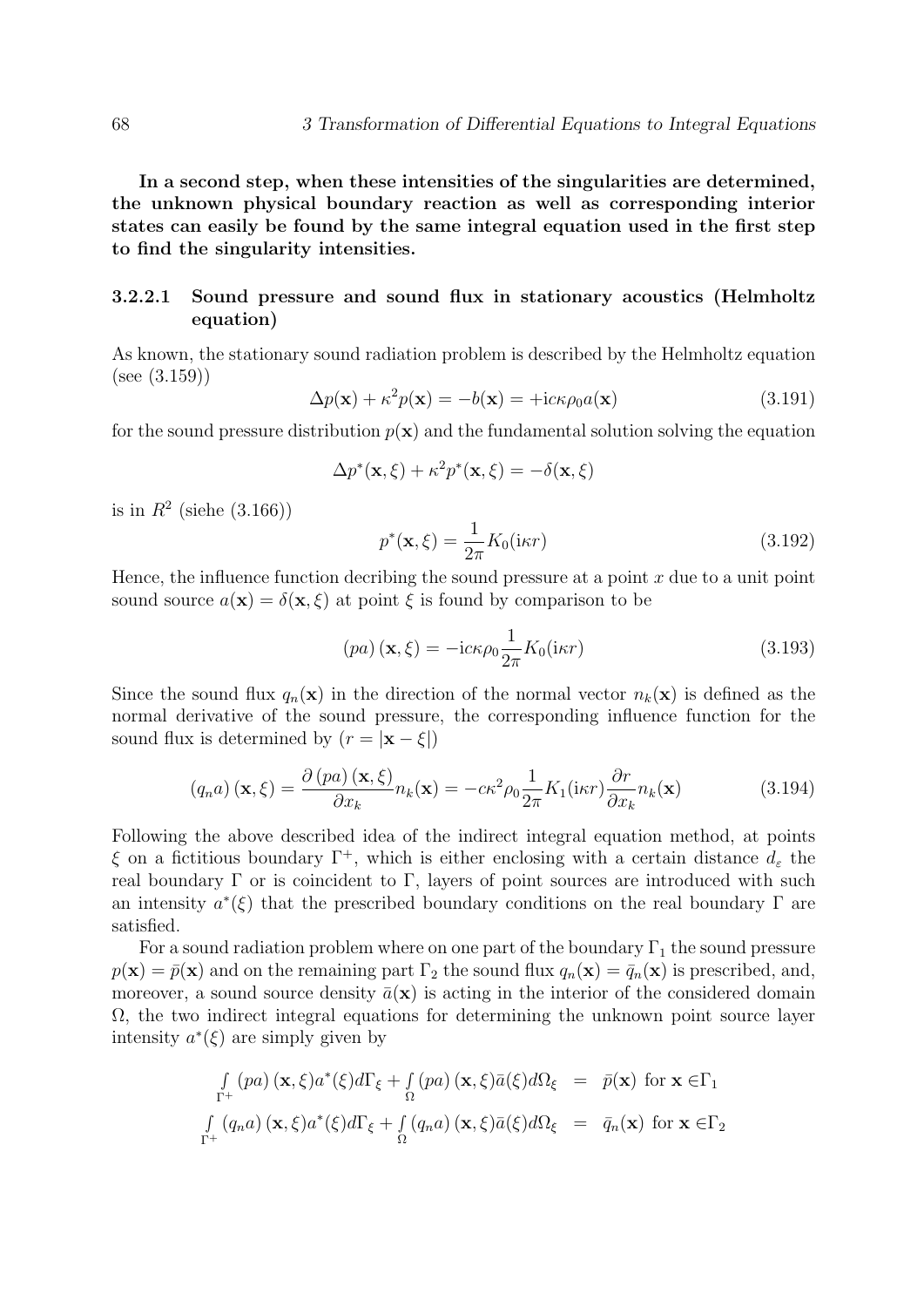which is explicitly

$$
\int_{\Gamma^+} K_0(i\kappa r) a^*(\xi) d\Gamma_{\xi} + \int_{\Omega} K_0(i\kappa r) \bar{a}(\xi) d\Omega_{\xi} = \frac{2\pi i \bar{p}(\mathbf{x})}{c\kappa \rho_0} \text{ for } \mathbf{x} \in \mathbb{B}_1 \tag{B195}
$$

$$
n_k(\mathbf{x}) \left[ \int_{\Gamma^+} \mathrm{i} \kappa K_1(\mathrm{i} \kappa r) \frac{\partial r}{\partial x_k} a^*(\xi) d\Gamma_{\xi} + \int_{\Omega} \mathrm{i} \kappa K_1(\mathrm{i} \kappa r) \frac{\partial r}{\partial x_k} \bar{a}(\xi) d\Omega_{\xi} \right] = -\frac{2\pi \mathrm{i} \bar{q}_n(\mathbf{x})}{c \kappa \rho_0} \text{ for } \text{X} \text{EDS}
$$

Since the size of the distance  $d_{\varepsilon}$  of the fictitious boundary  $\Gamma^+$  from the real boundary  $\Gamma$ has a large effect on the solution if these integral equations have to be solved numerically, it is mostly better to transfer the fictitious boundary into the real boundary, i.e.,  $d_{\varepsilon} \to 0$ . In this case, the influence function  $(pb)(\mathbf{x}, \xi)$  becomes with  $K_0(i\kappa r) \to -\ln(i\kappa r)$  weakly singular and  $(q_n b)$  (**x**,  $\xi$ ) with  $K_1(i\kappa r) \rightarrow 1/(i\kappa r)$  strongly singular for  $\xi \rightarrow \mathbf{x}$ .

Hence, similarly to direct integral equation method, the singular point  $\mathbf{x} = \xi$  has to be avoided in the integration on  $\Gamma^+ \to \Gamma$ , but different to the handling there, the integral on  $\Gamma^+$  is only to split into one on  $\Gamma^+ - \Gamma^+_\varepsilon$  and one on  $\Gamma^+_\varepsilon$  (while the integration on the ε-circular arc  $\Gamma_{\varepsilon}^{+*}$  is dropped here), and, for both contributions, the limit towards  $\Gamma-\Gamma_{\varepsilon}$ and  $\Gamma_{\varepsilon}$  is performed.

In the case of the weakly singular integral equation (3.195) for the sound pressure, the integral on  $\Gamma_{\varepsilon}^+ \to \Gamma_{\varepsilon}$  gives no contribution such that the equation remains formally unchanged:

$$
\int_{\Gamma-\Gamma_{\varepsilon}} K_0(i\kappa r) a^*(\xi) d\Gamma_{\xi} + \int_{\Omega} K_0(i\kappa r) \bar{a}(\xi) d\Omega_{\xi} = \frac{2\pi i \bar{p}(\mathbf{x})}{c\kappa \rho_0} \text{ for } \mathbf{x} \in \Gamma_1
$$
\n(3.197)

The integral with the strongly singular kernel in the equation (3.196) for the sound flux

$$
n_{k}(\mathbf{x}) \int_{\Gamma^{+}} i\kappa K_{1}(i\kappa r) \frac{\partial r}{\partial x_{k}} a^{*}(\xi) d\Gamma_{\xi} = n_{k}(\mathbf{x}) \int_{\Gamma^{+}-\Gamma_{\varepsilon}^{+}} i\kappa K_{1}(i\kappa r) \frac{\partial r}{\partial x_{k}} a^{*}(\xi) d\Gamma_{\xi}
$$
  
+
$$
n_{k}(\mathbf{x}) a^{*}(\mathbf{x}) \int_{\Gamma_{\varepsilon}^{+}} i\kappa K_{1}(i\kappa r) \frac{\partial r}{\partial x_{k}} d\Gamma_{\xi}
$$
  
+
$$
n_{k}(\mathbf{x}) \int_{\Gamma_{\varepsilon}^{+}} [a^{*}(\xi) - a^{*}(\mathbf{x})] i\kappa K_{1}(i\kappa r) \frac{\partial r}{\partial x_{k}} d\Gamma_{\xi}
$$
3.198)

is split in three parts where that on  $\Gamma^+ - \Gamma^+_{\varepsilon} \to \Gamma - \Gamma_{\varepsilon}$  exists as Cauchy principal value, that on  $\Gamma_{\varepsilon}^+$  can be analytically integrated while the third one on  $\Gamma_{\varepsilon}^+ \to \Gamma_{\varepsilon}$  gives zero assuming at  $\mathbf{x} = \xi$  a continous intensity  $a^*(\xi)$ .

Since here, different to the direct integral equations, the normal vector  $n_k(\mathbf{x}) \triangleq$  $(\cos \varphi, \sin \varphi)$  is not that of the integration point  $\xi$ , and is only on a smooth boundary uniquely defined, for the evaluation on  $\Gamma_{\varepsilon}^{+}$ , a smooth boundary  $\Gamma^{+}$  is assumed which is in a distance  $d_{\varepsilon}$  parallel to the real boundary Γ. Denoting the distance of the projection of **x** on  $\Gamma^+$  from  $\xi$  with s, one can express the distance r between  $\mathbf{x} \in \Gamma$  and  $\xi \in \Gamma^+$ by  $r = \sqrt{s^2 + d_{\varepsilon}^2}$  and  $r_{i} = r_{i}n_{i} + r_{i}t_{i}$  can be described by ( $\varphi$  is the angle between the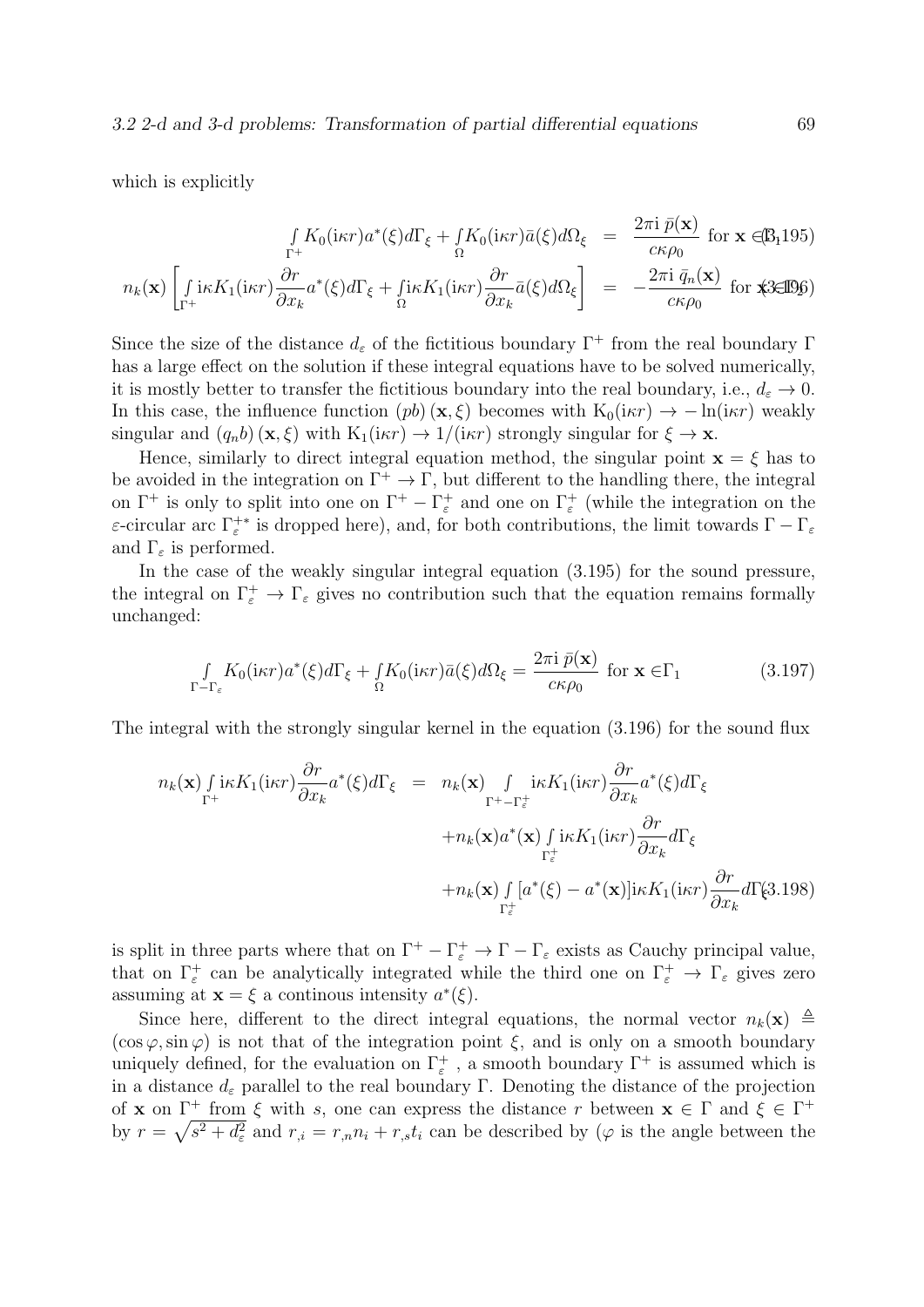normal direction and the  $x_1$ -axis)

$$
\begin{bmatrix} r_{,1} \\ r_{,2} \end{bmatrix} = \frac{1}{r} \begin{bmatrix} x_1 - \xi_1 \\ x_2 - \xi_2 \end{bmatrix} = \frac{1}{r} \begin{bmatrix} -d_{\varepsilon} \cos \varphi - s \sin \varphi \\ -d_{\varepsilon} \sin \varphi + s \cos \varphi \end{bmatrix} = -\frac{d_{\varepsilon}}{r} \begin{bmatrix} n_1(\mathbf{x}) \\ n_2(\mathbf{x}) \end{bmatrix} + \frac{s}{r} \begin{bmatrix} t_1(\mathbf{x}) \\ t_2(\mathbf{x}) \end{bmatrix}
$$
(3.199)

Applying this and the approximation of  $K_1(i\kappa r) \approx 1/(i\kappa r)$  for small distances r, gives, since  $n_k(\mathbf{x})n_k(\mathbf{x}) = 1$  and  $n_k(\mathbf{x})t_k(\mathbf{x}) = 0$ 

$$
n_k(\mathbf{x})a^*(\mathbf{x}) \lim_{d_{\varepsilon} \to 0} \int_{\Gamma_{\varepsilon}^+} i\kappa K_1(i\kappa r) \frac{\partial r}{\partial x_k} d\Gamma_{\xi} = a^*(\mathbf{x})n_k(\mathbf{x}) \lim_{d_{\varepsilon} \to 0} \int_{-\varepsilon}^{\varepsilon} \left\{ i\kappa \frac{1}{i\kappa r} \left\{ \frac{-\frac{d_{\varepsilon}}{r} n_k(\mathbf{x})}{+\frac{s}{r} t_k(\mathbf{x})} \right\} \right\} ds
$$
  
\n
$$
= -a^*(\mathbf{x}) \lim_{d_{\varepsilon} \to 0} \left\{ \int_{-\varepsilon}^{\varepsilon} \frac{d_{\varepsilon}}{s^2 + d_{\varepsilon}^2} ds \right\}
$$
  
\n
$$
= -a^*(\mathbf{x}) \lim_{d_{\varepsilon} \to 0} \left[ \arctan \frac{s}{d_{\varepsilon}} \right]_{-\varepsilon}^{\varepsilon}
$$
  
\n
$$
= -a^*(\mathbf{x}) \lim_{d_{\varepsilon} \to 0} \left[ \arctan \frac{\varepsilon}{d_{\varepsilon}} - \arctan \frac{-\varepsilon}{d_{\varepsilon}} \right]
$$
  
\n
$$
= -\pi a^*(\mathbf{x}) \qquad (3.200)
$$

Finally, the following singular version of (3.196) for satisfying prescribed sound flux conditions is obtained

$$
\frac{a^*(\mathbf{x})}{2} - \frac{n_k(\mathbf{x})}{2\pi} \left[ \int_{\Gamma - \Gamma_{\varepsilon}} i\kappa K_1(i\kappa r) \frac{\partial r}{\partial x_k} a^*(\xi) d\Gamma_{\xi} + \int_{\Omega} i\kappa K_1(i\kappa r) \frac{\partial r}{\partial x_k} \bar{a}(\xi) d\Omega_{\xi} \right] = \frac{i\bar{q}_n(\mathbf{x})}{c\kappa \rho_0} \text{for } \mathbf{x} \in \Gamma_2
$$
\n(3.201)

When by solving the two equations (3.197) and (3.201) the adequate intensities  $a^*(\xi)$  are found to represent the prescribed boundary values, the same two equations can be used to find the unknown boundary reactions  $p(\mathbf{x})$  on  $\Gamma_2$  and  $q_n(\mathbf{x})$  on  $\Gamma_1$ , and the two equations (3.195) and (3.196) (due to  $\Gamma^+ \to \Gamma$  by integration on  $\Gamma$ ) for finding the sound pressure and the sound flux at any interior point x.

#### 3.2.2.2 Displacements and stresses in elastostatics (Navier equations)

The Navier equations (3.175)

$$
\mu \frac{\partial^2 u_i(\mathbf{x})}{\partial x_j \partial x_j} + (\lambda + \mu) \frac{\partial^2 u_j(\mathbf{x})}{\partial x_j \partial x_i} = -b_i(\mathbf{x})
$$
\n(3.202)

describe the displacements of an elastic body under its dead weight  $b_i(\mathbf{x})$  and as a result of prescribed displacements  $u_i(\mathbf{x}) = \bar{u}_i(\mathbf{x})$  on a part of the boundary  $\Gamma_1$  and/or of prescribed boundary tractions  $T_i(\mathbf{x}) = \overline{T}_i(\mathbf{x})$  on the remaining boundary part  $\Gamma_2$ .

Besides these, other dynamic or geometric states, e.g., point forces, single moments, or dislocations, may occur and produce displacements and deformations.

The solutions  $u_i^{(k)}$  $i^{(k)}(x,\xi)$  of the equations

$$
\mu \frac{\partial^2 u_i^{(k)}(\mathbf{x}, \xi)}{\partial x_j \partial x_j} + (\lambda + \mu) \frac{\partial^2 u_j^{(k)}(\mathbf{x}, \xi)}{\partial x_j \partial x_i} = -b_i^*(\mathbf{x}, \xi) = -\delta(\mathbf{x} - \xi) e_i^{(k)} \tag{3.203}
$$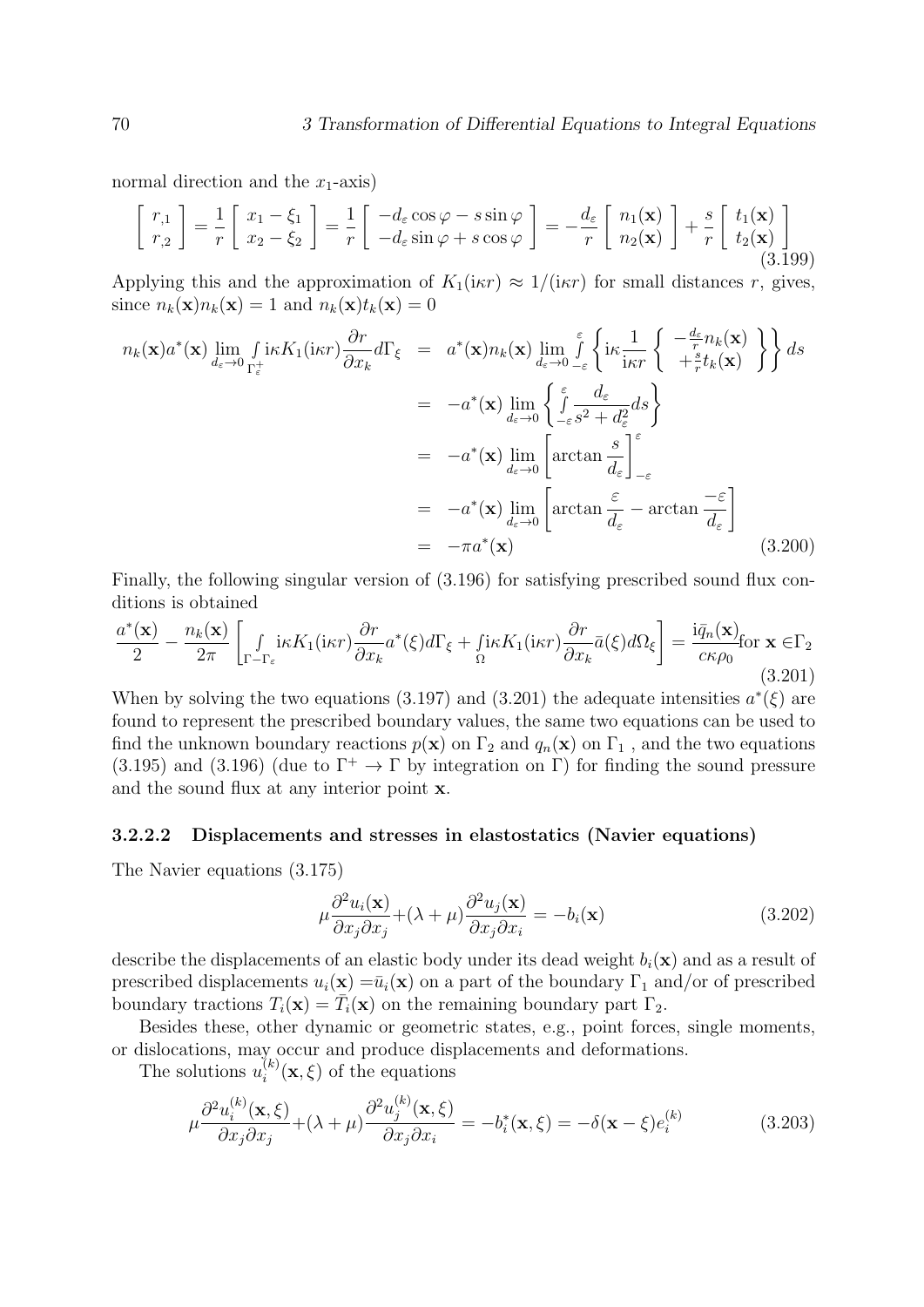i.e., the displacements (see (3.177))

$$
u_i^{(k)}(\mathbf{x}, \xi) = \frac{1}{4\pi} \frac{1}{2\mu + \lambda} \left[ -(3 + \frac{\lambda}{\mu}) \delta_{ik} \ln r + (1 + \frac{\lambda}{\mu}) r_{,i} r_{,k} \right] \text{ in } R^2 \tag{3.204}
$$

are the reactions at a point **x** on a unit point force  $b_i^*(\mathbf{x}, \xi) = F_i(\mathbf{x}, \xi) = \delta(\mathbf{x} - \xi)e_i^{(k)}$ i applied at a given fixed point  $\xi \in \Omega$  along the k-direction. Hence, this fundamental solution is also a influence function representing displacements due to unit point forces

$$
(uF)_{i,k}(\mathbf{x},\xi) = u_i^{(k)}(\mathbf{x},\xi)
$$
\n(3.205)

Then, following the idea of the indirect integral equation method, point force layers with unknown intensity  $F_k^*(\xi)$  along the k-direction at points  $\xi$  on a fictitious boundary  $\Gamma^+$ enclosing with a distance  $d_{\varepsilon}$  the real boundary  $\Gamma$  are introduced which produce together with the known prescribed dead weight loading  $b_k(\xi)$ ,  $\xi \in \Omega$ , displacements at points x

$$
u_i(\mathbf{x}) = \int_{\Gamma^+} (uF)_{i,k} (\mathbf{x}, \xi) F_k^*(\xi) d\Gamma_\xi + \int_{\Omega} (uF)_{i,k} (\mathbf{x}, \xi) \bar{b}_k(\xi) d\Omega_\xi
$$
(3.206)

For representing prescribed displacements  $\bar{u}_i(\mathbf{x})$  on a part  $\Gamma_1$  of the real boundary  $\Gamma$ , the intensities  $F_k^*(\xi)$  have to satisfy the indirect boundary integral equation:

$$
\int_{\Gamma^{+}} (uF)_{i,k} (\mathbf{x}, \xi) F_{k}^{*}(\xi) d\Gamma_{\xi} + \int_{\Omega} (uF)_{i,k} (\mathbf{x}, \xi) \overline{b}_{k}(\xi) d\Omega_{\xi} = \overline{u}_{i}(\mathbf{x}) \text{ for } \mathbf{x} \in \Gamma_{1}
$$
\n(3.207)

When on the remaining part  $\Gamma_2 = \Gamma - \Gamma_1$  boundary tractions  $\bar{T}_i(\mathbf{x})$  are prescribed, influence functions representing boundary tractions are needed which can be determined by differentiating the displacement influence function (3.205), respectively (3.204), via the definition of the strain tensor and the constitutive relations (see (3.184))

$$
(TF)_{i,k}(\mathbf{x},\xi) = \sigma_{ij}^{(k)}(\mathbf{x},\xi)n_j(\mathbf{x}) = \left(2\mu\varepsilon_{ij}^{(k)}(\mathbf{x},\xi) + \lambda\delta_{ij}\varepsilon_{ll}^{(k)}(\mathbf{x},\xi)\right)n_j(\mathbf{x})
$$

$$
= \frac{1}{2\pi}\frac{\mu}{2\mu+\lambda}\frac{1}{r}\left[\begin{array}{c}r_{,k}\delta_{ij}-r_{,i}\delta_{jk}-r_{,j}\delta_{ik}\\-2(1+\frac{\lambda}{\mu})r_{,i}r_{,j}r_{,k}\end{array}\right]n_j(\mathbf{x}) \tag{3.208}
$$

This gives the indirect boundary integral equations for representing boundary tractions as

$$
\int_{\Gamma^{+}} (TF)_{i,k} (\mathbf{x}, \xi) F_{k}^{*}(\xi) d\Gamma_{\xi} + \int_{\Omega} (TF)_{i,k} (\mathbf{x}, \xi) \bar{b}_{k}(\xi) d\Omega_{\xi} = \bar{T}_{i}(\mathbf{x}) \text{ for } \mathbf{x} \in \Gamma_{2}
$$
\n(3.209)

In this regular version of the indirect boundary equations (3.207) und (3.209) for a mixed elastostatic boundary value problem, the distance  $d_{\varepsilon}$  between the fictitious boundary  $\Gamma^+$  and the real boundary  $\Gamma$  has a large effect on a numerically determined solution.

Therefore, it is advantageous to shift with  $d_{\varepsilon} \to 0$  the fictitious boundary  $\Gamma^+$  towards the real boundary Γ. Then, the integral kernels  $(uF)_{i,k}(\mathbf{x},\xi)$  and  $(TF)_{i,k}(\mathbf{x},\xi)$  become for  $\xi \to \mathbf{x}$  weakly singular and strongly singular, as  $\ln r$  and  $1/r$ , respectively.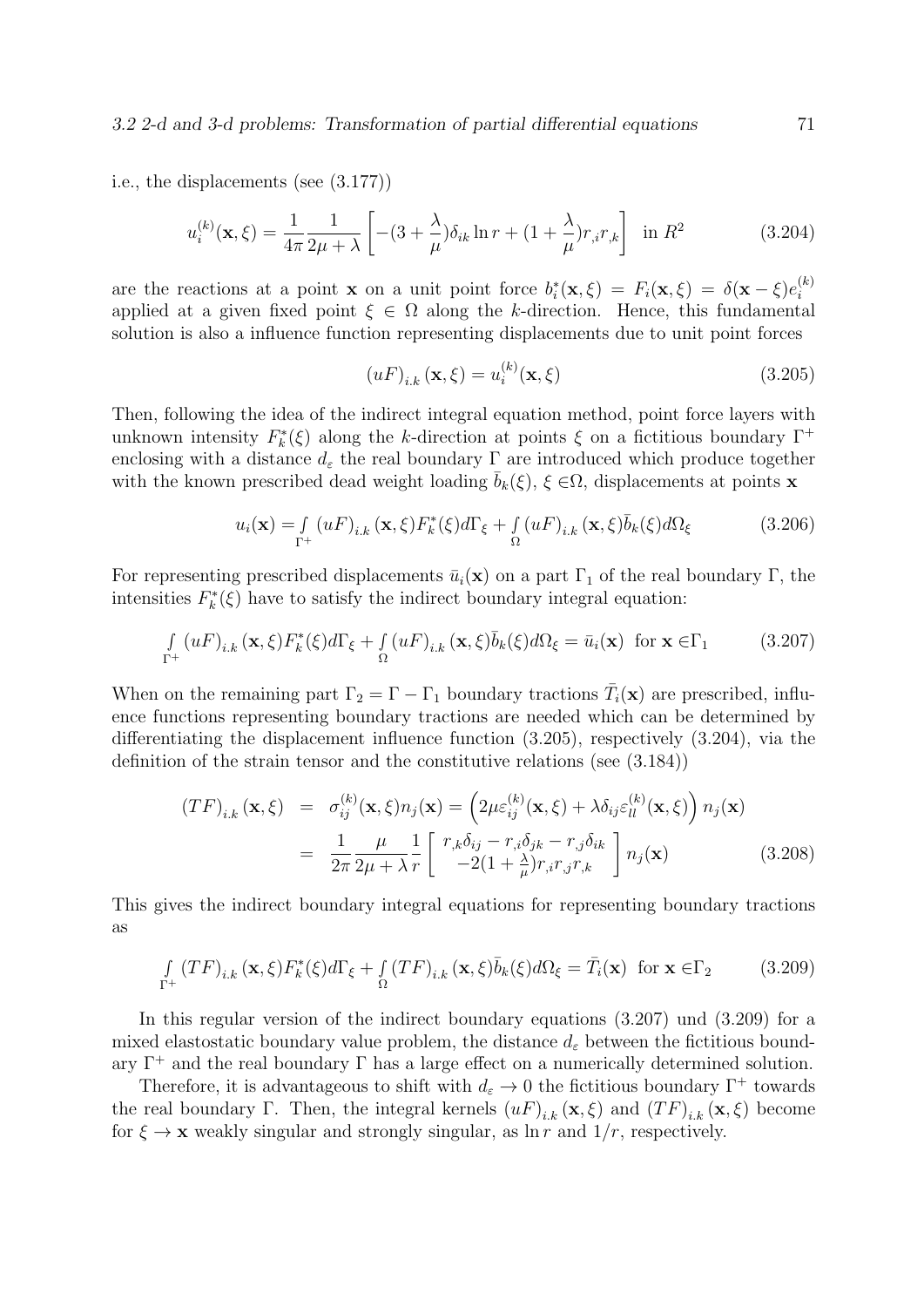Hence, similarly to direct integral equation method, the singular point  $\mathbf{x} = \xi$  has to be avoided in the integration on  $\Gamma^+ \to \Gamma$ , but different to the handling there, the integral on  $\Gamma^+$  is only to split into one on  $\Gamma^+ - \Gamma^+_{\varepsilon}$  and one on  $\Gamma^+_{\varepsilon}$  (while the integration on a  $\varepsilon$ -circular arc  $\Gamma_{\varepsilon}^{**}$ , equivalent to  $\Gamma_{\varepsilon}^*$  in the diect method, is dropped here), and, for both contributions, the limit towards  $\Gamma - \Gamma_{\varepsilon}$  and  $\Gamma_{\varepsilon}$  is performed.

In the case of the weakly singular integral equation (3.207) for the displacements, the integral on  $\Gamma_{\varepsilon}^+ \to \Gamma_{\varepsilon}$  gives no contribution such that the equation remains formally unchanged:

$$
\int_{\Gamma-\Gamma_{\varepsilon}} \left( uF \right)_{i,k} (\mathbf{x}, \xi) F_k^*(\xi) d\Gamma_{\xi} + \int_{\Omega} \left( uF \right)_{i,k} (\mathbf{x}, \xi) \overline{b}_k(\xi) d\Omega_{\xi} = \overline{u}_i(\mathbf{x}) \text{ for } \mathbf{x} \in \Gamma_1 \tag{3.210}
$$

The integral with the strongly singular kernel in the equation (3.209) for the boundary tractions

$$
\int_{\Gamma^{+}} (TF)_{i,k} (\mathbf{x}, \xi) F_{k}^{*}(\xi) d\Gamma_{\xi} = \frac{n_{j}(\mathbf{x})}{2\pi} \frac{\mu}{2\mu + \lambda_{\Gamma^{+}} r} \int_{\Gamma} \frac{1}{r} \begin{bmatrix} r_{,k} \delta_{ij} - r_{,i} \delta_{jk} - r_{,j} \delta_{ik} \\ -2(1 + \frac{\lambda}{\mu}) r_{,i} r_{,j} r_{,k} \end{bmatrix} F_{k}^{*}(\xi) d\Gamma_{\xi}
$$
\n
$$
= \int_{\Gamma^{+} - \Gamma_{\varepsilon}^{+}} (TF)_{i,k} (\mathbf{x}, \xi) F_{k}^{*}(\xi) d\Gamma_{\xi}
$$
\n
$$
+ F_{k}^{*}(\mathbf{x}) \int_{\Gamma_{\varepsilon}^{+}} (TF)_{i,k} (\mathbf{x}, \xi) d\Gamma_{\xi}
$$
\n
$$
+ \int_{\Gamma_{\varepsilon}^{+}} [F_{k}^{*}(\xi) - F_{k}^{*}(\mathbf{x})] (TF)_{i,k} (\mathbf{x}, \xi) d\Gamma_{\xi}
$$
\n(3.212)

is split in three parts where that on  $\Gamma^+ - \Gamma^+_{\varepsilon} \to \Gamma - \Gamma_{\varepsilon}$  exists as Cauchy principal value, that on  $\Gamma_{\varepsilon}^+$  can be analytically integrated while the third one on  $\Gamma_{\varepsilon}^+ \to \Gamma_{\varepsilon}$  gives zero assuming at  $\mathbf{x} = \xi$  a continuous intensity  $F_k^*(\xi)$ .

Since here, different to the direct integral equations, the normal vector  $n_k(\mathbf{x}) \triangleq$  $(\cos \varphi, \sin \varphi)$  is not that of the integration point  $\xi$ , and is only on a smooth boundary uniquely defined, for the evaluation on  $\Gamma_{\varepsilon}^{+}$ , a smooth boundary  $\Gamma^{+}$  is assumed which is in a distance  $d_{\varepsilon}$  parallel to the real boundary Γ. Denoting the distance of the projection of **x** on  $\Gamma^+$  from  $\xi$  with s, one can express the distance r between  $\mathbf{x} \in \Gamma$  and  $\xi \in \Gamma^+$  by  $r = \sqrt{s^2 + d_{\varepsilon}^2}$  and  $r_{i} = r_{i}n_{i} + r_{i}t_{i}$  can be described by (see (3.199))

$$
r_{,i} = -\frac{d_{\varepsilon}}{r} n_i(\mathbf{x}) - \frac{s}{r} t_i(\mathbf{x})
$$
\n(3.213)

Following the evaluation in (3.200), one obtains for the essential singular part

$$
\lim_{d_{\varepsilon}\to 0} \int_{\Gamma_{\varepsilon}^{+}} \frac{\partial r}{\partial x_{k}} d\Gamma_{\varepsilon} = \lim_{d_{\varepsilon}\to 0} \int_{-\varepsilon}^{\varepsilon} \left\{ \frac{-1}{r} \left[ \frac{d_{\varepsilon}}{r} n_{k}(\mathbf{x}) + \frac{s}{r} t_{k}(\mathbf{x}) \right] \right\} ds = -\pi n_{k}(\mathbf{x}) \tag{3.214}
$$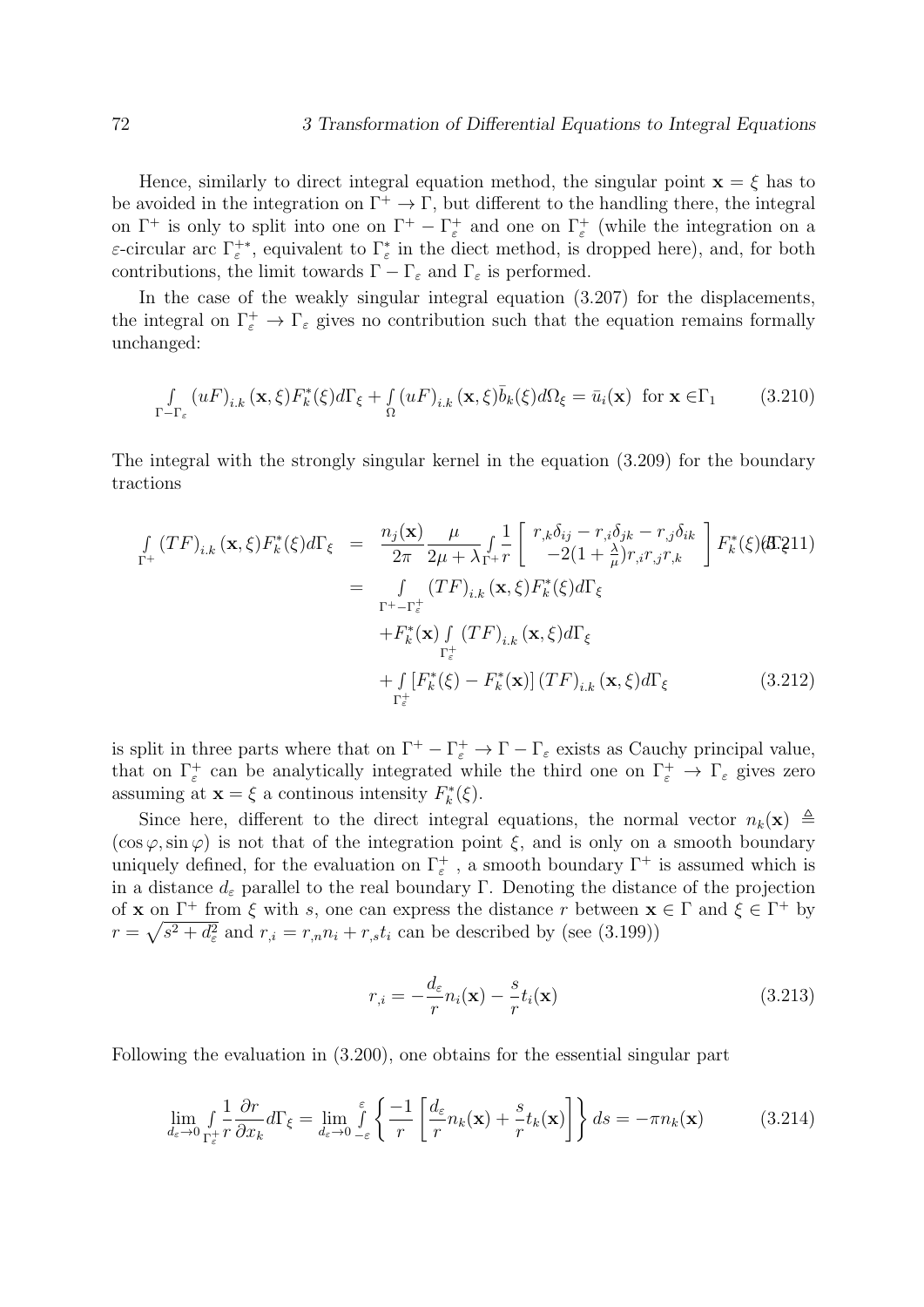and with  $\lim_{d_{\varepsilon}\to 0}$  for

$$
\int_{\Gamma_{\varepsilon}^{+}} \frac{1}{r} \frac{\partial r}{\partial x_{i}} \frac{\partial r}{\partial x_{j}} d\Gamma_{\xi} = \int_{-\varepsilon}^{\varepsilon} \left\{ \frac{-1}{r} \left[ \frac{d_{\varepsilon}}{r} n_{i}(\mathbf{x}) \right] \left[ \frac{d_{\varepsilon}}{r} n_{j}(\mathbf{x}) \right] \left[ \frac{d_{\varepsilon}}{r} n_{k}(\mathbf{x}) \right] \right\} ds
$$
\n
$$
= \int_{-\varepsilon}^{\varepsilon} \left\{ \frac{-1}{r^{4}} \left[ \frac{d_{\varepsilon}^{3} n_{i} n_{j} n_{k} + d_{\varepsilon}^{2} s (n_{i} n_{j} t_{k} + n_{i} t_{j} n_{k} + t_{i} n_{j} n_{k})}{+ d_{\varepsilon} s^{2} (n_{i} t_{j} t_{k} + t_{i} n_{j} t_{k} + t_{i} t_{j} n_{k}) + s^{3} t_{i} t_{j} t_{k}} \right] \right\} ds
$$
\n
$$
= - \left\{ \left( \frac{\frac{d_{\varepsilon}}{2 d_{\varepsilon}^{2} + \delta^{2}}}{\frac{1}{2 (d_{\varepsilon}^{2} + \delta^{2})} + \frac{1}{2} \arctan \frac{s}{d_{\varepsilon}} \right\}_{-\varepsilon}^{\varepsilon} n_{i} n_{j} n_{k} + \left[ \frac{-d_{\varepsilon}^{2}}{s^{2} + d_{\varepsilon}^{2}} \right]_{-\varepsilon}^{\varepsilon} (n_{i} n_{j} t_{k} + n_{i} t_{j} n_{k} + t_{i} n_{j} n_{k}) + \left[ \frac{-d_{\varepsilon}^{2}}{s^{2} + d_{\varepsilon}^{2}} + \frac{1}{2} \arctan \frac{s}{d_{\varepsilon}} \right]_{-\varepsilon}^{\varepsilon} (n_{i} t_{j} t_{k} + t_{i} n_{j} t_{k} + t_{i} t_{j} n_{k}) + \left[ \frac{d_{\varepsilon}^{2}}{s^{2} + d_{\varepsilon}^{2}} + \frac{1}{2} \ln(s^{2} + d_{\varepsilon}^{2}) \right]_{-\varepsilon}^{\varepsilon} t_{i} t
$$

This yields with  $n_j n_j = 1$ ,  $t_j n_j = 0$ , and  $n_i n_k + t_i t_k = \delta_{ik}$  for

$$
\lim_{d_{\varepsilon}\to 0} \int_{\Gamma_{\varepsilon}^{+}} (TF)_{i,k} (\mathbf{x}, \xi) d\Gamma_{\xi} = \frac{1}{2\pi} \frac{\mu}{2\mu + \lambda} \left\{ \begin{array}{c} -\pi(n_k n_i - n_i n_k - n_j \delta_{ik} n_j) \\ +2(1 + \frac{\lambda}{\mu}) \frac{\pi}{2} (n_i n_j n_k + n_i t_j t_k + t_i n_j t_k + t_i t_j n_k) n_j \end{array} \right\}
$$
\n
$$
= \frac{1}{2} \frac{\mu}{2\mu + \lambda} \left\{ \delta_{ik} + (1 + \frac{\lambda}{\mu}) (n_i n_k + t_i t_k) \right\} = \frac{1}{2} \delta_{ik} \tag{3.216}
$$

Finally, the singular version of the indirect boundary integral equation for the boundary tractions is obtained to be

$$
\frac{1}{2}F_i^*(\mathbf{x}) + \int_{\Gamma - \Gamma_{\varepsilon}} (TF)_{i,k} (\mathbf{x}, \xi) F_k^*(\xi) d\Gamma_{\xi} + \int_{\Omega} (TF)_{i,k} (\mathbf{x}, \xi) \bar{b}_k(\xi) d\Omega_{\xi} = \bar{T}_i(\mathbf{x}) \text{ for } \mathbf{x} \in \Gamma_2
$$
\n(3.217)

Are the singularity layer intensities  $F_k^*(\xi)$  determined by solving the integral equations  $(3.210)$  and  $(3.217)$ , in a second step, the unknown boundary reactions, i.e.,  $u_i(\mathbf{x})$  for  $\mathbf{x} \in \Gamma_2$  and  $T_i(\mathbf{x})$  for  $\mathbf{x} \in \Gamma_1$  can easily found be evaluating the integral equations (3.210) and (3.217), respectively.

Then, it is also possible to analyse the stresses at interior points by evaluating with the determined intensities  $F_k^*(\xi)$  the integral relation

$$
\sigma_{ij}(\mathbf{x}) = \int_{\Gamma} (\sigma F)_{ij,k} (\mathbf{x}, \xi) F_k^*(\xi) d\Gamma_{\xi} + \int_{\Omega} (\sigma F)_{ij,k} (\mathbf{x}, \xi) \bar{b}_k(\xi) d\Omega_{\xi} \text{ for } \mathbf{x} \in \Omega \tag{3.218}
$$

where the influence function  $(\sigma F)_{ij,k}(\mathbf{x}, \xi)$  for the stresses is easily found from that of the boundary tractions (3.208) to be

$$
\left(\sigma F\right)_{ij,k}(\mathbf{x},\xi) = \frac{1}{2\pi} \frac{\mu}{2\mu + \lambda} \frac{1}{r} \left( r_{,k} \delta_{ij} - r_{,i} \delta_{jk} - r_{,j} \delta_{ik} - 2\left(1 + \frac{\lambda}{\mu}\right) r_{,i} r_{,j} r_{,k} \right). \tag{3.219}
$$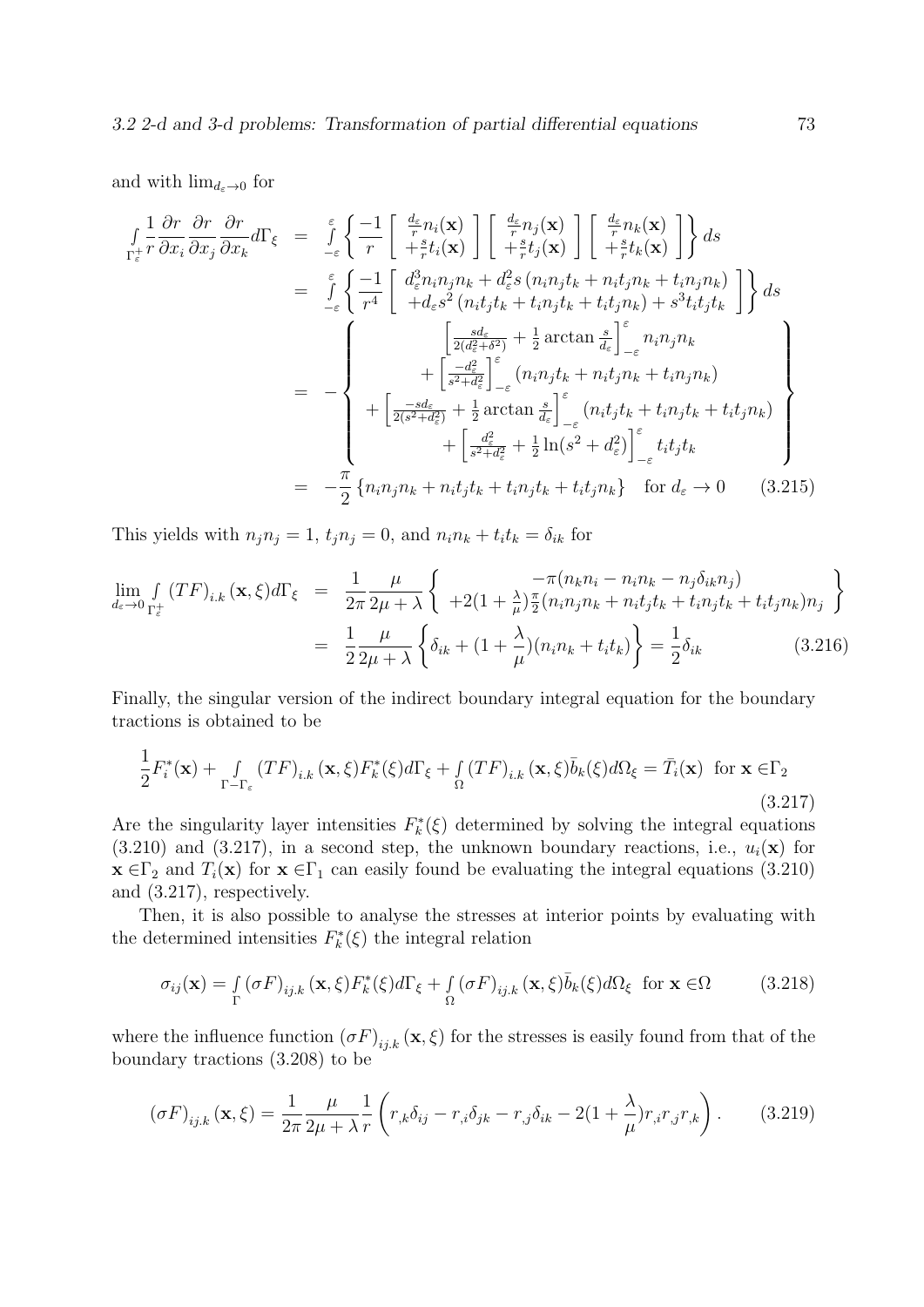## 3.2.3 Integral formulation with Green's functions

As defined above, the so-called *Green's function*  $G^*(\mathbf{x}, \xi)$  of a boundary value problem is a special fundamental solution, i.e.,

$$
L(D)G^*(\mathbf{x}, \xi) = \delta(\mathbf{x}, \xi)
$$

which satisfies homogeneous conditions for those boundary states which are prescribed in the actual problem, i.e.,

$$
E(G^*(\mathbf{x}, \xi)) = 0 \text{ for } \mathbf{x} \in \Gamma_1
$$
  

$$
N(G^*(\mathbf{x}, \xi)) = 0 \text{ for } \mathbf{x} \in \Gamma_2
$$

The meaning of this definition shall now be demonstrated for some explicit problems.

#### 3.2.3.1 Temperature distribution in stationary heat conduction

As described above in equation (3.158), the direct form of the integral equation for the temperature  $\Theta(\xi)$  on the boundary, i.e., for  $\xi \in \Gamma$ , reads

$$
\frac{\Delta\Omega(\xi)}{2\pi}\Theta(\xi) = -\int_{\Gamma-\Gamma_{\varepsilon}} \frac{1}{\lambda_0} \left[ q_n(\mathbf{x})\Theta^*(\mathbf{x},\xi) - \Theta(\mathbf{x}) q_n^*(\mathbf{x},\xi) \right] d\Gamma_{\mathbf{x}} - \int_{\Omega} \frac{W_q(\mathbf{x})}{\lambda_0} \Theta^*(\mathbf{x},\xi) d\Omega_{\mathbf{x}}
$$
\n(3.220)

while it is given in the interior, i.e., at points  $\xi \in \Omega$  (see equation (3.151)) by

$$
\Theta(\xi) = -\int_{\Gamma} \frac{1}{\lambda_0} \left( q_n(\mathbf{x}) \Theta^*(\mathbf{x}, \xi) - \Theta(\mathbf{x}) q_n^*(\mathbf{x}, \xi) \right) d\Gamma_{\mathbf{x}} - \int_{\Omega} \frac{W_q(\mathbf{x})}{\lambda_0} \Theta^*(\mathbf{x}, \xi) d\Omega_{\mathbf{x}} \tag{3.221}
$$

When the actual boundary value problem is defined by a prescribed temperature  $\Theta(\mathbf{x}) = \Theta(\mathbf{x})$ on a part of the boundary  $\Gamma_1$  and/or of prescribed temperature flux  $q_n(\mathbf{x}) = \bar{q}_n(\mathbf{x})$  on the remaining boundary part  $\Gamma_2$ , the more detailed form of (3.226)

$$
\Theta(\xi) = -\int_{\Gamma_1} \frac{1}{\lambda_0} \left[ q_n(\mathbf{x}) \Theta^*(\mathbf{x}, \xi) - \bar{\Theta}(\mathbf{x}) q_n^*(\mathbf{x}, \xi) \right] d\Gamma_{\mathbf{x}} - \int_{\Gamma_2} \frac{1}{\lambda_0} \left[ \bar{q}_n(\mathbf{x}) \Theta^*(\mathbf{x}, \xi) - \Theta(\mathbf{x}) q_n^*(\mathbf{x}, \xi) \right] d\Gamma_{\mathbf{x}} \n- \int_{\Omega} \frac{W_q(\mathbf{x})}{\lambda_0} \Theta^*(\mathbf{x}, \xi) d\Omega_{\mathbf{x}} \tag{3.222}
$$

shows explicitly the unknown boundary reactions  $q_n(\mathbf{x})$  on  $\Gamma_1$  and  $\Theta(\mathbf{x})$  on  $\Gamma_2$ . Hence, it is obvious that the temperature  $\Theta(\xi)$  could directly be determined by this integral if the respective integrands containing unknowns would be zero, i.e., if one finds a special fundamental solution  $G(\mathbf{x}, \xi)$  which satisfies additionally the conditions

$$
G(\mathbf{x}, \xi) = 0 \text{ for } \mathbf{x} \in \Gamma_1 \text{ and } q_n(G(\mathbf{x}, \xi)) = 0 \text{ for } \mathbf{x} \in \Gamma_2 \tag{3.223}
$$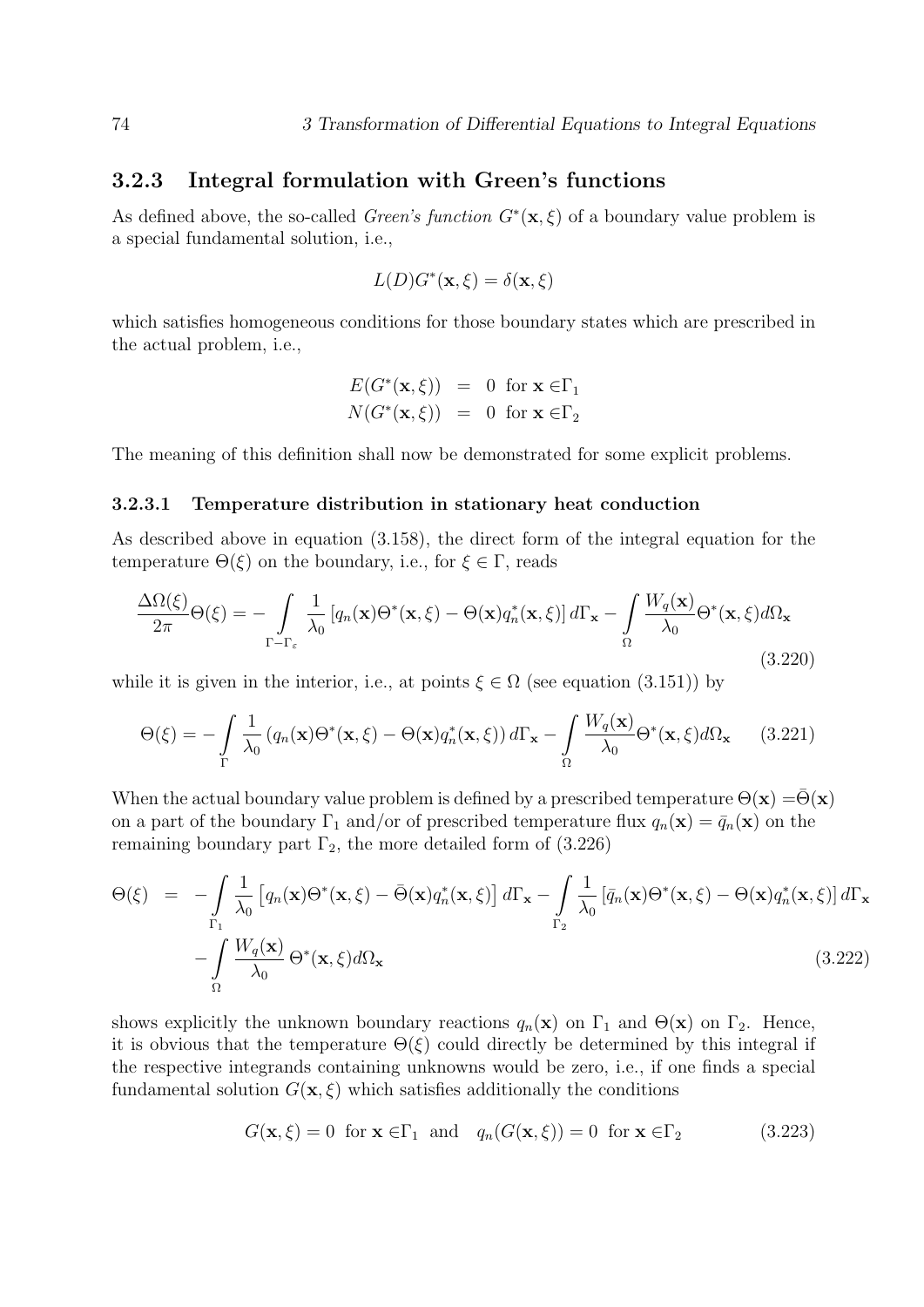#### 3.2 2-d and 3-d problems: Transformation of partial differential equations 75

Then, the temperature at any interior point  $\xi \in \Omega$  is expressed by

$$
\Theta(\xi) = \int_{\Gamma_1} \frac{1}{\lambda_0} \bar{\Theta}(\mathbf{x}) q_n(G(\mathbf{x}, \xi)) d\Gamma_{\mathbf{x}} - \int_{\Gamma_2} \frac{1}{\lambda_0} \bar{q}_n(\mathbf{x}) G(\mathbf{x}, \xi) d\Gamma_{\mathbf{x}} - \int_{\Omega} \frac{W_q(\mathbf{x})}{\lambda_0} G(\mathbf{x}, \xi) d\Omega_{\mathbf{x}} \tag{3.224}
$$

without determining first the unknown boundary reactions by solving the boundary integral equation (3.225).

#### 3.2.3.2 Sound pressure in stationary acoustics

As described above in equation (3.174), the direct form of the integral equation for the sound pressure  $p(\xi)$  on the boundary, i.e., for  $\xi \in \Gamma$ , reads

$$
\frac{\Delta \varphi(\xi)}{2\pi} p(\xi) = \int_{\Gamma - \Gamma_{\varepsilon}} \left[ q_n(\mathbf{x}) p^*(\mathbf{x}, \xi) - p(\mathbf{x}) q_n^*(\mathbf{x}, \xi) \right] d\Gamma_{\mathbf{x}} + \int_{\Omega} b(\mathbf{x}) p^*(\mathbf{x}, \xi) d\Omega_{\mathbf{x}} \tag{3.225}
$$

while it is given in the interior, i.e., at points  $\xi \in \Omega$  (see equation (3.170)) by

$$
p(\xi) = \int_{\Gamma} \left[ q_n(\mathbf{x}) p^*(\mathbf{x}, \xi) - p(\mathbf{x}) q_n^*(\mathbf{x}, \xi) \right] d\Gamma_{\mathbf{x}} + \int_{\Omega} b(\mathbf{x}) p^*(\mathbf{x}, \xi) d\Omega_{\mathbf{x}} \tag{3.226}
$$

When the actual boundary value problem is defined by a prescribed pressure  $p(\mathbf{x}) = \bar{p}(\mathbf{x})$ on a part of the boundary  $\Gamma_1$  and/or of prescribed sound flux  $q_n(\mathbf{x}) = \bar{q}_n(\mathbf{x})$  on the remaining boundary part  $\Gamma_2$ , the more detailed form of  $(3.226)$ 

$$
p(\xi) = \int_{\Gamma_1} \left[ q_n(\mathbf{x}) p^*(\mathbf{x}, \xi) - \bar{p}(\mathbf{x}) q_n^*(\mathbf{x}, \xi) \right] d\Gamma_{\mathbf{x}} + \int_{\Gamma_2} \left[ \bar{q}_n(\mathbf{x}) p^*(\mathbf{x}, \xi) - p(\mathbf{x}) q_n^*(\mathbf{x}, \xi) \right] d\Gamma_{\mathbf{x}} + \int_{\Omega} b(\mathbf{x}) p^*(\mathbf{x}, \xi) d\Omega_{\mathbf{x}} \qquad (3.227)
$$

shows explicitly the unknown boundary reactions  $q_n(\mathbf{x})$  on  $\Gamma_1$  and  $p(\mathbf{x})$  on  $\Gamma_2$ . Hence, it is obvious that the sound pressure  $p(\xi)$  could directly be determined by this integral if the respective integrands containing unknowns would be zero, i.e., if one finds a special fundamental solution  $G(\mathbf{x}, \xi)$  which satisfies additionally the conditions

$$
G(\mathbf{x}, \xi) = 0 \text{ for } \mathbf{x} \in \Gamma_1 \text{ and } q_n(G(\mathbf{x}, \xi)) = 0 \text{ for } \mathbf{x} \in \Gamma_2 \tag{3.228}
$$

Then, the sound pressure at any interior point  $\xi \in \Omega$  is expressed by

$$
p(\xi) = -\int_{\Gamma_1} \bar{p}(\mathbf{x}) q_n(G(\mathbf{x}, \xi)) d\Gamma_{\mathbf{x}} + \int_{\Gamma_2} \bar{q}_n(\mathbf{x}) G(\mathbf{x}, \xi) d\Gamma_{\mathbf{x}} + \int_{\Omega} b(\mathbf{x}) G(\mathbf{x}, \xi) d\Omega_{\mathbf{x}} \tag{3.229}
$$

without determining first the unknown boundary reactions by solving the boundary integral equation (3.225).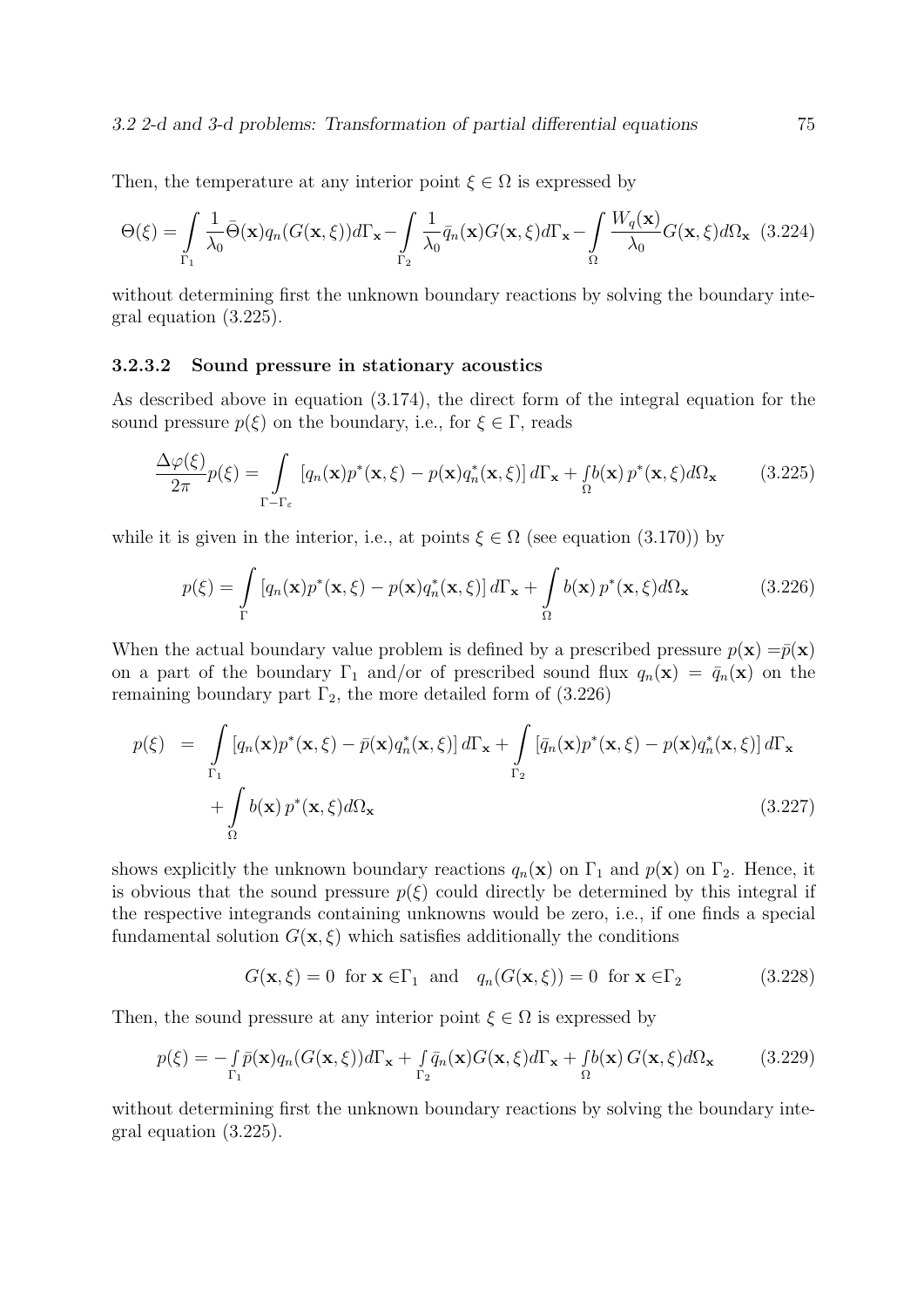#### 3.2.3.3 Displacements in elastic bodies

As described above in equation (3.190), the direct form of the integral equation for displacements  $u_i(\xi)$  on the boundary, i.e., for  $\xi \in \Gamma$ , reads

$$
[\delta_{ki} + c_{ki}(\xi)]u_i(\xi) = \int_{\Gamma - \Gamma_{\varepsilon}} \left[ T_i(\mathbf{x})u_i^{(k)}(\mathbf{x}, \xi) - u_i(\mathbf{x})T_i^{(k)}(\mathbf{x}, \xi) \right] d\Gamma_{\mathbf{x}} + \int_{\Omega'} b_i(\mathbf{x}) u_i^{(k)}(\mathbf{x}, \xi) d\Omega_{\mathbf{x}} \tag{3.230}
$$

while for interior displacements  $u_i(\xi)$  with  $\xi \in \Omega$  holds (see equation (3.183))

$$
u_k(\xi) = \int_{\Gamma} \left[ T_i(\mathbf{x}) u_i^{(k)}(\mathbf{x}, \xi) - u_i(\mathbf{x}) T_i^{(k)}(\mathbf{x}, \xi) \right] d\Gamma_{\mathbf{x}} + \int_{\Omega} b_i(\mathbf{x}) u_i^{(k)}(\mathbf{x}, \xi) d\Omega_{\mathbf{x}} \tag{3.231}
$$

When the boundary value problem is defined by prescribed displacements  $u_i(\mathbf{x}) = \bar{u}_i(\mathbf{x})$ on a part of the boundary  $\Gamma_1$  and/or of prescribed boundary tractions  $T_i(\mathbf{x}) = \overline{T}_i(\mathbf{x})$  on the remaining boundary part  $\Gamma_2$ , the more detailed form of (3.183)

$$
u_{k}(\xi) = \int_{\Gamma_{1}} \left[ T_{i}(\mathbf{x}) u_{i}^{(k)}(\mathbf{x}, \xi) - \bar{u}_{i}(\mathbf{x}) T_{i}^{(k)}(\mathbf{x}, \xi) \right] d\Gamma_{\mathbf{x}} + \int_{\Gamma_{2}} \left[ \bar{T}_{i}(\mathbf{x}) u_{i}^{(k)}(\mathbf{x}, \xi) - u_{i}(\mathbf{x}) T_{i}^{(k)}(\mathbf{x}, \xi) \right] d\Gamma_{\mathbf{x}} + \int_{\Omega} b_{i}(\mathbf{x}) u_{i}^{(k)}(\mathbf{x}, \xi) d\Omega_{\mathbf{x}}
$$
\n(3.232)

shows the unknown boundary reactions  $T_i(\mathbf{x})$  on  $\Gamma_1$  and  $u_i(\mathbf{x})$  on  $\Gamma_2$ . Hence, it is obvious that the displacements  $u_k(\xi)$  could directly be determined by these integrals if the respective integrands containing unknowns would be zero, i.e., if one finds a special fundamental solution  $G_i^{(k)}$  $\binom{k}{i}(\mathbf{x},\xi)$  which satisfies additionally the conditions

$$
G_i^{(k)}(\mathbf{x}, \xi) = 0 \text{ for } \mathbf{x} \in \Gamma_1 \text{ and } T_i(G_j^{(k)}(\mathbf{x}, \xi)) = 0 \text{ for } \mathbf{x} \in \Gamma_2 \tag{3.233}
$$

Then, the displacement at any position  $\xi \in \Omega$  is determined by

$$
u_k(\xi) = -\int_{\Gamma_1} \bar{u}_i(\mathbf{x}) T_i(G_j^{(k)}(\mathbf{x}, \xi)) d\Gamma_{\mathbf{x}} + \int_{\Gamma_2} \bar{T}_i(\mathbf{x}) G_i^{(k)}(\mathbf{x}, \xi) d\Gamma_{\mathbf{x}} + \int_{\Omega} b_i(\mathbf{x}) G_i^{(k)}(\mathbf{x}, \xi) d\Omega_{\mathbf{x}} \qquad (3.234)
$$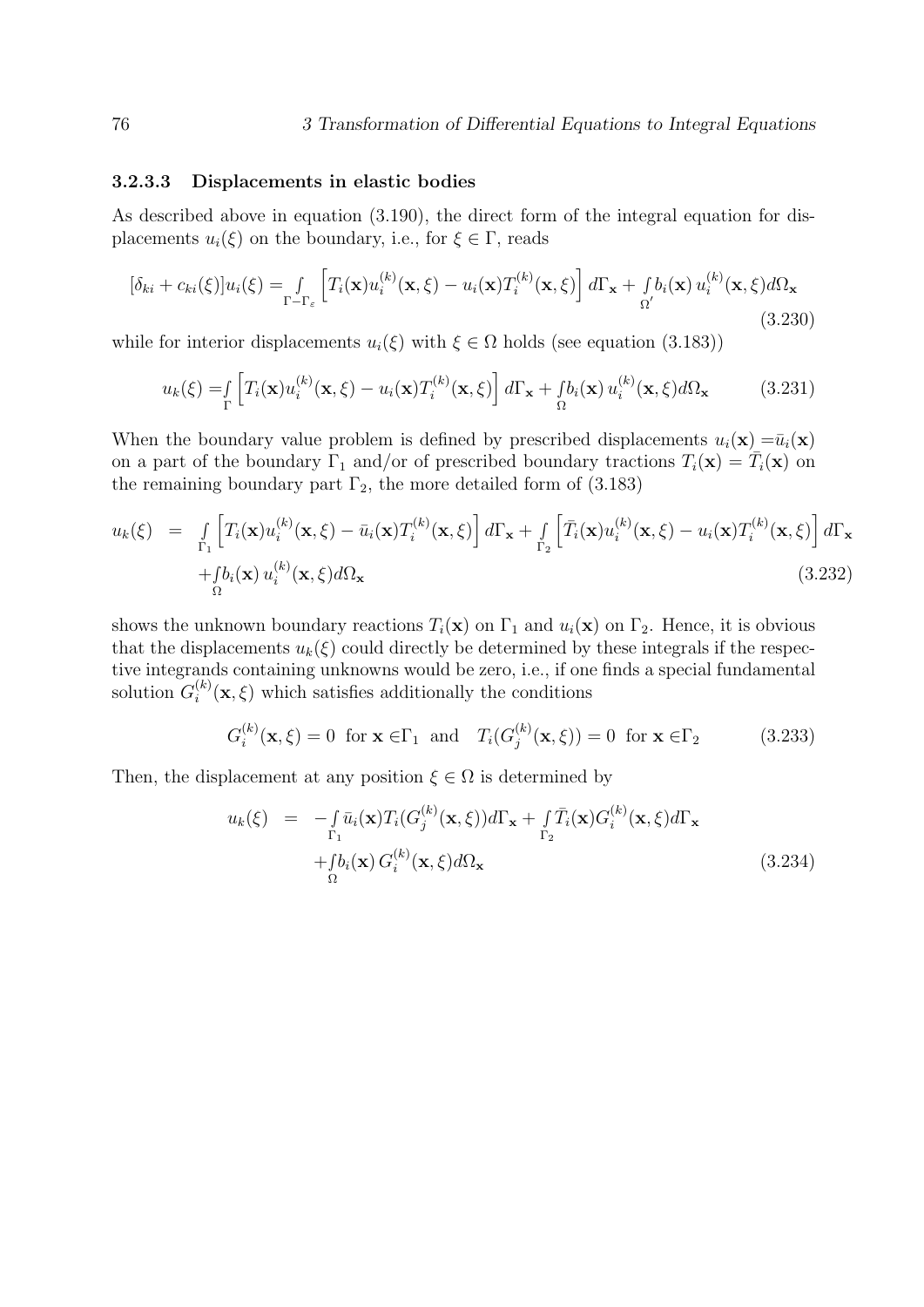# 4 Numerical solution of boundary integral equations: The boundary element method

In the case of two- and three-dimensional problems, in general, boundary integral equations can only approximatively be solved, i.e., approximations have to be introduced for the boundary and/or the state functions, integrations are performed numerically and not analytically, the integral equations are satisfied only pointwise (i.e., point collocation ), and, finally, the resulting system of algebraic equations is solved also only numerically either by a direct solver (Gauss elimination) or iteratively.

These steps are explained in the following sections.

# 4.1 Approximation of the boundary and of boundary states

The first discretization step is the partition of the boundary curve  $\Gamma$  in non-intersecting so-called boundary elements  $\Gamma^e$  ( $e = 1, ..., m$ ) by introducing on the boundary so-called node points  $\mathbf{x}^{le}$  ( $l = 1, ..., n$ ) where the nodes on the interface between two neighbour elements  $\Gamma^e$  and  $\Gamma^{e+1}$  have the same coordinates but different node indices, e.g.,  $\mathbf{x}^{ne}$  $\mathbf{x}^{1e+1}$  in  $R^2$ .

Inside these elements, both the boundary curve (if it is not straight) and the state functions of the boundary value problem have to be approximated usually by polynoms as exact as wanted or needed. The polynomial order for approximating the geometry and the boundary states may be different; if these orders are chosen to be equal, one uses a so-called isoparametric concept.

Remark: Of course, exactly the same considerations led in past to the concepts and techniques now commonly used in finite element methods. The usual concept of boundary elements is a mere transposition of that of a finite element and, hence, based on the use of nodes and shape functions.

## 4.1.1 On boundary curves in  $R^2$

For the geometric approximation of the boundary, usually a mapping of each physical boundary element  $\Gamma^e$  onto a *parent* element  $\Delta_e$  in a parameter space is introduced where the parent element assumes a simple shape, i.e., a line segment  $\eta \in [0,1]$  or  $\eta \in [-1,1]$ :

$$
\eta \in \Delta_e \to \mathbf{x}^e(\eta) = \sum_{l=1}^n \mathbf{x}^{le} N_l^n(\eta) \text{ with } 0 \le \eta \le 1
$$
\n(4.1)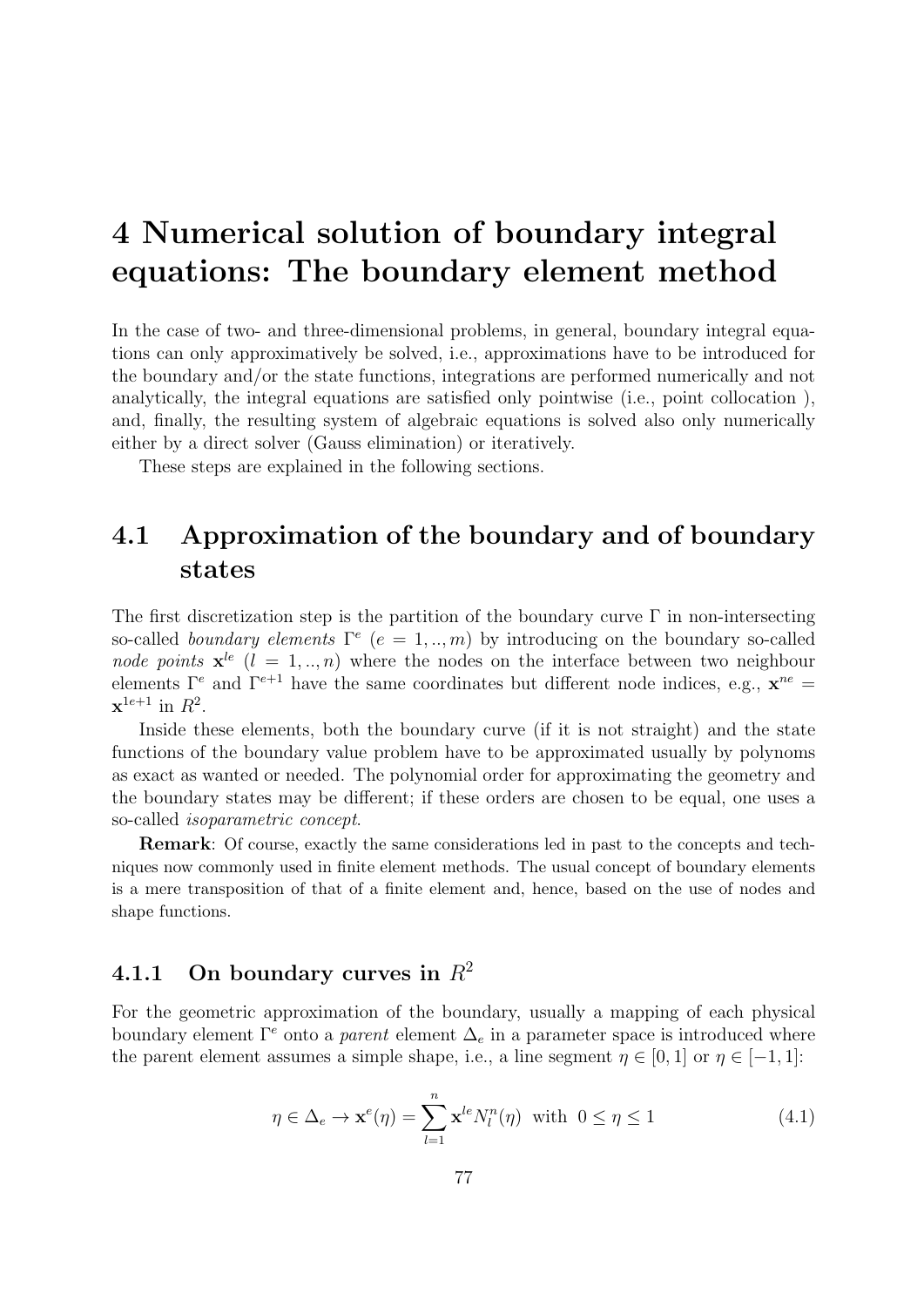#### 78 4 Numerical solution of boundary integral equations: The boundary element method

where the index  $l$  (1  $\leq l \leq n$ ) defines the local numbering of the nodes on element e. The *n* shape functions, usually of polynomial type and at least linear, since the boundary approximation should be continous, are subjected to the following restrictions:

$$
N_p^n(\eta_q) = \delta_{pq} \quad \text{and} \quad \sum_{l=1}^n N_l^n(\eta) = 1 \ \forall \eta \in \Delta_e \tag{4.2}
$$

where  $\eta_q \in \Delta_e$  is the *antecedent* of the physical node  $\mathbf{x}^{qe}$ . Of course, the specific choice of shape functions and the number  $n$  of nodes defining the element are related, e.g.,

for a **linear** approximation is  $n = 2$  with initial and end node  $\mathbf{x}^{1e}$  and  $\mathbf{x}^{2e}$ , respectively, the shape functions are defined as

$$
N_1^2(\eta) = 1 - \eta; \ N_2^2(\eta) = \eta \quad \text{for} \ \eta \in \Delta_e = [0, 1] \tag{4.3}
$$

and the boundary element is approximated by

$$
\mathbf{x}^{e}(\eta) = \mathbf{x}^{1e}(1-\eta) + \mathbf{x}^{2e}\eta
$$
\n(4.4)

for a **quadratic** approximation is  $n = 3$  with initial, middle, and end node  $x_i^{1e}$ ,  $x_i^{2e}$ and  $x_i^{3e}$ , respectively, the shape functions are

$$
N_1^3(\eta) = (1 - \eta)(1 - 2\eta);
$$
  
\n
$$
N_2^3(\eta) = 4\eta(1 - \eta);
$$
  
\n
$$
N_3^3(\eta) = \eta(2\eta - 1) \text{ for } \eta \in \Delta_e = [0, 1]
$$
  
\n(4.5)

and the boundary element is approximated by

$$
\mathbf{x}^{e}(\eta) = \mathbf{x}^{1e}(1-\eta)(1-2\eta) + \mathbf{x}^{2e}4\eta(1-\eta) + \mathbf{x}^{3e}\eta(2\eta-1)
$$
(4.6)

**Remark:** It should be mentioned that on a straight boundary element when  $x_i^{2e}$  is taken to be the central node, i.e., is taken as the arithmetic mean of the initial and the end node coordinates,  $\mathbf{x}^{2e} = 0.5(\mathbf{x}^{1e} + \mathbf{x}^{3e})$ , the quadratic approximation (4.6) is reduced to

$$
\mathbf{x}^e(\eta) = \mathbf{x}^{1e}(1-\eta)(1-2\eta) + 0.5(\mathbf{x}^{1e} + \mathbf{x}^{3e})4\eta(1-\eta) + \mathbf{x}^{3e}\eta(2\eta - 1)
$$
  
=  $\mathbf{x}^{1e}(1-\eta) + \mathbf{x}^{3e}\eta$ 

i.e., to the linear approximation (4.4)

### 4.1.1.1 Exercises 13: Shape functions with the local coordinate  $-1 \leq \eta \leq 1$

Determine the linear and the quadratic shape functions (corresponding to (4.3) and (4.5), respectively) when the local coordinate  $\eta$  is defined in the range  $-1 \leq \eta \leq 1$ .

In the same way, the boundary states of the problem can be approximated by shape functions in the local coordinate  $\eta$ , but, here, it is not necessary to guarantee a continuous approximation across the elements; sometimes it is even necessary to simulate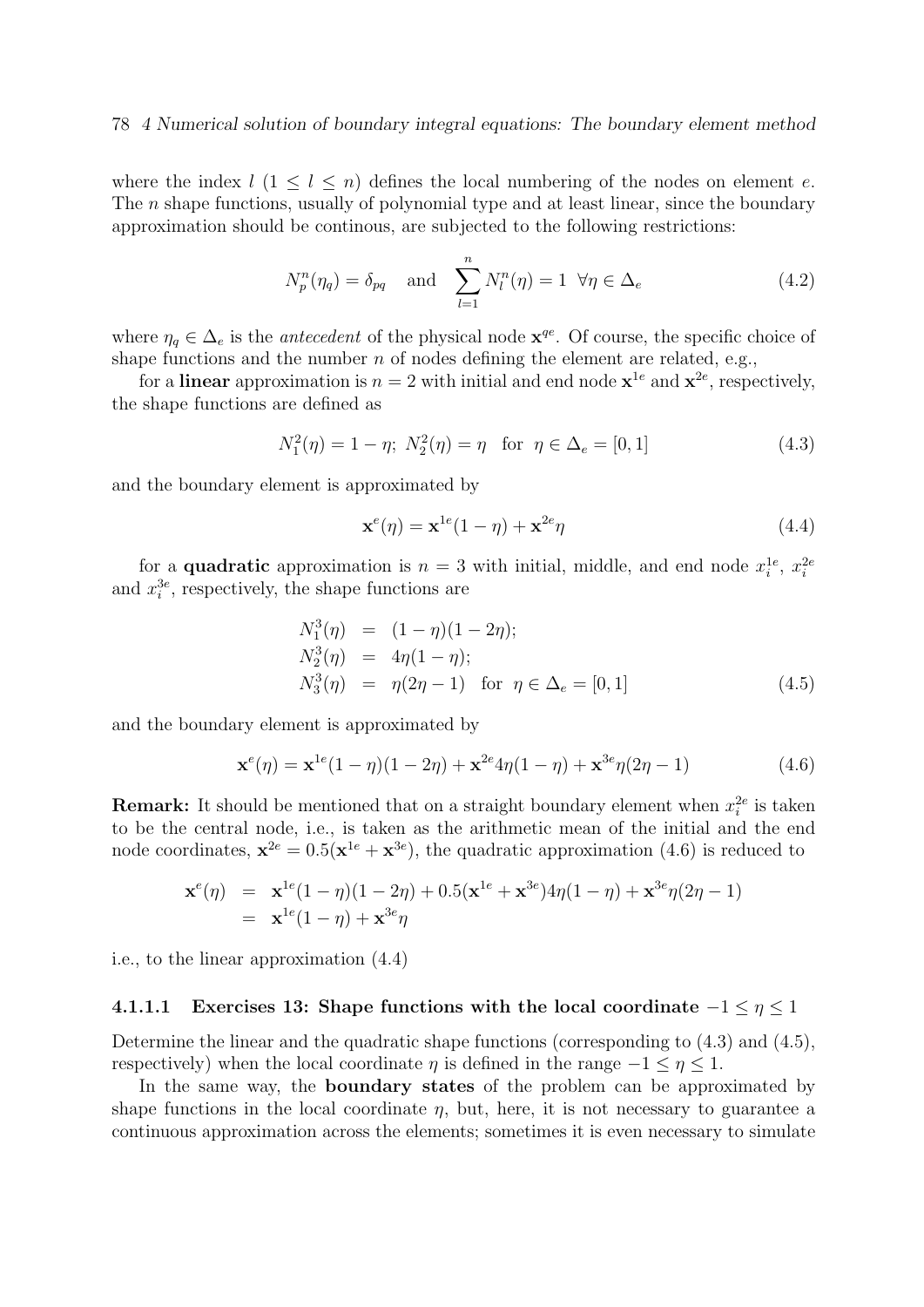discontinuities, e.g., when one element is loaded by constant tractions and the next is unloaded. Hence, besides the above introduced linear and quadratic shape functions (4.3) and (4.5), respectively, a single middle node  $x_i^{1e}$  and the constant shape function  $(n = 1)$ 

$$
N_1^1(\eta) = 1 \tag{4.7}
$$

can be used to approximate a boundary state  $\Phi(\mathbf{x})$ .

This means that a boundary state  $\Phi(x_i)$  may be approximated in a boundary element  $\Gamma_e$  as

$$
\Phi(x_i^e(\eta)) = \Phi^e(\eta) = \sum_{l=1}^n \Phi^{le} N_l^n(\eta) \text{ with } 0 \le \eta \le 1.
$$
\n(4.8)

where  $n$  indicates the number of applied nodes per element.

## 4.1.2 On boundary surfaces in  $R<sup>3</sup>$

Again, the first step is to divide the boundary surface  $\Gamma$  into m, in general, curved either quadrilateral or triangular surface elements  $\Gamma^e$  by introducing on the boundary surface node points  $\mathbf{x}^{le}$  ( $l = 1, ..., n$ ) where l defines the local numbering of the nodes on the element. The position of a point on  $\Gamma^e$  is expressed by

$$
\mathbf{x}^{e}(\eta_1, \eta_2) = \sum_{l=1}^{n} \mathbf{x}^{le} N_l^n(\eta_1, \eta_2)
$$
\n(4.9)

with the given nodal position vectors  $\mathbf{x}^{le}$  multiplied by appropriate shape functions  $N_l^n(\eta_1, \eta_2)$ with local coordinates  $(\eta_1, \eta_2)$  lying in the range  $(-1, 1)$  or  $(0, 1)$ . Every shape function has unit value at its associated node and zero value at all other nodes.

Remark: These shape functions have been developed in the Finite Element Method and taken over into the Boundary Element Method.

The parameters  $(\eta_1, \eta_2)$  define a plane and the curved element is thus mapped, for quadrilateral elements onto a square in this plane. An element represented linearly in each of the local coordinates  $\eta_1$  and  $\eta_2$  is specified by four given nodal values  $\mathbf{x}^{le}$  ( $l = 1, ..., 4$ ) each of which has an associated shape function  $N_l^4(\eta_1, \eta_2)$ . The following Table shows the shape functions for the four node so-called serendipity element in the range  $(-1, 1)$ :

$$
\mathbf{x}^{le} \quad (\eta_1, \eta_2) \qquad N_l^4(\eta_1, \eta_2) \n\mathbf{x}^{1e} \quad (1, 1) \qquad (1 + \eta_1)(1 + \eta_2)/4 \n\mathbf{x}^{2e} \quad (-1, 1) \qquad (1 - \eta_1)(1 + \eta_2)/4 \n\mathbf{x}^{3e} \quad (-1, -1) \quad (1 - \eta_1)(1 - \eta_2)/4 \n\mathbf{x}^{4e} \quad (1, -1) \qquad (1 + \eta_1)(1 - \eta_2)/4
$$
\n(4.10)

It can easily be seen that, e.g.,  $N_1^4(\eta_1, \eta_2)$  is 1 when  $\eta_1 = 1$  and  $\eta_2 = 1$ , that is at node  $\mathbf{x}^{1e}$ , while  $N_1^4(\eta_1, \eta_2) = 0$  when either  $\eta_1 = -1$  or  $\eta_2 = -1$ , and hence it is zero at nodes  $\mathbf{x}^{2e}$ ,  $\mathbf{x}^{3e}$ , and  $\mathbf{x}^{4e}$ .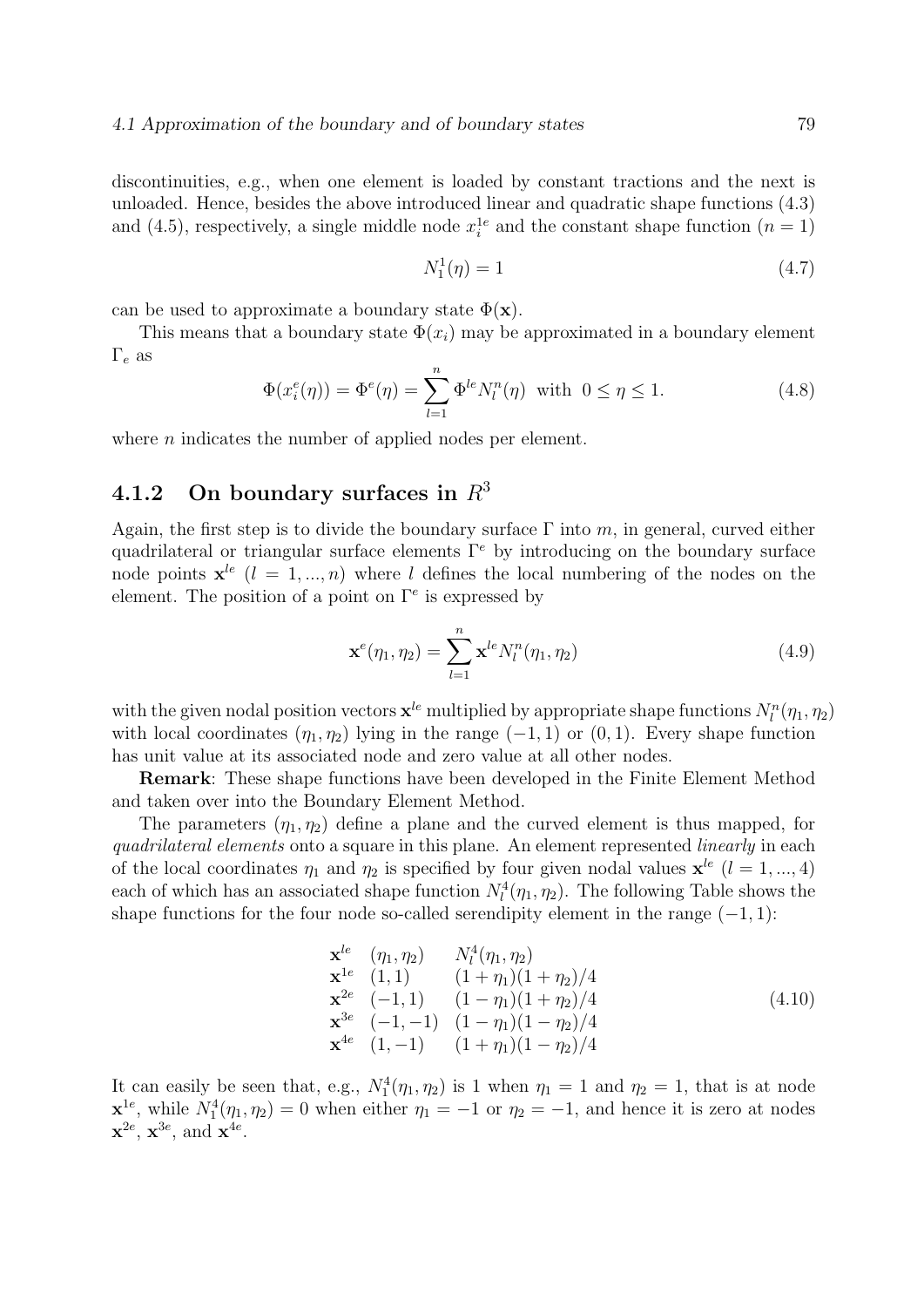#### 80 4 Numerical solution of boundary integral equations: The boundary element method

When the variation with respect to each of the local coordinates shall be quadratic, one needs eight nodes, i.e.,

$$
\mathbf{x}^{e}(\eta_1, \eta_2) = \sum_{l=1}^{8} \mathbf{x}^{le} N_l^8(\eta_1, \eta_2)
$$
 (4.11)

and the following shape functions in the range  $(-1, 1)$ 

$$
\mathbf{x}^{le} \quad (\eta_1, \eta_2) \qquad N_l^8(\eta_1, \eta_2) \n\mathbf{x}^{1e} \quad (1,1) \qquad (1+\eta_1)(1+\eta_2)(\eta_1+\eta_2-1)/4 \n\mathbf{x}^{2e} \quad (-1,1) \qquad (1-\eta_1)(1+\eta_2)(\eta_1-\eta_2-1)/4 \n\mathbf{x}^{3e} \quad (-1,-1) \qquad -(1-\eta_1)(1-\eta_2)(\eta_1+\eta_2+1)/4 \n\mathbf{x}^{4e} \quad (1,-1) \qquad -(1+\eta_1)(1-\eta_2)(\eta_1-\eta_2+1)/4 \n\mathbf{x}^{5e} \quad (1,0) \qquad (1+\eta_1)(1-\eta_2^2)/2 \n\mathbf{x}^{6e} \quad (0,1) \qquad (1-\eta_1^2)(1+\eta_2)/2 \n\mathbf{x}^{7e} \qquad (-1,0) \qquad (1-\eta_1)(1-\eta_2^2)/2 \n\mathbf{x}^{8e} \quad (0,-1) \qquad (1-\eta_1^2)(1-\eta_2)/2
$$

Checks confirm the wanted shape function properties, that is of having unit value at their 'own' node and zero at other nodes. e.g., the shape function  $N_3^8(\eta_1, \eta_2)$  associated with the node  $\mathbf{x}^{3e}$  gives at  $(-1, -1)$ 

$$
N_3^8(-1,-1) = -(1+1)(1+1)(-1-1+1)/4 = 1
$$

and evaluated at  $(1, 1)$ 

$$
N_3^8(1,1) = -(1-1)(1-1)(1+1+1)/4 = 0
$$

Similarly, the values of  $N_3^8$  at the remaining nodes are all zero.

An approximation using triangular elements and being linear in each of the local coordinates  $\eta_1$  and  $\eta_2$  needs only three nodes, the three corner nodes of the triangle

$$
\mathbf{x}^{e}(\eta_1, \eta_2) = \sum_{l=1}^{3} \mathbf{x}^{le} N_l^3(\eta_1, \eta_2)
$$
 (4.13)

where the shape functions associated with these corner nodes are dependent on the range  $(-1, +1)$  or  $(0, +1)$  of the local coordinates  $(\eta_1, \eta_2)$  defined as

$$
\mathbf{x}^{le} \quad (\eta_1, \eta_2) \quad N_l^3(\eta_1, \eta_2) \quad \mathbf{x}^{le} \quad (\eta_1, \eta_2) \quad N_l^3(\eta_1, \eta_2) \n\mathbf{x}^{1e} \quad (1, -1) \quad (1 + \eta_1)/2 \quad \text{or} \quad \mathbf{x}^{1e} \quad (1, 0) \quad \eta_1 \n\mathbf{x}^{2e} \quad (-1, 1) \quad (1 + \eta_2)/2 \quad \text{or} \quad \mathbf{x}^{2e} \quad (0, 1) \quad \eta_2 \n\mathbf{x}^{3e} \quad (-1, -1) \quad -(\eta_1 + \eta_2)/2 \quad \mathbf{x}^{3e} \quad (0, 0) \quad 1 - \eta_1 - \eta_2
$$
\n(4.14)

Obviously, this simple three node triangular element produces planar approximations.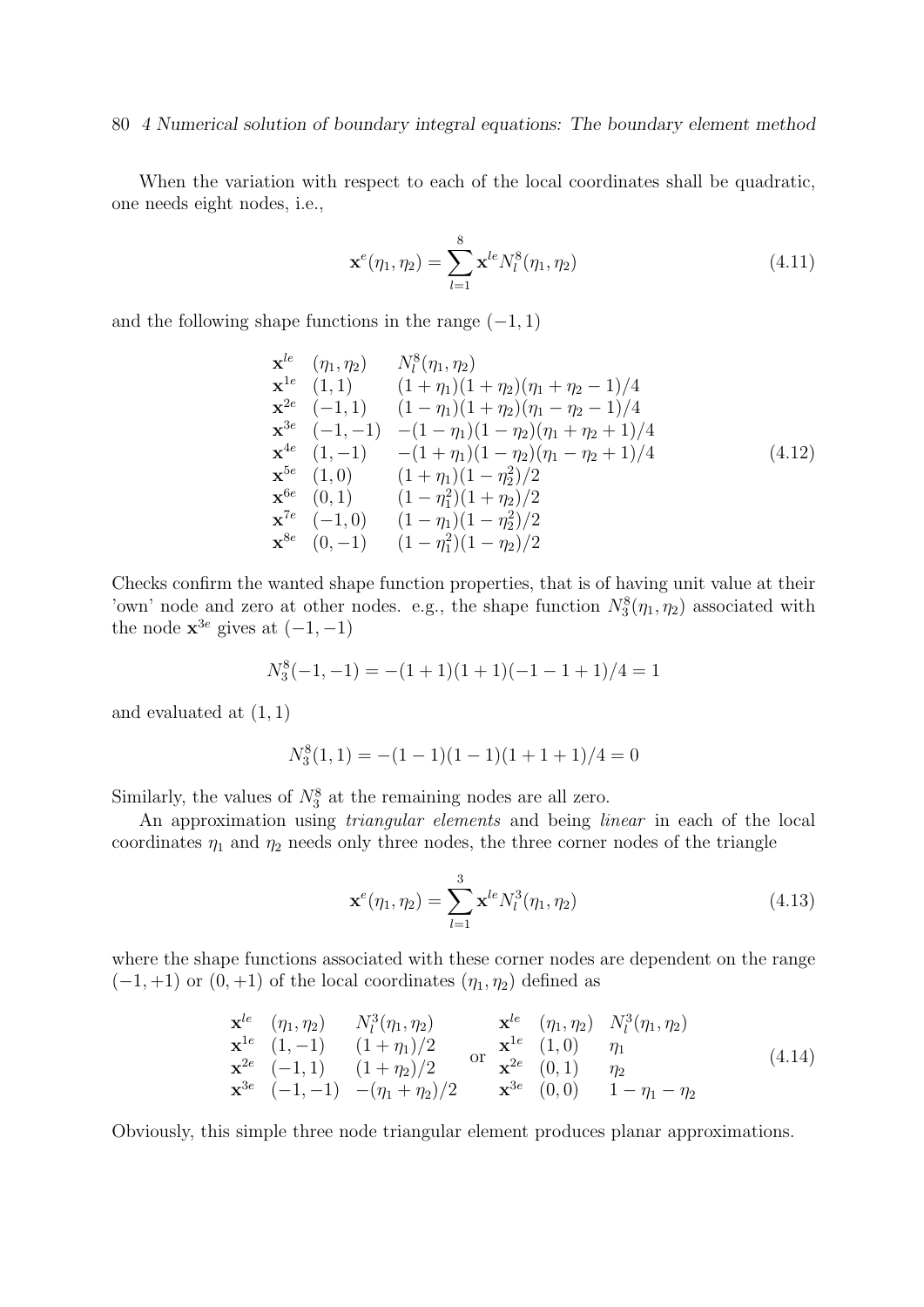For curved surfaces, six node triangular elements with the associated *quadratic* shape functions  $N_l^6(\eta_1, \eta_2)$ ,  $(l = 1, 2, ..., 6)$  on the range  $(-1, +1)$ 

$$
\mathbf{x}^{le} \quad (\eta_1, \eta_2) \qquad N_l^6(\eta_1, \eta_2) \n\mathbf{x}^{1e} \quad (1, -1) \qquad \eta_1(1 + \eta_1)/2 \n\mathbf{x}^{2e} \quad (-1, 1) \qquad \eta_2(1 + \eta_2)/2 \n\mathbf{x}^{3e} \quad (-1, -1) \qquad (\eta_1 + \eta_2)(\eta_1 + \eta_2 + 1)/2 \n\mathbf{x}^{4e} \quad (0, 0) \qquad (1 + \eta_1)(1 + \eta_2) \n\mathbf{x}^{5e} \quad (-1, 0) \qquad -(1 + \eta_2)(\eta_1 + \eta_2) \n\mathbf{x}^{6e} \quad (0, -1) \qquad -(\eta_1 + 1)(\eta_1 + \eta_2)
$$
\n(4.15)

are more appropriate.

In the same way as the element surface, the boundary states of the problem can be approximated by shape functions in the local coordinates  $\eta_1$  and  $\eta_2$ , but, here, it is not necessary to guarantee a continuous approximation across the elements; sometimes it is even necessary to simulate *discontinuities*, e.g., when one element is loaded by constant tractions and the next is unloaded. Hence, besides the above introduced bilinear and biquadratic shape functions (4.10) and (4.12), respectively, for quadrilateral elements and  $(4.14)$  and  $(4.15)$ , respectively, for triangular elements, a single middle node  $x_i^{1e}$  and the constant shape function  $(n = 1)$ 

$$
N_1^1(\eta_1, \eta_2) = 1 \tag{4.16}
$$

can be used to approximate a boundary state  $\Phi(\mathbf{x})$ .

Remark: It should be mentioned that, as in the Finite Element Method, also higher order discontinuous elements are possible, e.g., a four-node discontinuous quadrilateral element with the shape functions (for more details, see [9])

$$
\mathbf{x}^{le} \quad (\eta_1, \eta_2) \qquad N_l^4(\eta_1, \eta_2) \n\mathbf{x}^{1e} \quad (\frac{1}{2}, \frac{1}{2}) \qquad (1+2\eta_1)(1+2\eta_2)/4 \n\mathbf{x}^{2e} \quad (-\frac{1}{2}, \frac{1}{2}) \qquad (1-2\eta_1)(1+2\eta_2)/4 \n\mathbf{x}^{3e} \quad (-\frac{1}{2}, -\frac{1}{2}) \quad (1-2\eta_1)(1-2\eta_2)/4 \n\mathbf{x}^{4e} \quad (\frac{1}{2}, -\frac{1}{2}) \quad (1+2\eta_1)(1-2\eta_2)/4
$$
\n(4.17)

Hence, a boundary state  $\Phi(x_i)$  may be approximated in a boundary element  $\Gamma^e$  as

$$
\Phi(x_i^e(\eta_1, \eta_2)) = \Phi^e(\eta_1, \eta_2) = \sum_{l=1}^n \Phi^{le} N_l^n(\eta_1, \eta_2)
$$
\n(4.18)

where  $n$  indicates the number of applied nodes.

# 4.2 Integration over boundary elements

After the first step, the discretization of the boundary in boundary elements, the integrals over the whole boundary  $\Gamma$  are decomposed into a sum of m integrals over single elements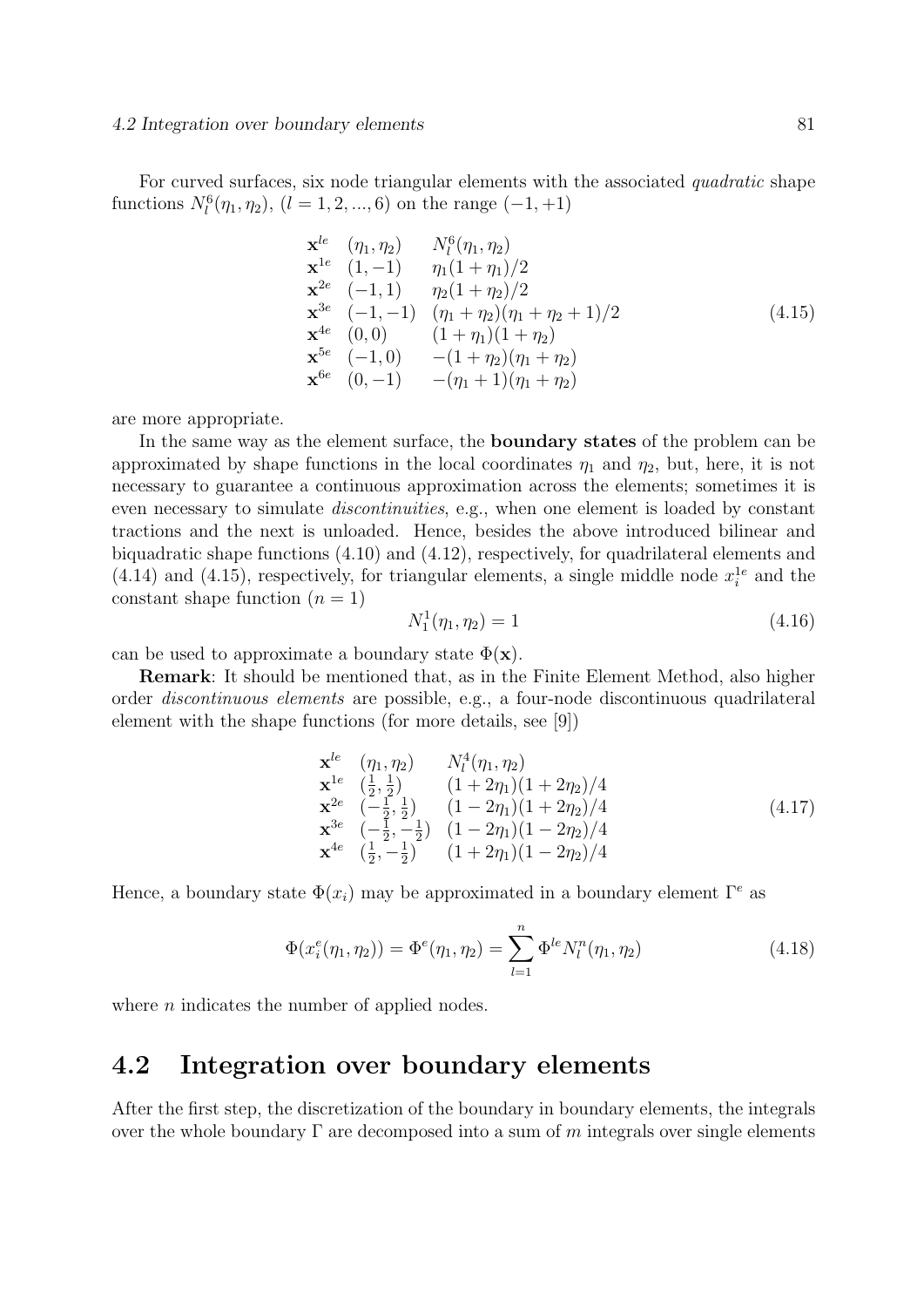$\Gamma^e$ . As a consequence of the next steps, the elementwise approximation of the boundary geometry and of the boundary states, the integration over the boundary elements has to take into account the actually applied approximation schemes. This will be described in the following sections.

## 4.2.1 Elements on boundary curves

When integrating along the boundary curve  $\Gamma$ , in each boundary element  $\Gamma^e$ , the mapping between the global physical coordinates  $x$  and the local coordinate  $\eta$  has to be taken into account by

$$
d\Gamma_{\mathbf{x}} = \sqrt{\left(\frac{dx_1^e}{d\eta}\right)^2 + \left(\frac{dx_2^e}{d\eta}\right)^2} d\eta = | J(\eta) | d\eta \qquad (4.19)
$$

where  $| J(\eta) |$  is the so-called *Jacobian*. For a straight boundary element with linear approximation is

$$
\frac{dx_i^e}{d\eta} = x_i^{1e}(-1) + x_i^{2e}(+1) = x_i^{2e} - x_i^{1e}
$$
\n(4.20)

which results with the element length  $l_e$ 

$$
| J(\eta) | = \sqrt{(x_1^{2e} - x_1^{1e})^2 + (x_2^{2e} - x_2^{1e})^2} = l_e
$$

so that in this case

$$
d\Gamma_{\mathbf{x}} = l_e d\eta \tag{4.21}
$$

For a parabolic boundary element with quadratic boundary approximation (4.5) is

$$
\frac{dx_i^e}{d\eta} = x_i^{1e}(-3 + 4\eta) + x_i^{2e}(4 - 8\eta) + x_i^{3e}(-1 + 4\eta)
$$
\n(4.22)

and, hence, the Jacobian  $| J(\eta) |$  (see, (4.19)) becomes rather complicated and analytical integration are rarely possible.

When a boundary element  $\Gamma^e$  of a two-dimensional domain is **circular** with a curvature radius  $R^e$  and the coordinates' center of the circumference  $x_{i0}^e$ , the coordinates of a generic point along the element can be expressed by means of these 3 parameters as a function of the angle  $\varphi$  (between the x<sub>1</sub>-axis and the radial vector  $\mathbf{x}^e - \mathbf{x}_0^e$ ) in the form

$$
x_1^e = R^e \cos \varphi + x_{10}^e \tag{4.23}
$$

$$
x_2^e = R^e \sin \varphi + x_{20}^e \tag{4.24}
$$

Representing the angle  $\varphi$  by quadratic shape functions in the local coordinate  $\eta$ 

$$
\varphi(\eta) = N_1^3(\eta)\varphi_1^e + N_2^3(\eta)\varphi_2^e + N_3^3(\eta)\varphi_3^e \tag{4.25}
$$

where  $\varphi_1, \varphi_2$ , and  $\varphi_3$  is the angle of the initial node, of an inner node, and of the end node, respectively, on the circular element, gives the quadratic expression

$$
\varphi(\eta) = D_3^e \eta^2 + E_3^e \eta + F_3^e \tag{4.26}
$$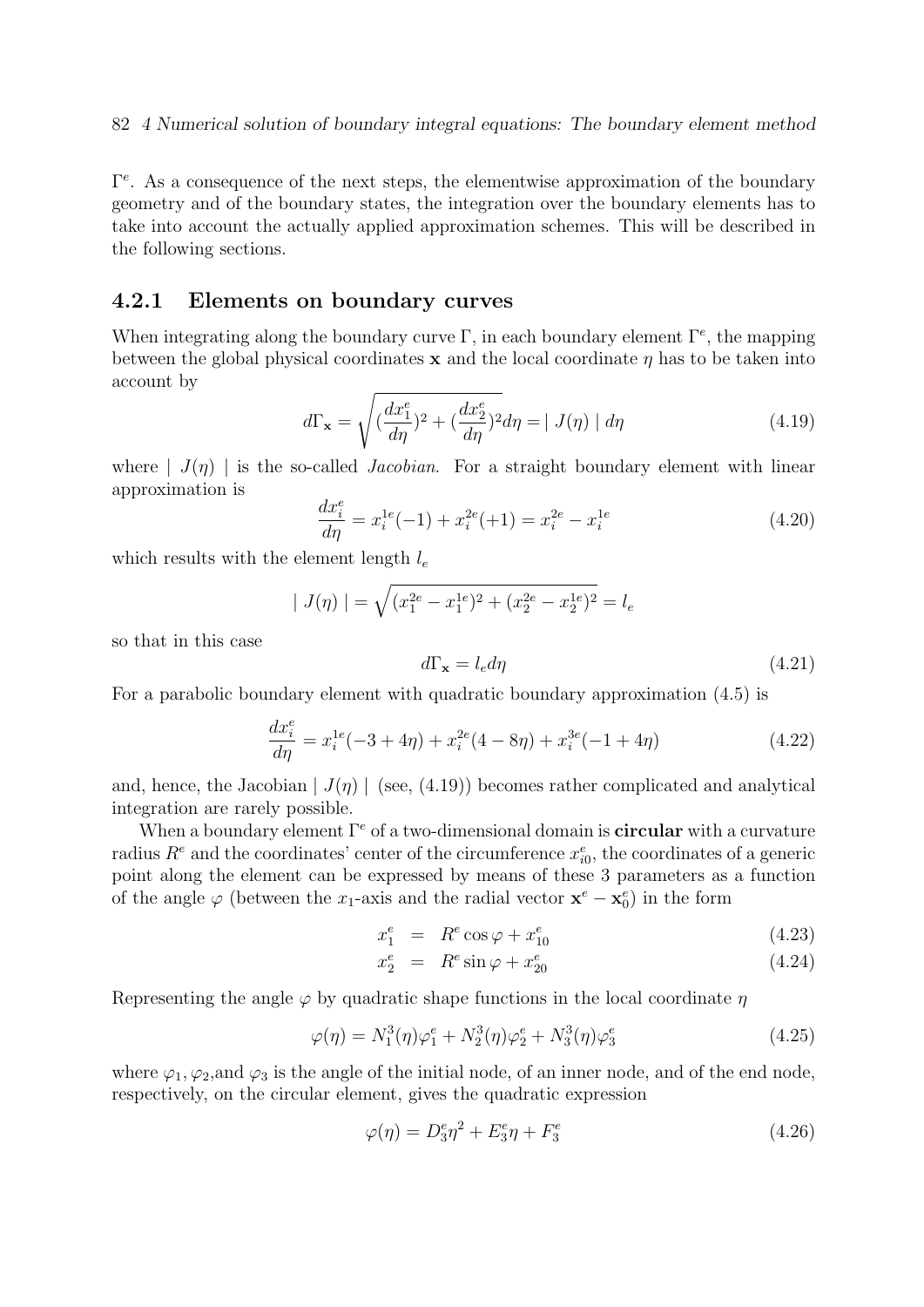#### 4.2 Integration over boundary elements 83

Dependent on the definition range of  $\eta$ , these coefficients are

$$
D_3^e = 2(\varphi_1^e - 2\varphi_2^e + \varphi_3^e), E_3^e = -3\varphi_1^e + 4\varphi_2^e - \varphi_3^e, F_3^e = \varphi_1^e \text{ for } 0 \le \eta \le 1 \quad (4.27)
$$
  
\n
$$
D_3^e = 0.5(\varphi_1^e - 2\varphi_2^e + \varphi_3^e), E_3^e = 0.5(\varphi_3^e - \varphi_1^e), F_3^e = \varphi_2^e \text{ for } -1 \le \eta \le 1 \quad (4.28)
$$

The quadratic relation (4.26) between  $\varphi$  and  $\eta$  allows also an explicit definition of  $\eta$  as a function of  $\varphi$ 

$$
\eta = \begin{cases} \frac{1}{2D_3} \left( -E_3 + \sqrt{E_3^2 - 4D_3(F_3 - \varphi)} \right) & \text{for } D_3 \neq 0\\ \frac{1}{E_3} \left( \varphi - F_3 \right) & \text{for } D_3 = 0 \end{cases}
$$
(4.29)

where  $D_3 = 0$  means  $\varphi_2 = 0.5(\varphi_1 + \varphi_3)$ , i.e., the node with the angle  $\varphi_2$  has the same distance to the initial node of the circular element with the angle  $\varphi_1$  and to the end node with the angle  $\varphi_3$ .

The Jacobian of this transformation is calculated via

$$
\frac{dx_1^e}{d\eta} = \frac{dx_1^e}{d\varphi} \frac{d\varphi}{d\eta} = -R^e \sin\varphi (2D_3^e + E_3^e)
$$
  

$$
\frac{dx_2^e}{d\eta} = \frac{dx_2^e}{d\varphi} \frac{d\varphi}{d\eta} = R^e \cos\varphi (2D_3^e + E_3^e)
$$

to be

$$
J(\eta) = \sqrt{\left(\frac{dx_1^e}{d\eta}\right)^2 + \left(\frac{dx_2^e}{d\eta}\right)^2} = R^e \left(2D_3^e + E_3^e\right) \text{ for } D_3 \neq 0 \tag{4.30}
$$

$$
= R^e E_3^e \text{ for } D_3 = 0 \tag{4.31}
$$

Hence, when  $D_3 = 0$ , the Jacobian is simply equal to the length of the circular element:  $J(\eta) = \Delta s^e = R^e(\varphi_3^e - \varphi_1^e)$  for  $0 \le \eta \le 1$ , or to the half of it:  $J(\eta) = \frac{1}{2}\Delta s^e = R^e \frac{1}{2}(\varphi_3^e - \varphi_1^e)$ for  $-1 \leq \eta \leq 1$ .

When the angle  $\varphi$  is represented by linear shape functions in the local coordinate  $\eta$ 

$$
\varphi(\eta) = N_1^2(\eta)\varphi_1^e + N_2^2(\eta)\varphi_2^e \tag{4.32}
$$

where  $\varphi_1$  and  $\varphi_2$  is the angle between the outer normal vector at the initial node, at an inner node, and at the end node, respectively, on the circular element and the  $x_1$ -axis, this linear expression is

$$
\varphi(\eta) = E_2^e \eta + F_2^e \tag{4.33}
$$

with

$$
E_2^e = \varphi_2^e - \varphi_1^e, \ F_2^e = \varphi_1^e \text{ for } 0 \le \eta \le 1
$$
  

$$
E_2^e = 0.5(\varphi_2^e - \varphi_1^e), \ F_2^e = 0.5(\varphi_2^e + \varphi_1^e) \text{ for } -1 \le \eta \le 1
$$

From (4.33) one obtains

$$
\eta = \frac{\varphi - F_2^e}{E_2^e}
$$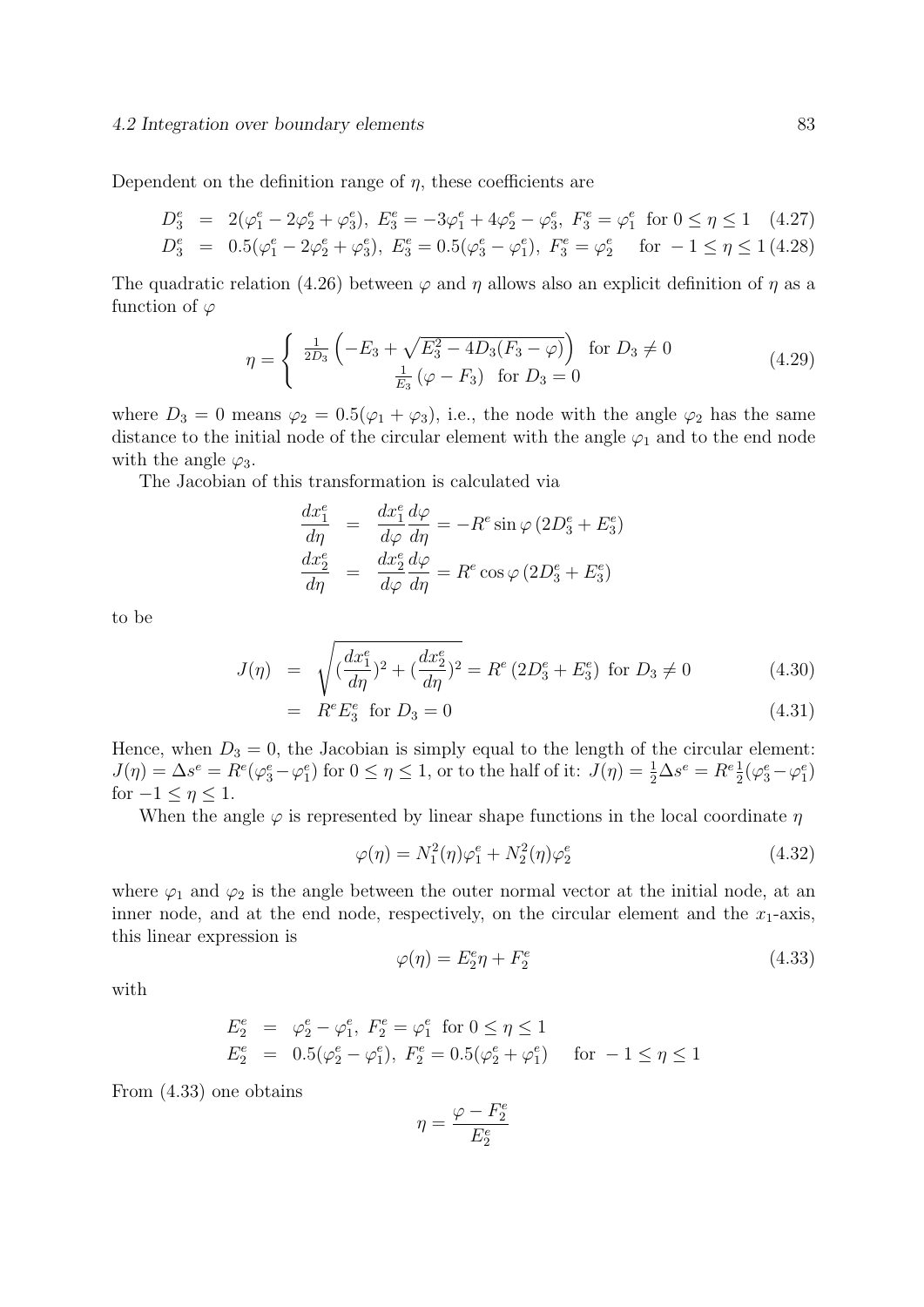#### 84 4 Numerical solution of boundary integral equations: The boundary element method

and the Jacobian of this linear transformation with

$$
\frac{dx_1^e}{d\eta} = \frac{dx_1^e}{d\varphi}\frac{d\varphi}{d\eta} = -R^e \sin\varphi E_2^e, \ \frac{dx_2^e}{d\eta} = \frac{dx_2^e}{d\varphi}\frac{d\varphi}{d\eta} = R^e \cos\varphi E_2^e
$$

$$
J(\eta) = R^e E_2^e \tag{4.34}
$$

as

Hence, as in the case of the quadratic approximation for the choice  $D_3 = 0$ , the Jacobian is simply equal to the length of the circular element:  $J(\eta) = \Delta s^e = R^e(\varphi_2^e - \varphi_1^e)$  for  $0 \leq \eta \leq 1$ , or to the half of it:  $J(\eta) = \frac{1}{2} \Delta s^e = R^e \frac{1}{2} (\varphi_2^e - \varphi_1^e)$  for  $-1 \leq \eta \leq 1$ .

A boundary integral with the kernel  $g(x, \xi)$  and the state variable  $\Phi(x)$  over a boundary element  $\Gamma^e$  is then transformed into an integral over the local coordinate  $\eta$  as:

$$
\int_{\Gamma^e} g(\mathbf{x}, \xi) \Phi(\mathbf{x}) d\Gamma_{\mathbf{x}} = \int_{\eta=0}^1 g(\mathbf{x}^e(\eta), \xi) \sum_{l=1}^n \Phi^{le} N_l^n(\eta) | J(\eta) | d\eta
$$
\n
$$
= \sum_{l=1}^n \Phi^{le} \left\{ \int_{\eta=0}^1 g(\mathbf{x}^e(\eta), \xi) N_l^n(\eta) | J(\eta) | d\eta \right\} \tag{4.35}
$$

For points  $\xi$  in a different boundary element  $\Gamma^{e'}$ ,  $e' \neq e$ , the integrand of (4.35) is regular for all possible kernels  $g(x, \xi)$  so that those integrals can be numerically evaluated by a Gaussian quadrature formula

$$
\int_{\eta=0}^{1} g(\mathbf{x}^{e}(\eta), \xi) N_{l}^{n}(\eta) | J(\eta) | d\eta = \int_{\eta=0}^{1} f_{l}^{ne}(\eta) d\eta = \sum_{p} f_{l}^{ne}(\eta^{p}) w_{p}
$$
(4.36)

The number of Gaussian points with the abscissae  $\eta^p$  and the weights  $w_p$  is dependent on the distance of the point  $\xi$  from the integration element  $\Gamma^e$ , generally, between 4 and 10 Gaussian points are taken.

Coincides the point  $\xi$  with one of the nodes  $\mathbf{x}^{le}$  of the considered boundary element  $\Gamma^e$ , most of the integral kernels become either weakly singular or strongly singular, some even hypersingular. Such integrals should be integrated analytically if possible (see Appendix  $B$ ).

## 4.2.2 Elements on boundary surfaces

When integrating over a boundary surface  $\Gamma$ , in each boundary element  $\Gamma^e$ , the mapping between the global physical coordinates x and the local coordinates  $\eta_1$  and  $\eta_2$  has to be taken into account by the surface Jacobian which relates the element of area  $d\Gamma_{\mathbf{x}}$  on the surface to the element of area  $d\eta_1 d\eta_2$  in the local parameter domain

$$
d\Gamma_{\mathbf{x}} = | J(\eta_1, \eta_2) | d\eta_1 d\eta_2 \qquad (4.37)
$$

The surface will contain lines corresponding to constant values of the local coordinates  $\eta_1$ and  $\eta_2$ . Moving along the constant  $\eta_1$ -coordinate line from  $(\eta_1, \eta_2)$  to  $(\eta_1, \eta_2 + d\eta_2)$  results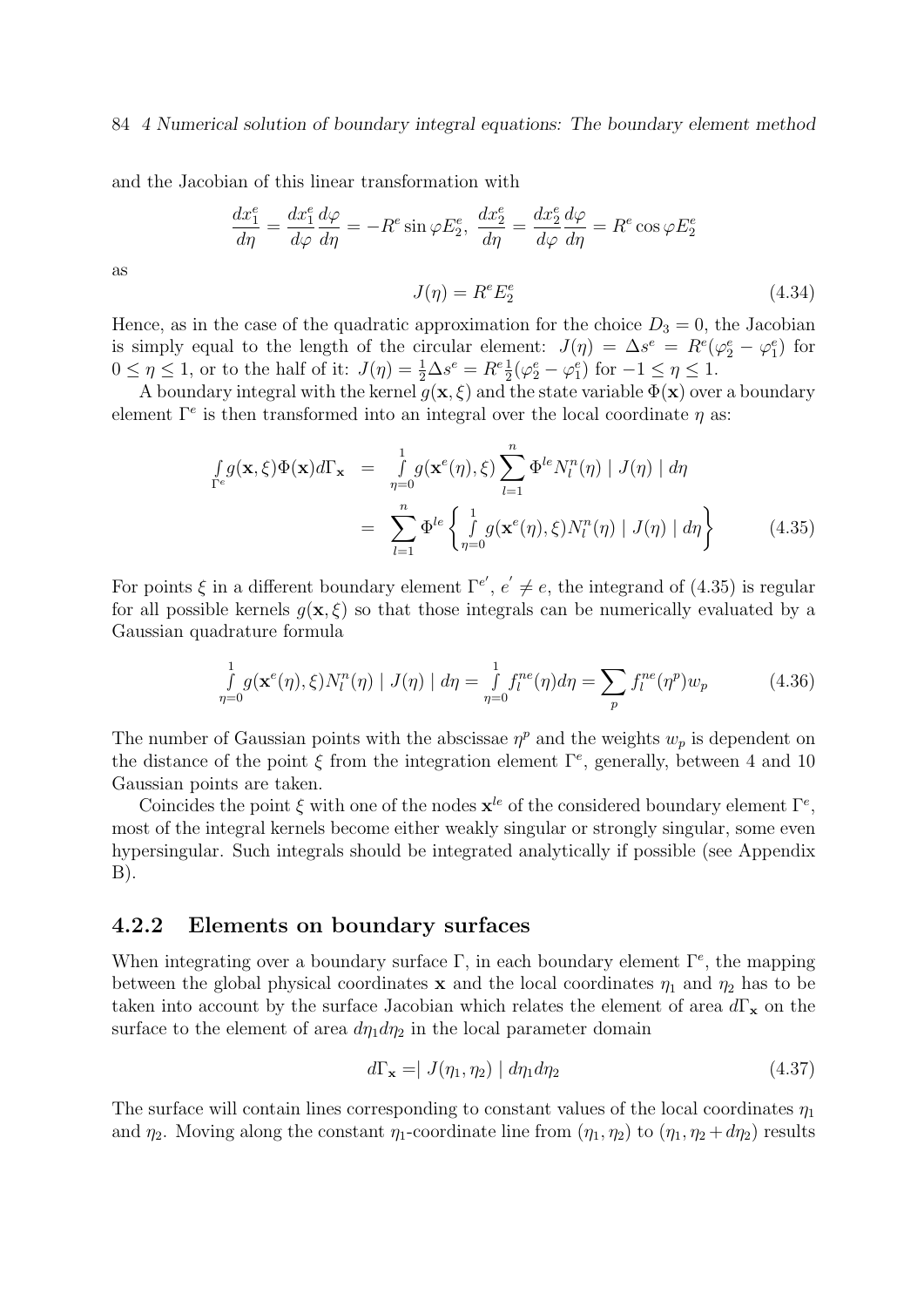#### 4.2 Integration over boundary elements 85

in a point  $\mathbf{x}(\eta_1, \eta_2 + d\eta_2)$  with the approximative position vector

$$
\mathbf{x}(\eta_1, \eta_2 + d\eta_2) = \mathbf{x}(\eta_1, \eta_2) + \frac{\partial \mathbf{x}}{\partial \eta_2} d\eta_2 + O((d\eta_2)^2)
$$

and similarly, moving along a constant  $\eta_2$ -coordinate line gives

$$
\mathbf{x}(\eta_1 + d\eta_1, \eta_2) = \mathbf{x}(\eta_1, \eta_2) + \frac{\partial \mathbf{x}}{\partial \eta_1} d\eta_1 + O((d\eta_1)^2)
$$

Hence, the vectors along the sides of the surface element of area  $d\Gamma_x$  are

$$
\mathbf{x}(\eta_1, \eta_2 + d\eta_2) - \mathbf{x}(\eta_1, \eta_2) = \frac{\partial \mathbf{x}}{\partial \eta_2} d\eta_2 + O((d\eta_2)^2)
$$
  

$$
\mathbf{x}(\eta_1 + d\eta_1, \eta_2) - \mathbf{x}(\eta_1, \eta_2) = \frac{\partial \mathbf{x}}{\partial \eta_1} d\eta_1 + O((d\eta_1)^2)
$$

To the first order, the surface area will be plane and  $d\Gamma_{\mathbf{x}}$  is thus given by the formula from vector calculus relating the area of a plane rectangle to the cross product of the vectors on its sides:

$$
d\Gamma_{\mathbf{x}} = \left| \frac{\partial \mathbf{x}}{\partial \eta_1} d\eta_1 \times \frac{\partial \mathbf{x}}{\partial \eta_2} d\eta_2 \right| = \left| \frac{\partial \mathbf{x}}{\partial \eta_1} \times \frac{\partial \mathbf{x}}{\partial \eta_2} \right| d\eta_1 d\eta_2 \tag{4.38}
$$

By comparison with (4.37), the surface Jacobian is

$$
| J(\eta_1, \eta_2) | = | \frac{\partial \mathbf{x}}{\partial \eta_1} \times \frac{\partial \mathbf{x}}{\partial \eta_2} |
$$
 (4.39)

Since the cross product may be expanded as (see (2.11)

$$
\frac{\partial \mathbf{x}}{\partial \eta_1} \times \frac{\partial \mathbf{x}}{\partial \eta_2} = \hat{\mathbf{e}}_1 \begin{vmatrix} \frac{\partial x_2}{\partial \eta_1} & \frac{\partial x_3}{\partial \eta_1} \\ \frac{\partial x_2}{\partial \eta_2} & \frac{\partial x_3}{\partial \eta_2} \end{vmatrix} - \hat{\mathbf{e}}_2 \begin{vmatrix} \frac{\partial x_1}{\partial \eta_1} & \frac{\partial x_3}{\partial \eta_1} \\ \frac{\partial x_1}{\partial \eta_2} & \frac{\partial x_2}{\partial \eta_2} \end{vmatrix} + \hat{\mathbf{e}}_3 \begin{vmatrix} \frac{\partial x_1}{\partial \eta_1} & \frac{\partial x_2}{\partial \eta_1} \\ \frac{\partial x_1}{\partial \eta_2} & \frac{\partial x_2}{\partial \eta_2} \end{vmatrix}
$$
  
=  $\hat{\mathbf{e}}_1 m_{11} + \hat{\mathbf{e}}_2 m_{12} + \hat{\mathbf{e}}_3 m_{13}$ 

where  $m_{ij}$  are the minors of  $\frac{\partial \mathbf{x}}{\partial \eta_1} \times \frac{\partial \mathbf{x}}{\partial \eta_2}$  $\frac{\partial \mathbf{x}}{\partial \eta_2}$ . Thus

$$
|J(\eta_1, \eta_2)| = |\frac{\partial \mathbf{x}}{\partial \eta_1} \times \frac{\partial \mathbf{x}}{\partial \eta_2}| = \sqrt{m_{11}^2 + m_{12}^2 + m_{13}^2}
$$
(4.40)

A boundary integral with the kernel  $g(\mathbf{x}, \xi)$  and the state variable  $\Phi(\mathbf{x})$  over a boundary element  $\Gamma^e$  is then transformed into an integral over the local coordinates  $\eta_1$  and  $\eta_2$ , e.g., with the range  $-1 \leq \eta_1, \eta_2 \leq 1$  as:

$$
\int_{\Gamma^{e}} g(\mathbf{x}, \xi) \Phi(\mathbf{x}) d\Gamma_{\mathbf{x}} = \int_{\eta_{1}=-1}^{1} \int_{\eta_{2}=-1}^{1} g(\mathbf{x}^{e}(\eta_{1}, \eta_{2}), \xi) \sum_{l=1}^{n} \Phi^{le} N_{l}^{n}(\eta_{1}, \eta_{2}) | J(\eta_{1}, \eta_{2}) | d\eta_{1} d\eta_{2}
$$
\n
$$
= \sum_{l=1}^{n} \Phi^{le} \left\{ \int_{\eta_{1}=-1}^{1} \int_{\eta_{2}=-1}^{1} g(\mathbf{x}^{e}(\eta_{1}, \eta_{2}), \xi) N_{l}^{n}(\eta_{1}, \eta_{2}) | J(\eta_{1}, \eta_{2}) | d\eta_{1} d\eta_{2} d\eta_{2} d\eta_{2} d\eta_{2} d\eta_{2} d\eta_{2} d\eta_{2} d\eta_{2} d\eta_{2} d\eta_{2} d\eta_{2} d\eta_{2} d\eta_{2} d\eta_{2} d\eta_{2} d\eta_{2} d\eta_{2} d\eta_{2} d\eta_{2} d\eta_{2} d\eta_{2} d\eta_{2} d\eta_{2} d\eta_{2} d\eta_{2} d\eta_{2} d\eta_{2} d\eta_{2} d\eta_{2} d\eta_{2} d\eta_{2} d\eta_{2} d\eta_{2} d\eta_{2} d\eta_{2} d\eta_{2} d\eta_{2} d\eta_{2} d\eta_{2} d\eta_{2} d\eta_{2} d\eta_{2} d\eta_{2} d\eta_{2} d\eta_{2} d\eta_{2} d\eta_{2} d\eta_{2} d\eta_{2} d\eta_{2} d\eta_{2} d\eta_{2} d\eta_{2} d\eta_{2} d\eta_{2} d\eta_{2} d\eta_{2} d\eta_{2} d\eta_{2} d\eta_{2} d\eta_{2} d\eta_{2} d\eta_{2} d\eta_{2} d\eta_{2} d\eta_{2} d\eta_{2} d\eta_{2} d\eta_{2} d\eta_{2} d\eta_{2} d\eta_{2} d\eta_{2} d\eta_{2} d\eta_{2} d\eta_{2} d\eta_{2} d\eta_{2} d\eta_{2} d\eta_{2} d\eta_{2} d\eta_{2} d\eta_{2} d\eta_{2}
$$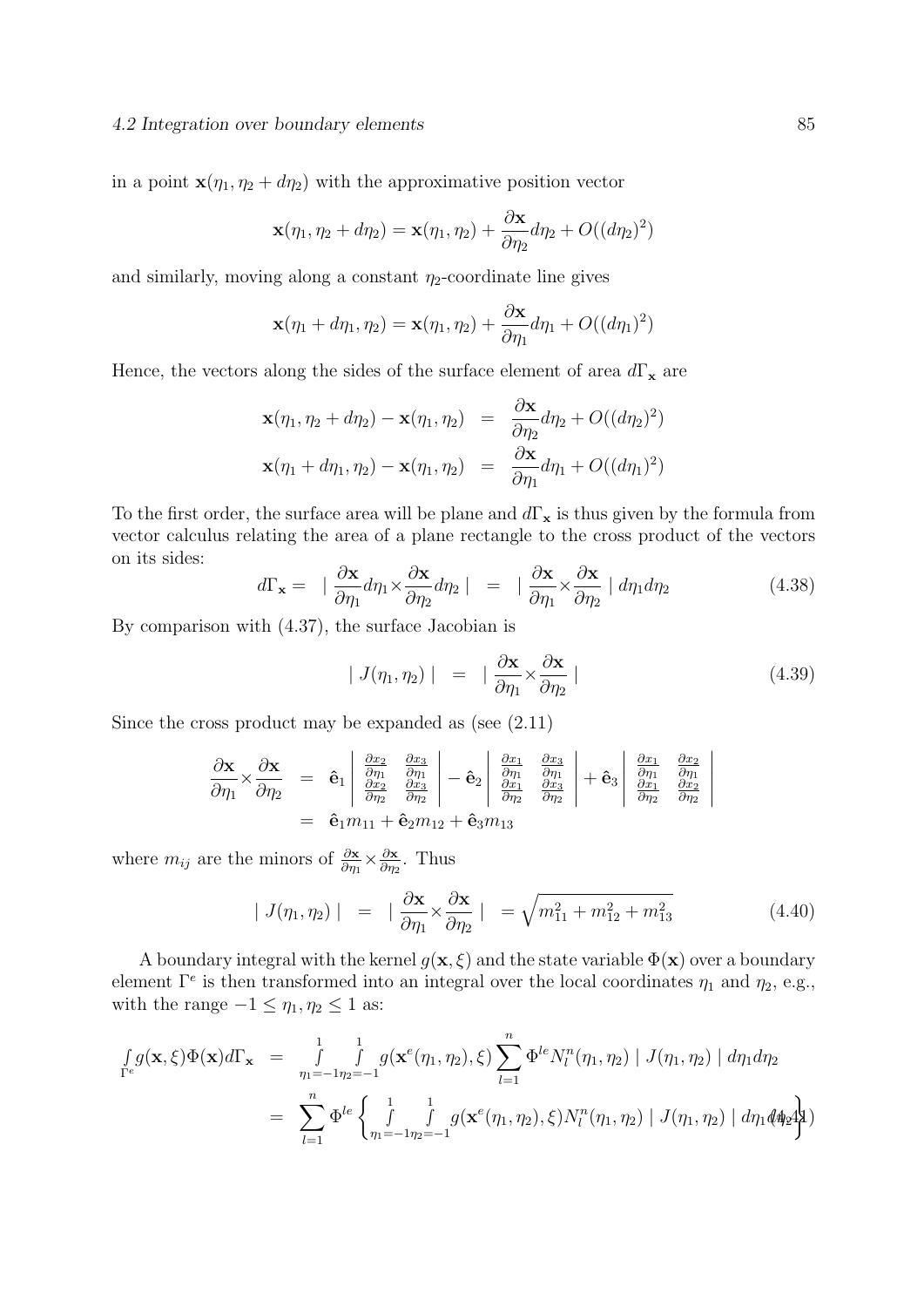For points  $\xi$  in a different boundary element  $\Gamma^{e'}$ ,  $e' \neq e$ , the integrand of (4.41) is regular for all possible kernels  $q(\mathbf{x}, \xi)$  so that those integrals can be numerically evaluated by a Gaussian quadrature formula

$$
\int_{\eta_1=-1\eta_2=-1}^{1} \int_{\eta_2=-1}^{1} g(\mathbf{x}^e(\eta_1, \eta_2), \xi) N_l^n(\eta_1, \eta_2) \quad | \quad J(\eta_1, \eta_2) | d\eta_1 d\eta_2 = \int_{\eta_1=-1\eta_2=-1}^{1} \int_{\eta_1}^{1} f_l^{ne}(\eta_1, \eta_2) d\eta_1 d\eta_2
$$
\n
$$
= \sum_p \sum_q f_l^{ne}(a_p, a_q) w_p w_q \tag{4.42}
$$

The number of Gaussian points with the abscissae  $a_p$  and the weights  $w_p$  as well as with the abscissae  $a_q$  and the weights  $w_q$  is dependent on the distance of the point  $\xi$  from the integration element  $\Gamma^e$ , generally, between 4 and 10 Gaussian points are taken.

Coincides the point  $\xi$  with one of the nodes  $\mathbf{x}^{le}$  of the considered boundary element  $\Gamma^e$ , most of the integral kernels become either weakly singular or strongly singular, some even hypersingular. Such integrals should be integrated analytically if possible (see Appendix  $B$ ).

## 4.3 Boundary element equations by point collocation

A 'direct' integral equation, e.g., in the case of a scalar boundary value problem (see, e.g., (3.158))

$$
c(\xi)\Phi(\xi) + \int_{\Gamma} g(\mathbf{x}, \xi)\Phi(\mathbf{x})d\Gamma_{\mathbf{x}} = \int_{\Gamma} h(\mathbf{x}, \xi)\Psi(\mathbf{x})d\Gamma_{\mathbf{x}}
$$
(4.43)

with a weakly singular and a strongly singular kernel  $h(\mathbf{x}, \xi)$  and  $g(\mathbf{x}, \xi)$ , respectively, will be transformed by partitioning the boundary Γ into elements  $\Gamma_e$  ( $e = 1, ..., m$ ), i.e., decomposing the integrals over the whole boundary  $\Gamma$  into a sum of m integrals over single elements  $\Gamma_e$ 

$$
\int_{\Gamma} [\dots] d\Gamma_{\mathbf{x}} = \sum_{e=1}^{m} \int_{\Gamma_e} [\dots] d\Gamma_{\mathbf{x}} \tag{4.44}
$$

and by the approximation of the boundary, i.e., of the boundary coordinates  $x_i^e$  (see, (4.1)), and of the boundary states  $\Phi(\mathbf{x})$  and  $\Psi(\mathbf{x})$  (see (4.8)), as it is shown in (4.35)), into the following approximate equation

$$
c(\xi)\Phi(\xi) = -\sum_{e=1}^{m} \sum_{l=1}^{n} \Phi^{le} \left\{ \int_{\eta=0}^{1} g(\mathbf{x}^{e}(\eta), \xi) N_{l}^{n}(\eta) | J(\eta) | d\eta \right\} + \sum_{e=1}^{m} \sum_{l=1}^{n} \Psi^{le} \left\{ \int_{\eta=0}^{1} h(\mathbf{x}^{e}(\eta), \xi) N_{l}^{n}(\eta) | J(\eta) | d\eta \right\}
$$
(4.45)

**Remark:** In many physical boundary value problems, the state variable  $\Phi(\mathbf{x})$  is continous along the whole boundary (e.g., the temperature in the case of heat conduction problems) while the state  $\Psi(\mathbf{x})$  is discontinuous since it is often related to the normal vector which jumps at corner points. Such discontinuities have to be taken into account in approximating this state.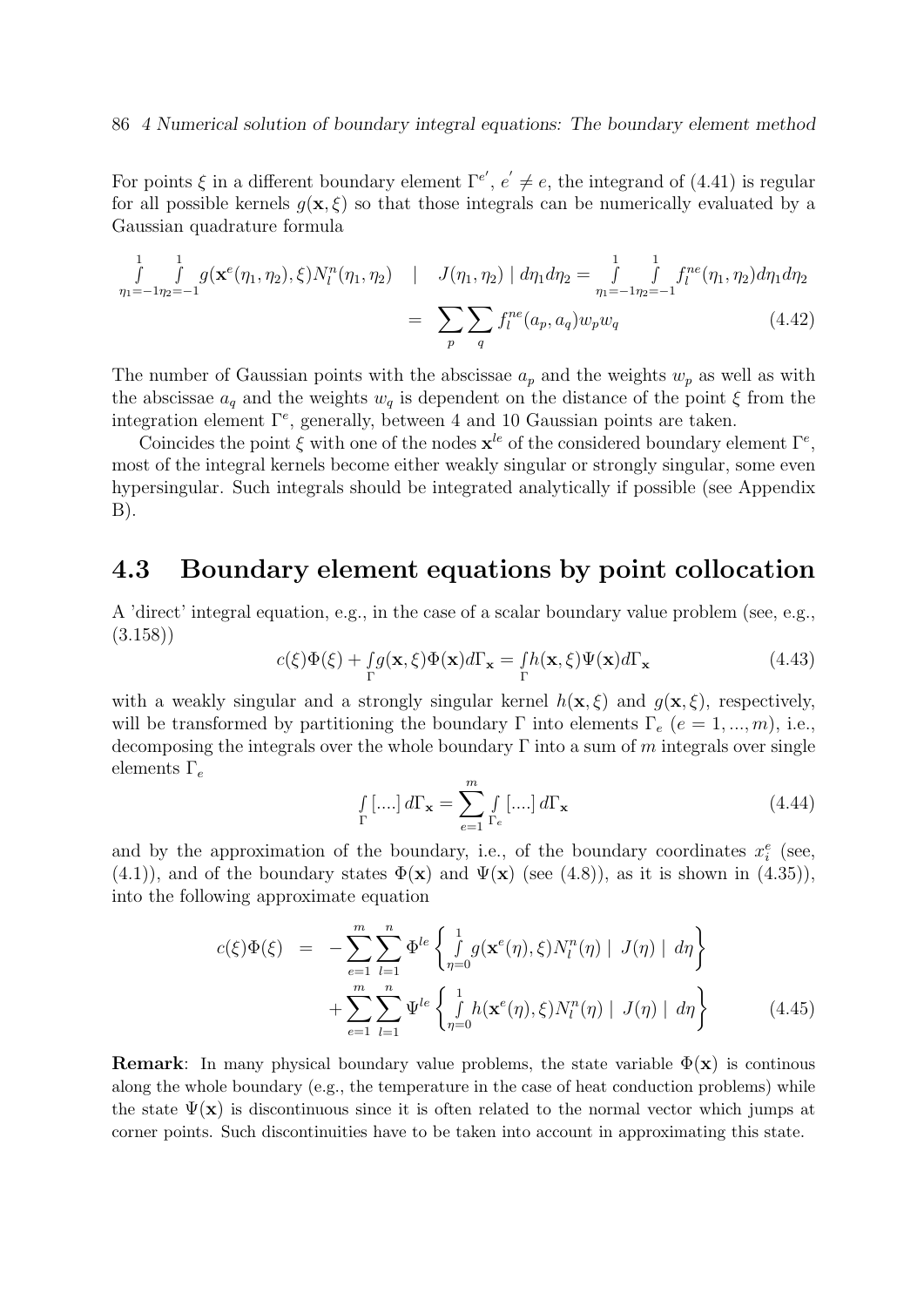#### 4.3 Boundary element equations by point collocation 87

The number of unknown node values  $\Phi^{le}$  or  $\Psi^{le}$  of the shape functions of  $\Phi(\mathbf{x})$  and  $\Psi(\mathbf{x})$ , respectively, in this single equation (4.7) is dependent on the grade  $(n-1)$  of the applied shape functions: - for constant shape functions, i.e.,  $n = 1$ , as well as for linear shape functions, i.e.,  $n = 2$ , one has m unknowns in the case of a closed smooth contour (i.e., in the linear case assuming along the whole boundary a continous approximation) and 2m unknowns for quadratic shape functions, i.e.,  $n = 3$ , (again assuming a continous approximation). Hence, one need m and  $2m$ , respectively, equations for their unique determination.

The most simple and mostly used way is to evaluate this equation (4.45) at as many points  $\xi = \mathbf{x}^j$  as one needs where it is advisable and useful to choose for this purpose, i.e., as these *collocation points*, the node points  $x^{le}$  of the shape functions:

$$
c(\mathbf{x}^{j})\Phi(\mathbf{x}^{j}) = -\sum_{e=1}^{m} \sum_{l=1}^{n} \Phi^{le} \left\{ \int_{\eta=0}^{1} g(\mathbf{x}^{e}(\eta), \mathbf{x}^{j}) N_{l}^{n}(\eta) | J(\eta) | d\eta \right\} + \sum_{e=1}^{m} \sum_{l=1}^{n} \Psi^{le} \left\{ \int_{\eta=0}^{1} h(\mathbf{x}^{e}(\eta), \mathbf{x}^{j}) N_{l}^{n}(\eta) | J(\eta) | d\eta \right\}
$$
(4.46)

Since for linear and all higher grade approximations  $(n \geq 2)$  the end node of an element  $\Gamma_e$  is also the initial node of the sequent element  $\Gamma_{e+1}$ , i.e.,  $\mathbf{x}^{ne} = \mathbf{x}^{1e+1}$ , it is helpful to introduce a global node numbering  $x^j$ ,  $j = 1, 2, ..., N$ , as follows

for 
$$
n = 2
$$
, i.e.  $N = m$ :  $\mathbf{x}^1 = \mathbf{x}^{11} = \mathbf{x}^{2m}$ ,  $\mathbf{x}^2 = \mathbf{x}^{21} = \mathbf{x}^{12}$ ,  $\mathbf{x}^3 = \mathbf{x}^{22} = \mathbf{x}^{13}$ , ...  
for  $n = 3$ , i.e.  $N = 2m$ :  $\mathbf{x}^1 = \mathbf{x}^{11} = \mathbf{x}^{3m}$ ,  $\mathbf{x}^2 = \mathbf{x}^{21}$ ,  $\mathbf{x}^3 = \mathbf{x}^{31} = \mathbf{x}^{12}$ , ...

## 4.3.1 Approximation by constant shape functions

Physically not realistic but most simple is an approximation of the state functions by constant shape functions  $(n = 1)$  and collocation at the middle node  $\mathbf{x}^{1e} = \mathbf{x}^e$  of each element  $\Gamma_e$ .

With  $N_1^1(\eta) = 1$  one has only one representative value  $\Phi^{1e} = \Phi^e$  and  $\Psi^{1e} = \Psi^e$  for the boundary states in each element and (4.46) yields with a linear approximation of the boundary  $\Gamma$  (i.e.,  $|J(\eta)| = l_e$ )

$$
\frac{1}{2}\Phi^j = \frac{1}{2}\Phi(\mathbf{x}^j) = -\sum_{e=1}^m \Phi^e \left\{ \int_{\eta=0}^1 g(\mathbf{x}^e(\eta), \mathbf{x}^j) l_e d\eta \right\} + \sum_{e=1}^m \Psi^e \left\{ \int_{\eta=0}^1 h(\mathbf{x}^e(\eta), \mathbf{x}^j) l_e d\eta \right\} (4.47)
$$

where, due to the collocation at the middle nodes  $x^j$  of the straight and, therefore, smooth boundary elements, the factor  $c(\mathbf{x}^j)$  is always  $c(\mathbf{x}^j) = 1/2$ . Finally, one obains with the matrices

$$
G_{je} = \int_{\eta=0}^{1} g(\mathbf{x}^e(\eta), \mathbf{x}^j) l_e d\eta \text{ and } H_{je} = \int_{\eta=0}^{1} h(\mathbf{x}^e(\eta), \mathbf{x}^j) l_e d\eta
$$
 (4.48)

the following system of  $m$  equations for  $m$  unknown boundary values

$$
\sum_{e=1}^{m} \left(\frac{1}{2}\delta_{je} + G_{je}\right) \Phi^e = \sum_{e=1}^{m} H_{je} \Psi^e \quad \text{for } j = 1, 2, ..., m
$$
 (4.49)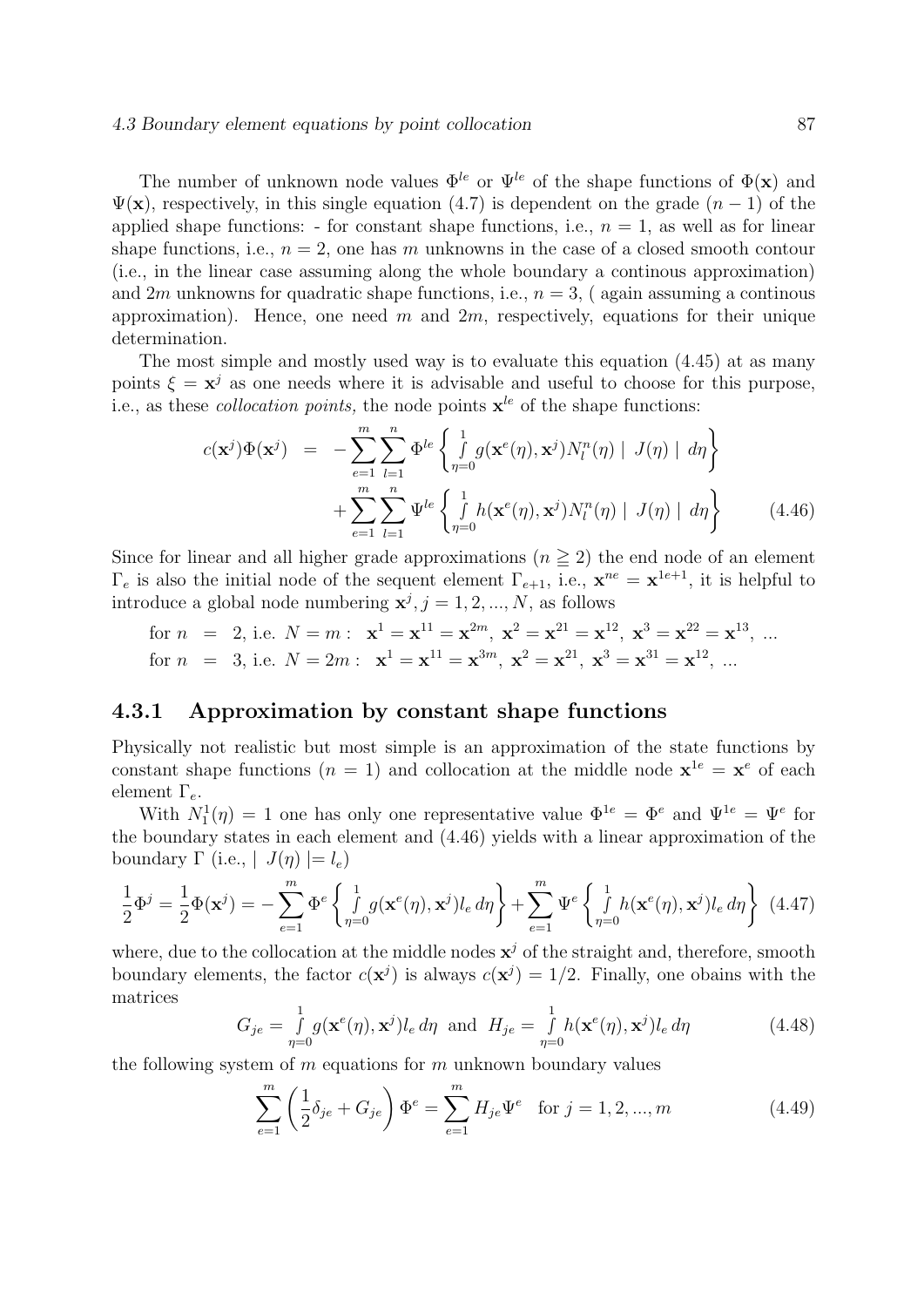#### 88 4 Numerical solution of boundary integral equations: The boundary element method

#### 4.3.1.1 Example: Stationary heat conduction

In the case of a stationary heat conduction problem, the boundary states in (4.49) are the temperature  $\Theta$  and the heat flux  $q_n$ , i.e.,  $\Phi^e \triangleq \Theta^e$  and  $\Psi^e \triangleq q_n^e$ , and the kernels  $g(\mathbf{x}^e(\eta), \xi) \triangleq -q_n^*(\mathbf{x}, \xi)/\lambda_0 = \frac{-1}{2\pi}$  $\frac{-1}{2\pi}r_{,n}/r$  and  $h(\mathbf{x}^e(\eta), \mathbf{x}^j) \triangleq -\Theta^*(\mathbf{x}, \xi)/\lambda_0 = \frac{-1}{2\pi\lambda}$  $\frac{-1}{2\pi\lambda_0}\ln(r/c)$ (see, (3.152) and (3.148)). Hence, one has to evaluate the following expressions for the matrices  $G_{je}$  and  $H_{je}$ , respectively,  $(\mathbf{r}^{1ej} = \mathbf{x}^{1e} - \mathbf{x}^{j})$ :

$$
G_{je} = \frac{-1}{2\pi} \int_{\eta=0}^{1} \frac{1}{r_{je}(\eta)} \frac{\partial r_{je}(\eta)}{\partial x_i} n_i^e l_e d\eta = \frac{l_e n_i^e}{2\pi} \int_{\eta=0}^{1} \frac{x_i^{1e}(1-\eta) + x_i^{2e}\eta - x_i^j}{r_{je}^2(\eta)} d\eta
$$
  

$$
= \frac{-l_e}{2\pi} \int_{\eta=0}^{1} \frac{n_i^e(x_i^{1e} - x_i^j) + \eta(x_i^{2e} - x_i^{1e})n_i^e}{r_{je}^2(\eta)} d\eta
$$
(4.50)

$$
= \frac{-l_e}{2\pi} \mathbf{n}^e \cdot \mathbf{r}^{1ej} \int\limits_{\eta=0}^1 \frac{d\eta}{l_e^2 \eta^2 + 2\mathbf{r}^{1ej} \cdot \mathbf{t}^e l_e \eta + |\mathbf{r}^{1ej}|^2}
$$
(4.51)

$$
H_{je} = \frac{-l_e}{4\pi\lambda_0} \int_{\eta=0}^{1} \ln\left(\frac{r_{je}^2(\eta)}{l_0^2}\right) d\eta
$$
  
\n
$$
= \frac{-l_e}{4\pi\lambda_0} \int_{\eta=0}^{1} \ln\left(\frac{l_e^2 \eta^2 + 2\mathbf{r}^{1ej} \cdot \mathbf{t}^e l_e \eta + |\mathbf{r}^{1ej}|^2}{l_0^2}\right) d\eta
$$
  
\n
$$
= \frac{-l_e}{4\pi\lambda_0} \int_{\eta=0}^{1} \left\{\ln\left(\eta^2 + \frac{2}{l_e} \mathbf{r}^{1ej} \cdot \mathbf{t}^e \eta + \frac{|\mathbf{r}^{1ej}|^2}{l_e^2}\right) + \ln\left(\frac{l_e^2}{l_0^2}\right)\right\} d\eta
$$
(4.52)

where the constant reference value c in  $\Theta^*$  has been taken as the length of the shortest element  $\Gamma_e$ , i.e.,  $l_0 = \min\{l_e | e = 1, ..., m\}$  and, moreover, the following relations hold for a linear boundary approximation

$$
r_{je}^{2}(\eta) = \left[x_{1}^{1e}(1-\eta) + x_{1}^{2e}\eta - x_{1}^{j}\right]^{2} + \left[x_{2}^{1e}(1-\eta) + x_{2}^{2e}\eta - x_{2}^{j}\right]^{2}
$$
  
\n
$$
= l_{e}^{2}\eta^{2} + 2(x_{i}^{1e} - x_{i}^{j})l_{e}t_{i}^{e}\eta + (x_{i}^{1e} - x_{i}^{j})(x_{i}^{1e} - x_{i}^{j})
$$
  
\n
$$
= l_{e}^{2}\eta^{2} + 2\mathbf{r}^{1e}t \cdot \mathbf{t}^{e}l_{e}\eta + |\mathbf{r}^{1e}t|^{2}
$$
\n(4.53)

$$
(x_i^{2e} - x_i^{1e}) = l_e t_i^e \rightarrow (x_i^{2e} - x_i^{1e}) n_i^e = l_e t_i^e n_i^e = 0
$$
\n(4.54)

For the **singular** elements, i.e., for a collocation at the middle node  $x_i^j = 0, 5(x_i^{2e} + x_i^{1e})$ of the considered element  $\Gamma_e$ , one obtains

$$
\mathbf{r}^{1ej} \triangleq x_i^{1e} - x_i^j \ = \ -0, 5(x_i^{2e} - x_i^{1e}) \ = \ -0, 5l_e t_i^e
$$

so that

$$
\mathbf{n}^e \cdot \mathbf{r}^{1ej} \triangleq n_i^e(x_i^{1e} - x_i^j) = -0, 5l_e n_i^e t_i^e = 0
$$

and, hence, one obtains from (4.50) regarding also (4.54)

$$
G_{ee}=0.
$$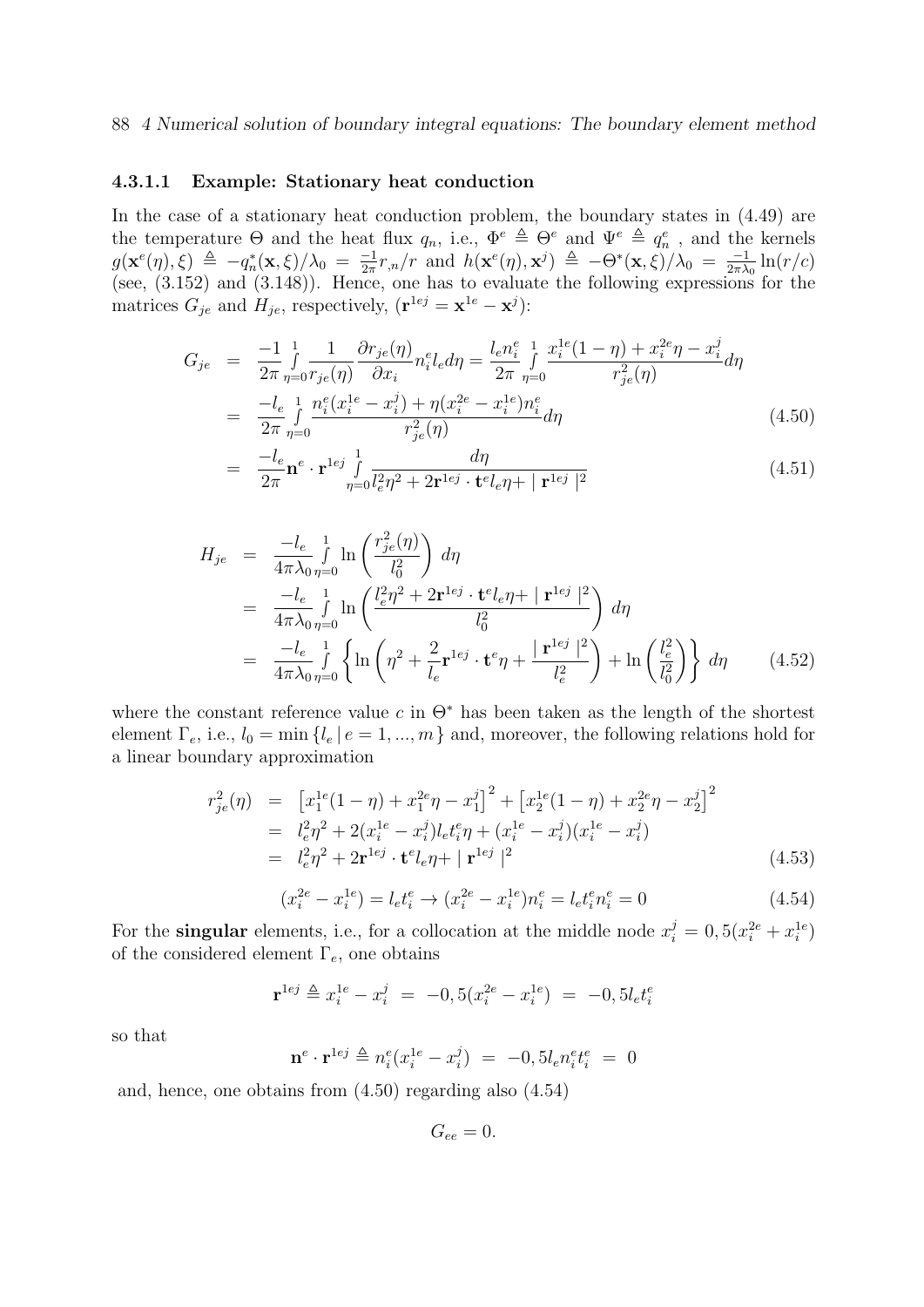#### 4.3 Boundary element equations by point collocation 89

The reason is  $\partial r / \partial n = 0$  for this middle node collocation point.

For a collocation at this middle node is due to

$$
\mathbf{t}^{e} \cdot \mathbf{r}^{1ej} \triangleq t_i^{e}(x_i^{1e} - x_i^{j}) = -0, 5l_e t_i^{e} t_i^{e} = -0, 5l_e
$$
  

$$
\mathbf{r}^{1ej} \cdot \mathbf{r}^{1ej} \triangleq (x_i^{1e} - x_i^{j})(x_i^{1e} - x_i^{j}) = 0.25l_e^2
$$

the respective singular element in the H-matrix (for details about the evaluation of this improper integral, see Appendix B, 4.5.1)

$$
H_{ee} = \frac{-l_e}{4\pi\lambda_0} \int_{\eta=0}^{1} \left\{ \ln\left(\eta - \frac{1}{2}\right)^2 + \ln\left(\frac{l_e^2}{l_0^2}\right) \right\} d\eta
$$
  
\n
$$
= \frac{-l_e}{4\pi\lambda_0} \lim_{\varepsilon \to 0} \left[ \int_{\eta=0}^{\frac{1}{2}-\varepsilon} \ln\left(\eta - \frac{1}{2}\right)^2 d\eta + \int_{\eta=\frac{1}{2}+\varepsilon}^1 \ln\left(\eta - \frac{1}{2}\right)^2 d\eta + \ln\left(\frac{l_e^2}{l_0^2}\right) \right]
$$
  
\n
$$
= \frac{l_e}{2\pi\lambda_0} [1 + \ln(2) - \ln(l_e/l_0)] \tag{4.55}
$$

For all other collocation points (where  $n_i^e(x_i^{1e} - x_i^j)$  $j_i^j$ ) =  $\mathbf{n}^e \cdot \mathbf{r}^{1ej} \neq 0$ ) holds

$$
G_{je} = \frac{-l_e}{2\pi} \mathbf{n}^e \cdot \mathbf{r}^{1ej} \left[ \frac{2}{2l_e \mid \mathbf{n}^e \cdot \mathbf{r}^{1ej}} \arctan \frac{l_e \eta + \mathbf{t}^e \cdot \mathbf{r}^{1ej}}{\mid \mathbf{n}^e \cdot \mathbf{r}^{1ej}} \right]_{\eta=0}^{\eta=1}
$$
  
= 
$$
\frac{-1}{2\pi} sign \left( \mathbf{n}^e \cdot \mathbf{r}^{1ej} \right) \left\{ arctan \frac{l_e + \mathbf{t}^e \cdot \mathbf{r}^{1ej}}{\mid \mathbf{n}^e \cdot \mathbf{r}^{1ej}} - arctan \frac{\mathbf{t}^e \cdot \mathbf{r}^{1ej}}{\mid \mathbf{n}^e \cdot \mathbf{r}^{1ej}} \right\} \qquad (4.56)
$$

$$
H_{je} = \frac{-1}{4\pi\lambda_0} \left\{ \begin{array}{c} (l_e + \mathbf{t}^e \cdot \mathbf{r}^{1ej}) \ln\left(1 + \frac{2}{l_e} \mathbf{t}^e \cdot \mathbf{r}^{1ej} + \frac{|\mathbf{r}^{1ej}|^2}{l_e^2}\right) \\ -\mathbf{t}^e \cdot \mathbf{r}^{1ej} \ln\left(\frac{|\mathbf{r}^{1ej}|^2}{l_e^2}\right) - 2l_e + l_e \ln\left(\frac{l_e^2}{l_0^2}\right) \\ + 2 \mid \mathbf{n}^e \cdot \mathbf{r}^{1ej} \mid \left[\arctan\frac{l_e + \mathbf{t}^e \cdot \mathbf{r}^{1ej}}{|\mathbf{n}^e \cdot \mathbf{r}^{1ej}|} - \arctan\frac{\mathbf{t}^e \cdot \mathbf{r}^{1ej}}{|\mathbf{n}^e \cdot \mathbf{r}^{1ej}|}\right] \end{array} \right\}
$$
(4.57)

#### Remarks:

a) There holds the following separation of components for length of the distance vector between the collocation point  $x_i^j$  $i$  and the initial node  $x_i^{1e}$  of the element  $\Gamma_e$ 

$$
\left|\mathbf{r}^{1ej}\right|^2 = (x_i^{1e} - x_i^j)(x_i^{1e} - x_i^j) = \left[n_i^e(x_i^{1e} - x_i^j)\right]^2 + \left[t_i^e(x_i^{1e} - x_i^j)\right]^2
$$

where  $n_i^e$  and  $t_i^e$  means the unit normal vector and unit tangential vecor, respectively, in the straight element  $\Gamma_e$ .

b) In the above evaluation of  $G_{je}$ , the following integral was applied (for  $4b - a^2 > 0$ ):

$$
\int \ln(\eta^2 + a\eta + b) d\eta = (\eta + \frac{a}{2})\ln(\eta^2 + a\eta + b) - 2\eta + \sqrt{4b - a^2}\arctan\frac{2\eta + a}{\sqrt{4b - a^2}}
$$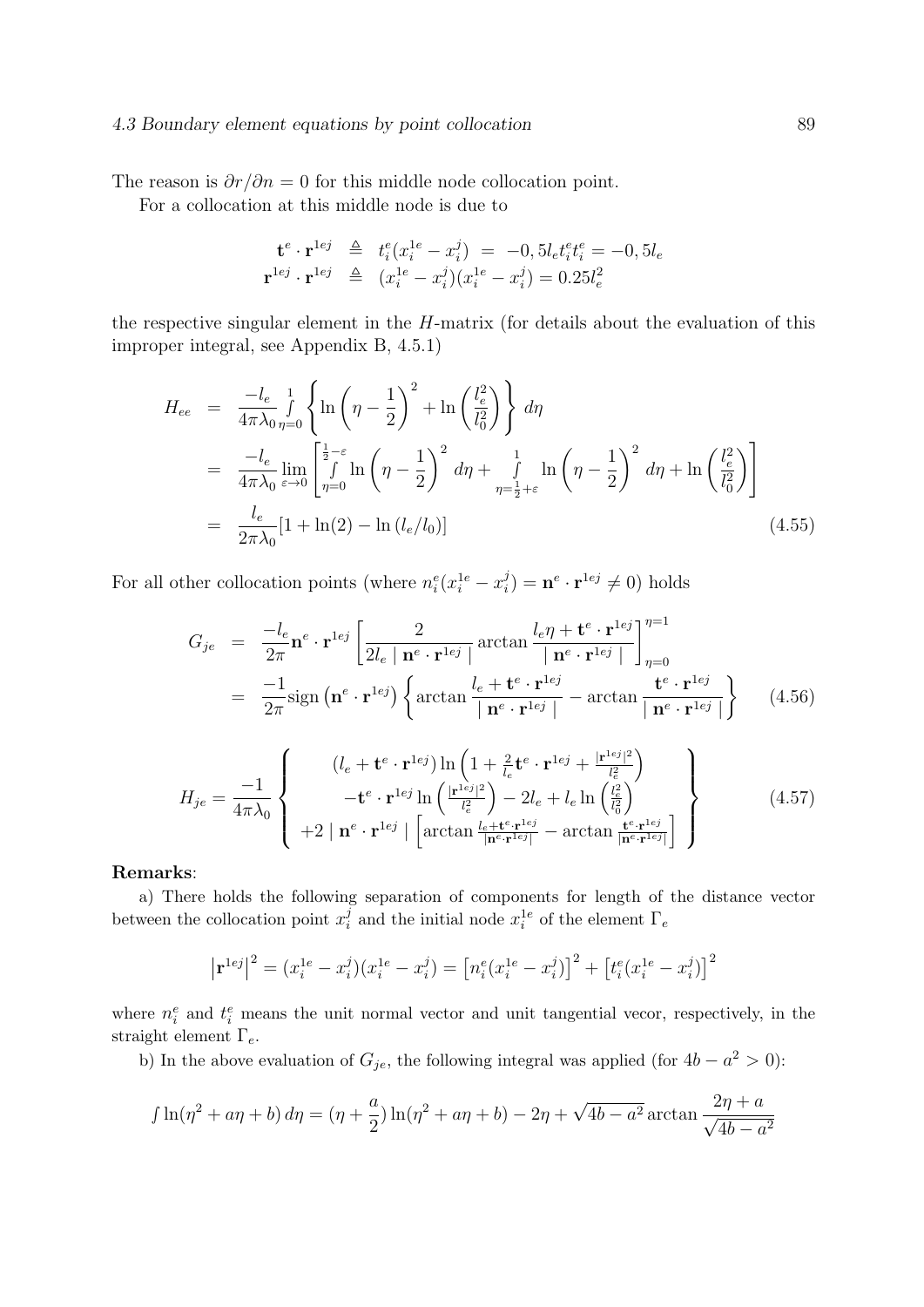90 4 Numerical solution of boundary integral equations: The boundary element method

## 4.3.1.2 Exercise 14: Stationary heat conduction in a rectangular domainconstant shape functions

In a rectangular domain  $\Omega = \{(x_1, x_2) \mid 0 \le x_1 \le l_1 = 1m, 0 \le x_2 \le l_2 = 2m\}$ , the temperature is prescribed at two opposite sides  $x_2 = 0$  and  $x_2 = l_2$  to be  $\Theta(x_1, 0) = 0$  and  $\Theta(x_1, l_2) = \overline{\Theta} > 0$  while at the other two sides  $x_1 = 0$  and  $x_1 = l_1$  the heat flux is stopped, i.e.,  $q_n = 0$ . For this problem (see [2]), the exact temperature distribution is known to be  $\Theta(x_1, x_2) = \overline{\Theta} x_2/l_2$  from which one can determine via (3.146) the heat flux across the boundary to be as  $q_n(x_1, x_2) = \lambda_0 n_i(x_1, x_2) \partial \Theta(x_1, x_2) / \partial x_i = \lambda_0 n_2(x_1, x_2) \overline{\Theta} / l_2$ .

Solve this problem applying the above given boundary element approximation by taken each of the four sides as a boundary element and compare with the known exact solution.

## 4.3.2 Approximation by linear and higher grade shape functions

Continous state functions  $\Phi(\mathbf{x})$  and  $\Psi(\mathbf{x})$ , which are approximated by shape functions with  $n \geq 2$ ) nodes per element, have in successive boundary elements  $\Gamma_e$  und  $\Gamma_{e+1}$  the same node value, i.e.,  $\Phi^{ne} = \Phi^{1e+1}$  and  $\Psi^{ne} = \Psi^{1e+1}$ , respectively, and, hence, an equal global node value numbering  $\Phi^i$  and  $\Psi^i$ , respectively. Therefore, for each collcation point  $\mathbf{x}^{j}$ , the elements in one line of the matrices **G** and **H** related to the boundary state node values  $\Phi^i$  and  $\Psi^i$ , respectively, read as:

$$
G_{ji} = \begin{cases} \frac{1}{\eta=0} g(\mathbf{x}^e(\eta), \mathbf{x}^j) N_n^n(\eta) | J(\eta) | d\eta + \frac{1}{\eta=0} g(\mathbf{x}^{e+1}(\eta), \mathbf{x}^j) N_1^n(\eta) | J(\eta) | d\eta \\ \text{for } \Phi^i = \Phi^{ne} = \Phi^{1e+1} \\ \frac{1}{\eta=0} g(\mathbf{x}^e(\eta), \mathbf{x}^j) N_l^n(\eta) | J(\eta) | d\eta \text{ for } \Phi^i = \Phi^{le} \text{ if } l \neq 1, n (n > 2) \end{cases} (4.58)
$$
  
\n
$$
H_{ji} = \begin{cases} \frac{1}{\eta=0} h(\mathbf{x}^e(\eta), \mathbf{x}^j) N_n^n(\eta) | J(\eta) | d\eta + \frac{1}{\eta=0} h(\mathbf{x}^{e+1}(\eta), \mathbf{x}^j) N_1^n(\eta) | J(\eta) | d\eta \\ \frac{1}{\eta=0} f(\mathbf{x}^e(\eta), \mathbf{x}^j) N_l^n(\eta) | J(\eta) | d\eta \text{ for } \Psi^i = \Psi^{1e+1} \\ \frac{1}{\eta=0} h(\mathbf{x}^e(\eta), \mathbf{x}^j) N_l^n(\eta) | J(\eta) | d\eta \text{ for } \Psi^i = \Psi^{le} \text{ if } l \neq 1, n (n > 2) \end{cases} (4.59)
$$

With that, for continous state functions on a smooth boundary of a 2d-body, the following system of equations for the N (for  $n = 2$  is  $N = m$  and for  $n = 3$  is  $N = 2m$ ) unknown node values is given  $(c^j = c(\mathbf{x}^j)$  and  $\Phi^j = \Phi(\mathbf{x}^j)$ 

$$
\sum_{i=1}^{N} (c^{j} \delta_{ji} + G_{ji}) \Phi^{i} = \sum_{i=1}^{N} H_{ji} \Psi^{i} \text{ for } j = 1, 2, ..., N
$$
 (4.60)

**Remark:** For a linear approximation of the boundary  $\Gamma$  and linear shape functions in each boundary element  $\Gamma_e$  for a continous state function  $\Phi$  the elements (4.58) are explicitly:

for 
$$
i \geq 2
$$
:  $G_{ji} = \int_{\eta=0}^{1} g(\mathbf{x}^e(\eta), \mathbf{x}^j) \eta l_e d\eta + \int_{\eta=0}^{1} g(\mathbf{x}^{e+1}(\eta), \mathbf{x}^j)(1-\eta) l_{e+1} d\eta$  with  $i = e+1$   
for  $i = 1$ :  $G_{j1} = \int_{\eta=0}^{1} g(\mathbf{x}^m(\eta), \mathbf{x}^j) \eta l_m d\eta + \int_{\eta=0}^{1} g(\mathbf{x}^1(\eta), \mathbf{x}^j)(1-\eta) l_1 d\eta$  at  $\mathbf{x}^1 = \mathbf{x}^{m+1}$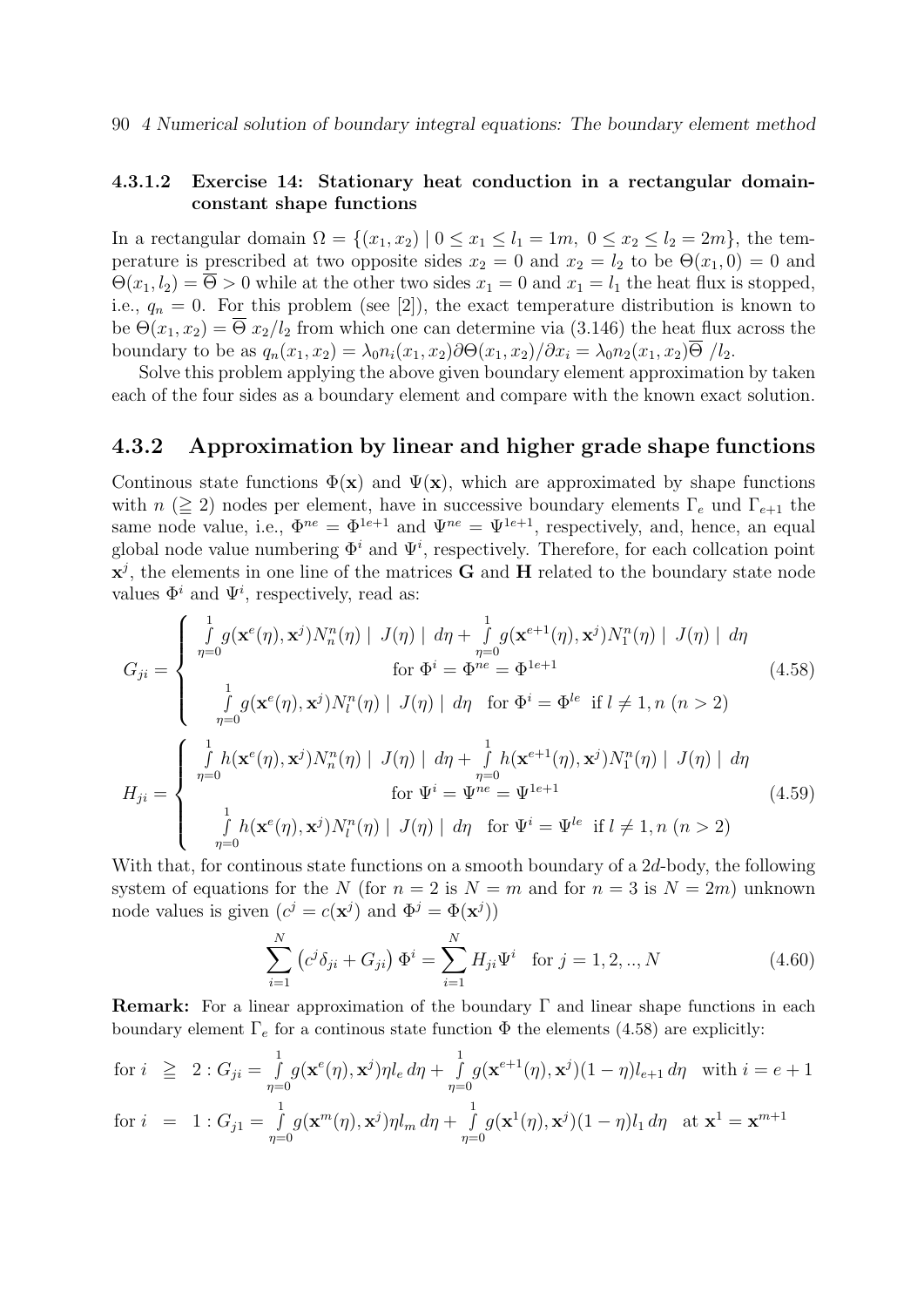#### 4.3 Boundary element equations by point collocation 91

At corners of the boundary approximation, the direction of the normal vector jumps and, hence, a boundary state, e.g.,  $\Psi(\mathbf{x})$ , which is dependent on the normal vector, is also discontinous there, i.e.,  $\Psi^{ne} \neq \Psi^{1e+1}$  when the boundary elements  $\Gamma_e$  and  $\Gamma_{e+1}$  form a corner. But also at a point on a smooth boundary, the prescribed boundary state function  $\Psi(\mathbf{x})$  itself can be discontinous, e.g., in a heat conduction problem when the permeability and consequently the heat flux changes suddenly. For the case that such discontinuities  $\Psi^{ne} \neq \Psi^{1e+1}$  are assumed at the transition points between all elements increase the number of node values  $\Psi^i$ , e.g., for  $n=2$  from  $N=m$  to  $N'=2m$  and for  $n=3$  from  $N=2m$  to  $N'=3m$ :

$$
\sum_{i=1}^{m} (c^j \delta_{ji} + G_{ji}) \Phi^i = \sum_{e=1}^{m} \sum_{l=1}^{n} H_{je}^l \Psi^{le} \text{ für } j = 1, 2, ..., m
$$
 (4.61)

where, different to (4.59), the coefficients of  $\Psi^{le}$ , i.e., the elements of **H** are defined as

$$
H_{je}^{l} = \int_{\eta=0}^{1} h(\mathbf{x}^{e}(\eta), \mathbf{x}^{j}) N_{l}^{n}(\eta) | J(\eta) | d\eta
$$
  
with  $j = 1(1)m$  and  $l = 1(1)n$ ,  $e = 1(1)m$   $(n > 2)$  (4.62)

It should be mentioned that in spite of those discontinuities,  $\Psi^{ne} \neq \Psi^{1e+1}$ , for the most types of boundary conditions, the system (4.61) obtained by collocation at the nodes of the shape functions allows to determine all unknown nodal values uniquely since:

• at a node on a smooth boundary, a discontinuity of  $\Psi(\mathbf{x})$  appears only when it is prescibed, i.e., only the nodal value of the continous state  $\Phi(\mathbf{x})$  is unknown at those nodes,

• at a corner node, almost all combinations of boundary conditions 'ahead' and 'behind' a corner produce only one unknown nodal value, e.g.,

-when ahead  $\Psi^{ne}$  and behind  $\Psi^{1e+1}$  is prescribed:  $\Phi^{ne} = \Phi^{1e+1}$  is the single unknown,

- when ahead  $\Psi^{ne}$  and behind  $\Phi^{1e+1}$  (=  $\Phi^{ne}$ ) is prescribed:  $\Psi^{1e+1}$  is the single unknown,
- when ahead  $\Phi^{ne}$  (=  $\Phi^{1e+1}$ ) and behind  $\Psi^{1e+1}$  is prescribed:  $\Psi^{ne}$  is the single unknown, Only for the case

- when ahead  $\Phi^{ne}$  and behind  $\Phi^{1e+1} = \Phi^{ne}$  is prescribed, the two values  $\Psi^{ne}$  and  $\Psi^{1e+1}$ are both unknown and, since the collocation at the corner node delivers only one equation, one equation is missing.

Often, these needed two equations (instead of only one) are produced by using the 'double node concept' (for more details see [6], pp. 87), i.e., two collocation points (instead of the one at the corner) located 'near' the corner in the element ahead and behind, respectively, in the case of linear shape functions often in a distance of  $l_e/3$  from the corner.

If the discontinuity at a corner  $\mathbf{x} = \mathbf{x}^E$  is only produced by the jump of the normal vector ahead and behind the corner, i.e.,  $\mathbf{n}^-(\mathbf{x}^E) \neq \mathbf{n}^+(\mathbf{x}^E)$ , sometimes a physically based extra condition can be found and the 'double nodes' at the corner can be avoided (see the following example).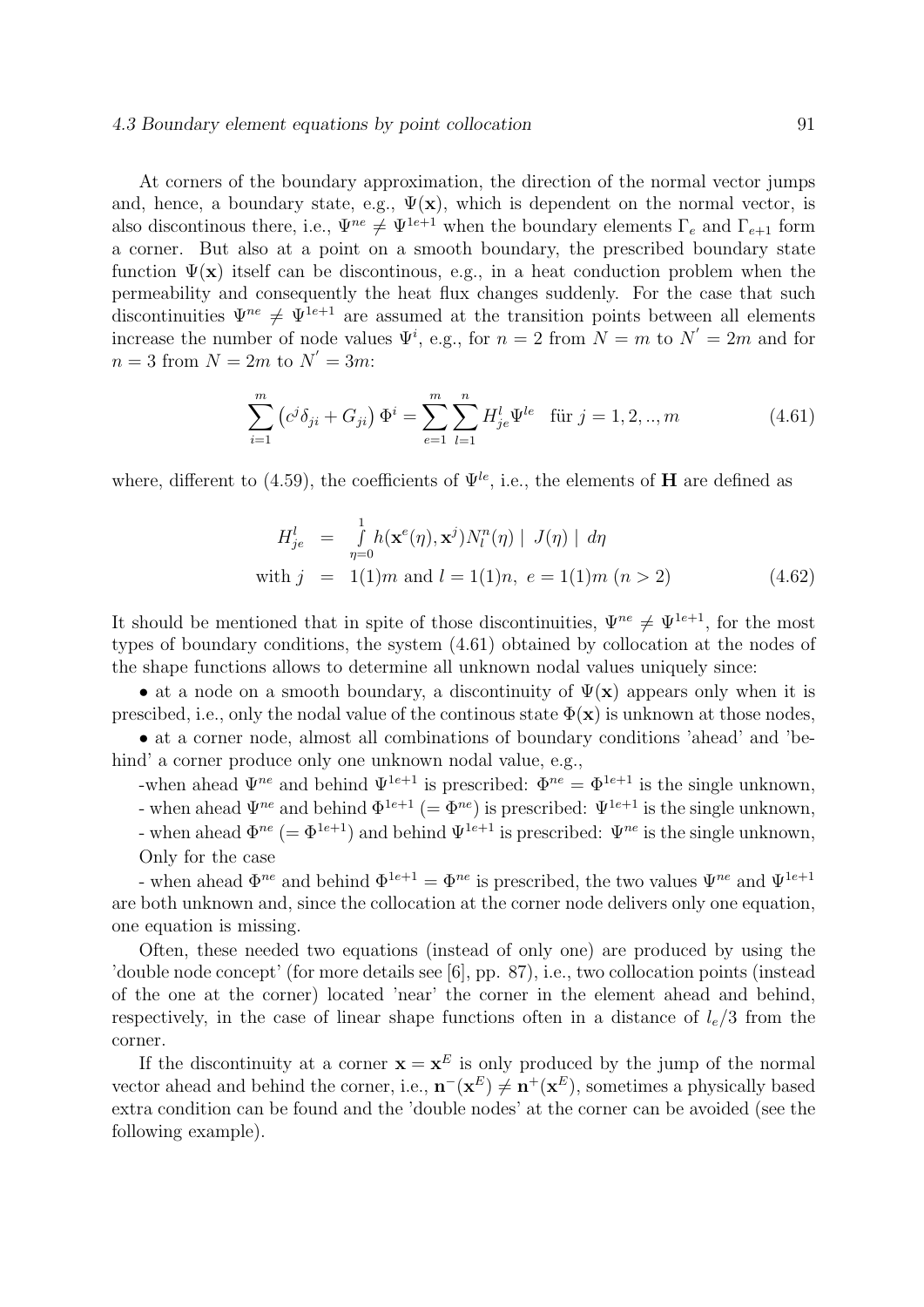#### 4.3.2.1 Example: Stationary heat conduction

In the stationary heat conduction problem, the state  $\Psi(\mathbf{x})$  means the heat flux  $q_n(\mathbf{x})$  which is defined on the boundary  $\Gamma$  as  $q_n(\mathbf{x}) = \lambda_0 n_i(\mathbf{x}) \partial \Theta(\mathbf{x}) / \partial x_i$  and, hence, is dependent on the normal vector  $n_i(\mathbf{x})$ . Since the gradient of the temperature is continous also at a corner  $\mathbf{x}^E$  of the boundary, the following relations hold for the normal and tangential components of this temperature gradient ahead and behind a corner

$$
\frac{\partial \Theta(\mathbf{x})}{\partial \mathbf{n}^-} n_i^- + \frac{\partial \Theta(\mathbf{x})}{\partial \mathbf{t}^-} t_i^- = \frac{\partial \Theta(\mathbf{x})}{\partial x_i} = \frac{\partial \Theta(\mathbf{x})}{\partial \mathbf{n}^+} n_i^+ + \frac{\partial \Theta(\mathbf{x})}{\partial \mathbf{t}^+} t_i^+ \tag{4.63}
$$

where  $\mathbf{n}^- = (\cos \varphi^-, \sin \varphi^-), \mathbf{t}^- = (-\sin \varphi^-, \cos \varphi^-)$  and  $\mathbf{n}^+ = (\cos \varphi^+, \sin \varphi^+), \mathbf{t}^+ =$  $(-\sin \varphi^+, \cos \varphi^+)$  are the normal and tangential unit vectors, respectively, ahead and behind the corner. With that, the above mentioned extra equation (which is only necessary when ahead and behind a corner the temperature is prescribed and, consequently, the tangential derivatives ahead  $\partial \Theta(\mathbf{x})/\partial \mathbf{t}^-$  and behind  $\partial \Theta(\mathbf{x})/\partial \mathbf{t}^+$  are known) at a corner with internal angle  $\Delta \varphi = \pi - \varphi^+ + \varphi^-$  can be given as the following relation between the heat flux  $q_n^-(\mathbf{x})$  and  $q_n^+(\mathbf{x})$  ahead and behind the corner, respectively:

$$
q_n^+(\mathbf{x}) = \lambda_0 \frac{\partial \Theta(\mathbf{x})}{\partial \mathbf{n}^+} = \lambda_0 \sin \Delta \varphi \frac{\partial \Theta(\mathbf{x})}{\partial \mathbf{t}^-} - \cos \Delta \varphi q_n^-(\mathbf{x}) \tag{4.64}
$$

or equivalently

$$
q_n^-(\mathbf{x}) = \lambda_0 \frac{\partial \Theta(\mathbf{x})}{\partial \mathbf{n}^-} = -\cos \Delta \varphi q_n^+(\mathbf{x}) - \lambda_0 \sin \Delta \varphi \frac{\partial \Theta(\mathbf{x})}{\partial \mathbf{t}^+}
$$
(4.65)

Applying a linear approximation for the boundary and linear shape functions for  $\Theta(\mathbf{x})$ and  $q_n(\mathbf{x})$ , one obtains for heat conduction problems without interior heat sources, i.e., with  $W_q(\mathbf{x}) = 0$ , from (3.158) the following integral equation for the temperature at a point  $\mathbf{x}^j$ 

$$
c(\mathbf{x}^{j})\Theta(\mathbf{x}^{j}) = \sum_{e=1}^{m} \left\{\n\begin{array}{l}\nq_{n}^{1e} \int_{\eta=0}^{1} \Theta^{*}(\mathbf{x}^{e}(\eta), \mathbf{x}^{j})(1-\eta)l_{e} d\eta \\
+q_{n}^{2e} \int_{\eta=0}^{1} \Theta^{*}(\mathbf{x}^{e}(\eta), \mathbf{x}^{j})\eta l_{e} d\eta \\
+q_{n}^{2e} \int_{\eta=0}^{1} \Theta^{*}(\mathbf{x}^{e}(\eta), \mathbf{x}^{j})(1-\eta)l_{e} d\eta \\
- \sum_{e=1}^{m} \left\{\n\begin{array}{l}\n\Theta^{1e} \int_{\eta=0}^{1} q_{n}^{*}(\mathbf{x}^{e}(\eta), \mathbf{x}^{j})(1-\eta)l_{e} d\eta \\
+\Theta^{2e} \int_{\eta=0}^{1} q_{n}^{*}(\mathbf{x}^{e}(\eta), \mathbf{x}^{j})\eta l_{e} d\eta\n\end{array}\n\right\}\n\tag{4.66}
$$

with

$$
c(\mathbf{x}^j) = \begin{cases} \frac{\Delta \varphi(\mathbf{x}^j)}{2\pi} & \text{for boundary points } \mathbf{x}^j\\ 1 & \text{for interior points } \mathbf{x}^j \end{cases}
$$
(4.67)

or corresponding (4.61) in a matrix notation ( $\Theta^e = \Theta^{1e}$  with  $\Theta^{2e} = \Theta^{1e+1}$ )

$$
c(\mathbf{x}^j)\Theta(\mathbf{x}^j) = \sum_{e=1}^m \left\{ H_{je}^1 q_n^{1e} + H_{je}^2 q_n^{2e} \right\} - \sum_{e=1}^m G_{je} \Theta^e \quad \text{für } j = 1, 2, ..., m \tag{4.68}
$$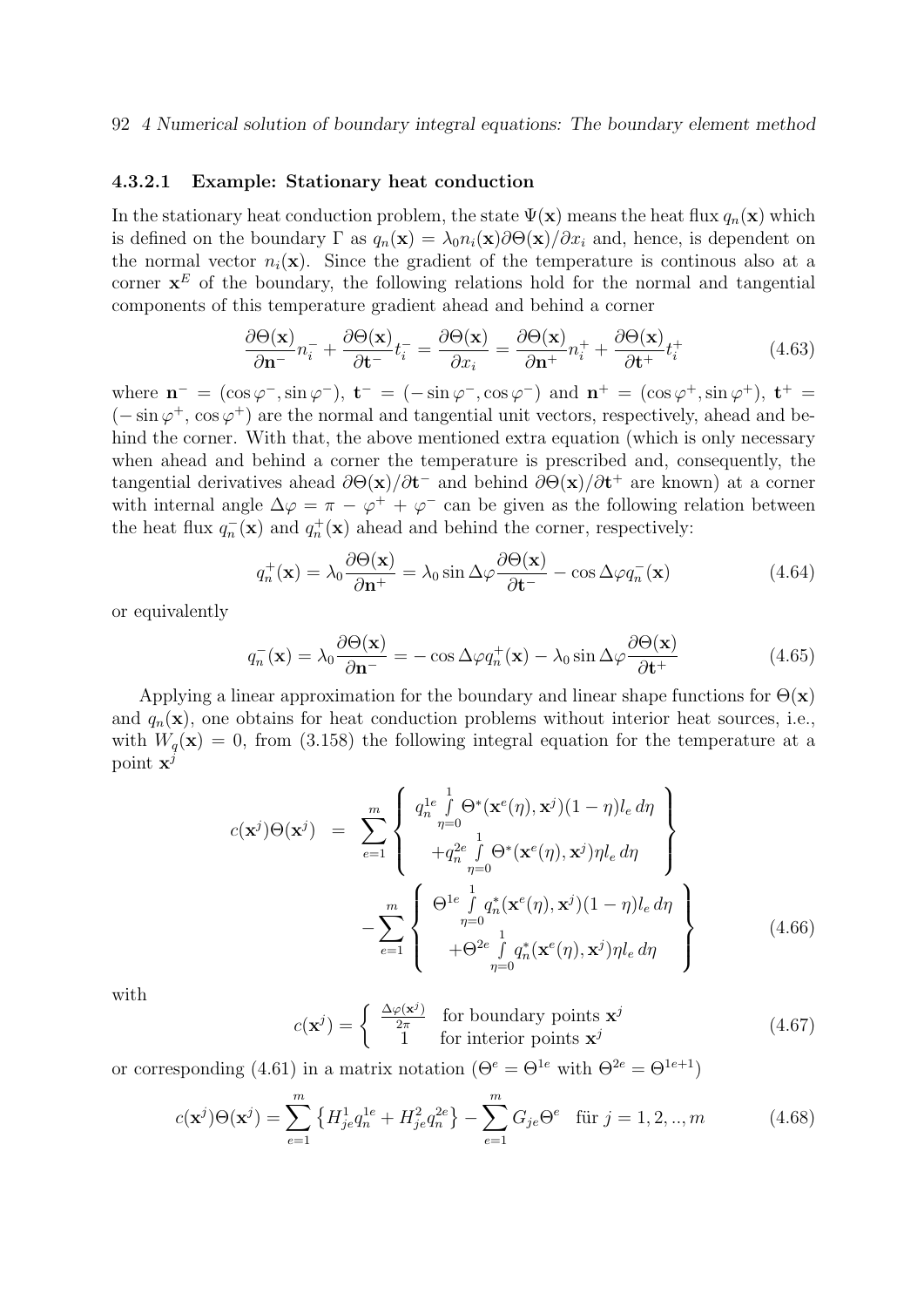where  $\Delta\varphi(\mathbf{x}^j) = 2\pi - (\varphi_2 - \varphi_1)$  means the internal angle at a boundary point  $\mathbf{x}^j$ .

Related to the everywhere continous temperture nodal value  $\Theta^k = \Theta^{2e} = \Theta^{1e+1}$ ,  $k = e + 1, e = 1(1)m$   $(\Theta^{m+1} = \Theta^1 = \Theta^{1m+1}$  means that the boundary contour is closed) one obtains from (3.152) explicitly the following expressions for the matrix coefficients  $G_{jk} (r_i^{1ej} = x_i^{1e} - x_i^{j})$  $\frac{j}{i}$ ):

for  $x_i^j = x_i^{1e+1} = x_i^{2e}$  and each  $k = 1(1)m$  (even when the collocation point  $x_i^j$  $\frac{j}{i}$  is at a corner of the linearly approximated boundary):

$$
G_{jk} = 0,
$$

for  $x_i^j$  $x_i^j\neq x_i^{1e+1}=x_i^{2e} \textbf{ and } k=e+1>1 \textbf{ and } n_i^e(x_i^{1e}-x_i^{je})$  $\mathbf{u}_i^j$ ) =  $\mathbf{n}^e\!\cdot\!\mathbf{r}^{1ej} \neq 0$  or  $\mathbf{n}^{e+1}\!\cdot\!\mathbf{r}^{1e+1j}$  $\neq 0$  (for  $\mathbf{n}^e \cdot \mathbf{r}^{1ej} = 0$  or  $\mathbf{n}^{e+1} \cdot \mathbf{r}^{1e+1j} = 0$ , the respective integrals with those factors disappear):

$$
G_{jk} = \frac{-l_e}{2\pi} \mathbf{n}^e \cdot \mathbf{r}^{1ej} \int_{\eta=0}^1 \frac{\eta d\eta}{l_e^2 \eta^2 + 2\mathbf{t}^e \cdot \mathbf{r}^{1ej} l_e \eta + |\mathbf{r}^{1ej}|^2} - \frac{l_{e+1}}{2\pi} \mathbf{n}^{e+1} \cdot \mathbf{r}^{1e+1j} \int_{\eta=0}^1 \frac{(1-\eta)d\eta}{l_{e+1}^2 \eta^2 + 2\mathbf{t}^{e+1} \cdot \mathbf{r}^{1e+1j} l_{e+1} \eta + |\mathbf{r}^{1e+1j}|^2} = \frac{-\mathbf{n}^e \cdot \mathbf{r}^{1ej}}{2\pi l_e} \begin{cases} \frac{\frac{1}{2} \ln \left(1 + 2 \frac{l_e \mathbf{t}^e \cdot \mathbf{r}^{ej}}{|\mathbf{r}^{1ej}|^2} + \frac{l_e^2}{|\mathbf{r}^{1ej}|^2}\right)}{-|\mathbf{n}^e \cdot \mathbf{r}^{ej}|} \left(\arctan \frac{l_e + \mathbf{t}^e \cdot \mathbf{r}^{1ej}}{|\mathbf{n}^e \cdot \mathbf{r}^{1ej}|} - \arctan \frac{\mathbf{t}^e \cdot \mathbf{r}^{1ej}}{|\mathbf{n}^e \cdot \mathbf{r}^{1ej}|}\right)} + \frac{\mathbf{n}^{e+1} \cdot \mathbf{r}^{1e+1j}}{2\pi l_{e+1}} \begin{cases} \frac{\frac{1}{2} \ln \left(1 + 2 \frac{l_e + \mathbf{t}^{e+1} \cdot \mathbf{r}^{1e+1j}}{|\mathbf{r}^{1e+1j}|^2} + \frac{l_{e+1}^2}{|\mathbf{r}^{1e+1j}|^2}\right)}{-|\mathbf{n}^{e+1} \cdot \mathbf{r}^{1e+1j}|} \left(\arctan \frac{l_{e+1} + \mathbf{t}^{e+1} \cdot \mathbf{r}^{1e+1j}}{|\mathbf{n}^{e+1} \cdot \mathbf{r}^{1e+1j}|}\right)} - \arctan \frac{\mathbf{t}^{e+1} \cdot \mathbf{r}^{1e+1j}}{|\mathbf{n}^{e+1} \cdot \mathbf{r}^{1e+1j}|} \end
$$

for  $x_i^j$  $x_i^j \neq x_i^{11} = x_i^{1m+1} = x_i^{2m}$  and  $k = 1$  as well as  $n_i^m (x_i^{1m} - x_i^{j})$  $\binom{j}{i} \neq 0$  or  $n_i^1(x_i^{11} - x_i^j)$  $\binom{j}{i}$  $\neq 0$  (for  $n_i^m(x_i^{1m}-x_i^j)$  $\sum_{i=1}^{j}$ ) = 0 or  $n_i^1(x_i^{11} - x_i^{j})$  $i_j^j$  = 0, the respective integrals with those factors disappear):

$$
G_{j1} = \frac{-n_i^m(x_i^{1m} - x_i^j)}{2\pi l_m} \left\{ \frac{\frac{1}{2}\ln\left(1 + 2\frac{l_m(x_i^{1m} - x_i^j)t_i^m}{|\mathbf{x}^{1m} - \mathbf{x}^j|^2} + \frac{l_m^2}{|\mathbf{x}^{1m} - \mathbf{x}^j|^2}\right)}{-\frac{(x_i^{1m} - x_i^j)t_i^m}{|n_i^m(x_i^{1m} - x_i^j)|} \left(\arctan\frac{l_m + (x_i^{1m} - x_i^j)t_i^m}{|n_i^m(x_i^{1m} - x_i^j)|} - \arctan\frac{(x_i^{1m} - x_i^j)t_i^m}{|n_i^m(x_i^{1m} - x_i^j)|}\right)}\right\}}{\frac{\frac{1}{2}\ln\left(1 + 2\frac{l_1(x_i^{11} - x_i^j)t_i^1}{|\mathbf{x}^{11} - \mathbf{x}^j|^2} + \frac{l_1^2}{|\mathbf{x}^{11} - \mathbf{x}^j|^2}\right)}{2\pi l_1} - \frac{l_1 + (x_i^{11} - x_i^j)t_i^1}{|n_i^1(x_i^{11} - x_i^j)|} \left(\arctan\frac{l_1 + (x_i^{11} - x_i^j)t_i^1}{|n_i^1(x_i^{11} - x_i^j)|}\right)}{-\arctan\frac{(x_i^{11} - x_i^j)t_i^1}{|n_i^1(x_i^{11} - x_i^j)|}}\right\}}
$$
(4.70)

Related to the heat fluxes  $q_n^{1e}$  and  $q_n^{2e}$  respectively, at  $x_i^j$  $i_i$  one obtains from  $(3.148)$  the both contributions from the adjacent elements  $\Gamma^e$  and  $\Gamma^{e+1}$ 

$$
H_{je}^2 = -\frac{l_e}{4\pi\lambda_0}\frac{1}{\eta=0}\eta \left\{\ln\left(\eta^2 + \frac{2}{l_e}\mathbf{t}^e \cdot \mathbf{r}^{1ej}\eta + \frac{|\mathbf{r}^{1ej}|^2}{l_e^2}\right) + \ln\left(\frac{l_e^2}{l_0^2}\right)\right\}d\eta\tag{4.71}
$$

$$
H_{j e+1}^{1} = -\frac{l_{e+1}}{4\pi\lambda_{0}} \int_{\eta=0}^{1} (1-\eta) \left\{ \ln \left( \eta^{2} + \frac{2}{l_{e+1}} \mathbf{t}^{e+1} \cdot \mathbf{r}^{1e+1j} \eta + \frac{|\mathbf{r}^{1e+1j}|^{2}}{l_{e+1}^{2}} \right) + \ln \left( \frac{l_{e+1}^{2}}{l_{0}^{2}} \right) \right\} d\eta
$$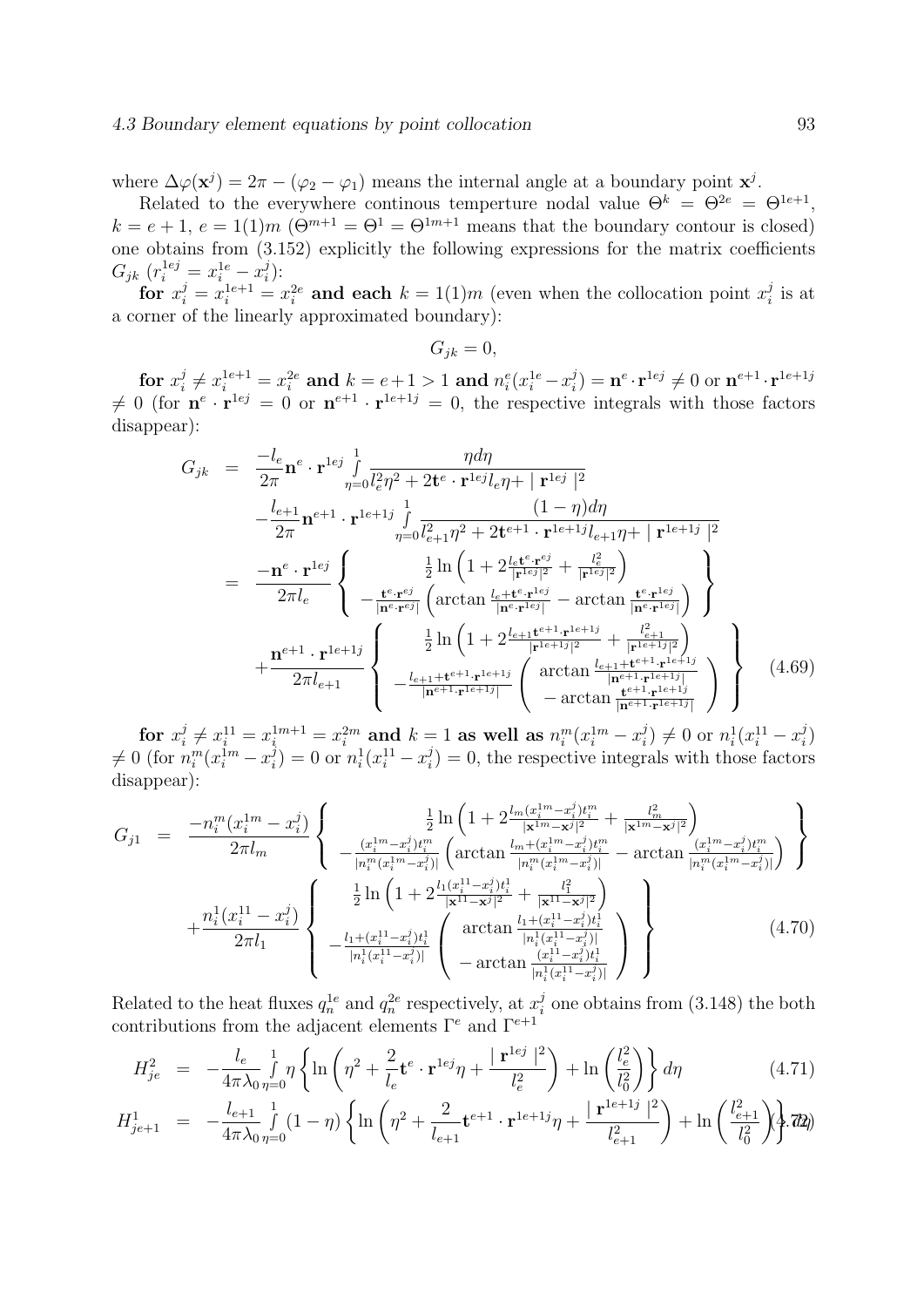## 94 4 Numerical solution of boundary integral equations: The boundary element method

where these two contributions are only added to  $H_{jk} = H_{je}^2 + H_{je+1}^1$ ,  $k = e + 1$ , if  $q_n^k$  is continous at this point. This gives explicitly:

**for** 
$$
x_i^j = x_i^{1e+1} = x_i^{2e}
$$
  
\ni.e.,  $x_i^{1e} - x_i^j = x_i^{1e} - x_i^{2e} = -l_e t_i^e \rightarrow \mathbf{t}^e \cdot \mathbf{r}^{1ej} = t_i^e (-l_e t_i^e) = -l_e$  and  $|\mathbf{r}^{1ej}| = l_e$   
\nand  $x_i^{1e+1} - x_i^j = x_i^{1e+1} - x_i^{2e} = 0 \rightarrow \mathbf{t}^{e+1} \cdot \mathbf{r}^{1e+1j} = 0$  and  $|\mathbf{r}^{1e+1j}| = 0$ 

$$
H_{je}^{2} = -\frac{l_{e}}{4\pi\lambda_{0}} \lim_{\varepsilon \to 0} \int_{\eta=0}^{1-\varepsilon} \eta \left\{ \ln\left(\eta^{2} - 2\eta + 1\right) + \ln\left(\frac{l_{e}^{2}}{l_{0}^{2}}\right) \right\} d\eta = \frac{l_{e}}{8\pi\lambda_{0}} \left\{ 3 - \ln\left(\frac{l_{e}^{2}}{l_{0}^{2}}\right) \right\} \frac{1}{l_{0}^{2}} \eta^{2}
$$
\n
$$
H_{je+1}^{1} = -\frac{l_{e+1}}{4\pi\lambda_{0}} \lim_{\varepsilon \to 0} \int_{\eta=\varepsilon}^{1} (1-\eta) \left\{ \ln\left(\eta^{2}\right) + \ln\left(\frac{l_{e+1}^{2}}{l_{0}^{2}}\right) \right\} d\eta = \frac{l_{e+1}}{8\pi\lambda_{0}} \left\{ 3 - \ln\left(\frac{l_{e+1}^{2}}{l_{0}^{2}}\right) \right\} \frac{1}{l_{0}^{2}} \eta^{2}
$$

$$
\begin{aligned}\n\text{for } x_i^j &= x_i^{1e} \\
\text{i.e., } x_i^{1e} - x_i^j &= 0\n\end{aligned}
$$
\n
$$
H_{je}^2 = -\frac{l_e}{4\pi\lambda_0} \lim_{\varepsilon \to 0} \int_{\eta = \varepsilon}^1 \eta \left\{ \ln\left(\eta^2\right) + \ln\left(\frac{l_e^2}{l_0^2}\right) \right\} d\eta = \frac{l_e}{8\pi\lambda_0} \left\{ 1 - \ln\left(\frac{l_e^2}{l_0^2}\right) \right\} \tag{4.75}
$$

for  $x_i^j = x_i^{2e+1}$ i i.e.,  $x_i^{1e+1} - x_i^j = x_i^{1e+1} - x_i^{2e+1} = -l_{e+1}t_i^{e+1} \rightarrow \mathbf{t}^{e+1} \cdot \mathbf{r}^{1e+1j} = t_i^{e+1}$  $e^{e+1}(-l_{e+1}t_i^{e+1})$  $i^{e+1}) = -l_{e+1}$ and  $|\mathbf{r}^{1e+1j}| = l_{e+1}$ 

$$
H_{j e+1}^{1} = -\frac{l_{e+1}}{4\pi\lambda_{0}} \lim_{\varepsilon \to 0} \int_{\eta=0}^{1-\varepsilon} (1-\eta) \left\{ \ln\left(\eta^{2} - 2\eta + 1\right) + \ln\left(\frac{l_{e+1}^{2}}{l_{0}^{2}}\right) \right\} d\eta = \frac{l_{e+1}}{8\pi\lambda_{0}} \left\{ 1 - \ln\left(\frac{l_{e+1}^{2}}{l_{0}^{2}}\right) \right\}
$$
  
for  $x_{i}^{j} \neq x_{i}^{1e}$  and  $x_{i}^{j} \neq x_{i}^{2e} = x_{i}^{1e+1}$  and  $n_{l}^{e}(x_{l}^{1e} - x_{l}^{j}) = \mathbf{n}^{e} \cdot \mathbf{r}^{1e^{j}} \neq 0$ :  
(4.76)

$$
H_{je}^{2} = \frac{-l_{e}}{8\pi\lambda_{0}} \left\{ \begin{array}{c} \left(\frac{|\mathbf{n}^{e}\cdot\mathbf{r}^{1ej}|^{2}}{l_{e}^{2}}\right) \ln\left(1+2\frac{l_{e}\mathbf{t}^{e}\cdot\mathbf{r}^{1ej}}{|\mathbf{r}^{1ej}|^{2}} + \frac{l_{e}^{2}}{|\mathbf{r}^{1ej}|^{2}}\right) + \ln\left(\frac{l_{e}^{2}}{l_{0}^{2}}\right) \\ + \ln\left(1+\frac{2}{l_{e}}\mathbf{t}^{e}\cdot\mathbf{r}^{1ej} + \frac{|\mathbf{r}^{1ej}|^{2}}{l_{e}^{2}}\right) + \frac{2}{l_{e}}\mathbf{t}^{e}\cdot\mathbf{r}^{1ej} - 1 \\ -\frac{4}{l_{e}^{2}}\mathbf{t}^{e}\cdot\mathbf{r}^{1ej} \mid \mathbf{n}^{e}\cdot\mathbf{r}^{1ej} \mid \left(\begin{array}{c}\arctan\frac{l_{e} + \mathbf{t}^{e}\cdot\mathbf{r}^{1ej}}{\mathbf{n}^{e}\cdot\mathbf{r}^{1ej}}\\-\arctan\frac{\mathbf{t}^{e}\cdot\mathbf{r}^{1ej}}{\mathbf{n}^{e}\cdot\mathbf{r}^{1ej}}\end{array}\right\} \end{array} \right\}
$$
(4.77)

for  $x_i^j$  $i \neq x_i^{1e+1}$  and  $n_l^{e+1}$  $\binom{e+1}{l}(x_l^{1e+1} - x_l^j)$  $l_l^j$ ) =  $\mathbf{n}^{e+1} \cdot \mathbf{r}^{1e+1j} \neq 0$  with  $e+1=k$ 

$$
H_{jk}^{1} = \frac{-l_{k}}{8\pi\lambda_{0}} \left\{ \begin{array}{l} \left( \frac{\frac{2}{l_{k}} \mathbf{t}^{k} \cdot \mathbf{r}^{1kj}}{l_{k}^{2}} \right) \ln\left(1 + 2\frac{l_{k} \mathbf{t}^{k} \cdot \mathbf{r}^{1kj}}{|\mathbf{r}^{1kj}|^{2}} + \frac{l_{k}^{2}}{|\mathbf{r}^{1kj}|^{2}} \right) + \ln\left(\frac{l_{k}^{2}}{l_{0}^{2}}\right) \\ + \frac{|\mathbf{t}^{k} \cdot \mathbf{r}^{1kj}|^{2}}{l_{k}^{2}} \right) \left. + \ln\left(1 + \frac{2}{l_{k}} \mathbf{t}^{k} \cdot \mathbf{r}^{1kj} + \frac{|\mathbf{r}^{1kj}|^{2}}{l_{k}^{2}}\right) - \frac{2}{l_{k}} \mathbf{t}^{k} \cdot \mathbf{r}^{1kj} - 3 \right\} \\ + \frac{4}{l_{k}} \left( \frac{1 +}{\frac{1}{l_{k}} \mathbf{t}^{k} \cdot \mathbf{r}^{1kj}} \right) \left. \mid \mathbf{n}^{k} \cdot \mathbf{r}^{1kj} \mid \left( \begin{array}{c} \arctan\frac{l_{k} + \mathbf{t}^{k} \cdot \mathbf{r}^{1kj}}{|\mathbf{n}^{k} \cdot \mathbf{r}^{1kj}|} \\ -\arctan\frac{\mathbf{t}^{k} \cdot \mathbf{r}^{1kj}}{|\mathbf{n}^{k} \cdot \mathbf{r}^{1kj}|} \end{array} \right) \right\}
$$
(4.78)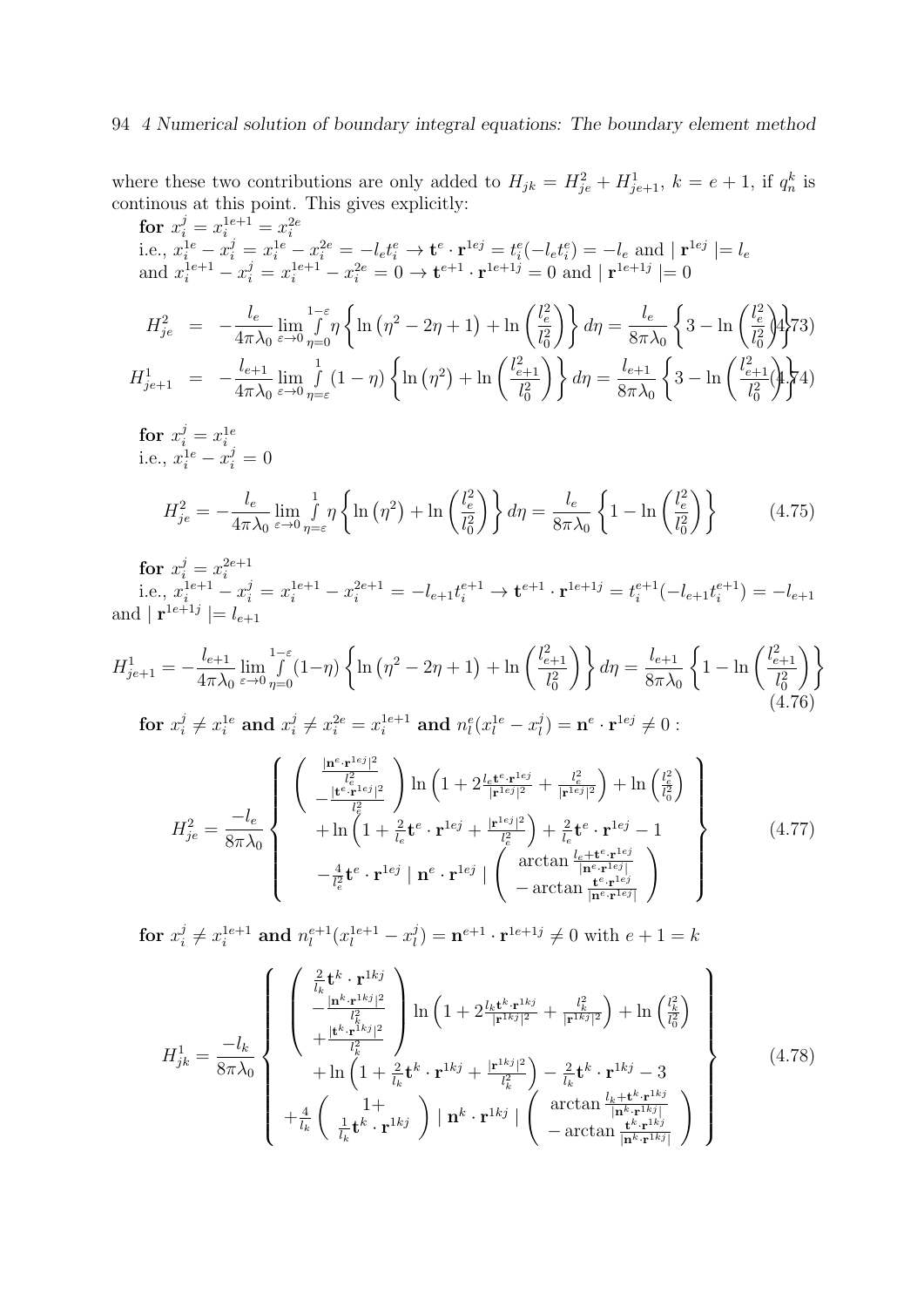#### Remark:

a) Integration by parts yields the following result which was important for the integration of  $G_{je}$  (for  $4b - a^2 > 0$ ):

$$
\int \ln(\eta^2 + a\eta + b) d\eta = \frac{(\eta + \frac{a}{2})\ln(\eta^2 + a\eta + b) - 2\eta}{+\sqrt{4b - a^2}\arctan\frac{2\eta + a}{\sqrt{4b - a^2}}}
$$

$$
\int \eta \ln(\eta^2 + a\eta + b) d\eta = \frac{1}{2} \left[ \frac{(\eta^2 + b - \frac{a^2}{2})\ln(\eta^2 + a\eta + b) + a\eta - \eta^2}{-a\sqrt{4b - a^2}\arctan\frac{2\eta + a}{\sqrt{4b - a^2}}} \right]
$$

b) In evaluating the integrals, one obtains the following difference of two ln-terms which can be assembled as follows:

$$
\ln\left(1+\frac{2}{l_e}\mathbf{t}^e\cdot\mathbf{r}^{1ej}+\frac{|\mathbf{r}^{1ej}|^2}{l_e^2}\right)-\ln\left(\frac{|\mathbf{r}^{1ej}|^2}{l_e^2}\right)
$$

$$
=\ln\left(1+2\frac{l_e\mathbf{t}^e\cdot\mathbf{r}^{1ej}}{|\mathbf{r}^{1ej}|^2}+\frac{l_e^2}{|\mathbf{r}^{1ej}|^2}\right)
$$

c) It is well known that the scalar product of a directional unit vector with an arbitrary vector gives the vector's component in the direction of the unit vector. Hence, for the unit vectors  $\mathbf{t}^e$  and  $\mathbf{n}^e$ , which are orthogonal to each other, holds (see Fig. )

$$
\mid \mathbf{r}^{1ej} \mid ^2 = \mid \mathbf{t}^e \cdot \mathbf{r}^{1ej} \mid ^2 + \mid \mathbf{n}^e \cdot \mathbf{r}^{1ej} \mid ^2
$$

## 4.3.2.2 Exercise 15: Stationary heat conduction in a rectangular domainlinear shape functions

In a rectangular domain  $\Omega = \{(x_1, x_2) \mid 0 \le x_1 \le l_1 = 1m, 0 \le x_2 \le l_2 = 2m\}$ , the temperature is prescribed at two opposite sides  $x_2 = 0$  and  $x_2 = l_2$  to be  $\Theta(x_1, 0) = 0$  and  $\Theta(x_1, l_2) = \overline{\Theta} > 0$  while at the other two sides  $x_1 = 0$  and  $x_1 = l_1$  the heat flux is stopped, i.e.,  $q_n = 0$ . For this problem (see [2]), the exact temperature distribution is known to be  $\Theta(x_1, x_2) = \overline{\Theta} x_2/l_2$  from which one can determine via (3.146) the heat flux across the boundary to be as  $q_n(x_1, x_2) = \lambda_0 n_i(x_1, x_2) \partial \Theta(x_1, x_2) / \partial x_i = \lambda_0 n_2(x_1, x_2) \overline{\Theta} / l_2$ .

Solve this problem applying the above given linear boundary element approximation by taken each of the four sides as a boundary element and compare with the known exact solution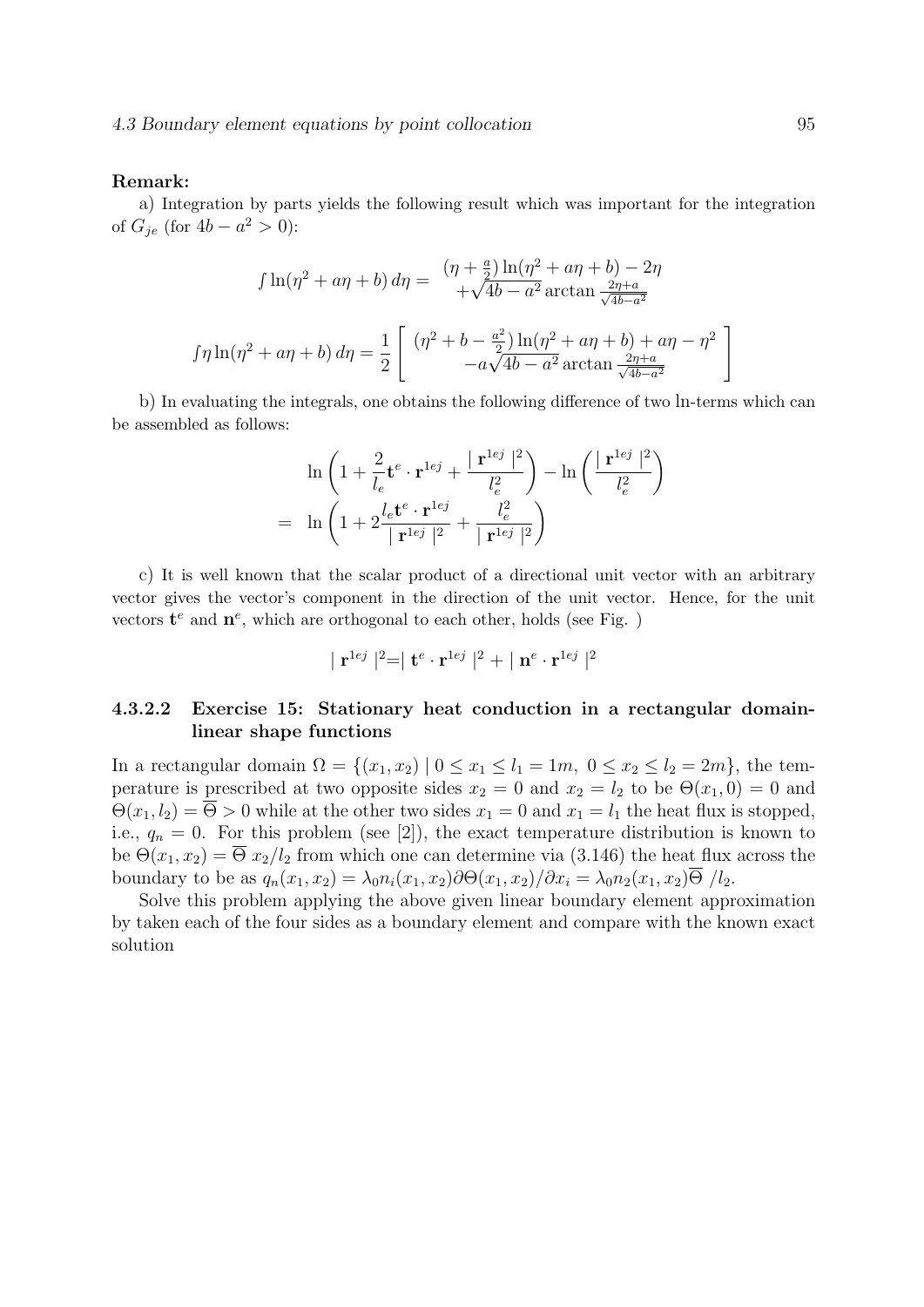# 5 Appendices

# 5.1 A: Exercise Solutions

## 5.1.0.3 Exercise 1: Nabla Vector

grad
$$
U
$$
 =  $\frac{\partial U}{\partial x_1} \hat{\mathbf{e}}_1 + \frac{\partial U}{\partial x_2} \hat{\mathbf{e}}_2$   
\n=  $\left(\frac{\partial U}{\partial r} \frac{\partial r}{\partial x_1} + \frac{\partial U}{\partial \varphi} \frac{\partial \varphi}{\partial x_1}\right) (\hat{\mathbf{e}}_r \cos \varphi - \hat{\mathbf{e}}_\varphi \sin \varphi)$   
\n+  $\left(\frac{\partial U}{\partial r} \frac{\partial r}{\partial x_2} + \frac{\partial U}{\partial \varphi} \frac{\partial \varphi}{\partial x_2}\right) (\hat{\mathbf{e}}_r \sin \varphi + \hat{\mathbf{e}}_\varphi \cos \varphi)$ 

Since

$$
r = \sqrt{x_1^2 + x_1^2} \rightarrow \frac{\partial r}{\partial x_1} = \frac{x_1}{r} = \cos \varphi, \frac{\partial r}{\partial x_2} = \frac{x_2}{r} = \sin \varphi
$$
  

$$
\varphi = \arctan(\frac{x_2}{x_1}) \rightarrow \frac{\partial \varphi}{\partial x_1} = \frac{-x_2}{r^2} = -\frac{\sin \varphi}{r}, \frac{\partial \varphi}{\partial x_2} = \frac{x_1}{r^2} = \frac{\cos \varphi}{r}
$$

the above expression for  $gradU$  may be expressed as

grad
$$
U = \left(\frac{\partial U}{\partial r}\cos\varphi + \frac{\partial U}{\partial \varphi}(-\frac{\sin\varphi}{r})\right)(\hat{\mathbf{e}}_r\cos\varphi - \hat{\mathbf{e}}_\varphi\sin\varphi)
$$
  
 
$$
+ \left(\frac{\partial U}{\partial r}\sin\varphi + \frac{\partial U}{\partial \varphi}\frac{\cos\varphi}{r}\right)(\hat{\mathbf{e}}_r\sin\varphi + \hat{\mathbf{e}}_\varphi\cos\varphi)
$$
  
\n
$$
= \frac{\partial U}{\partial r}\hat{\mathbf{e}}_r + \frac{1}{r}\frac{\partial U}{\partial \varphi}\hat{\mathbf{e}}_\varphi
$$
  
\n
$$
= (\hat{\mathbf{e}}_r\frac{\partial}{\partial r} + \hat{\mathbf{e}}_\varphi\frac{1}{r}\frac{\partial}{\partial \varphi})U
$$

## 5.1.0.4 Exercise 2: Laplace operator

$$
\Delta U = (\hat{\mathbf{e}}_r \frac{\partial}{\partial r} + \hat{\mathbf{e}}_\varphi \frac{1}{r} \frac{\partial}{\partial \varphi}) \cdot (\hat{\mathbf{e}}_r \frac{\partial}{\partial r} + \hat{\mathbf{e}}_\varphi \frac{1}{r} \frac{\partial}{\partial \varphi}) U
$$

The scalar product is only 'working' between unit vectors, i.e.,  $\hat{\mathbf{e}}_r \cdot \hat{\mathbf{e}}_r = \hat{\mathbf{e}}_\varphi \cdot \hat{\mathbf{e}}_\varphi = 1$  and  $\hat{\mathbf{e}}_r \cdot \hat{\mathbf{e}}_\varphi = 0$ , but the differentiations have to be performed following the chain rule, i.e.,

$$
\frac{\partial}{\partial r} (\hat{\mathbf{e}}_r \frac{\partial}{\partial r} + \hat{\mathbf{e}}_\varphi \frac{1}{r} \frac{\partial}{\partial \varphi}) = \frac{\partial \hat{\mathbf{e}}_r}{\partial r} \frac{\partial}{\partial r} + \hat{\mathbf{e}}_r \frac{\partial^2}{\partial r^2} + \frac{\partial \hat{\mathbf{e}}_\varphi}{\partial r} \frac{1}{r} \frac{\partial}{\partial \varphi} + \hat{\mathbf{e}}_\varphi \left( -\frac{1}{r^2} \frac{\partial}{\partial \varphi} + \frac{1}{r} \frac{\partial^2}{\partial \varphi \partial r} \right)
$$
  

$$
\frac{\partial}{\partial \varphi} (\hat{\mathbf{e}}_r \frac{\partial}{\partial r} + \hat{\mathbf{e}}_\varphi \frac{1}{r} \frac{\partial}{\partial \varphi}) = \frac{\partial \hat{\mathbf{e}}_r}{\partial \varphi} \frac{\partial}{\partial r} + \hat{\mathbf{e}}_r \frac{\partial^2}{\partial r \partial \varphi} + \frac{\partial \hat{\mathbf{e}}_\varphi}{\partial r} \frac{1}{r} \frac{\partial}{\partial \varphi} + \hat{\mathbf{e}}_\varphi \frac{1}{r} \frac{\partial^2}{\partial \varphi^2}
$$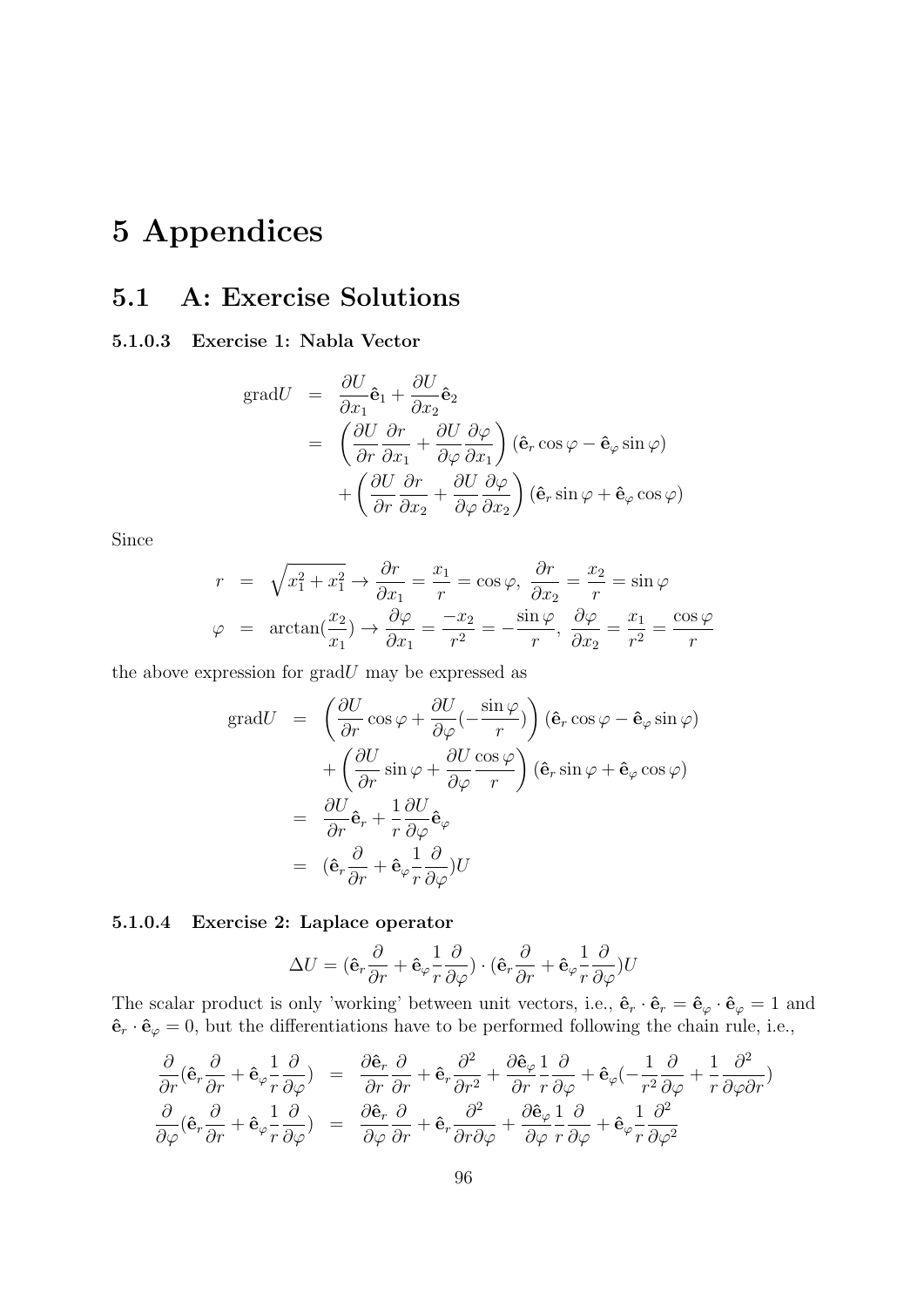For the differentiations of the unit vectors of the Polar coordinate system holds

$$
\frac{\partial \hat{\mathbf{e}}_r}{\partial r} = \frac{\partial \hat{\mathbf{e}}_\varphi}{\partial r} = 0, \ \frac{\partial \hat{\mathbf{e}}_r}{\partial \varphi} = \hat{\mathbf{e}}_\varphi, \ \frac{\partial \hat{\mathbf{e}}_\varphi}{\partial \varphi} = -\hat{\mathbf{e}}_r
$$

which reduces the above results to

$$
\frac{\partial}{\partial r} (\hat{\mathbf{e}}_r \frac{\partial}{\partial r} + \hat{\mathbf{e}}_\varphi \frac{1}{r} \frac{\partial}{\partial \varphi}) = \hat{\mathbf{e}}_r \frac{\partial^2}{\partial r^2} + \hat{\mathbf{e}}_\varphi \left( -\frac{1}{r^2} \frac{\partial}{\partial \varphi} + \frac{1}{r} \frac{\partial^2}{\partial \varphi \partial r} \right) \n\frac{\partial}{\partial \varphi} (\hat{\mathbf{e}}_r \frac{\partial}{\partial r} + \hat{\mathbf{e}}_\varphi \frac{1}{r} \frac{\partial}{\partial \varphi}) = \hat{\mathbf{e}}_\varphi \frac{\partial}{\partial r} + \hat{\mathbf{e}}_r \frac{\partial^2}{\partial r \partial \varphi} - \hat{\mathbf{e}}_r \frac{1}{r} \frac{\partial}{\partial \varphi} + \hat{\mathbf{e}}_\varphi \frac{1}{r} \frac{\partial^2}{\partial \varphi^2}
$$

Now, performing the scalar product of the first line result with  $\hat{\mathbf{e}}_r$  and of the second one with  $\hat{\mathbf{e}}_{\varphi} \frac{1}{r}$  $\frac{1}{r}$  gives finally

$$
\Delta U = \left(\frac{\partial^2}{\partial r^2} + \frac{1}{r}\frac{\partial}{\partial r} + \frac{1}{r^2}\frac{\partial^2}{\partial \varphi^2}\right)U
$$

## 5.1.0.5 Exercise 3: Integration by parts

a) in  $R^1$  on the intervall  $a < x < b$ :

$$
\int_{a}^{b} x^{n} \ln(x) dx = \left[ \frac{x^{n+1}}{n+1} \ln(x) \right]_{x=a}^{x=b} - \int_{a}^{b} \frac{x^{n+1}}{n+1} \frac{1}{x} dx
$$

$$
= \left[ \frac{x^{n+1}}{n+1} \ln(x) - \frac{x^{n+1}}{(n+1)^{2}} \right]_{x=a}^{x=b}
$$

b) in  $R^2$  on the circular domain  $\Omega = \{(x_1, x_2) | r = \sqrt{x_1^2 + x_2^2} \le R\}$ :

$$
\int_{\Omega} r^{n} \ln(r) d\Omega = \int_{0}^{2\pi} \int_{0}^{R} r^{n} \ln(r) r dr d\varphi = 2\pi \int_{0}^{R} r^{n+1} \ln(r) dr
$$

$$
= 2\pi \left[ \frac{r^{n+2}}{n+2} \ln(r) \right]_{0}^{R} - 2\pi \int_{0}^{R} \frac{r^{n+2}}{n+2} \frac{1}{r} dr
$$

$$
= 2\pi \left[ \frac{r^{n+2}}{n+2} \ln(r) - \frac{r^{n+2}}{(n+2)^{2}} \right]_{0}^{R}
$$

$$
= \frac{2\pi}{n+2} R^{n+2} \left( \ln(R) - \frac{1}{n+2} \right)
$$

5.1.0.6 Exercise 4: Reversed order integrations

a)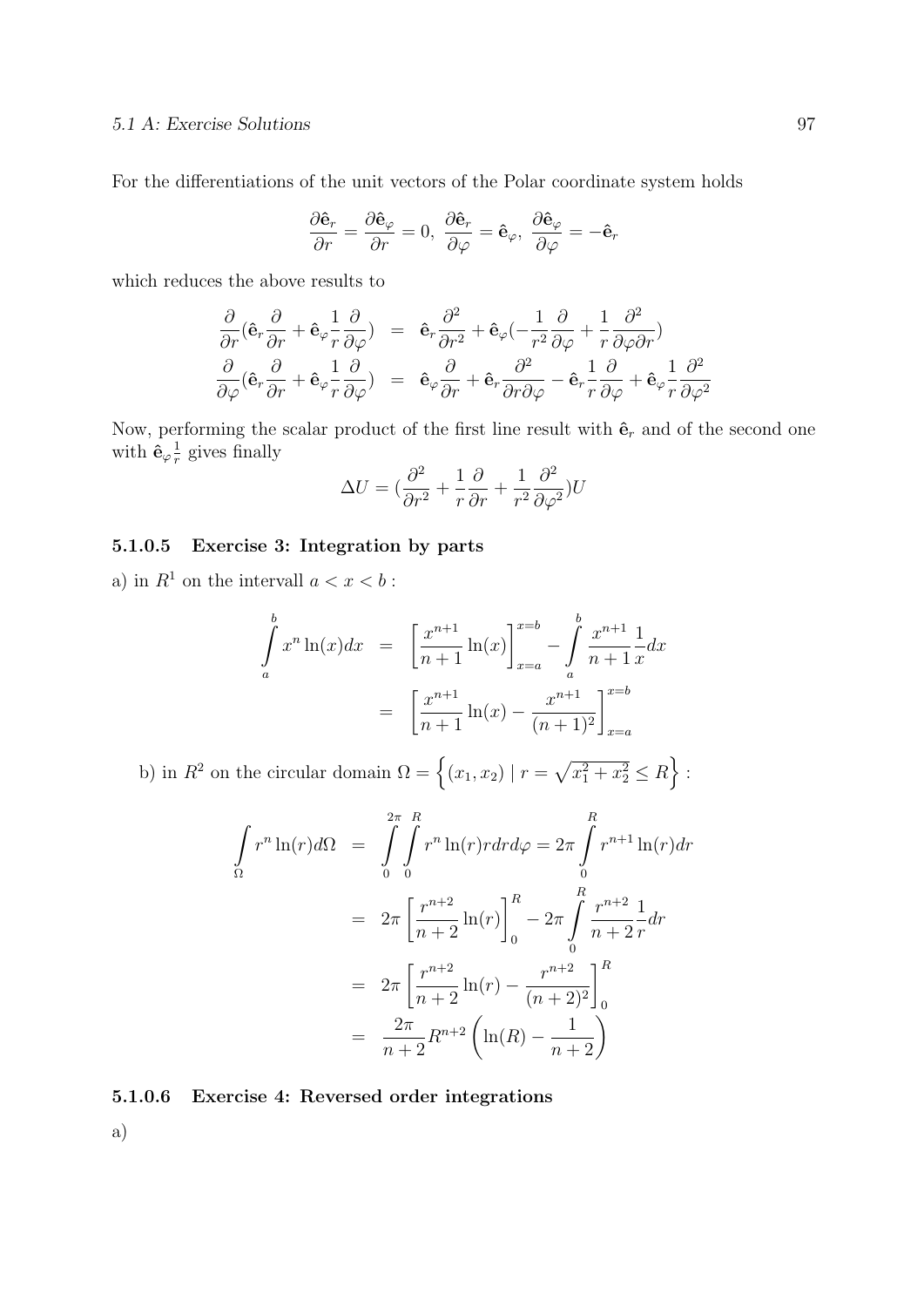$$
\int_{a}^{x} \left[ \int_{a}^{s} \bar{x}^{3} s \, d\bar{x} \right] ds = \int_{a}^{x} \left[ \frac{\bar{x}^{4}}{4} s \right]_{\bar{x}=a}^{\bar{x}=s} ds = \int_{a}^{x} \left[ \frac{s^{5}}{4} - \frac{a^{4}}{4} s \right] ds = \left[ \frac{s^{6}}{24} - \frac{a^{4}}{8} s^{2} \right]_{s=a}^{s=x}
$$
\n
$$
= \frac{x^{6}}{24} - \frac{1}{8} a^{4} x^{2} - \frac{a^{6}}{24} + \frac{a^{6}}{8} = \frac{1}{24} (x^{6} - 3a^{4} x^{2} + 2a^{6})
$$

$$
\int_{a}^{x} \left[ \int_{\bar{x}}^{x} \bar{x}^{3} s \, ds \right] d\bar{x} = \int_{a}^{x} \left[ \bar{x}^{3} \frac{s^{2}}{2} \right]_{s = \bar{x}}^{s = x} d\bar{x} = \int_{a}^{x} \left[ \bar{x}^{3} \frac{x^{2}}{2} - \frac{\bar{x}^{5}}{2} \right] d\bar{x} = \left[ \frac{1}{8} \bar{x}^{4} x^{2} - \frac{\bar{x}^{6}}{12} \right]_{\bar{x} = a}^{x = x}
$$
\n
$$
= \frac{x^{6}}{8} - \frac{x^{6}}{12} - \frac{1}{8} a^{4} x^{2} + \frac{a^{6}}{12} = \frac{1}{24} (x^{6} - 3a^{4} x^{2} + 2a^{6})
$$

b)

$$
\int_{a}^{x} \left[ \int_{s}^{b} G(\bar{x}, s) d\bar{x} \right] ds = \int_{a}^{x} \left[ \int_{s}^{x} G(\bar{x}, s) d\bar{x} \right] ds + \int_{a}^{x} \left[ \int_{x}^{b} G(\bar{x}, s) d\bar{x} \right] ds
$$
\n
$$
= \int_{a}^{x} \left[ \int_{a}^{\bar{x}} G(\bar{x}, s) ds \right] d\bar{x} + \int_{x}^{b} \left[ \int_{a}^{x} G(\bar{x}, s) ds \right] d\bar{x}
$$
\n(5.1)

$$
\int_{a}^{x} \left[ \int_{s}^{\overline{b}} \overline{x}^{3} s \, d\overline{x} \right] ds = \int_{a}^{x} \left[ \frac{\overline{x}^{4}}{4} s \right]_{\overline{x} = s}^{\overline{x} = b} ds = \int_{a}^{x} \left[ \frac{b^{4} s}{4} - \frac{s^{5}}{4} \right] ds = \left[ \frac{b^{4} s^{2}}{8} - \frac{s^{6}}{24} \right]_{s=a}^{s=x}
$$
\n
$$
= \frac{b^{4} x^{2}}{8} - \frac{x^{6}}{24} - \frac{b^{4} a^{2}}{8} + \frac{a^{6}}{24} = \frac{1}{24} (3b^{4} x^{2} - x^{6} - 3b^{4} a^{2} + a^{6})
$$

$$
\int_{a}^{x} \left[ \int_{a}^{\bar{x}} \bar{x}^{3} s \, ds \right] d\bar{x} + \int_{x}^{b} \left[ \int_{a}^{x} \bar{x}^{3} s \, ds \right] d\bar{x} = \int_{a}^{x} \left[ \bar{x}^{3} \frac{s^{2}}{2} \right]_{s=a}^{s=\bar{x}} d\bar{x} + \int_{x}^{b} \left[ \bar{x}^{3} \frac{s^{2}}{2} \right]_{s=a}^{s=\bar{x}} d\bar{x}
$$
\n
$$
= \int_{a}^{x} \left[ \frac{\bar{x}^{5}}{2} - \bar{x}^{3} \frac{a^{2}}{2} \right] d\bar{x} + \int_{x}^{b} \left[ \bar{x}^{3} \frac{x^{2}}{2} - \bar{x}^{3} \frac{a^{2}}{2} \right] d\bar{x}
$$
\n
$$
= \left[ \frac{\bar{x}^{6}}{12} - \frac{\bar{x}^{4}}{4} \frac{a^{2}}{2} \right]_{\bar{x}=a}^{\bar{x}=\bar{x}} + \left[ \frac{\bar{x}^{4}}{4} (\frac{x^{2}}{2} - \frac{a^{2}}{2}) \right]_{\bar{x}=x}^{\bar{x}=\bar{x}}
$$
\n
$$
= \left[ \frac{x^{6}}{12} - \frac{x^{4}a^{2}}{8} - \frac{a^{6}}{12} + \frac{a^{6}}{8} \right] + \left[ \frac{b^{4}}{4} (\frac{x^{2}}{2} - \frac{a^{2}}{2}) - \frac{x^{4}}{4} (\frac{x^{2}}{2} - \frac{a^{2}}{2}) \right]
$$
\n
$$
= \frac{1}{24} (3b^{4}x^{2} - x^{6} - 3b^{4}a^{2} + a^{6})
$$

# 5.1.0.7 Exercise 5: Integral equation by straightforward integrations

One integration of both sides of the differential equation (3.8) gives

$$
\frac{dy(x)}{dx} = \left[ \int f(\bar{x}) d\bar{x} \right]_{\bar{x}=x} + c_0
$$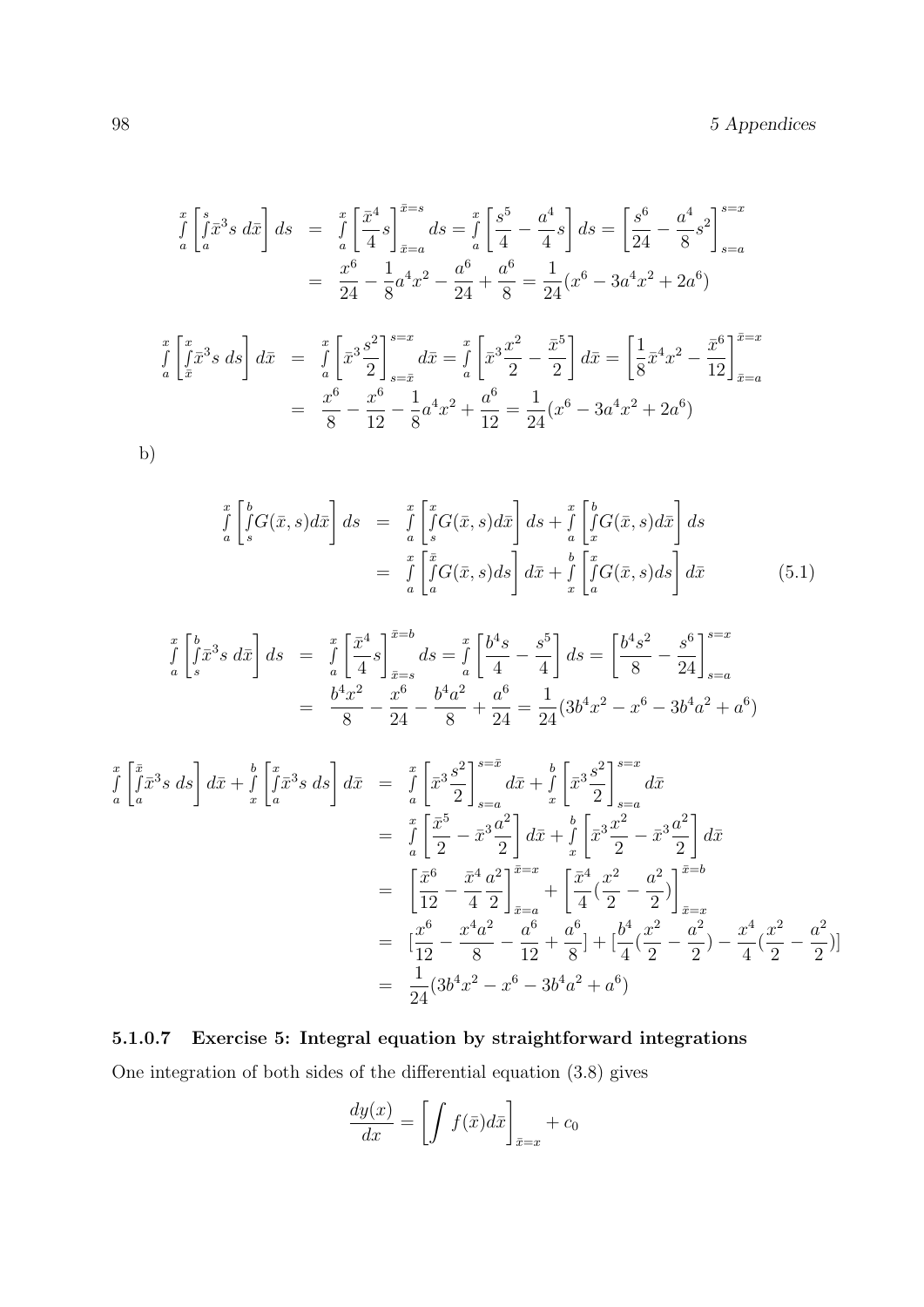and satisfying the boundary condition  $y'(b) = y'_1$ 1

$$
\frac{dy(x)}{dx} = y_1' - \int\limits_x^b f(\bar{x})d\bar{x}
$$

Then, a second produces

$$
y(x) = y_1'x - \left[ \int \left( \int_s^b f(\bar{x})d\bar{x} \right) ds \right]_{s=x} + c_1
$$

and finally

$$
y(x) = y_0 + (x - a)y_1' - \int_a^x \left[ \int_s^b f(\bar{x}) d\bar{x} \right] ds
$$

when the further constant of integration  $c_1$  having been taken so that  $y(a) = y_0$ . Applying the formula (5.1), derived in Exercise 2, to the above double integral gives

$$
\int_{a}^{x} \left[ \int_{s}^{b} f(\bar{x}) d\bar{x} \right] ds = \int_{a}^{x} \left[ \int_{a}^{\bar{x}} f(\bar{x}) ds \right] d\bar{x} + \int_{x}^{b} \left[ \int_{a}^{x} f(\bar{x}) ds \right] d\bar{x}
$$
\n
$$
= \int_{a}^{x} (\bar{x} - a) f(\bar{x}) d\bar{x} + \int_{x}^{b} (x - a) f(\bar{x}) d\bar{x}
$$

and the final simplified expression for the solution of the boundary value problem:

$$
y(x) = y_0 + (x - a)y_1' - \int_a^x (\bar{x} - a)f(\bar{x})d\bar{x} - (x - a)f(\bar{x})d\bar{x}.
$$
 (5.2)

## 5.1.0.8 Exercise 6: Beam deflection under prescribed moments

When in  $(3.28)$  the prescribed boundary conditions are taken into account and the system is reordered, one obtains

$$
\begin{bmatrix} 0 & -1 \\ -l & 1 \end{bmatrix} \begin{bmatrix} w'(a) \\ w(b) \end{bmatrix} = -\frac{1}{EI} \int_a^b \begin{bmatrix} (x-a)M(x) \\ (b-x)M(x) \end{bmatrix} dx - \begin{bmatrix} 1 & l \\ -1 & 0 \end{bmatrix} \begin{bmatrix} w_0 \\ w'_1 \end{bmatrix}
$$

which has the solutions  $(b - a = l)$ 

$$
w(b) = \frac{1}{EI} \int_a^b (x - a)M(x)dx + w_0 + lw'_1
$$
  
\n
$$
w'(a) = \frac{1}{l} \left( \frac{1}{EI} \int_a^b (b - x)M(x)dx - w_0 + w(b) \right)
$$
  
\n
$$
= \frac{1}{l} \left( \frac{1}{EI} \int_a^b (b - x)M(x)dx - w_0 + \frac{1}{EI} \int_a^b (x - a)M(x)dx + w_0 + lw'_1 \right)
$$
  
\n
$$
= \frac{1}{l} \left( \frac{1}{EI} \int_a^b (b - a)M(x)dx + lw'_1 \right)
$$
  
\n
$$
= \frac{1}{EI} \int_a^b M(x)dx + w'_1
$$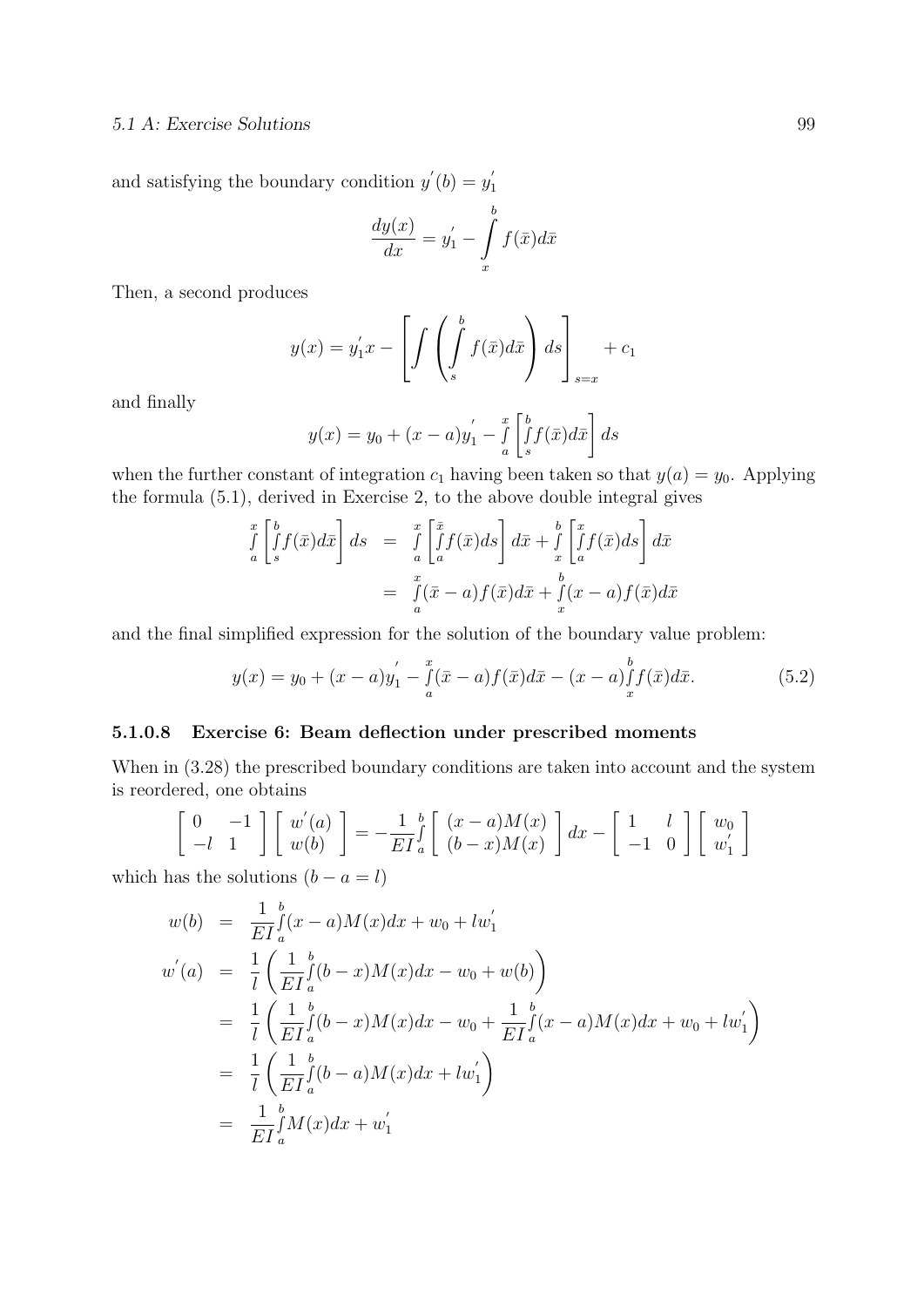100 5 Appendices

With these boundary reactions and the prescribed boundary values, the solution (3.27) becomes

$$
w(\xi) = \frac{1}{2}w(a) + \frac{\xi - a}{2}w'(a) + \frac{1}{2}w(b) - \frac{(b - \xi)}{2}w'(b) - \frac{b}{a}\frac{M(x)}{EI}\frac{1}{2}|x - \xi| dx
$$
  
\n
$$
= \frac{1}{2}w_0 + \frac{\xi - a}{2}\left(\frac{1}{EI}\frac{b}{a}M(x)dx + w'_1\right) + \frac{1}{2}\left(\frac{1}{EI}\frac{b}{a}(x - a)M(x)dx + w_0 + lw'_1\right)
$$
  
\n
$$
- \frac{(b - \xi)}{2}w'_1 - \frac{b}{a}\frac{M(x)}{EI}\frac{1}{2}|x - \xi| dx
$$
  
\n
$$
= w_0 + (\xi - a)w'_1 + \frac{1}{2}\frac{1}{EI}\frac{b}{a}(\xi - 2a + x - |x - \xi|)M(x)dx
$$
  
\n
$$
= w_0 + (\xi - a)w'_1 + \frac{1}{2}\frac{1}{EI}\frac{\xi}{a}(2x - 2a)M(x)dx + \frac{1}{2}\frac{1}{EI}\frac{b}{\xi}(2\xi - 2a)M(x)dx
$$
  
\n
$$
= w_0 + (\xi - a)w'_1 + \frac{1}{EI}\frac{\xi}{a}(x - a)M(x)dx + \frac{1}{EI}(\xi - a)\frac{b}{\xi}M(x)dx
$$

This is exactly the solution (5.2) when one recognizes that  $\xi$  and x are there x and  $\bar{x}$ , respectively, and  $f = -M/EI$ .

## 5.1.0.9 Exercise 7: Bending moment of an elastic beams under transversal loading

By formally setting M, Q, and q instead of w, w', and  $M/EI$ , respectively, the solution is directly obtained from (3.27) as

$$
M(\xi) = \frac{1}{2}M(a) + \frac{\xi - a}{2}Q(a) + \frac{1}{2}M(b) - \frac{(b - \xi)}{2}Q(b) - \frac{b}{a}q(x)\frac{1}{2} |x - \xi| dx
$$
 (5.3)

while the algebraic system (3.28) to determine the unknown boundary reactions becomes  $(b - a = l)$ :  $\overline{1}$ 

$$
\begin{bmatrix} 1 & 0 & -1 & l \\ -1 & -l & 1 & 0 \end{bmatrix} \begin{bmatrix} M(a) \\ Q(a) \\ M(b) \\ Q(b) \end{bmatrix} = -\frac{b}{a} \begin{bmatrix} (x-a)q(x) \\ (b-x)q(x) \end{bmatrix} dx \tag{5.4}
$$

## 5.1.0.10 Exercise 8: Axial displacement of elastic bars

By formally setting u,  $N/EA$ , and  $p/EA$  instead of w, w', and  $M/EI$ , respectively, the solution is directly obtained from (3.24)

$$
u(\xi) = -\left[\frac{du(x)}{dx}u^*(x,\xi) - u(x)\frac{\partial u^*(x,\xi)}{\partial x}\right]_a^b - \int_a^b \frac{p(x)}{EA}u^*(x,\xi)dx\tag{5.5}
$$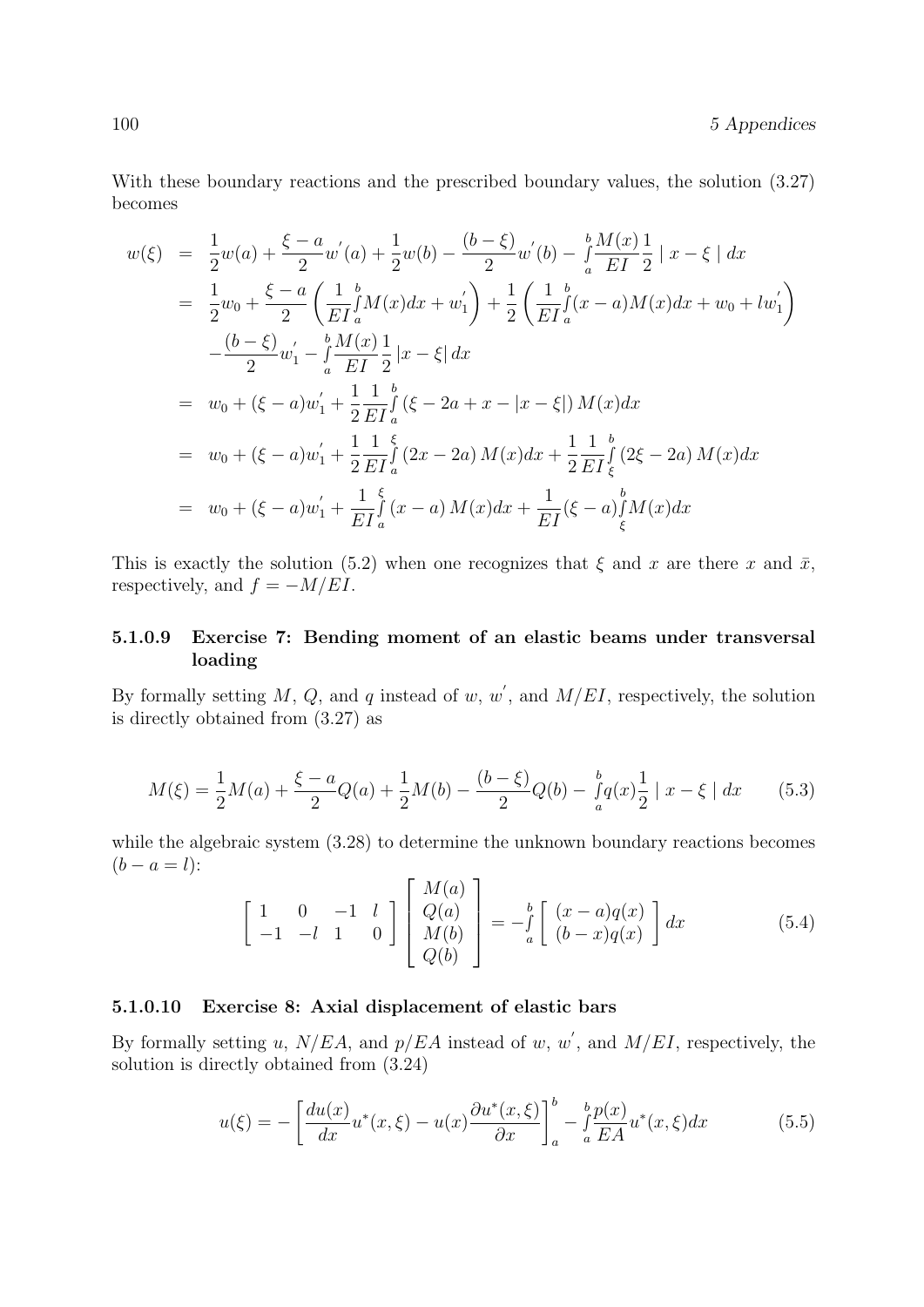#### 5.1 A: Exercise Solutions 101

and with  $N(x) = E A u'(x)$ 

$$
u(\xi) = -\left[\frac{N(x)}{EA}u^*(x,\xi) - u(x)\frac{N^*(x,\xi)}{EA}\right]_a^b - \int_a^b \frac{p(x)}{EA}u^*(x,\xi)dx\tag{5.6}
$$

or in detail with (3.27) as

$$
u(\xi) = \frac{1}{2}u(a) + \frac{\xi - a}{2}\frac{N(a)}{EA} + \frac{1}{2}u(b) - \frac{(b - \xi)}{2}\frac{N(b)}{EA} - \frac{b}{a}\frac{p(x)}{EA}\frac{1}{2} |x - \xi| dx
$$
 (5.7)

Then, the algebraic system (3.28) to determine the unknown boundary reactions becomes  $(b - a = l)$ :

$$
\begin{bmatrix} 1 & 0 & -1 & l \ -1 & -l & 1 & 0 \end{bmatrix} \begin{bmatrix} u(a) \\ \frac{N(a)}{EA} \\ u(b) \\ \frac{N(b)}{EA} \end{bmatrix} = -\frac{1}{EA} \int_{a}^{b} \begin{bmatrix} (x-a)p(x) \\ (b-x)p(x) \end{bmatrix} dx
$$
 (5.8)

## 5.1.0.11 Exercise 9: Bar stretching under axial loadings

The system (5.8) becomes for this case

$$
\begin{bmatrix} 0 & -1 \\ -l & 1 \end{bmatrix} \begin{bmatrix} \frac{N(0)}{EA} \\ u(l) \end{bmatrix} = -\frac{1}{EA} \begin{bmatrix} l \\ 0 \end{bmatrix} \begin{bmatrix} x p_0 \frac{x}{l} \\ (l-x) p_0 \frac{x}{l} \end{bmatrix} dx = -\frac{p_0}{EA} \begin{bmatrix} \frac{l^2}{3} \\ \frac{l^2}{6} \end{bmatrix}
$$

and its solutions are

$$
u(l) = \frac{p_0}{EA} \frac{l^2}{3}
$$
  
\n
$$
N(0) = p_0 \frac{l}{6} + \frac{EA}{l} u(l) = p_0 \left(\frac{l}{6} + \frac{l}{3}\right) = p_0 \frac{l}{2}
$$

Inserting the prescribed boundary conditions and these boundary reaction in the solution (5.7) gives

$$
u(\xi) = \frac{\xi}{2} \frac{N(0)}{EA} + \frac{1}{2} u(l) - \int_{0}^{l} \frac{p_0}{EA} \frac{x}{l} \frac{1}{2} |x - \xi| dx
$$
  
\n
$$
= \frac{\xi}{2} \frac{p_0 l}{2EA} + \frac{1}{2} \frac{p_0}{EA} \frac{l^2}{3} - \int_{0}^{\xi} \frac{p_0}{EA} \frac{x}{l} \frac{1}{2} (\xi - x) dx - \int_{\xi}^{l} \frac{p_0}{EA} \frac{x}{l} \frac{1}{2} (x - \xi) dx
$$
  
\n
$$
= \frac{p_0}{EA} \left( \frac{\xi l}{4} + \frac{l^2}{6} - \frac{\xi^3}{12l} - \frac{1}{12l} (2l^3 - 3\xi l^2 + \xi^3) \right)
$$
  
\n
$$
= \frac{p_0}{6EA} \left( 3\xi l - \frac{\xi^3}{l} \right)
$$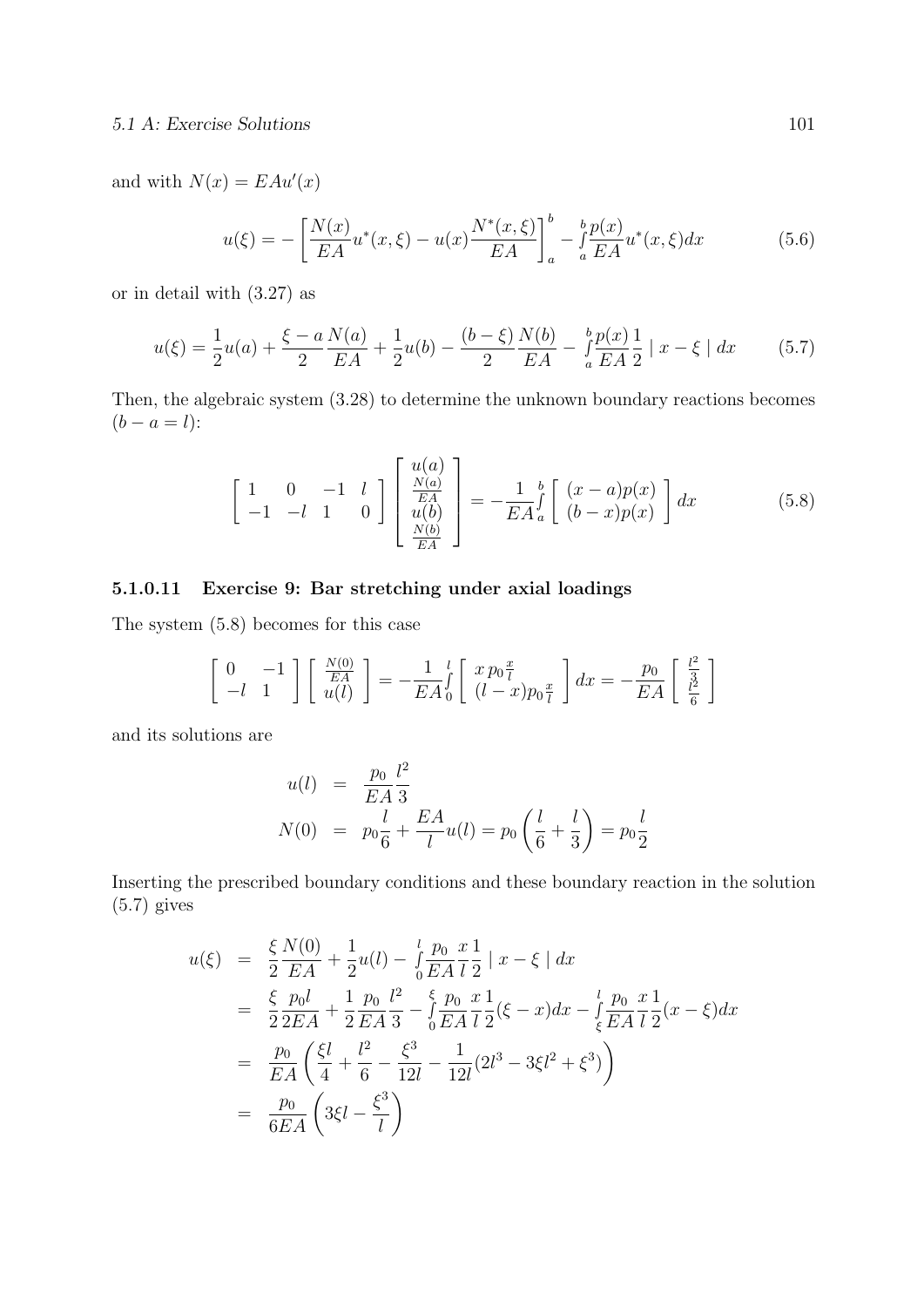## 5.1.0.12 Exercise 10: Torsional twist of an elastic bar

The adequate fundamental solution of this Helmholtz type equation is (3.39)

$$
\vartheta^*(x,\xi) = \vartheta^*(r) = \frac{-1}{2h}e^{-hr}
$$

which has the first derivative

$$
\frac{\partial \vartheta^*(x,\xi)}{\partial x} = \frac{1}{2}e^{-hr}\frac{\partial r}{\partial x} = \frac{1}{2}e^{-hr}\text{sign}(x-\xi)
$$

Hence, substituting the corresponding fundamental solution terms and introducing the actual state variables  $\vartheta(x)$  and  $\vartheta'(x)$  in the integral form of the solution (3.53) yields

$$
\vartheta(\xi) = \frac{1}{2h} e^{-h(l-\xi)} \vartheta'(l) + \frac{1}{2} e^{-h(l-\xi)} \vartheta(l) - \frac{1}{2h} e^{-h\xi} \vartheta'(0) + \frac{1}{2} e^{-h\xi} \vartheta(0) + \frac{l}{0} \frac{M_T(x)}{EC_T 2h} e^{-h|x-\xi|} dx
$$

and, correspondingly, one obtains from (3.55)

$$
\begin{bmatrix} 1 & 1 & -e^{-hl} & -e^{-hl} \ e^{-hl} & 1 & -1 \end{bmatrix} \begin{bmatrix} \vartheta(0) \\ \frac{1}{h}\vartheta'(0) \\ \vartheta(l) \\ \frac{1}{h}\vartheta'(l) \end{bmatrix} = \frac{1}{EC_{Th}} \int_{0}^{l} \begin{bmatrix} M_{T}(x)e^{-hx} \\ M_{T}(x)e^{-h|x-\xi|} \end{bmatrix} dx
$$

### 5.1.0.13 Exercise 11: Green' functions for beam problems

a) When the beam has a clamped support at both endings, the boundary conditions for the Green's function of this boundary value problem are

$$
\frac{G^{cc}(0,\xi)}{\partial x}\Big|_{x=0} = 0 \text{ and } G^{cc}(l,\xi) = 0
$$

$$
\frac{\partial G^{cc}(x,\xi)}{\partial x}\Big|_{x=0} = 0 \text{ and } \frac{\partial G^{cc}(x,\xi)}{\partial x}\Big|_{x=l} = 0
$$

With the polynomial 'ansatz'

$$
G^{cc}(x,\xi) = \frac{1}{12EI} \left\{ r^3 + c_1 x^3 + c_2 x^2 + c_3 x + c_4 \right\}
$$

one easily finds the following conditions for the four free constants  $c_1$ ,  $c_2$ ,  $c_3$ , and  $c_4$  $(r = |x - \xi|, 0 \leq \xi \leq l)$ 

$$
G^{cc}(0,\xi) = 0 = \xi^3 + c_4
$$
  
\n
$$
G^{cc}(l,\xi) = 0 = (l - \xi)^3 + c_1l^3 + c_2l^2 + c_3l + c_4
$$
  
\n
$$
\frac{\partial G^{cc}(x,\xi)}{\partial x}\Big|_{x=0} = 0 = 3r^2 \text{sign}(x - \xi)\Big|_{x=0} + c_3
$$
  
\n
$$
= -3\xi^2 + c_3
$$
  
\n
$$
\frac{\partial G^{cc}(x,\xi)}{\partial x}\Big|_{x=l} = 0 = 3r^2 \text{sign}(x - \xi)\Big|_{x=l} + 3c_1l^2 + 2c_2l + c_3
$$
  
\n
$$
= 3(l - \xi)^2 + 3c_1l^2 + 2c_2l + c_3
$$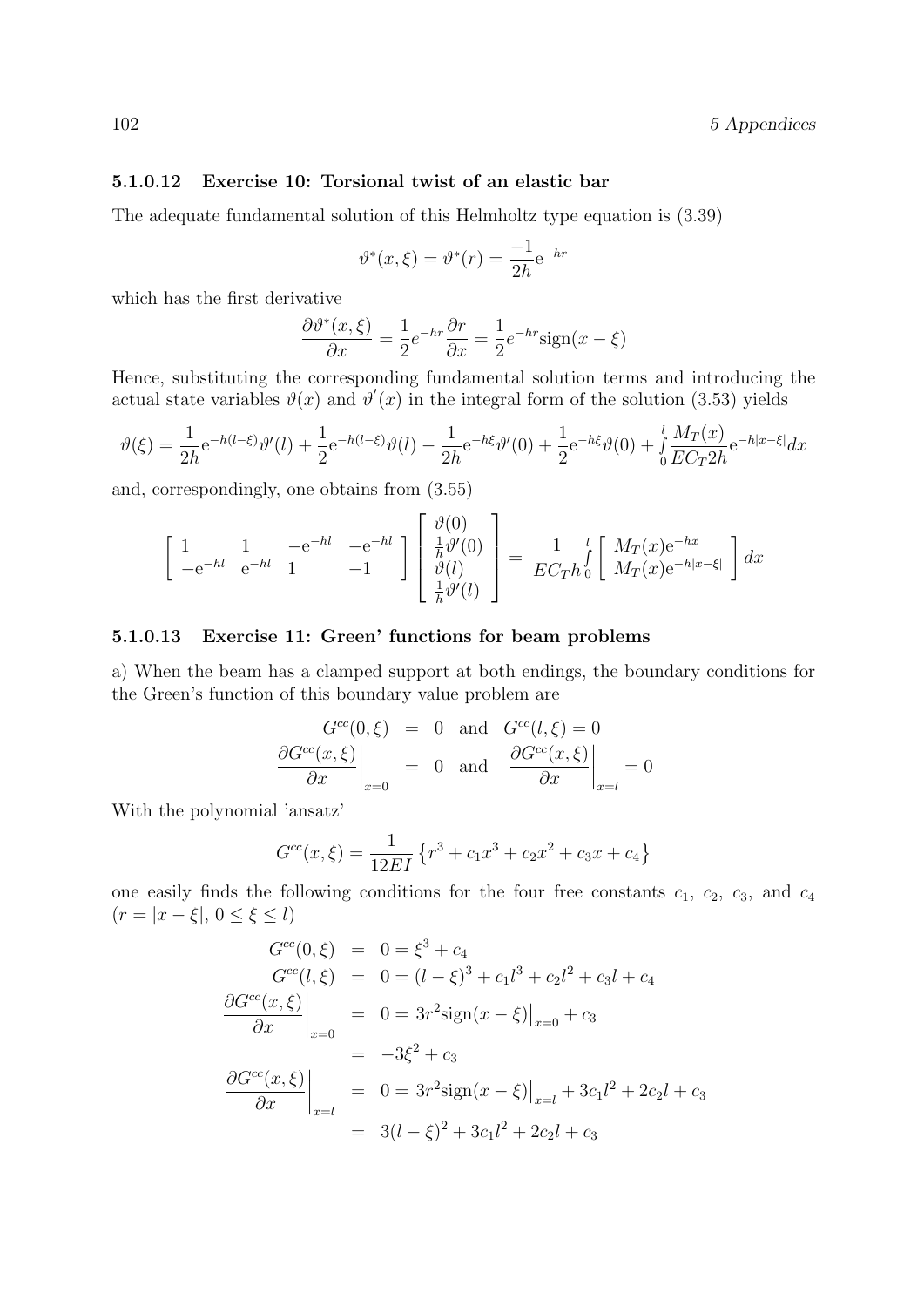## 5.1 A: Exercise Solutions 103

Solving these four equations gives

$$
c_1 = -1 + 6\left(\frac{\xi}{l}\right)^2 - 4\left(\frac{\xi}{l}\right)^3
$$
,  $c_2 = 3\xi \left[1 - 4\left(\frac{\xi}{l}\right) + 2\left(\frac{\xi}{l}\right)^2\right]$ ,  $c_3 = 3\xi^2$ ,  $c_4 = -\xi^3$ 

and, finally, the following Green's function

$$
G^{cc}(x,\xi) = \frac{1}{12EI} \left\{ \begin{array}{r} r^3 + \left[ -1 + 6\left(\frac{\xi}{l}\right)^2 - 4\left(\frac{\xi}{l}\right)^3 \right] x^3 \\ + \left[ 1 - 4\left(\frac{\xi}{l}\right) + 2\left(\frac{\xi}{l}\right)^2 \right] 3\xi x^2 + 3\xi^2 x - \xi^3 \end{array} \right\}
$$
  
= 
$$
\frac{1}{12EI} \left\{ \begin{array}{r} r^3 - x^3 + 3\xi x^2 + 3\xi^2 x - \xi^3 + \left[ 6l\xi^2 - 4\xi^3 \right] \left(\frac{x}{l}\right)^3 \\ + \left[ 2\xi^2 - 4l\xi \right] 3\xi \left(\frac{x}{l}\right)^2 \end{array} \right\}
$$

b) For the Green's function of a beam with a clamped support at  $x = 0$  while the other ending is free, one starts again with the polynomial 'ansatz'

$$
G^{cf}(x,\xi) = \frac{1}{12EI} \left\{ r^3 + c_1 x^3 + c_2 x^2 + c_3 x + c_4 \right\}
$$

There, the following conditions hold

$$
G^{cf}(0, \xi) = 0 = \xi^3 + c_4
$$
  
\n
$$
\frac{\partial G^{cf}(x, \xi)}{\partial x}\Big|_{x=0} = 0 = 3r^2 \text{sign}(x - \xi)\Big|_{x=0} + c_3
$$
  
\n
$$
M(G^{cf}(x, \xi))\Big|_{x=l} = 0 \rightarrow
$$
  
\n
$$
\frac{\partial^2 G^{cf}(x, \xi)}{\partial x^2}\Big|_{x=l} = 0 = 6r|_{x=l} + 6c_1l + 2c_2
$$
  
\n
$$
Q(G^{cf}(x, \xi))\Big|_{x=l} = 0 \rightarrow
$$
  
\n
$$
\frac{\partial^3 G^{cf}(x, \xi)}{\partial x^3}\Big|_{x=l} = 0 = 6 \text{sign}(x - \xi)\Big|_{x=l} + 6c_1
$$
  
\n
$$
= 6 + 6c_1
$$

One easily gets

$$
c_1 = -1, c_2 = 3\xi, c_3 = 3\xi^2, c_4 = -\xi^3
$$

and hence, the following Green's function

$$
G^{cf}(x,\xi) = \frac{1}{12EI} \left\{ r^3 - x^3 + 3\xi x^2 + 3\xi^2 x - \xi^3 \right\}
$$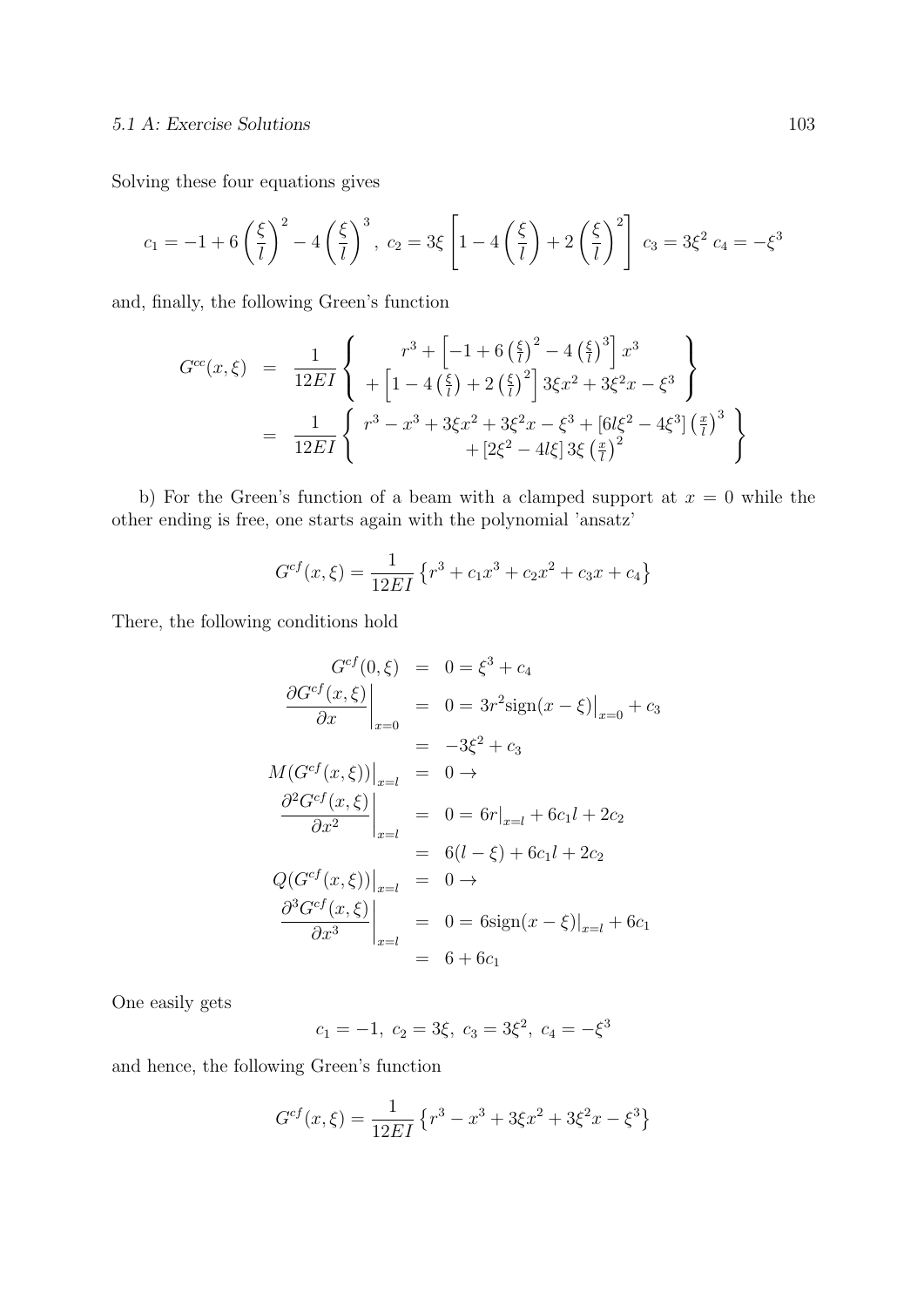## 5.1.0.14 Exercise 12: Strain tensor of the elastostatic fundamental solution

Since differentiating the distance  $r = |\mathbf{x} - \xi|$  with respect to the coordinates  $x_i$  gives in  $\mathbb{R}^2$  and in  $\mathbb{R}^3$ 

$$
\frac{\partial r}{\partial x_i} = r_{,i} = \frac{x_i - \xi_i}{r}, \quad \frac{\partial^2 r}{\partial x_i \partial x_j} = r_{,ij} = \frac{1}{r} (\delta_{ij} - r_{,i} r_{,j})
$$

it is easy to determine

$$
\frac{\partial u_i^{(k)}(\mathbf{x}, \xi)}{\partial x_j} = \frac{1}{8\pi} \frac{1}{2\mu + \lambda} \frac{1}{r^2} \left[ -(3 + \frac{\lambda}{\mu}) \delta_{ik} r_{,j} + (1 + \frac{\lambda}{\mu}) (\delta_{ij} r_{,k} + \delta_{kj} r_{,i} - 3r_{,i} r_{,j} r_{,k}) \right] \text{ in } R^3
$$

and then via the definition of the strain tensor

$$
\varepsilon_{ij}^{(k)}(\mathbf{x},\xi) = \frac{1}{2} \left( \frac{\partial u_i^{(k)}(\mathbf{x},\xi)}{\partial x_j} + \frac{\partial u_j^{(k)}(\mathbf{x},\xi)}{\partial x_i} \right)
$$
  
=  $\frac{1}{8\pi} \frac{1}{2\mu + \lambda} \frac{1}{r^2} \left[ -(\delta_{ik}r_{,j} + \delta_{jk}r_{,i}) + (1 + \frac{\lambda}{\mu}) (\delta_{ij}r_{,k} - 3r_{,i}r_{,j}r_{,k}) \right]$  in  $R^3$ 

5.1.0.15 Exercise 13: Shape functions with the local coordinate  $-1 \leq \eta \leq 1$ Since the restrictions (4.2) hold, the linear shape functions

$$
N_1^2(\eta) = a_1 \eta + b_1, \ \ N_2^2(\eta) = a_2 \eta + b_2
$$

are defined by the two conditions for each of the shape functions

$$
N_1^2(-1) = -a_1 + b_1 = 1, N_1^2(+1) = a_1 + b_1 = 0
$$
  

$$
N_2^2(-1) = -a_2 + b_2 = 0, N_2^2(+1) = a_2 + b_2 = 1
$$

This gives easily for  $-1\leq \eta \leq 1$ 

$$
N_1^2(\eta) = \frac{1}{2}(1 - \eta), \ N_2^2(\eta) = \frac{1}{2}(1 + \eta)
$$

For the three quadratic shape functions

$$
N_1^3(\eta) = a_1 \eta^2 + b_1 \eta + c_1, \ N_2^3(\eta) = a_2 \eta^2 + b_2 \eta + c_2, \ N_3^3(\eta) = a_3 \eta^2 + b_3 \eta + c_3
$$

the restrictions (4.2) give three conditions for each of them

$$
N_1^3(-1) = a_1 - b_1 + c_1 = 1, N_1^3(0) = c_1 = 0, N_1^3(1) = a_1 + b_1 + c_1 = 0
$$
  
\n
$$
N_2^3(-1) = a_2 - b_2 + c_2 = 0, N_2^3(0) = c_2 = 1, N_2^3(1) = a_2 + b_2 + c_2 = 0
$$
  
\n
$$
N_3^3(-1) = a_3 - b_3 + c_3 = 0, N_3^3(0) = c_3 = 0, N_3^3(1) = a_3 + b_3 + c_3 = 1
$$

and one obtains for  $-1\leq \eta \leq 1$ 

$$
N_1^3(\eta) = \frac{1}{2}\eta(\eta - 1), \ N_2^3(\eta) = 1 - \eta^2, \ N_3^3(\eta) = \frac{1}{2}\eta(\eta + 1)
$$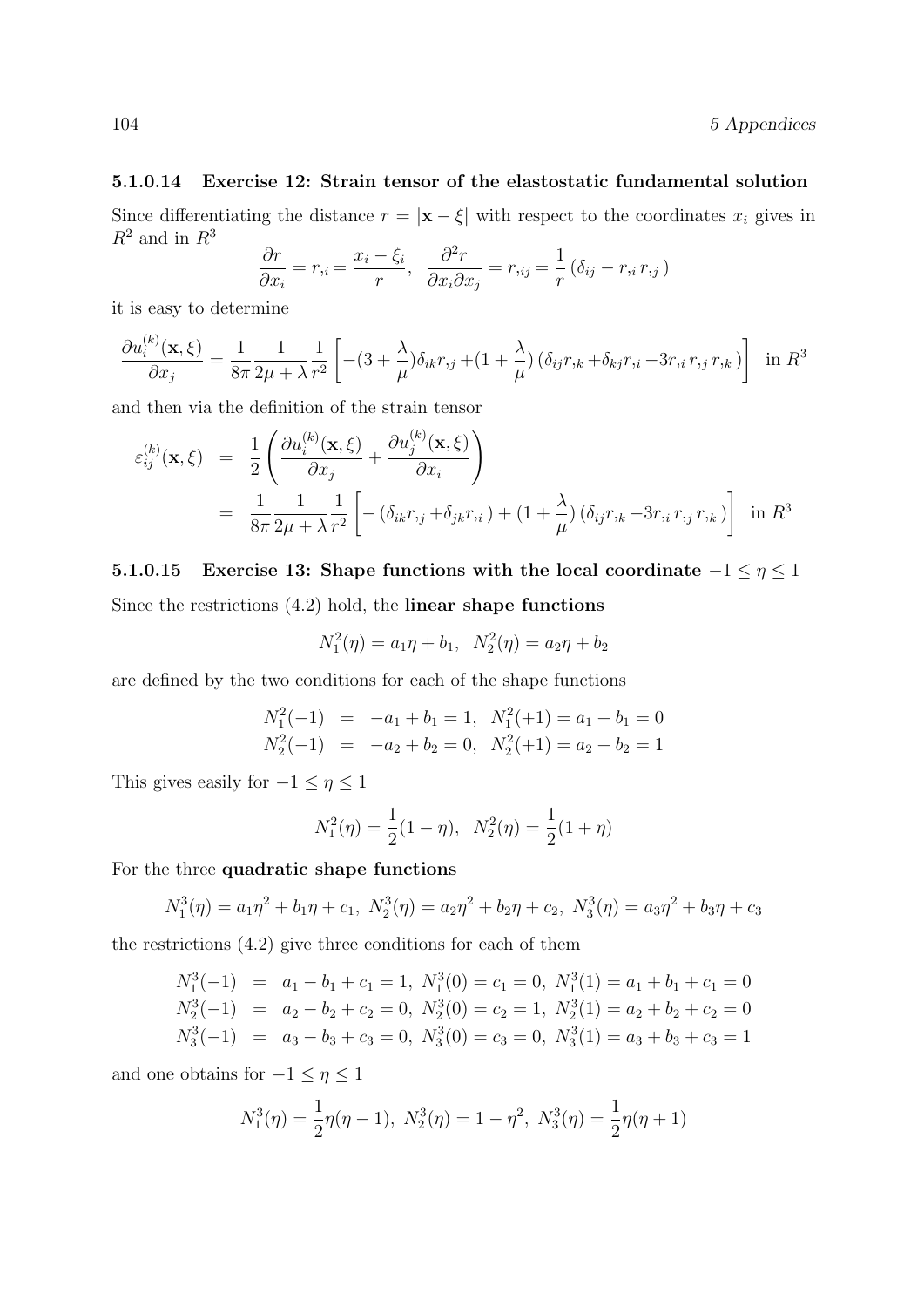## 5.1.0.16 Exercise 14: Stationary heat conduction in a rectangular domainconstant shape functions

For the simplest discretization of the boundary, i.e., each side of the quadrilateral domain as an element, collocations at the middle nodes of these four elements, at  $\mathbf{x}^1 = (l_1/2, 0)$ ,  $\mathbf{x}^2 = (l_1, l_2/2), \mathbf{x}^3 = (l_1/2, l_2), \text{ and } \mathbf{x}^4 = (0, l_2/2) \text{ yield from (4.55), (4.56), and (4.57),}$ respectively, the following matrix elements of the algebraic systemrixelemente (4.49):

$$
G_{11} = G_{22} = G_{33} = G_{44} = 0
$$
  
\n
$$
G_{12} = G_{14} = G_{32} = G_{34} = -\frac{1}{2\pi} \arctan(4) \approx -0.2110
$$
  
\n
$$
G_{13} = G_{31} = -\frac{1}{\pi} \arctan(\frac{1}{4}) \approx -0.07798
$$
  
\n
$$
G_{21} = G_{23} = G_{41} = G_{43} = -0.125 \text{ und } G_{24} = G_{42} = -0.25
$$

$$
H_{11} = H_{33} = \frac{1}{2}H_{22} = \frac{1}{2}H_{44} = \frac{1}{2\pi\lambda_0}(1 + \ln(2)) \approx \frac{0.269473}{\lambda_0}
$$
  
\n
$$
H_{12} = H_{14} = H_{32} = H_{34} = \frac{1}{4\pi\lambda_0} \left\{ 4 - 2\ln(\frac{17}{16}) - \arctan(4) \right\} \approx \frac{0.203156}{\lambda_0}
$$
  
\n
$$
H_{13} = H_{31} = \frac{1}{4\pi\lambda_0} \left\{ 2 - \ln(\frac{17}{4}) - 8\arctan(\frac{1}{4}) \right\} \approx -\frac{0.1119454}{\lambda_0}
$$
  
\n
$$
H_{21} = H_{23} = H_{41} = H_{43} = \frac{1}{4\pi\lambda_0} \left\{ 2 - \ln(2) - \frac{\pi}{2} \right\} \approx -\frac{0.0210}{\lambda_0}
$$
  
\n
$$
H_{24} = H_{42} = \frac{1}{4\pi\lambda_0} \left\{ 4 + 2\ln(2) - \pi \right\} \approx \frac{0.178627}{\lambda_0}
$$

Taking the boundary conditions  $\Theta^1 = 0$ ,  $\Theta^3 = \overline{\Theta}$ , and  $q_n^2 = q_n^4 = 0$  into account, and reordering the system with respect to known and unknown node values, gives the system

$$
\begin{bmatrix}\nG_{12} & G_{12} & -H_{11} & -H_{13} \\
0.5 & G_{24} & -H_{21} & -H_{21} \\
G_{12} & G_{12} & -H_{13} & -H_{11} \\
G_{24} & 0.5 & -H_{21} & -H_{21}\n\end{bmatrix}\n\begin{bmatrix}\n\Theta^2 \\
\Theta^4 \\
q_n^1 \\
q_n^3\n\end{bmatrix} = \overline{\Theta}\n\begin{bmatrix}\n-G_{13} \\
-G_{23} \\
-0.5 \\
-G_{23}\n\end{bmatrix}
$$

Subtraction of the forth from the second equationt gives  $\Theta^2 = \Theta^4$  and then by adding these two equations

$$
\Theta^2 = \Theta^4 = \frac{-G_{23}}{0.5 + G_{24}} \overline{\Theta} + \frac{H_{21}}{0.5 + G_{24}} (q_n^1 + q_n^3) = \frac{1}{2} \overline{\Theta} + 4H_{21}(q_n^1 + q_n^3)
$$

Finally, subtracting and adding the first and third equation and taking the above result for  $\Theta^2 = \Theta^4$  into account gives

$$
q_n^1 - q_n^3 = \frac{0.5 - G_{13}}{H_{13} - H_{11}} \overline{\Theta}
$$
 and  $q_n^1 + q_n^3 = \frac{0.5 + G_{13} + 2G_{12}}{H_{11} + H_{13} - 16G_{12}H_{12}} \overline{\Theta}$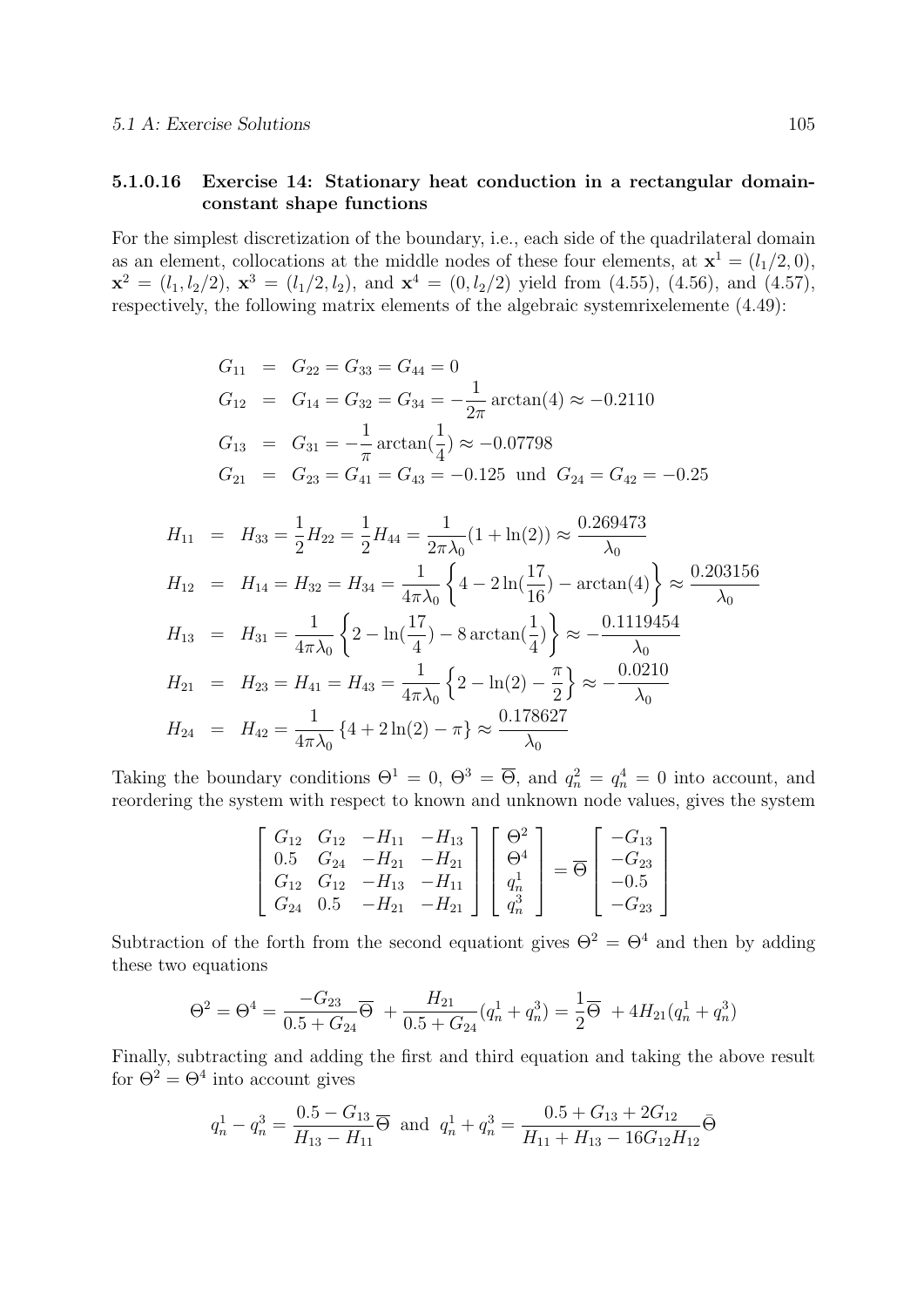Since  $G_{13} + 2G_{12} = -\frac{1}{\pi}$  $\frac{1}{\pi} \arctan(\frac{1}{4}) - 2\frac{1}{2\pi}$  $\frac{1}{2\pi} \arctan(4) = -\frac{1}{\pi}$  $\frac{1}{\pi}(\arctan(\frac{1}{4}) + \arctan(4)) = -\frac{1}{\pi}$ π  $\frac{\pi}{2}$  = −0.5, the nominator  $0.5 + G_{13} + 2G_{12} = 0$  and, hence,  $q_n^1 = -q_n^3$ . This yields

$$
\Theta^2 = \Theta^4 = \frac{1}{2}\overline{\Theta}
$$
  
\n
$$
q_n^1 - q_n^3 = 2q_n^1 = \frac{0.5 - G_{13}}{H_{13} - H_{11}}\overline{\Theta} \Longrightarrow q_n^1 = -q_n^3 = \frac{0.5 - G_{13}}{2(H_{13} - H_{11})} \approx -0.757\lambda_0\overline{\Theta}
$$

The exact solution gives for these node points the same value for the temperature  $\Theta(l_1, l_2/2)$  $= \Theta(0, l_2/2) = 0.5\overline{\Theta}$ , while with  $n_2(l_1/2, 0) = -1$ ,  $n_2(l_1/2, 0) = 1$ , and  $l_2 = 2m$  the heat flux is there exactly  $q_n^1 = q_n(l_1/2, 0) = -\lambda_0 \bar{\Theta}/l_2 = -0.5\lambda_0 \bar{\Theta} = -q_n^3 = -q_n(l_1/2, l_2)$  which means about 50% error. This not at all astonishing since physically wrong elementwise constant approximations have been used to model the correctly continous temperature field.

#### 5.1.0.17 Exercise 15: Stationary heat conduction in a rectangular domainlinear shape functions

When applying the simplest possible discretization of the boundary, i.e., taking each of the 4 sides of the rectangular domain as one boundary element, using linear shape functions for the temperature  $\Theta$  and the heat flux  $q_n$ , and performing collocation at the nodes  $\mathbf{x}^1 = (0,0), \, \mathbf{x}^2 = (l_1,0), \, \mathbf{x}^3 = (l_1, l_2), \text{ and } \mathbf{x}^4 = (0, l_2), \text{ (here, the 4 corners of the domain)},$ one obtains the system

$$
\sum_{e=1}^{4} \left(\frac{1}{4}\delta_{je} + G_{je}\right)\Theta^e = \sum_{e=1}^{4} \left(H_{je}^2 q_n^{2e} + H_{je}^1 q_n^{1e}\right)
$$
(5.9)

where here, since all node points are corner points,  $q_n^{2e} \neq q_n^{1e+1}$  for all 4 elemente  $\Gamma^e$ .

From (4.69) and (4.70), respectively, result the following matrix elements

$$
G_{11} = G_{22} = G_{33} = G_{44} = 0
$$
  
\n
$$
G_{21} = G_{12} = G_{34} = G_{43} = \frac{1}{8\pi} [\ln(5) - 4 \arctan(2)]
$$
  
\n
$$
G_{31} = G_{13} = G_{24} = G_{42} = \frac{1}{8\pi} [4 \ln(4) - 5 \ln(5)]
$$
  
\n
$$
G_{41} = G_{14} = G_{23} = G_{32} = \frac{1}{2\pi} \left[ \ln(\frac{5}{4}) - \arctan(\frac{1}{2}) \right]
$$

while from (4.71) and (4.72), respectively, the elements of  $H_{je}^1$  and  $H_{je}^2$  can be evaluated corresponding to the location of the collocation point  $x_i^j$  $i<sub>i</sub>$  from (4.73) to (4.76) and (4.78)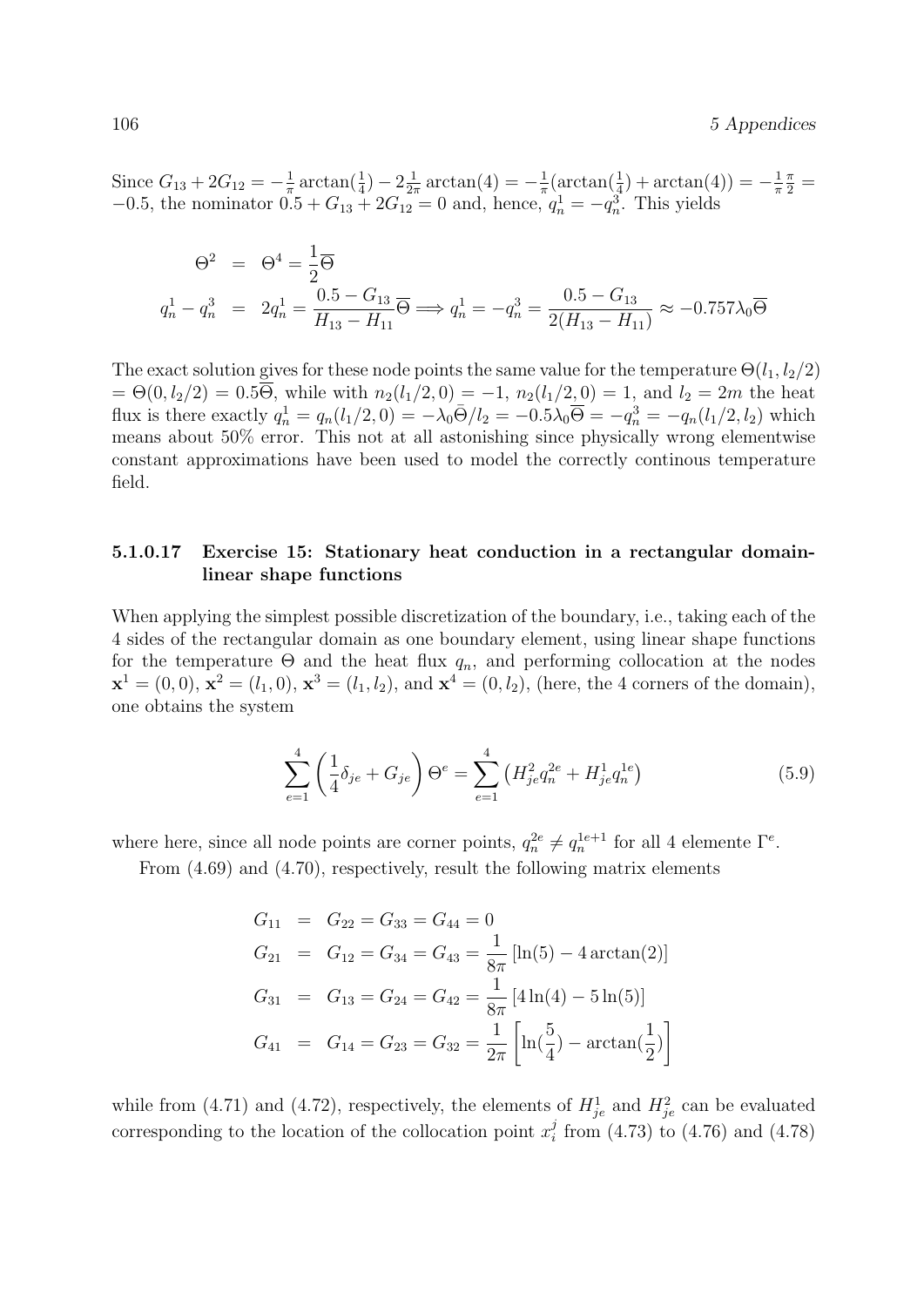to (4.77), respectively:  $(l_1 = l_3 = l = 1m, l_2 = l_4 = 2l = 2m)$ 

$$
H_{11}^1 = H_{33}^1 = \frac{3l_1}{8\pi\lambda_0}, H_{22}^1 = H_{44}^1 = \frac{3l_2}{4\pi\lambda_0}
$$
  
\n
$$
H_{21}^1 = H_{43}^1 = \frac{l_1}{8\pi\lambda_0}; H_{12}^1 = H_{34}^1 = \frac{-l_2}{32\pi\lambda_0} [3\ln(5) - 4\ln(4) - 12 + 8\arctan(2)]
$$
  
\n
$$
H_{31}^1 = H_{13}^1 = \frac{-l_1}{8\pi\lambda_0} [5\ln(5) - 4\ln(4) - 1]; H_{24}^1 = H_{42}^1 = \frac{-l_2}{32\pi\lambda_0} [5\ln(5) - 4\ln(4) - 4]
$$
  
\n
$$
H_{41}^1 = H_{23}^1 = \frac{-l_1}{8\pi\lambda_0} \left[ 4\ln(4) - 3\ln(5) - 3 + 8\arctan(\frac{1}{2}) \right]; H_{14}^1 = H_{32}^1 = \frac{l_2}{8\pi\lambda_0}
$$

$$
H_{11}^2 = H_{33}^2 = H_{21}^1, \quad H_{22}^2 = H_{44}^2 = H_{14}^1
$$
  
\n
$$
H_{21}^2 = H_{43}^2 = H_{11}^1; \quad H_{12}^2 = H_{34}^2 = H_{24}^1
$$
  
\n
$$
H_{31}^2 = H_{13}^2 = H_{41}^1; \quad H_{24}^2 = H_{42}^2 = H_{34}^1
$$
  
\n
$$
H_{41}^2 = H_{23}^2 = H_{13}^1; \quad H_{14}^2 = H_{32}^2 = H_{22}^1
$$

With that, and using the abbreviations  $h_1 = 2 \ln(4) + 2 - \frac{5}{2}$  $\frac{5}{2}\ln(5)$ ,  $h_2 = -4\ln(4) + 3\ln(5) +$  $3-8 \arctan(\frac{1}{2}), h_3 = 4 \ln(4) + 1 - 5 \ln(5), h_4 = -\frac{3}{2}$  $\frac{3}{2}\ln(5) + 2\ln(4) + 6 - 4\arctan(2)$  and  $g_1 = \frac{1}{4}$  $\frac{1}{4}\ln(5)$  – arctan(2),  $g_2 = \ln(4) - \frac{5}{4}$  $\frac{5}{4}\ln(5)$ ,  $g_3 = \ln(\frac{5}{4}) - \arctan(\frac{1}{2})$  the system (5.9) becomes

$$
\frac{l}{8\pi\lambda_0} \left( \begin{bmatrix} 1 & h_1 & h_2 & 6 \\ 3 & 2 & h_3 & h_4 \\ h_2 & 6 & 1 & h_1 \\ h_3 & h_4 & 3 & 2 \end{bmatrix} \begin{bmatrix} q_n^{21} \\ q_n^{22} \\ q_n^{23} \\ q_n^{24} \end{bmatrix} + \begin{bmatrix} 3 & h_4 & h_3 & 2 \\ 1 & 6 & h_2 & h_1 \\ h_3 & 2 & 3 & h_4 \\ h_2 & h_1 & 1 & 6 \end{bmatrix} \begin{bmatrix} q_n^{11} \\ q_n^{12} \\ q_n^{13} \\ q_n^{14} \end{bmatrix} \right) =
$$

$$
= \frac{1}{2\pi} \begin{bmatrix} \frac{\pi}{2} & g_1 & g_2 & g_3 \\ g_1 & \frac{\pi}{2} & g_3 & g_2 \\ g_2 & g_3 & \frac{\pi}{2} & g_1 \\ g_3 & g_2 & g_1 & \frac{\pi}{2} \end{bmatrix} \begin{bmatrix} \Theta^1 \\ \Theta^2 \\ \Theta^3 \\ \Theta^4 \end{bmatrix}
$$

Now, incorporating the actual boundary conditions of the problem, i.e.,

$$
\Theta^1 = \Theta^2 = 0 \text{ and } \Theta^3 = \Theta^4 = \bar{\Theta}
$$

and

$$
q_n^{22} = q_n^{24} = q_n^{12} = q_n^{14} = 0
$$

reduces the system to:

$$
\frac{l}{8\pi\lambda_0} \begin{bmatrix} 3 & 1 & h_3 & h_2 \\ 1 & 3 & h_2 & h_3 \\ h_3 & h_2 & 3 & 1 \\ h_2 & h_3 & 1 & 3 \end{bmatrix} \begin{bmatrix} q_n^{11} \\ q_n^{21} \\ q_n^{13} \\ q_n^{23} \end{bmatrix} = \frac{\bar{\Theta}}{2\pi} \begin{bmatrix} g_2 + g_3 \\ g_2 + g_3 \\ \frac{\pi}{2} + g_1 \\ \frac{\pi}{2} + g_1 \end{bmatrix}
$$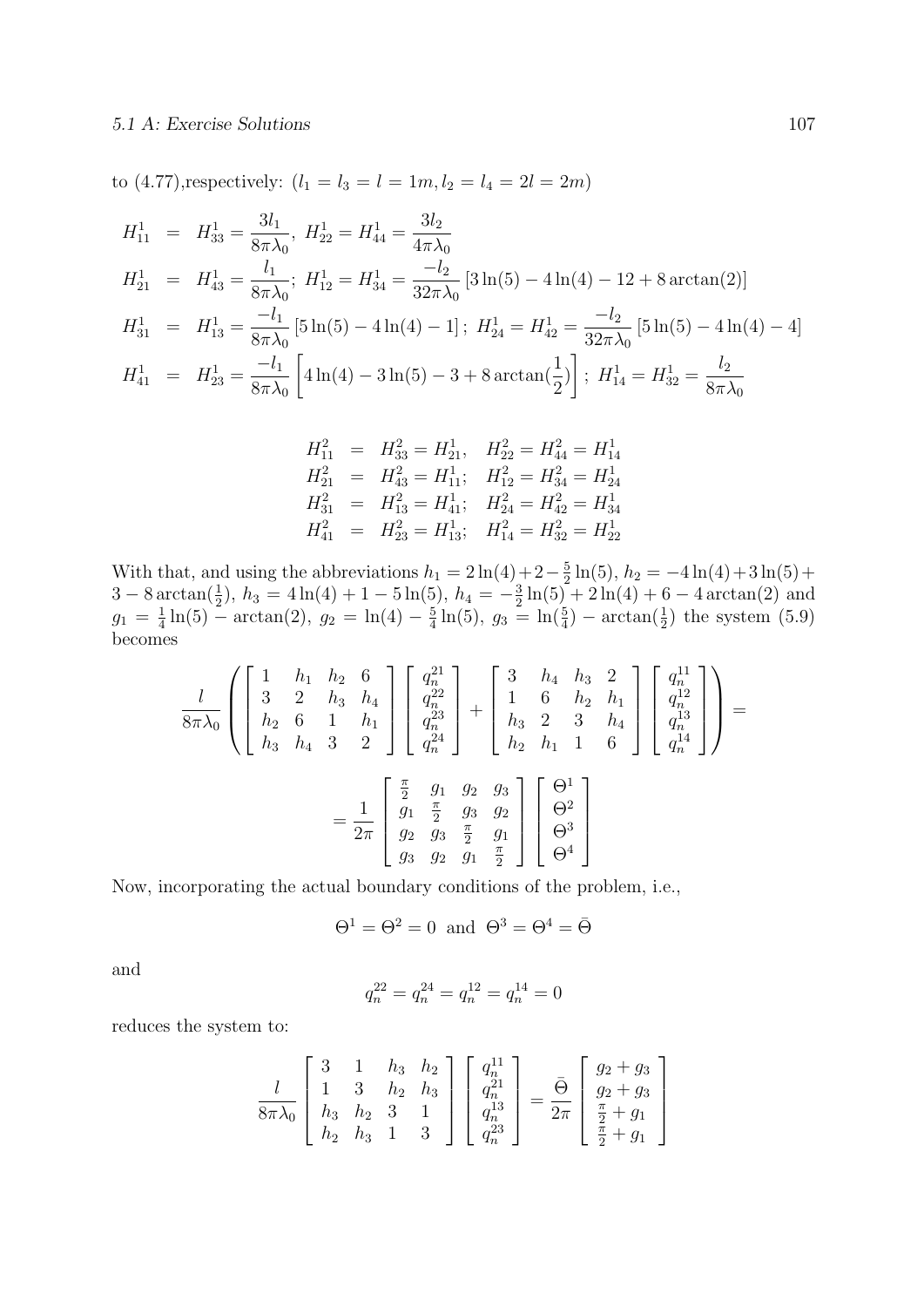Subtraction of the second from the first and of the forth from the third equation yield  $q_n^{11} = q_n^{21}$  and  $q_n^{13} = q_n^{23}$ , so that only two equations remain

$$
q_n^{11} + \left[1 - \frac{1}{2}\ln(5) - 2\arctan\left(\frac{1}{2}\right)\right] q_n^{13} = -\frac{\bar{\Theta}}{4l} \lambda_0 \left[\ln(5) + 4\arctan\left(\frac{1}{2}\right)\right]
$$
  

$$
\left[1 - \frac{1}{2}\ln(5) - 2\arctan\left(\frac{1}{2}\right)\right] q_n^{11} + q_n^{13} = \frac{\bar{\Theta}}{4l} \lambda_0 \left[2\pi + \ln(5) - 4\arctan(2)\right]
$$

From that, one obtains with  $\arctan(\frac{1}{2}) + \arctan(2) = \frac{\pi}{2}$  the exact boundary values for the heat flux

$$
q_n^{13} = q_n^{23} = \frac{\bar{\Theta}}{2l} \lambda_0
$$
 and  $q_n^{11} = q_n^{21} = -\frac{\bar{\Theta}}{2l} \lambda_0$ 

The temperature distribution is by the linear shape function on the element  $\Gamma^2$ , i.e., on  $x_1$  $= x_1^{12} = x_1^{22} = l_1, 0 \equiv x_2^{12} \le x_2 \le x_2^{22} = l_2$ , with  $\eta = x_2/l_2$  and the boundary conditions  $\Theta^{12} = 0$  and  $\Theta^{22} = \overline{\Theta}$  exactly described

$$
\Theta(x_i^2(\eta)) = \Theta^{12}(1-\eta) + \Theta^{22}\eta = \bar{\Theta}\frac{x_2}{l_2}
$$

This is also true on  $\Gamma^4$ , i.e.,  $x_1 = x_1^{14} = x_1^{24} = 0$ ,  $0 = x_2^{24} \le x_2 \le x_2^{14} = l_2$ , with  $\eta = \frac{x_2 - l_2}{l_2}$ and the boundary conditions  $\Theta^{24} = 0$  and  $\Theta^{14} = \overline{\Theta}$  by

$$
\Theta(x_i^4(\eta)) = \Theta^{14}(1-\eta) + \Theta^{24}\eta = \bar{\Theta}(1 - \frac{x_2 - l_2}{l_2}) = \bar{\Theta}\frac{x_2}{l_2}.
$$

From (4.66), the temperature at internal points  $x^j$  is in this case, i.e., with the prescribed boundary values  $\Theta^1 = \Theta^{11} = \Theta^{24} = 0$ ,  $\Theta^2 = \Theta^{12} = \Theta^{21} = 0$ ,  $\Theta^3 = \Theta^{22} = \Theta^{13} = \bar{\Theta}$ ,  $\Theta^4 = \Theta^{23} = \Theta^{14} = \overline{\Theta}$ , and  $q_n^{22} = q_n^{24} = q_n^{12} = q_n^{14} = 0$  and the just determined boundary reactions  $q_n^{13} = q_n^{23} = \frac{\Theta}{2}$  $\frac{\overline{9}}{2l}\lambda_0$  and  $q_n^{11} = q_n^{21} = -\frac{\overline{9}}{2l}$  $\frac{\Theta}{2l}\lambda_0$  given by

$$
\Theta(\mathbf{x}^{j}) = \frac{\bar{\Theta}}{2l} \lambda_{0} \int_{\eta=0}^{1} \left\{ \begin{array}{l} \Theta^{*}(\mathbf{x}^{3}(\eta), \mathbf{x}^{j})(1-\eta)l_{3} - \Theta^{*}(\mathbf{x}^{1}(\eta), \mathbf{x}^{j})(1-\eta)l_{1} \\ + \Theta^{*}(\mathbf{x}^{3}(\eta), \mathbf{x}^{j})\eta l_{3} - \Theta^{*}(\mathbf{x}^{1}(\eta), \mathbf{x}^{j})\eta l_{1} \end{array} \right\} d\eta
$$

$$
- \bar{\Theta} \int_{\eta=0}^{1} \left\{ \begin{array}{l} [q_{n}^{*}(\mathbf{x}^{3}(\eta), \mathbf{x}^{j})l_{3} + q_{n}^{*}(\mathbf{x}^{4}(\eta), \mathbf{x}^{j})l_{4}] (1-\eta) \\ + [q_{n}^{*}(\mathbf{x}^{2}(\eta), \mathbf{x}^{j})l_{2} + q_{n}^{*}(\mathbf{x}^{3}(\eta), \mathbf{x}^{j})l_{3}] \eta \end{array} \right\} d\eta
$$

$$
= \frac{\bar{\Theta}}{2l} \lambda_{0} \int_{\eta=0}^{1} \left\{ \Theta^{*}(\mathbf{x}^{3}(\eta), \mathbf{x}^{j})l_{3} - \Theta^{*}(\mathbf{x}^{1}(\eta), \mathbf{x}^{j})l_{1} \right\} d\eta
$$

$$
- \bar{\Theta} \int_{\eta=0}^{1} \left\{ \begin{array}{l} [q_{n}^{*}(\mathbf{x}^{3}(\eta), \mathbf{x}^{j})l_{3} + q_{n}^{*}(\mathbf{x}^{4}(\eta), \mathbf{x}^{j})l_{4}] \\ + [q_{n}^{*}(\mathbf{x}^{2}(\eta), \mathbf{x}^{j})l_{2} - q_{n}^{*}(\mathbf{x}^{4}(\eta), \mathbf{x}^{j})l_{4}] \eta \end{array} \right\} d\eta \tag{5.10}
$$

where as in  $(4.57)$ 

$$
\int_{\eta=0}^{1} \Theta^*(\mathbf{x}^e(\eta), \mathbf{x}^j) l_e d\eta = \frac{-1}{4\pi\lambda_0} \begin{bmatrix} (l_e \eta + \mathbf{r}^{ej} \cdot \mathbf{t}^e) \ln\left(\eta^2 + \frac{2}{l_e} \mathbf{r}^{ej} \cdot \mathbf{t}^e \eta + \frac{|\mathbf{x}^{1e} - \mathbf{x}^j|^2}{l_e^2}\right) \\ -2l_e \eta + 2 |\mathbf{r}^{ej} \cdot \mathbf{n}^e| \arctan\frac{l_e \eta + \mathbf{r}^{ej} \cdot \mathbf{t}^e}{|\mathbf{r}^{ej} \cdot \mathbf{n}^e|} \end{bmatrix} \bigg]_{\eta=0}^{1}
$$
(5.11)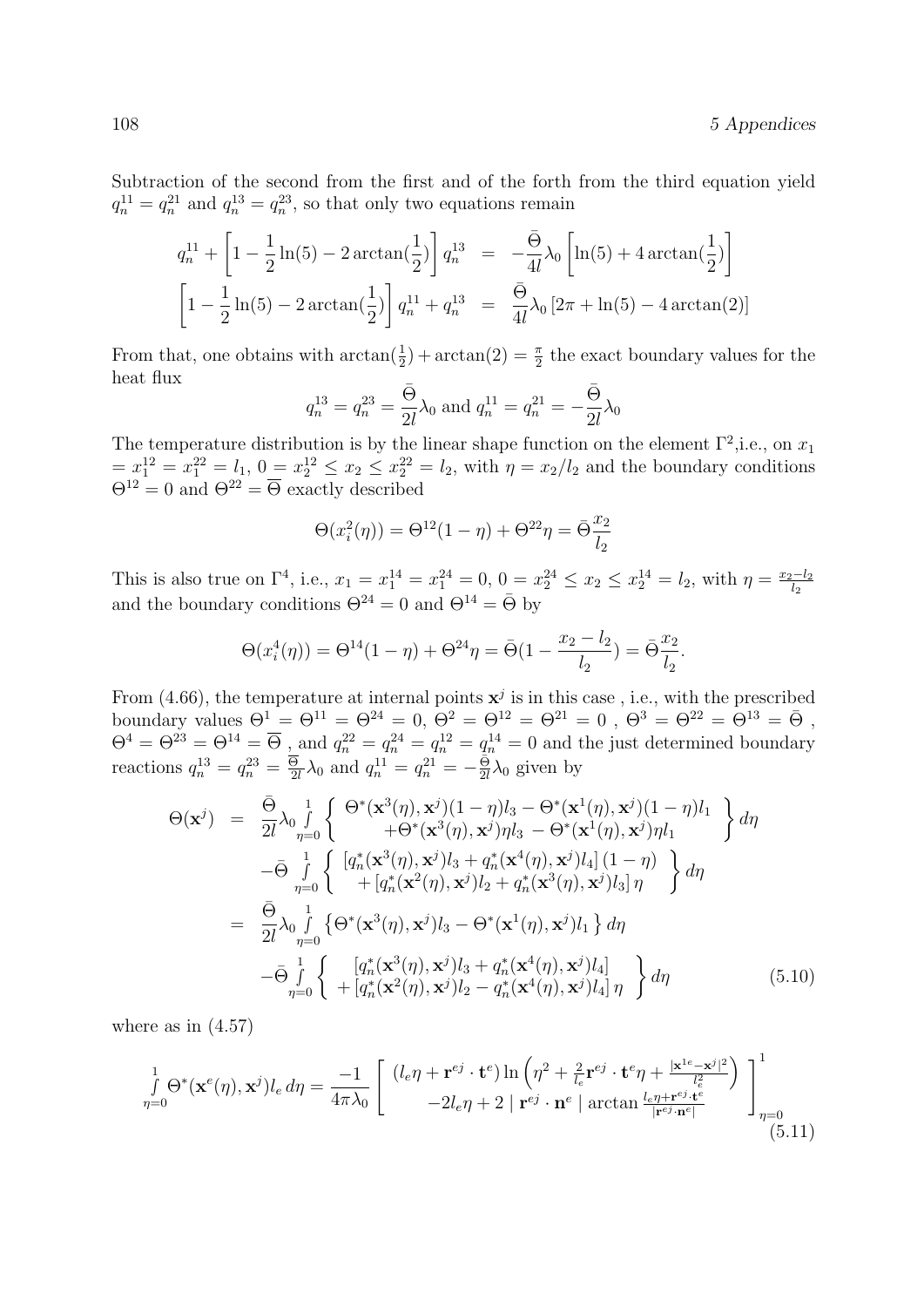and  $r_{ej} = |\mathbf{x}^{1e} - \mathbf{x}^{j}|$  means the distance between the observation point  $\mathbf{x}^{j}$  and the initial point  $\mathbf{x}^{1e}$  of the element  $\Gamma^e$ . With the angle  $\alpha_{ej} = \mathcal{A}(\mathbf{r}^{ej}, \mathbf{t}^e)$ , between  $\mathbf{r}^{ej}$  and the tangential unit vector  $t^e$  along this element holds

$$
(x_i^{1e} - x_i^j)t_i^e = -r_{ej}\cos\alpha_{ej}, \ \ n_i^e(x_i^{1e} - x_i^j) = r_{ej}\sin\alpha_{ej}
$$
  

$$
l_e^2 + r_{ej}^2 - 2l_e r_{ej}\cos\alpha_{ej} = r_{e+1,j}^2
$$
 (5.12)

where for rectangular domains, as here, is especially

$$
l_e - r_{ej} \cos \alpha_{ej} = r_{e+1,j} \sin \alpha_{e+1,j}
$$
  

$$
r_{e+1,j} \cos \alpha_{e+1,j} = r_{ej} \sin \alpha_{ej} \qquad \text{für } e = 1, 2, 3, 4 \text{ mit } e = 5 \triangleq 1 \tag{5.13}
$$

With that, the following integral can be evaluated as

$$
\int_{\eta=0}^{1} \Theta^*(\mathbf{x}^e(\eta), \mathbf{x}^j) l_e d\eta = \frac{-1}{4\pi\lambda_0} \begin{bmatrix} r_{e+1,j} \sin \alpha_{e+1,j} \ln\left(\frac{r_{e+1,j}^2}{l_e^2}\right) - 2l_e + r_{ej} \cos \alpha_{ej} \ln\left(\frac{r_{e,j}^2}{l_e^2}\right) \\ + 2r_{ej} \sin \alpha_{ej} \left(\arctan\frac{r_{e+1,j} \sin \alpha_{e+1,j}}{r_{ej} \sin \alpha_{ej}} + \arctan(\cot \alpha_{ej})\right) \end{bmatrix}
$$

$$
= \frac{-1}{4\pi\lambda_0} \begin{bmatrix} r_{e+1,j} \sin \alpha_{e+1,j} \ln\left(\frac{r_{e+1,j}^2}{l_e^2}\right) - 2l_e + r_{ej} \cos \alpha_{ej} \ln\left(\frac{r_{e,j}^2}{l_e^2}\right) \\ + 2r_{ej} \sin \alpha_{ej} \left(\alpha_{e+1,j} + \frac{\pi}{2} - \alpha_{ej}\right) \end{bmatrix}
$$

From (4.56) is

$$
\int_{\eta=0}^{1} q_n^* (\mathbf{x}^e(\eta), \mathbf{x}^j) l_e d\eta = \frac{-1}{2\pi} \text{sign}(\mathbf{n}^e \cdot \mathbf{r}^{ej}) \left\{ \arctan \frac{l_e + \mathbf{t}^e \cdot \mathbf{r}^{ej}}{|\mathbf{n}^e \cdot \mathbf{r}^{ej}|} - \arctan \frac{\mathbf{t}^e \cdot \mathbf{r}^{ej}}{|\mathbf{n}^e \cdot \mathbf{r}^{ej}|} \right\}
$$
\n
$$
= \frac{-1}{2\pi} \text{sign}(\mathbf{n}^e \cdot \mathbf{r}^{ej}) \left\{ \arctan \frac{r_{e+1,j} \sin \alpha_{e+1,j}}{r_{ej} \sin \alpha_{ej}} - \arctan(\cot \alpha_{ej}) \right\}
$$

and, especially for the actual rectangular domain with  $\alpha_{ej} \leq 0.5\pi$ 

$$
\int_{\eta=0}^{1} q_n^* (\mathbf{x}^e(\eta), \mathbf{x}^j) l_e d\eta = \frac{-1}{2\pi} \left\{ \alpha_{e+1,j} + \frac{\pi}{2} - \alpha_{e,j} \right\}
$$

and, moreover, from (4.69)

$$
\int_{\eta=0}^{1} q_n^*(\mathbf{x}^e(\eta), \mathbf{x}^j) \eta l_e d\eta = \frac{-\mathbf{n}^e \cdot \mathbf{r}^{ej}}{2\pi l_e} \left\{ \begin{array}{c} \frac{1}{2} \ln \left( 1 + 2 \frac{l_e \mathbf{t}^e \cdot \mathbf{r}^{ej}}{|\mathbf{x}^{1e} - \mathbf{x}^j|^2} + \frac{l_e^2}{|\mathbf{x}^{1e} - \mathbf{x}^j|^2} \right) \\ -\frac{\mathbf{t}^e \cdot \mathbf{r}^{ej}}{|\mathbf{n}^e \cdot \mathbf{r}^{ej}|} \left( \arctan \frac{l_e + \mathbf{t}^e \cdot \mathbf{r}^{ej}}{|\mathbf{n}^e \cdot \mathbf{r}^{ej}|} - \arctan \frac{\mathbf{t}^e \cdot \mathbf{r}^{ej}}{|\mathbf{n}^e \cdot \mathbf{r}^{ej}|} \right) \end{array} \right\}
$$
\n
$$
= \frac{-1}{2\pi l_e} \left\{ \text{sign} \left( \mathbf{n}^e \cdot \mathbf{r}^{ej} \right) r_{ej} \cos \alpha_{ej} \left( \arctan \frac{r_{e+1,j} \sin \alpha_{e+1,j}}{r_{ej} \sin \alpha_{ej}} + \frac{\pi}{2} - \alpha_{ej} \right) \right\}
$$

and especially for rectangular domains

$$
\int_{\eta=0}^{1} q_n^*(\mathbf{x}^e(\eta), \mathbf{x}^j) \eta l_e d\eta = \frac{-1}{2\pi l_e} \left\{ \frac{1}{2} r_{ej} \sin \alpha_{ej} \ln \left( \frac{r_{e+1,j}^2}{r_{e,j}^2} \right) + r_{ej} \cos \alpha_{ej} \left( \alpha_{e+1,j} + \frac{\pi}{2} - \alpha_{ej} \right) \right\}
$$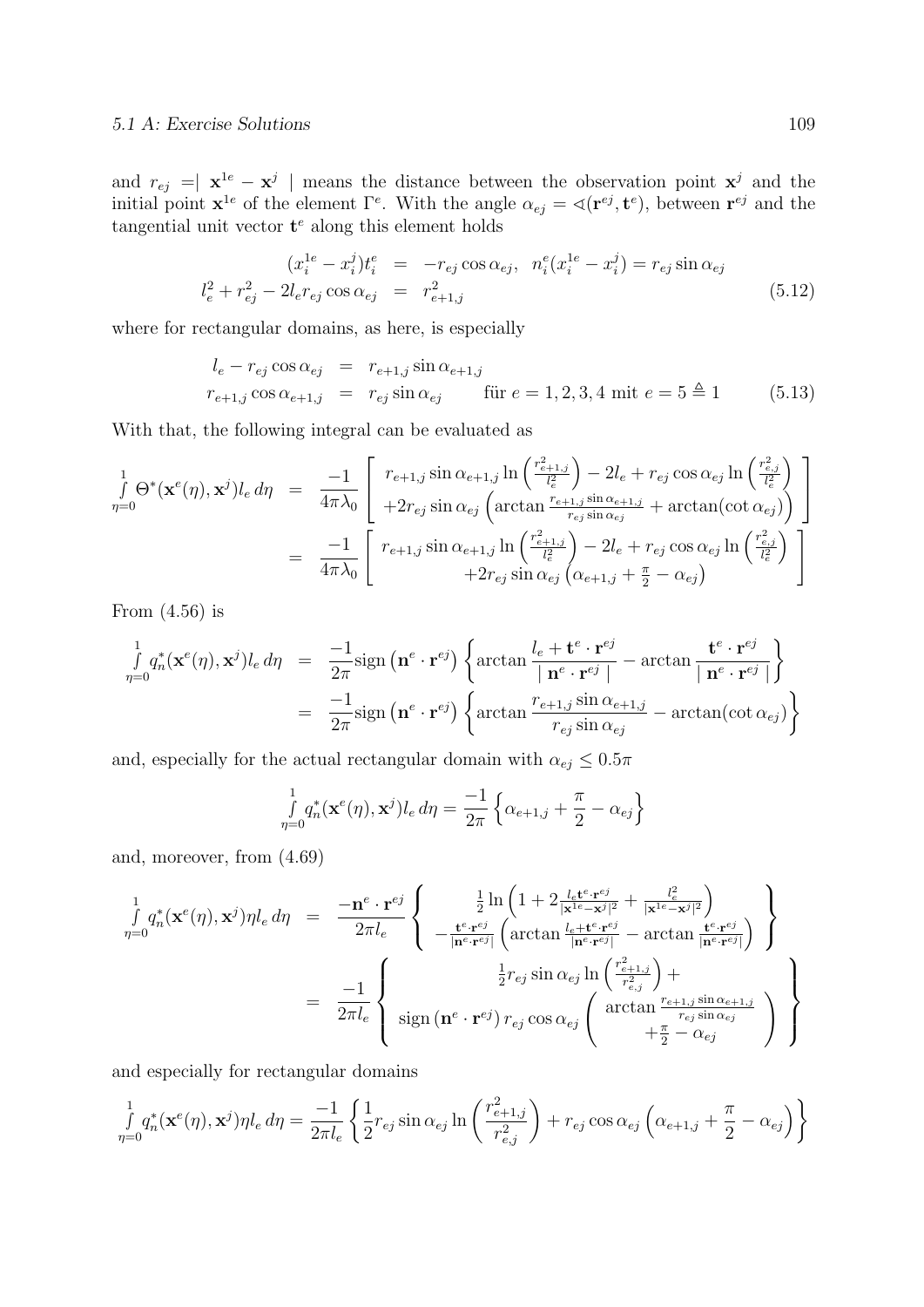Finally, one obtains for (5.10) in the actual rectangular domain with  $l_1 = l_3 = l$  and  $l_2 = l_4 = 2l$ 

$$
\Theta(\mathbf{x}^{j}) = \frac{-\bar{\Theta}}{8\pi l} \left\{ \begin{array}{l} \begin{bmatrix} r_{4j} \sin \alpha_{4j} \ln \left( \frac{r_{4j}^{2}}{l^{2}} \right) - 2l + r_{3j} \cos \alpha_{3j} \ln \left( \frac{r_{3j}^{2}}{l^{2}} \right) \\ + 2r_{3j} \sin \alpha_{3j} \left( \alpha_{4j} + \frac{\pi}{2} - \alpha_{3j} \right) \\ - \left[ r_{2j} \sin \alpha_{2j} \ln \left( \frac{r_{2j}^{2}}{l^{2}} \right) - 2l + r_{1j} \cos \alpha_{1j} \ln \left( \frac{r_{1j}^{2}}{l^{2}} \right) \\ + 2r_{1j} \sin \alpha_{1j} \left( \alpha_{2j} + \frac{\pi}{2} - \alpha_{1j} \right) \end{bmatrix} \right\} \\ + \frac{\bar{\Theta}}{2\pi} \left\{ \begin{array}{l} \frac{1}{2}r_{2j} \sin \alpha_{2j} \ln \left( \frac{r_{3j}^{2}}{l^{2}} \right) + \left[ \alpha_{1j} + \frac{\pi}{2} - \alpha_{4j} \right] \\ + \frac{1}{2\pi} \left[ \frac{1}{2}r_{2j} \sin \alpha_{2j} \ln \left( \frac{r_{3j}^{2}}{r_{2j}^{2}} \right) + r_{2j} \cos \alpha_{2j} \left( \alpha_{3j} + \frac{\pi}{2} - \alpha_{2j} \right) \right] \\ - \frac{1}{2l} \left[ \frac{1}{2}r_{4j} \sin \alpha_{4j} \ln \left( \frac{r_{1j}^{2}}{r_{4j}^{2}} \right) + r_{4j} \cos \alpha_{4j} \left( \alpha_{1j} + \frac{\pi}{2} - \alpha_{4j} \right) \end{bmatrix} \right\} \end{array} \right\}
$$

Taking into account that  $x_2^j = r_{1j} \sin \alpha_{1j}$  and  $2l - x_2^j = r_{3j} \sin \alpha_{3j}$  as well as (5.13) hold, this is reduced to

$$
\Theta(\mathbf{x}^j) = \frac{\bar{\Theta}}{2l} x_2^j
$$

the exact solution for internal points.

## 5.2 B: Analytic integration of singular boundary integrals

#### 5.2.1 Analytic integration in the case of logarithmic kernels

In  $R^2$ , kernels containing  $\ln(r/c)$  are weakly singular and can be represented on a straight boundary element modelled by the linear approximation (4.1)  $x_i^e(\eta) = x_i^{1e}(1-\eta) + x_i^{2e}\eta$ as

$$
\ln(\frac{r}{c}) = \frac{1}{2}\ln\left[\left(x_1^{1e}(1-\eta) + x_1^{2e}\eta - \xi_1\right)^2 + \left(x_2^{1e}(1-\eta) + x_2^{2e}\eta - \xi_2\right)^2\right] - \ln(c) \tag{5.14}
$$

For an approximation of the boundary state  $\Phi(\mathbf{x})$  in  $\Gamma_e$  by a constant value  $\Phi(x_i^e(\eta)) = \Phi^e$ and a collocation at its respective node, i.e., at the middle of the element  $\xi_i = \frac{1}{2}$  $\frac{1}{2}(x_i^{1e}+x_i^{2e}),$ an integral with a logarithmically singular kernel over this element can be evaluated exactly

$$
\int_{\Gamma_e} \ln\left(\frac{r(\mathbf{x}, \xi)}{c}\right) \Phi(\mathbf{x}) d\Gamma_{\mathbf{x}} = \Phi^e \left[\frac{l_e}{2} \int_{\eta=0}^1 \ln\left\{ \left(\frac{1}{2} - \eta\right)^2 \left[ (x_1^{2e} - x_1^{1e})^2 + (x_2^{2e} - x_2^{1e})^2 \right] \right\} d\eta - l_e \ln(c) \right]
$$
\n
$$
= \Phi^e \left[\frac{l_e}{2} \int_{\eta=0}^1 \left\{ \ln\left(\frac{1}{2} - \eta\right)^2 + \ln l_e^2 \right\} d\eta - l_e \ln(c) \right]
$$
\n
$$
= \Phi^e \left[\frac{l_e}{2} \left\{ 2(\ln \frac{1}{2} - 1) + 2 \ln l_e \right\} - l_e \ln(c) \right]
$$
\n
$$
= \Phi^e l_e \left\{ \ln\left(\frac{l_e}{2c}\right) - 1 \right\}
$$
\n
$$
= -\Phi^e l_e (\ln 2 + 1) \text{ for } c = l_e \text{ (see the Remark below)} \tag{5.16}
$$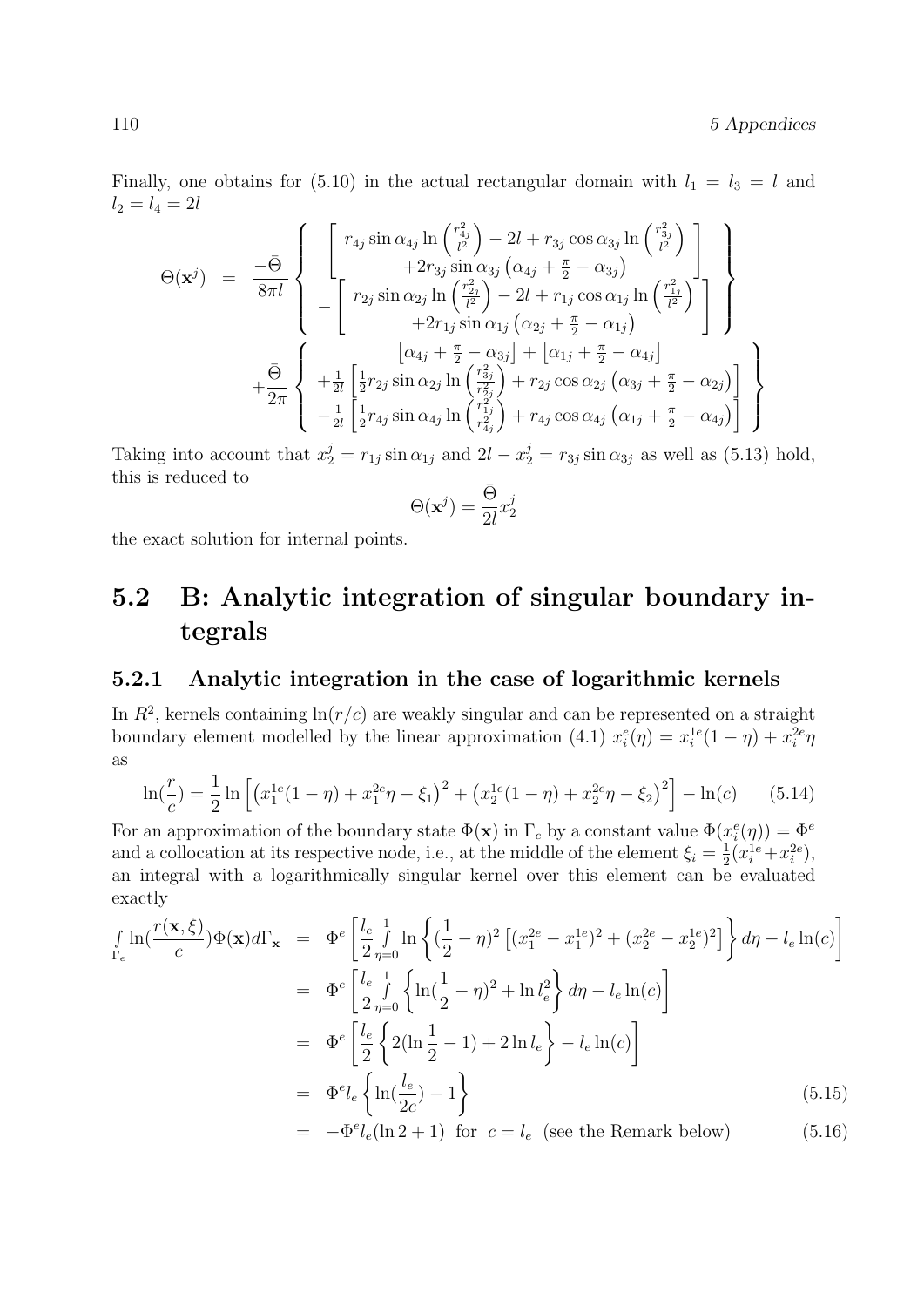Remark: The argument of the ln-function has to be dimensionless and, hence, the constant factor  $c$  in the above integral kernel has to represent a distance, but can be arbitrarily chosen. In order to avoid that for smaller elements, i.e.,  $l_e \to 0$ , the term  $\ln(\frac{l_e}{2c})$  becomes dominant due to  $\lim_{l_e \to 0} \left\{ \ln \left( \frac{l_e}{2c} \right) \right\} \to -\infty$ , the factor c should be chosen problem orientated, e,g., as  $c = l_e$ .

When the state function is linearly approximated

$$
\Phi(x_i^e(\eta)) = \Phi^{1e}(1-\eta) + \Phi^{2e}\eta
$$

and the collocation point  $\xi$  is placed at the initial node of the element, i.e.,  $\xi_i = x_i^{1e}$ , the square of the distance between this collocation point and the integration points is  $r^2 = l_e^2 \eta^2$ . Then, the integral with a logarithmic kernel becomes (c is an arbitrary constant distance, e.g.,  $c = l_e$ )

$$
\int_{\Gamma_e} \ln\left(\frac{r(\mathbf{x}, \xi)}{c}\right) \Phi(\mathbf{x}) d\Gamma_{\mathbf{x}} = l_e \int_{\eta=0}^1 \left\{ \left[ \ln \eta + \ln\left(\frac{l_e}{c}\right) \right] \left[ \Phi^{1e}(1-\eta) + \Phi^{2e}\eta \right] \right\} d\eta
$$
\n
$$
= \frac{l_e}{4} \left\{ \Phi^{1e}(2\ln\left(\frac{l_e}{c}\right) - 3) + \Phi^{2e}(2\ln\left(\frac{l_e}{c}\right) - 1) \right\}
$$
\n
$$
= -\frac{l_e}{4} \left\{ 3\Phi^{1e} + \Phi^{2e} \right\} \quad \text{for } c = l_e \tag{5.17}
$$

while for a collocation at the end node of the element, i.e., at  $\xi_i = x_i^{2e}$ , the square of the distance between this collocation point and the integration points is  $r^2 = l_e^2(1 - \eta)^2$  and the integral becomes

$$
\int_{\Gamma_e} \ln\left(\frac{r(\mathbf{x}, \xi)}{c}\right) \Phi(\mathbf{x}) d\Gamma_{\mathbf{x}} = l_e \int_{\eta=0}^1 \left\{ \left[ \ln(1-\eta) + \ln\left(\frac{l_e}{c}\right) \right] \left[ \Phi^{1e}(1-\eta) + \Phi^{2e}\eta \right] \right\} d\eta
$$
\n
$$
= \frac{l_e}{4} \left\{ \Phi^{1e} \left[ 2\ln\left(\frac{l_e}{c}\right) - 1 \right] + \Phi^{2e} \left[ 2\ln\left(\frac{l_e}{c}\right) - 3 \right] \right\}
$$
\n
$$
= -\frac{l_e}{4} \left\{ \Phi^{1e} + 3\Phi^{2e} \right\} \quad \text{for } c = l_e \tag{5.18}
$$

In the case of a quadratic approximation of the state function

$$
\Phi(x_i^e(\eta)) = \Phi^{1e}(1 - 3\eta + 2\eta^2) + \Phi^{2e}(4\eta - 4\eta^2) + \Phi^{3e}(2\eta^2 - \eta)
$$

and collocation at the initial node of the element, i.e., at  $\xi_i = x_i^{1e}$ , the square of the distance between this collocation point and the integration points is  $r^2 = l_e^2 \eta^2$  and the integral becomes

$$
\int_{\Gamma_e} \ln(\frac{r(\mathbf{x}, \xi)}{c}) \Phi(\mathbf{x}) d\Gamma_{\mathbf{x}} = l_e \int_{\eta=0}^1 \left\{ \left[ \ln \eta + \ln(\frac{l_e}{c}) \right] \left[ \frac{\Phi^{1e}(1 - 3\eta + 2\eta^2) + \Phi^{2e}(4\eta - 4\eta^2)}{\Phi^{2e}(4\eta - 4\eta^2)} \right] \right\} d\eta
$$
\n
$$
= \frac{l_e}{6} \left\{ \Phi^{1e}(\ln(\frac{l_e}{c}) - \frac{17}{6}) + \Phi^{2e}(4\ln(\frac{l_e}{c}) - \frac{10}{3}) + \Phi^{3e}(\ln(\frac{l_e}{c}) + \frac{1}{6}) \right\}
$$
\n
$$
= -\frac{l_e}{36} \left\{ 17\Phi^{1e} + 20\Phi^{2e} - \Phi^{3e} \right\} \text{ for } c = l_e \tag{5.19}
$$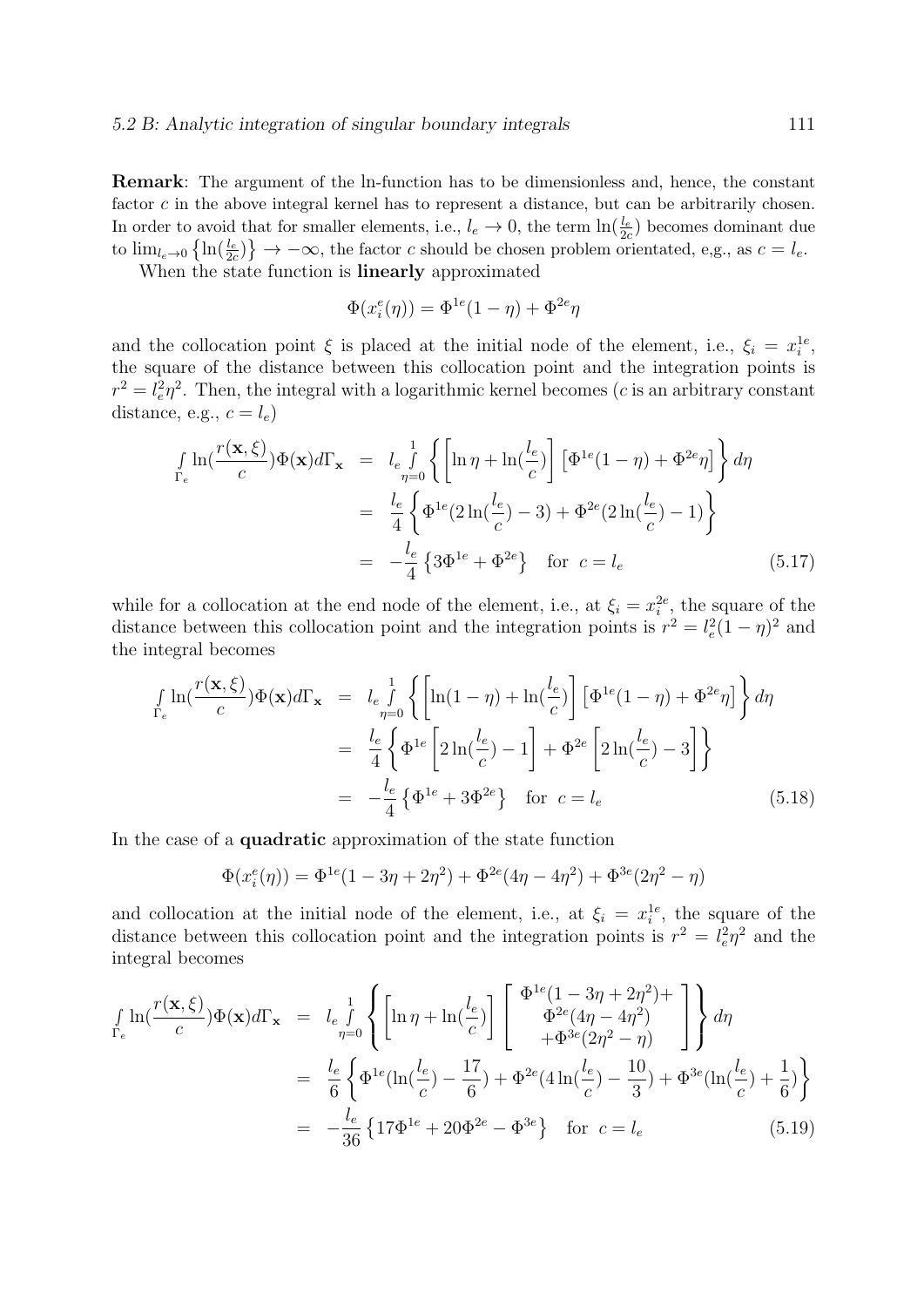112 5 Appendices

while for collocation at the middle point, i.e., at  $\xi_i = x_i^{2e}$  gives  $r^2 = l_e^2(\frac{1}{2} - \eta)^2$  and

$$
\int_{\Gamma_e} \ln\left(\frac{r(\mathbf{x}, \xi)}{c}\right) \Phi(\mathbf{x}) d\Gamma_{\mathbf{x}} = \frac{l_e}{2} \int_{\eta=0}^1 \left\{ \left[ \ln\left(\frac{1}{2} - \eta\right)^2 + 2 \ln\left(\frac{l_e}{c}\right) \right] \left[ \begin{array}{c} \Phi^{1e}(1 - 3\eta + 2\eta^2) + \\ \Phi^{2e}(4\eta - 4\eta^2) \\ + \Phi^{3e}(2\eta^2 - \eta) \end{array} \right] \right\} d\eta
$$
\n
$$
= \frac{l_e}{6} \left\{ \left( \Phi^{1e} + \Phi^{3e} \right) \left( \ln\left(\frac{l_e}{2c}\right) - \frac{1}{3} \right) + 4\Phi^{2e} \left( \ln\frac{l_e}{2c} - \frac{4}{3} \right) \right\} \qquad (5.20)
$$
\n
$$
= -\frac{l_e}{6} \left\{ \left( \Phi^{1e} + \Phi^{3e} \right) \left( \ln 2 + \frac{1}{3} \right) + 4\Phi^{2e} \left( \ln 2 + \frac{4}{3} \right) \right\} \qquad \text{for } c = l_e
$$

and for collokation at the end point of the element, i.e., at  $\xi_i = x_i^{3e}$  gives  $r^2 = l_e^2(1 - \eta)^2$ and results in

$$
\int_{\Gamma_e} \ln(\frac{r(\mathbf{x}, \xi)}{c}) \Phi(\mathbf{x}) d\Gamma_{\mathbf{x}} = l_e \int_{\eta=0}^1 \left\{ \left[ \ln(1-\eta) + \ln(\frac{l_e}{c}) \right] \left[ \frac{\Phi^{1e}(1-3\eta+2\eta^2)}{\Phi^{2e}(4\eta-4\eta^2)} \right] \right\} d\eta
$$
\n
$$
= \frac{l_e}{6} \left\{ \Phi^{1e} \left[ \ln(\frac{l_e}{c}) + \frac{1}{6} \right] + \Phi^{2e} \left[ 4 \ln(\frac{l_e}{c}) - \frac{10}{3} \right] + \Phi^{3e} \left[ \ln(\frac{l_e}{c}) - \frac{17}{6} \right] \right\}
$$
\n
$$
= -\frac{l_e}{36} \left\{ -\Phi^{1e} + 20\Phi^{2e} + 17\Phi^{3e} \right\} \text{ for } c = l_e \qquad (5.21)
$$

### 5.2.2 Analytic integration in the case of  $(1/r)$ - kernels

In many cases, integral kernels contain  $r_{,s}/r$  which are strongly singular and, hence, the respective boundary integral has to be evaluated in the Cauchy principal value sense.

For a linear geometric approximation (4.1), i.e., for a straight boundary element with  $x_i^e(\eta) = x_i^{1e}(1-\eta) + x_i^{2e}\eta$ , the tangential unit vector is given as

$$
t_i = \frac{dx_i^e}{ds} / \left| \frac{dx_i^e}{ds} \right| = \frac{dx_i^e}{d\eta} / \left| \frac{dx_i^e}{d\eta} \right| = \frac{x_i^{2e} - x_i^{1e}}{l_e}
$$
 (5.22)

so that the distance between a collocation point  $\xi$  and the integration point on the element

$$
r = \sqrt{\left[x_1^{1e}(1-\eta) + x_1^{2e}\eta - \xi_1\right]^2 + \left[x_2^{1e}(1-\eta) + x_2^{2e}\eta - \xi_2\right]^2}
$$
(5.23)

is found to have as tangential derivative

$$
r_{,s} = r_{,i}t_{i} = \frac{\left[x_{1}^{1e}(1-\eta) + x_{1}^{2e}\eta - \xi_{1}, x_{2}^{1e}(1-\eta) + x_{2}^{2e}\eta - \xi_{2}\right]}{\sqrt{\left[x_{1}^{1e}(1-\eta) + x_{1}^{2e}\eta - \xi_{1}\right]^{2} + \left[x_{2}^{1e}(1-\eta) + x_{2}^{2e}\eta - \xi_{2}\right]^{2}}} \cdot \frac{1}{l_{e}} \left[\begin{array}{c}x_{1}^{2e} - x_{1}^{1e} \\ x_{2}^{2e} - x_{2}^{1e} \end{array}\right]
$$
\n(5.24)

This allows to represent the singular kernel as

$$
\frac{r_{,s}}{r} = \frac{\left[x_1^{1e}(1-\eta) + x_1^{2e}\eta - \xi_1, x_2^{1e}(1-\eta) + x_2^{2e}\eta - \xi_2\right]}{\left[x_1^{1e}(1-\eta) + x_1^{2e}\eta - \xi_1\right]^2 + \left[x_2^{1e}(1-\eta) + x_2^{2e}\eta - \xi_2\right]^2} \cdot \frac{1}{l_e} \left[\begin{array}{c} x_1^{2e} - x_1^{1e} \\ x_2^{2e} - x_2^{1e} \end{array}\right] \tag{5.25}
$$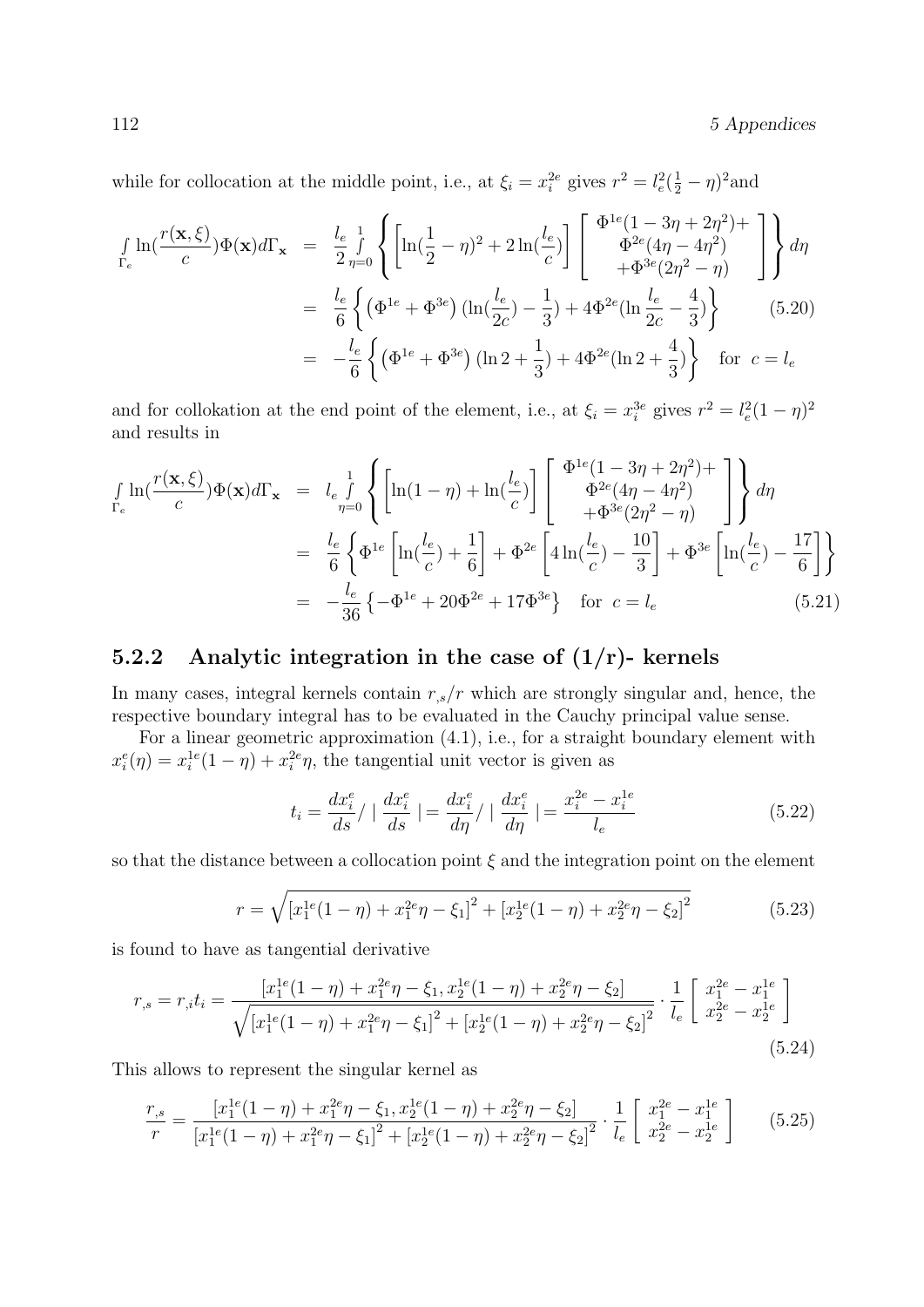and gives with a constant shape function for the state function and, accordingly, a collocation at the middle node of the element, i.e., at  $\xi_i = \frac{1}{2}$  $\frac{1}{2}(x_i^{1e} + x_i^{2e}),$  as distance (5.23) between the collocation point and the integration points  $r = l_e \mid \frac{1}{2} - \eta \mid$ . Finally, the strongly singular boundary integral can be evaluated to

$$
\int_{\Gamma_e} \frac{r_{,s}}{r} \Phi(\mathbf{x}) d\Gamma_{\mathbf{x}} = \Phi^e l_e \lim_{\varepsilon \to 0} \left( \int_{\eta=0}^{\frac{1}{2}-\varepsilon} + \int_{\eta=\frac{1}{2}+\varepsilon}^{\eta} \right) \frac{[x_1^{1e} - x_1^{2e}, x_2^{1e} - x_2^{2e}] \left(\frac{1}{2} - \eta\right) \mathbf{1}}{l_e^2 \left|\frac{1}{2} - \eta\right|^2} \left[ x_2^{2e} - x_2^{1e} \right] d\eta
$$
\n
$$
= \Phi^e \lim_{\varepsilon \to 0} \left( \int_{\eta=0}^{\frac{1}{2}-\varepsilon} + \int_{\eta=\frac{1}{2}+\varepsilon}^{\eta} \right) \frac{1}{\eta-\frac{1}{2}} d\eta
$$
\n
$$
= \Phi^e \lim_{\varepsilon \to 0} \left( \ln \varepsilon - \ln \frac{1}{2} + \ln \frac{1}{2} - \ln \varepsilon \right) = 0 \tag{5.26}
$$

For a linear approximation of the state function

$$
\Phi(x_i^e(\eta)) = \Phi^{1e}(1-\eta) + \Phi^{2e}\eta
$$

and collocation at the initial node of the element, i.e., at  $\xi_i = x_i^{1e}$  one obtains for the distance between the integration points on the element  $\Gamma_e$  and that collocation point  $r_e = l_e \eta$ . At the same time, that collocation point also coincides with the end point of the neighbour element  $\Gamma_{e-1}$ , i.e.,  $\xi_i = x_i^{2e-1}$  $i^{2e-1}$ , which gives for the respective distance  $r_{e-1} = l_{e-1}(1 - \eta)$ . In this case, the Cauchy principal value has to be evaluated with  $\lim_{\varepsilon \to 0}$  by considering both neighbour elements  $\Gamma_{e-1}$  and  $\Gamma_e$  (regarding that  $\Phi^{2e-1} = \Phi^{1e}$ ):

$$
\begin{split}\n\left(\int_{\Gamma_{e-1}} + \int_{\Gamma_{e}}\right) \frac{r_{,s}}{r} \Phi(\mathbf{x}) d\Gamma_{\mathbf{x}} &= \frac{\int_{\Gamma_{e-1}}^{\Gamma_{e-1}^{1}e-1} - x_{1}^{2e-1} - x_{2}^{2e}}{r^{2}} \left[\frac{x_{1}^{2e-1} - x_{1}^{1e-1}}{x_{2}^{2e-1} - x_{2}^{1e-1}}\right] \left(\frac{\Phi^{1e-1}(1-\eta)}{+\Phi^{2e-1}\eta}\right) d\eta \\
&+ \int_{\eta=\varepsilon} \frac{\left[x_{1}^{2e-1} - x_{1}^{1e-1}x_{2}^{2e-1} - x_{2}^{1e-1}x_{2}^{1e-1} - x_{2}^{1e-1}x_{2}^{1e-1} - x_{2}^{1e-1}x_{2}^{1e-1} - x_{2}^{1e-1}x_{2}^{1e-1} - x_{2}^{1e-1}x_{2}^{1e-1} - x_{2}^{1e-1}x_{2}^{1e-1} - x_{2}^{1e-1}x_{2}^{1e-1} - x_{2}^{1e-1}x_{2}^{1e-1} - x_{2}^{1e-1}x_{2}^{1e-1} - x_{2}^{1e-1}x_{2}^{1e-1} - x_{2}^{1e-1}x_{2}^{1e-1} - x_{2}^{1e-1}x_{2}^{1e-1} - x_{2}^{1e-1}x_{2}^{1e-1} - x_{2}^{1e-1}x_{2}^{1e-1} - x_{2}^{1e-1}x_{2}^{1e-1} - x_{2}^{1e-1}x_{2}^{1e-1} - x_{2}^{1e-1}x_{2}^{1e-1} - x_{2}^{1e-1}x_{2}^{1e-1} - x_{2}^{1e-1}x_{2}^{1e-1} - x_{2}^{1e-1}x_{2}^{1e-1} - x_{2}^{1e-1}x_{2}^{1e-1} - x_{2}^{1e-1}x_{2}^{1e-1} - x_{2}^{1e-1}x_{2}^{1e-1} - x_{2}^{1e-1}x_{2}^{1e-1} - x_{2}^{1e-1}x
$$

The unit normal vector is for straight boundary elements

$$
\mathbf{n} = \frac{1}{l_e} \begin{bmatrix} -x_2^{2e} + x_2^{1e} \\ x_1^{2e} - x_1^{1e} \end{bmatrix}
$$
 (5.28)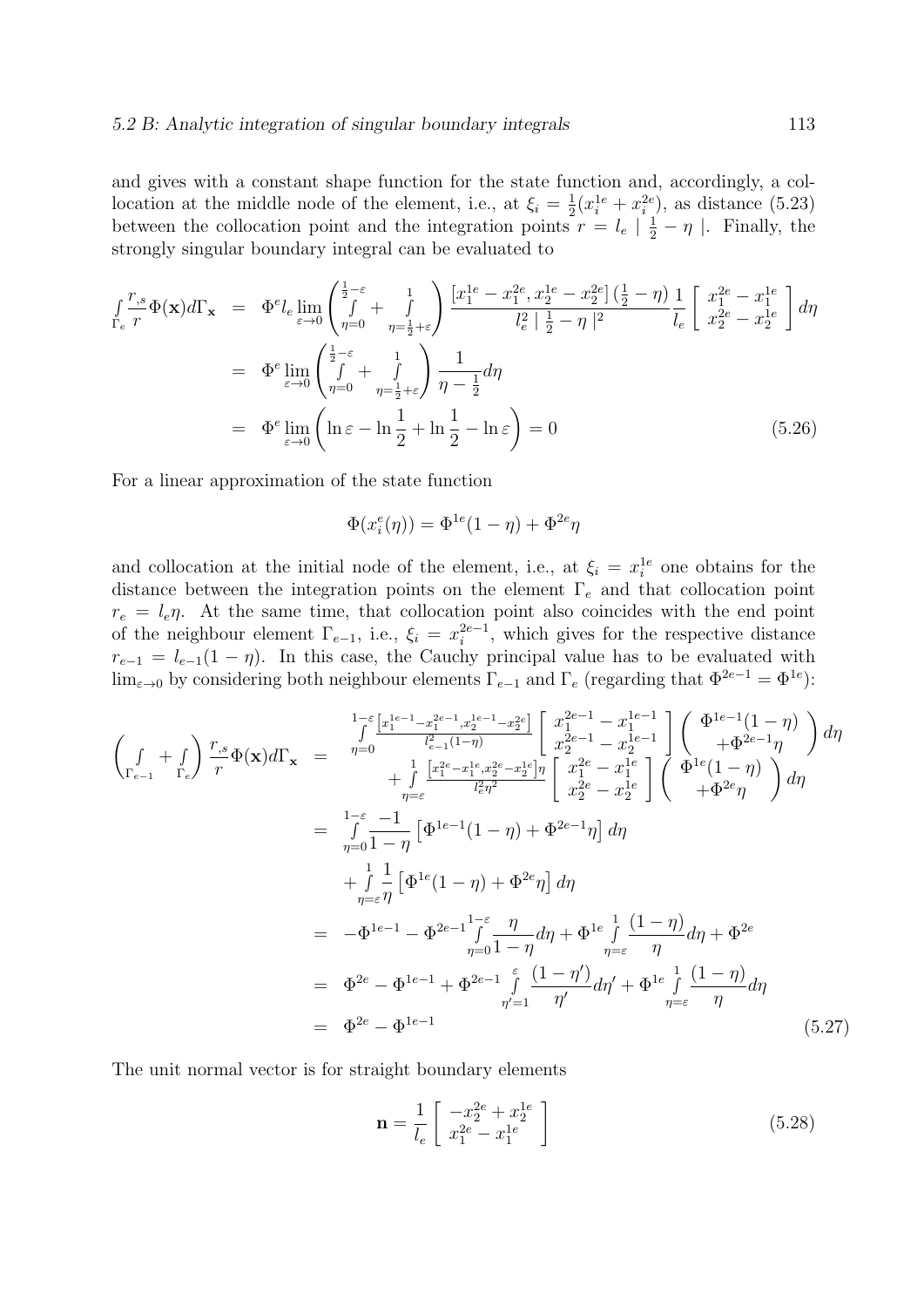from which due to the linear approximation of this element at all collocation points, e.g., at the initial point  $\xi_i = x_i^{1e}$ 

$$
r_{,n} = r_{,i} n_i = \frac{-\left[x_1^{1e} - x_1^{2e}, x_2^{1e} - x_2^{2e}\right]\eta}{l_e \eta} \cdot \frac{1}{l_e} \left[\begin{array}{c} -x_2^{2e} + x_2^{1e} \\ x_1^{2e} - x_1^{1e} \end{array}\right] = 0 \tag{5.29}
$$

at the middle point  $\xi_i = \frac{1}{2}$  $\frac{1}{2}(x_i^{1e}+x_i^{2e})$ 

$$
r_{,n} = r_{,i} n_i = \frac{\left[x_1^{1e} - x_1^{2e}, x_2^{1e} - x_2^{2e}\right] \left(\frac{1}{2} - \eta\right)}{l_e \left|\frac{1}{2} - \eta\right|} \cdot \frac{1}{l_e} \left[\begin{array}{c} -x_2^{2e} + x_2^{1e} \\ x_1^{2e} - x_1^{1e} \end{array}\right] = 0\tag{5.30}
$$

and also at the end point  $\xi_i = x_i^{2e}$ 

$$
r_{,n} = r_{,i} n_i = \frac{\left[x_1^{1e} - x_1^{2e}, x_2^{1e} - x_2^{2e}\right](1-\eta)}{l_e \mid 1-\eta \mid} \cdot \frac{1}{l_e} \left[ \begin{array}{c} -x_2^{2e} + x_2^{1e} \\ x_1^{2e} - x_1^{1e} \end{array} \right] = 0 \tag{5.31}
$$

follows that the normal derivative  $r_{n} = 0$  on straight elements for all types of shape functions, i.e., an integral containing  $r_{,n}$  gives zero on straight boundary parts.